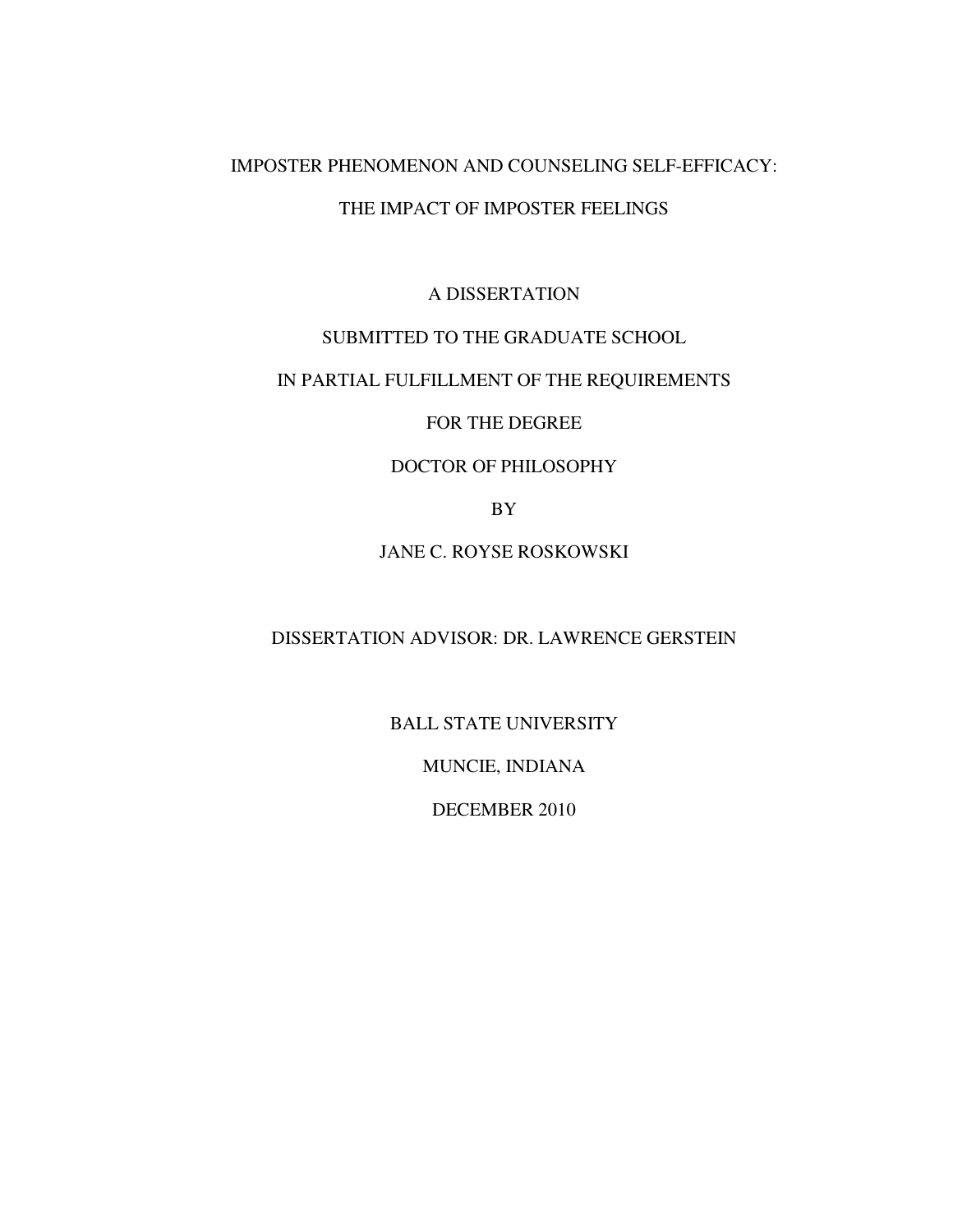#### ACKNOWLEDGEMENTS

First and foremost, I thank my mother Vera Jackson who supported me throughout this journey and literally made it possible. I owe my husband Peter Roskowski III gratitude for his willingness to pack up his life and pursue my dream and thanks for spurring me on when my motivation was lagging. Your belief in me has helped me believe in myself. Thanks to Dr. Mel Bacic, "me and you, a two-man crew," for your unselfish willingness to help in any way you could. Thanks to Pete II and Betty for your support and encouragement not just in this endeavor, but all those that happened during this journey.

I would like to thank my committee for their time and support. Thanks to Dr. Larry Gerstein, for helping me through some tough spots with advice and encouragement. I am grateful for your willingness to push me to grow into a counseling psychologist and patience throughout the process. Thanks to Dr. Stefania Ægisdottir and Dr. Kristin McGovern who have been great role models of intelligent, competent women. Many thanks to Dr. Holmes Finch for helping with analyses not just for this project, but all those that came before it. I have always thought that the best teachers are those who inspire and you have inspired my enthusiasm for statistics. There are individuals who were not on my committee whose help I truly appreciate. Thanks to Dr. Sharon Bowman for going above and beyond. Thanks to those in my cohort who listened, empathized, encouraged, and stepped in to help when I needed it.

Thanks to Mark Pike and the staff of Counseling & Psychological Services at Western Carolina. I am grateful for your aid in the many forms it took. Finally, thanks to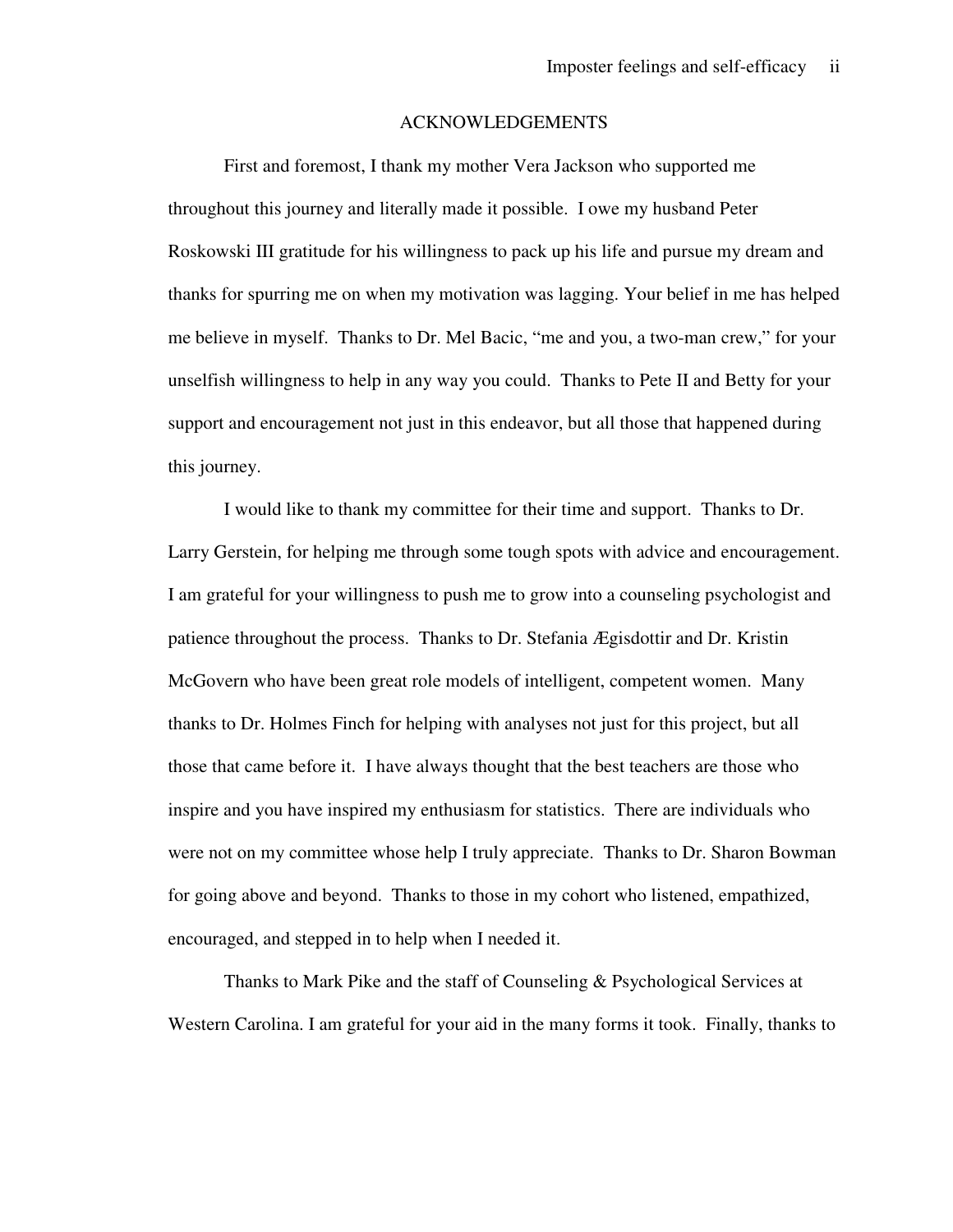Chloe, I thought you'd be with me, and Sam, my angel, for getting me through some dark nights and listening to me read many revisions of many papers.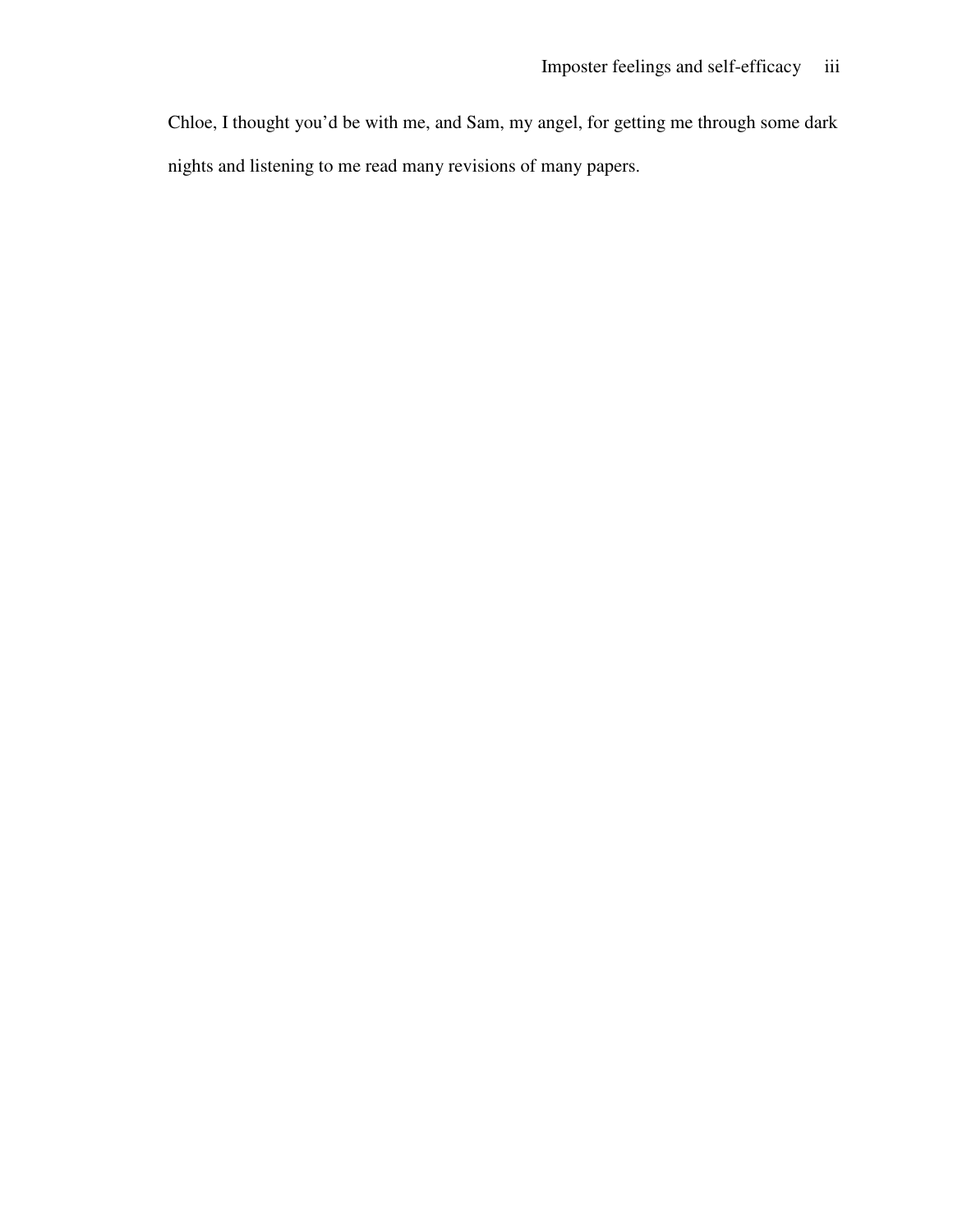# TABLE OF CONTENTS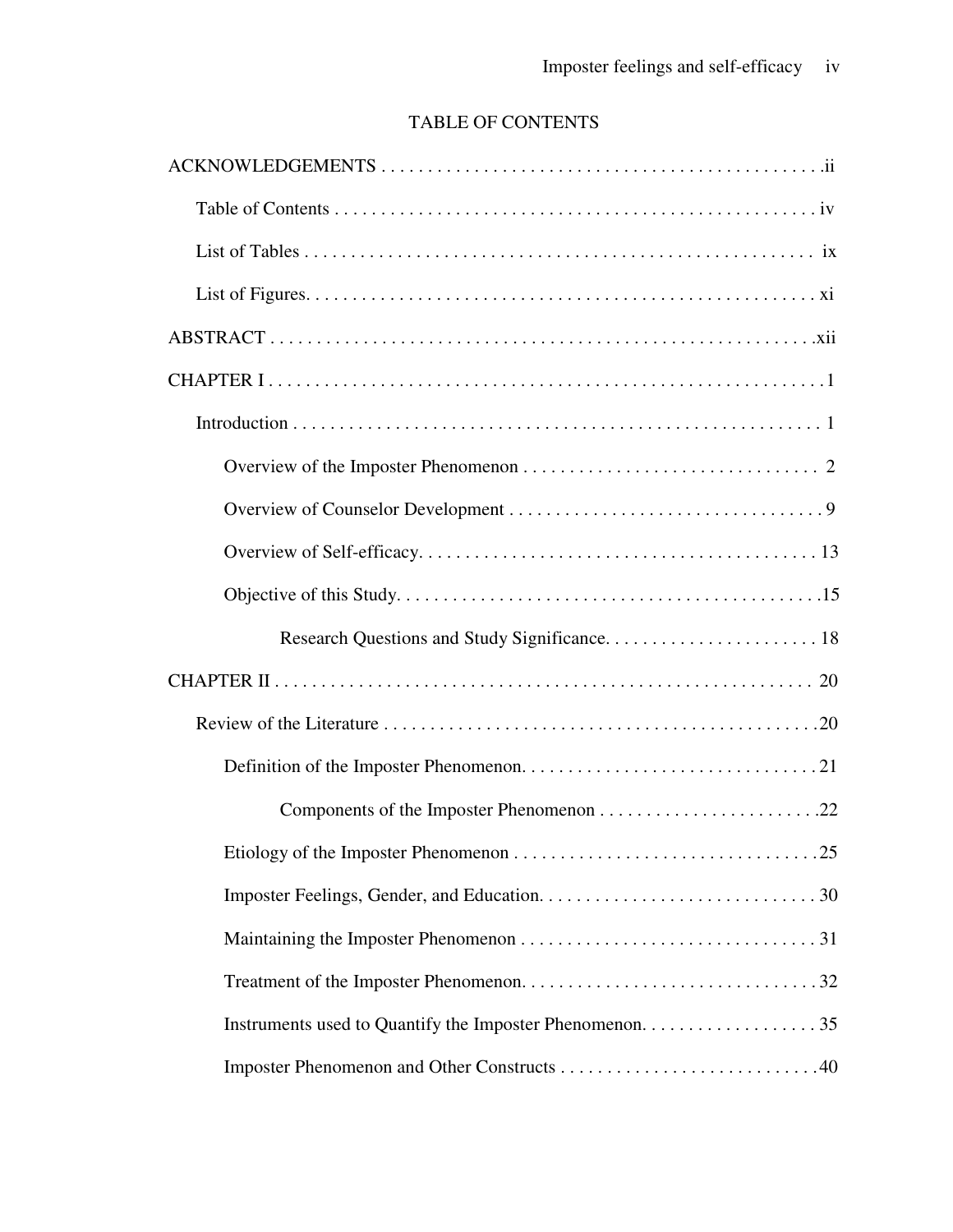| Counseling Self-efficacy, Experience, and Training 99 |
|-------------------------------------------------------|
|                                                       |
|                                                       |
|                                                       |
|                                                       |
|                                                       |
|                                                       |
|                                                       |
|                                                       |
|                                                       |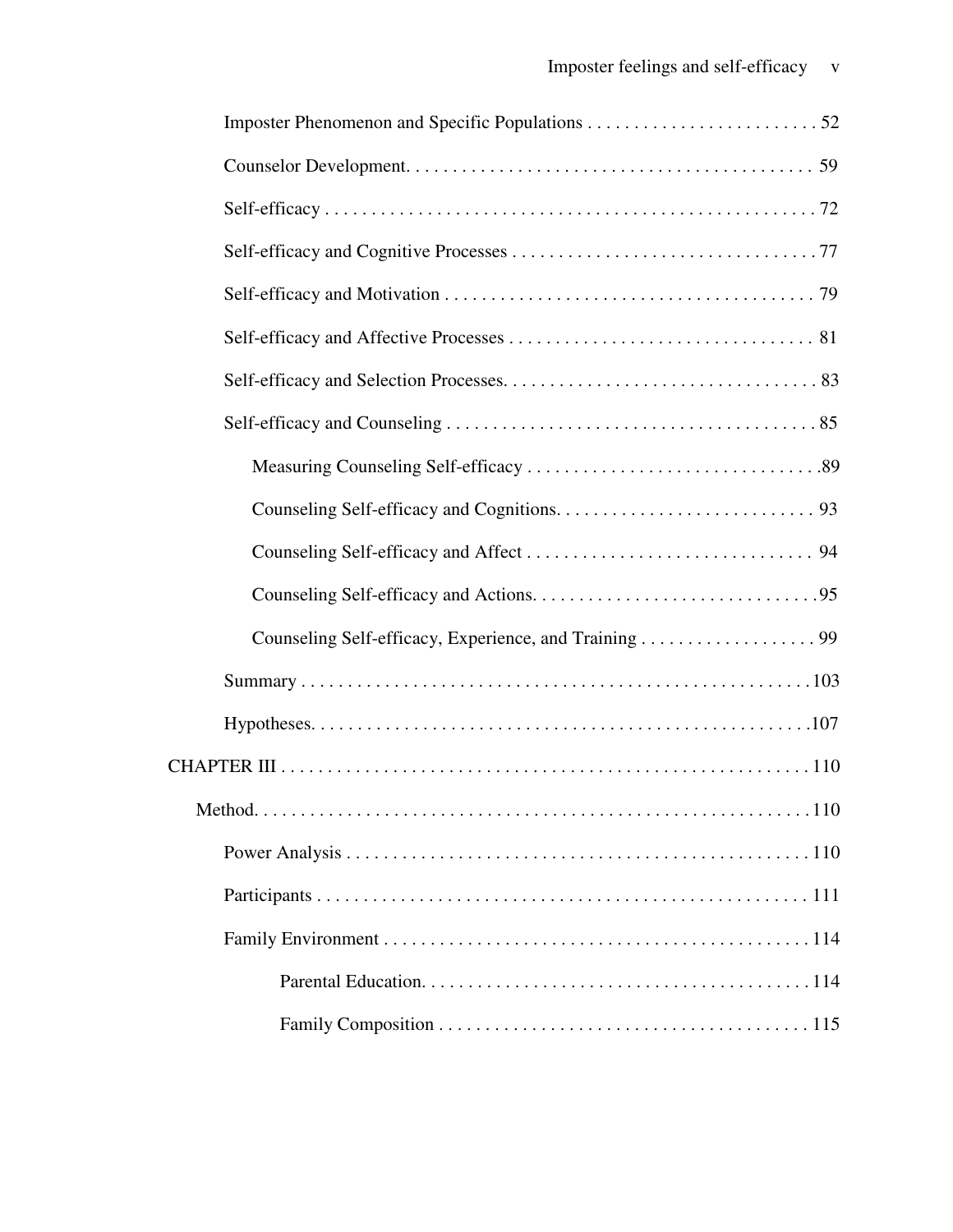| The Imposter Phenomenon and Counseling Self-efficacy141 |
|---------------------------------------------------------|
|                                                         |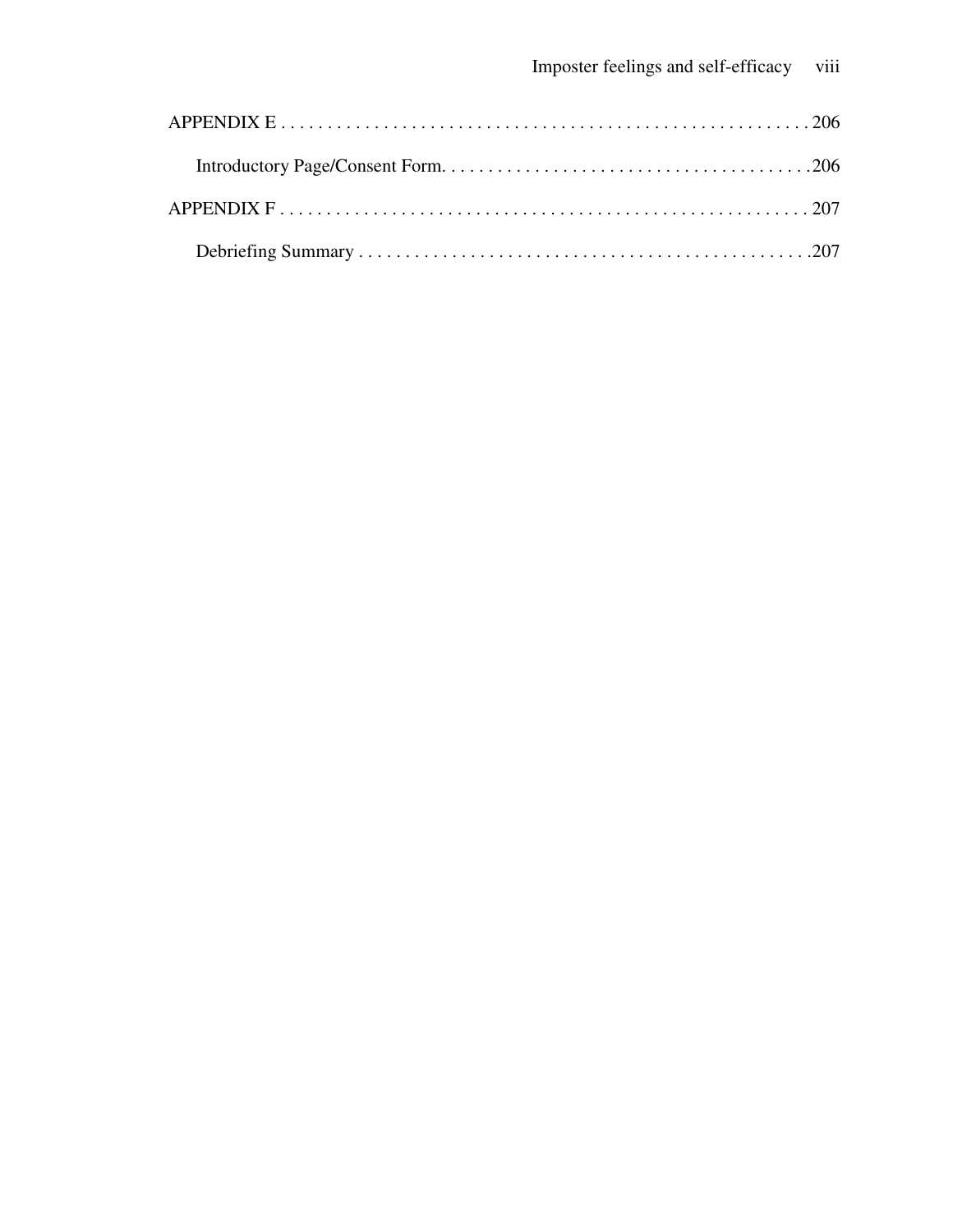# List of Tables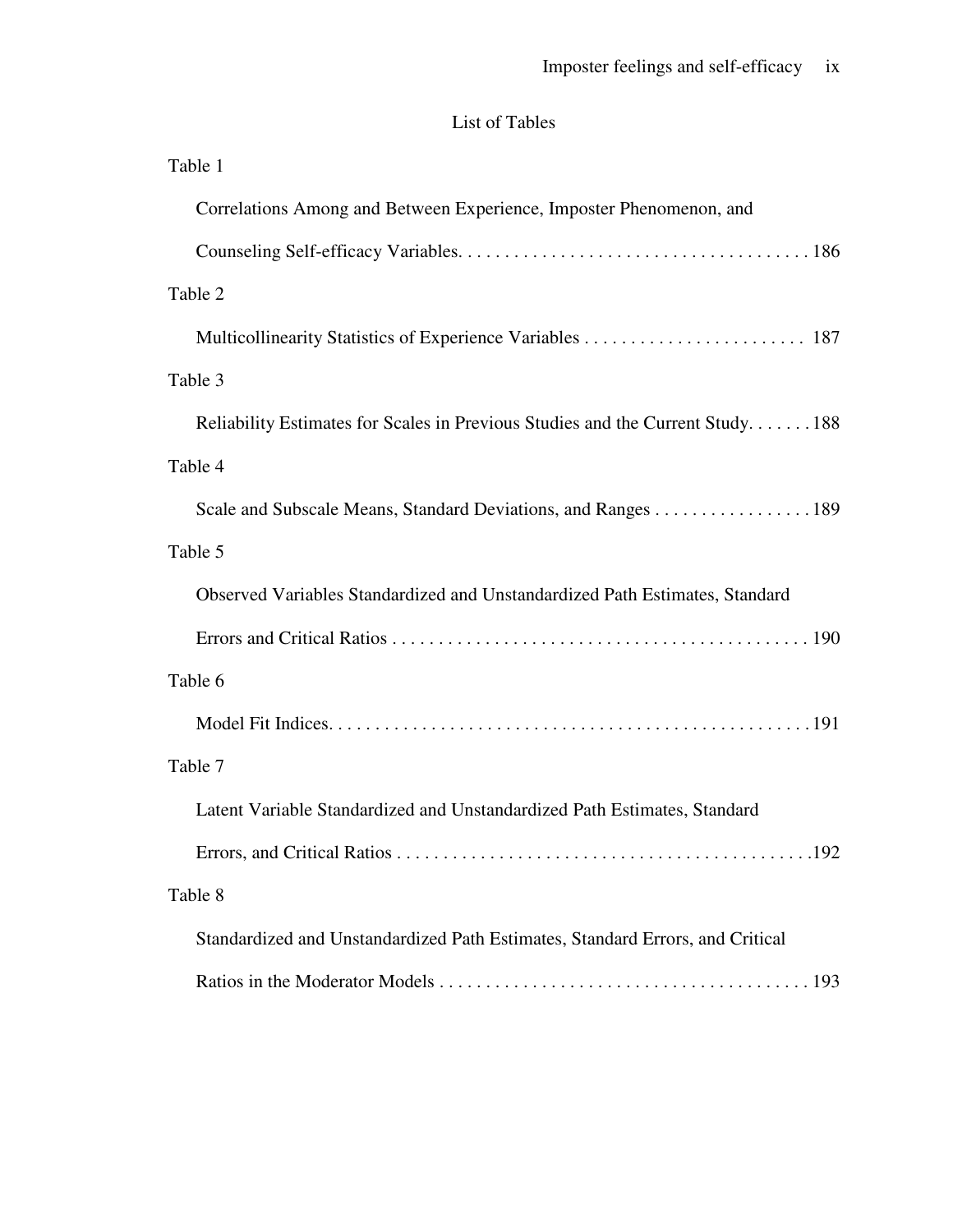## Table 9

Standardized Indirect Effects of Experience, Imposter Feelings, and Counseling

|--|--|--|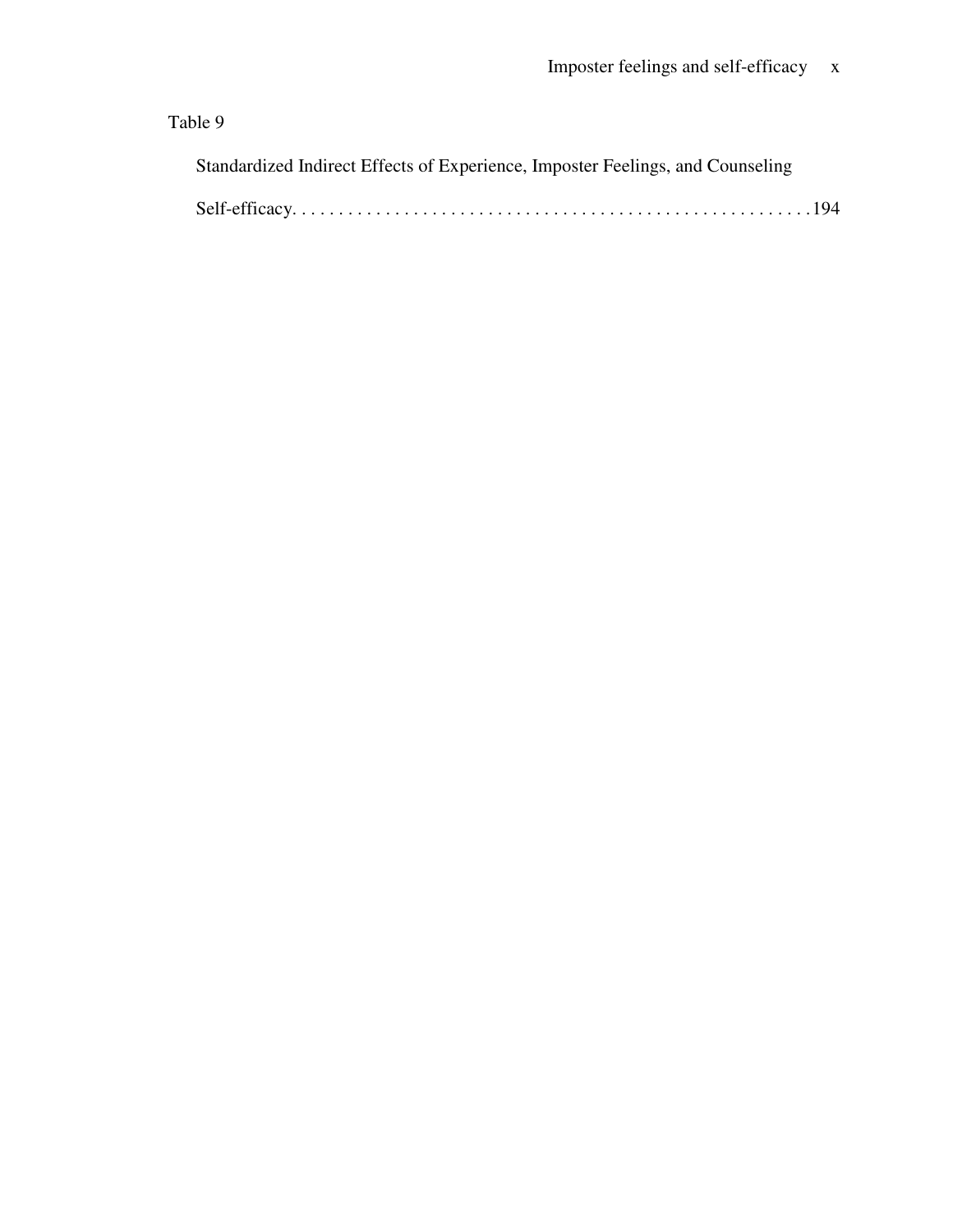# List of Figures

| Figure 1 |
|----------|
|          |
| Figure 2 |
|          |
| Figure 3 |
|          |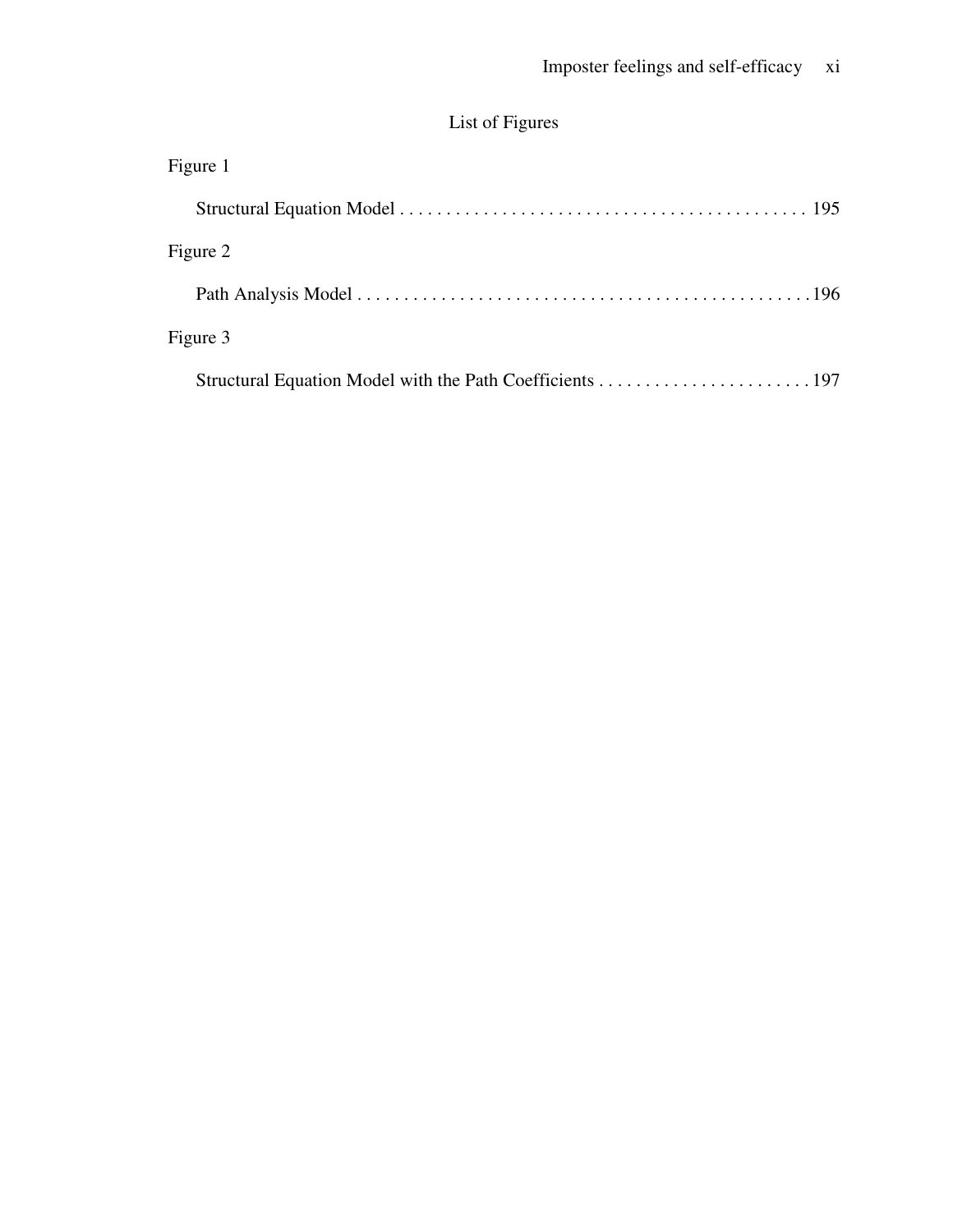#### **ABSTRACT**

**DISSERTATION:** Imposter Phenomenon and Counseling Self-efficacy: The Impact of Imposter Feelings

**STUDENT:** Jane C. Royse Roskowski

**DEGREE:** Doctor of Philosophy

**COLLEGE:** Teachers College

**DATE:** December, 2010

#### **PAGES:** 220

Since the imposter phenomenon was first identified, much research has been conducted on its occurrence in different populations and its impact on functioning. This study investigated the influence of the imposter phenomenon on counseling self-efficacy among graduate level counseling and counseling psychology trainees. A structural equation model was developed and tested to determine the relationships between counseling experience, the imposter phenomenon, and counseling self-efficacy. The model indicated that the imposter phenomenon had a negative relationship with counseling self-efficacy. It also revealed the influence of prior experience, months in practicum, and number of counseling hours on counseling self-efficacy. Additionally, the lack of relationship between experience and the imposter phenomenon suggested that imposter feelings persist beyond the early levels of trainees' development. The imposter phenomenon, however, moderated the relationships between two experience variables, months in practicum and number of counseling hours, and counseling self-efficacy. The results did not reveal a mediating effect of the imposter phenomenon on the relationship between experience and counseling self-efficacy. Supplementary analysis using a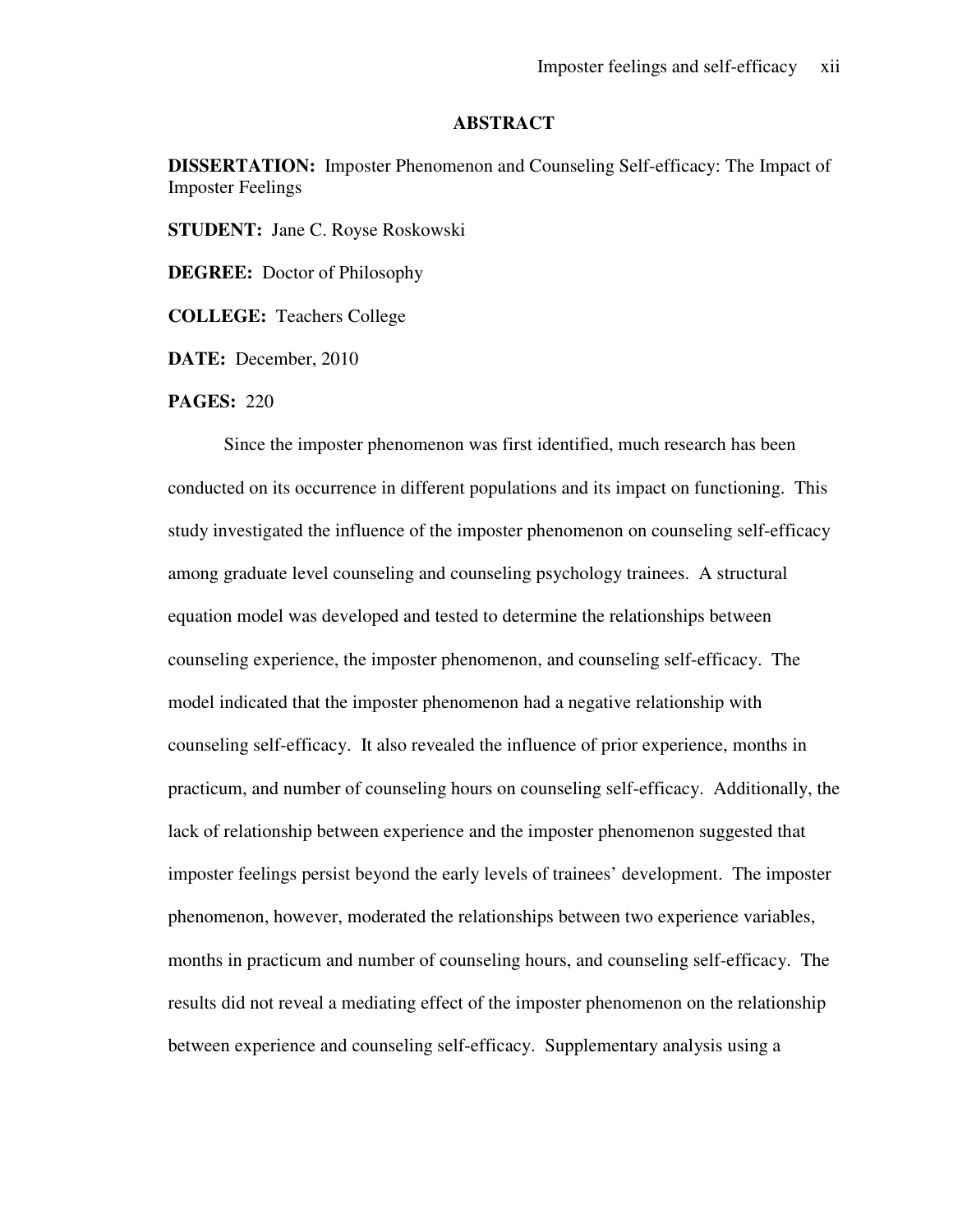MIMIC model indicated no significant relationship between gender and imposter feelings. Strengths, limitations, directions for future research, and implications for practice and training counselors and counseling psychologists were presented.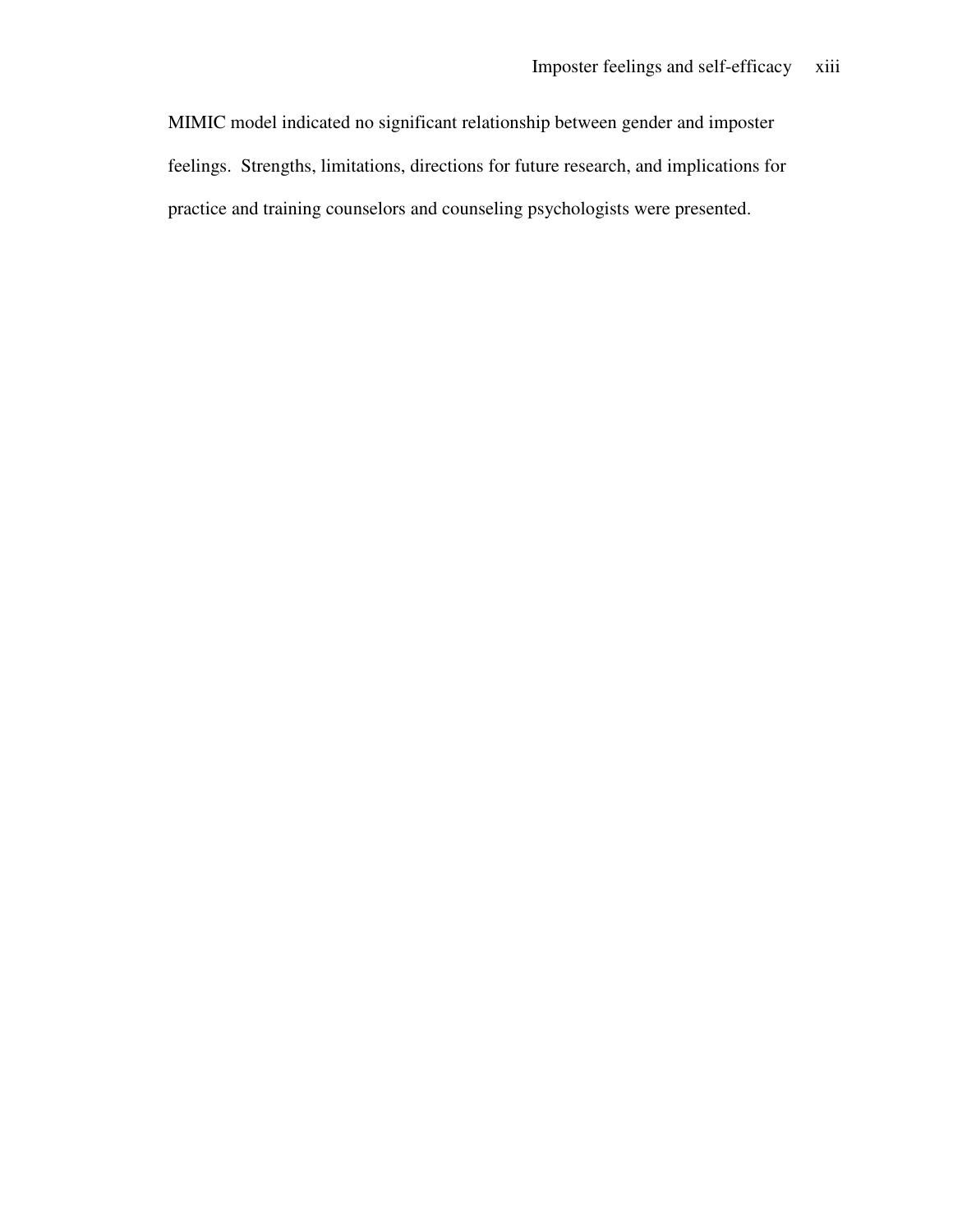## CHAPTER I

#### **Introduction**

There is something I don't know that I am supposed to know. I don't know *what* it is I don't know, and yet am supposed to know, and I feel I look stupid if I seem both not to know it and not know *what* it is I don't know. Therefore I pretend I know it. This is nerve-racking since I don't know what I must pretend to know. Therefore I pretend to know everything. I feel you know what I am supposed to know but you can't tell me what it is because you don't know that I don't know what it is. You may know what I don't know, but not that I don't know it, and I can't tell you. So you will have to tell me everything. R. D. Laing

Clance and Imes (1978) coined the term "imposter phenomenon" after observing and treating over one hundred women who considered themselves imposters despite academic and professional success. The phenomenon may not be uncommon. While no scientific journals have published studies of the imposter phenomenon's pervasiveness in the general population, a 1994 issue of *Psychology Today* estimated, based on an editorial survey, that approximately one third of Americans believed more strongly than a passing thought that they were frauds and that others were convinced of their façade (Zorn, 2005).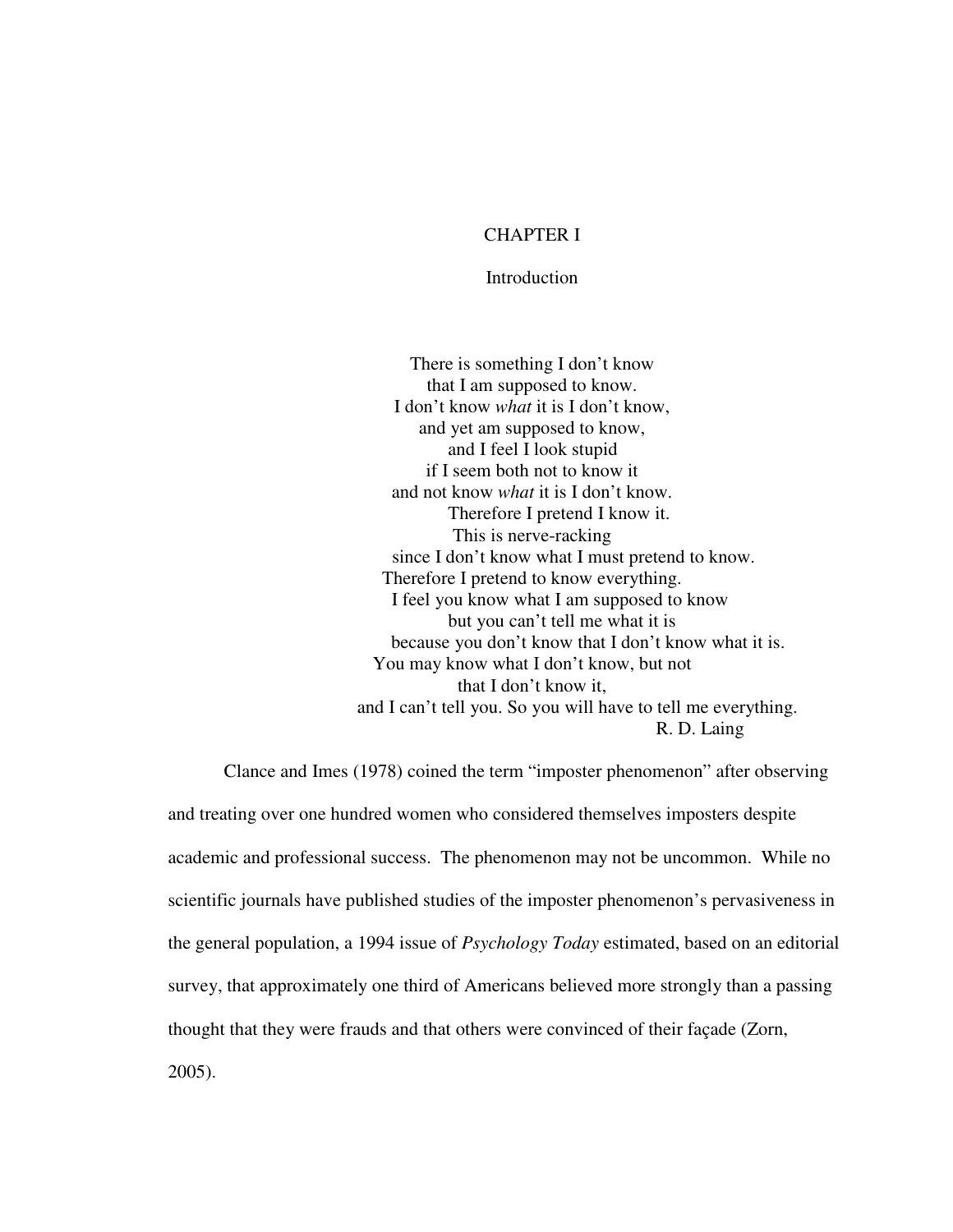The purpose of this study is to examine the influence of the imposter phenomenon among a specific population, counseling trainees in graduate school. As trainees acquire training and counseling experience, the imposter phenomenon may hinder their beliefs about their counseling abilities. This study uses statistical modeling to determine how the imposter phenomenon affects the relationship between counseling experience and counseling self-efficacy. An overview of the imposter phenomenon, counselor development, and counseling self-efficacy will be provided. A review of the literature on the phenomenon, counselor development, and self-efficacy in general, and specifically applied to counselor trainees will follow. Structural Equation Modeling will be used to identify direct and indirect effects of the imposter phenomenon on the development of counseling self-efficacy as trainees gain experience.

#### *Overview of the Imposter Phenomenon*

Persons reporting the imposter phenomenon doubt their intelligence, attribute their accomplishments to luck or error, and believe that others overrate their capabilities despite overwhelming evidence to the contrary (Clance & Imes, 1978). Furthermore, they maintain the belief that they are imposters by using charm and passive compliance in their interactions with others to avoid disagreement or conflict. They use compliant behaviors in response to societal stereotypes (Clance & Imes). Long term, imposters seem to be capable and confident because of their behaviors and successes. However, they suffer from anxiety, depression, and fear (Chrisman, Pieper, Clance, Holland, & Glickauf-Hughes, 1995; Fried-Buchalter, 1992, 1997; Holmes, Kertay, Adamson, Holland, & Clance, 1993), ultimately resulting in personal dissatisfaction. Fulfilling their potential becomes more difficult for those who struggle with the imposter phenomenon.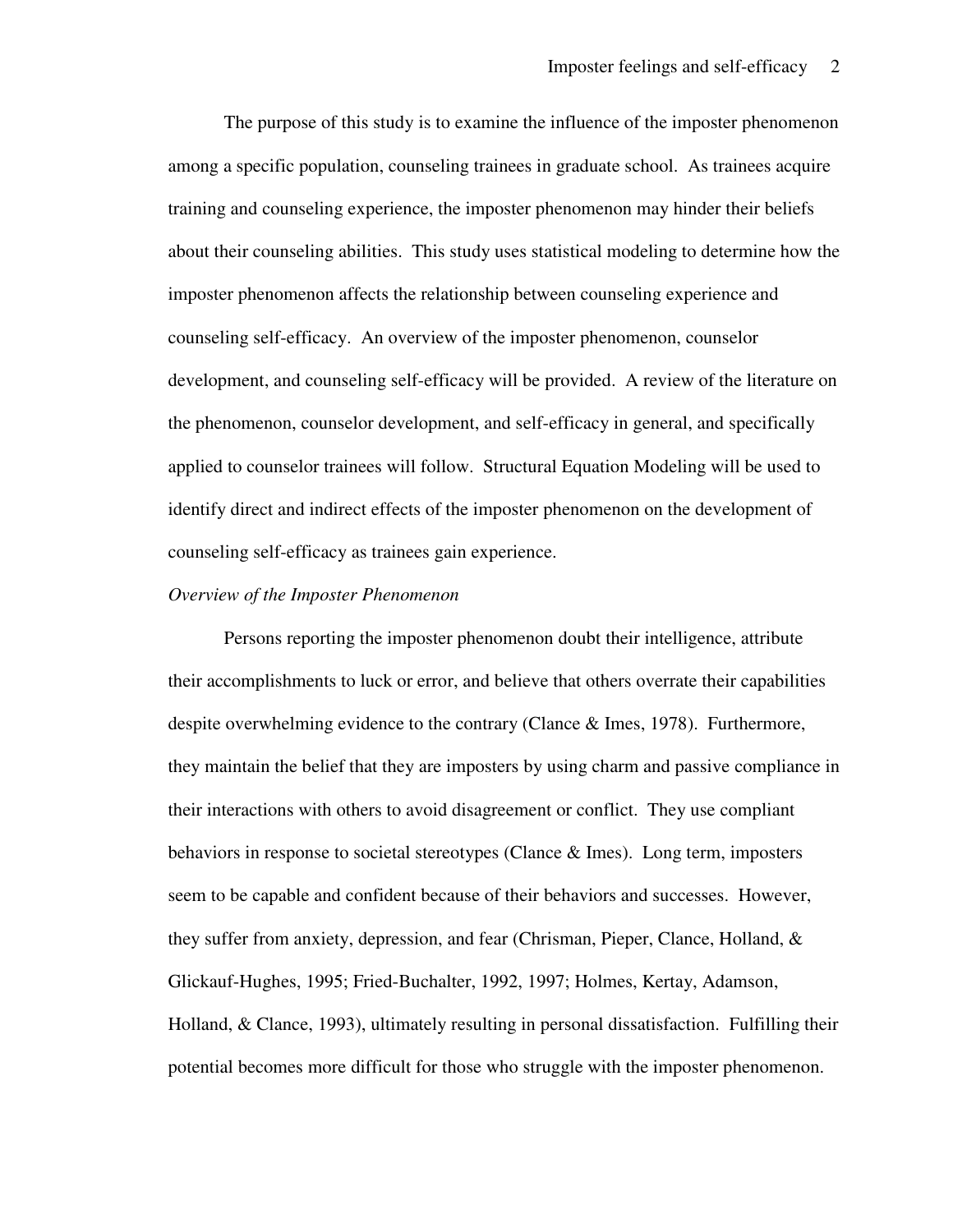Since Clance and Imes' (1978) original publication, substantial research has been conducted examining various properties of the imposter phenomenon and its occurrence in different populations. The relationships between the imposter phenomenon and other constructs such as gender, attributional style, comparative ability appraisal, negative feelings about evaluation, and the fear of failure have been assessed (Cozzarelli & Major, 1990; Fried-Buchalter, 1992, 1997; King & Cooley, 1995; Leary, Patton, Orlando, & Wagoner Funk, 2000). Research associating females with more imposter feelings has been equivocal. Some researchers suggested that women tend to have more imposter feelings than men (Cozzarelli & Major, 1990; Kumar & Jagacinski, 2006). Such findings suggest women and men may experience the imposter phenomenon differently. Imposter feelings among women were associated with beliefs that competence means outperforming others. Imposter feelings among men were associated with the fear of failure (Kumar & Jagacinski). However, this fear of failure is not characteristic of only men. The fear of failure in women and men has been noted in research examining the occurrence of the imposter phenomenon among business managers (Fried-Buchalter, 1997).

The research that examined the relationship of the imposter phenomenon with other constructs focused on the imposter phenomenon and attributional style, comparative ability appraisal, and negative feelings about evaluation. According to one empirical study, the attributional style of imposters was often a function of anxiety and lower trait self-esteem (Cozzarelli & Major, 1990). Imposters tend to attribute perceived failures to low ability. These failures more profoundly impact their self-esteem and satisfaction than they do nonimposters. Nonimposters who discount prior successes and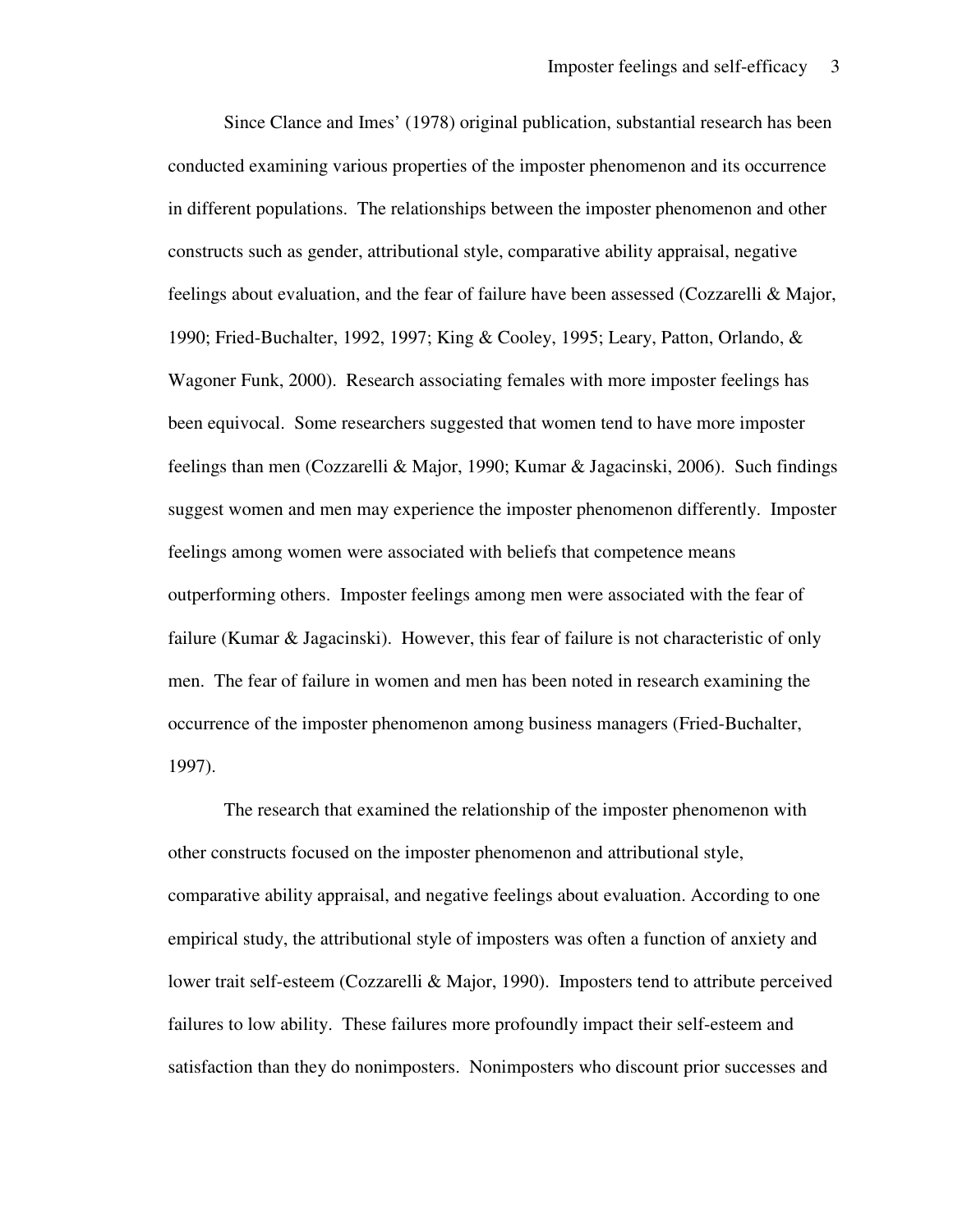lower expectations before entering new situations use these behaviors adaptively to defend against loss of self-esteem and to motivate their performance (Cozzarelli & Major).

Achievement behaviors have been associated with greater imposter feelings in women, but not men. This may be because of limitations in operational definitions. Women tend to define achievement in academic terms. Men may define achievement using a wider range of experiences including sports, academics, art, and/or dating (King & Cooley, 1995). Men consider academics important when defining achievement, yet tend to attribute less importance to academics than women. Regardless of gender, a negative correlation between the imposter phenomenon and overall academic selfconcept has been empirically demonstrated (Ewing, Richardson, James-Myers, & Russell, 1996; Phillips, 1987). Thus, as one's academic self-concept strengthens, imposter feelings decline. These studies demonstrated the negative relationship between imposter feelings and academic self-concept, but not causality.

How does the imposter phenomenon develop? Researchers have theorized about not only the development, but also the treatment of the phenomenon (Arnkoff, 2000; Clance & Imes, 1978; Harvey, 1981; Langford & Clance, 1993). Clance and Imes suggested that families who negatively compare one child with an intelligent sibling produce imposters. The child obtained success, but the family continued the negative comparison, leading the child to doubt his or her intelligence and attribute success to his or her personality. Families with impossibly high standards produced imposters as well. In this situation, the child strived to meet the standards and internalized parental expectations of success. Difficulties achieving to that level resulted in the child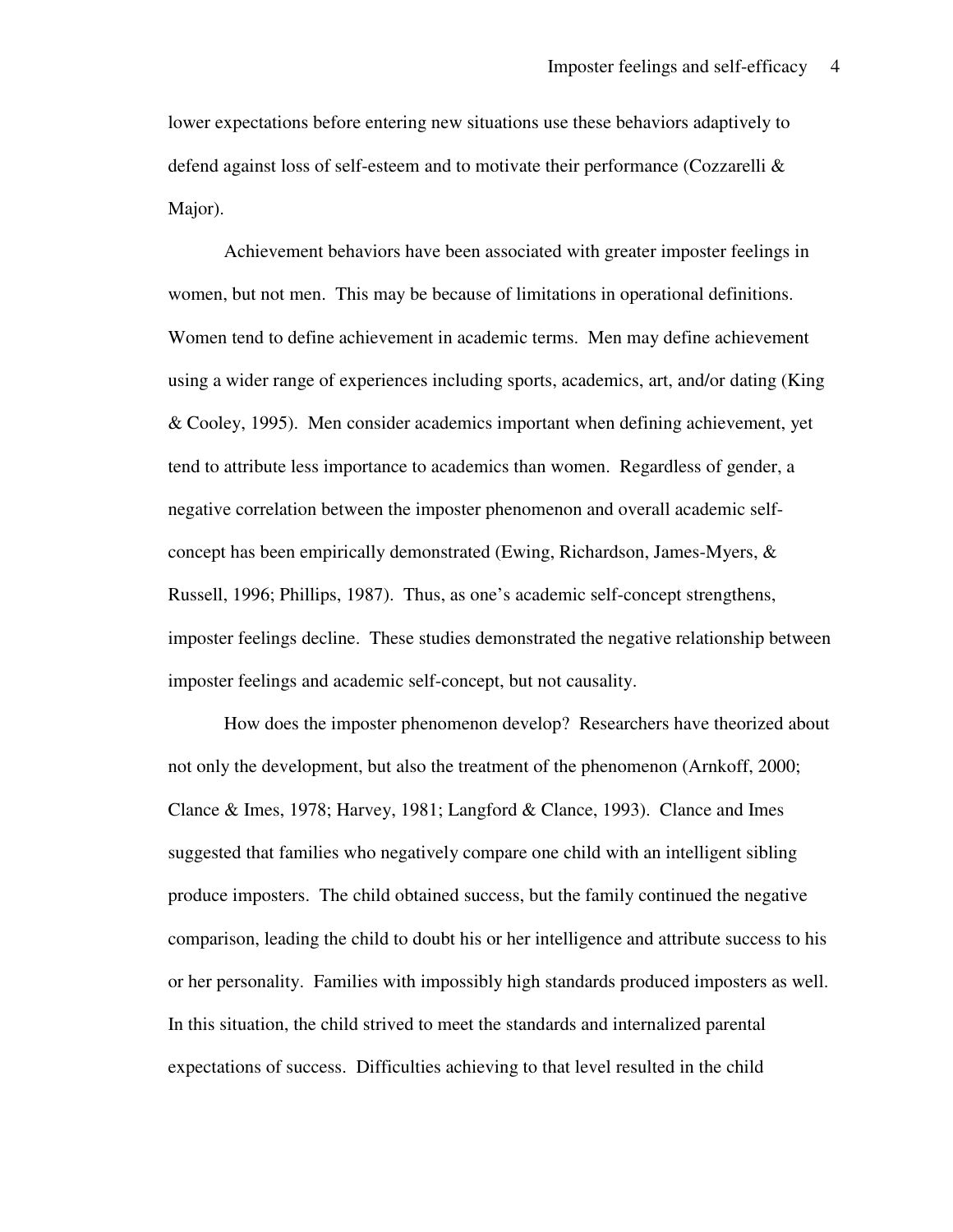attributing these difficulties to personal inadequacies leading to labeling his or herself an imposter. Other research suggested families of imposters are characterized by conflict or low cohesion (Langford & Clance, 1993). Lack of validation of the child's strengths and accomplishments coupled with little emotional support resulted in the future imposter forming a false self. One quantitative study linked children's perception of their parents' beliefs about their offspring's competence with imposter feelings (Phillips, 1987). The children's perceptions of parental appraisal had a greater influence on the children's perceptions of academic competence than evidence of personal achievement. Thus, in environments with little parental emotional support, the future imposters may equate a lack of validation with lower levels of personal competence.

Once the presence of the imposter phenomenon has been identified, how might counselors facilitate change? Researchers have suggested several approaches when counseling individuals exhibiting symptoms of the imposter phenomenon. Theoretically, the primary goal of treatment is to increase the imposter's sense of self-worth and disconnect his or her self-esteem from others evaluations (Langford & Clance, 1993). One way for imposters to disconnect their sense of self-worth from others evaluations is by challenging their beliefs using cognitive therapy. Cognitive therapy includes comparing expectations with likely outcomes (Arnkoff, 2000) and disputing the imposter's irrational beliefs about intelligence, mistakes, failure, and inadequacy (Goud, 1994; Langford & Clance, 1993). Langford and Clance suggested that treatment focus on family dynamics and childhood experiences providing imposters with the opportunity to correct the childhood emotional experiences that contributed to imposter feelings.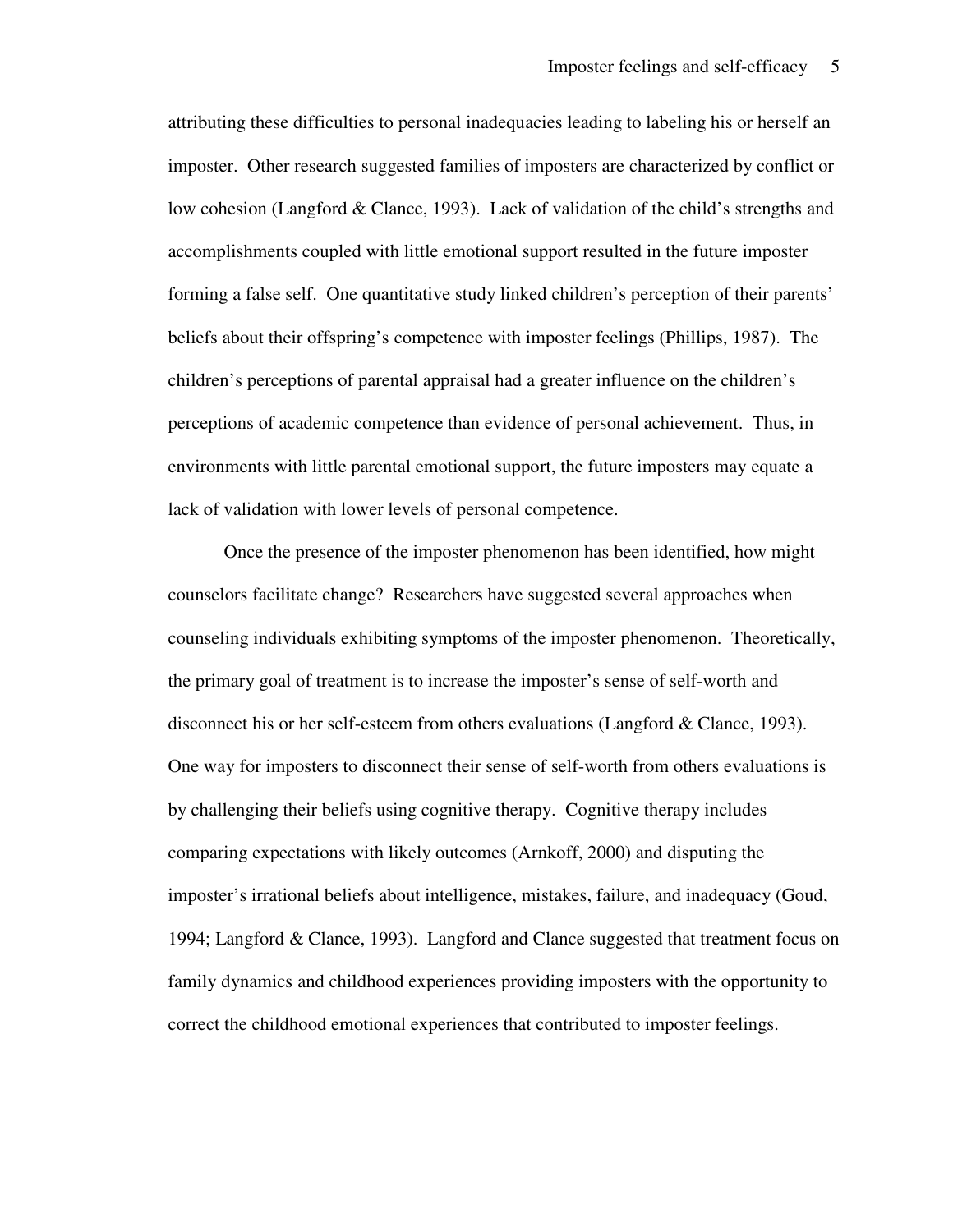Shortly after Clance and Imes (1978) published the first article on the imposter phenomenon, researchers began developing instruments to assess the presence of imposter feelings. In 1981, Harvey created the first objective measure of the phenomenon, Harvey's Imposter Phenomenon Scale (HIPS; Harvey, 1981). Two other instruments: Clance's Imposter Phenomenon Scale (CIPS; Clance, 1985) and the Perceived Fraudulence Scale (PFS; Kolligian & Sternberg, 1991) were developed later. The HIPS examined academic success in terms of ability, luck, self-monitoring, and charming personality (Harvey). Clance's measure of the imposter phenomenon, the CIPS, added the fear of evaluation, a negative comparison to peers, and the fear that success cannot be repeated (Chrisman et al., 1995). The PFS was created to differentiate the imposter phenomenon from depressive symptoms (Kolligian & Sternberg).

Cronbach's alpha for the HIPS has ranged from a poor reliability of .34 (Edwards, Zeichner, Lawler, & Kowalski, 1987) to questionable reliability of .64 (Kolligian & Sternberg, 1991), to a high reliability of .91 (Holmes et al., 1993). While the CIPS and the PFS have been studied less frequently, the reliabilities produced demonstrated less variability. The CIPS has shown internal consistency with Cronbach's alphas of .92 (Chrisman et al., 1995) and .96 (Holmes et al., 1993). The PFS has shown greater consistency with Cronbach's alphas of .94 (Chrisman et al., 1995) and .95 (Kolligian & Sternberg, 1991).

The discriminant validity of the CIPS and HIPS was demonstrated by Holmes et al. (1993). Responses to two measures of self-esteem, the Self-Esteem Scale and the Rosenberg Self-Esteem Scale, were more highly correlated with each other (*r* = .75) than they were to responses to the CIPS  $(r = -.54$  and  $r = -.60$ , respectively). These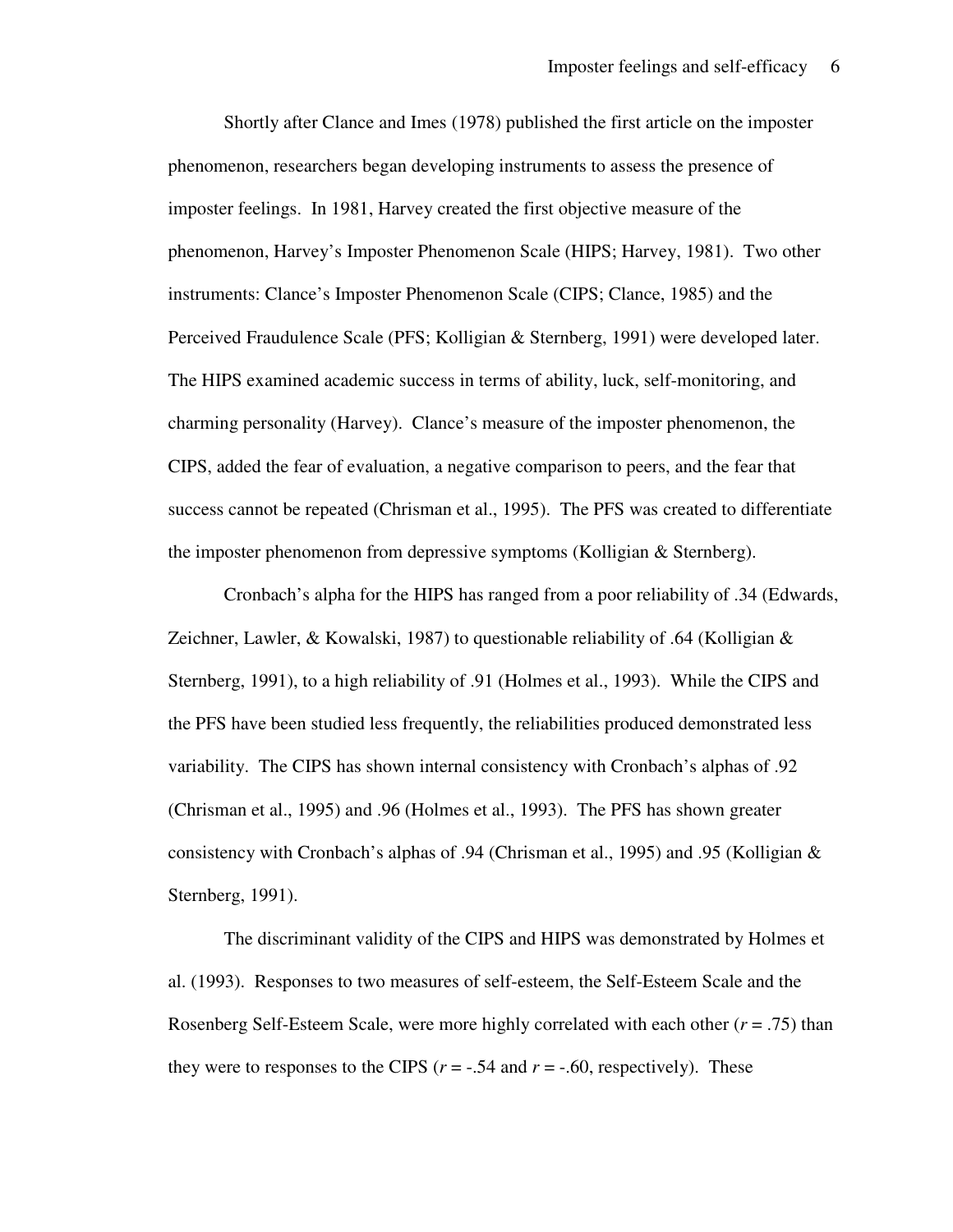correlations showed that the imposter phenomenon and self-esteem were different constructs and that the CIPS and HIPS differentiated between the two constructs. The results of Holmes et al.'s study corroborated Harvey's (1981) findings in which responses on the Rosenberg Self-Esteem scale and open-ended measures of self-esteem correlated with each other  $(r = .65)$  more than responses to the HIPS  $(r = -.28$  and  $r = -.34$ , respectively).

Earlier research used the HIPS more frequently than the CIPS. Both the HIPS and the CIPS differentiated imposters and nonimposters in both clinical and nonclinical groups (Holmes et al., 1993). However, the CIPS seemed to be more sensitive, showing less overlap between imposter and nonimposter groups. Furthermore, the greater variability of scores with the HIPS occurred with the nonclinical imposter group which suggested that Clance's scale was more applicable to the general population, while Harvey's scale best served the clinical group (Holmes et al.).

The relationships between the imposter phenomenon and constructs such as achievement orientation, the development of the imposter phenomenon, and the development of scales to measure imposter feelings are addressed in the literature on the imposter phenomenon. The occurrence of the imposter phenomenon in specific populations also has been assessed (Bischoff & Barton, 2002; Brems, Baldwin, Davis, & Namyniuk, 1994; Grant, Battle, Murphy, & Heggoy, 1999; Harvey, 1981; Kwan, 1992; Studdard, 2002). The imposter phenomenon occurred in the following populations: gifted persons, students, faculty members, business managers, and beginning counselors (Bischoff & Barton; Brems et al., 1994; Grant et al., 1999; Harvey; Kwan; Studdard). For example, Bischoff and Barton characterized anxiety as "the primary internal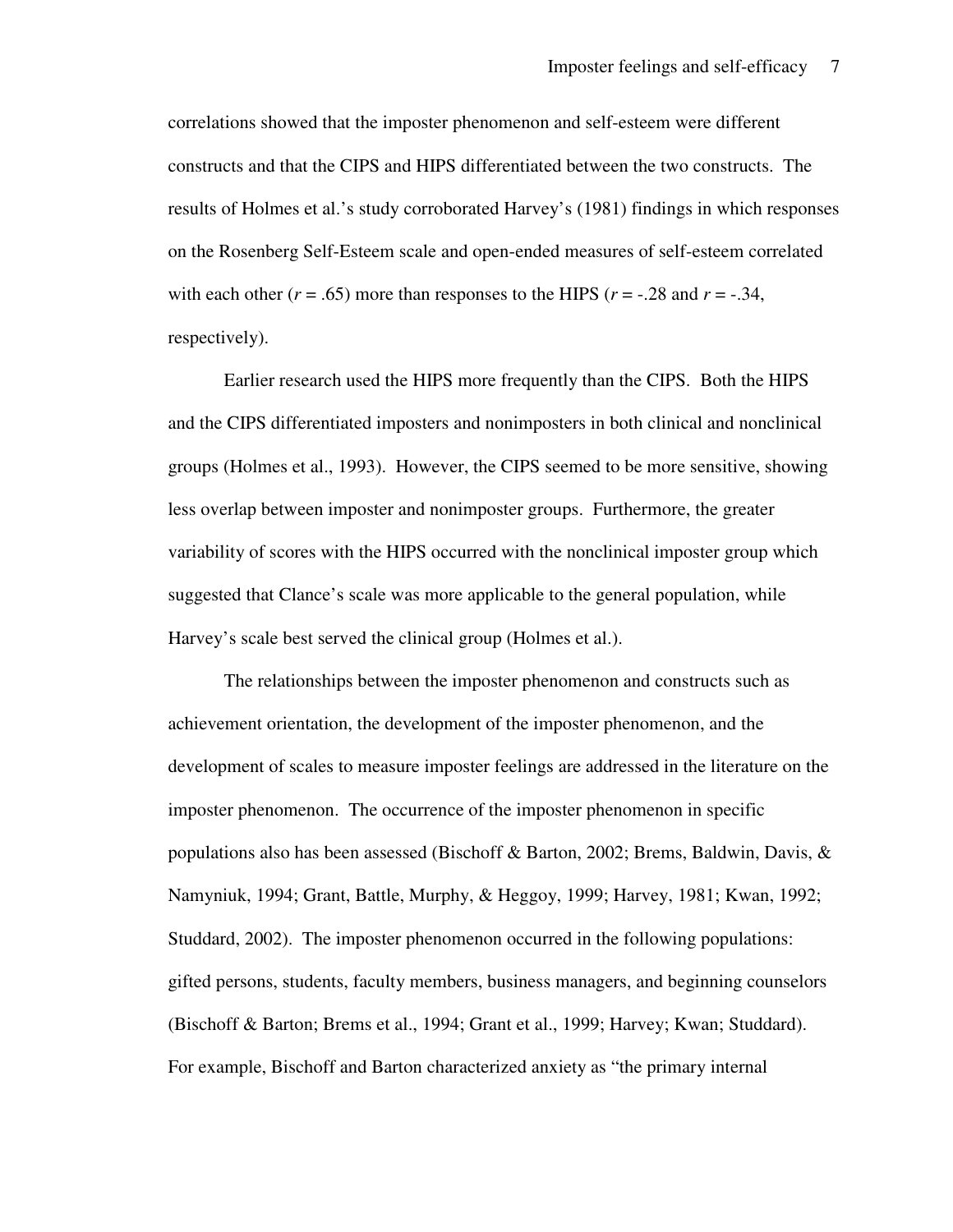experience" (p. 236) of counselors in the early stages of development. In other words, beginning counselor trainees feared that clients would recognize their lack of experience and personalized negative counseling experiences as incompetence. Their fears and beliefs about incompetence led the trainees to view themselves as frauds.

Understanding the occurrence of the imposter phenomenon among counselors and the influence of this phenomenon on counselor development could have implications for graduate training programs. If the imposter phenomenon affects counselor self-efficacy, particularly if it hinders counselor development, attending to this phenomenon in supervision or as part of a practicum may be recommended. Bischoff and Barton (2002) found that beginning marriage and family therapy trainees were more likely to feel as though they were pretending to be experts and were more likely to believe that their clients would detect their inadequacies. Supervision focusing on trainees strengths, however, reduced imposter feelings. Bischoff and Barton also found that feelings of inadequacy and fraudulence diminished as the trainees moved into further stages of counselor development. Yet, imposter feelings may not always lessen. The Bischoff and Barton study did not account for persistent imposter feelings occurring as a trait, which Clance and Imes (1978) initially described. Trait imposter feelings, those that persist beyond the early stages of job adjustment, have been found among faculty members (Brems et al., 1994) and business managers (Fried-Buchalter, 1992, 1997).

Research on the imposter phenomenon specific to counselors is limited. Bischoff and Barton (2002) examined the influence of imposter feelings on marriage and family therapy trainees and concluded the phenomenon was characteristic of beginning trainees. Research that focuses on the influence of imposter feelings on counselors, both novice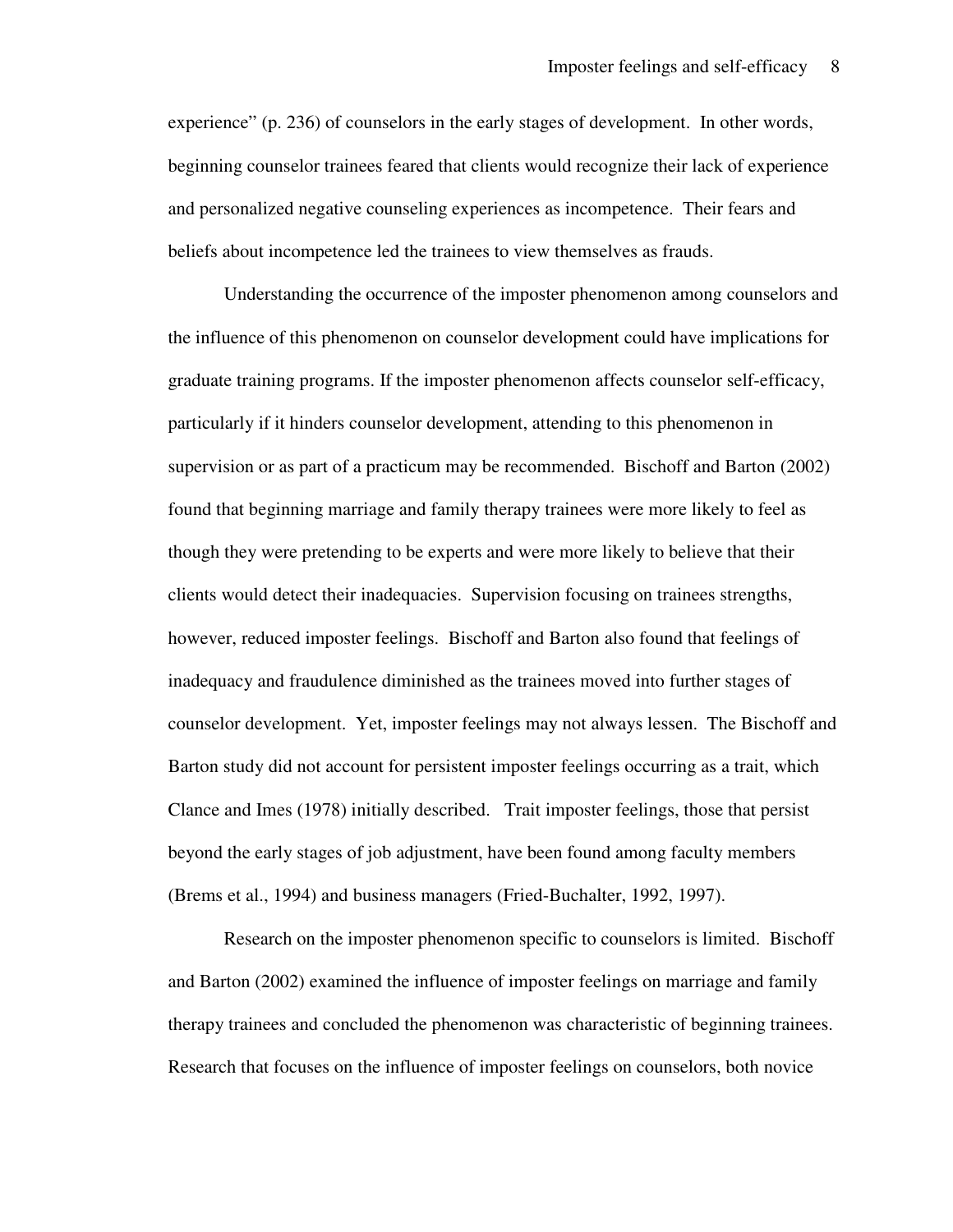and experienced is, therefore, still needed. The current study looks at the presence of imposter feelings and the development of counseling self-efficacy among counselor trainees who vary in their levels of counseling experience and training.

 This study will also focus on how the imposter phenomenon affects counselor trainees' development. The levels of imposter feelings of graduate counseling students, beginning and advanced, and the impact of imposter feelings on the students' perceptions of their counseling abilities will be determined. It is possible that counseling students' imposter feelings will decrease as they gain experience just as imposter feelings decreased with experience among marriage and family therapy trainees in the Bischoff and Barton (2002) study. Or, imposter feelings may continue to influence the developmental process of counseling trainees as they did faculty members and business managers (Brems et al., 1994; Fried-Buchalter, 1992, 1997). In order to clarify these relationships, a model of counselor development initially called the Counselor Complexity Model (Stoltenberg, 1981), will be used to provide a structure for the examination of counseling self-efficacy and the imposter phenomenon.

#### *Overview of Counselor Development*

 Stoltenberg's Counselor Complexity Model (1981), for instance, offers a frame of reference to understand counselor development. This model depicts counselor characteristics at four levels of development and includes environmental factors that influence development. Stoltenberg and Delworth (1987) suggested that self-efficacy also affected motivation and performance throughout the counselor's development.

 At Level 1, the counselor trainee lacks a varied repertoire of therapy techniques, but has a strong motivation to make a difference (Stoltenberg & Delworth, 1987). Lack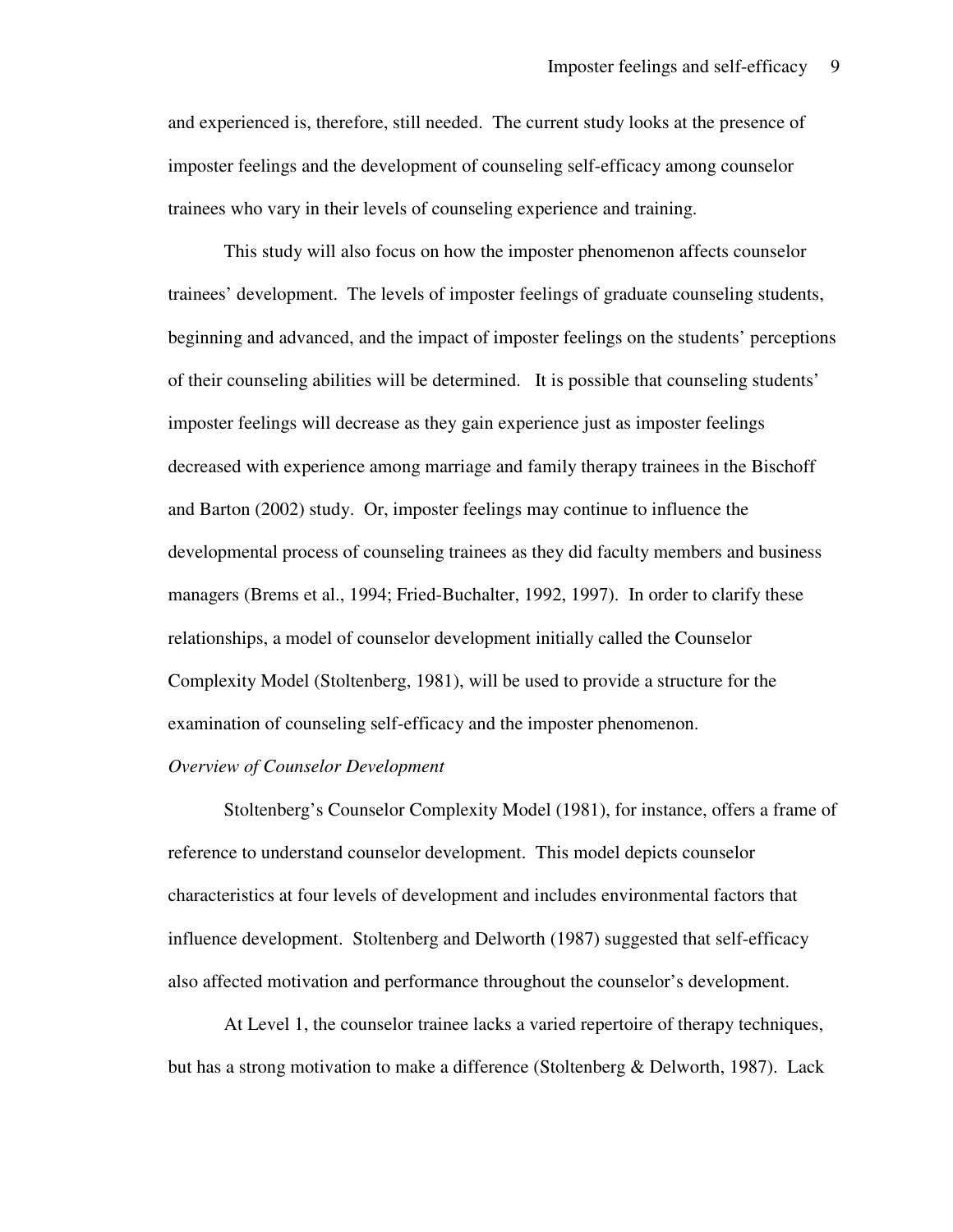of self-awareness and lack of skills combines with high motivation resulting in anxiety and difficulty conceptualizing client problems. Structured direction and validation from the trainee's supervisor are recommended to increase skill level and combat anxiety (Stoltenberg, 1981; Stoltenberg & Delworth, 1987).

 In the next level of development, Level 2, the counseling trainee seeks independence, yet relies on the supervisor in what Stoltenberg (1981) called the Dependency-Autonomy conflict. Greater self-awareness and greater ability to conceptualize client problems enables the trainee to see mistakes and weaknesses in his or her counseling skills. This recognition leads to vacillating motivation and anxiety (Stoltenberg, 1981; Stoltenberg & Delworth, 1987).

 At Level 3, in what Stoltenberg (1981) called Conditional Dependence, counseling trainees gain professional identity. Open-mindedness to alternative beliefs, tolerance of other opinions, more insight and greater empathy characterize this developmental level. Anxiety typically decreases as trainees become able to integrate feedback without feeling devastated (Stoltenberg, 1981; Stoltenberg & Delworth, 1987).

 In the last level of development, Level 4, the counselor is considered a "Master Counselor" (Stoltenberg, 1981). The counselor is capable of independent practice and exhibits self- and other-awareness. These characteristics reflect a secure professional identity (Stoltenberg & Delworth, 1987).

 Since Stoltenberg (1981) introduced the Counselor Complexity Model and Stoltenberg and Delworth (1987) described supervision activities appropriate for each stage of development, other research has examined the model thoroughly. Thompson (2004) found that counseling trainees with high self-efficacy were able to conceptualize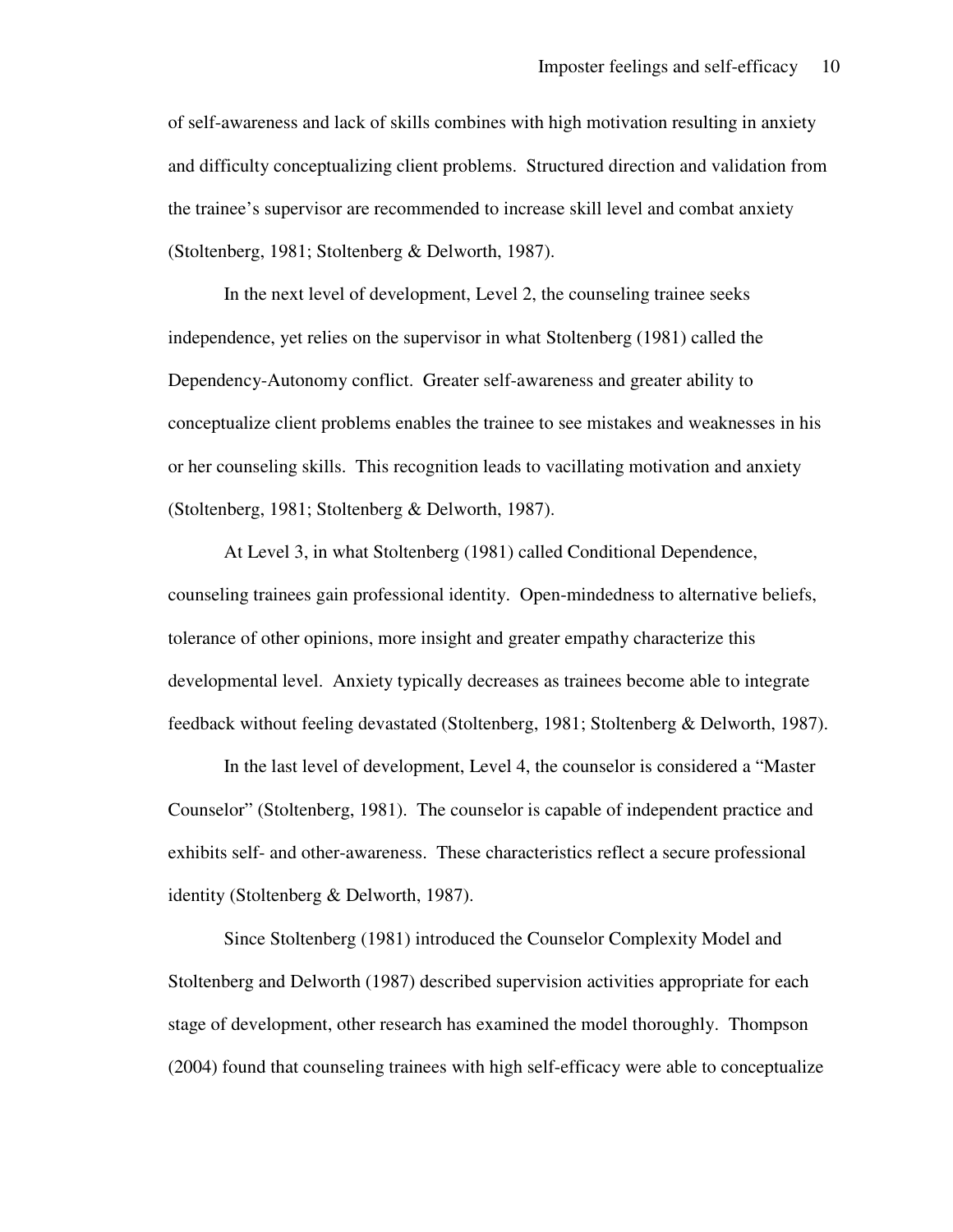client problems more easily and remained motivated to improve their counseling skills when challenges arose. In her description of the Counselor Complexity Model, Thompson suggested that development was influenced by many factors and was not necessarily linear. A counseling trainee's ability to assimilate information and modify his or her thinking and behaviors, along with the trainee's openness to change, ability to take responsibility for change, assessments of professional strengths and weaknesses, and awareness of interpersonal style contributed to the trainee's progression from one stage to another (Thompson). In addition to a linear progression, counselor trainees could have returned to previous levels, integrated more information, and advanced again. Thompson suggested that as the trainees' counseling self-efficacy increased, their movement from level to level became more linear as Stoltenberg (1981) initially described.

 Other research has provided support for Stoltenberg's (1981) description of counselor development and suggested ways the imposter phenomenon might affect development. In their examination of marriage and family therapy trainee development, Bischoff and Barton (2002) found that the imposter phenomenon seemed to be prevalent among trainees at the first level of development. While Bischoff and Barton found that characteristics of the imposter phenomenon were typical of early development, Thompson (2004) found that counseling trainees' anxieties and fears of appearing incompetent, characteristics of the imposter phenomenon, potentially hindered the development of counseling skills.

 Research also suggested that the imposter phenomenon might influence more advanced levels of development. For example, Thompson (2004) reported that Level 2 trainees become defensive to protect themselves from perceived inadequacies and high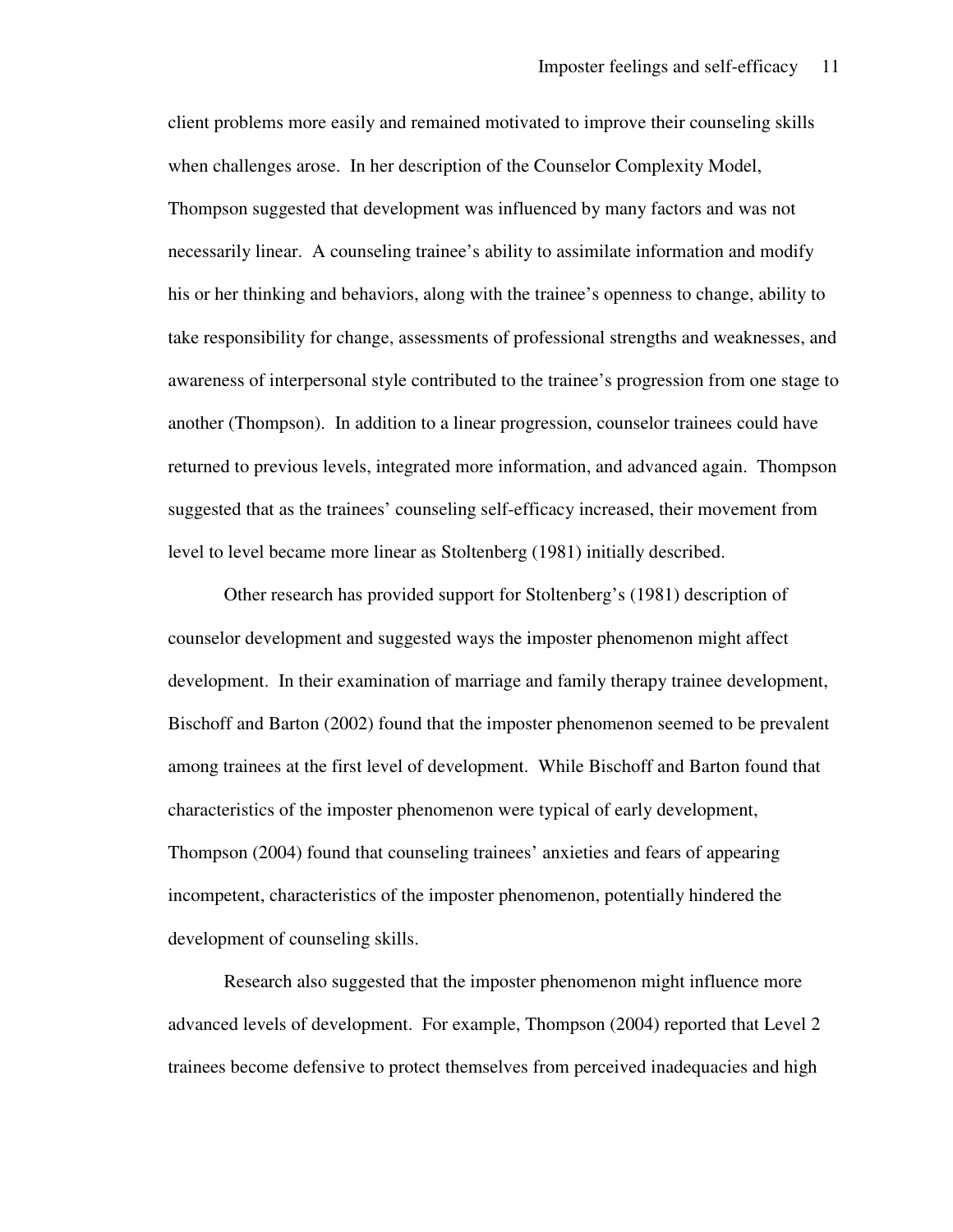anxiety. On the other hand, research conducted by McNeill, Stoltenberg, and Pierce (1985) found that more advanced trainees increased in self-efficacy prompting improved application of skills and theory. The differences in development found in these studies could be due to other factors such as the imposter phenomenon. The defensive trainees (Thompson) matched the description of imposters who behaved defensively to hide perceived inadequacies (Clance, 1985). Thus, the imposter phenomenon may occur not only in the first level of development, but the second level as well.

 Given the research showing that anxiety is common among counselor trainees in the first two levels of development (Bischoff & Barton, 2002; Stoltenberg & Delworth, 1987), it seems logical that the imposter phenomenon might influence the first two levels of development. However, it might seem counter-intuitive for counselors to experience imposter feelings at Level 3, after anxiety has diminished and the counselors are developing a stable professional identity. Yet, studies have shown that experienced professionals in business management and academic professions experienced the imposter phenomenon well into their careers (Brems et al., 1994; Fried-Buchalter, 1992; 1997; Miller & Kastberg, 1995). If experienced business-management professionals and university faculty have imposter feelings, it is possible that more experienced counselors, those at Level 3, might also experience the imposter phenomenon.

 While the imposter phenomenon has been found among experienced professionals in other fields (Brems et al., 1994; Fried-Buchalter, 1992; 1997; Miller & Kastberg, 1995), its presence in counselors at the fourth level of development seems contradictory to the presence of a secure "Master Counselor" identity characteristic of Level 4. Counselors at this advanced level were aware of their professional strengths and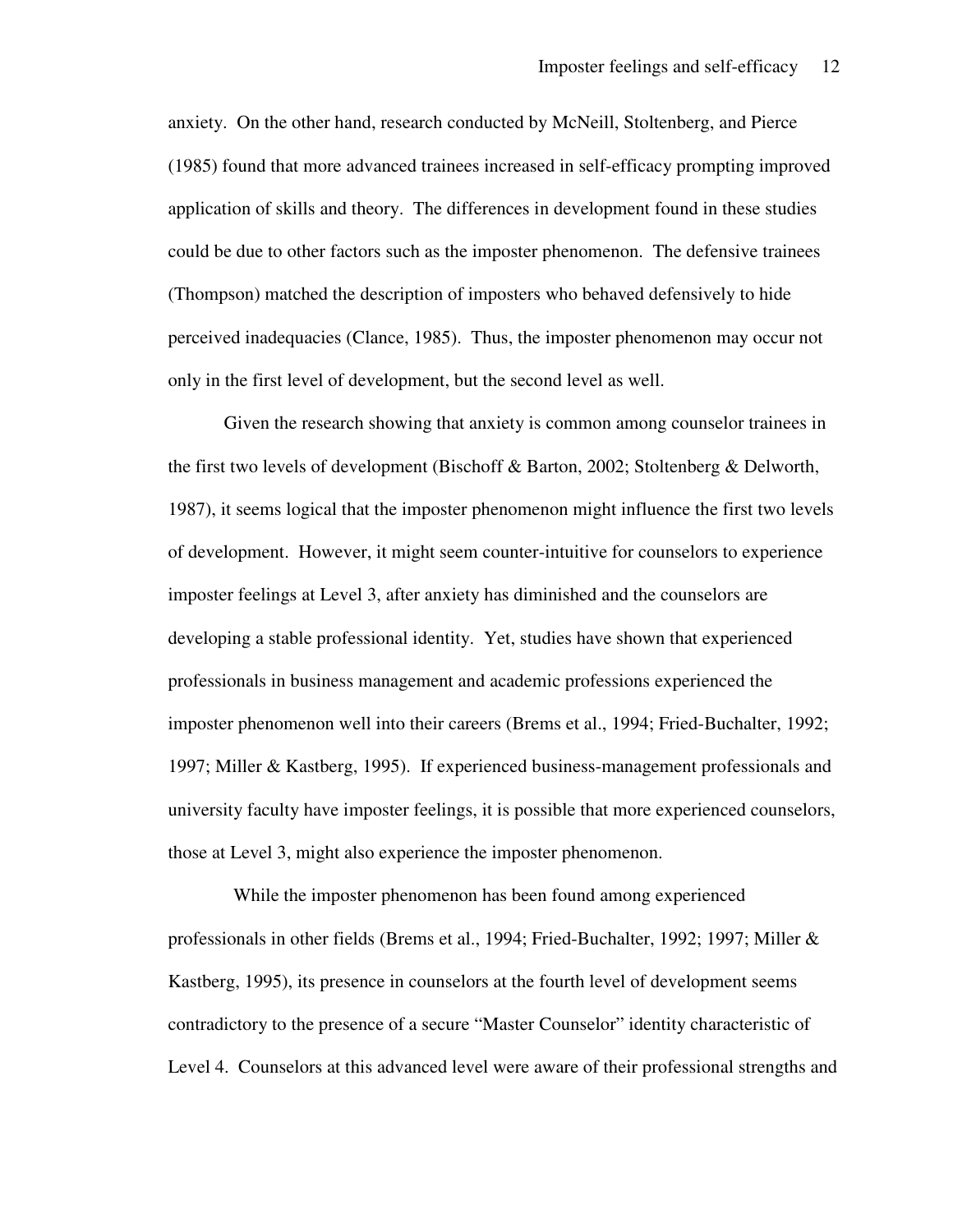weakness (Stoltenberg & Delworth, 1987). In contrast, those with the imposter phenomenon misperceived their abilities (Clance, 1985). Therefore, counselors performing at Level 4 are not expected to experience imposter feelings. Future research would need to confirm this conjecture as it was not incorporated into the current study. *Overview of Self-efficacy* 

 The current study examines the influence of the imposter phenomenon on one specific aspect of counselor development, self-efficacy. Stoltenberg and Delworth's (1987) Counselor Complexity Model of counselor development provides a foundation for understanding counselors' professional growth and a theoretical foundation for understanding counseling self-efficacy. In order to understand the potential changes in self-efficacy during counselor development, counseling self-efficacy first must be operationalized. Self-efficacy will be defined using Bandura's (1977) self-efficacy theory. Then, an examination of counselor development in terms of self-efficacy will provide a framework from which to determine the potential influence of the imposter phenomenon on the counseling self-efficacy of graduate counseling trainees.

One influential model that explains the changes in an individual's perception of ability and in his or her development of competence coping with threatening situations has been self-efficacy theory (Bandura, 1977). Beliefs about one's ability to exercise control over personal functioning and other events, i.e. self-efficacy, come from four sources: "performance accomplishments, vicarious experience, verbal persuasion, and emotional arousal" (Bandura, 1977, p. 80). According to Bandura's findings, successful performances increase expectations of competence, while failure followed by success often results in the belief that both effort and persistence can lead to competence.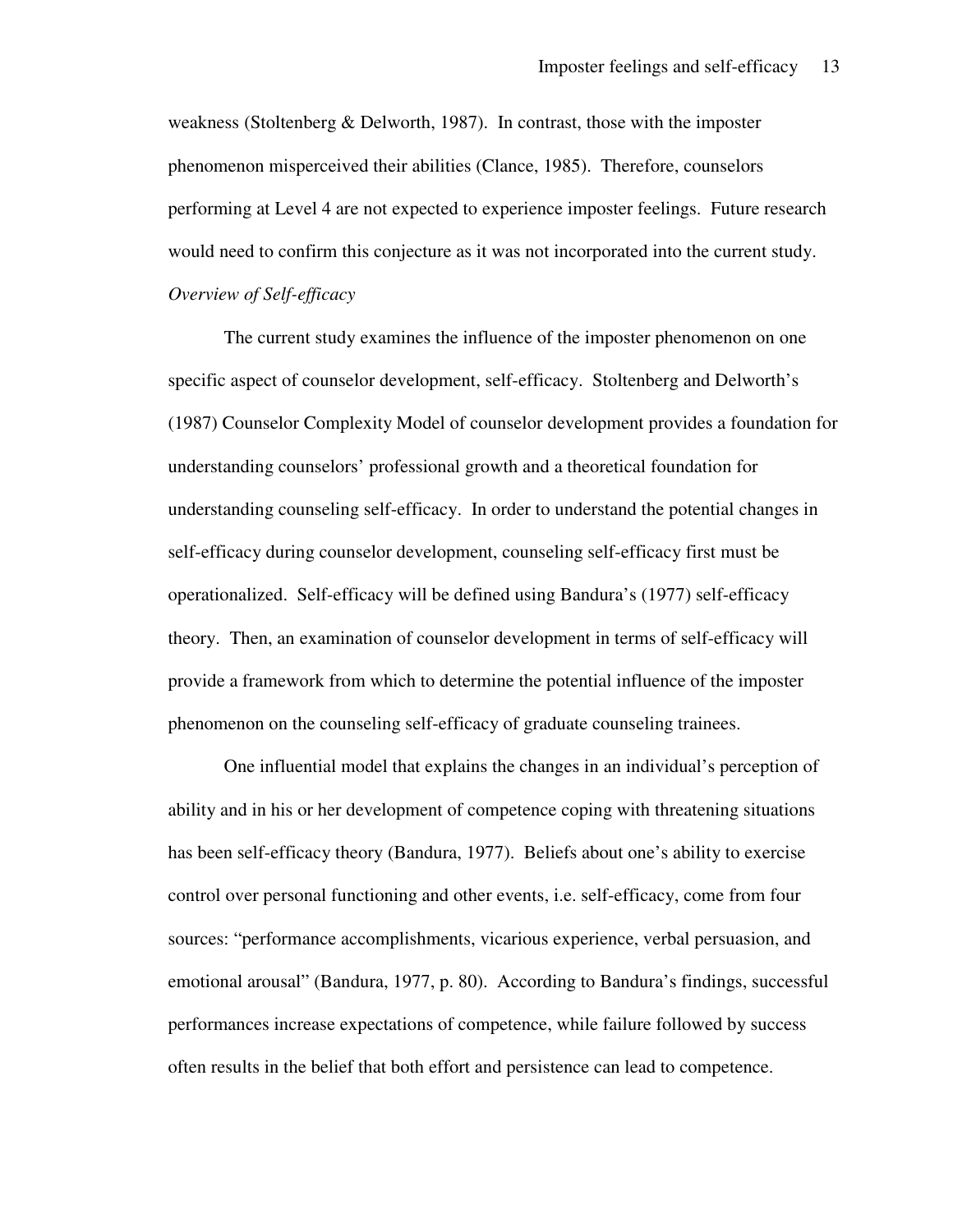Bandura also explained that vicarious experience can be obtained through observation of a model. In other words, watching another overcome anxiety and fear to attain success builds confidence in one's ability to do the same. Likewise, seeing others work through complicated tasks may result in improved awareness of the steps required to achieve success (Bandura). Verbal persuasion, as simple as encouragement or as complex as disputing distorted thoughts, is also a significant factor in determining the level of performance and competence. Finally, emotional arousal can inhibit success when fear or anxiety rise to a debilitating level (Bandura).

How do the four sources of self-efficacy apply to counselor trainees? Larson's (1998) quantitative research found that the counselor trainees' perceptions of counseling outcomes, observations of counseling sessions, perceptions of feedback after counseling sessions, and perceptions of anxiety as manageable are sources of counseling selfefficacy. Larson found that these four sources occur in the counselor training environment and demonstrated that they are the means by which trainees gain selfefficacy. Social Influence Theory and the research Bandura (1986) conducted to support this theory suggest that both training environment and the trainees' personal characteristics influence learning. Extrapolating from Social Influence Theory (Bandura), the counselor-training environment and counselors' personal characteristics such as level of self-efficacy may influence the counselors' learning process, thereby influencing the counselor's performance. Performance could then influence the counselors' personal characteristics including self-efficacy. Bandura called this cycle triadic reciprocality. Thus, self-efficacy can have a direct, positive relationship with performance, and performance can have a direct, positive relationship with self-efficacy.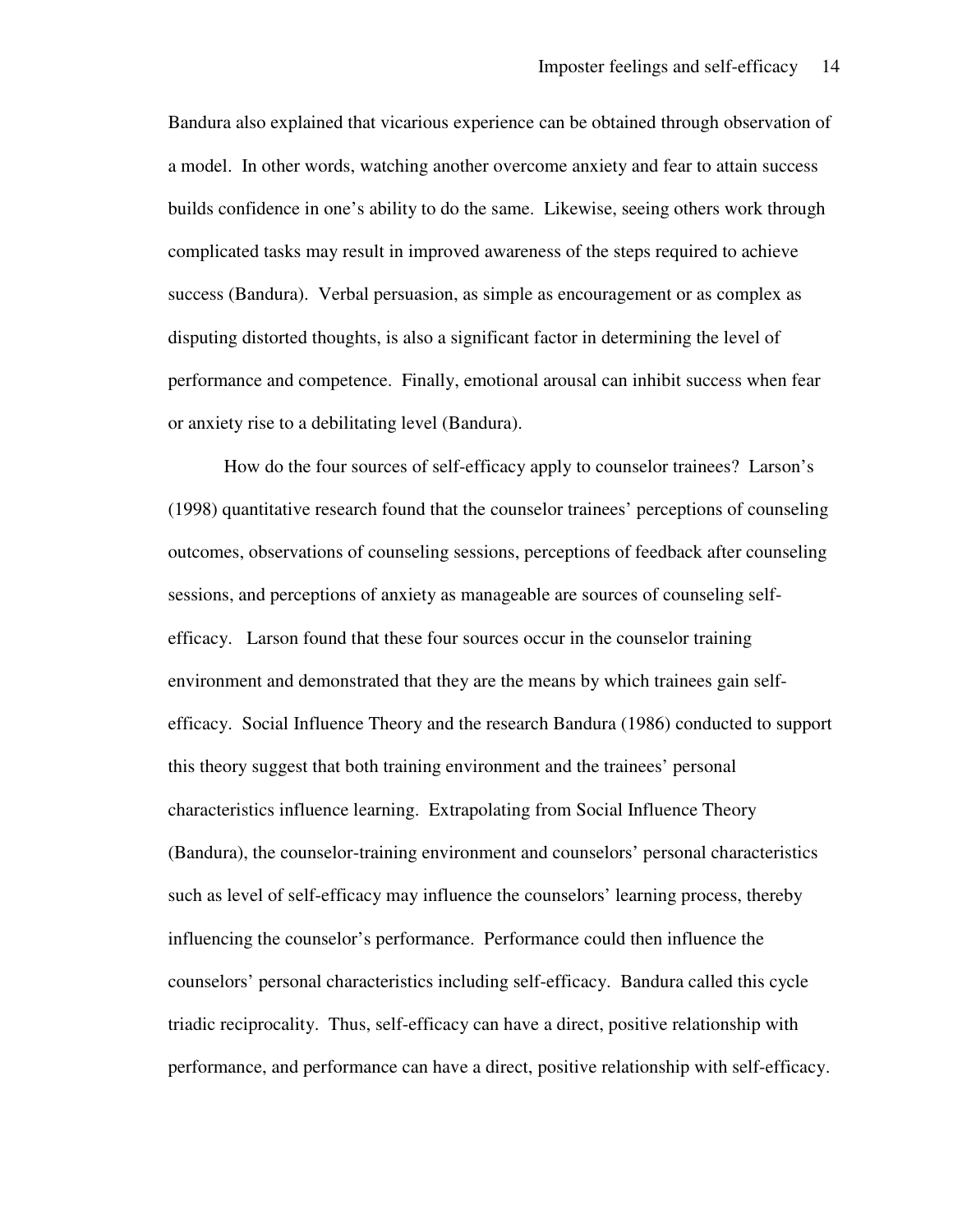In their review of outcome studies, Williams and Chambless (1990) found that studies of psychotherapist variables and treatment outcomes, positively related client outcomes to counselor self-confidence, well-being, and psychological adjustment. Perceived therapeutic mastery has shown a consistent, positive relationship with currently experienced growth among counseling students and experienced professionals (Orlinsky et al., 1999).

The suggestion that self-efficacy directly relates to the quality of counseling performance has been empirically demonstrated (Larson & Daniels, 1998; Lent, Hoffman, Hill, Treistman, Mount, & Singley, 2006; Thompson, 2004). In Thompson's study, counselors' low self-efficacy led to stagnant cognitive development due to difficulty assimilating information from new experiences. Among counselors, high selfefficacy has been associated with a more accurate conceptualization of clients' problems and better implementation of intervention techniques (Barnes, 2004; Larson & Daniels, 1998). Self-efficacy also had a positive correlation with both client and counselor perceptions of session quality (Lent et al., 2006). High self-efficacy has been related to more positive expectancies for counselors, while low self-efficacy has been associated to impaired judgment (Barnes, 2004; Larson & Daniels, 1998; Stoltenberg & Delworth, 1987). The specific impact of the imposter phenomenon on counselors' perceptions of their skills, however, has not been studied.

#### *Objective of this Study*

The purpose of this study, therefore, is to examine the impact of the imposter phenomenon on counseling self-efficacy. One supposition is that the imposter phenomenon and counseling self-efficacy may be influenced by years of counseling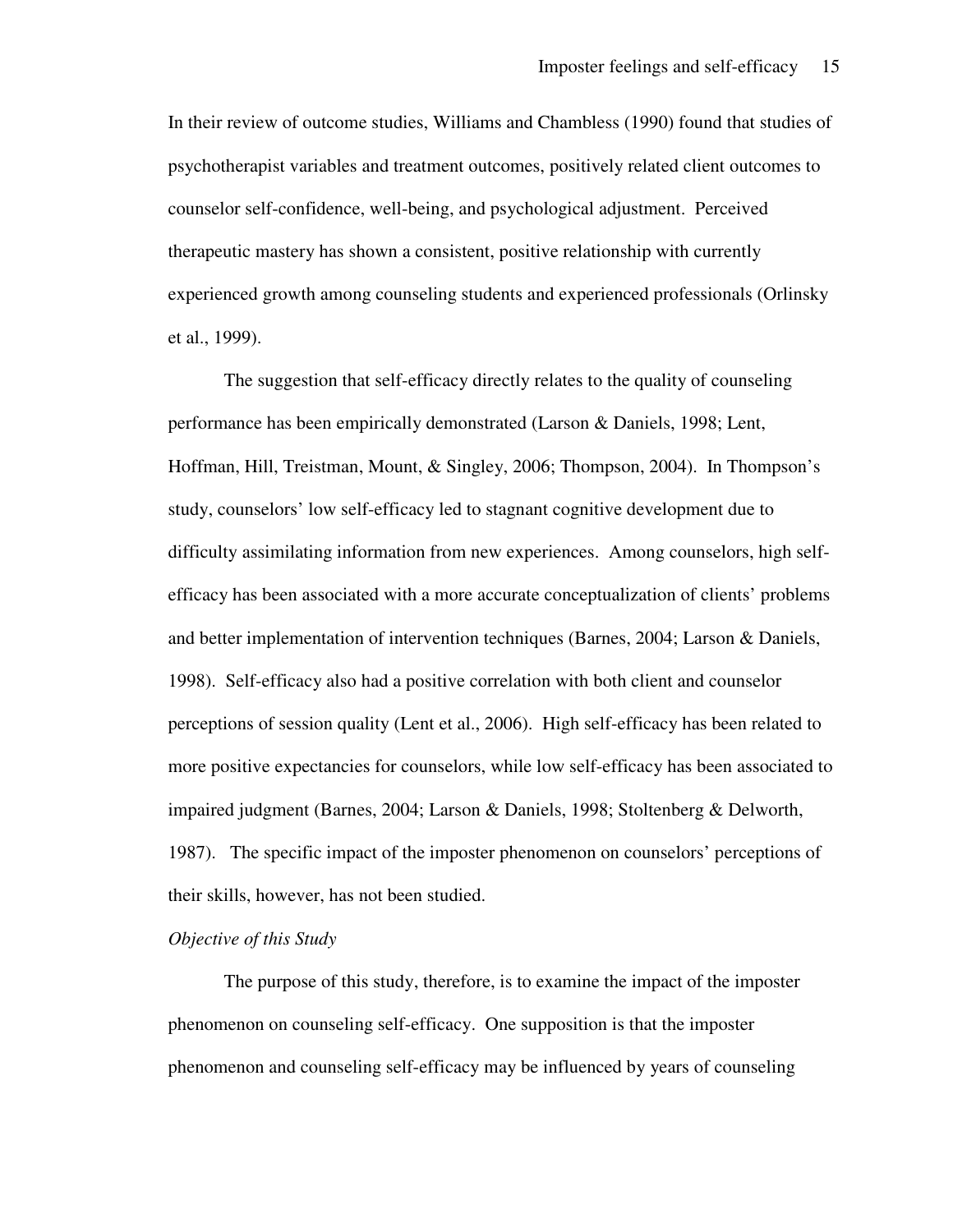experience. A positive correlation between counselor self-efficacy and experience has been found (Larson et al., 1992; Melchert, Hays, Wiljanen, & Kolocek, 1996). Qualitative descriptions of changes in counselors' self-efficacy during development have corroborated this positive relationship. In Stoltenberg and Delworth's (1987) model of counselor development, counselors experience fluctuations in anxiety and motivation then develop a stable professional identity with low anxiety and stable motivation. Bischoff and Barton (2002) found that as counselor trainees gained experience they became aware of personal strengths and experienced fewer imposter feelings. Thus, with experience, the trainees' perceptions of counseling competence increased (Bischoff & Barton, 2002). The relationship between counseling competence and experience was highlighted when Orlinsky et al. (1999) found that a significant 25% of variance in therapeutic mastery was predicted by years practicing among 2,079 psychologists interviewed. Of course, experience does not always prevent imposter feelings. The imposter phenomenon was found among faculty members with a mean of 12.06 years of experience and business managers with a mean of 8.6 years of experience (Brems et al., 1994; Fried-Buchalter, 1992, 1997).

While there has been a considerable amount of research on self-efficacy and counselor development, most investigators still suggested the need for future projects. Lent et al. (2006), for example, suggested assessing the relationship between counseling self-efficacy and counselor competence and identifying variables other than self-efficacy that influence the development of competence. One such variable could be the imposter phenomenon. One study of 112 university faculty members found that the presence of the imposter phenomenon was associated with faculty performance (Brems et al., 1994).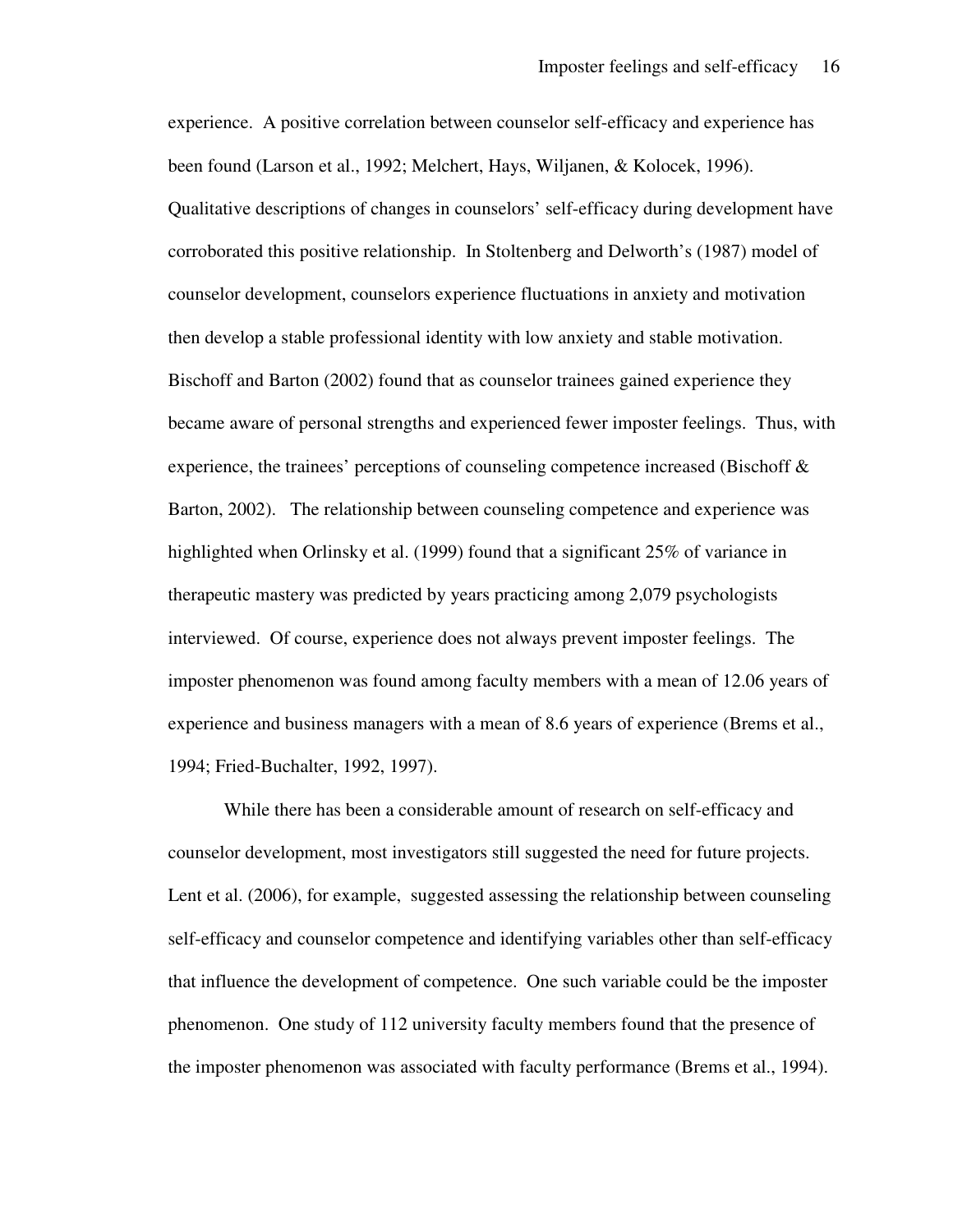Faculty members with more imposter feelings were less productive and had less realistic self-appraisals than faculty members with fewer imposter feelings (Brems et al.). The presence of imposter feelings in counselor trainees who had little experience also suggested a relationship between the imposter phenomenon and counselors' perception of their counseling abilities (Bischoff & Barton, 2002).

As evident in the definition of self-efficacy, the perception of competence is integral to self-efficacy. The misattributions of competence and emotional arousal are the bases for suppositions about the influence of the imposter phenomenon on selfefficacy. Self-efficacy is more likely to increase if successes are attributed to skill rather than luck (Bandura, 1977; 1993). A major tenet of the imposter phenomenon is that imposters attribute success to luck or chance (Clance, 1985). Likewise, the perception of arousal as anxiety coming from personal inadequacy is likely to inhibit behaviors (Bandura, 1977). Research on the imposter phenomenon has shown that imposters are more likely to attribute perceived failures as caused by personal inadequacy than nonimposters (Cozzarelli & Major, 1990).

 In addition to showing the relationship between perceived failures and personal inadequacy among imposters, Cozzarelli and Major's (1990) research showed that the imposter phenomenon has a direct relationship with academic self-efficacy among undergraduate college students. Other research (Lundeberg, Fox, & Puncochar, 1994) suggested that differences in self-confidence and the attribution of failures only occur in specific situations. In one such situation using undergraduate and graduate psychology students as participants, female undergraduate and graduate students showed less confidence than male students in mathematics, while the male students showed more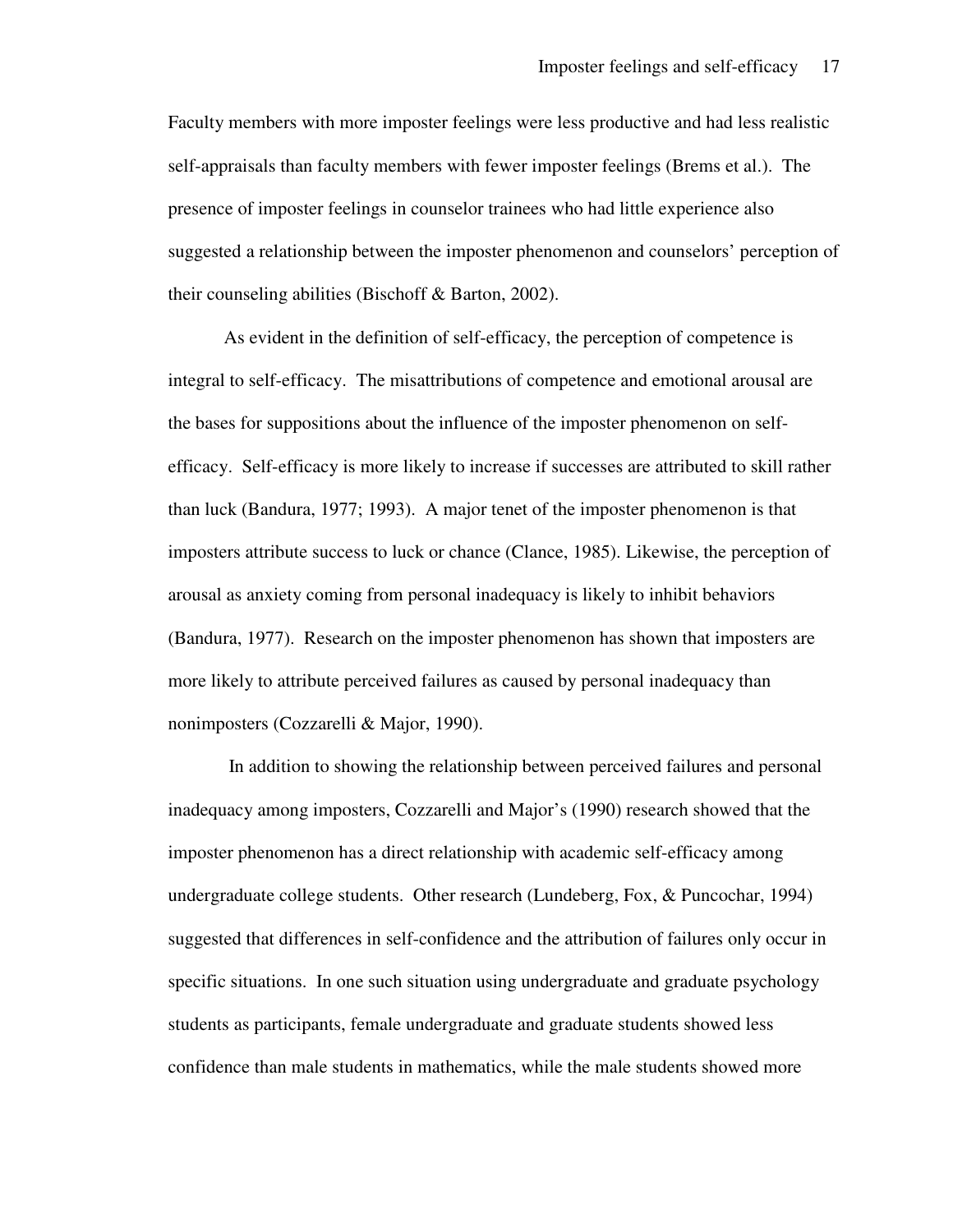confidence in their answers when they were wrong than female students (Lundeberg et al., 1994). According to Social Influence Theory (Bandura, 1977; 1986), as stated earlier, performance has a reciprocal relationship with self-efficacy. When self-efficacy is high, individuals are motivated to practice the desired skills and incorporate feedback until they master the skill. Mastering the skill strengthens their self-efficacy. When self-efficacy is low, individuals are more likely to give up attempts to develop the behavior without improving (Bandura, 1977; 1993). Extrapolating from this theory, more counseling experience is likely to have a positive relationship with counseling self-efficacy. Furthermore, given the influence of the imposter phenomenon on beliefs about one's abilities, the imposter phenomenon may affect the relationship between counseling experience and self-efficacy. There has not been any research on these relationships, however.

#### *Research Questions and Study Significance*

Several questions emerge from the research on the relationships among the imposter phenomenon, counselor development, and self-efficacy. How does the imposter phenomenon affect counselor development? Does the imposter phenomenon influence an increase in self-efficacy as a counselor develops? The current study attempts to answer these questions by providing an analysis of the relationships among the imposter phenomenon, counselor experience, and counseling self-efficacy. Understanding these relationships may affect the education and supervision of counselors. Addressing the imposter phenomenon, for example, may become a part of counselor training programs if the phenomenon has a consistently detrimental influence on counseling students or if the impact of the phenomenon on counseling self-efficacy is statistically significant. Even if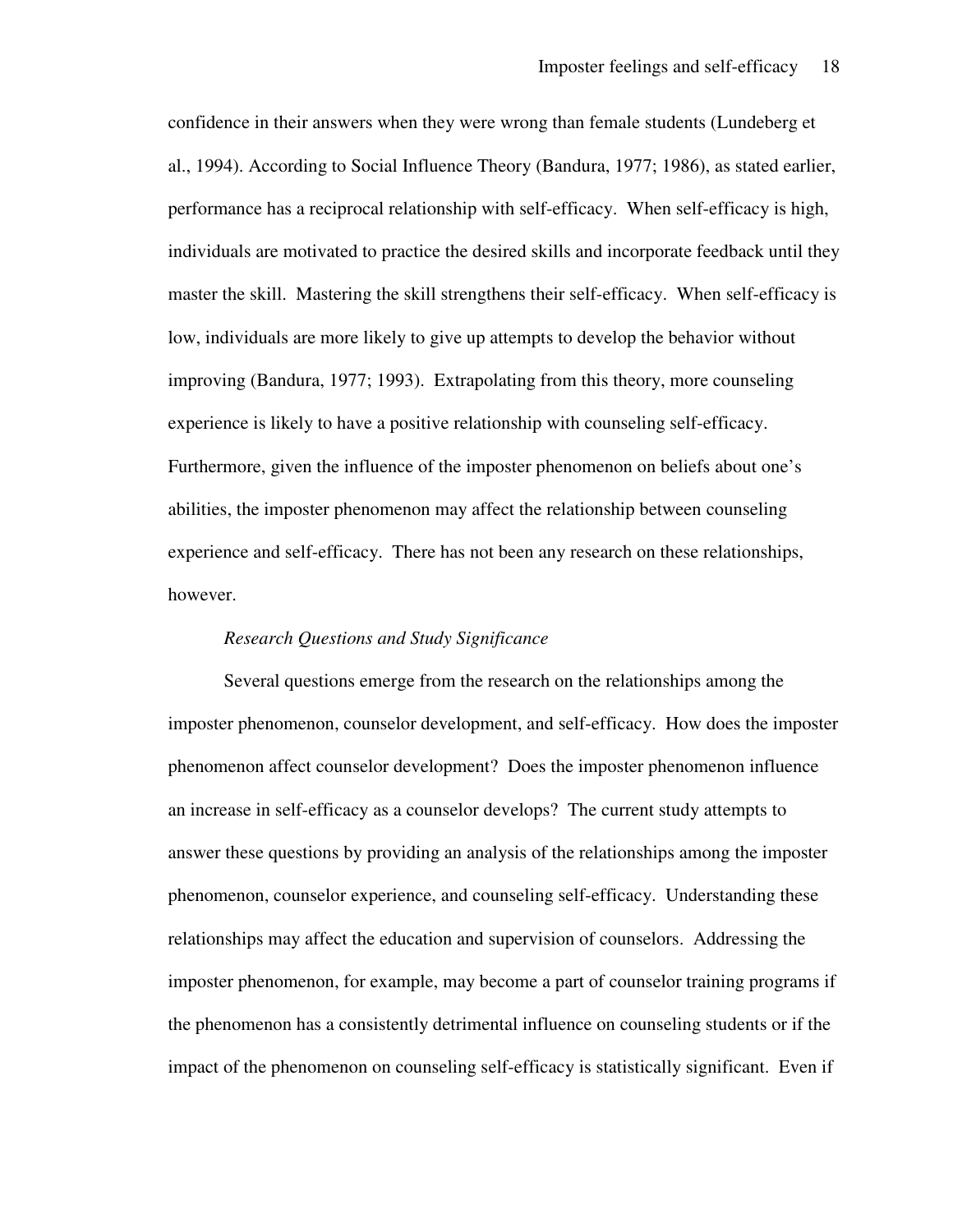imposter feelings affect only a small number of counseling students, understanding its impact on self-efficacy can add to the available psycho-educational information that could aid counselor growth by lessening anxiety and increasing motivation about counseling performance. Ultimately, greater understanding and awareness could help counselors experiencing the imposter phenomenon fulfill their potential by increasing their effectiveness in counseling sessions.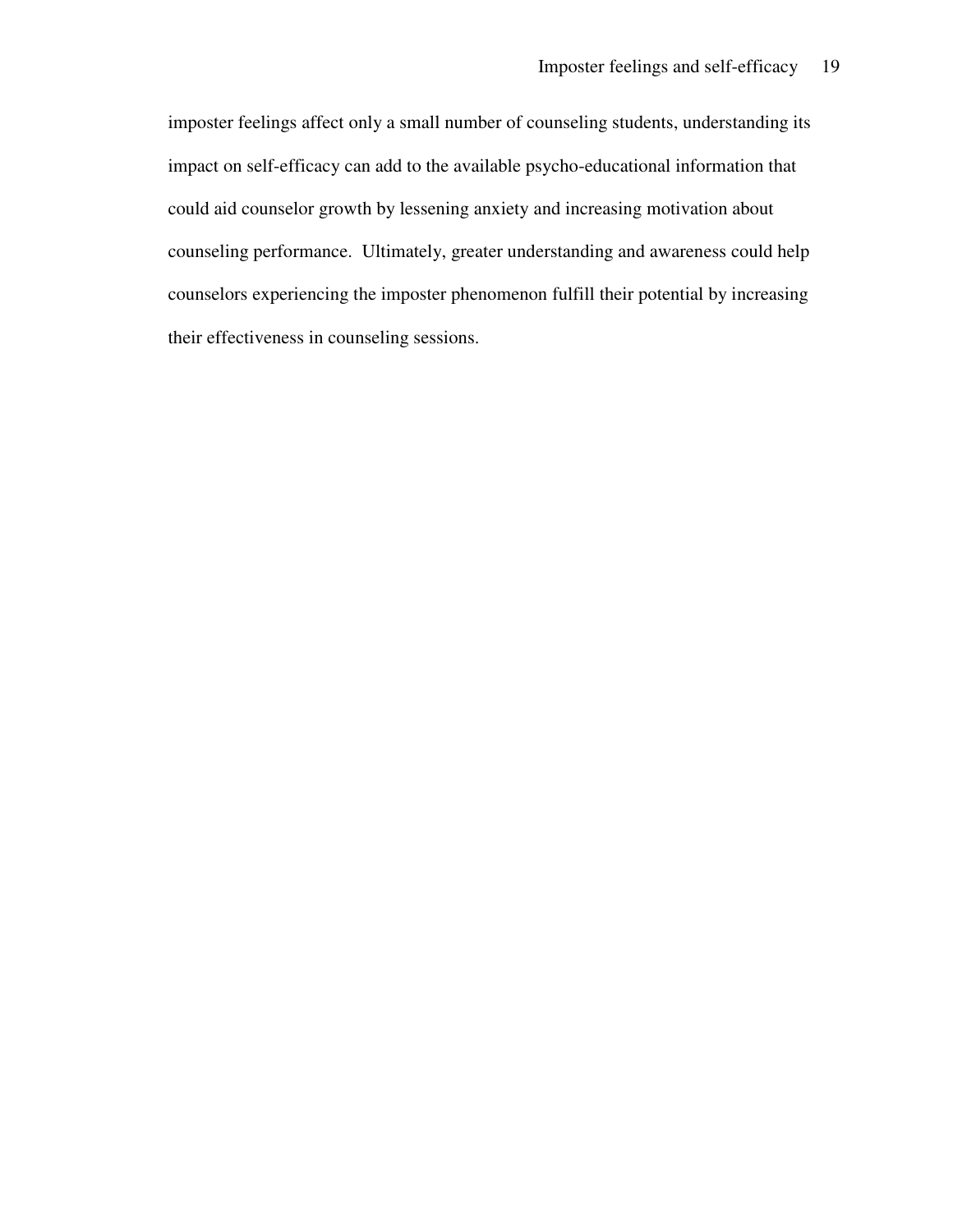#### Chapter II

### Review of the Literature

This chapter is a review of previous research on the imposter phenomenon, counselor development, and self-efficacy. First, the imposter phenomenon will be described. Literature describing the etiology of the phenomenon and strategies to treat the associated maladaptive behaviors will be addressed. Scales that have been developed to measure the intensity of imposter feelings will be described. An examination of the relationship between the imposter phenomenon and other constructs, such as achievement dispositions and personality characteristics, will follow. Finally, the occurrence of the imposter phenomenon in specific populations, including counselors, will provide a bridge into the discussion of counselor development. A review of the literature on models of counselor development with an emphasis on the Counselor Complexity Model and Integrated Developmental Model is the second major component of this review. The last section of this review will focus on self-efficacy, as described in Social Cognitive Theory, as it affects counselor development. The literature on counselor development and self-efficacy provides a foundation for understanding the influence of the imposter phenomenon on counselors' professional growth.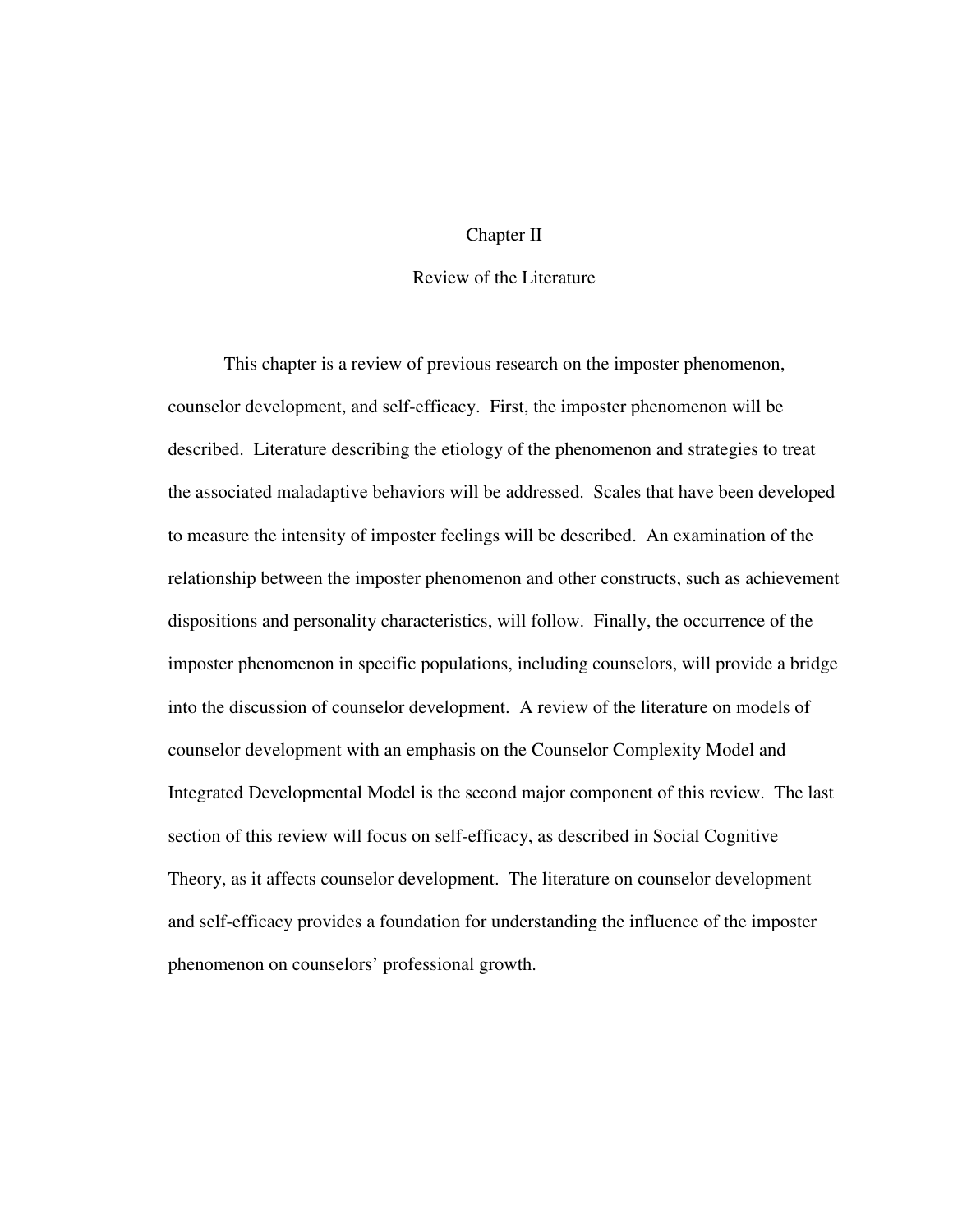#### *Definition of the Imposter Phenomenon*

Clance and Imes (1978) typified those struggling with the imposter phenomenon as highly successful women who, despite earned degrees, high achievement, receiving praise and professional recognition, did not experience "an internal sense of success" (p. 241). The women Clance and Imes interviewed considered themselves unintelligent. These women believed that they used their personality and social skills to create a deceptive façade of intelligence. They negated evidence of achievement and feared discovery of their perceived intellectual inadequacy (Clance & Imes). The imposters reported that other persons believed them to be highly qualified and competent. In her next publication, Clance (1985) reported that under their competent façades, the imposters were unable to accept positive feedback and were quick to recall negative feedback. They feared the inevitable discovery of their imposture. They considered mistakes and failure personally humiliating. Later research showed that the careers of those reporting imposter feelings were affected (Clance & O'Toole, 1988). Imposters may turn down positions or ignore opportunities because of their fears and may accept positions that do not challenge or satisfy them.

Persons manifesting the imposter phenomenon have certain common characteristics in addition to their perceptions of inadequacy and beliefs that they lack intelligence. Based on psychotherapy with female university students and faculty, common characteristics of women with strong imposter beliefs include introversion, fear of evaluation, fear of failure, guilt when successful, difficulty internalizing positive feedback, anxiety, a tendency to overestimate others abilities coupled with underestimating their own, distorted beliefs about intelligence, and family backgrounds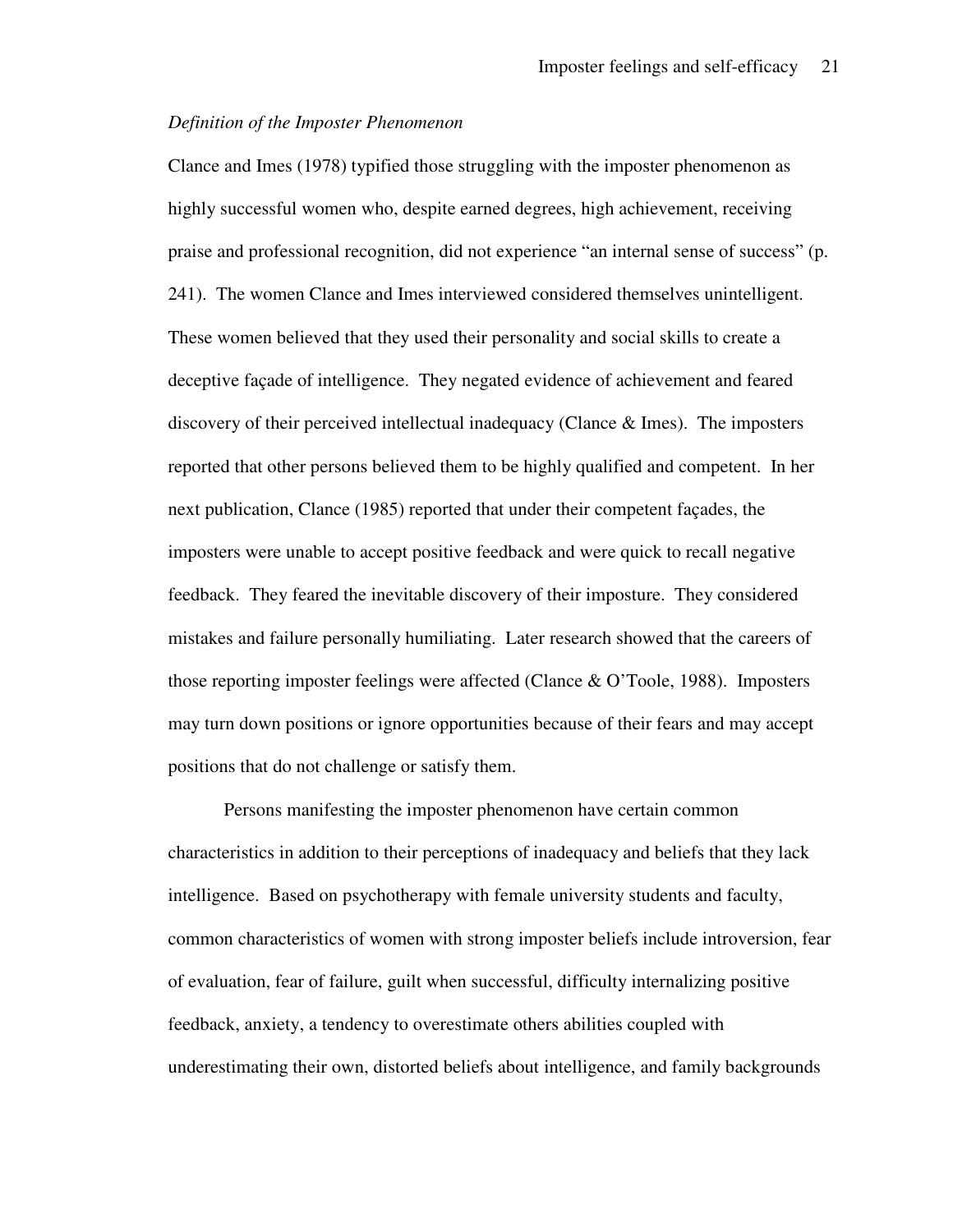that include lack of support (Clance  $& O'Toole$ , 1988). It is important to note that these characteristics are based on observation of female clients only despite evidence that men also struggle with imposter feelings. Clance's and Imes' (1978) etiological theory was also based solely on women.

Harvey (1981) broadened the definition of the imposter phenomenon to include men. In her study of college students, she found that the most severe cases of the imposter phenomenon occurred among honor students, both male and female. She proposed etiological bases for the imposter phenomenon such as labels and disapproval that applied to both men and women. Other research corroborated her study, revealing no gender difference in prevalence of the imposter phenomenon (Cowman & Ferrari, 2002; Cromwell, Brown, Sanchez-Huceles, & Adair, 1990).

#### *Components of the Imposter Phenomenon*

As interest in the imposter phenomenon grew, researchers attempted to measure the phenomenon. Factor analyses of data from instruments designed to quantify the imposter phenomenon have provided empirical evidence for the theoretical components of the construct. The imposter phenomenon is believed to be a multi-dimensional construct including high achievement orientation, feelings of fraudulence, fear that others will discover the fraud, difficulty internalizing success, and energy expenditure maintaining the syndrome (Chrisman et al., 1995; Edwards et al., 1987; Holmes et al., 1993; Kolligian & Sternberg, 1991). The imposter phenomenon may seem like negativity, low self-esteem, or social anxiety. However, research indicates that responses to measures of self-esteem, depression, and social anxiety are more positively associated with responses to other measures of these same constructs than with responses to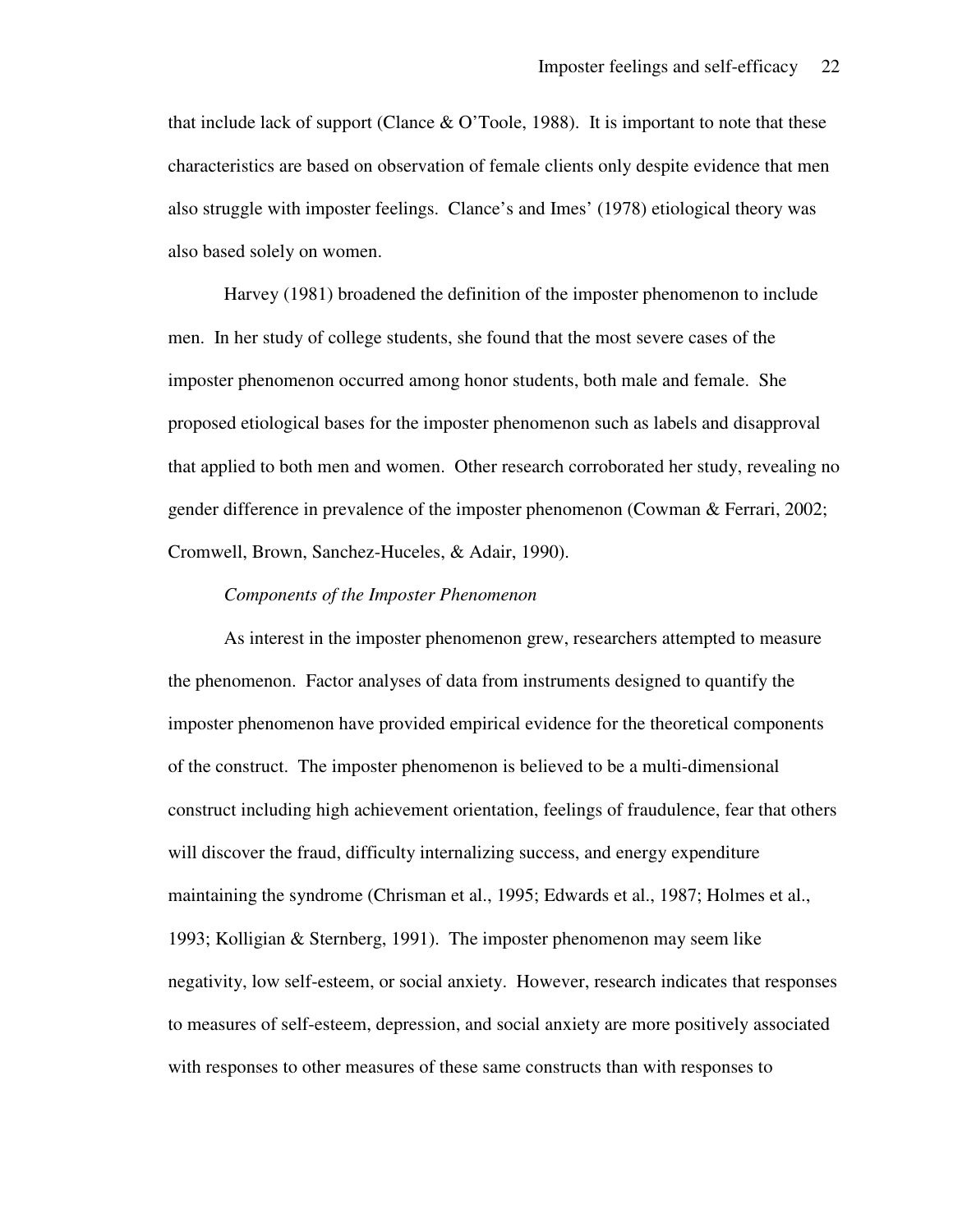measures of the imposter phenomenon (Chrisman et al.; Harvey, 1981). Thus, the phenomenon is a distinct syndrome with features of depression, low self-esteem, and social anxiety, and unique components such as feelings of fraudulence as well. The imposter phenomenon seems to be a "maladaptive, pervasive style of interacting in the world" (Ross & Krukowski, 2003, p. 478).

The feeling of fraudulence is a key component of the phenomenon (Clance  $\&$ Imes, 1978; Harvey & Katz, 1985; Kolligian & Sternberg, 1991). Individuals exhibiting the imposter phenomenon believe that they are, in some way, inadequate. They strive to achieve, but, because of their perceived inadequacies, never feel accomplished. They might consider their daily routines an "act" in which they pretend to be knowledgeable. Harvey and Katz described this as a sense of fooling others into overestimating one's ability.

Another component is the belief that they attained their current positions or situations by luck or happenstance (Clance  $\&$  Imes, 1978). They do not belong in their current position or situation; it is a mistake that they have attained a position of authority or success. Other research suggests that successes are more generally attributed to external factors rather than their intelligence or skills (Harvey & Katz, 1985). These components are evident in the discrepancy between the imposter's self-view and others perceptions of him or her. Successes seem unimportant to imposters. Imposters may fear success because they may feel pressure to repeat the successful performance or believe that others' expectations of them may be heightened by their success (Clance, 1985; Fried-Buchalter, 1997). On the other hand, success may be one way to avoid exposure, because they may believe that others will not recognize that they are frauds if they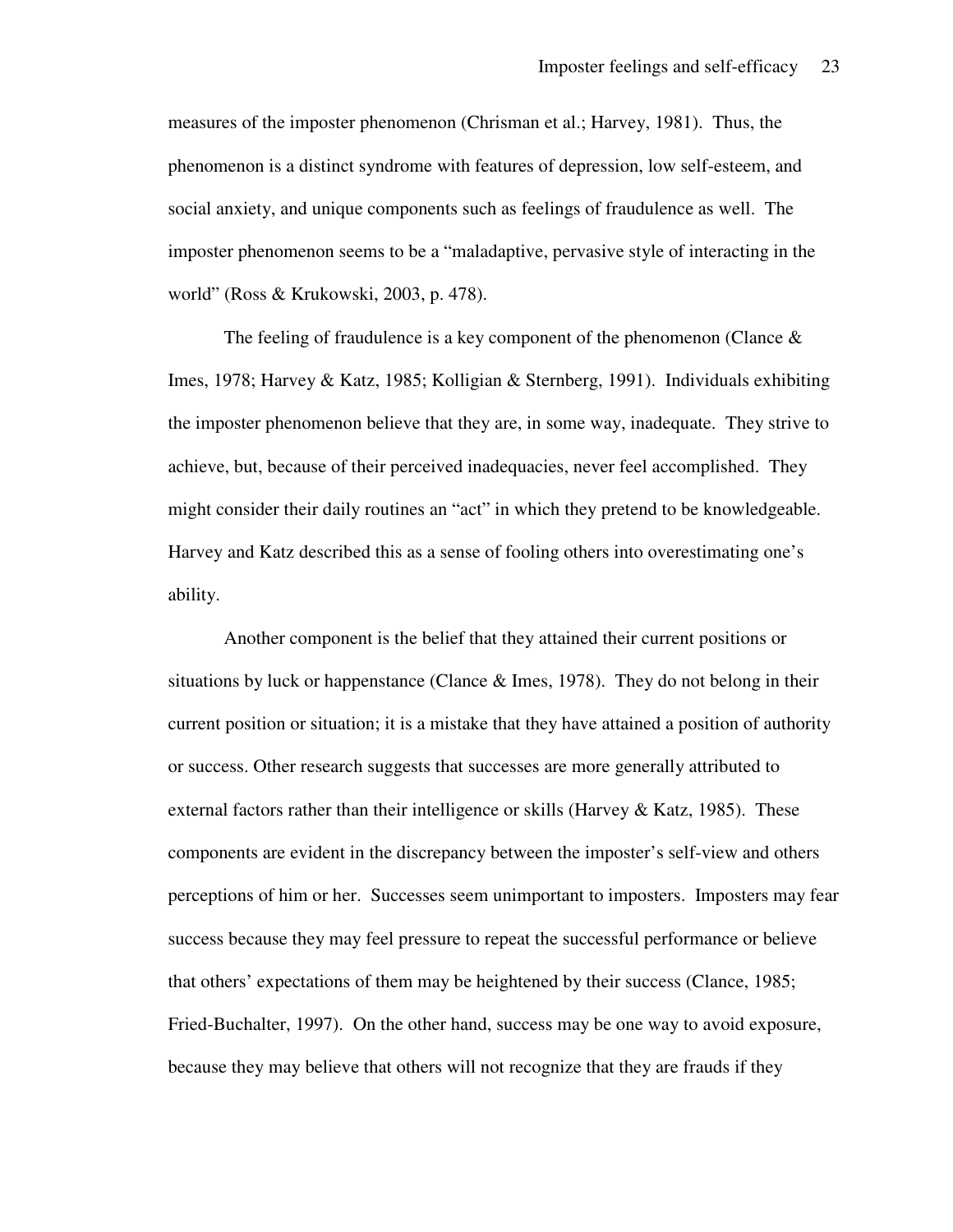succeed (Clance). Imposters both fear success and view it as a way to avoid exposure of their perceived fraudulence.

The third component of the phenomenon is the imposter's belief that his/her luck in maintaining his/her fraudulence without being detected will run out (Clance, 1985; Clance & Imes, 1978; Harvey, 1981). Thus, those struggling with the imposter phenomenon are characterized by the fear that others will recognize their fraudulence. Fear of exposure is evident in the high anxiety levels imposters report (Clance & Imes; Cromwell et al., 1990; Langford & Clance, 1993). Their anxiety may in fact amplify others awareness of their imperfections, leading to what imposters consider an irreparable disaster (Harvey & Katz, 1985). They may spend considerable energy keeping up what they perceive to be the appearance of success. Success may stave off the inevitable exposure that the imposter fears, but success may also work against the imposter. Imposters fear that when they are successful, others expectations of them rise to unattainable levels (Harvey & Katz).

 Feeling like a fraud and fearing that others will see the fraud arise from the imposters' inability to accept positive qualities and success (Clance, 1985). They may discount achievements at work and home. Imposters see others' positive qualities, but struggle to accept their own personal strengths. Clance found that the imposters' tendency to discount their positive attributes and successes perpetuates the phenomenon reinforcing their belief that attaining success has been due to luck. The phenomenon is also maintained by the "Imposter Cycle" (Clance, 1985). The cycle starts when the imposter is anxious and fearful of a task. Because of the negative emotions associated with the task, the imposter procrastinates or over-prepares. If the imposter succeeds, a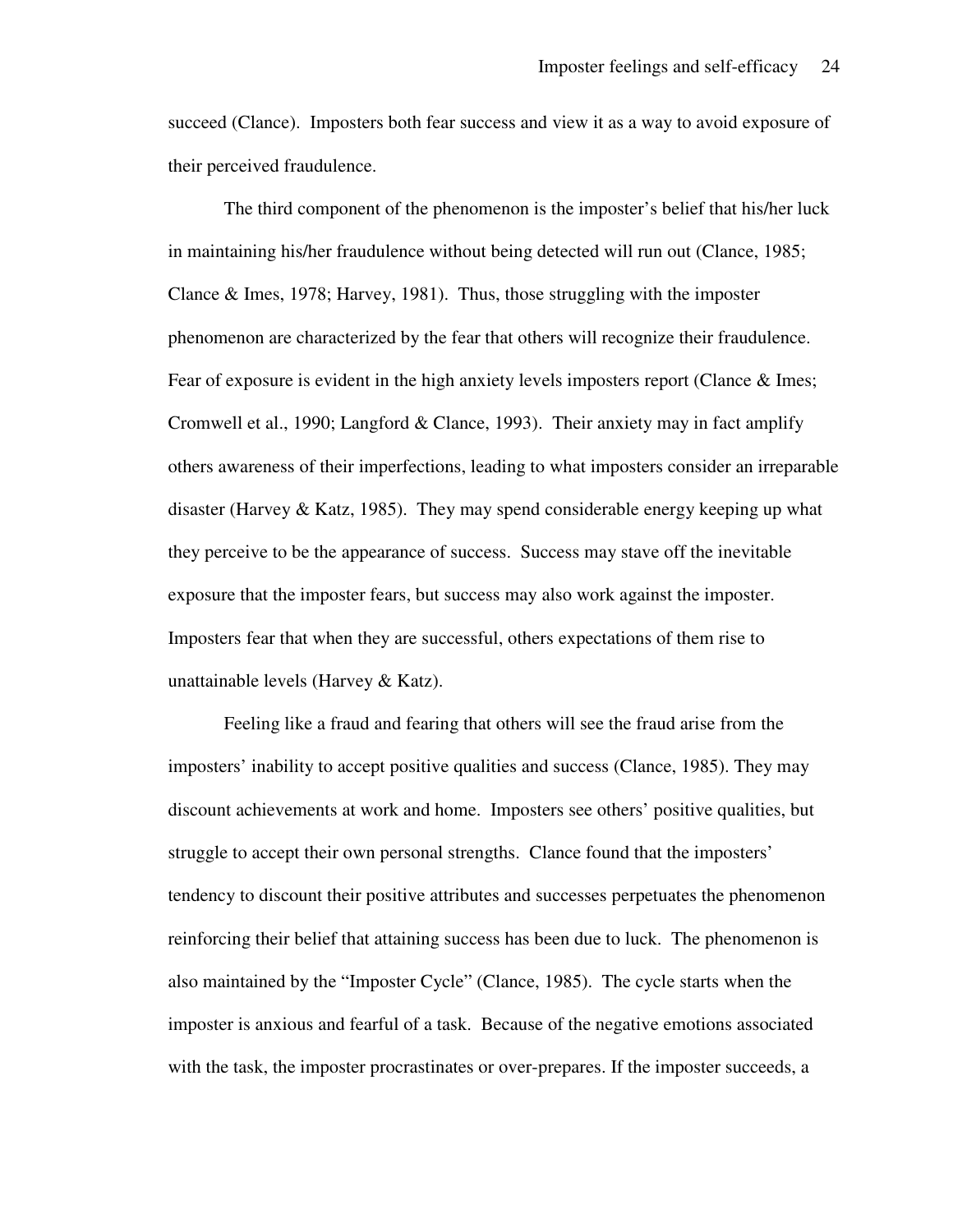feeling of relief ensues, closely followed by anxiety about future performances. When the next task arises, the imposter repeats the cycle, thereby strengthening it. The imposter internalizes irrational beliefs about needing to feel the same and act the same as he or she has in the past in order to succeed (Cromwell et al., 1990).

 Understanding of the characteristics of the imposter phenomenon provides a foundation for examining the relationships between other constructs and the phenomenon. Information on the imposter phenomenon gathered by researchers over the past twenty-five years falls into four main categories: studies attempting to understand the imposter phenomenon in terms of its development and treatment; studies focusing on instrument development and scale validation; studies assessing the relationship of the imposter phenomenon with other constructs; and studies assessing the presence of the imposter phenomenon in certain populations.

## *Etiology of the Imposter Phenomenon*

One body of research explored the etiology and continuance of the imposter phenomenon (Castro, Jones, & Mirsalimi, 2004; Clance & Imes, 1978; Cromwell et al., 1990; Harvey, 1981; Harvey & Katz, 1985; Langford & Clance, 1993; Phillips, 1987). Clance's work was based on interviews and clinical experience, but not empirical research. Castro et al. (2004), Cromwel et al., Harvey, and Phillips conducted quantitative research on the etiology and perpetuating behaviors.

Clance and Imes (1978) addressed the etiology of imposter feelings, suggesting that only females are affected by the phenomenon. Based on qualitative interviews, they described two specific family types that produce imposters. In the first, the family negatively compares the future imposter to an intelligent sibling. The imposter believes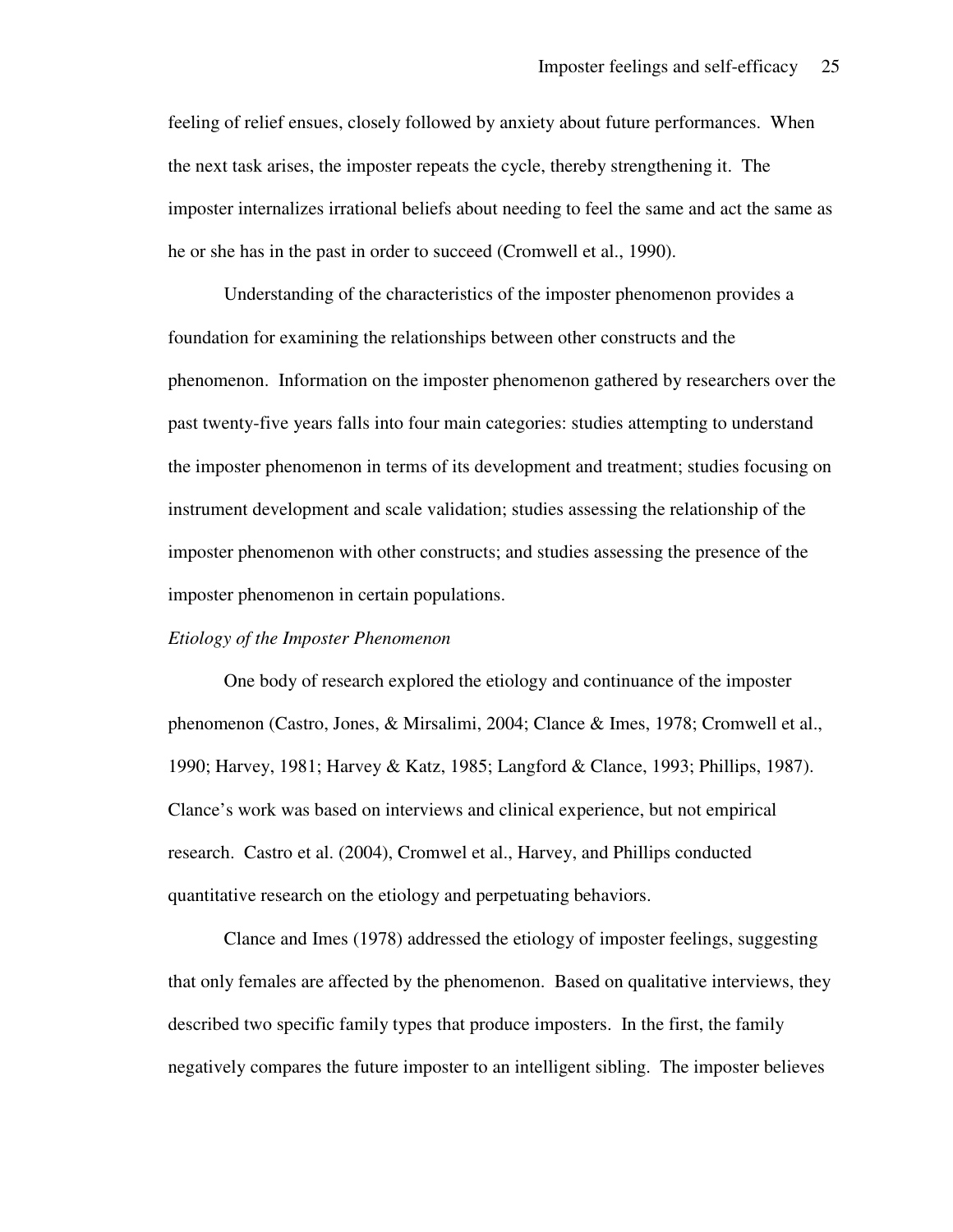this message but wants to disprove it as well. When the child succeeds, the family continues to negatively compare the future imposter with the intelligent sibling. The child begins to doubt his/her intelligence and attributes success to his/her personality (Clance & Imes). In the second type, the family treats the future imposter as superior. The child wants to meet their high expectations but has difficulty achieving that level of success in some tasks. After internalizing high parental expectations of success as standard, the child considers any achievement difficulties to be personal inadequacies and thinks of his or herself as an imposter (Clance & Imes).

Harvey and Katz (1985) also attributed persistent and severe imposter feelings to early childhood experiences. They suggested that children who feel like frauds attempt to hide these unacceptable feelings from others. In what could be considered compensation, the child approaches tasks with meticulous attention and concern but worries continually about failing, while others appreciate the hard work and praise the behavior. Harvey and Katz hypothesized that children with imposter feelings are impervious to compliments because hard work is not the goal; the protective façade is. The child's behaviors reinforce the imposter feelings and the imposter phenomenon becomes the norm. Harvey's and Katz' hypothetical trigger of imposture seems related to components of the phenomenon such as an inability to integrate success. However, the causal relationship between childhood experiences and the development of the imposter phenomenon was not empirically validated and should be interpreted with caution.

 What makes feelings of fraudulence develop? Harvey and Katz (1985) suggested that family labels play a role. Both positive and negative roles have implications for the child's abilities. A focus on one label emphasizes its importance and thereby decreases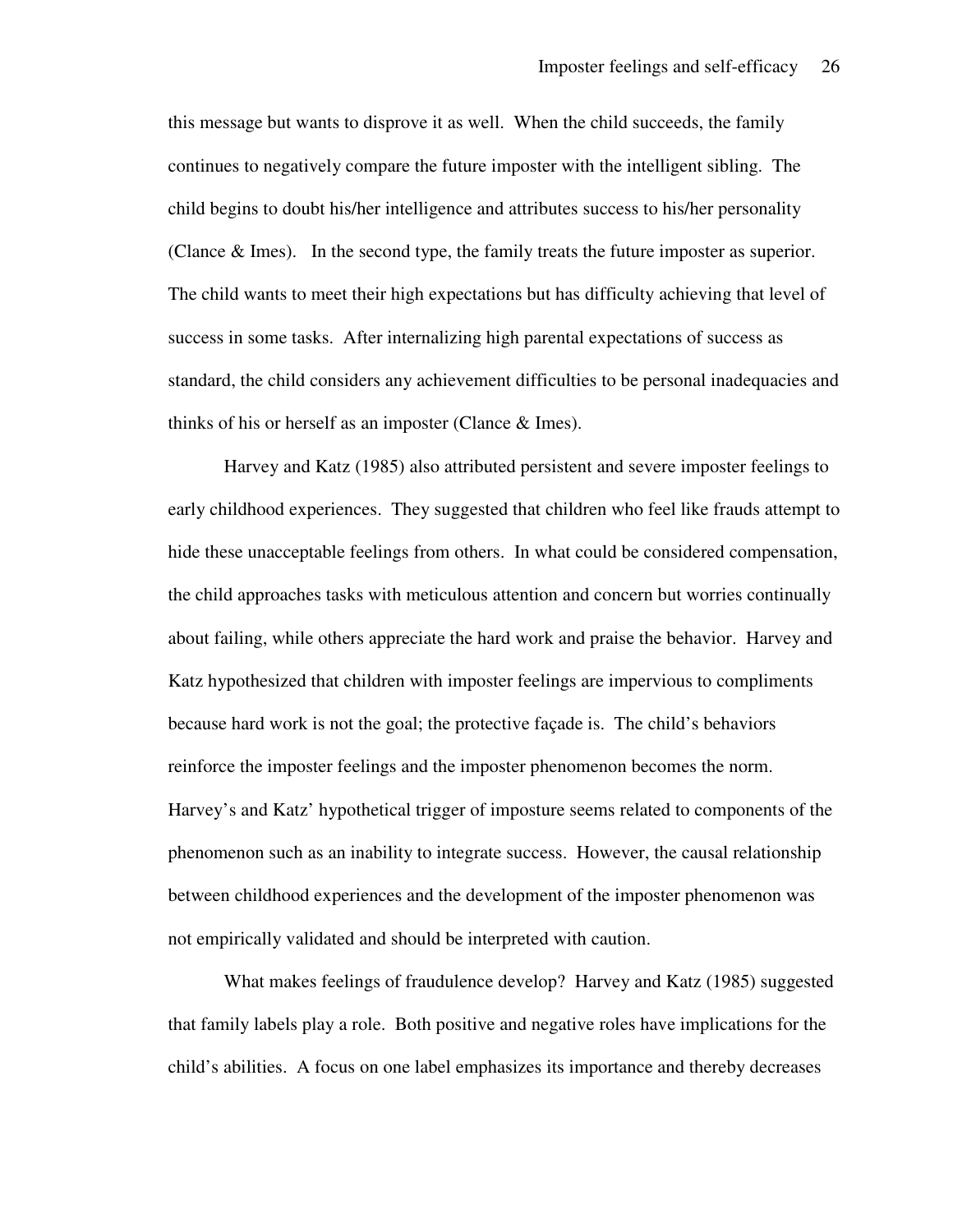the importance of other personality dimensions. In essence, the child becomes onedimensional, putting an emphasis on fulfilling that one role in order to gain approval. Any struggles or conflicts experienced in performing the functions of that role may be perceived by the imposter as weakness or failure (Harvey & Katz).

The label given to the child determines how the imposter phenomenon develops. Clance and Imes (1978) found that the women with imposter feelings whom they observed were often placed in the "smart one" or "sensitive one" roles. Harvey and Katz (1985) stated that other roles such as the "caretaker," the "talented one," or the child with the great personality may be connected with the imposter phenomenon. Castro et al. (2004) found that parentified children, those placed in the role of caretaker of their parents, developed imposter feelings. In order to maintain emotional connection with parents, the parentified child hid his or her feelings of inadequacy and eventually developing a false self. The relationship between imposter feelings and the caretaker role that Castro et al. found may apply to counselors in their roles as client care providers. Labels may affect imposters in other ways. Being labeled the "smart child" could influence the choice to pursue a higher degree, since graduate education is mentally demanding and the child might consider pursuing a graduate education a form of roleappropriate success.

Roles and labels may elicit imposter feelings in some children. On the other hand, roles and labels do not seem to affect other children in this way. Harvey and Katz (1985) suggested that criticism and approval are other routes by which imposter feelings develop. Children subjected to constant criticism may begin to believe that their actions, and eventually they themselves, are never good enough. While they initially felt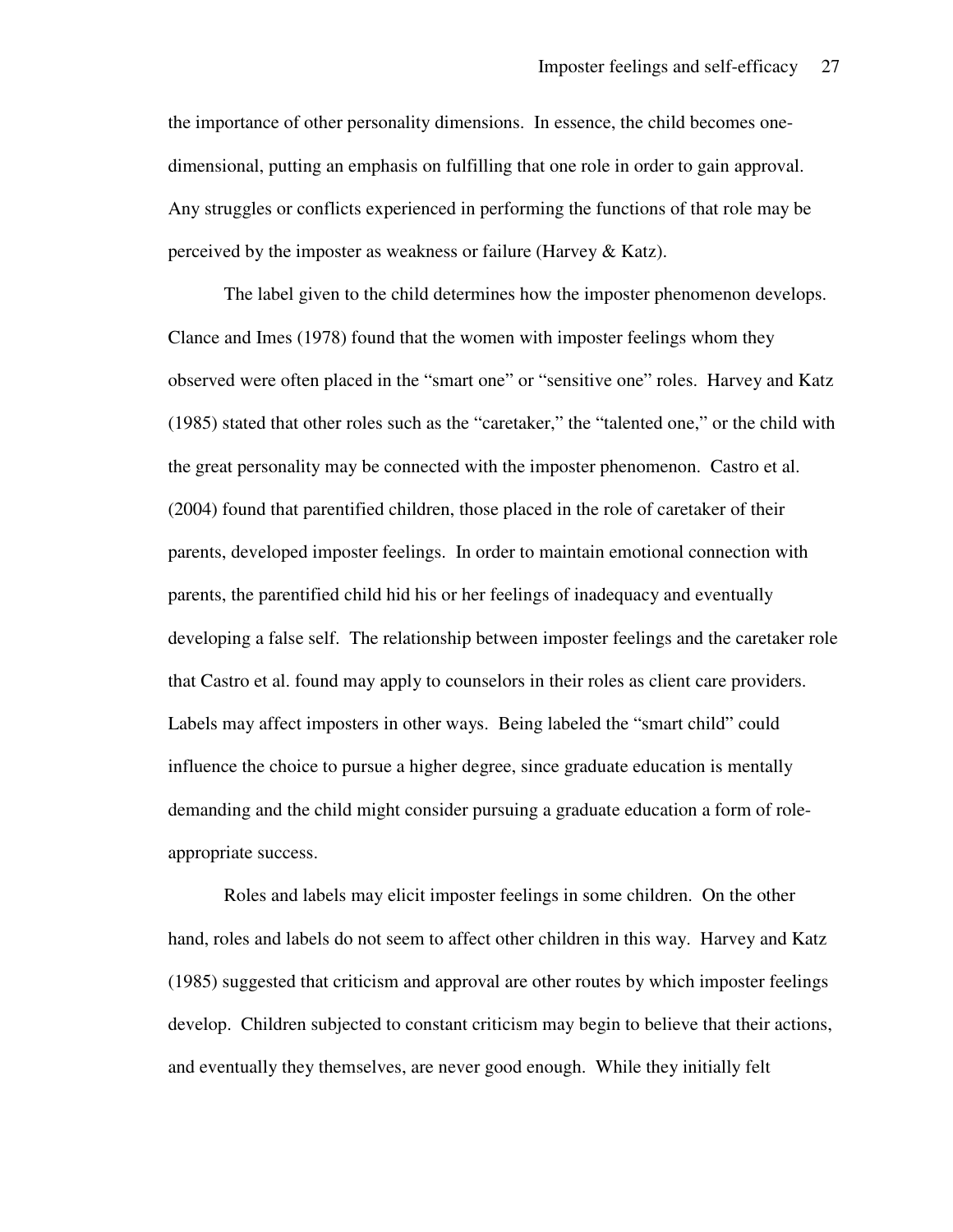inadequate to please their parents, they eventually accept the impossible standards as their own and struggle to please themselves (Harvey & Katz). While this etiological theory is similar to Clance and Imes's (1978) second family type, Clance and Imes focused on parental criticism, while Harvey and Katz considered sibling criticism potentially as important in developing internal doubt and disapproval.

Disapproval may influence imposter feelings in another way. When one parent is highly critical and the other complimentary, imposters tend to emphasize the criticism and seek approval from the disapproving parent, and doubt the praise and judgment of the positive parent (Harvey & Katz, 1985). Eventually the imposters doubt praise in general, whether it comes from family members or those outside the family. People who do not accept them or acknowledge their accomplishments are the ones who must be convinced of their worth.

Harvey and Katz (1985) considered not only the role of parental disapproval in the etiology of the imposter phenomenon, but parental approval as well. Some imposters reported that they received only praise from their parents. These children did not get constructive criticism or negative feedback and developed unrealistic ideas about their abilities. They faced two challenges when living independently; they learned that they were not as important as they had thought, and that others might disapprove of their actions. These imposters had no practice evaluating and revising their opinions. They relied on others for validation and felt accepted only when praised. When working without feedback or when inexperienced at using constructive criticism, imposter feelings developed (Harvey & Katz).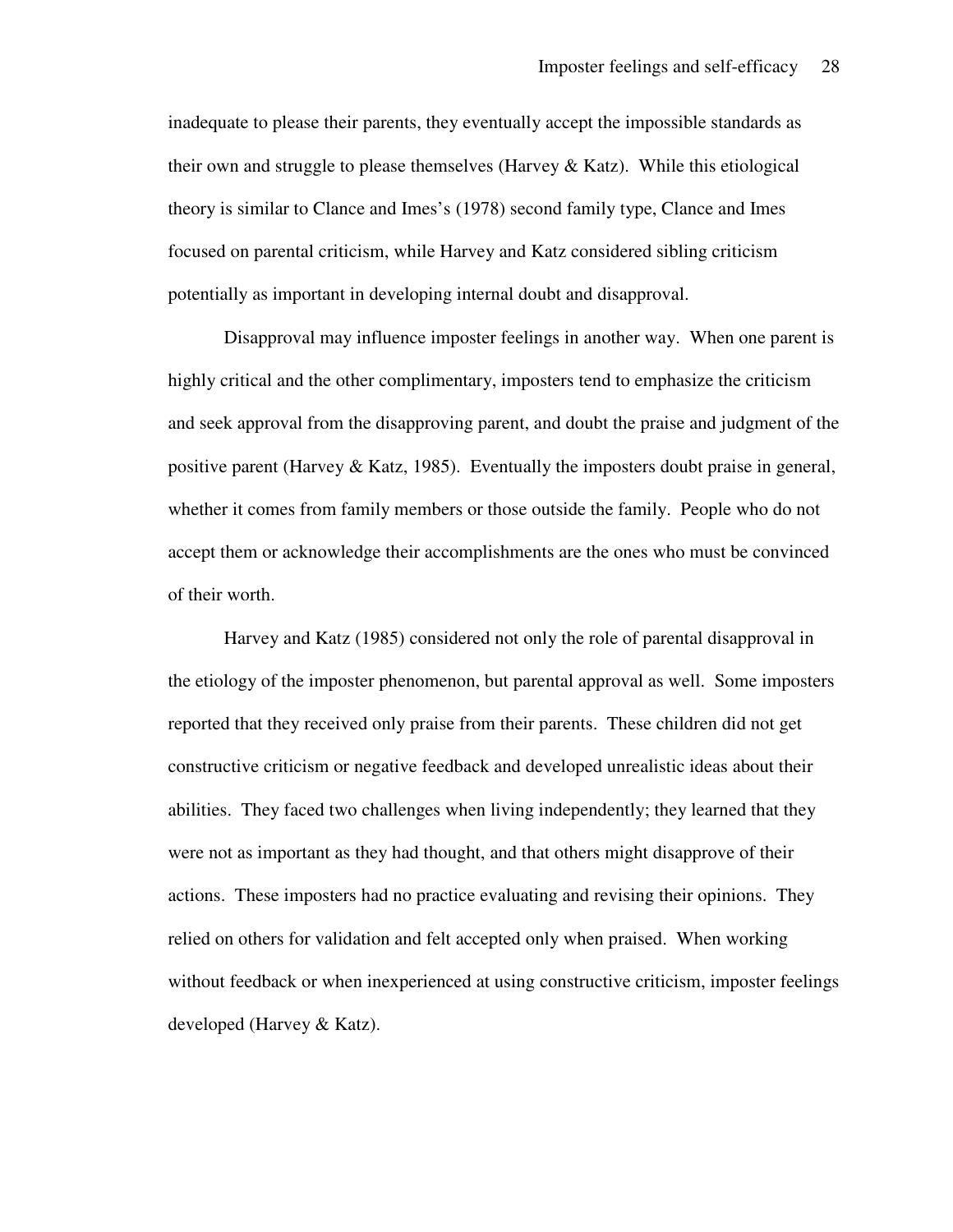The influence of parental beliefs on children's perceptions of competence has been corroborated (Phillips, 1987). Children's perceptions of their own competence, related to their parents' appraisals of them, were found to influence the development of imposter feelings. Specifically, children's perceptions of parental appraisal had a greater influence on their perceptions of academic competence, which could be considered similar to imposter beliefs about competence, than did direct evidence of their personal achievement (Phillips). Furthermore, a significant percentage of young children (20% of third graders in Phillip's study) displayed distorted perceptions of their competence, which was directly related to parental beliefs about their abilities. Thus, Clance and Imes's (1978) original conceptualization about the influence of parental beliefs was generally correct, although the specifics remained quantitatively unsubstantiated.

Other research has examined more general family characteristics, beyond parental appraisal, associated with imposter feelings. Families of imposters have been found to be characterized by conflict (Langford & Clance, 1993). Typically, the family provides little emotional support to the future imposter. Often there is a lack of validation of her/his strengths and accomplishments, driving the future imposter to create a "false" self, leading to feelings of fraudulence (Langford & Clance). Cromwell et al. (1990) found that imposter feelings were associated with parental expectations of compliance and conformance to family rules during the "plastic years" of development, ages 2 to 6. Imposter feelings and low self-esteem have also been found to be directly related to parental over-protectiveness (Sonnak & Towell, 2000). Over-protectiveness was associated with decreases in self-esteem and increases in imposter feelings.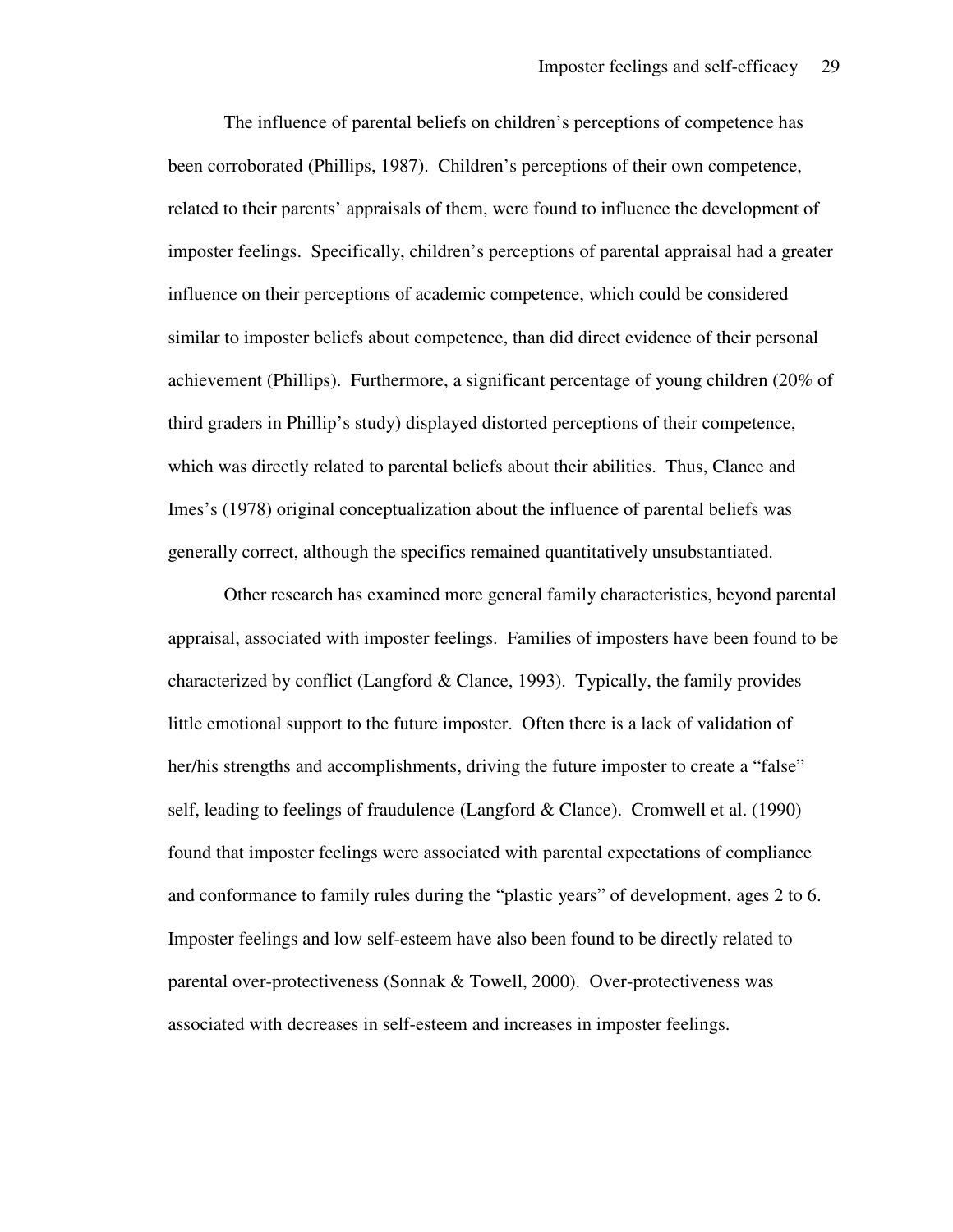# *Imposter Feelings, Gender, and Education*

As previously mentioned, Clance and Imes (1978) originally conceptualized imposterism as a female-only phenomenon. Evidence indicates that Clance and Imes' (1978) conceptualization of imposterism as a gender-specific phenomenon is not correct (Harvey, 1981; Henning, Ey, & Shaw, 1998; Kwan, 1992; Phillips, 1987; Topping & Kimmel, 1985). Quantitative research on the etiology of imposter phenomenon has shown that males are affected by imposter feelings too. In their study of university faculty members, Topping and Kimmel found that more men than women reported experiencing imposter feelings. They suggested that few women experiencing the imposter phenomenon may attain faculty positions. Females who do attain faculty status may attribute their success to their hard work, contrary to the characteristic imposter tendency to attribute success to luck.

Some research has suggested that differences in the levels of education achieved by imposters and their families may exacerbate the imposter's feelings of being different (Harvey, 1981; Miller & Kastberg, 1995). Being the first person in one's family to go to college or to obtain a doctorate could cause inner conflict over one's identity in the family. It might be feared that success could lead to rejection by the family. Often those who achieve beyond the level of others in the family receive little encouragement for their work. Their families are likely to reinforce career paths typical in the family rather than other paths which may be perceived as risky (Harvey & Katz, 1985; Miller  $\&$ Kastberg).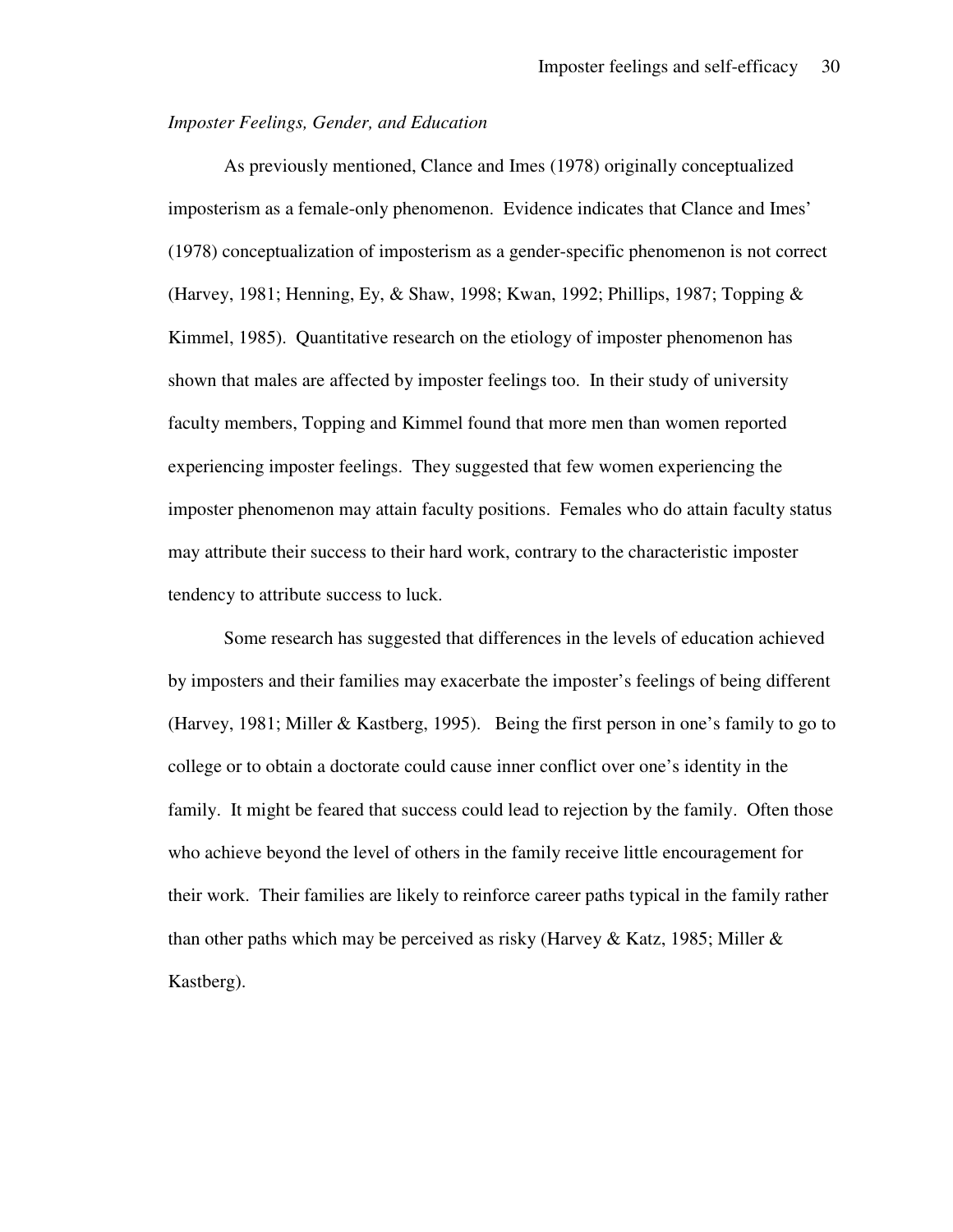## *Maintaining the Imposter Phenomenon*

Many hypotheses about the etiology of the imposter phenomenon have been suggested. Many suppositions about the manner in which imposters maintain the phenomenon have also been hypothesized. Qualitative research has suggested that persons with imposter characteristics work hard to maintain their façades. Imposters are often involved in achievement oriented activities (Harvey, 1981; Langford & Clance, 1993). Their motivation in these pursuits seems to involve, in large part, façade maintenance that helps them appear intelligent to others (Langford  $&$  Clance). The imposters' self-esteem was not generally low, but varied markedly in achievementrelated areas (Clance & Imes, 1978; Harvey). They were found to share their viewpoints only rarely, thereby protecting their positions by leaving their views untested (Clance & Imes). They relied more, instead, on their social skills as a means of gaining approval, tended to internalize any negative consequences that they experienced (Clance & Imes), and emphasized these negative consequences more than their successes (Harvey  $\&$  Katz, 1985). Imposters often displayed distorted definitions of intelligence that reflected their biased standards of success and distorted ideas about behaviors that lead to success (Cromwell et al., 1990). They tended to compare their weaknesses with others' strengths (Clance & O'Toole, 1988), thereby perpetuating their feelings of inadequacy.

Clance (1985) described the Imposter Cycle as a way imposters maintain the phenomenon. The cycle starts when the anxious imposters over-work or procrastinated on tasks, but achieve success. The imposters feel relieved because of their success, but generalize their anxiety and the need to repeat their behaviors to other tasks. Clance described the Imposter Cycle based on imposter reports. Cowman and Ferrari (2002)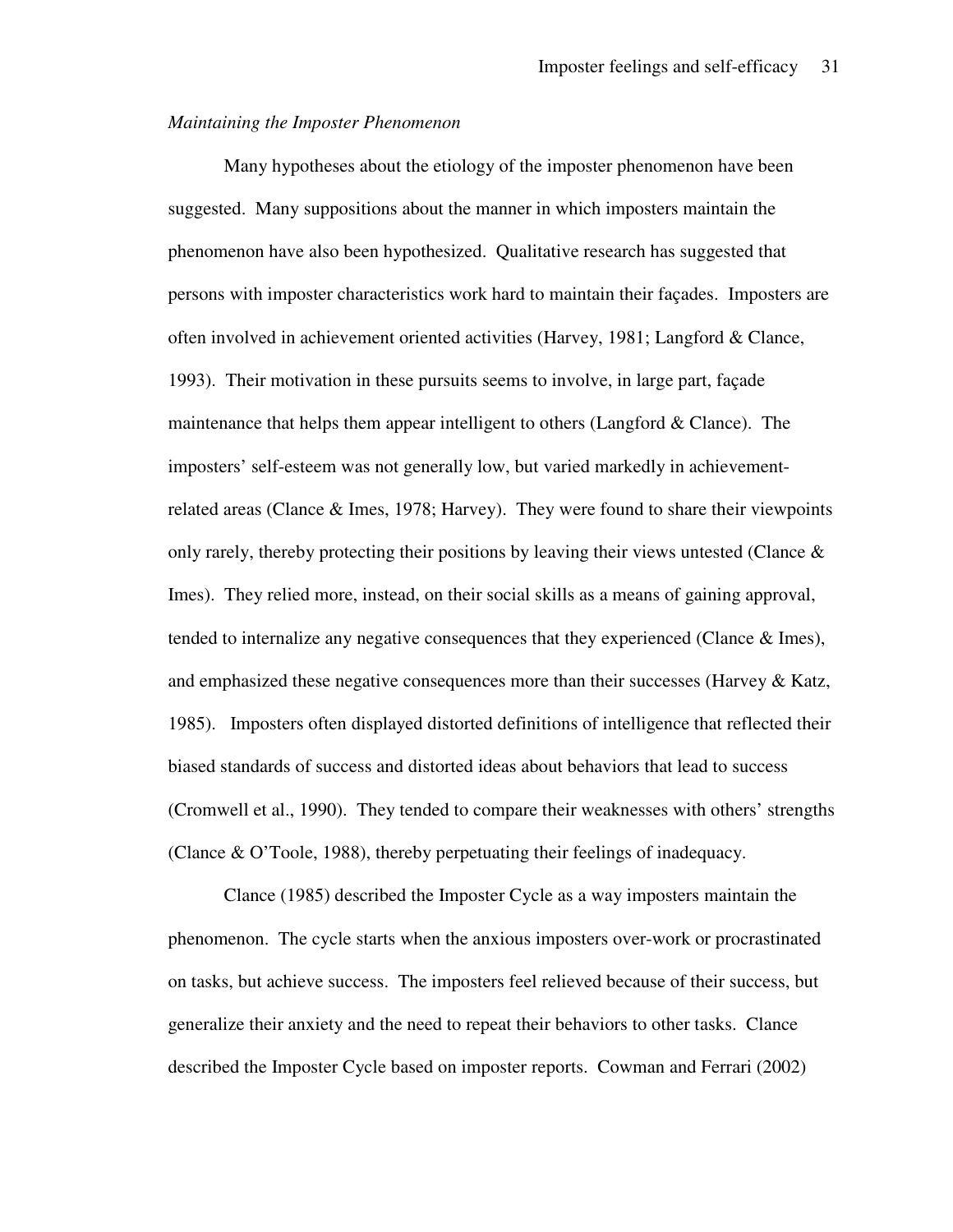empirically demonstrated the cycle in their research on self-handicapping behaviors. They suggested that imposters work harder and longer than others in order to be able to use their need to work harder as an explanation for their success. That is, imposters procrastinate and then worked overly hard so that, somewhat paradoxically, they can attribute their success to luck. They then use these rationalizations for their success as explanations in order to avoid potential negative evaluation in the future (Cowman  $\&$ Ferrari). For example, the imposter believes that because he or she had to work harder than others to be successful, he or she would not be viewed negatively nor would he or she suffer from raised expectations by others. Unfortunately, this kind of self-sabotage, beliefs that they are less competent than others, results in a sense of shame (Cowman & Ferrari), reinforcing their distorted beliefs about personal inadequacy. Evidence to date for these formulations is promising but tentative. While few empirical studies (Cowman & Ferrari; Harvey, 1981) have been conducted, most published studies on maintenance of the imposter phenomenon have been based on interviews with imposters (Clance; Clance & O'Toole, 1988; Harvey & Katz, 1985).

### *Treatment of the Imposter Phenomenon*

The negative effects of the Imposter Cycle and the self-sabotaging behaviors of imposters can be clinically treated. In fact, several studies have generated suggestions for treatment of the imposter phenomenon. Goud's (1994) work focused on fear of growth and cognitive strategies for promoting development. Cognitive and cognitive behavioral strategies have been recommended by other authors as well (Arnkoff, 2000; Castro et al., 2004; Clance & O'Toole, 1988; Harvey & Katz, 1985). Others suggested a focus on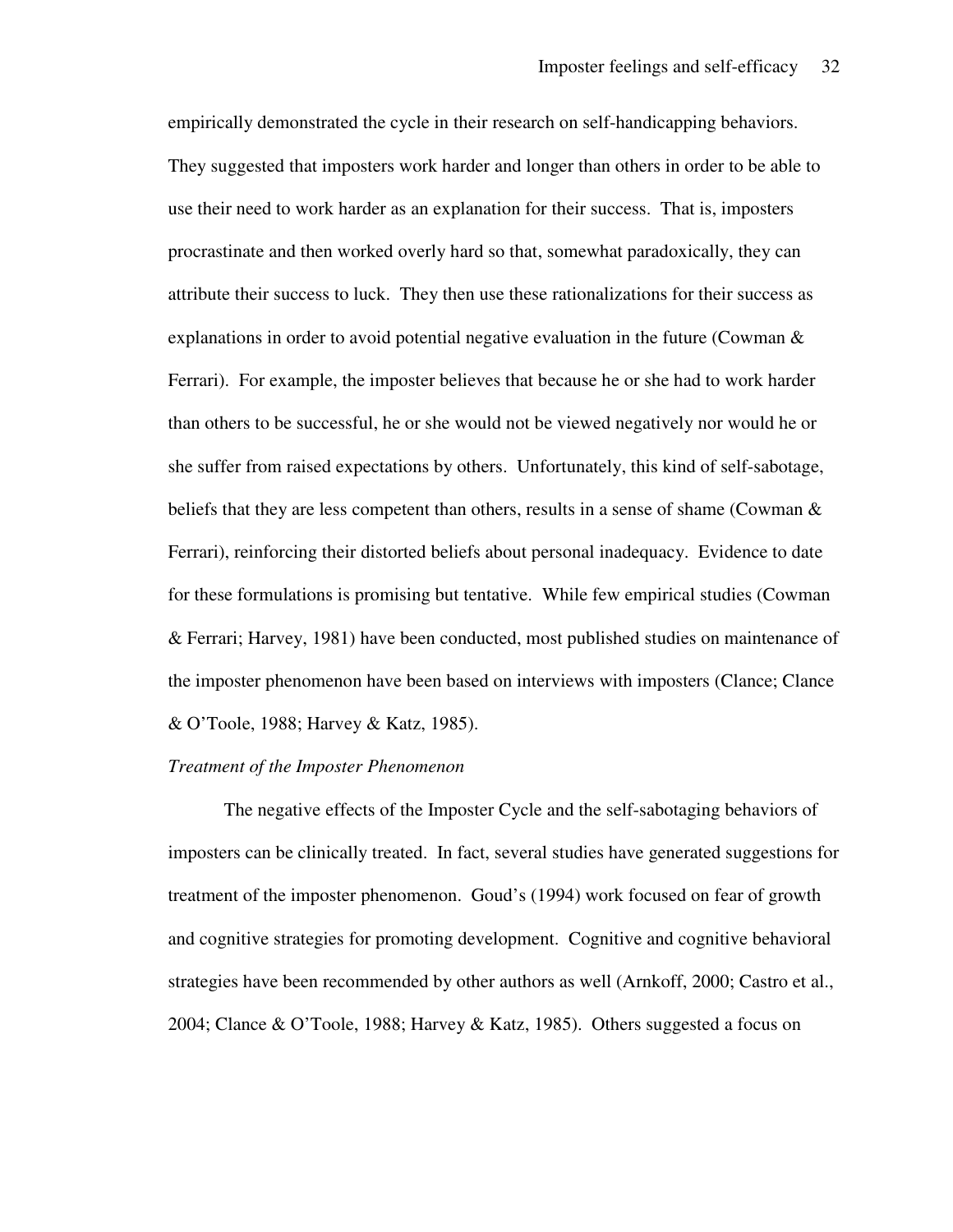family of origin dynamics (Clance, 1985). Support and guidance also were considered necessary treatment components (Studdard, 2002).

The primary goal of treatment is to increase the imposter's sense of self-worth and disconnect self-esteem from others' evaluations (Langford & Clance, 1993). Support and guidance have been recommended as necessary treatment components as well (Studdard, 2002). Participation in therapeutic groups may also be helpful in providing an environmental impetus for change by allowing imposters to see their problematic qualities in others (Clance & Imes, 1978).

The primary goals of treatment are typically to increase the imposter's sense of self-worth and to disconnect her/his self-esteem from others' evaluations (Langford & Clance, 1993). One treatment recommendation, based on a single case study, was to provide imposters an explanation of the phenomenon so that they could separate their feelings of inadequacy from their overall self-concepts (Arnkoff, 2000). The imposter phenomenon might give rise to a fear of growth because of the inability to accept and integrate success, resulting in developmental stagnation (Goud, 1994). Reducing the security and comfort of staying in the current situation and reducing the perceived dangers of growth such as fear of failure and fear of rejection have been used to promote change, particularly when accompanied by identification of the potential benefits of change (Goud). Once therapeutic conditions promoting change are in place, treatment strategies should shift to fear management. These strategies included identification of previously successfully handled situations, systematic desensitization, and anxiety management (Goud).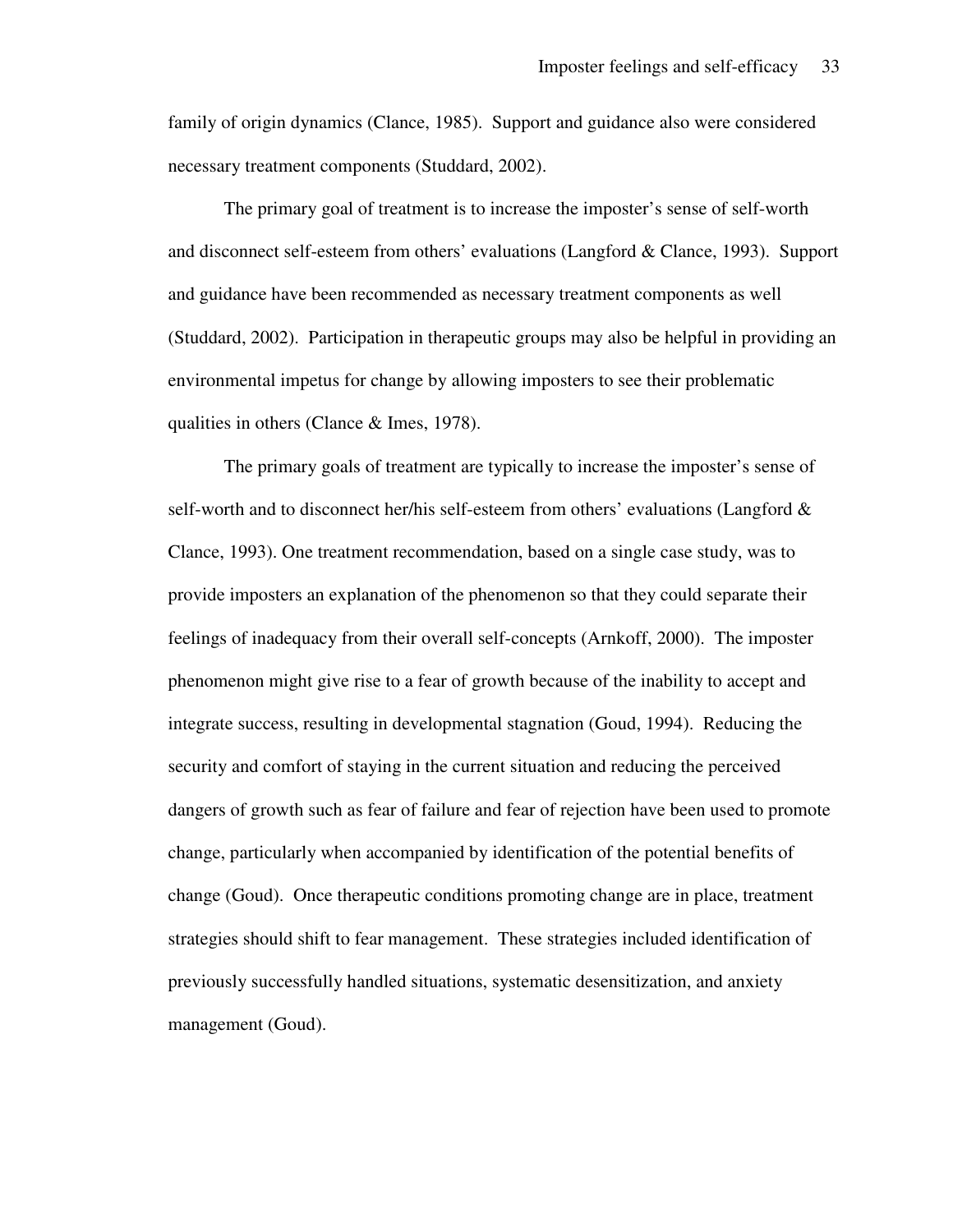Cognitive therapy strategies include comparing expectations with likely outcomes (Arnkoff, 2000) and establishing realistically attainable standards (Castro et al., 2004). These strategies utilize disputation of irrational beliefs about intelligence, mistakes, failure and inadequacy (Goud, 1994; Langford & Clance, 1993). Practical behavioral strategies such as listing times imposter feelings are likely to arise, breaking tasks that increase anxiety into manageable steps, and practicing relaxation exercises, may be coupled with cognitive restructuring (Harvey & Katz, 1985).

Others have suggested that therapy must focus on family dynamics and childhood experiences in order to be successful. A therapeutic relationship characterized by warmth and acceptance, may address insufficient nurturing experienced by clients earlier in their lives (Langford & Clance, 1993).

Gestalt techniques have also been suggested (Clance & Imes, 1978). Recalling those the imposter believes he or she has deceived, "confessing," and imagining their responses is an exercise that has been suggested to increase awareness of phoniness. Role-plays, in which the client has a conversation with both the intelligent self and the unintelligent self, have been suggested to aid the client in addressing self-image (Clance & Imes, 1978).

Presenting rationales to clients with imposter issues provides them with more information and may help to empower them. Cognitive therapy addressing distorted thoughts has been shown to be efficacious in studies with other clinical populations (Hunsley  $& Lee, 2007$ ). The same is true for insight-oriented therapies that address childhood experiences and family dynamics (Beutler et al., 2004; Sexton, Alexander, & Mease, 2004). To date, however, treatment of imposter phenomenon with these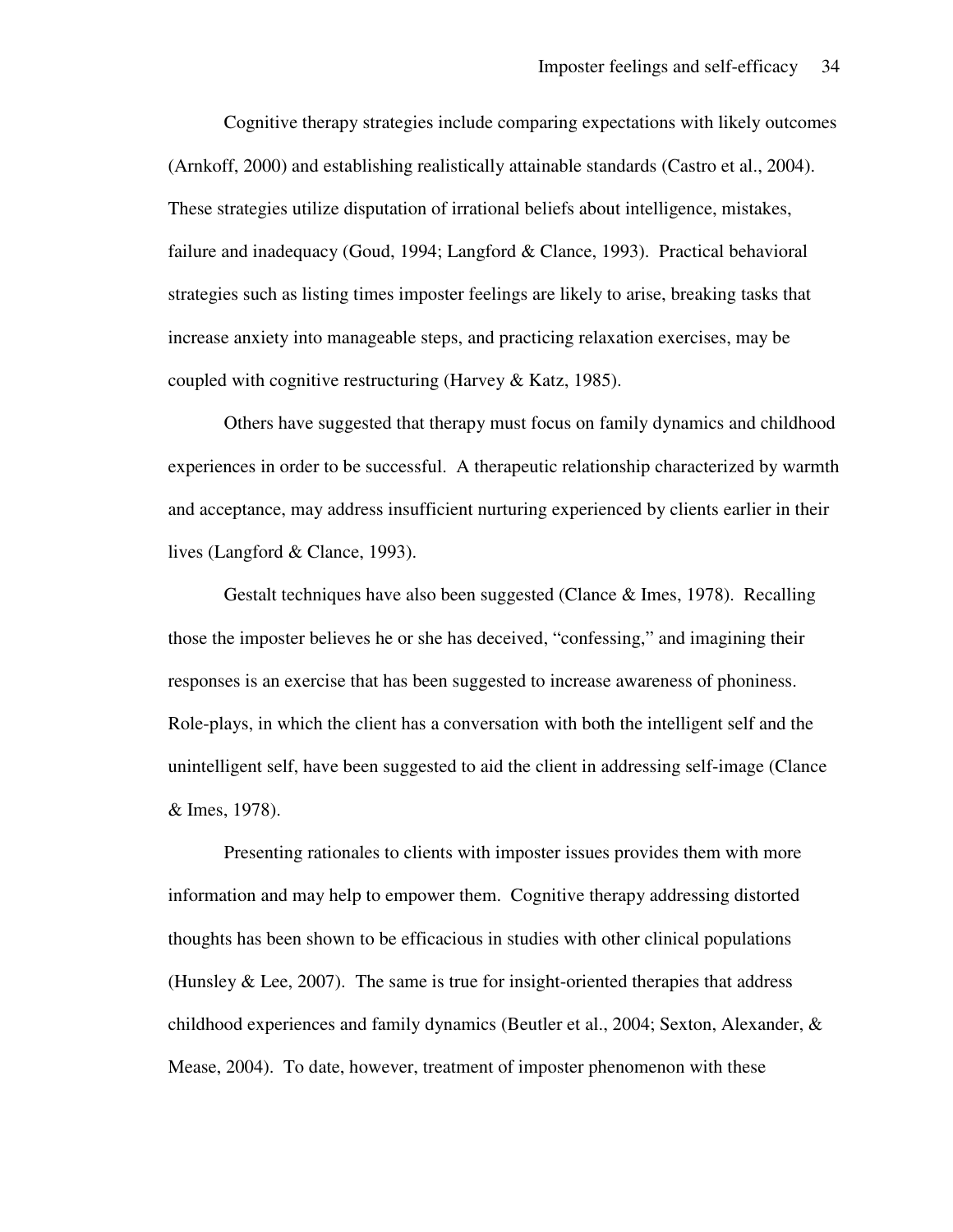techniques or other particular therapy has not been adequately empirically validated. Such validation is a prerequisite to considering these treatments to be efficacious in cases involving the imposter phenomenon.

## *Instruments used to Quantify the Imposter Phenomenon*

 Shortly after Clance and Imes (1978) introduced the imposter phenomenon, Harvey (1981) created the first scale to measure imposter feelings. To date, three scales have been developed to measure imposter phenomena: the HIPS (Harvey), the CIPS (Clance, 1985), and the PFS (Kolligian & Sternberg, 1991). As previously discussed in Chapter I, the reliabilities of the imposter phenomenon measures have been found to vary from poor to high.

The HIPS has been found to demonstrate the most variable reliability. Edwards et al. (1987) found alphas for the HIPS to be low at .34, but found alphas for the factor scores to be much higher, ranging from .65 to .71 to .81. Hellman and Caselman (2004) found a Cronbach's alpha of .70 for the total scale score, and Holmes et al. (1993) found the HIPS to have high internal consistency with an alpha of .91 for the total scale. The range of alphas from poor to high suggests that the HIPS may not be the best choice for research on the imposter phenomenon because of the variability in reliability.

Like the variability in reliability, findings regarding the factor structure of the HIPS have also been inconsistent. Three factors, Imposter, Unworthiness, and Inadequacy, were extracted in one study which used a cutoff of .40 for the factor loadings (Edwards et al., 1987). These factors had eigenvalues that ranged from 4.5 (Imposter) to 1.37 (Inadequacy). Edwards et al. used cross-loaded items; question 1 loaded onto the Imposter and Unworthiness factors and question 14 loaded onto the Imposter and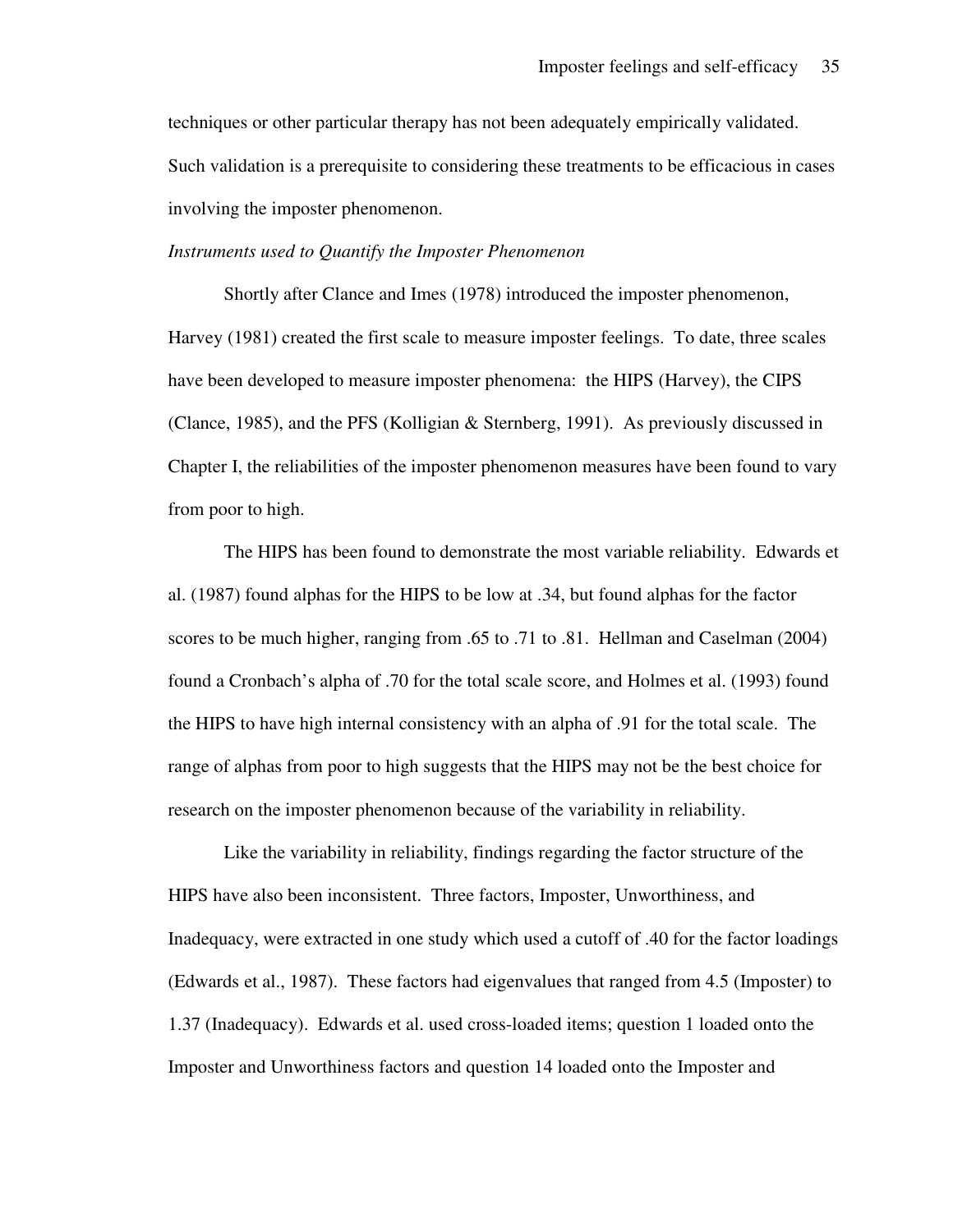Inadequacy factors. While the reliability of the factors was adequate, the factor analysis suggested that the constructs Imposter, Unworthiness, and Inadequacy were not clearly differentiated threatening the validity of the HIPS.

Another study of the HIPS extracted four factors: Congruence of Achievement and Competence, Sense of Competence, Not an Imposter, and Self-Estimate of Intellectual Ability (Fried-Buchalter, 1992). The eigenvalues of these factors ranged from 4.19 for Congruence of Achievement and Competence to 1.33 for Self-Estimate of Intellectual Ability. While Fried-Buchalter did not specify a cutoff for factor loadings, the lowest loading was .51 for item 14. There was greater differentiation between factors than in the factor analysis conducted by Edwards et al. (1987) as only one item crossloaded. This item, item 8, loaded more highly onto one factor and fit this factor conceptually. On the other hand, only two items loaded onto Factor 4, Self-Estimate of Intellectual Ability (Fried-Buchalter), suggesting that this factor had limited construct validity.

The most recent factor analysis of the HIPS (Hellman & Caselman, 2004) initially found four factors with eigenvalues greater than 1 using the factor loading cutoff of .60. Hellman and Caselman used a loading standard of four items or more to indicate stable and reliable structure. The four factors they initially found were subsequently collapsed into two so that the minimum of four items loaded onto each factor. One of these final factors reflected self-confidence and the other reflected imposter characteristics (Hellman & Caselman). While none of the items cross-loaded, four did not meet the loading criteria. Two of these were omitted, while the other two were retained to maintain the total score reliability of .70. Overall, the construct validity of the HIPS seemed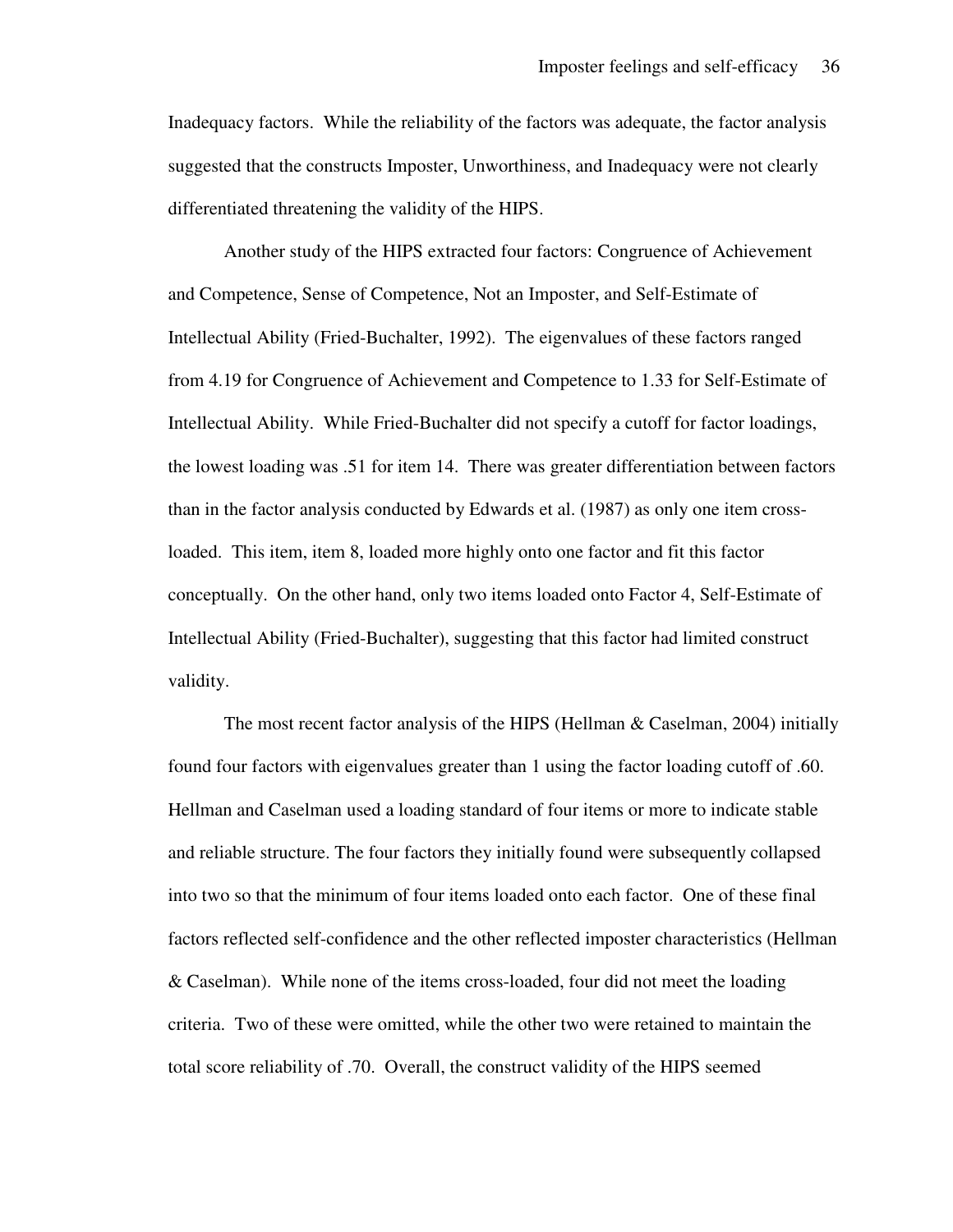compromised as items were omitted and only one of the two final factors was composed of imposter characteristics (Hellman & Caselman).

All of these analyses have extracted a factor closely associated with imposter feelings. The factors Inadequacy (Edwards et al., 1987), Self-confidence (Hellman & Caselman, 2004), Sense of Competence, and Self-Estimate of Intellectual Ability (Fried-Buchalter, 1992) appear to constitute similar constructs that involve self-confidence (or lack thereof). However, as Hellman and Caselman suggested, the lack of reliable structure across studies suggests that the HIPS may not have the validity to justify using.

The inconsistency in the factor analyses research findings could be due to differences in the analyses employed, i.e. the use of principle components analysis (PCA) versus principle axis factoring (PAF). The use of PCA (Fried-Buchalter, 1992; Hellman & Caselman, 2004) may have been inappropriate because of the statistical assumption that the instrument upon which the factor analysis is conducted be highly reliable and the factors uncorrelated (French, Ullrich-French, & Follman, 2008). Only Holmes et al. (1994) found high reliability. French et al. (2008) also found that the factors were correlated and suggested that more robust analysis, confirmatory rather than exploratory factor analysis, would be more useful. The different loading factor cutoffs may have affected the number of factors extracted as well. In fact, Hellman and Caselman, suggested that use of .60 as the cutoff may have reduced the factors found by Edwards et al. (1987) from three to two.

The inconsistencies in factor analyses could be due to differences in the sample populations participating in the studies. Edwards et al. (1987) used 104 participants working in the San Francisco Bay area. These participants had unspecified, advanced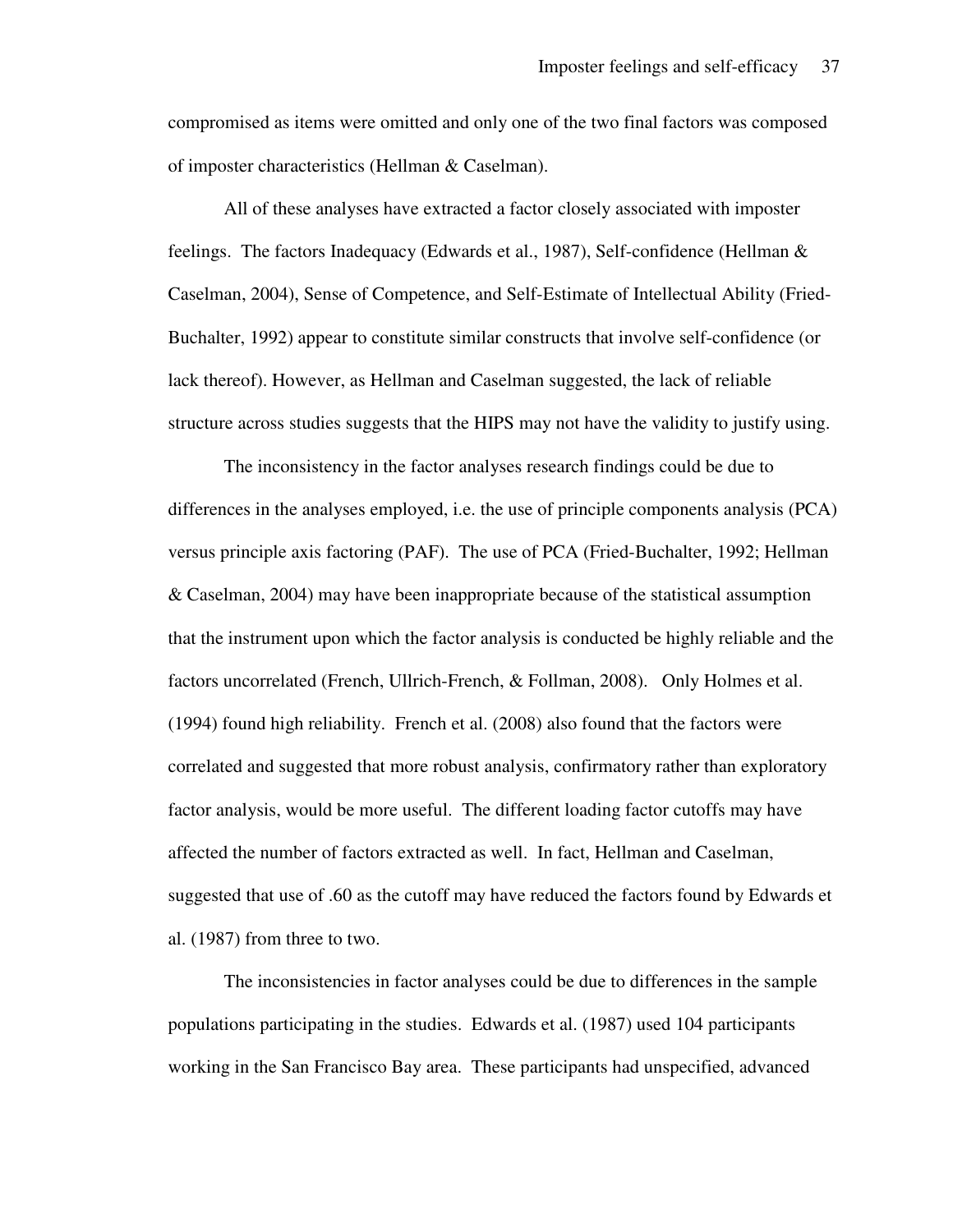degrees. Holmes et al. (1993), included participants referred by mental health clinicians and nonclinical, undergraduate college students. The referring clinicians in the Holmes et al. study classified their clients as imposters or nonimposters. One of the primary researchers interviewed each participating college student and classified them as imposter or nonimposters. Fried-Buchalter (1992, 1997) researched the imposter phenomenon among business managers. The participants in the Hellman and Caselman (2004) study were a convenience sample of Midwestern high school students. Clearly, the sample populations differed in age, education, career, and living situation which could have affected responses to the HIPS.

 While the CIPS and the PFS have been studied less frequently, the reliabilities reported for them have been less variable. The CIPS has shown strong internal consistency with Cronbach's alphas of .92 (Chrisman et al., 1995; French et al., 2008) and .96 (Holmes et al., 1993). The PFS has shown good consistency with Cronbach's alphas of .94 (Chrisman et al.) and .95 (Kolligian & Sternberg, 1991).

A factor analysis of the CIPS extracted three factors: Fake, Discount, and Luck (Chrisman et al., 1995). This structure reproduced the factors extracted in an earlier, unpublished study (Kertay, Clance, & Holland, 1992). The authors suggested that the replication of these factors indicated that the CIPS has a stable structure and, therefore, adequate construct validity (Chrisman et al.). French et al. (2008) initially used the three factor structure found by Chrisman et al., but found that the parameter estimates of Fake and Discount indicated that these two factors might not be distinct. They suggested combining Fake and Discount and using this two-factor model because it was most parsimonious (French et al.). While this may suggest that the construct validity of the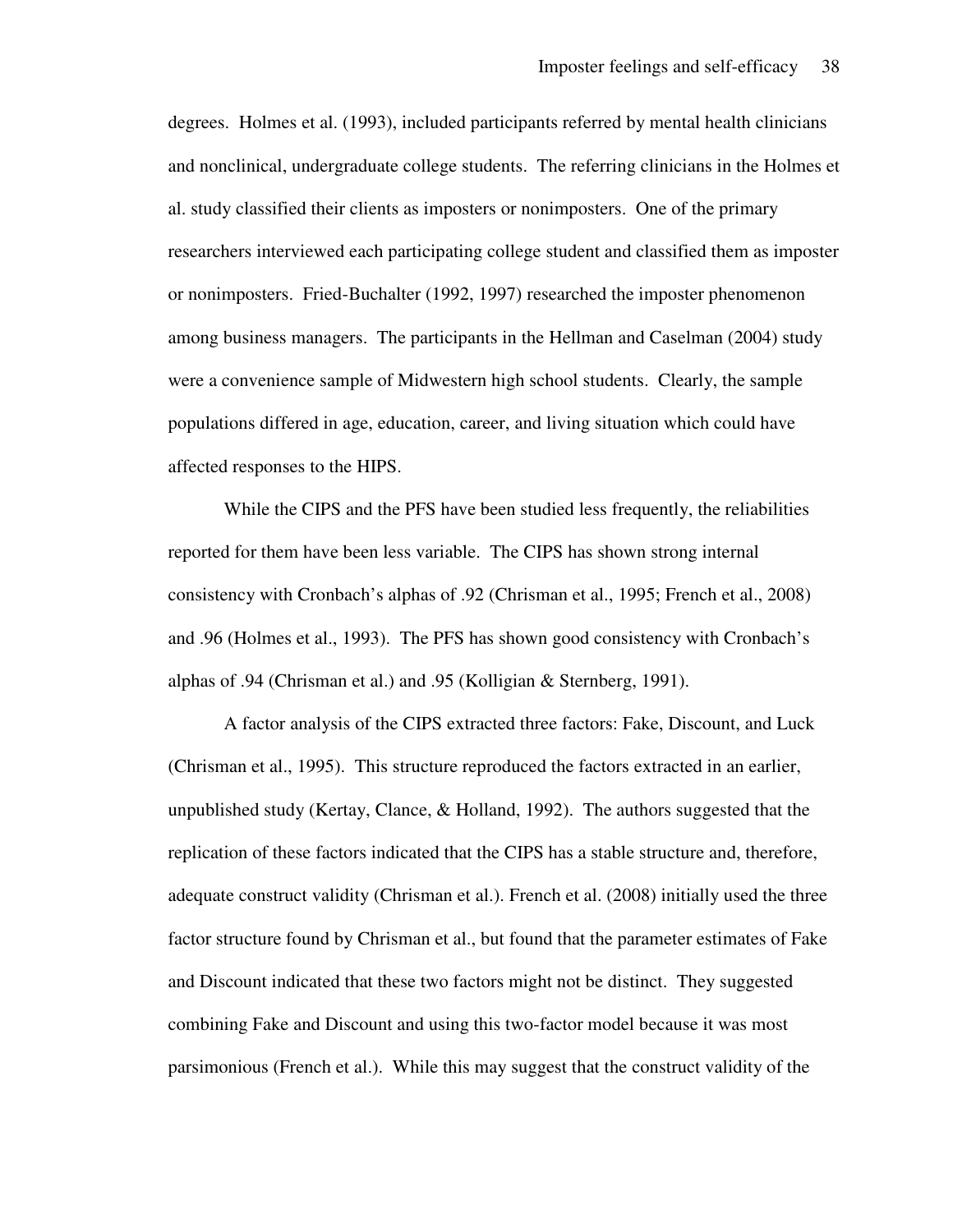CIPS is questionable, French et al. noted that the three factor structure yielded fit indices comparable to the two factor structure and that the three factor structure was "theoretically preferred" (p.1274) because it corroborated Clance and Imes's (1978) description of the imposter phenomenon.

The third scale created to measure imposter feelings is the PFS. Kolligian and Sternberg (1991) used the term "perceived fraudulence" interchangeably with the imposter phenomenon. Their scale consisted of two factors, Inauthenticity and Self-Depreciation. Scores on the CIPS and the PFS were found to be significantly positively correlated ( $r = .78$ ,  $p \le .01$ ). Scores on both instruments were related to scores on measures of other constructs such as depression, self-esteem, and self-monitoring. Compared to the CIPS, the PFS loaded more highly on social desirability. Thus, it was more sensitive to concern about others' opinions and the extent to which an individual will work for approval and recognition (Chrisman et al., 1995). The authors of the PFS noted that it needed further validation. They also believed that the PFS did not represent the typical college student (Kolligian & Sternberg).

While there is a considerable research using the HIPS, it was not used in this study because of its inconsistency in internal consistency (Edwards et al., 1987; Fried-Buchalter, 1992; Hellman & Caselman, 2004). Additionally, a comparison of the HIPS and the CIPS revealed the CIPS to be more sensitive in that it differentiated imposters from nonimposters more successfully than did the HIPS in an analysis of covariance in which the HIPS scale scores were held constant (Holmes et al., 1993). The PFS was not selected because of its authors' cautions about generalizability (Kolligian & Sternberg, 1991) and the paucity of research using this instrument. The CIPS, in contrast, was found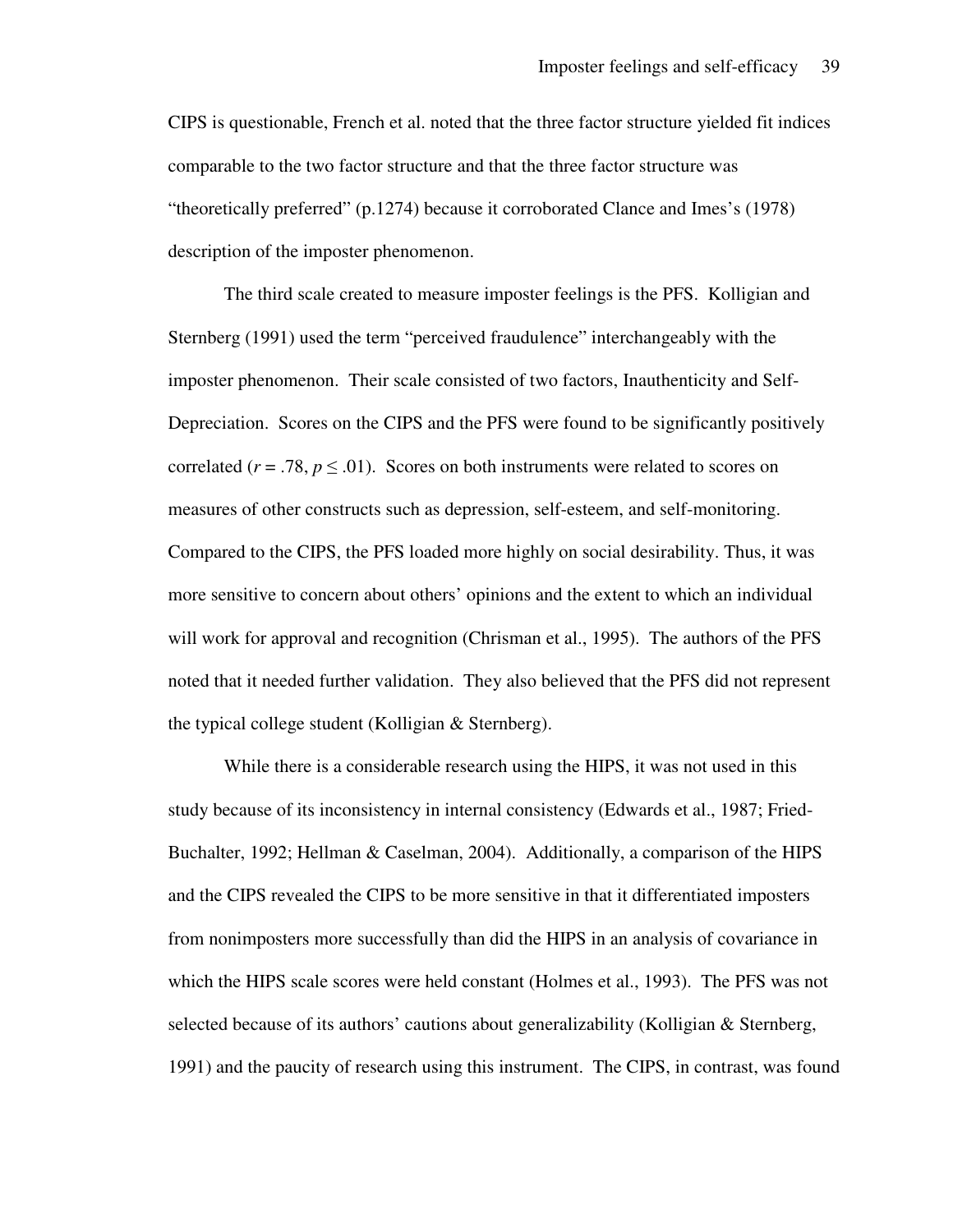to be consistently reliable (Holmes et al.; Chrisman et al., 1995). French et al. (2008) suggested that the factor structure of the CIPS needs further study, but other studies have replicated the three factor structure involving Luck, Fake, and Discount (Chrisman et al). Finally, the CIPS has been described as more useful than the other instruments considered for clinical work and research because of its more manageable length (Chrisman et al.). For these reasons, the CIPS was used in the current project. *Imposter Phenomenon and Other Constructs* 

Another body of research has examined the relationship of the imposter phenomenon with other constructs. Constructs such as achievement orientation, attributional style, comparative ability appraisal, negative feelings about evaluation, and fear of failure, that appeared to be directly related to the imposter phenomenon, have been examined (Cozzarelli & Major, 1990; Fried-Buchalter, 1992, 1997; King & Cooley, 1995; Leary et al., 2000; Lundeberg et al., 1994; Roberts, 1991). More generally, families in which achievement was highly valued were more apt to have children with imposter feelings (King & Cooley).

In earlier research imposters were found to have lower expectations and to be more anxious about evaluation than non-imposters (Cozzarelli & Major). Cozzarelli and Major and Leary et al. found that the imposters' low expectations function to protect the imposters from the risk of loss of self-esteem if they were unsuccessful, and by eliciting support from others (Cozzarelli & Major; Leary et al.). Cowman and Ferrari (2002) corroborated these results with their research that showed that imposters use selfhandicapping behaviors to protect themselves from high expectations.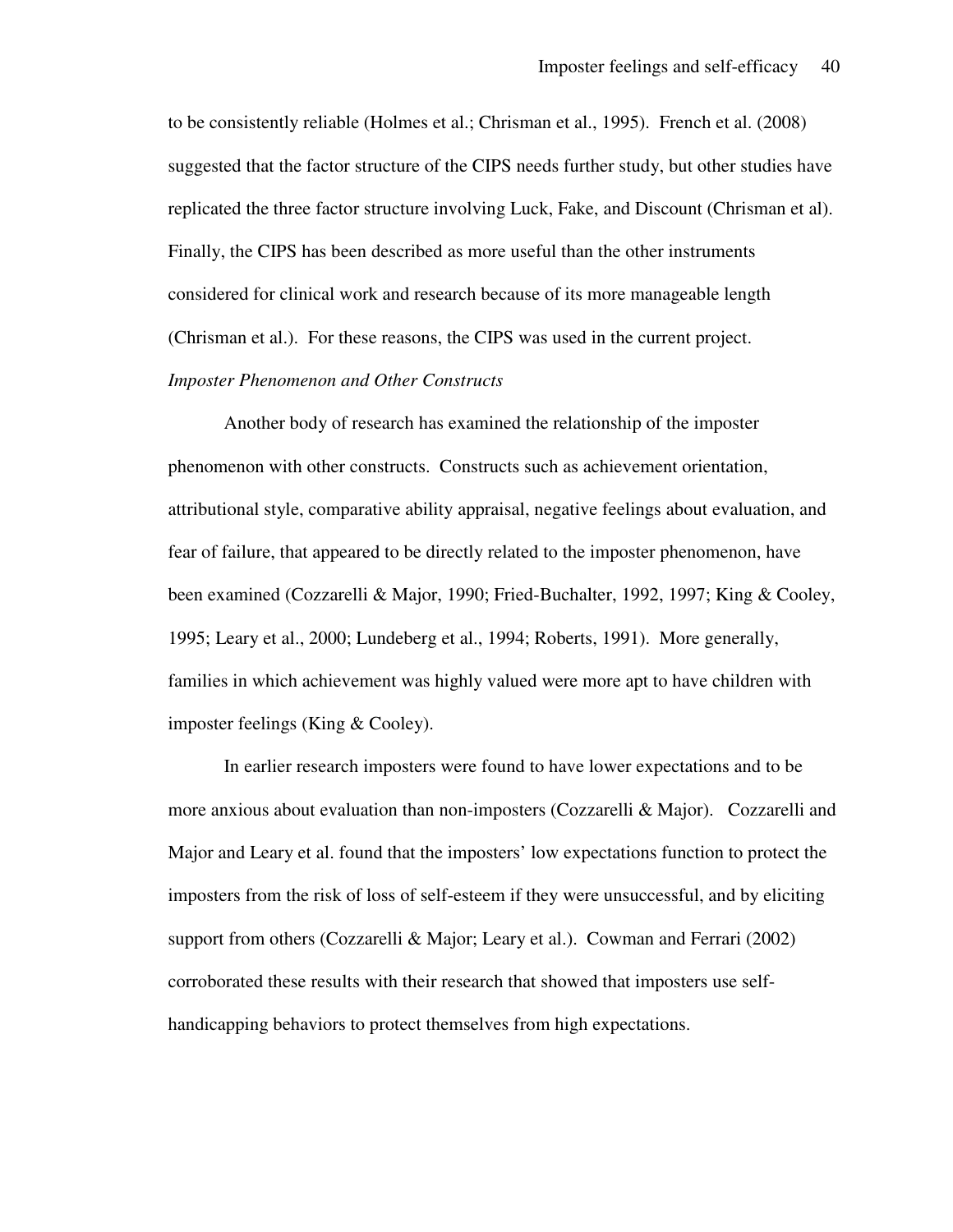In addition to its association with achievement orientation, the imposter phenomenon has been associated with fear of failure and fear of success. Fried-Buchalter (1992) found that the imposter phenomenon was closely related to fear of failure and to fear of the negative consequences of success in middle-level business managers. Gender was not related to responses to measures of the fear of failure or the imposter phenomenon, but was related to responses to a measure of fear of success. Additionally, there was a significant positive relationship between fear of success and the imposter phenomenon (Fried-Buchalter, 1997). Fried-Buchalter found that both men and women experience the imposter phenomenon and fear of failure. However, females with imposter feelings experienced greater fear of success than males with imposter feelings.

Other related constructs such as racial identity (Ewing et al., 1996), and responses to the Big Five Personality factors of Neuroticism, Extraversion, Openness to Experience, Agreeableness, and Conscientiousness (Bernard, Dollinger, & Ramaniah, 2002; Ross, Stewart, Mugge, & Fultz, 2001) have been found to correlate with individuals reporting the imposter phenomenon. A holistic worldview was found to be associated with fewer imposter feelings. Ewing et al., using Cross' model of African American identity development, found that only the Immersion-Emersion stage of racial identity development, in interaction with academic self-concept, was associated with the imposter phenomenon. This was the stage characterized by immersion into African American culture, separation from the dominant (White) culture, and increased pride in African American culture. Among students with a positive academic self-concept, as immersionemersion attitudes increased imposter feelings decreased (Ewing et al.). When students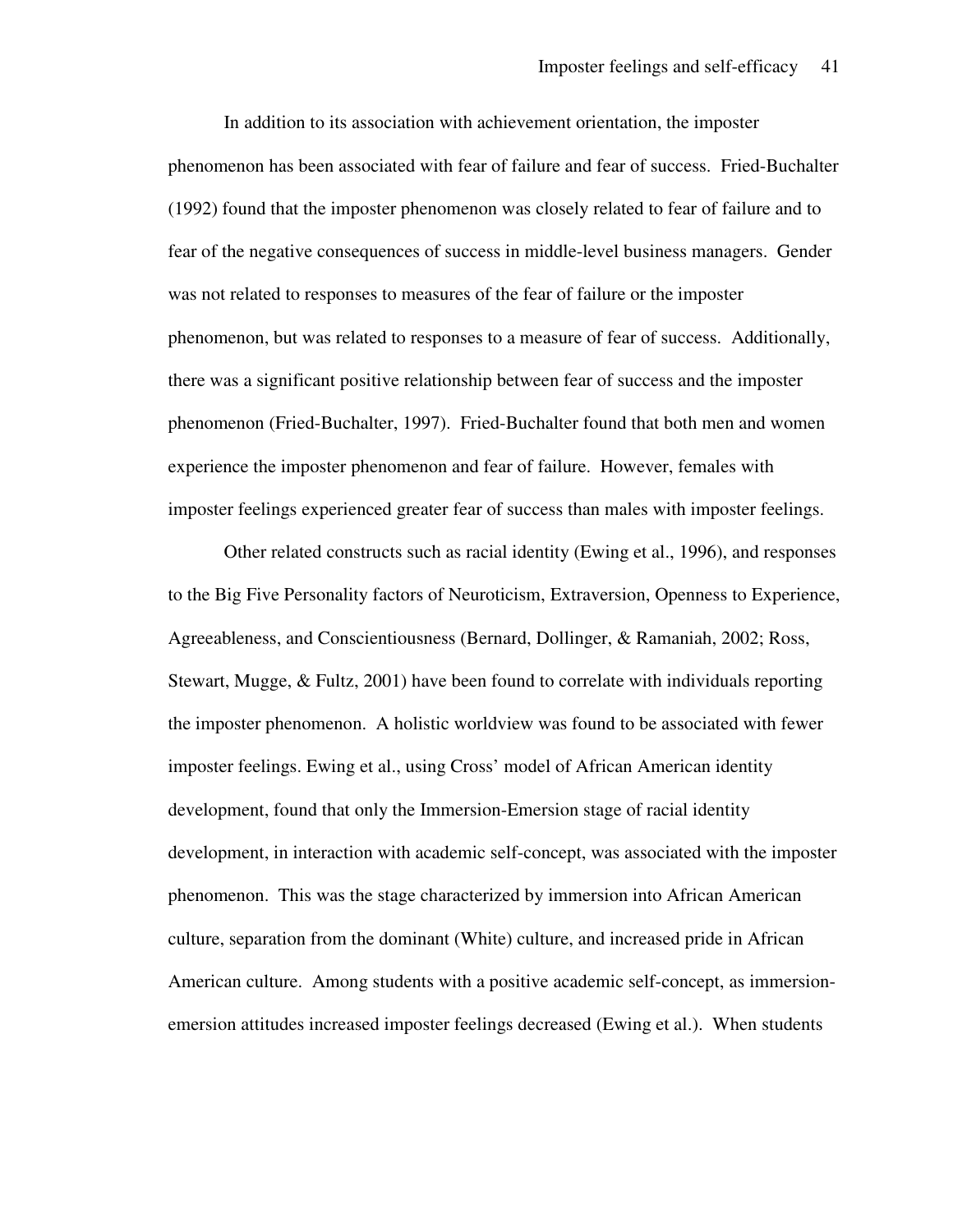have positive views about their academic abilities, cultural belonging and pride seem to protect against feelings of fraudulence and the inability to integrate success.

The research by Ewing et al. (1996) showed that a belief in connectedness, the belief that all things are connected in a holistic manner, is inversely related to imposter feelings. Academic self-concept and academic self-concept in interaction with identity development, appear to be involved as well. Positive beliefs about academic abilities interacting with immersion in one's racial group seemed to protect against the development of imposter feelings (Ewing et al.) by contributing to a stable identity and clear understanding of academic strengths. Neither of the main effects, race nor stage of racial identity development, was related to the imposter phenomenon outside of this significant interaction (Ewing et al.; Harvey, 1981). Other research has increased the information on the relationship between the imposter phenomenon and race. African American students have been found to report fewer imposter feelings than Caucasian students (Castro et al., 2004; Grant et al., 1999). African American honor students explained that they wanted to prove that those who doubted their abilities were wrong (Grant et al.). It is possible that learning to cope with discrimination enables African American students to gain comfort with their identities and with success, thereby diminishing their susceptibility to feelings of fraudulence.

The imposter phenomenon has been associated with the Big Five Personality Factors as measured by the NEO-Personality Inventory-Revised (NEO-PI-R, Costa & McCrae, 1992). In a comparison of the Big Five Personality factors and responses to measures of the imposter phenomenon, imposters tended to score high in Neuroticism (Bernard et al., 2002; Ross et al., 2001), particularly depression and anxiety facets. Using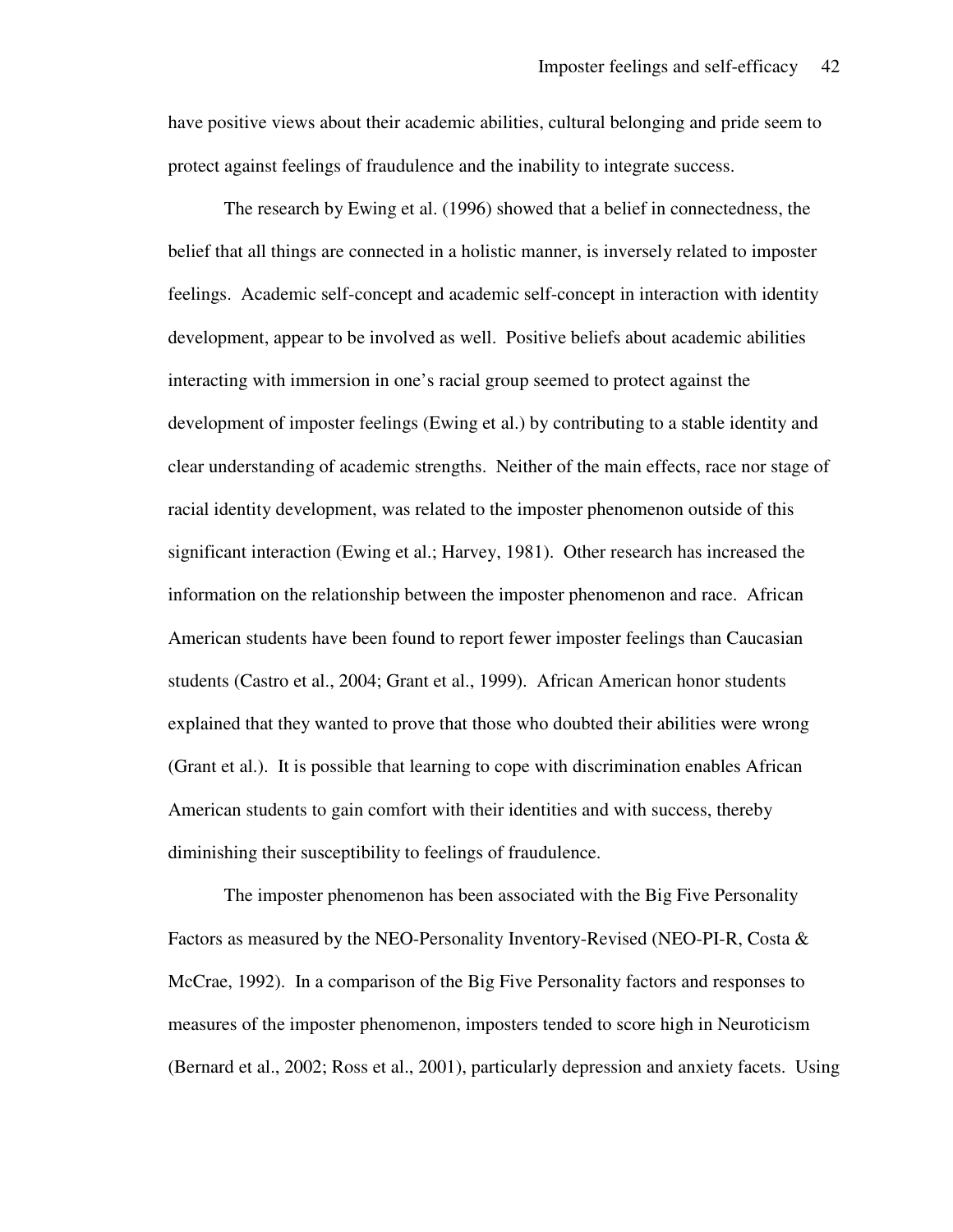the CIPS, Bernard et al. found that imposters tended to score low in Conscientiousness. Ross et al. found a negative association between imposter feelings and Conscientiousness and imposter feelings and Extraversion using the HIPS. Imposters may be more lackadaisical about working on goals (Costa & McCrae). Those with more imposter feelings may feel more inept and may struggle to motivate themselves. The increase in imposter feelings associated with decreased Extraversion suggests that imposters are more reserved, unlikely to disclose their true feelings (Costa & McCrae).

A construct central to the imposter phenomenon is fear of failure. Quantitative research has corroborated a relationship between fear of failure and the imposter phenomenon (Fried-Buchalter, 1992; Ross et al., 2001). Furthermore, the fear of negative consequences that could result from success has also been positively related to the imposter phenomenon (Fried-Buchalter, 1997), suggesting a connection between the imposter phenomenon and neurotic tendencies such as those measured in the Five Factor Model of personality. Persons with high scores in the Neuroticism domain of the NEO-PI-R (Costa & McCrae, 1992) tended to experience negative emotions such as fear and anger. They felt anxious and tended to worry. Furthermore, they were easily discouraged, sensitive to ridicule, and susceptible to panic in crises. Given that imposters tend to have high scores in the Neuroticism domain (Bernard et al., 2002; Ross et al., 2001), they might perceive success as a crisis that raises the standard at which they feel driven to achieve as do others with high scores in Neuroticism (Costa & McCrae).

 Quantitative research has shown that imposter feelings correlate positively with Neuroticism but negatively with Conscientiousness, another domain of the NEO-PI-R (Bernard et al., 2002; Ross et al., 2001). The positive relationship between the imposter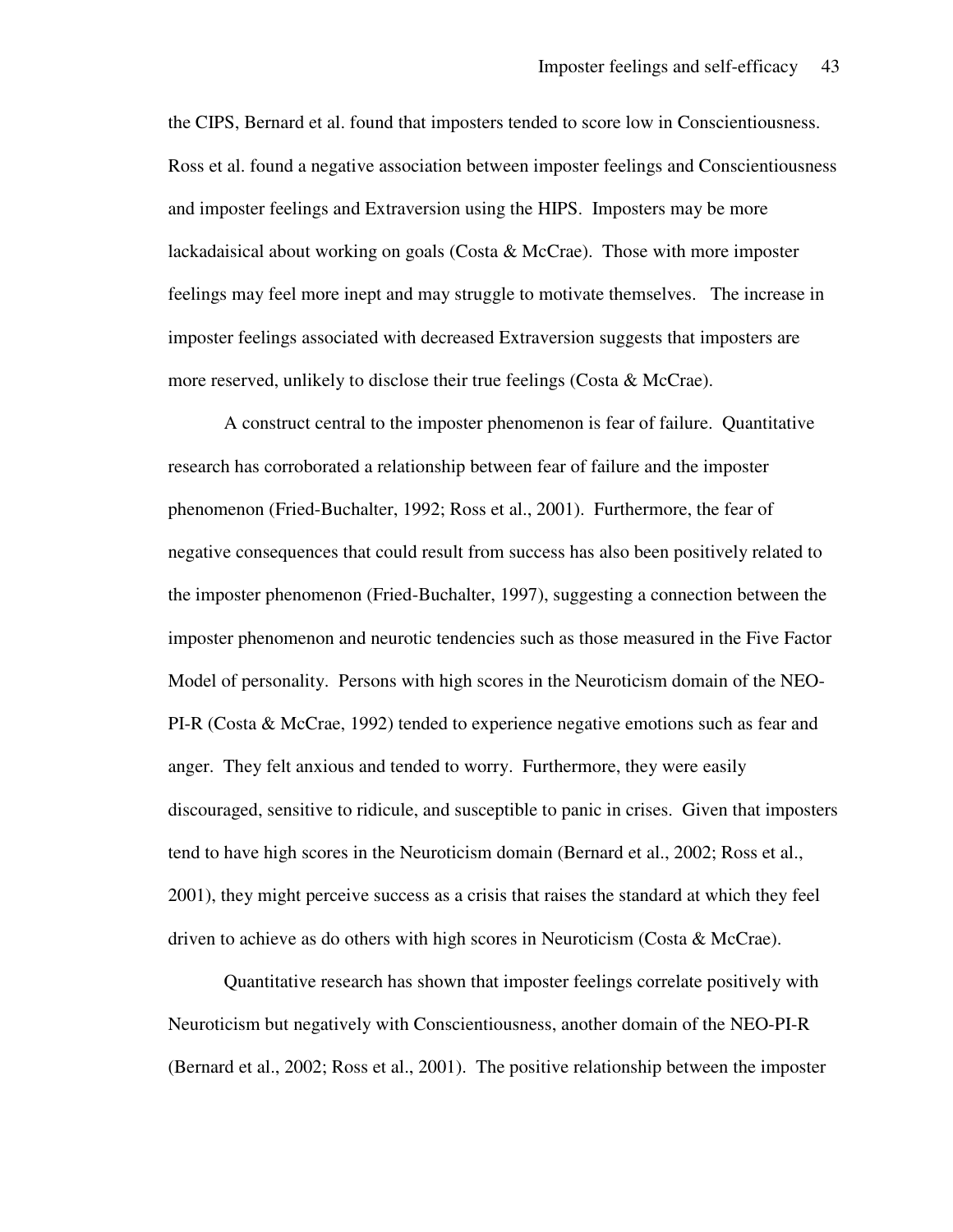phenomenon and Neuroticism seems logical since depression and anxiety are facets of the Neuroticism domain, and the imposter phenomenon has been characterized by anxiety and depressive experiences (Clance & O'Toole, 1988; Chrisman et al., 1995; Kolligian & Sternberg, 1991). The relationship between imposter feelings and Conscientiousness might reflect a desire for achievement in the absence of a strong drive or hard work (Bernard et al., 2002). This notion is contradictory to research that described the achievement drive of imposters (Clance & Imes, 1978; Ewing et al., 1996; Harvey, 1981; King  $& \text{Cooley}, 1995$ . Imposter feelings have also been found to be negatively correlated with certain facets of Agreeableness, specifically Trust and Straightforwardness (Ross et al., 2001), which is not surprising given imposters' tendency to hide their feelings (Clance, 1985).

Given its relationship to depression, anxiety, cognitive distortions (Clance & O'Toole, 1988; Cromwell et al., 1990; Harvey & Katz, 1985), and facets of Neuroticism (Costa & McCrea, 1992), the imposter phenomenon is likely to be associated with psychological disorders. Three studies examined this relationship between the imposter phenomenon and psychological disorders (Robinson & Goodpaster, 1991; Ross & Krukowski, 2002; Striegel-Moore et al., 1993). In a quantitative study of the impact of parental alcoholism on imposter phenomenon as measured by the CIPS, adult children of alcoholics scored high on external locus of control and the imposter phenomenon (Robinson & Goodpaster). Adult children who attended support groups scored somewhat higher than those who did not. Robinson and Goodpaster suggested that attendance at support groups might be sought more often by individuals who particularly need validation from others, a characteristic associated with imposter feelings (Clance, 1985).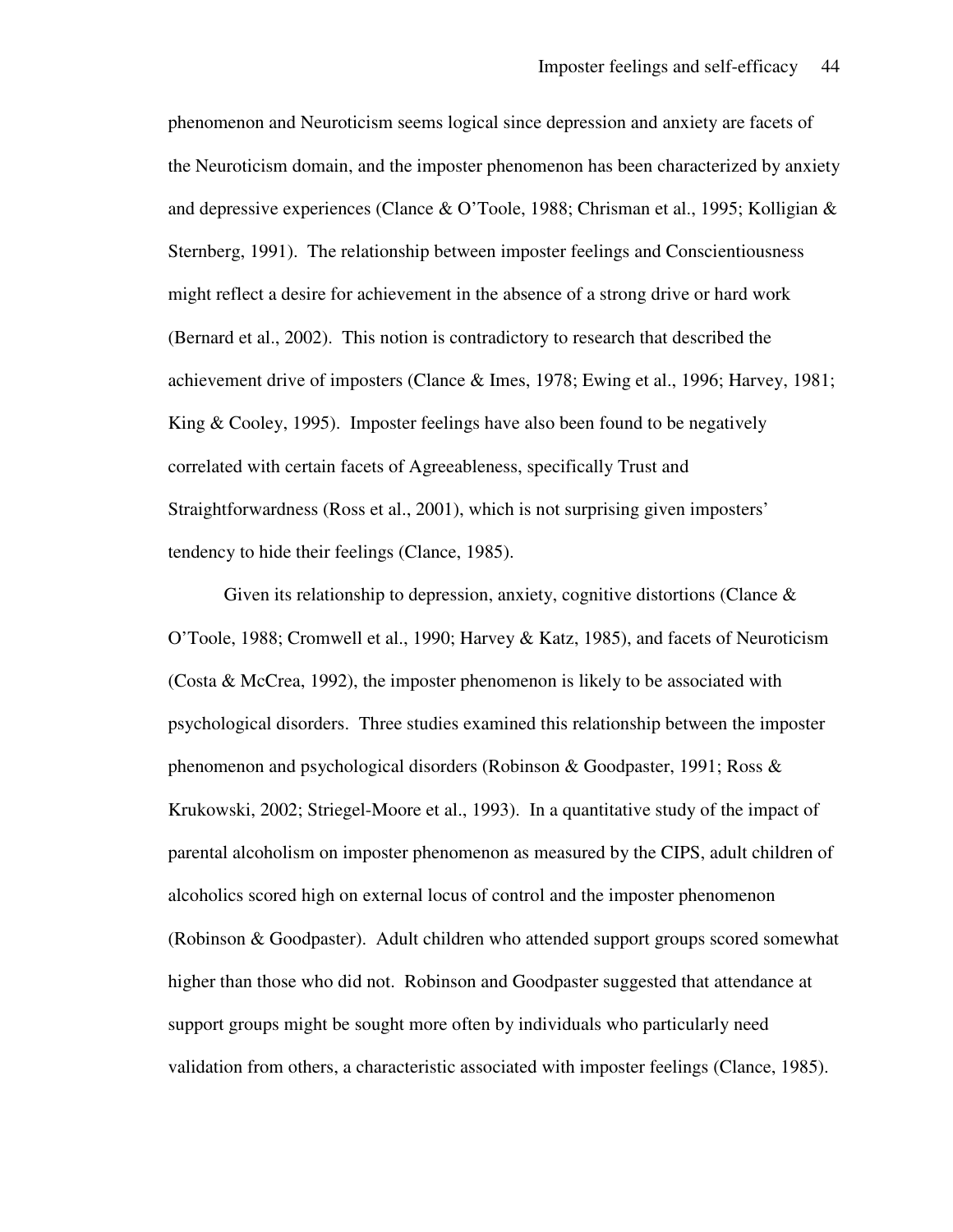Since many of the adult children of alcoholics in this study were students, academic status might have been a moderating factor. However, because students with nonalcoholic parents had the lowest scores among all participant groups, parental alcoholism was considered more influential on imposter feelings than student status (Robinson & Goodpaster). The higher rate of imposter feelings among adult children of alcoholics (Robinson & Goodpaster, 1991) suggests the need for statistical methods that allow statements of causality to examine the influence of parental alcoholism or lack of parental validation and support (Clance & Imes, 1978).

Another quantitative study of the imposter phenomenon and psychological disorders examined bulimia and perceived fraudulence as indicated by Kolligian and Sternberg's (1991) PFS scale (Striegel-Moore et al., 1993). Given the common presentation of a false self among eating disordered persons, the imposter phenomenon seemed a likely occurrence. Body dissatisfaction and presence of bulimia were related to public self-consciousness, social anxiety and perceived fraudulence (Striegel-Moore et al.). Thus, the belief that one appears competent coupled with the inner experience of incompetence characteristic of the imposter phenomenon also characterized persons with higher body dissatisfaction and disordered eating behaviors (Striegel-Moore et al.). These findings were congruent with research linking the imposter phenomenon with selfpresentation and public performance (Langford & Clance, 1993; Leary et al., 2000).

Based on their research showing that persons with certain personality disorders have intense imposter feelings, Ross and Krukowski (2002) suggested that the imposter phenomenon might be a type of pathology. Higher levels of imposter feelings were associated with Paranoid and Schizotypal Cluster A disorders and Borderline Personality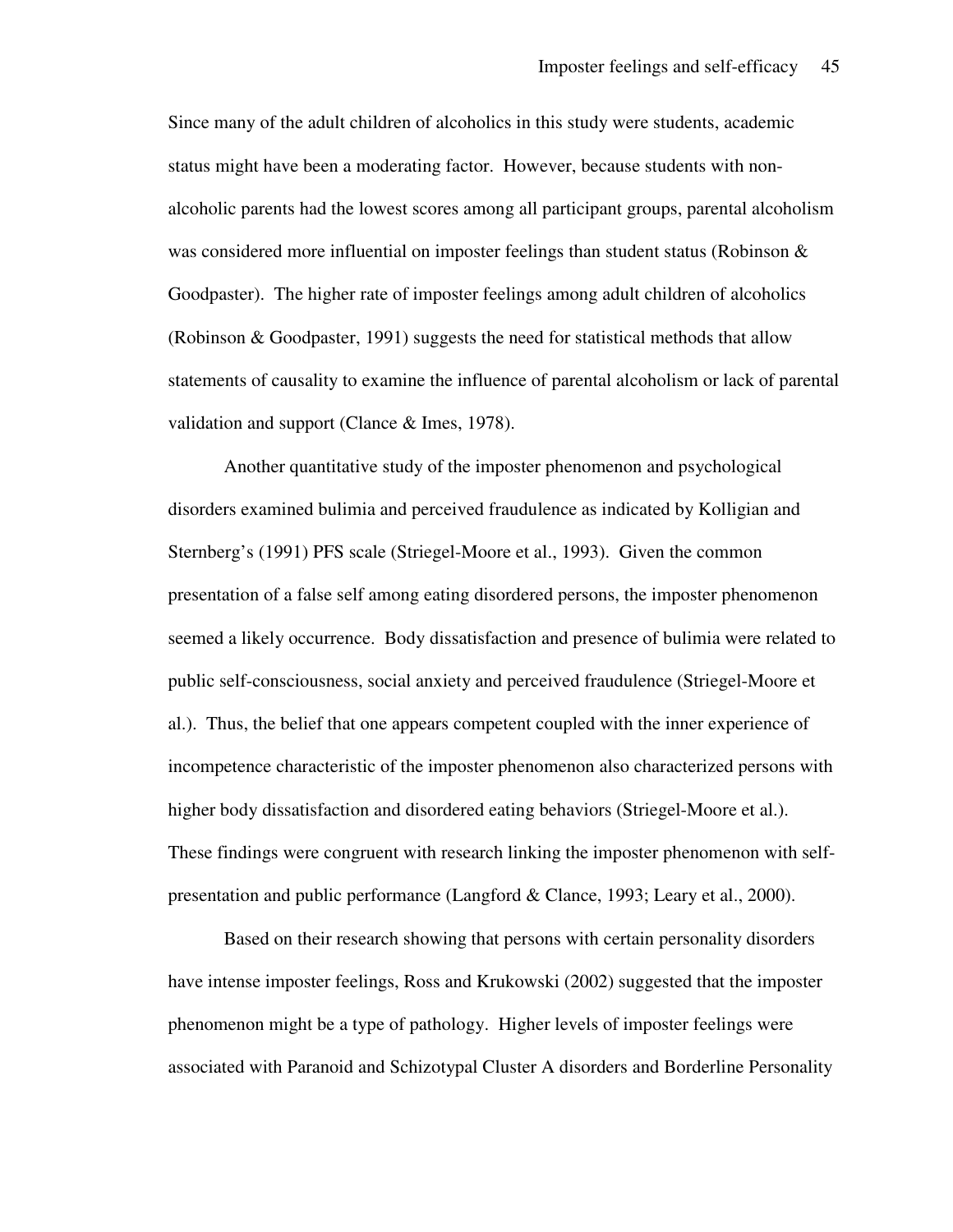Disorder from the Cluster B disorders. Imposter feelings were more prevalent in those diagnosed with Cluster C disorders than in those with Cluster A or Cluster B disorders; the imposter phenomenon had a positive relationship with all Cluster C disorders (Ross  $\&$ Krukowski). The Cluster C disorders (Avoidant, Dependent, and Obsessive Compulsive personality disorders) are characterized as avoidant disorders. Thus, the association between the imposter phenomenon and Cluster C disorders supports early descriptions of imposters' avoidant behaviors (Clance, 1985; Harvey & Katz, 1985). Ross and Krukowski also found that detachment and dependency positively predicted imposterism, while entitlement was a negative predictor.

 In addition to its association with personality factors, psychological disorders, and academic self-concept, the imposter phenomenon has been linked with achievement orientation. This link was initially described by Clance and Imes (1978). Subsequent empirical research has shown high levels of achievement orientation in the families of imposters (King & Cooley, 1995). King and Cooley found that achievement behaviors had a stronger positive association with imposter feelings in females than in males. Positive correlations have been found between academic self-concept and imposter phenomenon in males as well as females (Ewing et al., 1996; Phillips, 1987).

The interaction of gender and the imposter phenomenon remains unclear. Female gender was associated with more imposter feelings in the King and Cooley (1995) study, while gender had no influence in the Ewing et al. (1996) study. Though female gender was a defining factor of the imposter phenomenon as it was initially conceived, subsequent research has shown no relationship between gender and prevalence of imposter feelings (Fried-Buchalter, 1997; Harvey, 1981; Leary et al., 2000). King and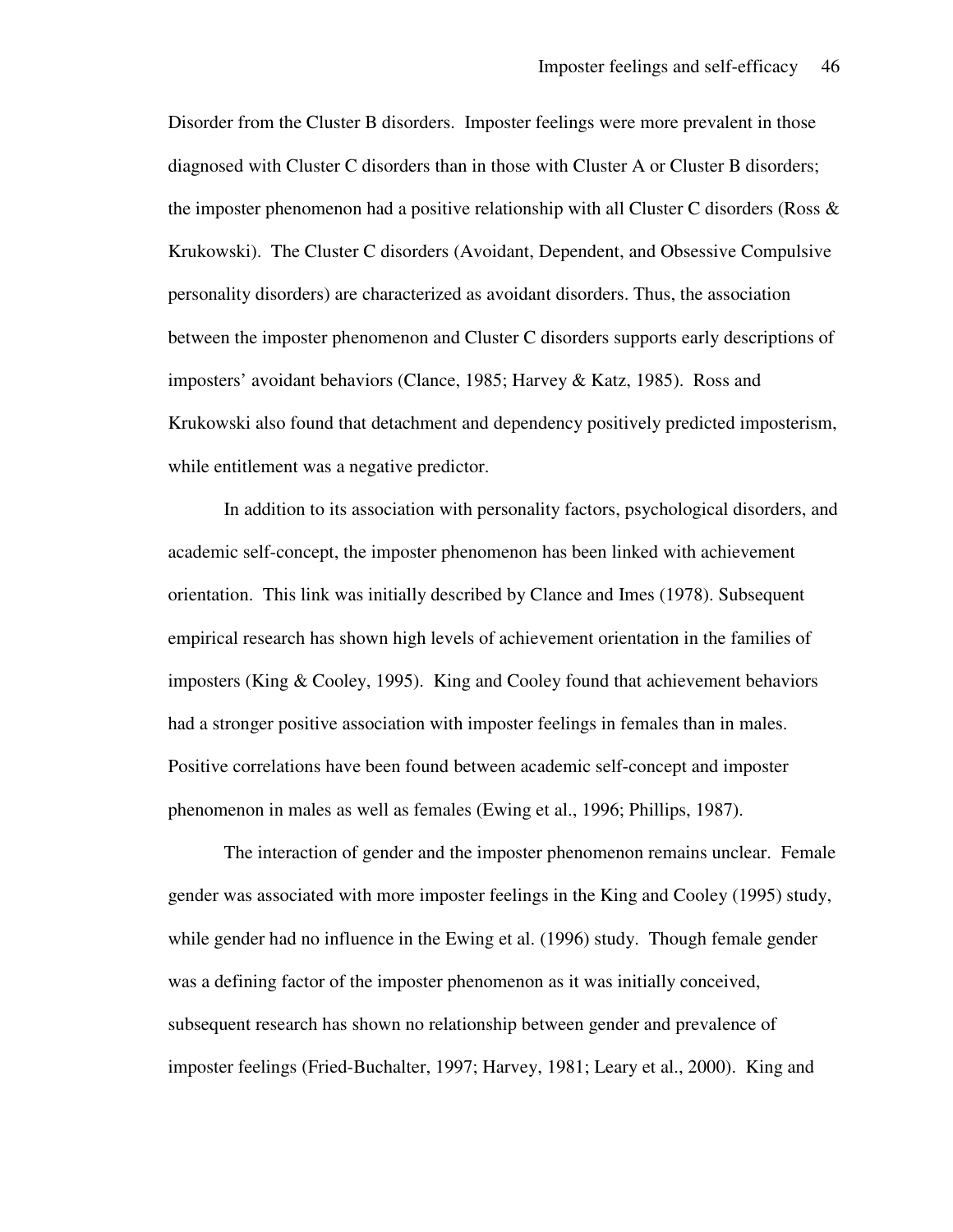Cooley (1995) suggested that the gender differences that they found might have been due to the overly narrow operationalization of achievement behaviors. The females in their study tended to define achievement in academic terms. Achievement, however, could have been defined in terms of success in sports activities or artistic endeavors, not academics alone (King & Cooley).

 Achievement has been related to the imposter phenomenon in ways other than the achievement orientation described by King and Cooley (1995). The imposter phenomenon also has been associated with achievement disposition, particularly competitiveness, anxiety, and self-handicapping (Cowman & Ferrari, 2002; Ferrari, 2005; Kumar & Jagacinski, 2006; Ross et al., 2001). Levels of imposter feelings have been found to be inversely related to cooperative tendencies and positively to anxiety (Kumar & Jagacinski). Personal development competition, which has been defined as the tendency to view success as a means to personal growth rather than the desired end of a win-lose situation (Ross et al., 2001), has been negatively correlated with imposter feelings. This means that individuals, who consider success to be winning when competing and also growing personally, experience fewer imposter feelings. Individuals' beliefs about competition and personal growth have been related to the imposter phenomenon in other ways. Those who struggle with the imposter phenomenon might use social skills to maintain the phenomenon, appearing non-competitive, while inwardly competing with peers (Ross et al.). They might use self-handicapping strategies, such as placing blame for unsuccessful performances on external obstacles, to cope with anxiety or to protect their self-esteem (Cowman & Ferrari; Leary et al., 2000).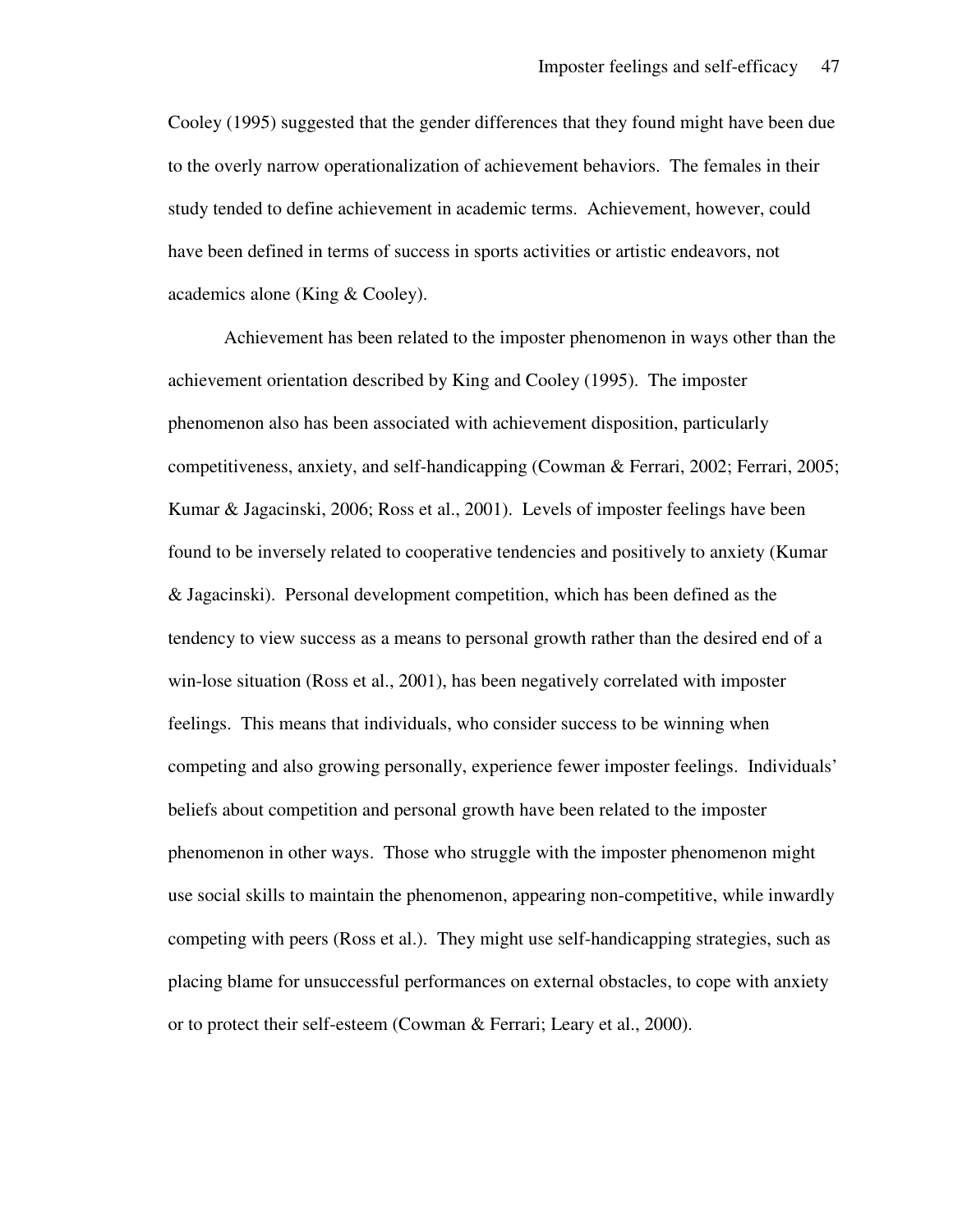The imposter phenomenon also has been related to the way individuals view achievement through its influence on the types of goals imposters establish and the ways they define competence (Kumar & Jagacinski, 2006). Women with more imposter feelings tend to view competence more comparatively; competence is seen as outperforming others. Ability-approach goals have been defined by Kumar and Jagacincki as goals designed to demonstrate competence by showing the use of one's abilities. In contrast, fear of failure leads to the selection of ability-avoid goals, which are goals designed to avoid failure. Kumar and Jagacinski found that men with more imposter feelings tended to choose more ability-avoid goals to avoid failure. Kumar and Jagacinski also found that women with imposter feelings viewed intelligence as a fixed entity; the individual was born with a set amount of intelligence. These women tended to choose ability-approach goals.

The view that intelligence is fixed is one example of attributional style. The attributional style of imposters prior to examinations seems to be a function of their anxiety and lower self-esteem, according to one empirical study (Cozzarelli & Major, 1990). Imposters tended to attribute their perceived failures to low ability. These perceived failures affected their self-esteem and satisfaction more profoundly than they affected non-imposters. Non-imposters discounted prior successes and lowered expectations before entering new situations, using these behaviors adaptively to defend against loss of self-esteem and to motivate performance (Cozzarelli & Major). Imposters, in contrast, seemed to perpetuate a negative cycle of anxiety.

Other research on self-confidence, which has been closely tied to the imposter phenomenon (Cromwell et al., 1990; Edwards et al., 1987; Harvey & Katz, 1985), has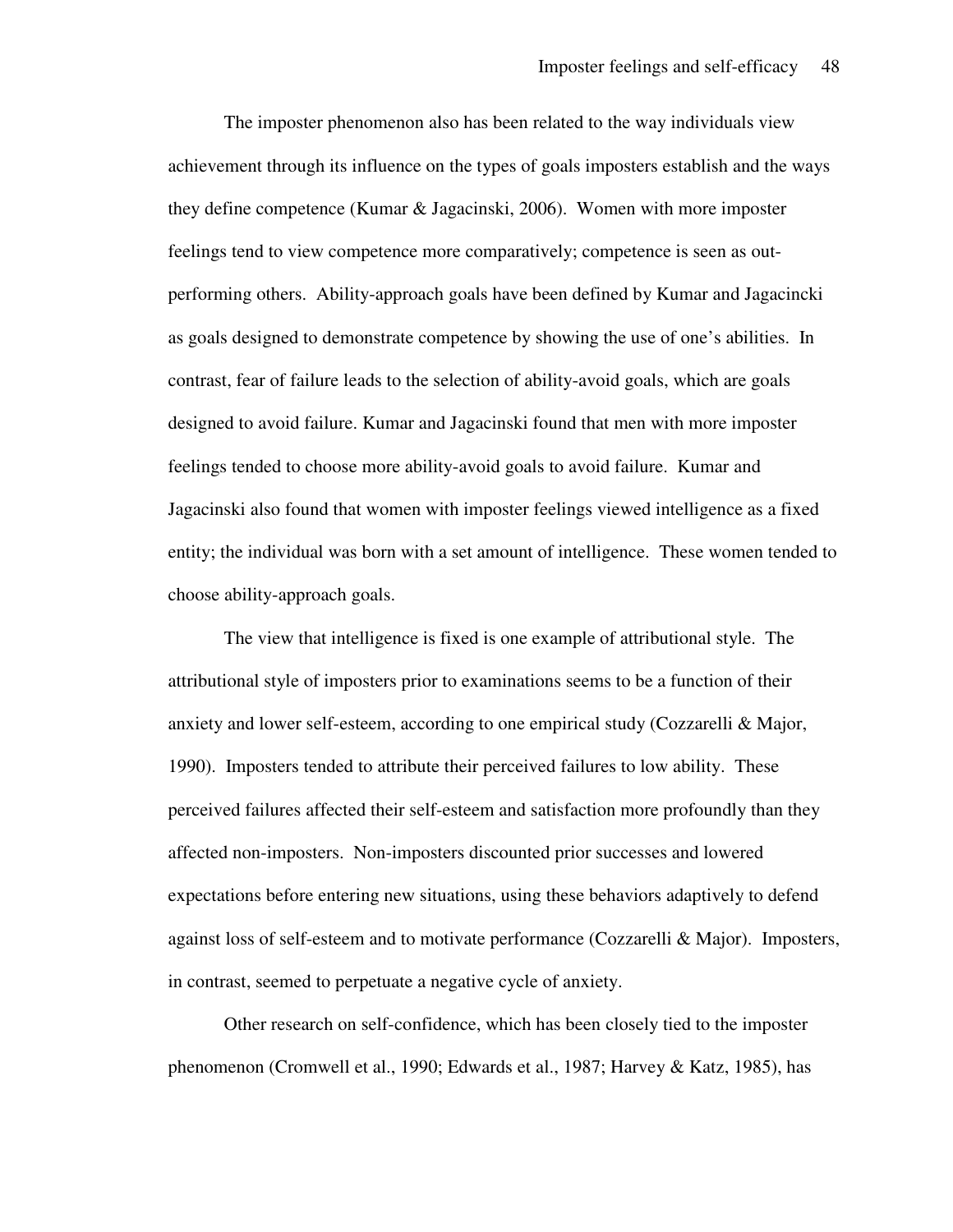questioned the imposter phenomenon's impact on self-esteem and credited gender for differences in attributional style (Roberts, 1991). Females have been found to use negative feedback more informatively than males, who tend more to discount information they perceive as negative (Roberts). Other empirical research suggests that these gender differences in self-confidence and attribution are context specific (Lundeberg et al., 1994). Men were found to be more confident in areas such as math and were viewed as overconfident. Women more accurately predicted their own performance in these areas even though they appeared less confident (Lundeberg et al.). Such gender differences in attributional style may have contributed to the apparently contradictory findings in past research on gender differences and the imposter phenomenon. This is an area warranting more empirical study to clarify the impact of gender on imposter feelings and clarify the differences in the attributional styles of those with many imposter feelings and those with few.

There has been some question about the interpersonal or intrapersonal nature of these imposter attributions. Quantitative studies have demonstrated that scores on measures of the imposter phenomenon (HIPS, CIPS, and PFS) negatively correlate with a five question scale of self-appraisal, the imposters' opinions of themselves; a five question scale of reflected appraisal, the imposters' beliefs about how others perceive them; and the difference between self and reflected appraisal (Leary et al., 2000). For example, if imposters believe others over-rate their capabilities, they are likely to show a negative difference in self-ratings compared with others ratings of them. Furthermore, imposter feelings seem to be more a manifestation of self-appraisal than of the difference between self and reflected appraisal (Kruger, 1999; Leary et al.). This interpretation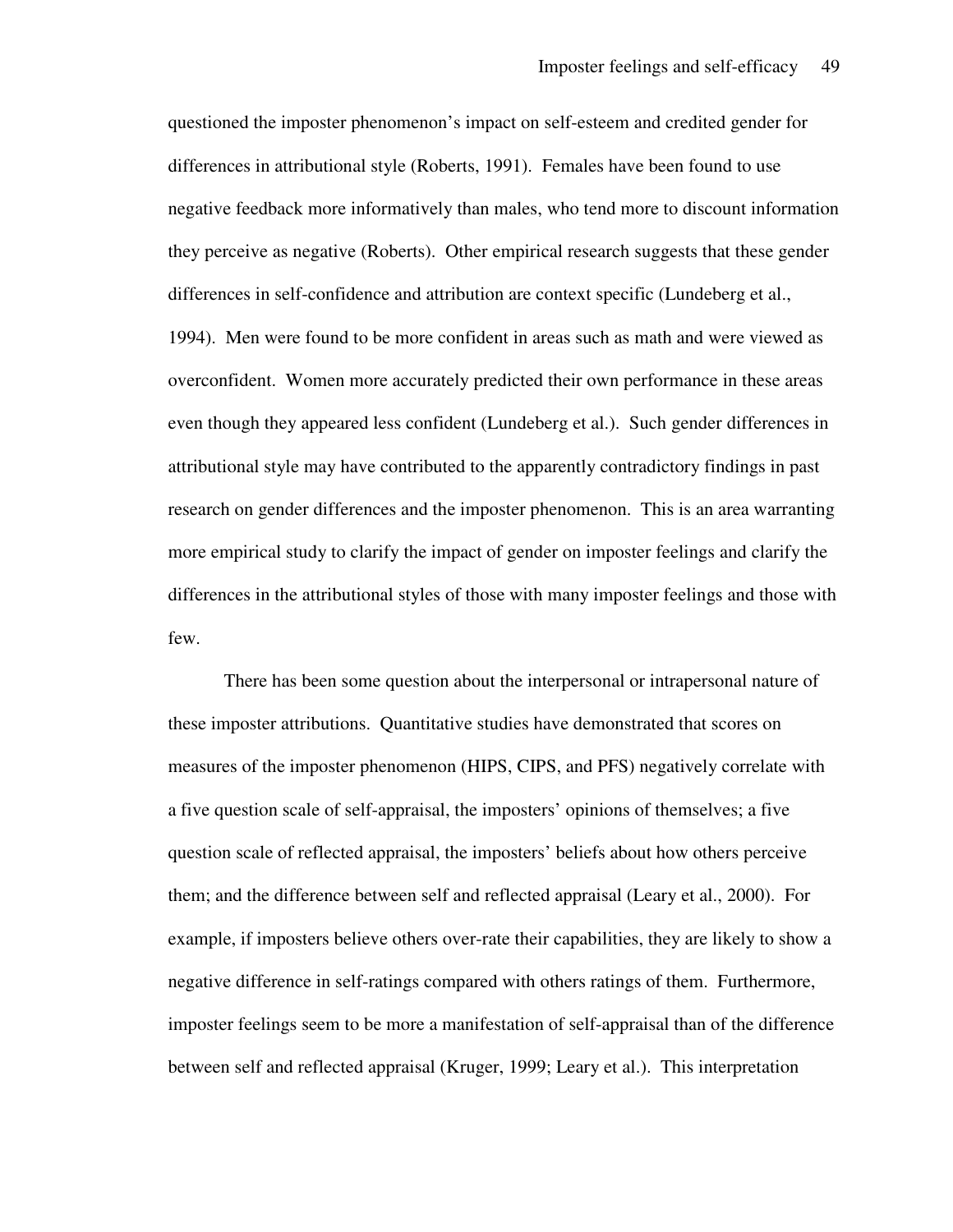contradicts Phillips' (1987) finding that children's perception of competence was strongly influenced by the reflected appraisal of their parents. It could be that, during their development from elementary school to college, imposters internalize reflected appraisals into their own self-concepts. Phillips' study provided some validation of Clance's and Imes's belief that imposters internalized appraisals by their parents that negatively compare them to their siblings (Clance & Imes, 1978).

Interpersonal and intrapersonal interactions are influenced by the imposter phenomenon. Imposters tended to misjudge their comparison groups, believing their own circumstances to be much worse than those of their peers (Kruger, 1999). Other intrapersonal characteristics of the imposter phenomenon have been examined. For example, research has also shown that the imposter phenomenon involves a selfpresentation issue (Edwards et al., 1987; Langford & Clance, 1993; Leary et al., 2000), which is consistent with the underlying construct of self-monitoring in that the imposters assess their self-presentation to determine if their perceived fraudulence has been detected. Imposters had lower self-expectations and were more self-derogatory when their performances were public than when they were not, which might indicate a defensive attempt to avoid public disapproval, or a need for encouragement (Leary et al.). The latter interpretation is consistent with some of the family dynamics theorized to contribute to development of the imposter phenomenon (Clance & Imes, 1978).

 There are several apparent contradictions in research findings about the imposter phenomenon and achievement orientation, attributional style, comparative ability appraisal, and conscientiousness. For example, Bernard et al. (2002) found a strong negative relationship between achievement striving and imposter feelings, while Ross et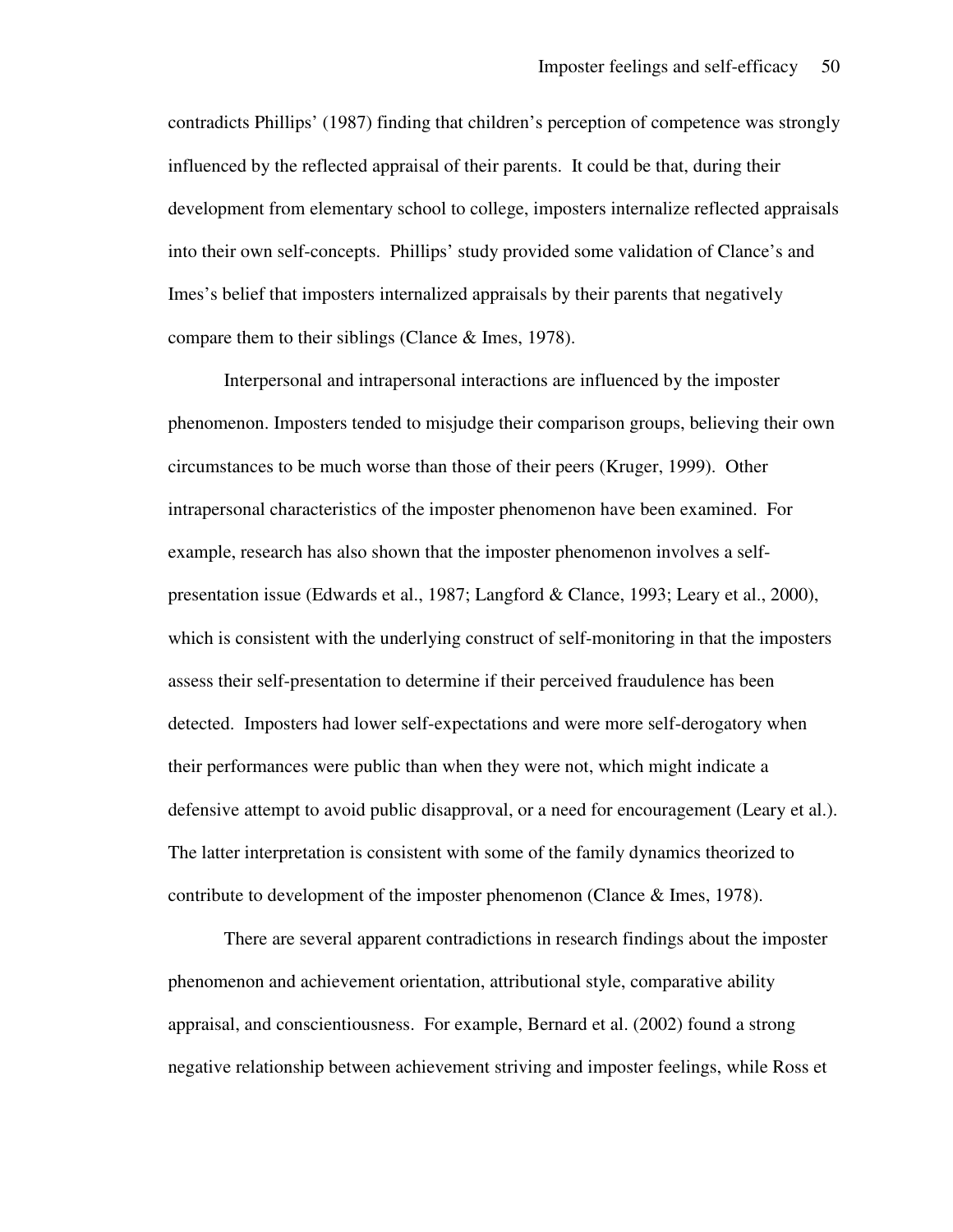al. (2001) found no significant relationship between them. Bernard et al. also found that Conscientiousness had a significant negative relationship with imposter feelings, while Ross et al. found no significant relationship between them. Ferrari (2005) reported that a high achievement orientation contradicted the self-handicapping behaviors characteristic of imposters. Differences have also been found in the way females and males construe achievement in some studies (King & Cooley, 1995; Kumar & Jagacinski, 2006), but not in others (Bernard et al.; Phillips, 1987). Other research has indicated differences in the role and importance of self-appraisal and reflected appraisal (Leary et al., 2000; Phillips).

Some of these contradictions can be explained by methodological differences such as participant sampling and use of different instruments. For example, Bernard et al. (2002) used a sample population of undergraduate psychology students, while Ross et al. (2001) used students from the general college population. Phillips' (1987) study was conducted with third grade children, while Leary et al. (2000) used college students. Additionally, gender differences found in the achievement orientation of imposters may have resulted from use of different instruments such as the NEO-PI-R (Bernard et al.), the Achievement Orientation subscale of the Family environment scale (FES; King & Cooley), or the Patterns of Adaptive Learning Scales (Kumar & Jagacinski, 2006).

The explanations for other contradictions in the imposter phenomenon and achievement orientation literature are less apparent. Ferrari's (2005) report that high achievement orientation contradicted self-handicapping behaviors may reflect parental or family emphasis on achievement (King  $&$  Cooley 1995) rather than a personal value of the student with imposter feelings. The self-handicapping behaviors Ferrari noted may reflect strategic use of imposter feelings (Leary et al.). Additionally, some imposter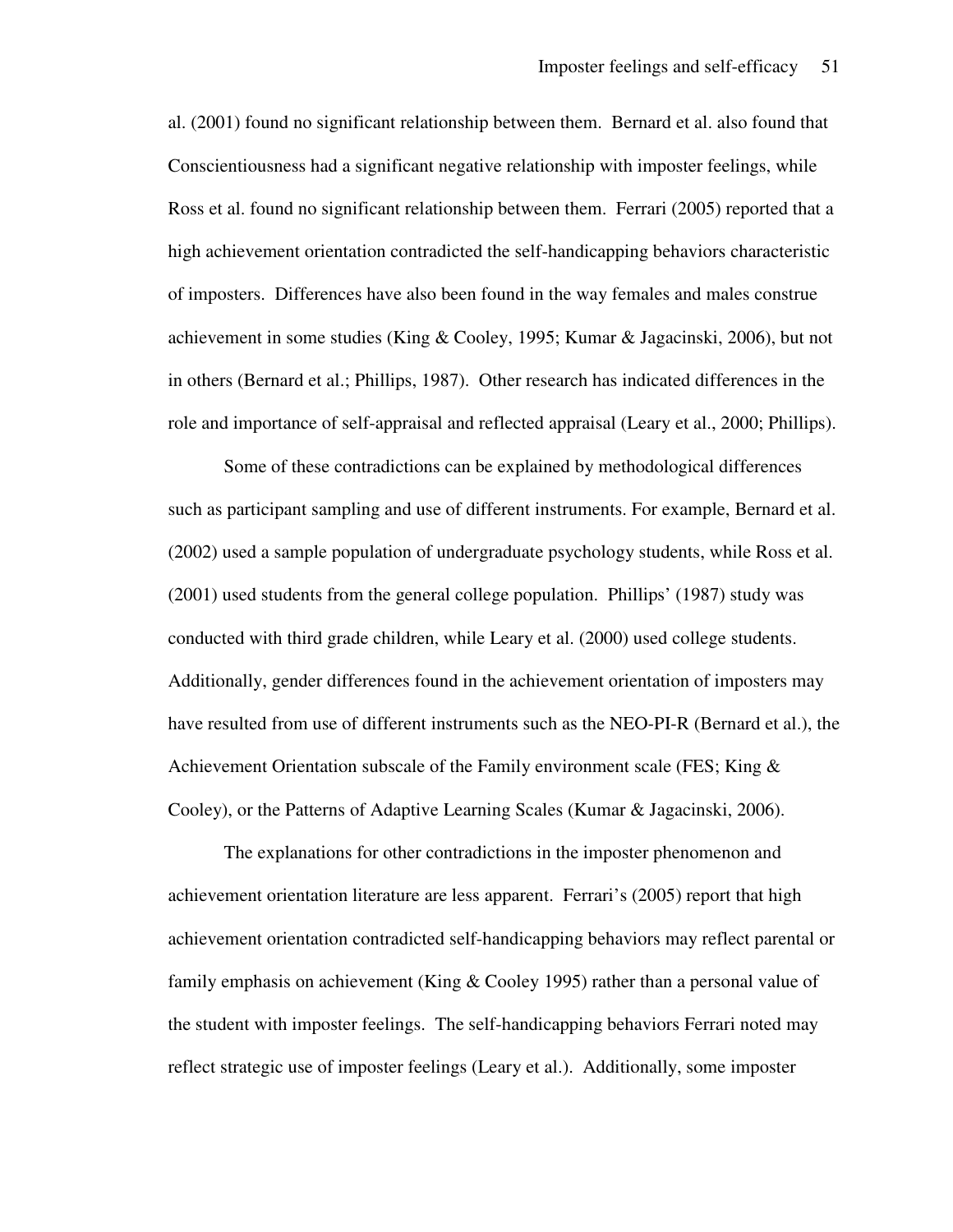reports may reflect social desirability which is congruent with concerns about positive self-presentation (Leary et al.). In order to clarify the differences, research examining the relationship between imposter phenomenon and the interaction of attributional style and gender is needed, as are replication studies of the differences between achievement orientation and achievement behaviors among those with and without imposter feelings. *Imposter Phenomenon and Specific Populations* 

Much of the research on the imposter phenomenon has focused on its prevalence in certain populations. The occurrence of the imposter phenomenon in the gifted population has been examined conceptually (Reis, 1991, 2002), qualitatively (Miller  $&$ Kastberg, 1995), and quantitatively (Grant et al., 1999; Kwan, 1992). Dedicated students seem particularly susceptible to imposter feelings (Clance & O'Toole, 1988; Harvey, 1981; Studdard, 2002) consistent with the positive associations of achievement striving and academic self-concept with the imposter phenomenon (Bernard et al., 2002; Clance & O'Toole; Ewing et al., 1996). Imposterism among university faculty has been empirically investigated (Brems et al., 1994; Topping & Kimmel, 1985). It has also been demonstrated in beginning counseling students (Bischoff & Barton, 2002). This section will describe the literature examining imposter feelings in these specific populations.

The occurrence of the imposter phenomenon in gifted populations has been examined in depth. Gifted individuals of different genders, races, and socioeconomic statuses have been used as participant populations. It has been theorized that the imposter phenomenon is a barrier to achievement in gifted women (Reis, 1991, 2002). Gifted women have been found to be more likely than gifted men to attribute their success to effort or to external factors such as luck, but to attribute failure to lack of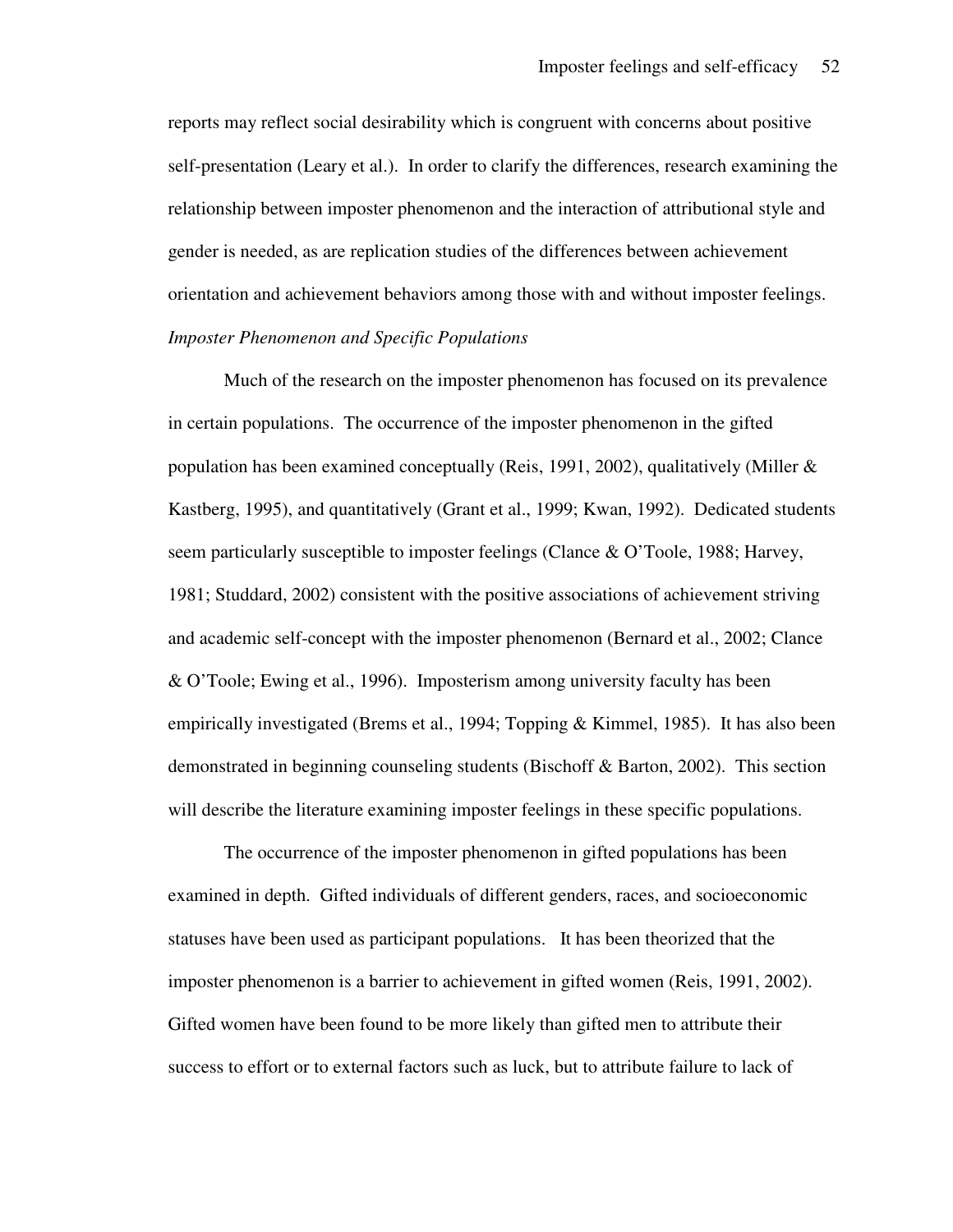ability on their parts (Reis, 2002). Gifted men, on the other hand, were more likely to attribute success to their own abilities and failure to external factors (Reis, 2002). In some cases, gifted women seemed to have a basic misconception of the relationship between effort and ability. Instead of viewing their ability as high when they were able to complete a task with little effort, they were more likely to feel like imposters (Reis, 2002). These patterns have also been reported in gender-specific research (Roberts, 1991) and in studies of imposters that were not limited to gifted individuals (Cozzarelli & Major, 1990).

There have been some contradictory findings in the research on race, giftedness, and imposterism in children. A quantitative study with qualitative follow-up participant interviews investigated the imposter phenomenon among 13-year-old, gifted Chinese students (Kwan, 1992). Students with imposter feelings felt inferior to some of their classmates, believed placement in gifted programs was a mistake, and felt separated and different from their peers (Kwan). In another quantitative study with qualitative interviews, African-American gifted students displayed the opposite of the imposter phenomenon (Grant et al., 1999). They had more stable, confident self-perceptions and determination to disprove the low expectations of them that they perceived others to hold (Grant et al.). These two studies had fundamental differences in the students' perceptions of others expectations that may account for the different outcomes. Perception of parental appraisal has been shown to play a strong role in imposter phenomenon development (Phillips, 1987). Thus, the African-American students' perceptions of low expectations may have protected them from developing imposter feelings or encouraged a "beat the system" attitude (Grant et al.). Kwan suggested that others high expectations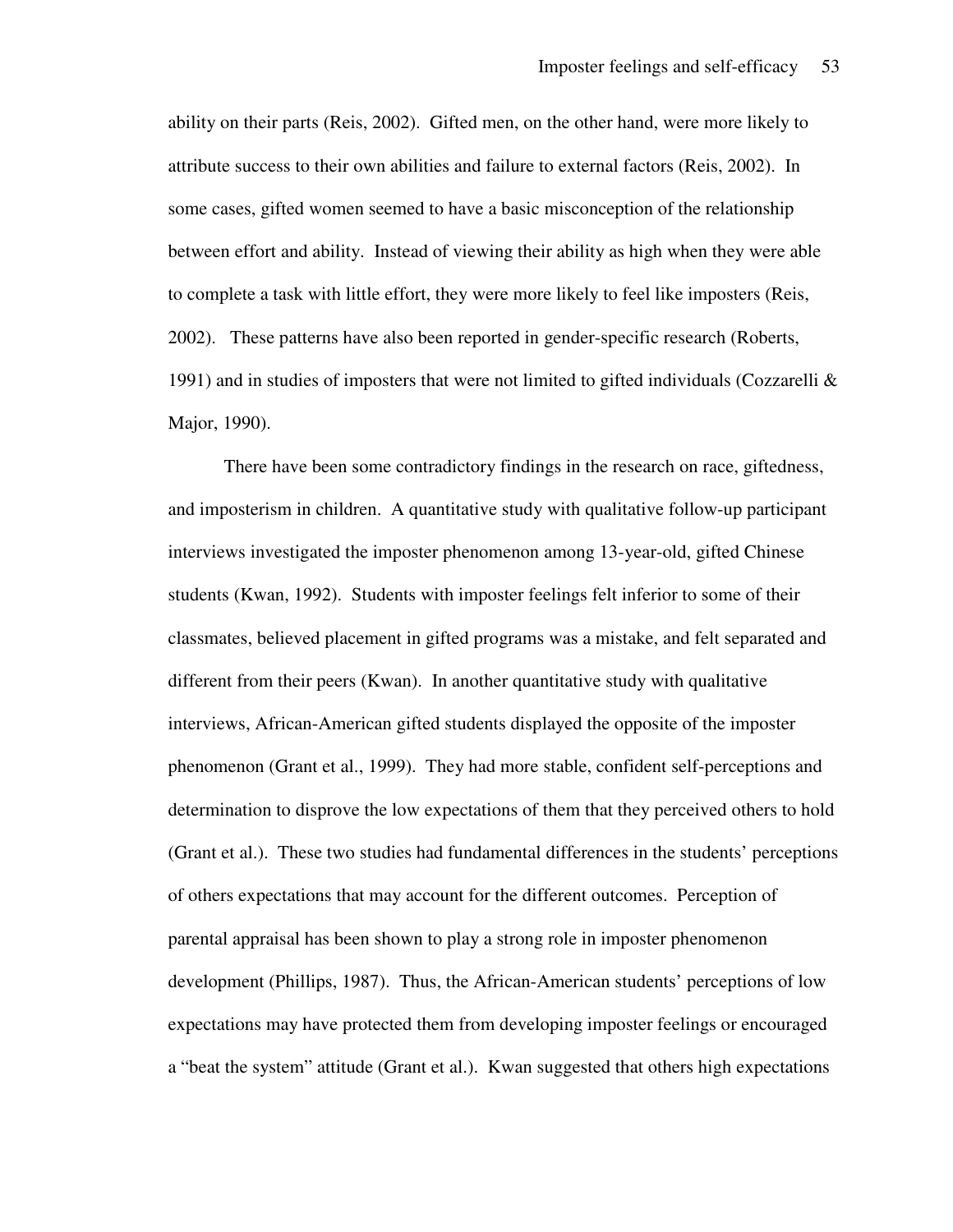of the gifted students' successful performance contributed to depression, one feature of the imposter phenomenon (Harvey, 1981). The differences in the way the gifted Chinese students in Singapore and the gifted African, American students in the rural, southern United States handled others expectations may have been influenced by population differences as well (Cook & Campbell, 1979).

A descriptive field study examined the impact of socioeconomic status on imposter phenomenon among gifted women (Miller & Kastberg, 1995). Coming from a working class background and maintaining a professional, high achieving career were associated with heightened fear of discovery, a central tenet of the imposter phenomenon (Clance 1985). These women felt the need to work harder than their peers to prove their worth and compensate for their backgrounds (Miller  $&$  Kastberg). The characteristics of the imposter phenomenon were accompanied by a sense of coming from the "wrong crowd." The women reported that role models and mentors were important in helping them acknowledge their abilities and reach their potentials (Miller & Kastberg).

 In a theoretical article, Bernard (1988) outlined the struggle of women in academic positions who attempted to find a place in a historically male-dominated field. Bernard described the use of negative treatment such as ignoring or excluding to discourage these women from entering the academic world. Other challenges such as lack of encouragement and support exacerbated the difficulties these women experienced (Bernard; Reis, 2002). Some of these women joined with their disparagers and settled for positions beneath their abilities. Conceptually inferred from Bernard's work, the imposter phenomenon was encouraged in academic settings prior to the feminist movement of the 1960s.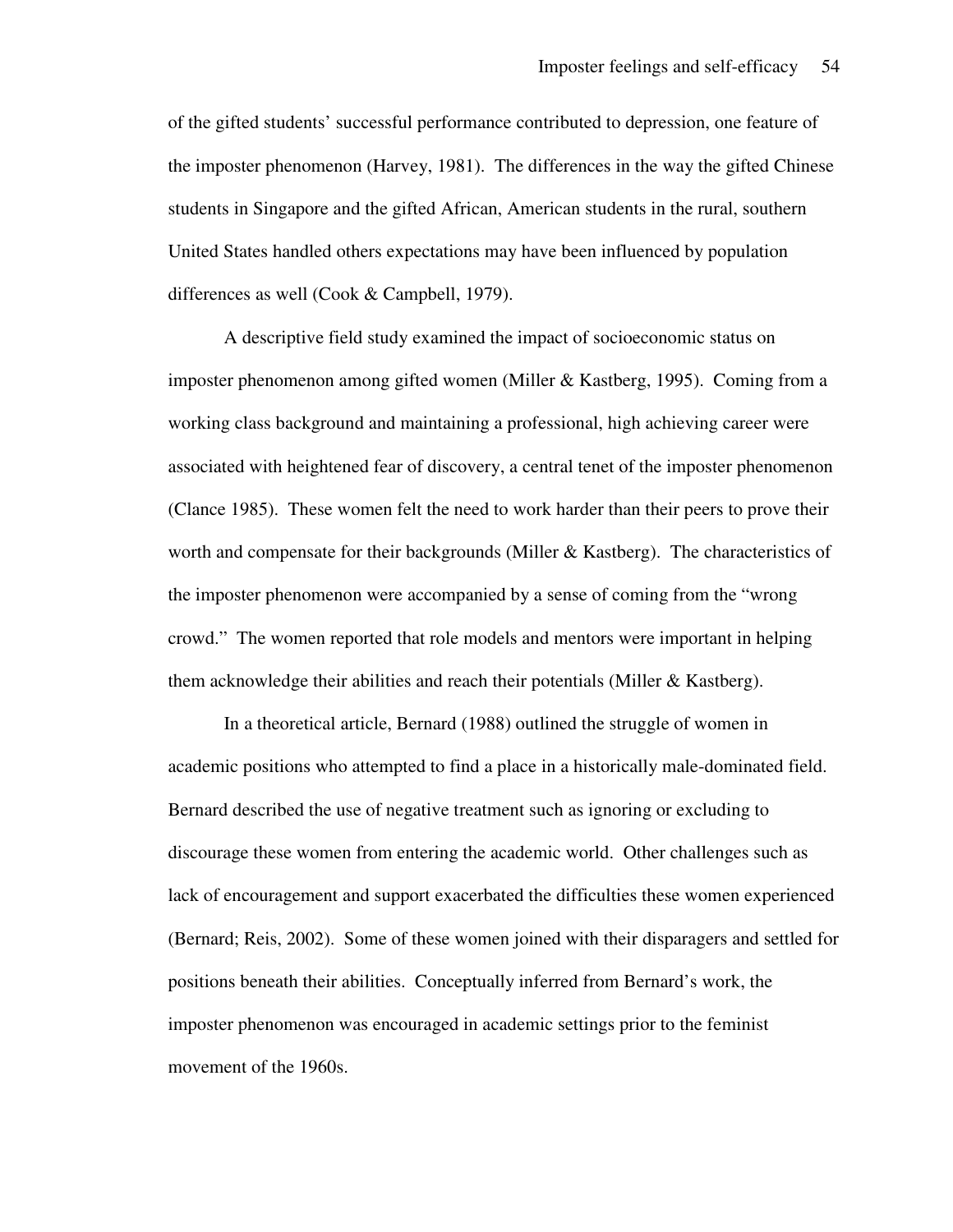Clance's (1985) description provides a rationale for the occurrence of the imposter phenomenon in college students and faculty. Research using undergraduate and graduate students from the general college population as participants has suggested that they are vulnerable to the imposter phenomenon (Clance). Both theoretical formulation (Clance & Imes, 1978; Studdard, 2002) and empirical research (French et al., 2008; Harvey, 1981; Henning et al., 1998) have linked student status and higher education in scientific and helping professions with the imposter phenomenon. French et al. (2008) found that scores on an imposter phenomenon scale were negatively associated with levels of self-efficacy among students enrolled in a School of Engineering as well as with interest, performance, and retention in science, technology, engineering, and mathematics. Imposter feelings and low self-efficacy were associated with high selfdoubt and feelings of incompetence, that were in turn associated with lower student persistence and performance in those fields (French et al).

Quantitative research has shown that imposter feelings that occur in response to a new situation lessen over time (Harvey, 1981). Theoretically, age appeared to be related to adaptation to new situations. Younger persons were more likely to experience the phenomenon (Studdard, 2002) and older college students experienced decreases in imposter feelings as they gain experience in their programs (Harvey & Katz, 1985; Studdard, 2002). An exception to this is the adult woman student, defined as a re-entry student who juggles school, family and possibly fulltime work responsibilities. Re-entry female students tend to restrict themselves to positions beneath their abilities (Studdard). They struggle with stereotypical beliefs that they should be satisfied with nurturing, caregiving roles rather than seeking career or academic achievement. The need to fill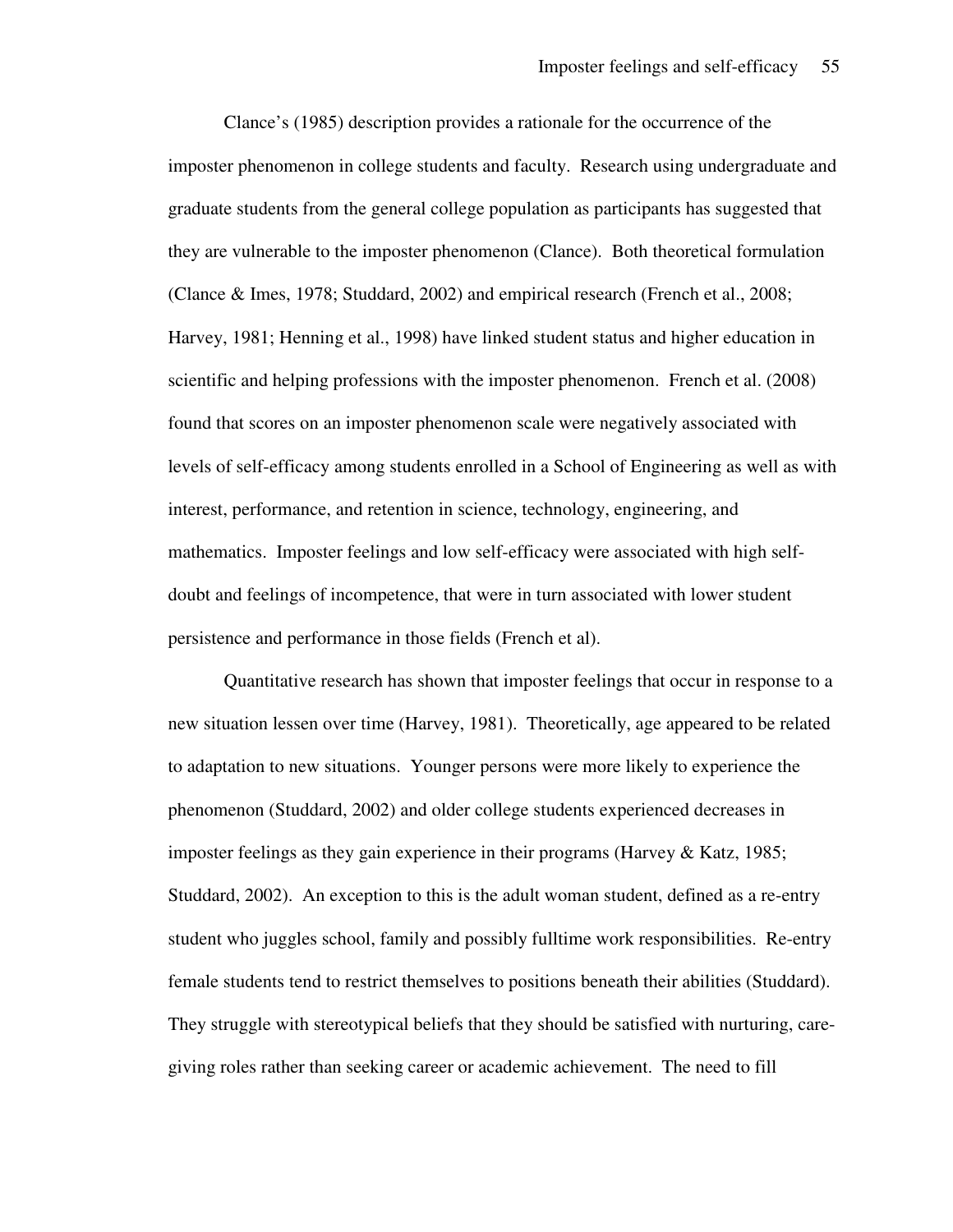multiple roles may exacerbate the imposter phenomenon (Studdard). Reis (2002) suggested that the need to fulfill multiple roles prevents rigorous focusing on one role, leading to limitations in confidence and perception of ability.

 The imposter phenomenon among university faculty (Brems et al., 1994; Topping  $\&$  Kimmel, 1985) has been attributed to topical limitations of teaching expertise, to stereotypes students hold toward teachers, and to other general characteristics of academia (Overall, 1997). Professors might be called upon to teach in areas outside of their expertise, potentially resulting in feelings of fraudulence (Overall). Additionally, Overall noted that female professors were expected to exhibit nurturing qualities. They were expected to "mother" their students and to avoid giving bad grades. Behaving outside role expectations might result in conflicted feelings about pleasing others and meeting others expectations. Quantitative research in which tenured and non-tenured faculty completed measures of the imposter phenomenon has confirmed the presence of the imposter phenomenon in faculty, but did not corroborate Overall's suppositions about the particular difficulties faced by females in academia (Brems et al.; Topping  $\&$ Kimmel).

The quantitative research that confirmed the presence of the imposter phenomenon in faculty members showed that both male and female faculty members have imposter feelings (Brems et al., 1994; Topping & Kimmel, 1985). This research also found that the presence of the imposter phenomenon among faculty impacted both the students and the department in which the faculty taught (Brems et al.). Faculty members with imposter feelings tended to be uncomfortable serving as role models or mentors. They were often uncomfortable being admired by their students (Brems et al.).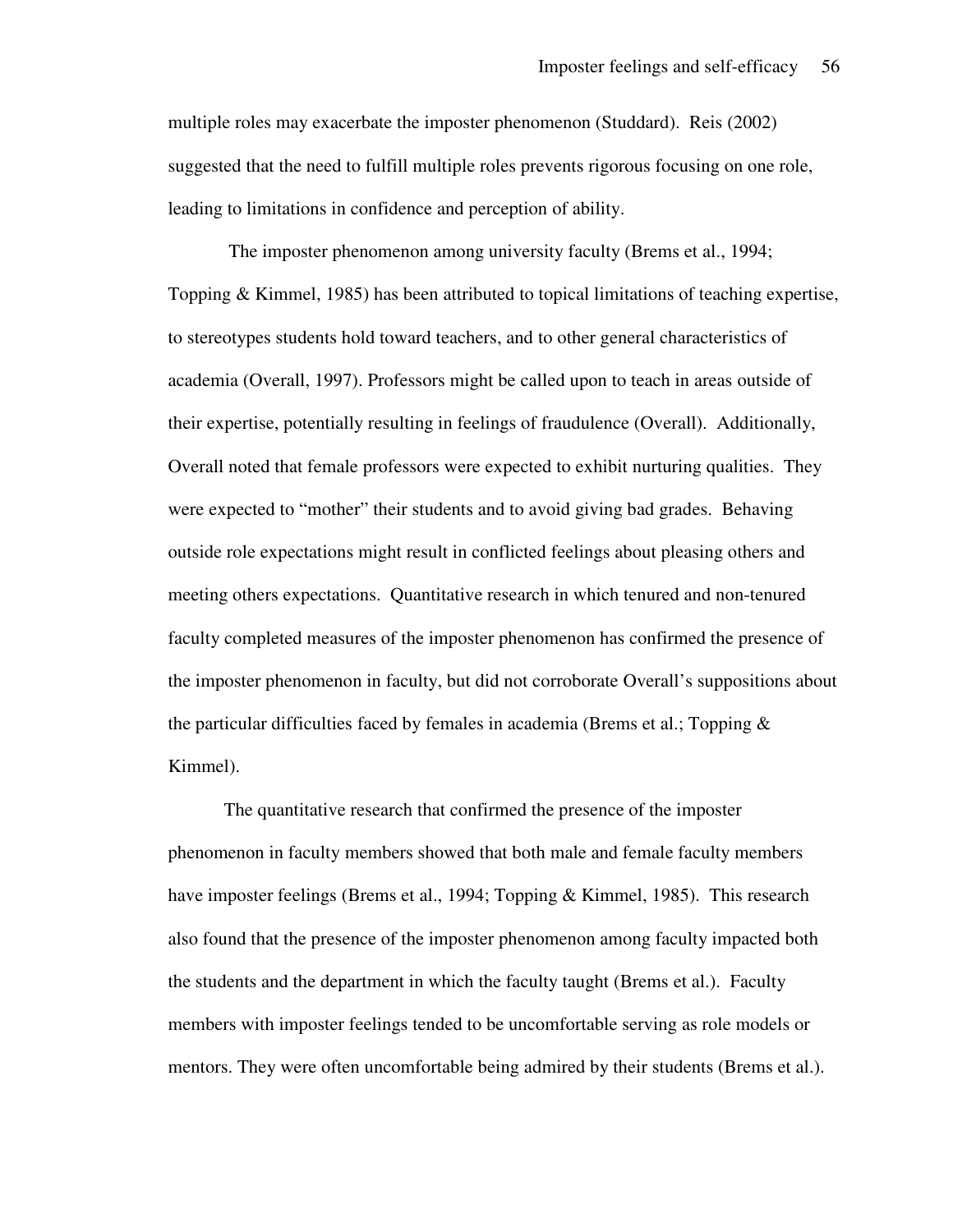Those with few imposter feelings were more able to encourage students' questions. They were more realistic in their self-appraisal and self-esteem, enjoyed mentoring and advised more students than other faculty (Brems et al.). Thus, faculty members who experienced fewer imposter feelings were more productive. Faculty members who reported more imposter feelings also reported lower self-esteem and higher trait anxiety (Topping & Kimmel). Topping and Kimmel found that imposter feelings decreased as faculty members increased in rank. Perhaps faculty adapted to their roles over time, similarly to students (Harvey, 1981), or perhaps as they rose in rank they learn to internalize success more fully. The mechanisms by which the imposter phenomenon influences persons in academic settings remains untested.

 The relationship of imposter feelings with qualities such as caretaking (Castro et al., 2004; Harvey & Katz) and teaching (Brems et al., 1994; Topping & Kimmel, 1985) raises the possibility of the occurrence of the phenomenon among those that care for other individuals. Given the association between caretaking and the imposter phenomenon, one might expect health care providers to be at risk for developing imposter feelings. Henning et al. (1998) assessed the relationship between status as a graduate student in medicine, dentistry, nursing, or pharmacy, with perfectionism and imposter feelings. They found that scores on the CIPS were the strongest predictor of psychological distress among medical and dental students, outranking academic year, race, marital status, age, and perfectionism. Henning et al. found that imposter feelings were the only significant predictor of distress, among the predictors they examined, in pharmacy students. Among nursing students, imposter feelings predicted distress along with gender and perfectionism (Henning et al.). Thus, the imposter phenomenon played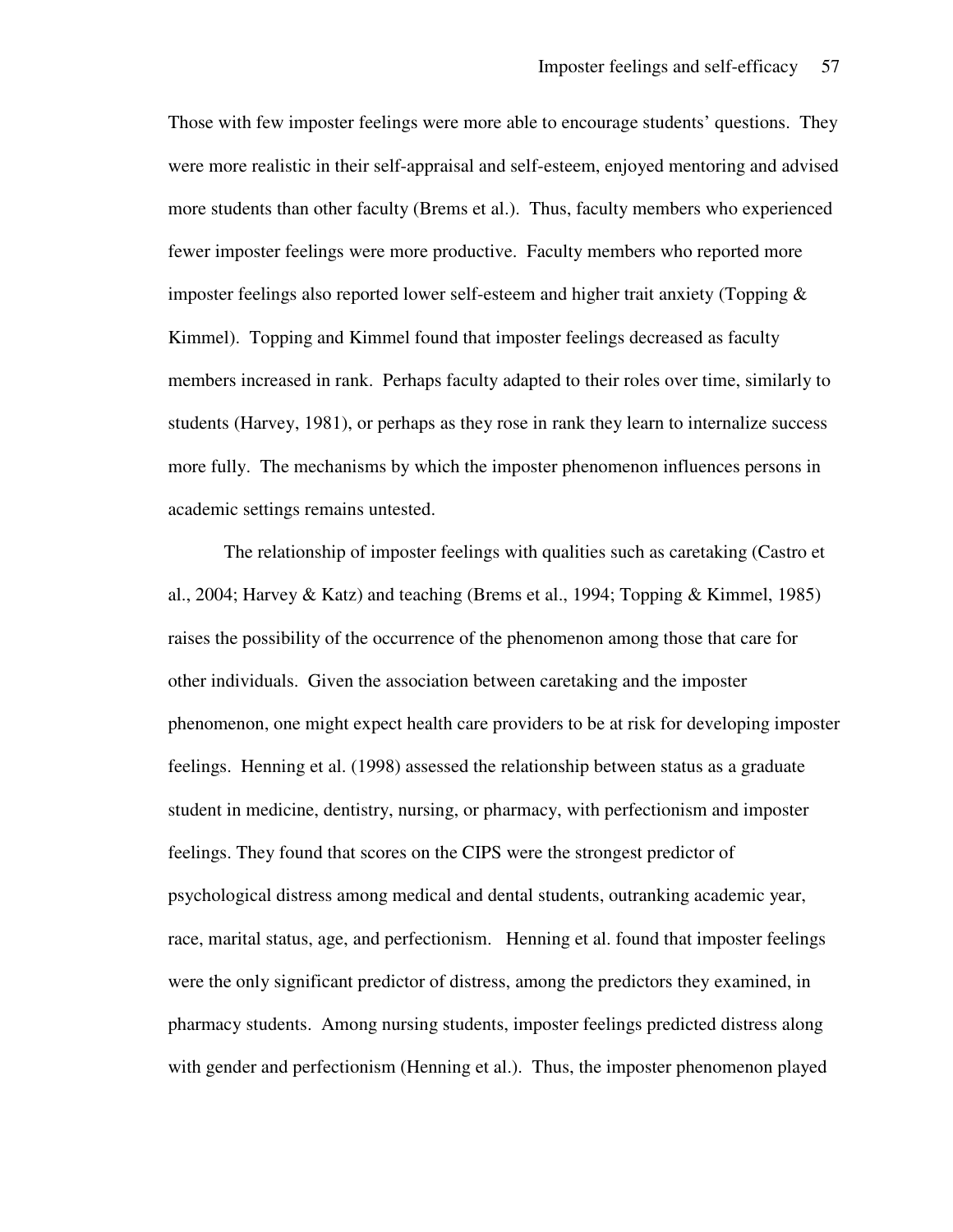an important role in the well-being of graduate students in these health care fields. Graduate students in psychology were not included in this study. Research to date on the imposter phenomenon among psychology students has been limited to undergraduates (Bernard et al., 2002; Chrisman et al., 1995; Cozzarelli & Major, 1990; Ferrari, 2005; King & Cooley, 1995; Kolligian & Sternberg, 1991; Sonnak & Towell, 2001).

The research on the imposter phenomenon has included therapists-in-training, specifically master's level marriage and family therapy students (Bischoff & Barton, 2002). This research, which the authors described as quantitative, was in fact primarily qualitative, and looked at the development of clinical self-confidence and the imposter phenomenon. Imposter feelings appeared most frequently in the first stage of counselor development, when anxiety was highest (Bischoff & Barton). Other quantitative research has supported the finding that high anxiety accompanying new situations is associated with imposter feelings (Cozzarelli & Major, 1990; Harvey, 1981). Bischoff and Barton found that beginning counselors were more likely to feel that they were pretending to be experts and were more likely to believe that their clients would see their inadequacies. Imposter feelings have been shown to diminish as the counselor moves into later stages of professional development (Bischoff & Barton). Imposter feelings might be transient, but they might also influence the amount of distress experienced by counselor trainees regardless of academic year in their graduate programs, as seen in the research with other health care students (Henning et al., 1998). There is a paucity of research on the imposter phenomenon in counselors; research in this area would be a valuable addition to the literature.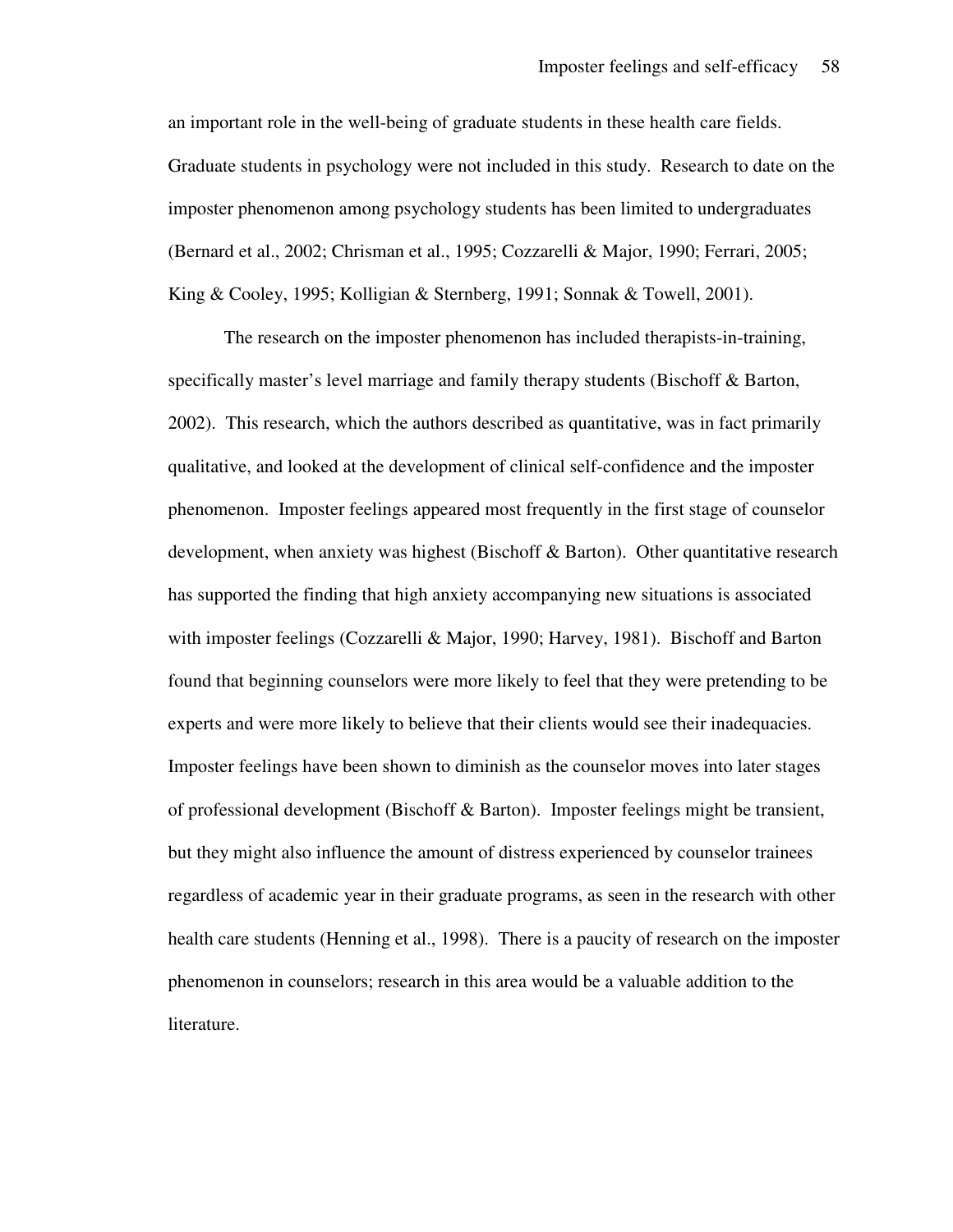In summary, the imposter phenomenon has been shown to be associated with a number of psychological variables in several populations. Among gifted individuals it was linked to expectations about achievement and the value placed on achievement by the imposter and his/her parents (Clance, 1985; Ewing et al., 1995; Kwan, 1992). Increased anxiety involving new situations, public performance and self-presentation influenced the occurrence of imposter feelings (Langford & Clance, 1993; Leary et al., 2000). While causal conclusions cannot be drawn from these findings, several problem areas needing further investigation were indicated. The impact of imposter feelings on faculty productivity suggests the need for intervention or prevention studies (Brems et al., 1994). The presence of imposter feelings among health care providers (Henning et al., 1998) suggests the need for clarification of the presence of imposterism among counselors.

In order to understand the influence of imposter feelings on counselors, it is necessary to have a foundational understanding of counselor development. The next section will address counselor development generally through an examination of the literature on Stoltenberg's model and its revision (Stoltenberg & Delworth, 1987). Particular attention will be devoted to the literature on counselor development that focuses on counseling self-efficacy.

#### *Counselor Development*

 Development can be defined as the "qualitative and quantitative changes in behavior, physical abilities, social interactions and roles that occur as a consequence of physical maturation or deterioration, influences from the environment, or from an interaction between the current status of the organism and the environment which causes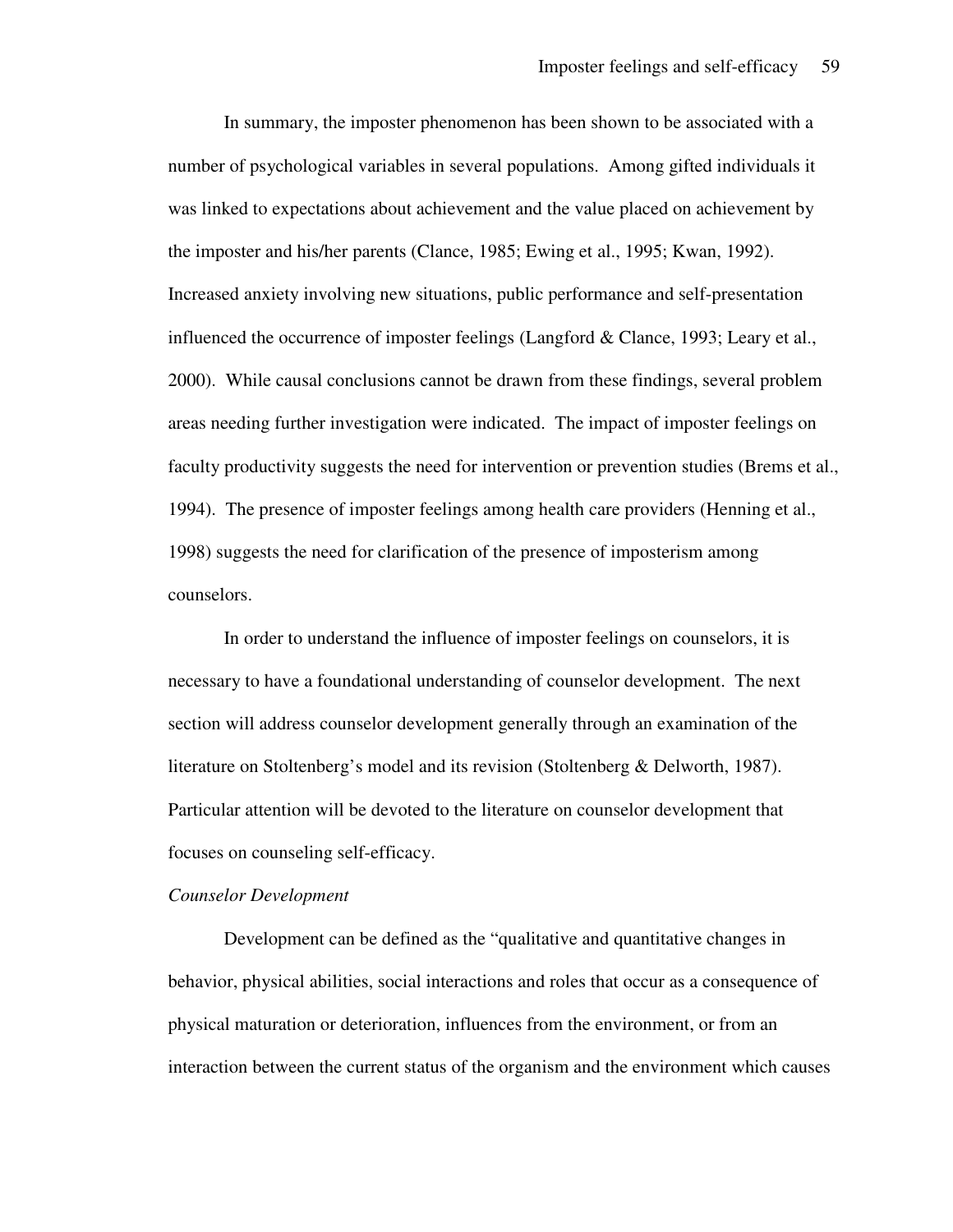more quantitative shifts in beliefs, values, and attitudes" (Thompson, 1999, p. 56). Psychological literature suggests that development involves knowledge acquisition and practice (O'Byrne, Clark, & Malakuti, 1997). There are two types of knowledge central to development: declarative and procedural. Declarative knowledge consists of facts. Procedural knowledge involves awareness of how to perform certain activities. For novices, procedural knowledge may feel stilted, but with repetition tasks become automatic. Eventually, the individual steps taken to perform a task may be difficult to recall (O'Byrne et al.). How do counselors acquire knowledge while developing expertise? Models of counselor development attempt to shed light on knowledge acquisition and application.

 Models of counselor development have existed for decades. Fleming published a model in 1953 (Sakai & Nasserbakht, 1997) that identified types of learning trainees might expect to gain from supervision. Fleming (1953) stated that imitative learning follows observation of the supervisor. Corrective learning occurs when the trainee recognizes mistakes he or she makes. Increased understanding of interpersonal relationships and increased ability to form therapeutic relationships with clients was considered Creative learning (Fleming). Hogan published a model addressing counselor characteristics and supervisory needs in 1964. His model described four levels of development that "intermingle" (p. 140), as counselors cycle through the levels multiple times. Level 1 counselors are strongly influenced by the method of counseling promoted in their training programs. Hogan described counselors in this level as "neurosis-bound" (p. 139) because of lack of awareness of their motives or their impact on the counseling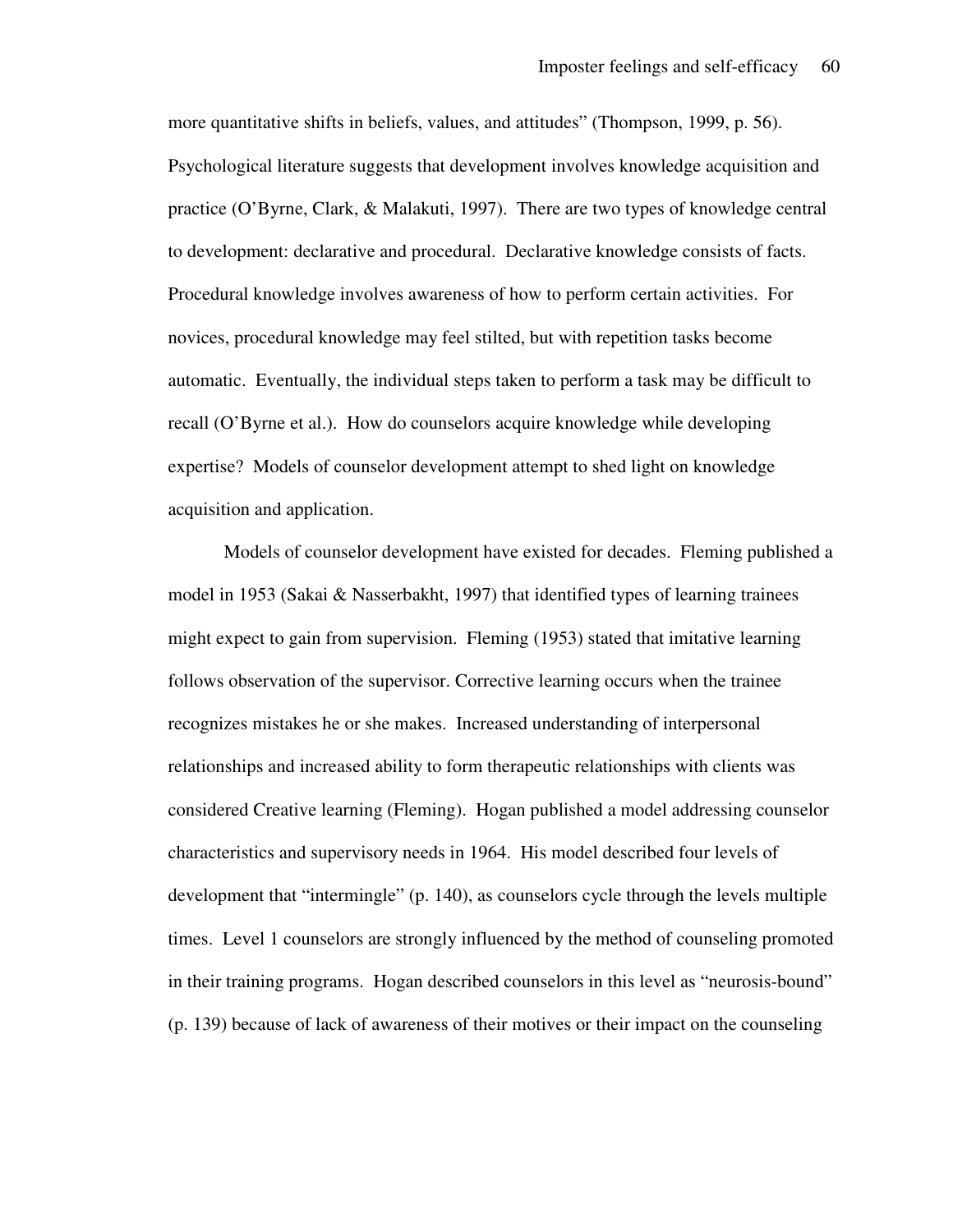relationship and because of high motivation to apply everything they learn. Their anxiety is expected to decrease with sufficient practice (Hogan, 1964).

 During Level 2, counselors begin to develop their own styles. A dependencyautonomy conflict is likely while they struggle to integrate the therapist role with their personalities (Hogan, 1964). These counselors struggle to differentiate between insight and presumptions. They also struggle with overconfidence in their skills and may feel overwhelmed with the responsibility of counseling people who are hurt.

 In Level 3 (Hogan, 1964), counselors shift from emphasizing methods or balancing method and person elements to emphasizing their personal approaches and beliefs. At this level, the counselors might deny remnants of dependence or might develop insight about their needs. Their motivation typically stabilizes as they integrate their negative and positive intentions.

 In Level 4, counselors develop their own creative approaches that reflect a balance of technique and personality. They become able to practice independently. These counselors are aware of insight and its limitations. They are secure in their capabilities and aware of lingering areas of insecurity (Hogan, 1964).

 Hogan (1964) suggested that counselors have different supervision needs at each level. He described a learning process that begins with modeling and imitation, helps counselors clarify their feelings when struggling in Level 2, and supports growth in the ability to confront and eventually accept collegiality. This process results in counselors attaining the more accurate self-perception and originality that reflects the art of counseling (Hogan, 1964; Reising & Daniels, 1983).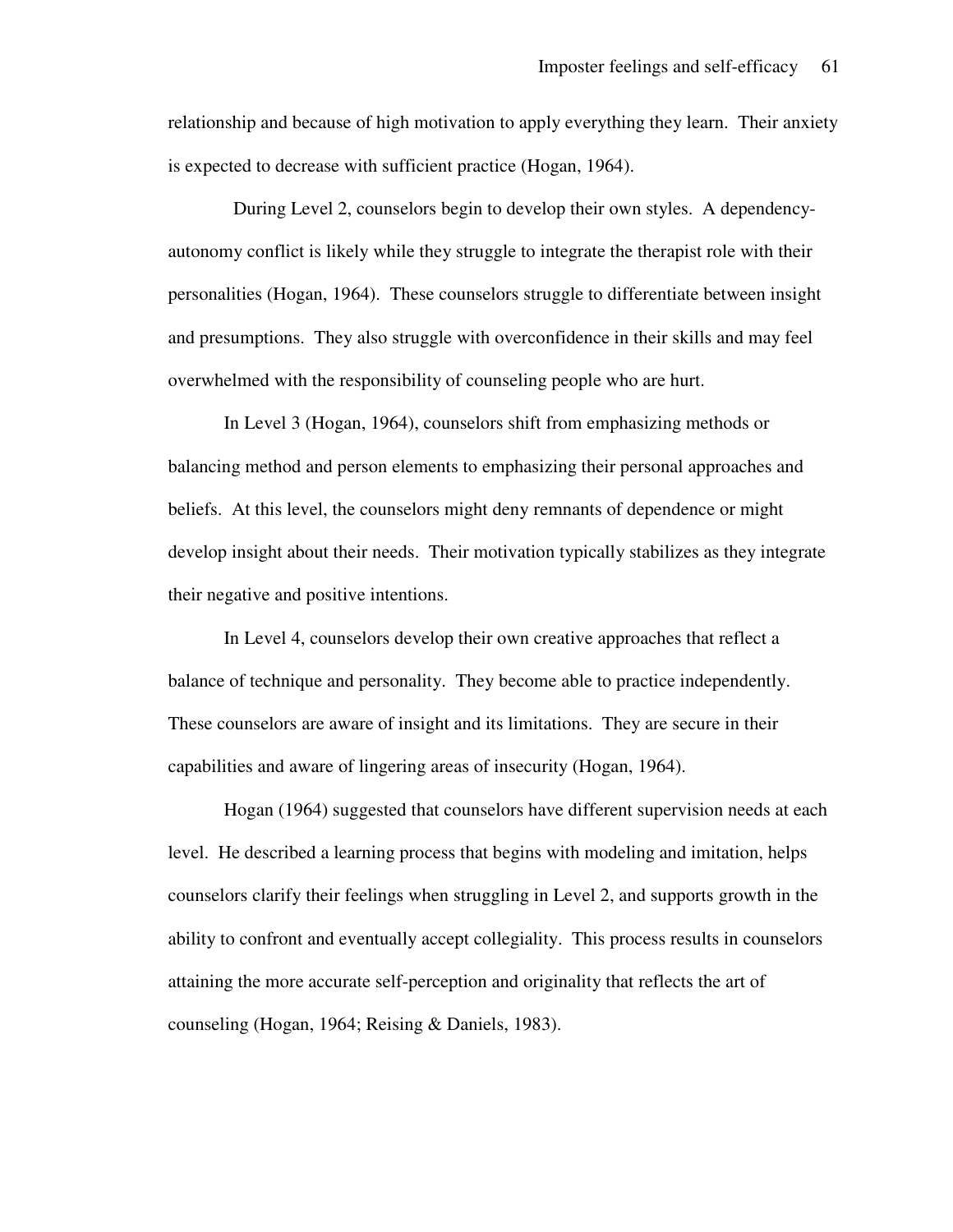In their study of Hogan's model, Reising and Daniels (1983) asked masters level trainees, doctoral level trainees, and professional counseling staff about their development as counselors and their supervision needs. They found five significant trainee factors: Anxiety/Doubt; Independence; Commitment Ambivalence; Method; and Work Validation. Overall, Reising and Daniels' study supported Hogan's model of trainee factors. They found two significant supervision factors, Skills Training and Success Confrontation, out of eight supervision factors and concluded that Hogan's recommendations for supervision, however, were not supported. Generally, pre-masters and masters level trainees reported greater anxiety, dependence, and need for validation (Reising & Daniels). This might reflect the presence of the imposter phenomenon that Bischoff and Barton (2002) determined to be characteristic of new counselors. The trainees in Reising and Daniels' study focused on techniques more than did doctoral professionals. An unexpected finding was that doctoral level professionals reported more personal doubts about their ability to be helpful than did advanced masters-level trainees. Perhaps persistent feelings of doubt reflected the presence of imposter feelings that continued beyond early training, such as those found among university faculty by Topping and Kimmel (1985).

 Stoltenberg used Hogan's model as the basis of the Counselor Complexity Model (McNeill et al., 1985; Reising & Daniels, 1983; Stoltenberg, 1981; Stoltenberg & Delworth, 1987). In the model, Stoltenberg (1981) described the counselor characteristics and supervision environment conducive to ongoing professional growth. The Counselor Complexity Model presents a linear path of development. It does not address domain-specific development, which is a limitation because trainees might be at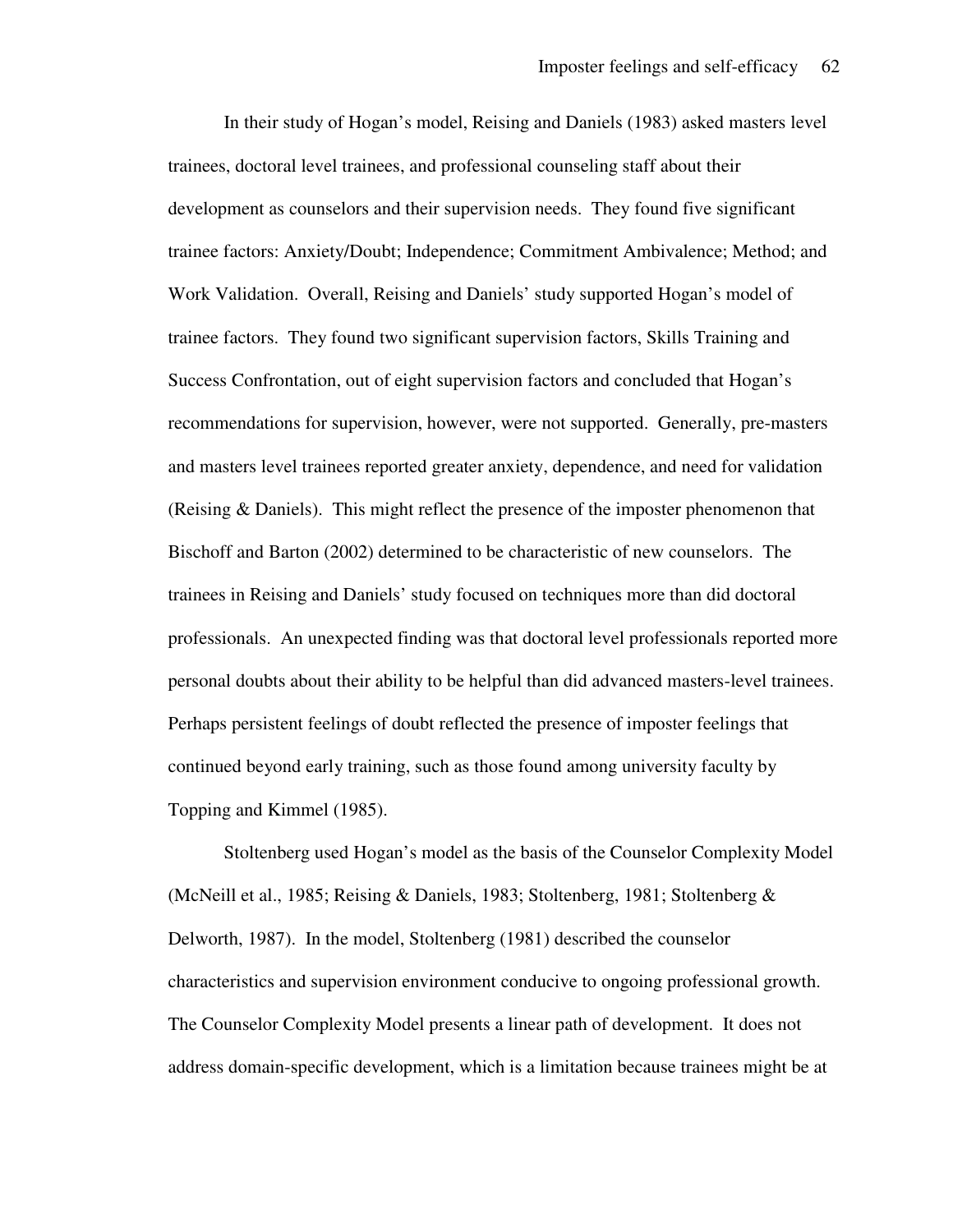different levels of development in different counseling skill domains. The model was expanded into the Integrated Developmental Model (IDM), which presents three primary structures in which changes occur, and eight specific domains of counselor activity (Stoltenberg, 2008; Stoltenberg & Delworth; Stoltenberg, McNeill, & Delworth, 1998). The structures, which serve as markers for change, are self and other awareness, motivation, and autonomy.

 The eight domains represent general areas of professional activity: intervention skills competence, assessment techniques, interpersonal assessment, client conceptualization, individual differences, theoretical orientation, treatment goals and plans, and professional ethics (Stoltenberg & Delworth, 1987; Stoltenberg et al., 1998). Intervention skills competence was described as the trainee's beliefs about his or her abilities as well as actual ability to perform therapeutic interventions. This area involves performing techniques, in addition to knowing the individual steps to do interventions. Assessment techniques refer to the trainee's confidence in the use of psychological assessments including selection, administration, and interpretation (Stoltenberg, 2008). Client conceptualization involves understanding how the client's characteristics, history, and current situation contribute to his or her psychological functioning. Additionally, client conceptualization involves integrating the trainee's theoretical orientation with client information (Stoltenberg). Individual differences refer to understanding the influence of static variables such as race and gender as well as culture and personality on each person. Theoretical orientation refers to knowledge of counseling theories and integration of them with personal beliefs and values. Treatment goals and plans refer to the trainees' ability to conceptualize client problems and strategize interventions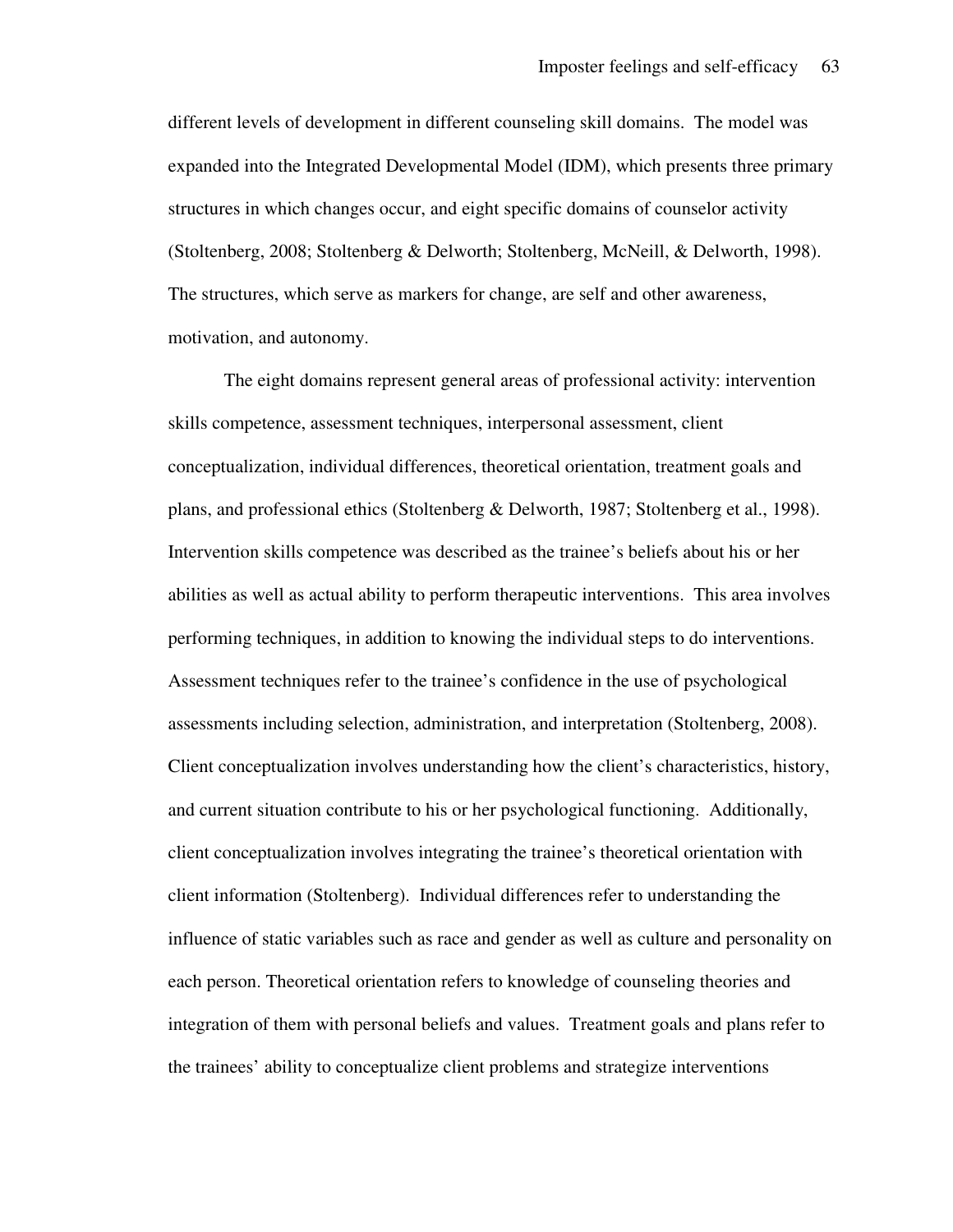(Stoltenberg). Professional ethics refers to the trainee's understanding of standards of practice and integration of that understanding with her or his personal values and standards (Stoltenberg).

 At Level 1, the counselor trainee has little counseling experience. Some trainees might have experience in specific orientations or areas that differ from their current training program, placing them in Level 1 (Stoltenberg et al., 1998). Trainees acquire declarative knowledge in academic courses such as counseling theories, assessment, and multiculturalism. In introductory practicum courses, they learn basic helping skills such as attending, reflecting, and paraphrasing. In this stage, trainees are dependent rather than autonomous. They are also rule-bound, focusing on counseling the "right way." Early successes might decrease dependency and encourage trainees to take risks. Thus, they need structured supervision to build a foundation for practice (Stoltenberg  $\&$ Delworth, 1987; Stoltenberg et al.). They are unaware of the client's perspective or other process variables such as their reactions to the client. These trainees tend to anticipate negative evaluation, resulting in confusion, anxiety, and fear (Stoltenberg et al.). At the same time, their motivation is high, reflecting the desire to learn the "best" techniques. High motivation might increase their confidence. Trainees imitate their supervisor's or well-known clinicians' counseling approaches, which provides them with a sense of performing correctly. Encouragement to try new techniques and conceptualizations within a structured environment stimulates growth of the trainee's counselor identity. Structured direction and validation are necessary to increase skill level and reduce anxiety (Stoltenberg, 1981; Stoltenberg & Delworth).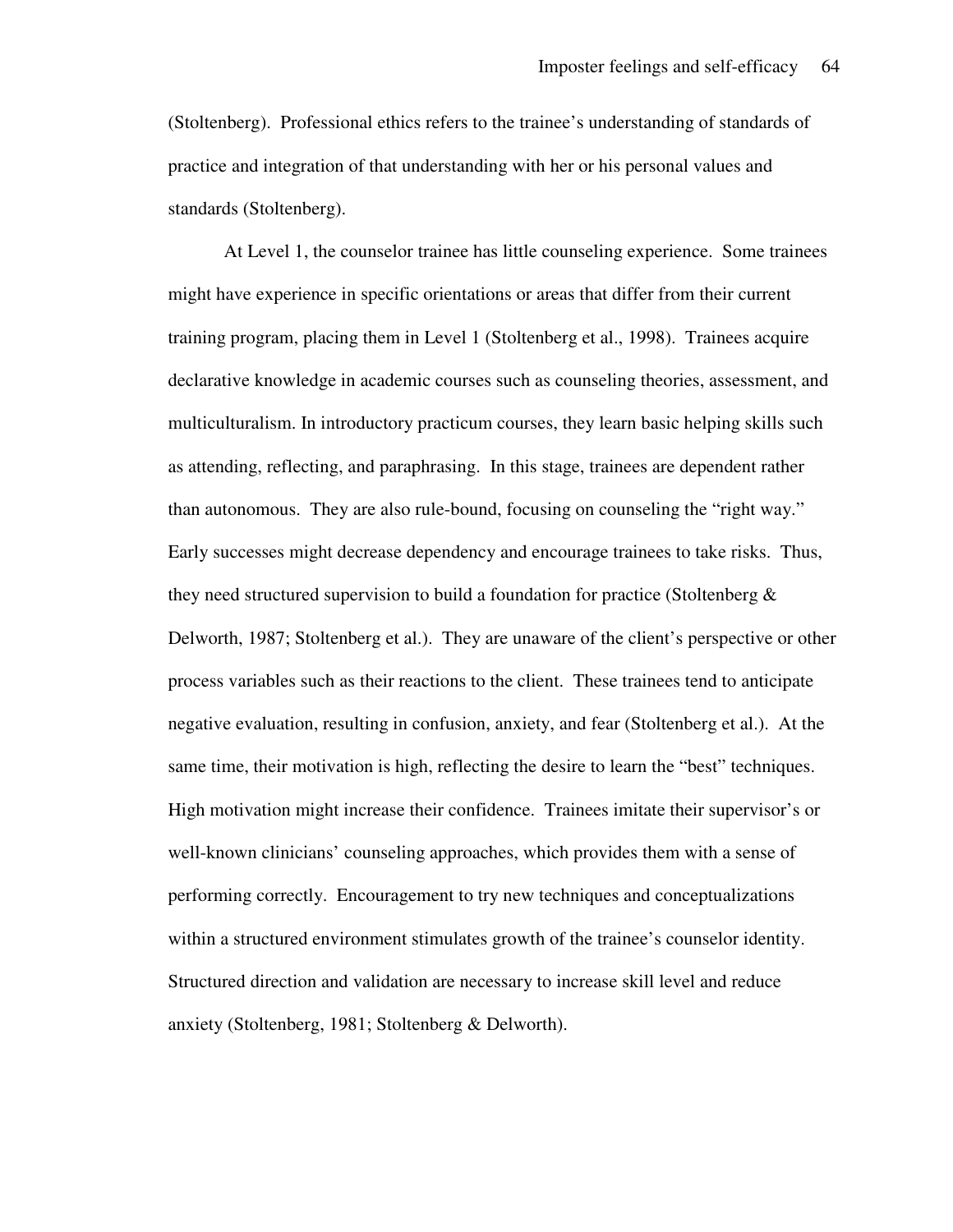The Level 2 counseling trainee is characterized by a dependency-autonomy conflict (Stoltenberg, 1981). These trainees seek independence, moving away from imitation as they try different counseling styles. Self-awareness increases (McNeill et al., 1985; Tryon, 1996), even as the trainee feels both confident and overwhelmed. These trainees become able to focus on clients and their perspectives. They develop an understanding of their therapeutic relationships with clients. Greater awareness of the process may, at times, lead to greater confusion (Stoltenberg et al., 1998). They come to know what they do not know. When confused, some trainees seek support and guidance effectively, maintaining their motivation. Others experience feelings of inadequacy and then moments of confidence, causing their motivation to shift (Stoltenberg et al.). Such fluctuation in motivation is typical at this level (Tryon). Stoltenberg suggested that supervisors allow trainees as much freedom as possible to the extent that trainees and clients benefit. However, the trainees are still dependent and sometimes need instruction and advice. Trainees might be defensive to protect themselves from perceived inadequacies and high anxiety (Thompson, 2004), or evasive if they fear negative evaluation (Stoltenberg et al.). They improve in counseling proficiency when supervisors listen to their treatment rationales with sensitivity to their struggles for independence (Stoltenberg & Delworth, 1987).

 At Level 3, the counselor trainee is characterized by an increased sense of counselor identity and confidence. These trainees become less rule-bound and more flexible in their approaches (Stoltenberg, 1981). They focus on self, but with a different quality than the focus in Level 1. For instance, the trainees at this level understand their strengths and weaknesses. They have a degree of self-acceptance that allows them to use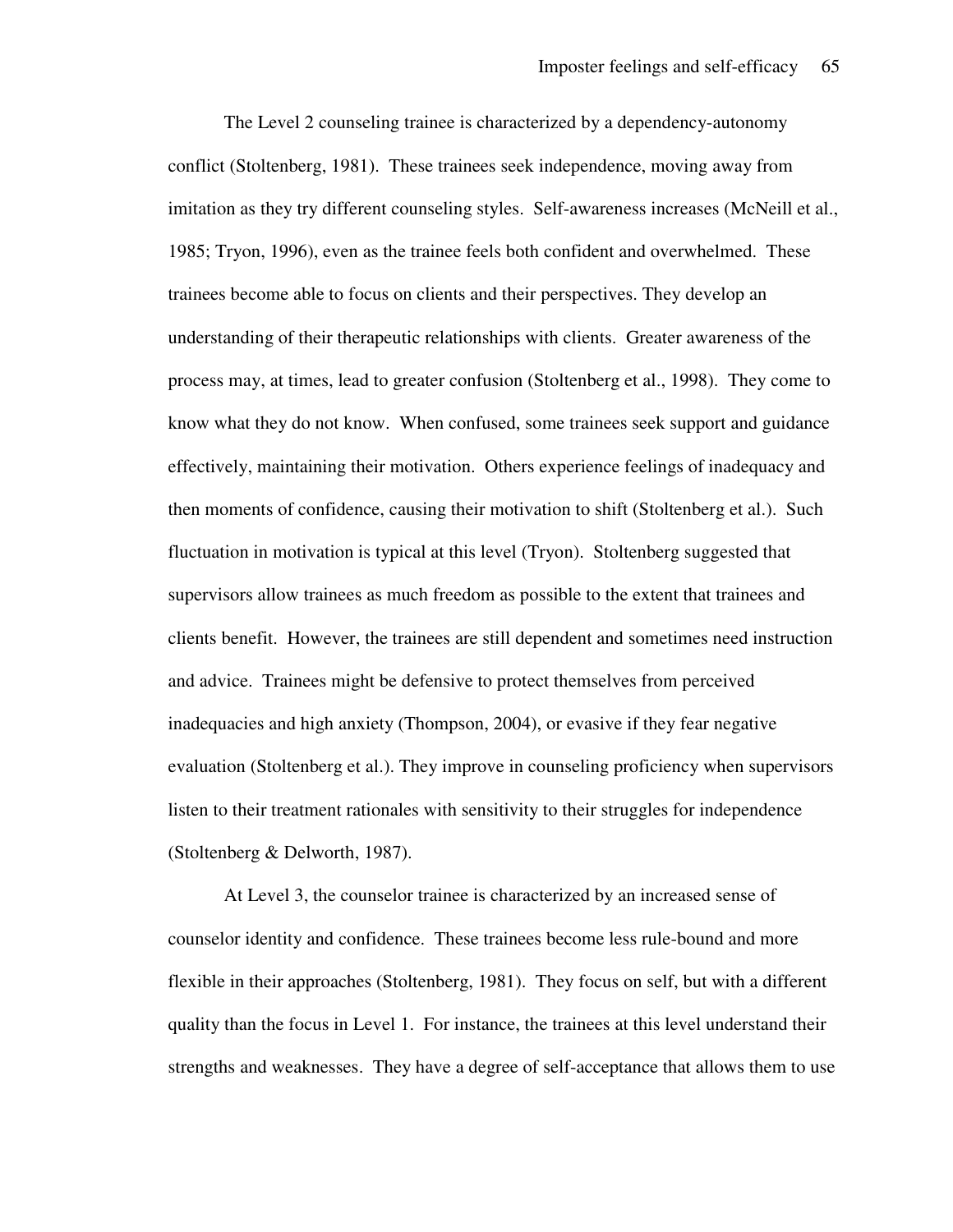themselves as a tool in the therapeutic relationship (Stoltenberg & Delworth, 1987; Stoltenberg et al., 1998). For example, they might reflect on their personal reactions to clients and comment on these reactions in sessions. They become more able to empathize with clients, supervisors, and peers (Stoltenberg). Their motivation stabilizes as their doubts about their capabilities became manageable rather than incapacitating. The trainees' level of autonomy is evident in their "commitment to retaining responsibility" (Stoltenberg et al., p. 25) for their clinical work. Supervision begins to shift toward collegial relationships (Stoltenberg; Stoltenberg & Delworth).

 At the last stage of development, Level 4, the counselor is considered capable of independent practice (Stoltenberg, 1981). The counselor understands his or her self and is aware of similarities and differences between self and fellow counselors. Personal identity is integrated with professional. This level was renamed 3i in the IDM to reflect this personal-professional integration. The counselors' awareness of their personal characteristics, their impact on the counseling process, the clients' perspectives, and their colleagues' perspectives is consistent across the roles of counselor, supervisee, supervisor, and peer (Jennings & Skovholt, 1999; Stoltenberg & Delworth, 1987). Motivation tends to be high. These counselors recognize areas of lower motivation and usually understand why this is the case (Stoltenberg  $\&$  Delworth; Stoltenberg et al., 1998). Transitioning from one task to another is more fluid because of their highly integrated identities. Consultation is more helpful than structured supervision at this level (Stoltenberg & Delworth). These master therapists have not only integrated their personal and professional identities, but have also developed strong relationship skills that enable them to emphasize a strong therapeutic alliance. They are able to tolerate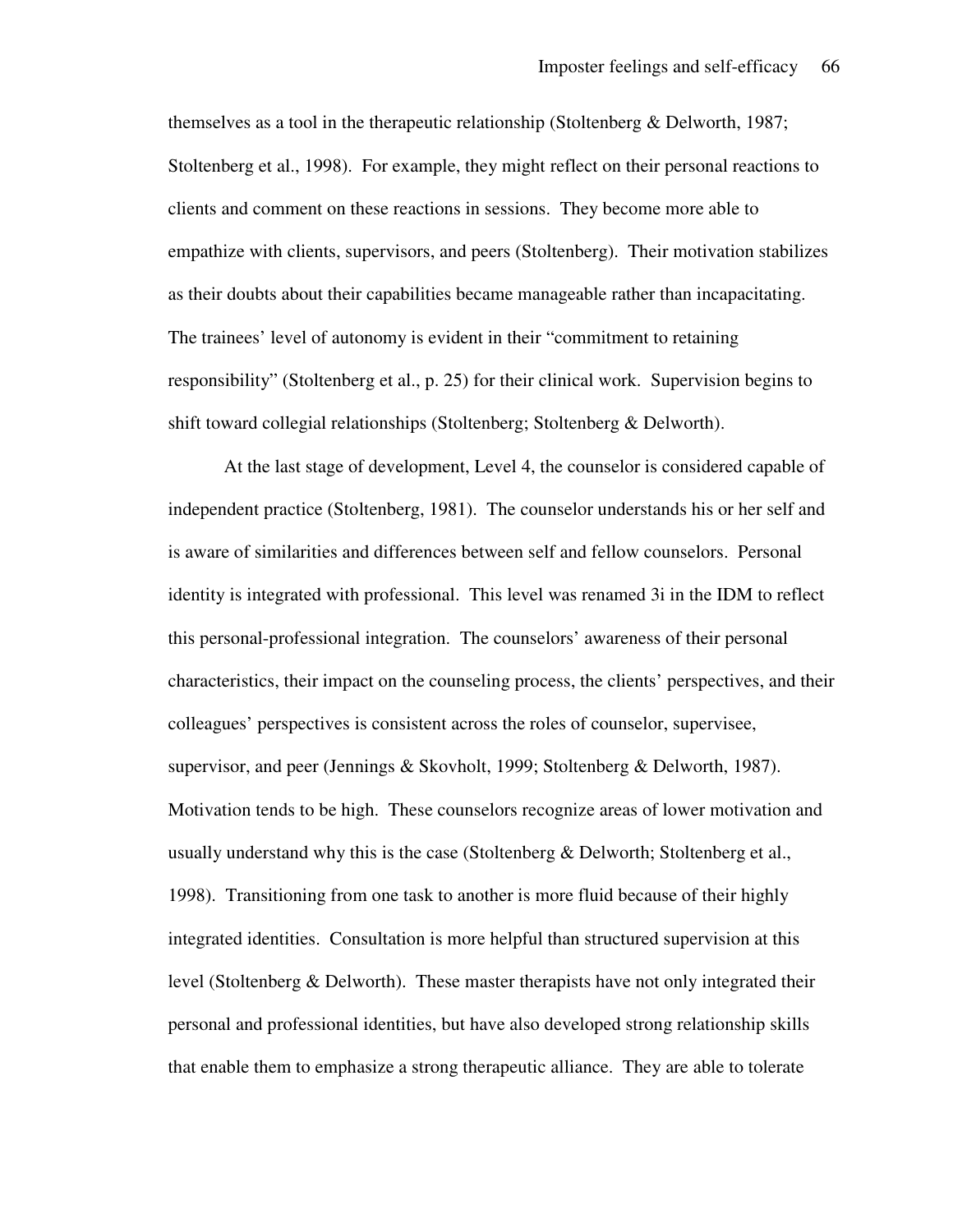their clients' emotions and to use their own emotional experiences as therapeutic tools (Jennings & Skovholt).

 Development is an ongoing process (McNeill et al., 1985). It is not simply a matter of acquiring all the necessary declarative knowledge in Level 1 and gaining procedural knowledge in higher levels. Trainees acquire therapeutic skills and theoretical sophistication from the beginning through the intermediate and to the advanced levels of development. Dependency and autonomy change throughout development as well (McNeill et al., 1985). Some research has found that dependency-autonomy issues characterize both beginning and intermediate trainees (McNeill, Stoltenberg, & Romans, 1992). According to McNeill et al. (1992), this overlap between the stages could reflect inadequate differentiation of trainees at Level 1 and Level 2 or vacillation in dependencyautonomy characteristics of trainees at Level 2. McNeill et al. (1985) found that selfawareness increases from beginning to intermediate levels of development, but not from intermediate to advanced levels. Thus, increases in self-awareness do not seem to occur in Level 2, although self-awareness does increase overall across the stages. Tryon (1996) found significant gains in self-awareness in Level 2 trainees, in contrast to earlier research. McNeill et al. (1992) found a progressive increase in self and other awareness from beginning to advanced trainees and expanded the research to include motivation, which also increased across levels of development. Orlinsky et al. (1999) found little to no relationship between years practicing and current growth. Instead, growth was found to occur in both novice and veteran therapists. Additionally, as therapists gained experience, their perceptions of mastery increased. Therapists' perception of mastery was related to current growth, suggesting that those with high self-efficacy felt as if they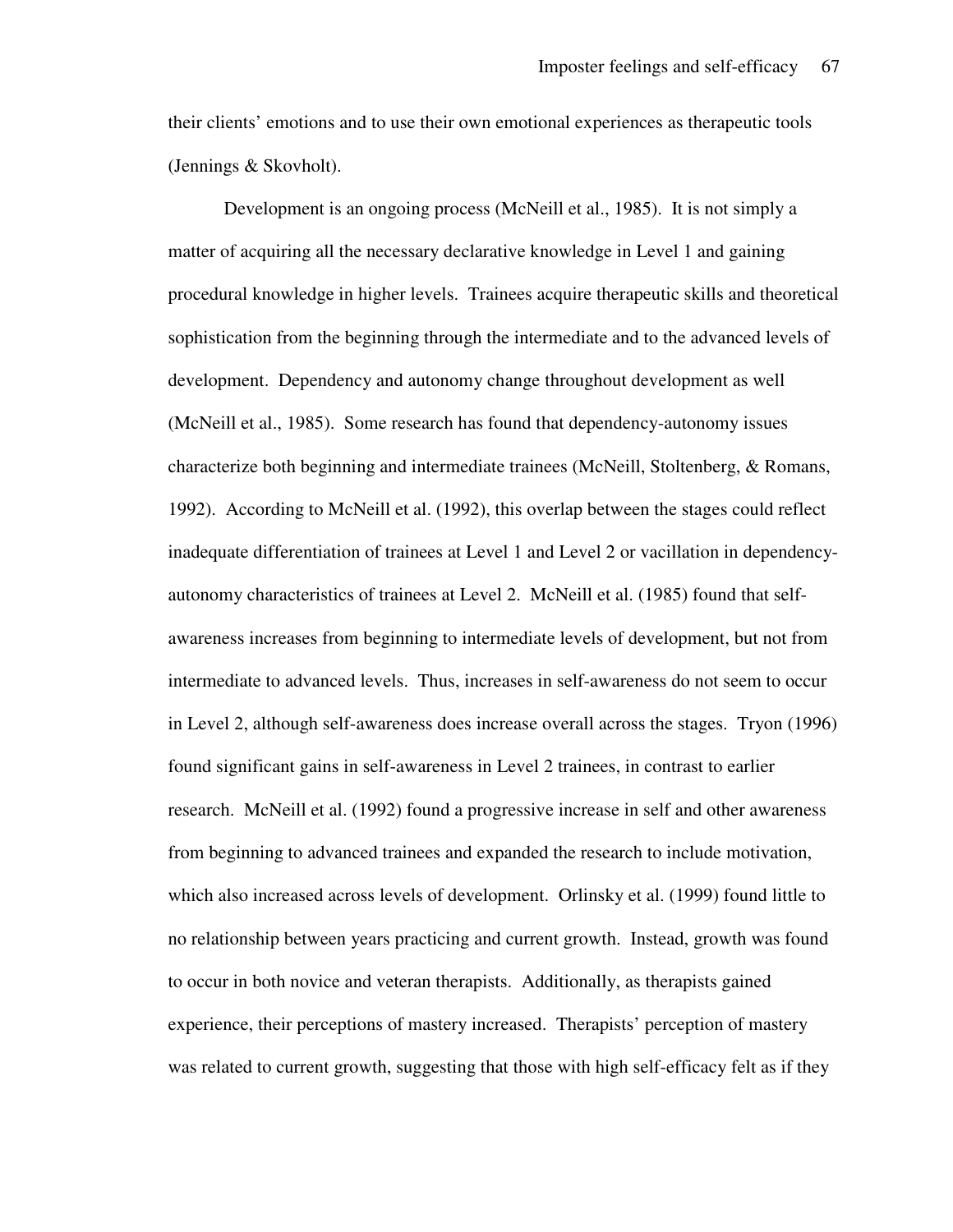were growing, or that those who believed they were growing felt more self-efficacious. Orlinsky et al. suggested that another variable might have influenced perceived mastery and current growth. Perhaps the imposter phenomenon plays a role.

 Together, these studies indicate that counselors grow by acquiring skills and gaining understanding of their personal qualities and how those qualities impact their work with clients. Persons with the imposter phenomenon adamantly believe they lack the skills necessary to achieve success. Thus, counselors with the imposter phenomenon are likely to doubt their mastery of counseling skills. Their development may be hindered if they do not increase in self awareness, which is an integral part of counselor development. These studies also validated the Counselor Complexity and Integrated Development models. Other research has examined development in specific areas.

 Development is domain specific (McNeill et al., 1992). When counselors begin training in new areas, they function at Level 1 or 2 in these areas. Some counselors progress rapidly in certain areas, advancing to an integrated level quickly. At the same time, they may be unable to progress beyond Level 1 or Level 2 in other areas (Stoltenberg et al., 1998). Leach, Stoltenberg, McNeill, and Eichenfield (1997) found evidence for domain specificity when examining changes in counselor self-efficacy in two domains: intervention skills competence and individual differences. They found that all Level 2 trainees had greater self-efficacy than Level 1 trainees. They also found that trainees who worked with sexually abused clients gained more self-efficacy than those who worked with depressed clients. Experience was positively related to self-efficacy only when working with sexually abused clients (Leach et al., 1997). This suggests that developmental gains were specific to experience and situation. If development is domain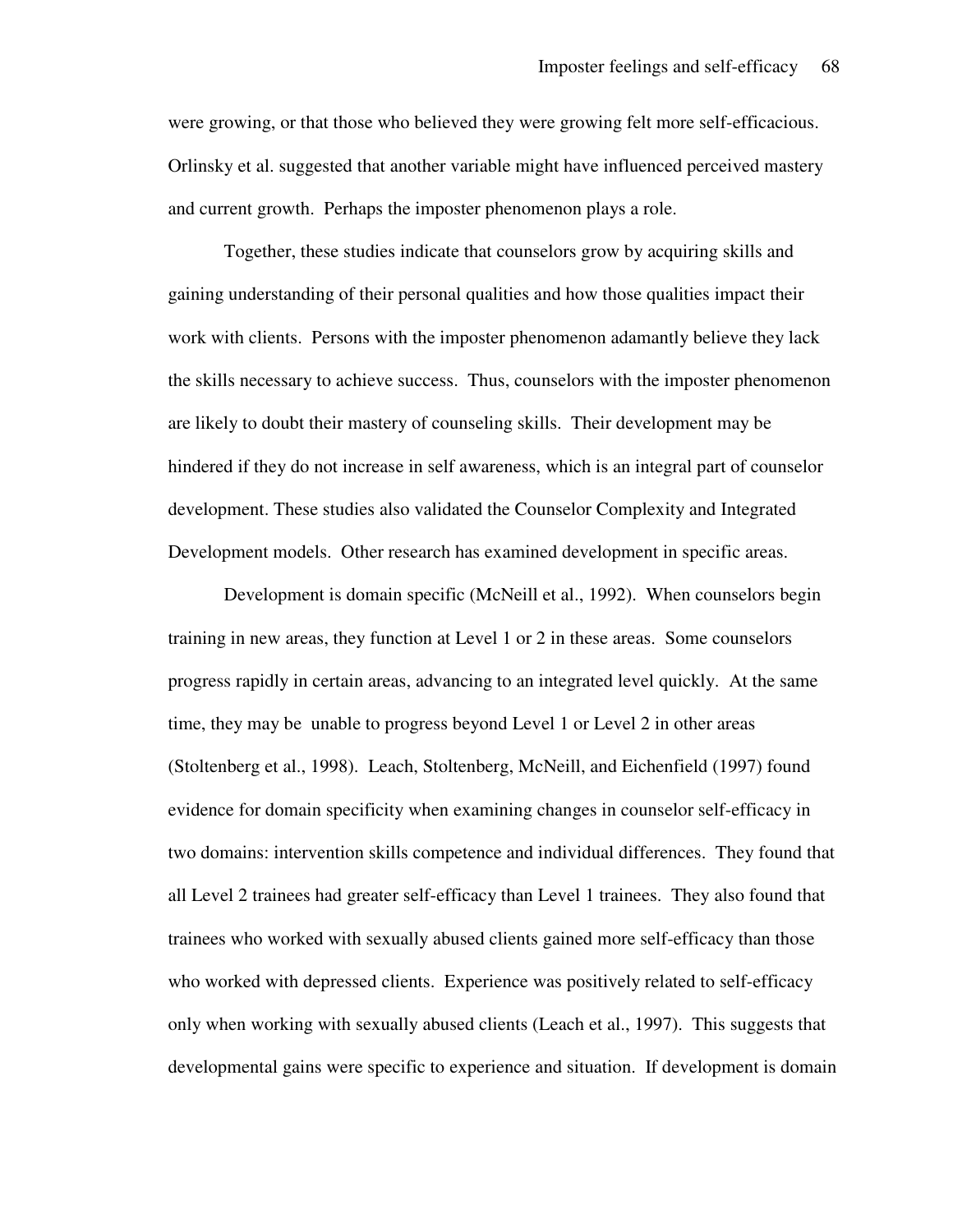specific, it would follow that the imposter phenomenon might occur in one area but not in others, as described by Harvey and Katz (1985).

 Development involves significant events and changes. Heppner and Roehlke (1984) described four major categories of critical incidents that influence development: self-awareness; professional development; competence; and personal issues. Consistent with the notion of domain specificity, critical incidents that occurred in these areas varied in significance according to the level of development of the trainee. For example, beginning counselors were concerned with competence to a greater degree than were advanced trainees (Heppner & Roehlke; Stoltenberg & Delworth, 1987). Advanced trainees experienced less need to fix their clients' problems (Ronnestad & Skovholt, 2001). They more fully recognized the impact of their emotions and their behaviors in their counseling sessions, enabling them to use their selves as therapeutic tools (Jennings & Skovholt, 1999).

 In a qualitative study of beginning trainees, Howard, Inman, and Altman (2006) found five broad categories of critical incidents: professional identity: personal reactions, competence, supervision, and philosophy of counseling. The greatest percentage of incidents fell within the professional identity category. These incidents involved the trainees' sense of self as counselors, sense of belonging in practicum classes or their training program, and satisfaction with their career choices. Trainees with imposter feelings are apt to struggle in this area, as feelings of fraudulence supersede feelings of belonging (Clance, 1985).

 Another category of significant critical incidents is personal reactions (Howard et al., 2006). Personal reactions refer to the trainees' ability to identify their internal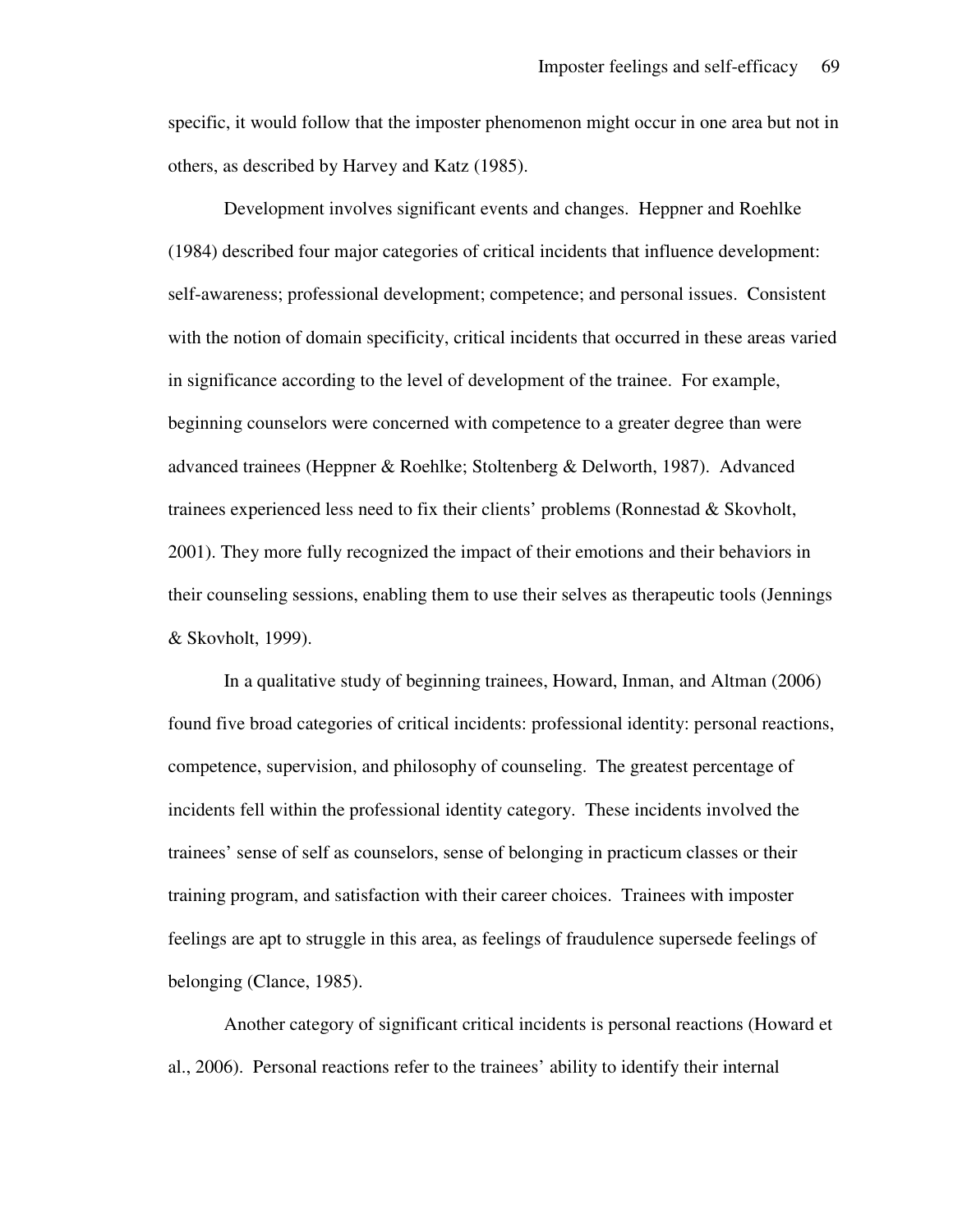responses toward their clients (Howard et al.), including insight into their impact and the impact of their reactions on the therapy process. Other research suggests that this kind of awareness appears later in development (Jennings & Skovholt, 1999; Stoltenberg, 1981), but the research conducted by Howard et al. found that beginning counselors also experienced moments of awareness crucial to their development.

 A third category of critical incidents involves competence (Howard et al., 2006). Heppner and Roehlke (1984) found that beginning trainees were concerned with competence. Stoltenberg and Delworth (1987) suggested that Level 1 counselors often have concerns about performing correctly. Howard et al. determined that counseling selfefficacy and the moments that influence the trainees' beliefs about their capabilities were common concerns for them. Competence, specifically counseling self-efficacy, will be addressed later in this review.

 The final two critical incident categories, supervision and philosophy of counseling, together account for a smaller percentage of incidents than do each of the other three categories individually (Howard et al., 2006). Supervision critical incidents refer to significant moments in supervision and in interactions between trainees and supervisors. Philosophy of counseling, which refers to experiences that aid the trainees' abilities to conceptualize client problems and the therapy process, are also critical to trainees' development (Howard et al.). In the area of philosophy of counseling, Stoltenberg, McNeill, and Crethar (1994) found that experienced counselors were more consistent in their conceptualization of client problems.

 Stoltenberg (1981) recommended that supervision change in a parallel process with counselor development. Miars, Tracey, Ray, Cornfeld, O'Farrell and Gelso (1983)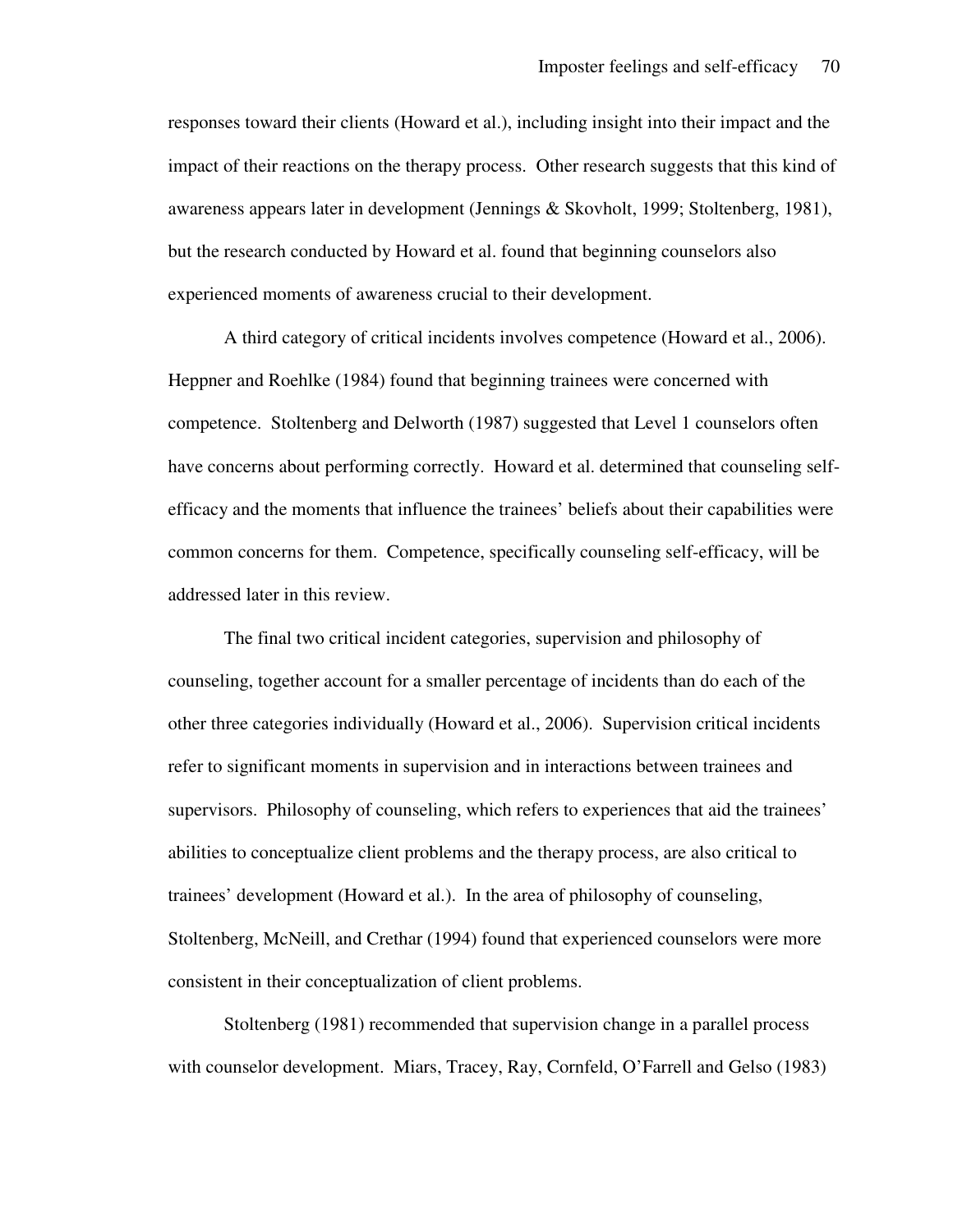found few differences in supervision between Level 1 and Level 2 trainees. There were significant changes in the amount of structure, direction, support, and didactic information supervisors provided advanced trainees, partially supporting Stoltenberg's model. In the Miars et al. (1983) study, trainees were divided by number of semesters in their program. Miars et al. recognized that the difference between one semester and two in a program might not accurately distinguish Level 1 from Level 2 development, which could account for the lack of findings in this area.

 The stages of development and changes in self-efficacy become apparent when comparing graduate counseling students, undergraduate trainees, and doctoral level counselors (Stoltenberg et al., 1998). As the counselors gain experience, their perceptions of their own skills increase. Research has shown that master's level counselors use more open questions, confront more, and self-disclose less than undergraduate trainees, resulting in consistent increases in counseling self-confidence (Thompson, 1986). However, counseling psychology students in their first practicum experience also expressed self-doubts about their skills and fears about becoming psychologists (Al-Darmaki, 2004). Doctoral level psychologists who professionally identified as counselors confronted more than novice graduate level counseling trainees and graduate level counseling trainees with one year of experience, but did so in a less domineering manner (Tracey, Hays, Malone, & Herman, 1988). Apparently, as counselors gain experience they became more confident in their self-appraisals and use their counseling skills more effectively.

According to the IDM, counselors grow from Level 1 (characterized by high motivation, lack of confidence, and lack of awareness of process variables including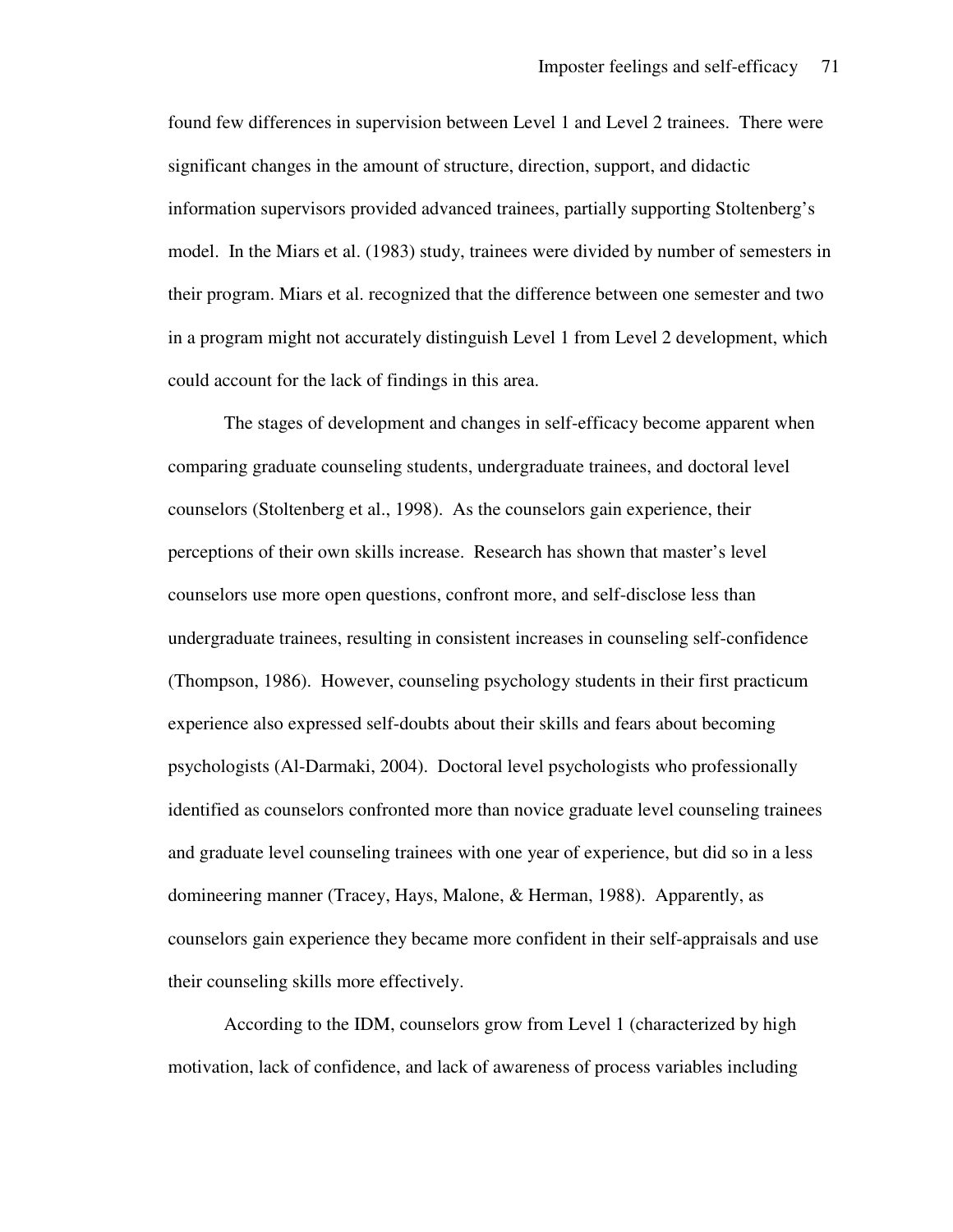personal feelings) to Level 2 (where counselors begin to understand personal variables that influence counseling, but vacillate in motivation and confidence) (McNeill et al., 1985; Stoltenberg et al., 1998; Tryon, 1996). Level 3 counselors develop more confidence to examine their weaknesses and stabilize in motivation, enabling them to manage feelings of doubt and responsibility (Stoltenberg & Delworth, 1987; Stoltenberg et al.). In the last stage of development counselors integrate professional and personal identities, which allows them to deal with changing roles and tasks and tolerate their and their clients' emotions (Jennings & Skovholt, 1999). Development is an ongoing process that does not follow a specific time schedule, and continues from initial training into professional practice (McNeill et al., 1985; McNeill et al., 1992). Whether development occurs quickly or gradually, it involves significant events (Heppner & Roehlke, 1984; Howard et al., 2006). The imposter phenomenon becomes meaningful for counselor development because the self-awareness characteristic of master level therapists (Stoltenberg & Delworth) is not characteristic of those with imposter feelings who are plagued by self-doubt and fear of success and become ritualistic about performance (Harvey & Katz, 1985). Thus, the imposter phenomenon may hinder development, impairing counselors' attainment of professional and personal integration.

# *Self-efficacy*

Social Cognitive Theory provides a foundation from which to describe selfefficacy, one core construct in the current study. Social Cognitive Theory differentiates three forms of agency, i.e. control: personal, proxy, and collective (Bandura, 2000). Bandura (2000) defined personal agency as one's individual sense of power or influence. When individuals cannot control their environment or the policies governing their lives,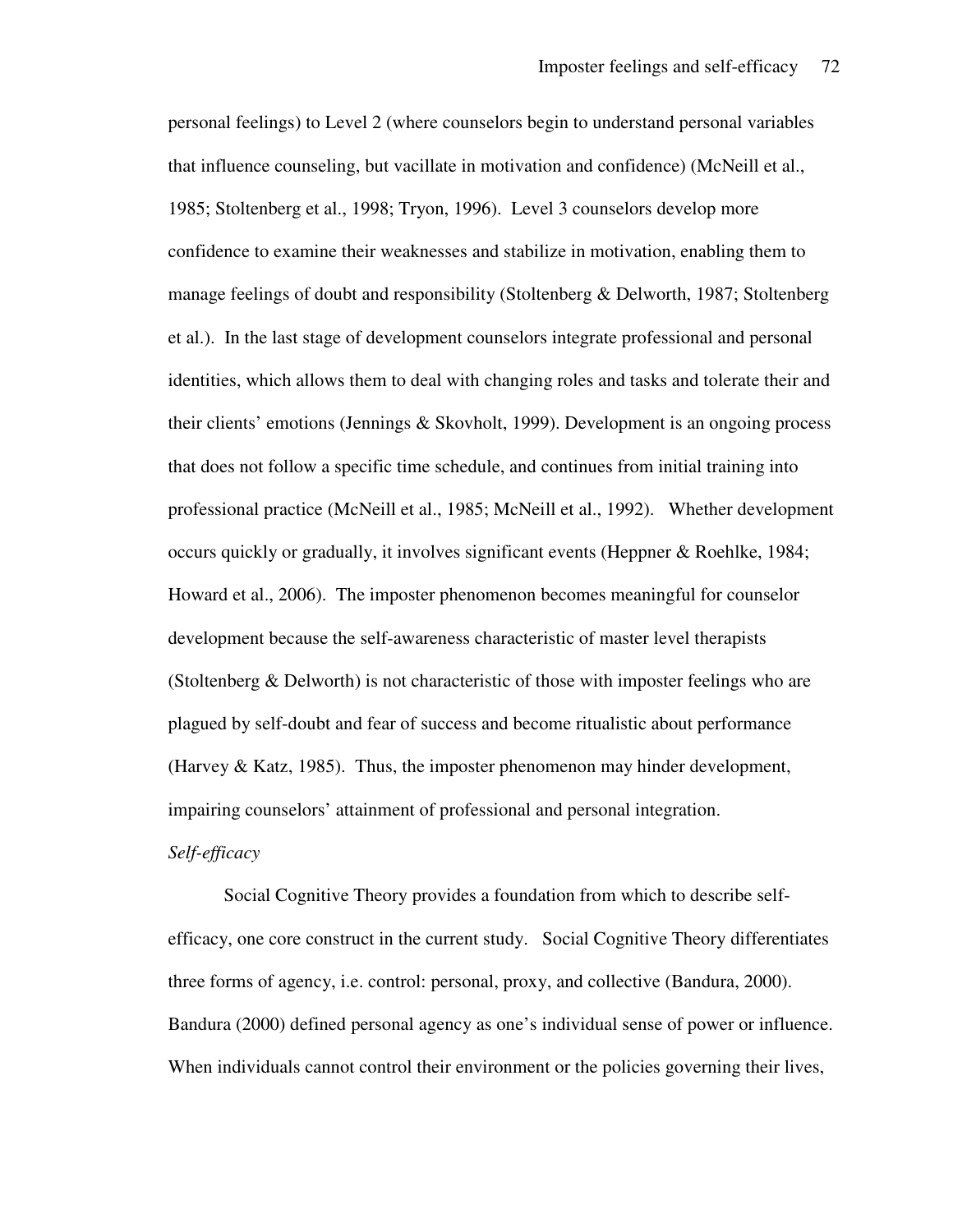or when they have low levels of commitment to a task, they might be using proxy agency, whereby another person acts on their behalf (Bandura, 2001). Finally, collective agency is defined as shared beliefs about the group's ability to accomplish a task together (Fernandez-Ballesteros, Diez-Nicolas, Caprara, Barbaranelli, & Bandura, 2002; Bandura, 2000). Fernandez-Ballesteros et al. (2002) described individual social efficacy, individuals' beliefs about their ability to influence society, as similar to proxy agency. Fernandez-Ballesteros et al. used the belief that individuals' actions could change society as an example of individual social efficacy. Belief that a collective voice could elicit social change reflected perceived collective social efficacy.

Research has indicated that personal self-efficacy is stronger than individual or collective social efficacy (Fernandez-Ballesteros et al., 2002). Gender influenced social efficacy in the Fernandez-Ballesteros et al. study. Females had lower individual and collective social efficacy than males. Age was another influential factor; younger persons had greater individual social efficacy than did older persons (Fernandez-Ballesteros et al.). Higher socioeconomic status was associated with greater self-efficacy and individual social efficacy. Furthermore, socioeconomic status influenced collective social efficacy, but to a lesser degree (Fernandez-Ballesteros et al.). Thus, perceived efficacy varied among individuals and groups depending on demographic variables (Fernandez-Ballesteros et al.; Bandura, 2000, 2001). Sense of personal efficacy and individual social efficacy might be pertinent to the imposter phenomenon in that those with imposter feelings tend to compare themselves negatively to others and to fear that others find them less competent than their peers (Clance, 1985), two indications of low personal self-efficacy. However, the imposter's perception of collective agency may be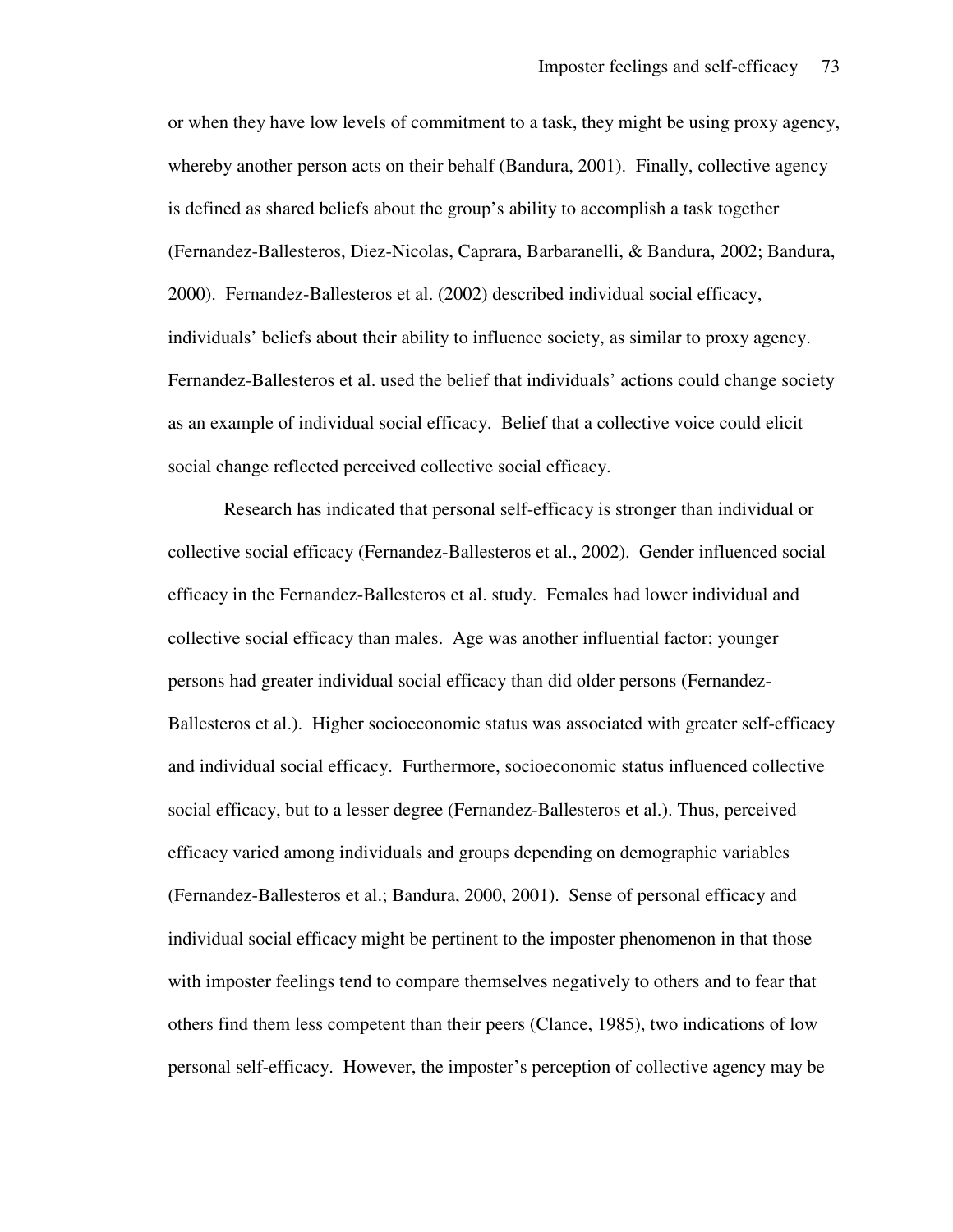greater than his or her perception of individual efficacy because the power of the collective could surpass the inadequacies the imposter sees in him or herself.

 Bandura (1977) stated that modeling, self-corrective adjustment based on feedback, and observations of outcomes lead to learning. Behaviors change as a function of learning. Cognitive processes such as motivation play a vital role in acquiring and maintaining behaviors (Bandura & Cervone, 1986). Bandura defined efficacy expectations, another cognitive factor, as psychological procedures that create or strengthen beliefs about one's ability to perform a behavior that will result in the desired outcome (Bandura). Efficacy expectations have three dimensions: magnitude, generality, and strength (Bandura). Bandura stated that the magnitude of efficacy expectations influences the difficulty of tasks that an individual attempts. The greater the magnitude of efficacy expectations, the harder the task a person might be willing to undertake. Bandura described generality of efficacy as ranging from specific to global. The strength of efficacy expectations determines the individual's commitment to complete a task. Strong efficacy expectations result in tenacious efforts to accomplish a task (Bandura).

Emphasizing the importance efficacy expectations, Bandura (1982) theorized that successful performance requires more than just knowledge and skills. Beliefs about self mediated the relationship between knowledge and action (Bandura, 1982, 1993). In other words, beliefs about one's capabilities affect both motivation and choice of action. Successful performance requires efficacy expectations, beliefs that one is capable of performing the skills, and outcome expectations, beliefs that certain behaviors will lead to specific outcome (Bandura, 1977, 1986). Bandura defined perceived self-efficacy as "judgments about how well one can execute courses of action required to deal with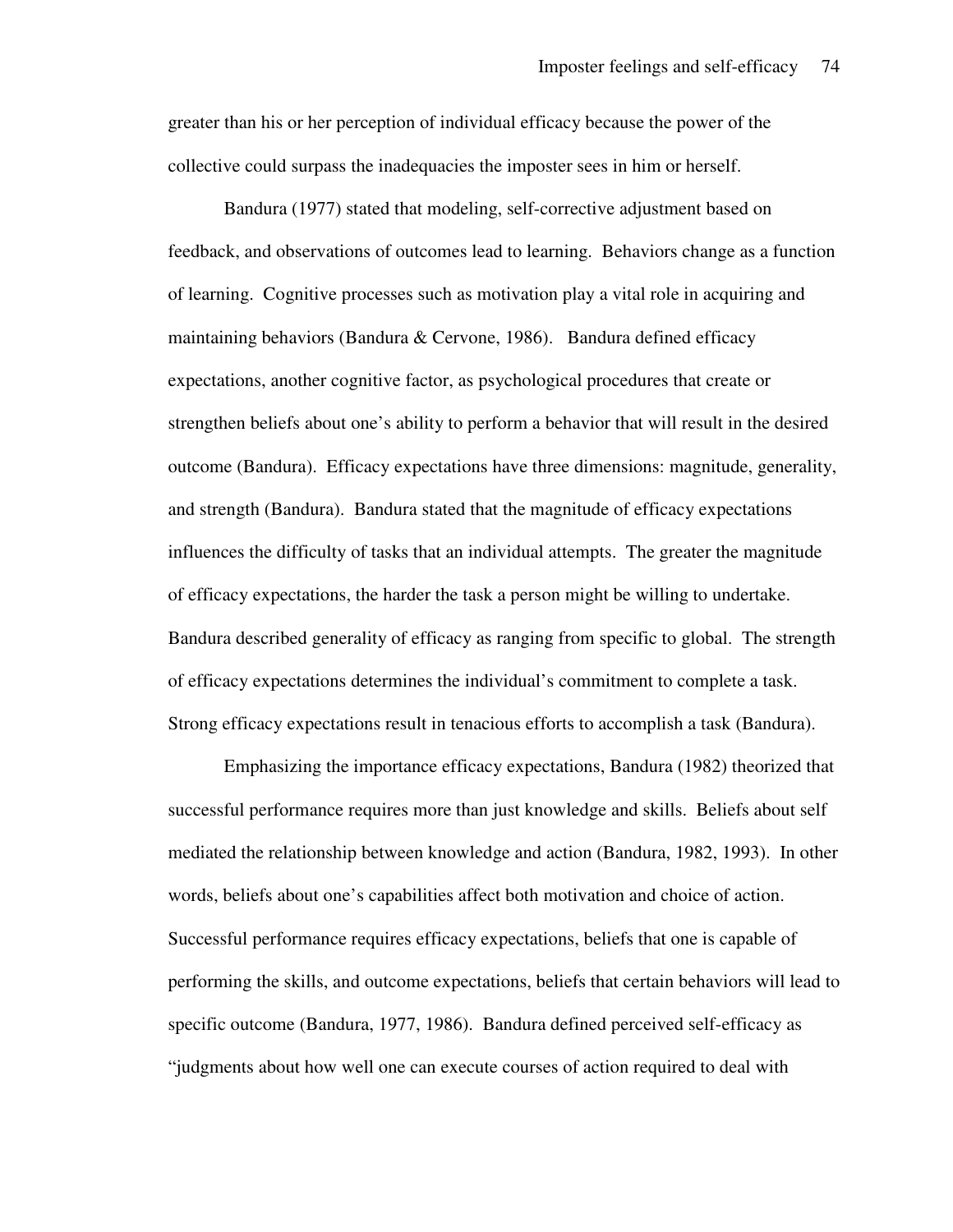prospective situations" (Bandura, 1982, p. 122). Individuals' appraisals of their abilities serve several purposes. People avoid actions that they believe exceed their capabilities (Bandura, 1982). If they believe they have the capabilities, they try harder to accomplish a task (Bandura & Cervone, 2000). If they have a strong perception of self-efficacy, but are uncertain about the difficulty level of a task, they make better preparations to complete the task (Bandura, 1982).

Bandura (1982) manipulated levels of perceived self-efficacy and measured coping behaviors at the different levels. He found that, as perceived self-efficacy increased, the research participants accomplished more difficult performances. He also found that initially modeling and experiencing success increased self-efficacy. However, at more difficult levels of performance, self-efficacy did not change much. This suggests that perceived self-efficacy influences behaviors more than does actual performance (Bandura). Thus, perceived self-efficacy mediates the relationship between knowledge and action.

Bandura (1977, 1982) suggested four sources of efficacy expectations: performance attainment, vicarious experiences, verbal persuasion, and physiological states. People develop positive efficacy expectations through performance attainment. Successful performances became mastery experiences. Successful mastery increases self-efficacy; repeated failure decreases self-efficacy. Failures that occur early in the performance of a task also lower self-efficacy. Bandura described four different means of treatment that generated performance accomplishments: participant modeling, performance desensitization, performance exposure, and self-instructed performance (Bandura, 1977). These treatments involve varying degrees of exposure to threatening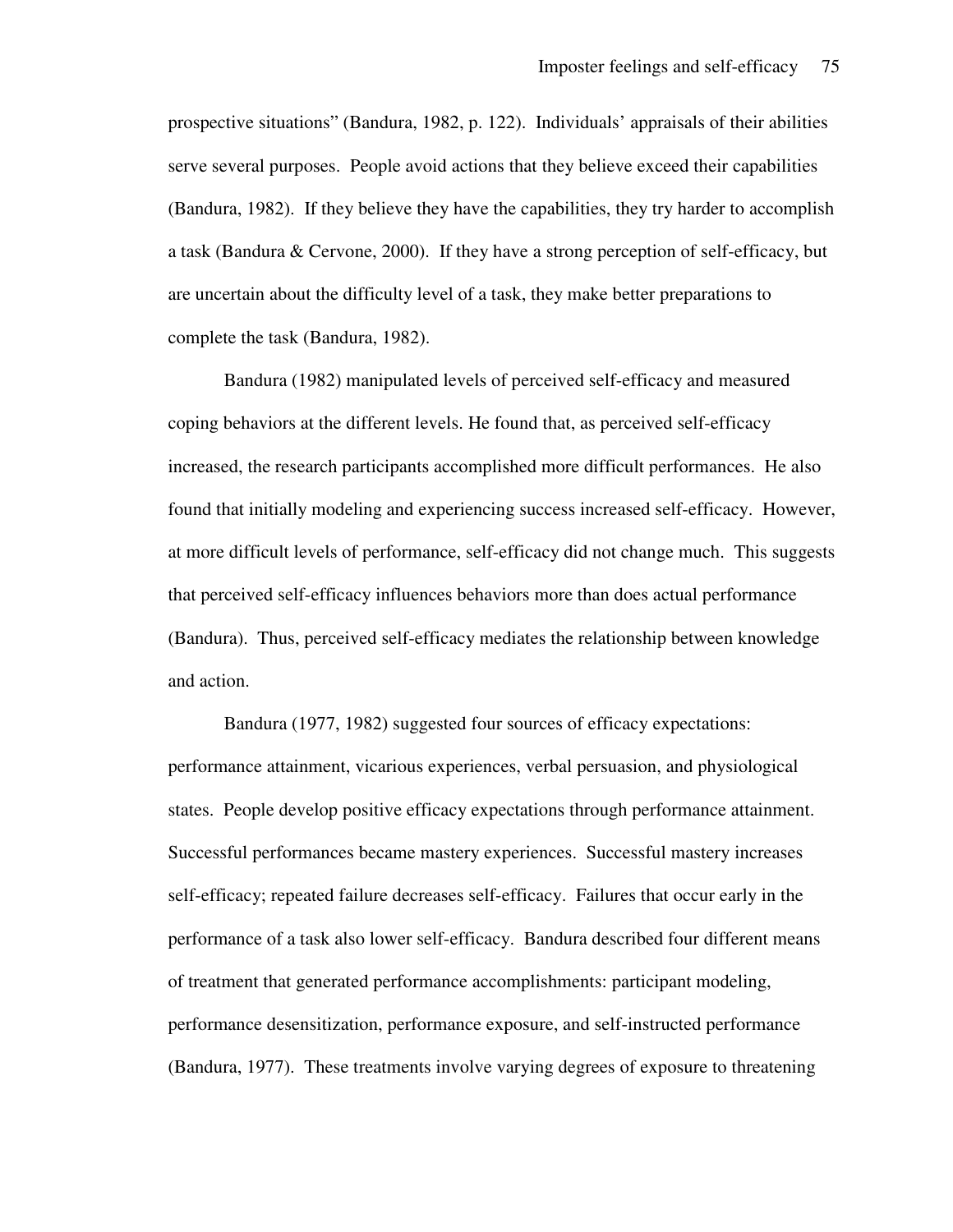situations. One might expect counselor trainees' sense of efficacy to develop similarly. As counselors gain experience (i.e. exposure) with counseling, their skills increase and they develop beliefs that they are capable of effective intervention (McNeill et al., 1992; Stoltenberg et al., 1994). Mastery experiences did not necessarily have to be actual counseling experience. Counseling role-play also provided counselor trainees with mastery experience (Ivey, 1988; Rabinowitz, 1997). However, role-play and actual counseling do not always increase counseling self-efficacy. If a counselor had low selfefficacy and few skills, role-play designed to increase counseling self-efficacy might actually decrease it (Larson et al., 1999). Bandura (1977) stated when success was perceived as resulting from external influences self-efficacy might be less likely to increase. Input from others during role play (Rabinowitz) could be conceived as the external influence.

 Vicarious learning is another source of efficacy expectations for those attempting unfamiliar or fearful tasks. Seeing others perform successfully might increase one's efficacy expectations, an "if they can, I can" situation (Bandura, 1982). Live demonstrations resulted in greater increases in counseling self-efficacy than mere discussion (Romi  $\&$  Teichman, 1995). Thus, observations that are typically part of practicum classes might be more beneficial than discussions of what to do with particular clients. Vicarious learning was found to be most effective early in counselors' development (Barnes, 2004). Since vicarious experiences sometimes involve social comparison (Bandura, 1977), the imposter phenomenon, which includes a tendency toward negative social comparison (Harvey & Katz, 1985), may play an inhibiting role.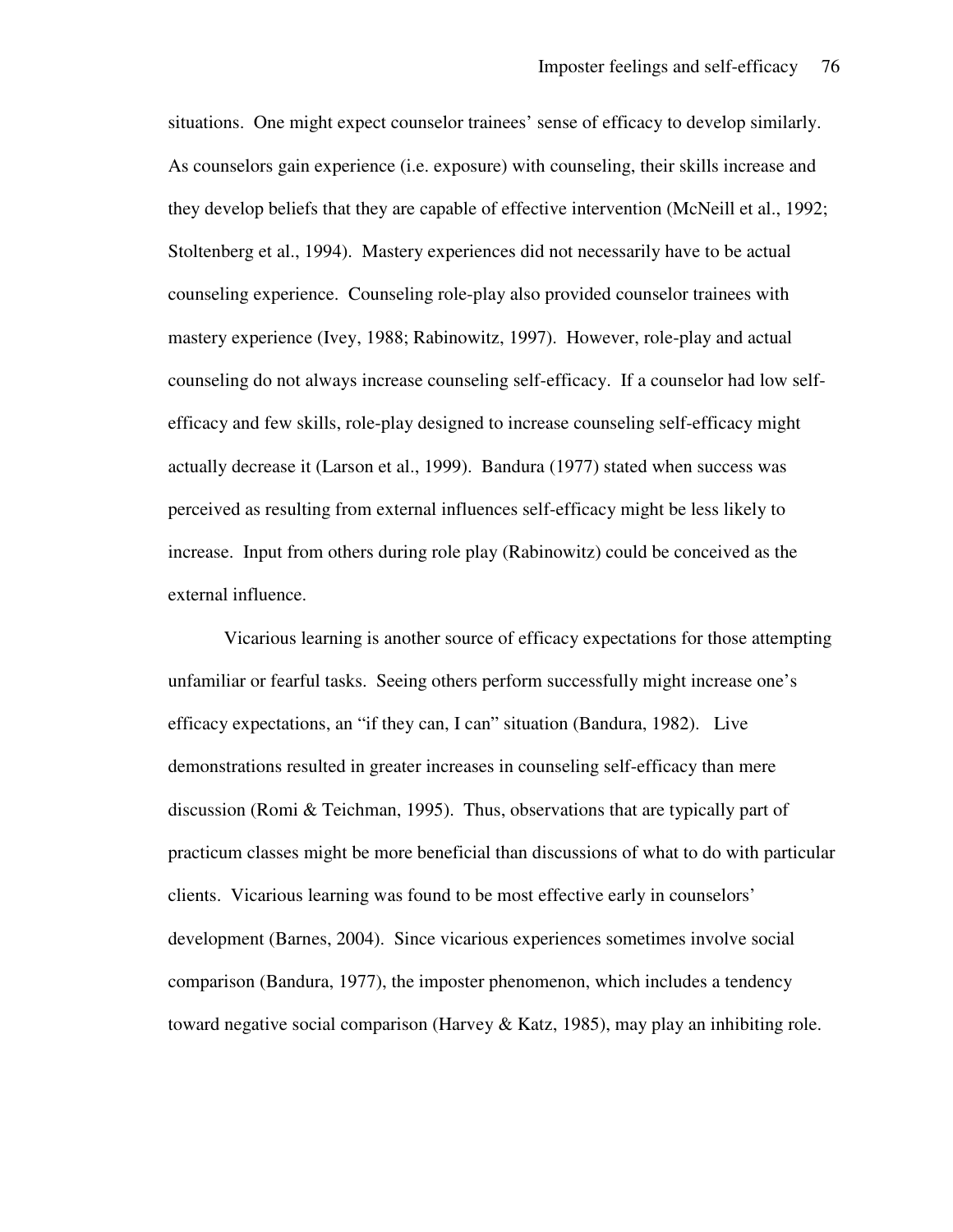If the tendency is to compare oneself negatively to others, then the individual may see the situation as "they can, I can't."

 Verbal persuasion is another means by which counselors gain self-efficacy. Verbal persuasion includes feedback on progress, strengths and growth areas (Bandura, 1982). It influences the person's belief that he or she can perform a task. Positive feedback generally leads to increases in counseling self-efficacy, while negative feedback, identifying growth areas, leads to decreases (Daniels & Larson, 2001). Thus, verbal persuasion is more positively influential when it is cheerleading. Verbal persuasion has a brief influence that is affected by how realistic the persuasion is. It is a weaker means of gaining self-efficacy because it lacks the experiential component. It can be used in conjunction with performance to induce a stronger perception of efficacy (Bandura, 1977). Verbal persuasion may be more important in early stages of counselor development when self-appraisal skills are few, anxiety is high, and counseling trainees are most reliant on supervision.

 The last source of efficacy expectations is the physiological states people experience in threatening situations (Bandura, 1977, 1982). Emotional arousal serves two functions. It provides information about the current situation and affects level of motivation. Information and motivation interact to produce skill development, which in turn reduces emotional arousal by providing a sense of control over the situation (Bandura, 1977). When tense or agitated, individuals might interpret their physical stress as personal inadequacy. They could also attribute anxiety to environmental factors that hinder task completion. The counselor's perceptions of emotional arousal influence counseling performance. High levels of anxiety prior to counseling sessions have been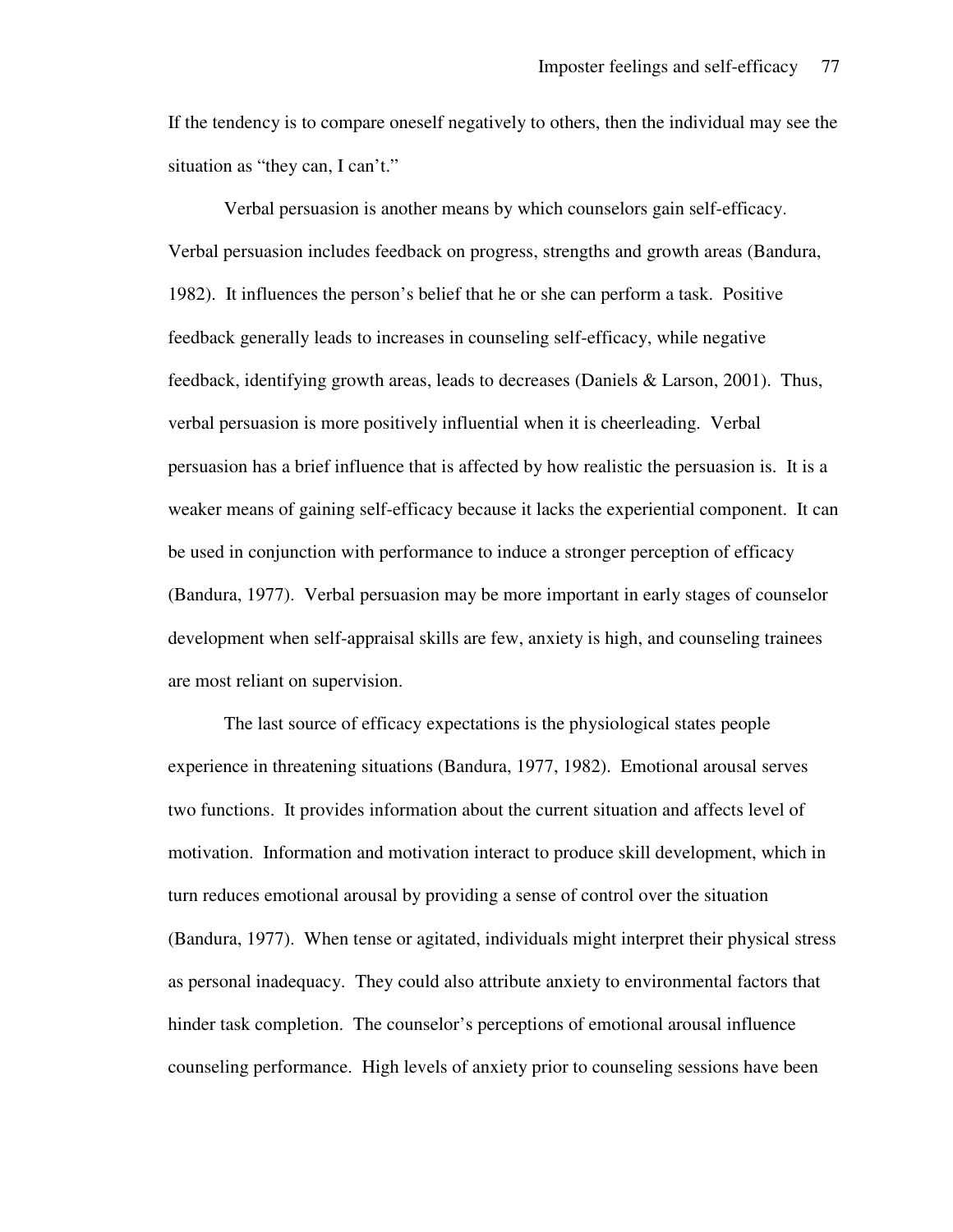associated with lower counseling self-efficacy (Barnes, 2004). Persons with imposter feelings often attribute difficulties in performance to personal inadequacies. Perceptions that one is a fraud, soon to be discovered by clients or supervisors, would be expected to lower counseling self-efficacy.

Self-efficacy plays a key role in self-regulation. It influences thought, motivation, behavior and affect. The impact of self-efficacy varies depending on the process through which it acts. There are four major processes affected by self-efficacy: cognitive, motivational, affective, and selective (Bandura, 1993).

#### *Self-efficacy and Cognitive Processes*

Self-efficacy affects attention and thinking processes (Bandura, 1993). Those with strong self-efficacy set higher goals and stay committed to them for longer periods of time (Bandura; Bandura & Locke, 2003). Bandura (1993) found that children with the same knowledge and skills performed differently depending on the impact of selfefficacy. Those with high self-efficacy imagined successful completion of tasks, while those who doubted their capabilities ruminated on the difficulties inherent in tasks (Bandura). Those who doubted their capabilities became "preoccupied with evaluation when encountering difficult environmental demands" (Bandura & Wood, 1989, p. 806). Dwelling on deficiencies, whether real or imagined, may lead to failure.

Self-efficacy is influenced by beliefs about ability (Bandura, 1993). Some persons view abilities as learned skills that increase as one gains knowledge and experiences performance success. Others view ability as inherent. The view that ability is inherent typically results in personalizing failures and experiencing others successes as personally threatening (Bandura). Research shows that the inherent view of abilities is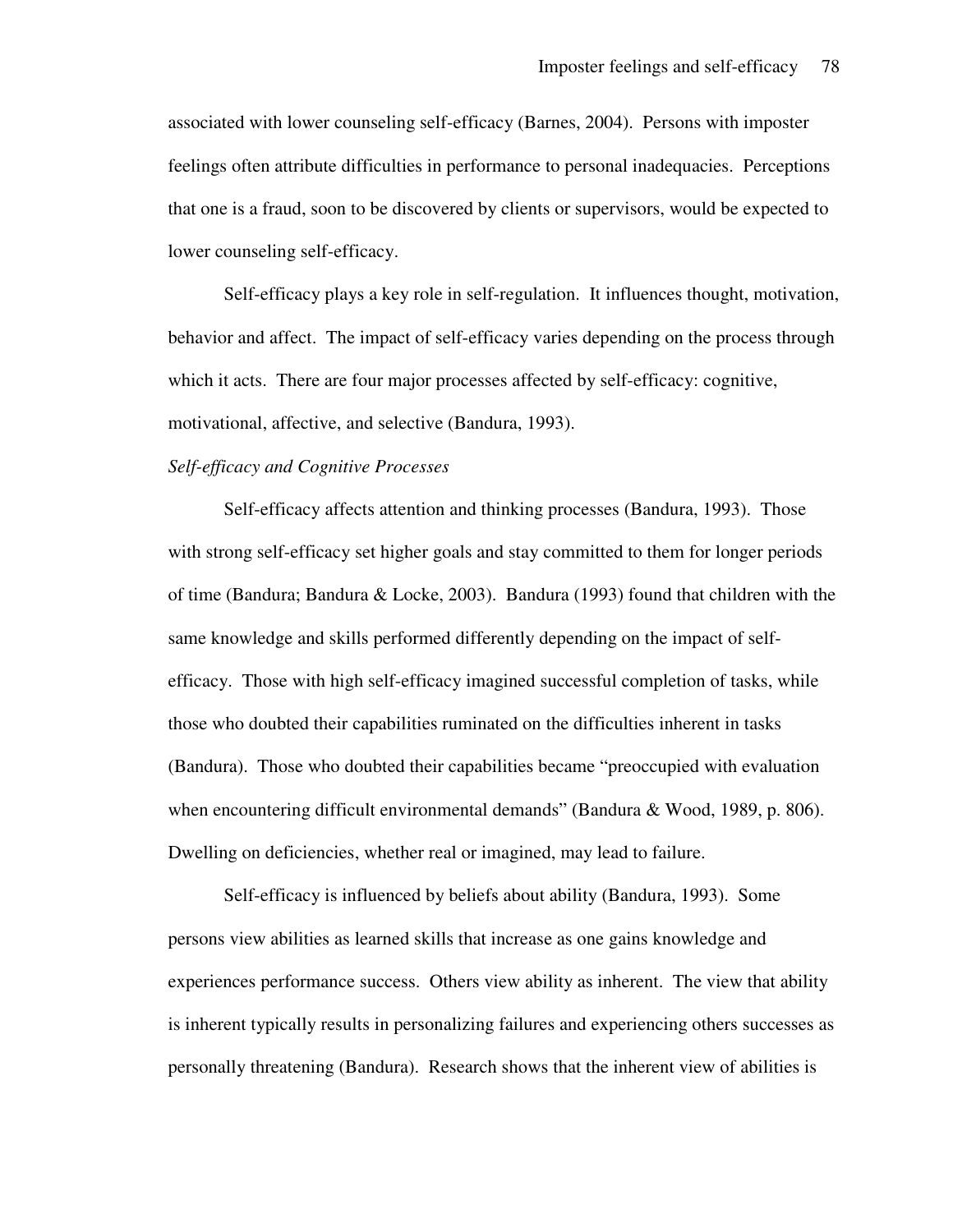associated with tenuous self-efficacy (Wood & Bandura, 1989). Wood and Bandura found that, when difficulties arise, self-efficacy falls, thinking becomes less strategic, and goals become less challenging. Furthermore, feedback that presents performance as less efficient or declining relative to others performances has been found to result in decreased self-efficacy, inefficient thinking, less challenging goal setting, and negative affect (Bandura & Jourden, 1991). Thus, viewing abilities as inherent and social comparison are cognitive mechanisms that influence self-efficacy and, ultimately, performance. This observation is pertinent to the imposter phenomenon in that imposter feelings may initially arise from negative comparison (Clance & Imes, 1978). The etiology of the imposter phenomenon suggests that imposters view ability as inherent, a supposition that is partially supported by research with women reporting imposter feelings (Kumar & Jagacinski, 2006).

Another belief that influences self-efficacy is that the environment is controllable (Bandura, 1986). Underlying the view of controllability is individual social efficacy and the belief that the environment can change (Bandura & Wood, 1989). Bandura and Wood tested the relationships among self-efficacy, controllability, performance standards, and actual performance in an organizational setting. They found that belief that the organization was hard to control was associated with low perceived self-efficacy regardless of the performance standards. In controllable settings, flexible standards were associated with higher self-efficacy than were rigid and difficult standards. When standards were higher in a controllable environment, individuals initially set higher goals. Later, goals were not as difficult to reach. This research showed that self-efficacy influences not only action, but also personal goals indirectly affecting choice of analytic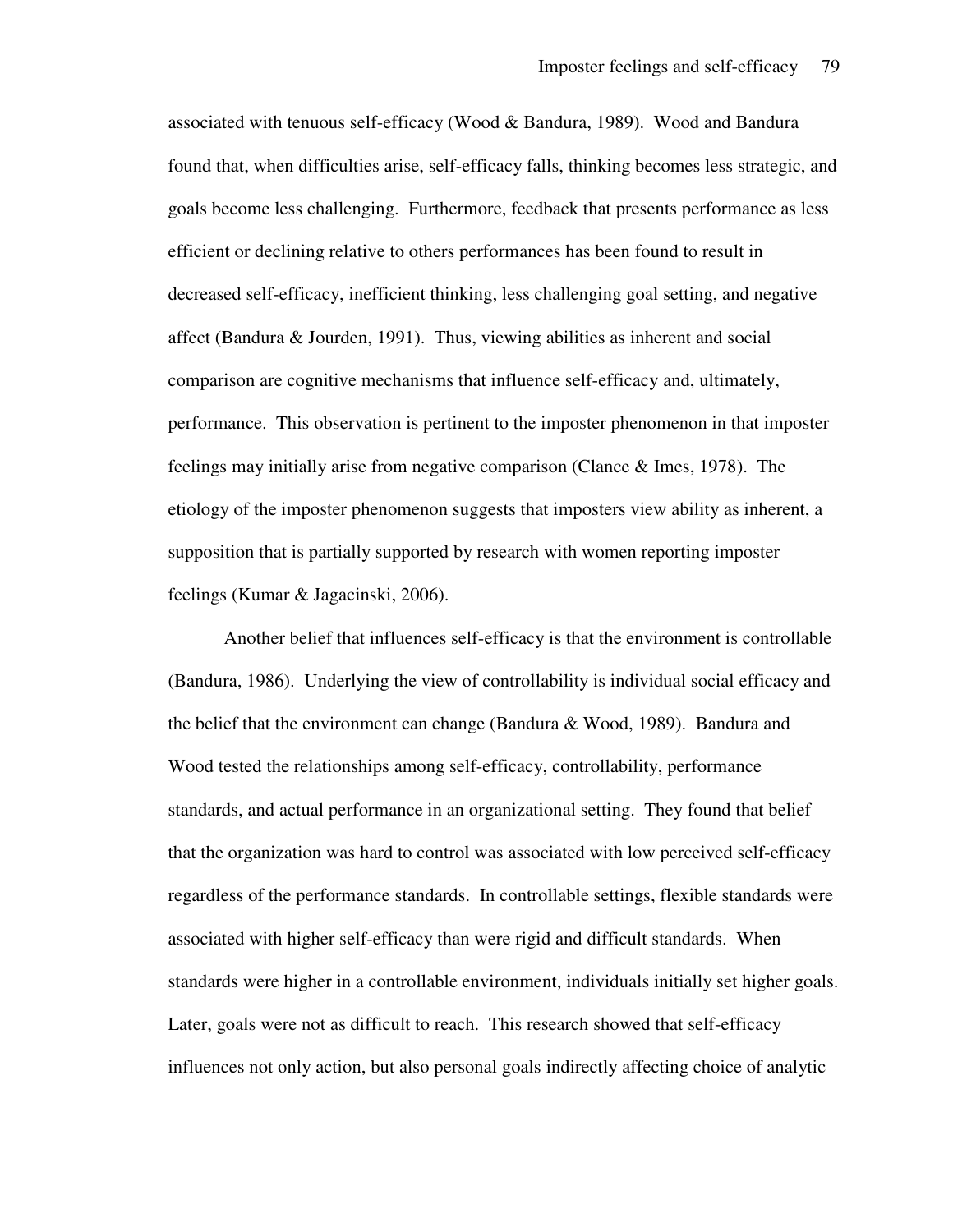strategies. Analytic strategies then affected performance. Self-efficacy was part of a cyclical relationship (Bandura; Bandura & Wood). Self-efficacy was lower in the group with the belief that behavior did not change easily (Bandura & Wood). Performance declined in this group. Self-efficacy remained strong in the other group; goals became more challenging and performance reached a high level (Bandura & Wood). Thus, selfefficacy influenced cognitions of controllability, goal-setting, and performance.

# *Self-efficacy and Motivation*

Self-efficacy plays an important role in motivational processes. Individuals motivate themselves by generating beliefs about their ability to do a task. Motivation comes in three forms: causal attributions, outcome expectancies, and perceived goals (Bandura, 1993). Bandura found that those with high self-efficacy tended to attribute failure to lack of effort or to external factors. Those with low self-efficacy attribute failure to personal inadequacy. Imposters also tend to attribute failure to low ability (Cozzarelli & Major, 1990), but they attribute success to luck (Clance & Imes, 1978).

Self-efficacy influences motivation through its effects on outcome expectancies (Bandura, 1993). Expectations that a behavior will lead to a successful outcome, coupled with the belief that one has the ability to perform that behavior, results in greater motivation to perform the behavior. Of course, when expectations that a behavior will result in success were coupled with low self-efficacy, motivation was lower. Bandura found that motivation promoted better preparation and task commitment. Thus, selfefficacy had a direct influence on motivation by means of preparation and effort expended (Bandura & Cervone, 2000).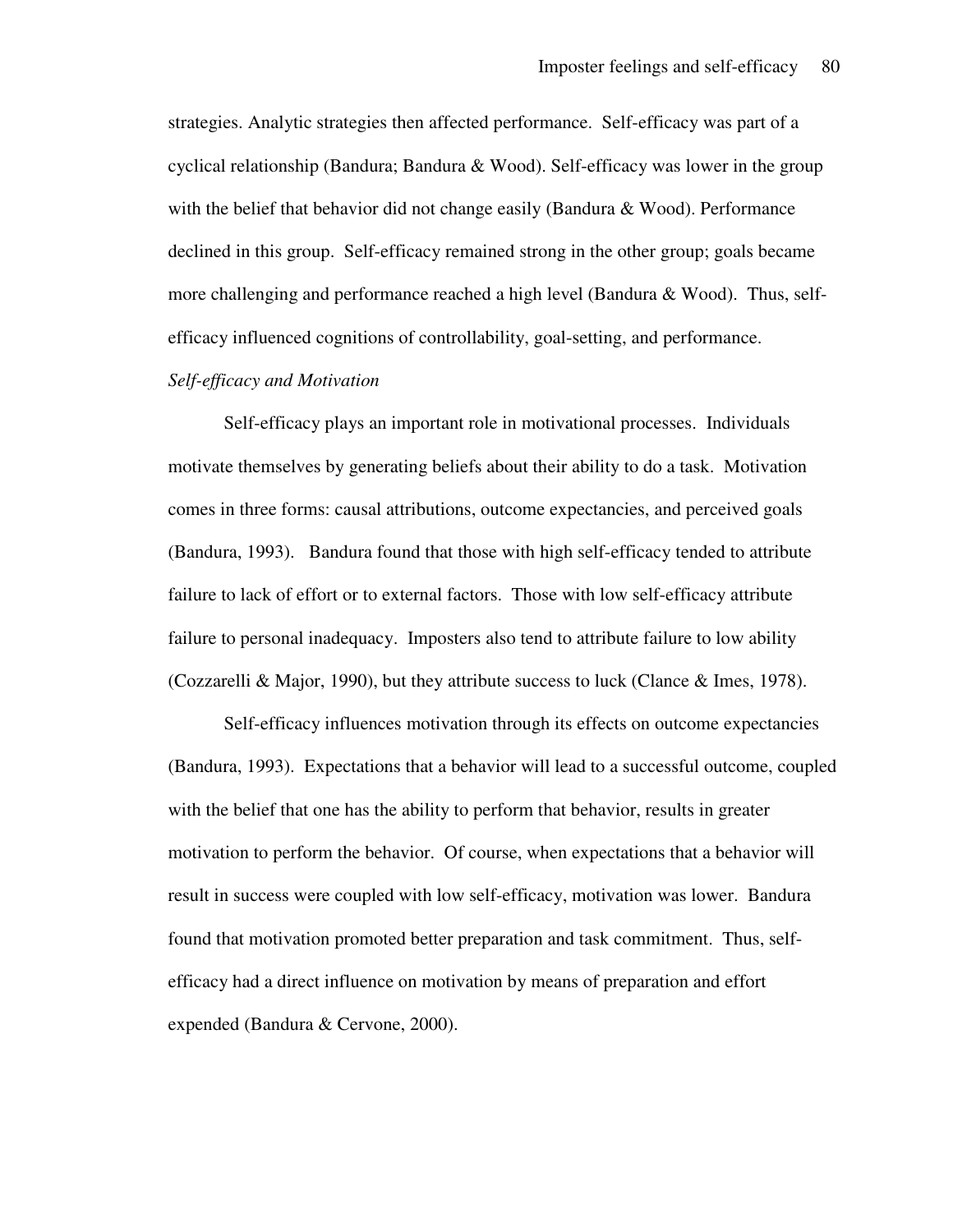Self-efficacy affects motivation indirectly via goal setting (Bandura & Locke, 2003). Challenging goals increase motivation (Bandura, 1993). Goals influence motivation through two processes: self-evaluation and self-efficacy (Bandura  $\&$ Cervone, 2000). Bandura and Cervone (2000) divided participants into four groups: those given feedback and goals, those given feedback only, those given goals only, and those given neither. They then gave the participants a physical task to complete. The feedback was designed to create some dissatisfaction with performance and the goal was designed to be attainable. Those who received feedback and goals outperformed all other groups, while those in the goal only or the feedback only group moderately improved their performance. Bandura's and Cervone's research indicated that selfdissatisfaction and self-efficacy worked together to increase motivation and, subsequently, performance. Self-dissatisfaction alone or self-efficacy alone was associated with improved performance, but to a lesser degree (Bandura & Cervone). Thus, goals motivate by means of self-evaluation and self-efficacy, which involve social comparison. Goals create standards for behavior. Feedback may emphasize the discrepancy between actual and desired behavior. When this discrepancy is manageable, individuals retain a high sense of self-efficacy and push themselves to attain more challenging goals, thereby reducing the discrepancy (Bandura; Bandura & Cervone). *Self-efficacy and Affective Processes* 

Self-efficacy plays a central role in stress management and emotional arousal (Bandura, 1977; Bandura, Caprara, Barbaranelli, Gerbino, & Pastorelli, 2003). Bandura (1977) found that people regulate their choices of behavior according to their levels of self-efficacy. Those with a strong sense of self-efficacy attempted to manage more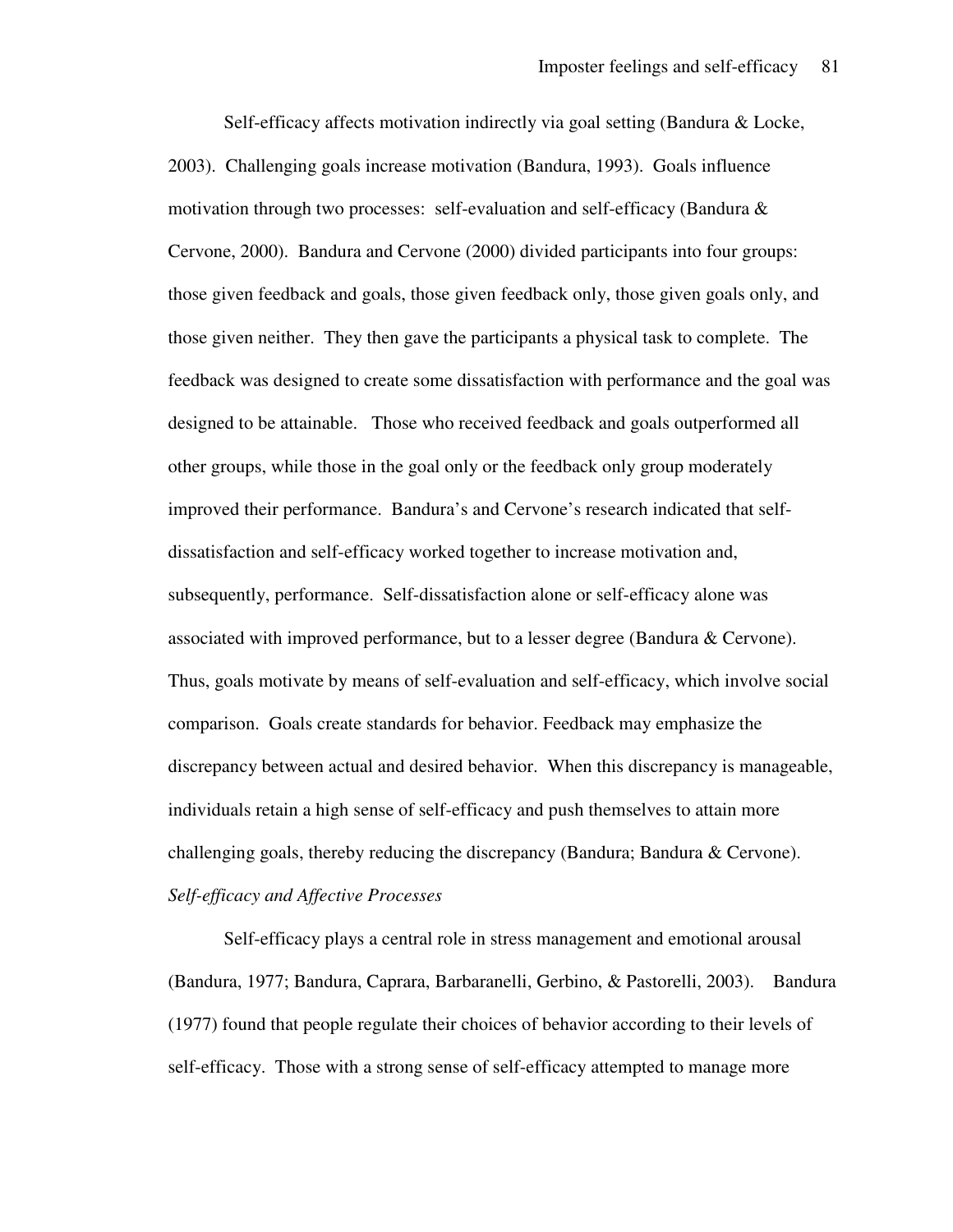threatening tasks, experiencing mastery experiences through management of affective responses (Bandura, 1977). The role of self-efficacy in regulation of affective processes was clearly seen in academic settings (Bandura, 1993; Bandura et al., 2003; Rayle, Arredondo, & Robinson Kurpius, 2005). Anxiety developed when past performance lowered self-efficacy. When students had strong academic self-efficacy, they were able to achieve academically regardless of anxiety level (Bandura, 1993). Beliefs about the ability to regulate affect were accompanied by high academic self-efficacy, self-efficacy in the ability to resist peer pressure, and confidence in the ability to relate to the emotional experiences of others (Bandura et al., 2003). Educational self-efficacy was predicted by academic stress, self-esteem, valuing education and educational commitment (Rayle et al.). Thus, self-efficacy influenced regulation of affect, while factors related to affect also influenced self-efficacy.

 Self-efficacy is specifically related to depression (Bandura, 1993; Bandura et al., 2003). Bandura suggested that those with unrealistically high standards of self-worth might become depressed. Social efficacy was also related to depression in that those with positive social efficacy established social relationships and received social support that lessened the impact of stressful situations (Bandura). Among adolescents, a strong belief that they can manage their negative emotions is inversely related to the likelihood of depression (Bandura et al.). Self-efficacy or the assurance that one can regulate cognitions lessens depression by providing a sense of control over pervasive negative thoughts (Bandura).

 Different levels of self-efficacy are associated with different interpretations of challenges (Bandura, 1977; Bandura, Pastorelli, Barbaranelli, & Caprara, 1999). For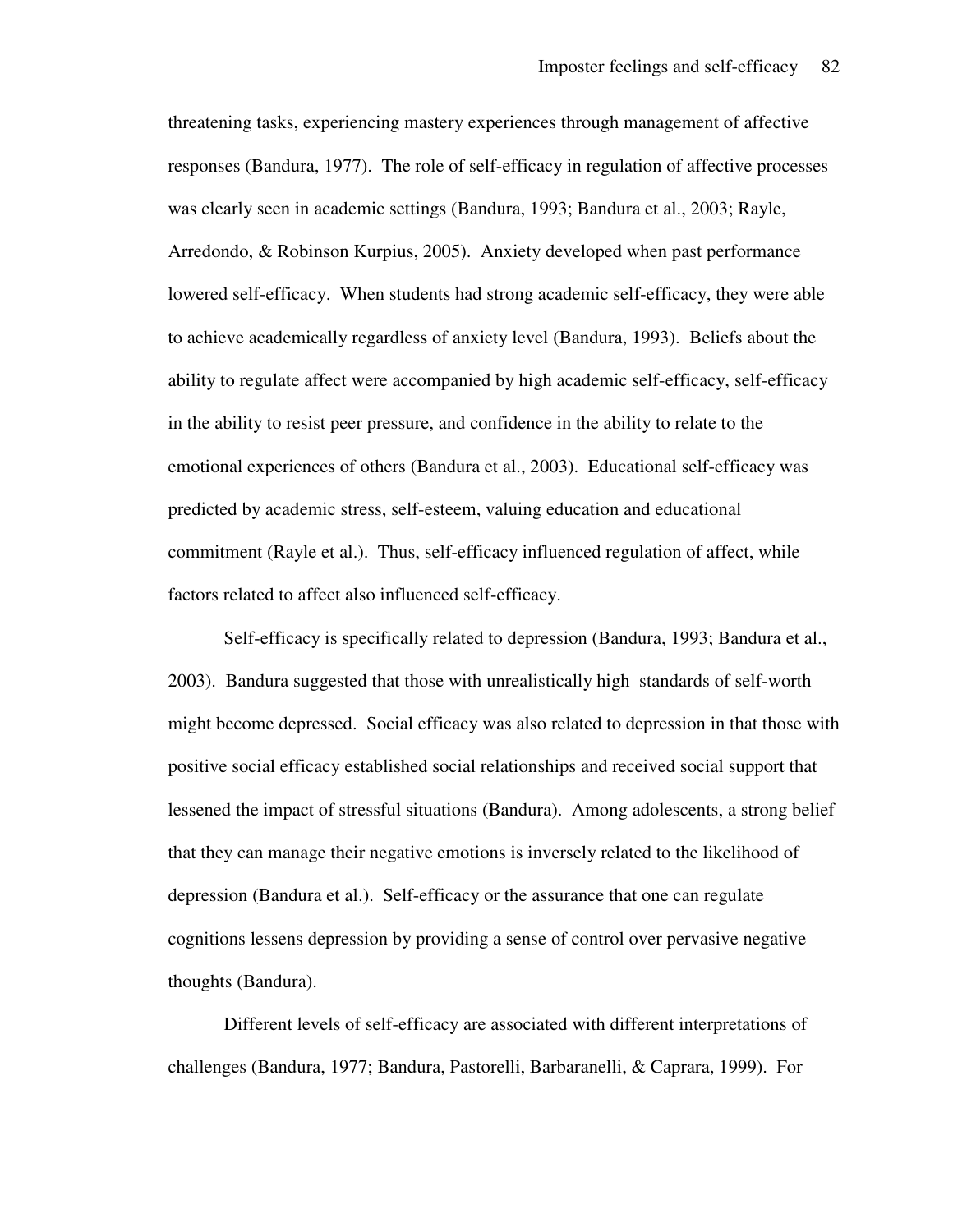example, those with high self-efficacy view failures or challenges as manageable and try harder to overcome the challenges. Those with low self-efficacy interpret failures and challenges as disabling, resulting in dejection and decreased motivation (Bandura et al., 1999). Low self-efficacy is related to depression directly as well as indirectly. Low selfefficacy in academic settings influences depression through its impact on academic achievement, positive social interactions, and negative behaviors (Bandura et al., 1999). Depression is related more to perceptions of academic inadequacy than to actual academic performance (Bandura et al., 1999; Bandura et al., 2003), highlighting the cognitive mechanisms through which self-efficacy acts. More specifically, a strong sense of efficacy in one's ability to regulate negative affect decreases the likelihood of experiencing depression (Bandura et al., 2003). Perceived ability to manage negative affect was found to be fully mediated by empathic efficacy, the perceived ability to relate to others' emotions. Thus, low confidence in one's ability to respond to others' emotions was directly related to low confidence in one's ability to manage one's own negative emotions (Bandura et al., 2003).

#### *Self-efficacy and Selection Processes*

Self-efficacy influences self-regulation through its influence on the individual's choice of activities and environments (Bandura, 1977; Wood & Bandura, 1989). This could be viewed more generally as decisions about one's direction in life. Self-efficacy has been found to influence organizational performance via decision making (Bandura & Jourden, 1991; Wood & Bandura). Wood and Bandura found that high levels of selfefficacy promoted choice of higher standards and greater use of analytic problem solving strategies to improve performance when participants were given decision-making tasks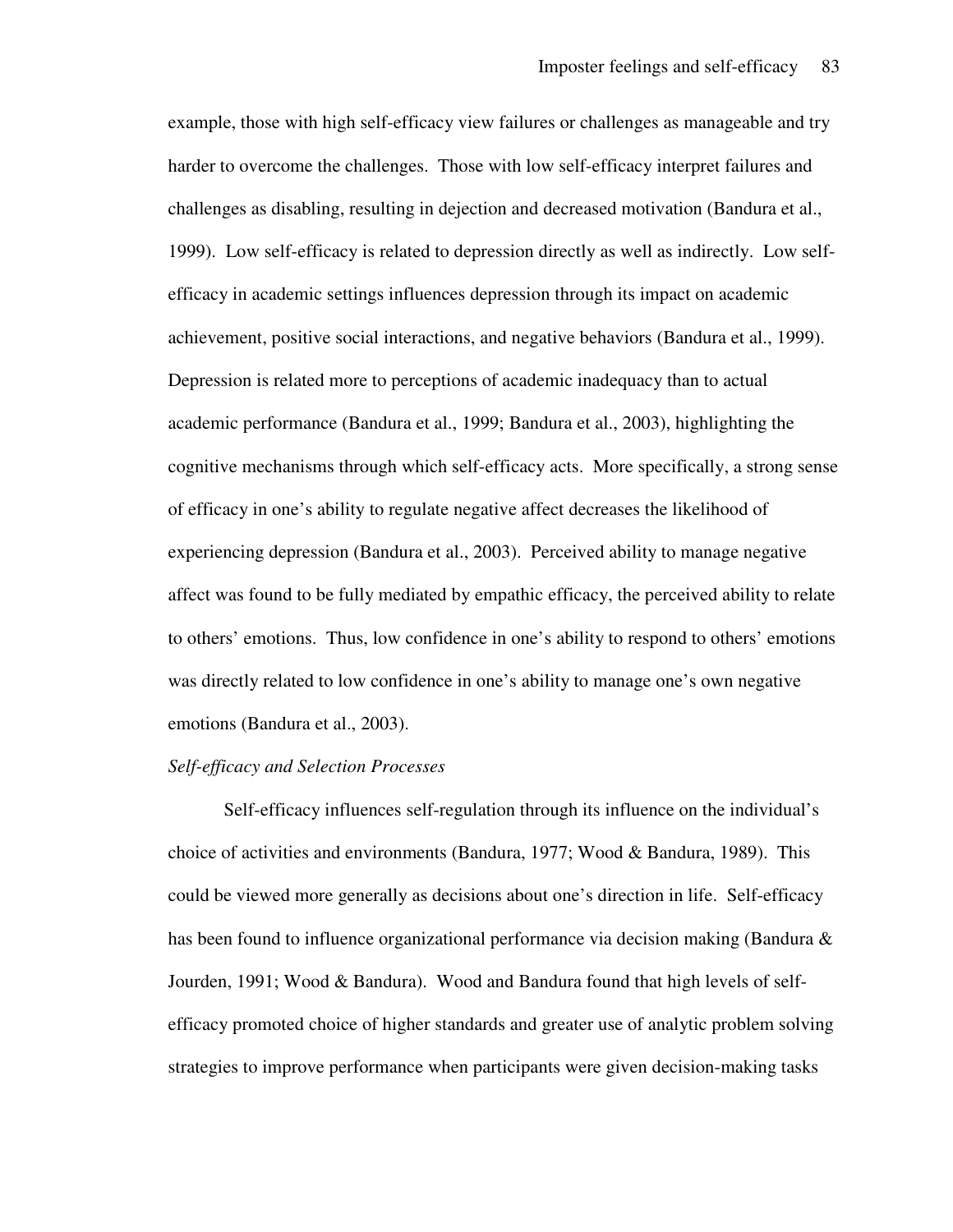designed to attain certain levels of organizational performance. Low self-efficacy was associated with more erratic decision-making and lower performance. Bandura and Jourden found that decision makers who believed they were progressing in organizational tasks compared to others perceived themselves as more efficacious, set higher goals, and exhibited improved organizational performance.

The relationship between self-efficacy and selection has been demonstrated by the influence of self-efficacy on career development as well (Bandura, 1993; Lent, Brown, & Hackett, 1994). Bandura found that stronger self-efficacy was associated with reporting more career options. Those with stronger self-efficacy showed more interest in a greater variety of career options, prepared more thoroughly for different careers, and showed greater commitment to their careers when challenges arose (Bandura). Lent et al. (1994) suggested that triadic reciprocality, the interaction of personal attributes, environmental factors, and behaviors, influenced career choices. Self-efficacy and outcome expectations mediated those relationships. People tended to develop interests in activities they believed they were competent at performing and about which they had positive outcome expectations (Lent et al.). Other research corroborated and expanded our understanding of the relationship between self-efficacy and career interests, revealing that high self-efficacy is associated with linear increases in interest rather than reaching a threshold beyond which interest declines, as Bandura had suggested (Rottinghaus, Larson, & Borgan, 2003). Personality influences beliefs about the ability to perform. People with a positive emotional temperament, i.e. efficacious, actively involved in their environment, and ready to experience positive emotions, are more confident overall (Larson & Borgen, 2006). Self-efficacy and outcome expectations are associated with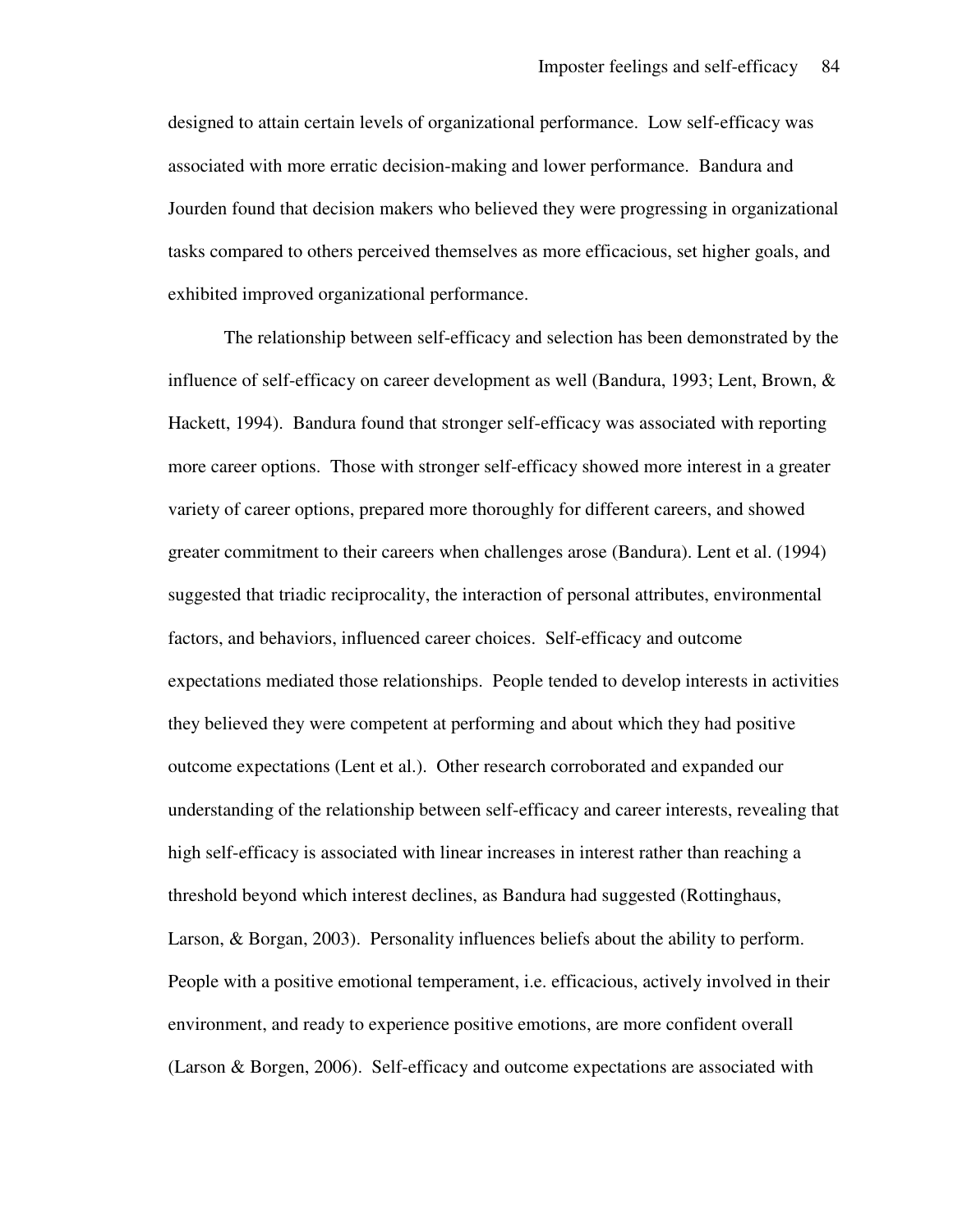goals which guide behavior by linking satisfaction with goal accomplishment (Lent et al.).

It is apparent that self-efficacy affects behavior directly and indirectly by way of goals, aspirations, outcome expectations, affective states, and perceptions of challenges and opportunities (Bandura, 1977; Bandura et al. 1999; Wood & Bandura, 1989). Efficacy affects thinking, whether random or strategic, optimistic or pessimistic (Bandura, 1993; Bandura & Jourden, 1991; Bandura & Locke, 2003). Efficacy affects choice of action, goals, commitment to goals, effort expended, and affective responses (Bandura & Cervone, 2000; Bandura et al, 1999; Wood & Bandura). Overall, selfefficacy affects adaptation and change (Bandura, 1977, 2000). This information raises questions about the influence of self-efficacy on counselor development. Is high selfefficacy necessary to counsel effectively? Does it influence counselor trainees' education? The next section reviews the literature relevant to counselor development and self-efficacy.

### *Self-efficacy and Counseling*

Bandura's Social Cognitive Theory suggests an important role for personal agency in the development of counseling self-efficacy in counselor trainees (Larson, 1998). Since judgments and actions are self-determined, people can change their selves and their circumstances through the use of personal agency, the "dynamic, interactive complex system that allows humans to be responsive in an always changing environment and proactive in determining the environment" (Larson, p. 227). Larson identified seven personal agency components that influence counseling. Counseling self-efficacy is a primary component among these. Other components include: prior counseling-related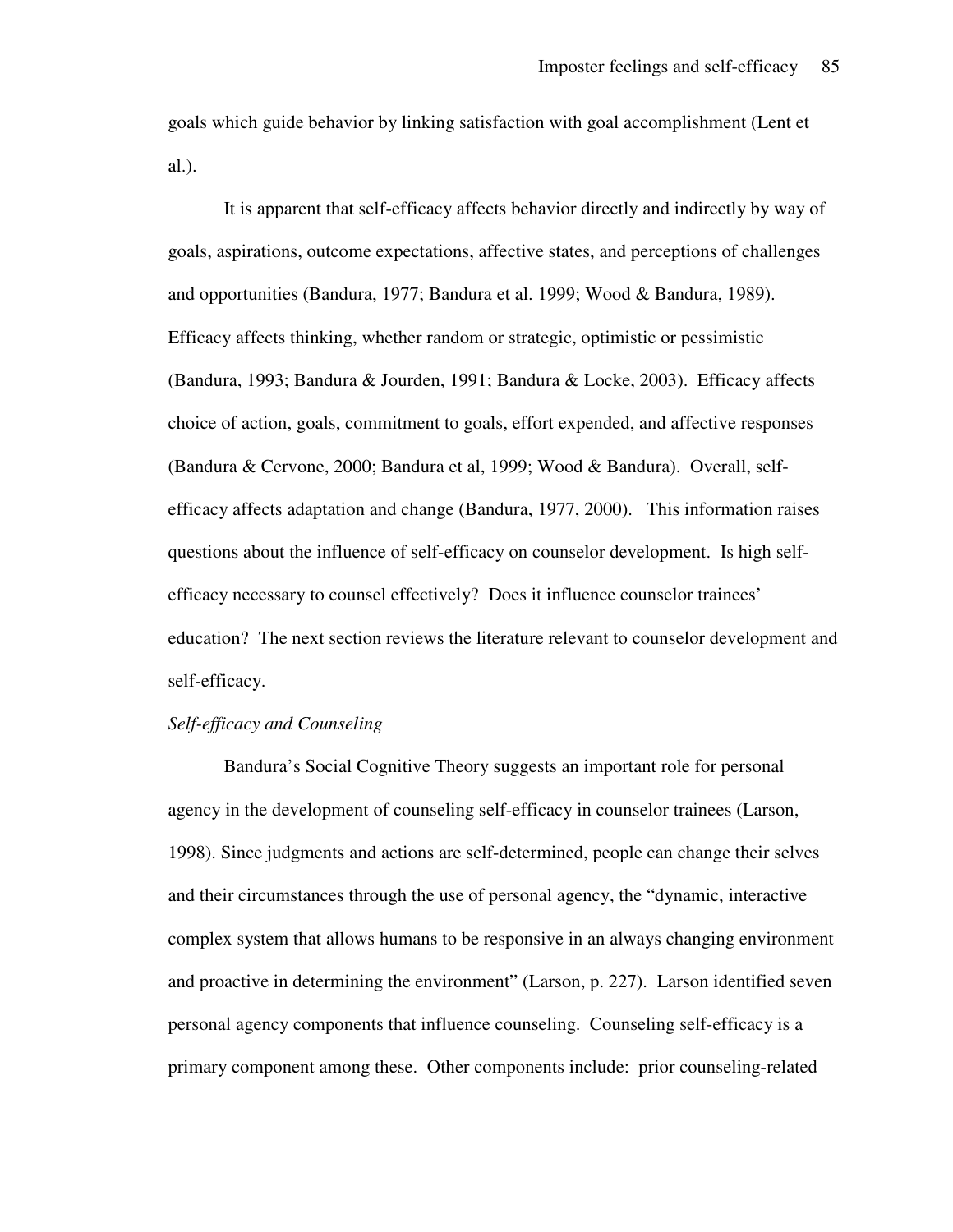knowledge, outcome expectancies, goals and plans, affective processing, and selfevaluation. Larson also suggested that the different kinds of personal agency might interact with each other to influence counselor development.

Counseling-related knowledge includes procedural counseling knowledge, the "how" of counseling; understanding theories and other foundational areas; and prior experience with counseling, which could result from having been a client or a provider (Larson, 1998). Duchemy, Alletzhauser, Crandell, and Schneider (1997) found that graduate counseling programs typically emphasize proficiency in theoretical knowledge, research and statistics, and knowledge of ethics. They did not often include teaching time management skills or awareness of professional development stages and common hazards (Duchemy et al., 1997). Imposters are, by definition, high achieving individuals (Clance & Imes, 1978). Knowledge acquisition might be a personal strength for those with the imposter phenomenon. However, awareness of professional development might require personal introspection, which could feel threatening (Harvey  $\&$  Katz, 1985) to those with negative views of their abilities.

 Larson (1998) identified outcome expectancies as another component of personal agency. Outcome expectations appear in two ways among counseling trainees (Larson et al., 1992). One outcome expectation is that the counseling session will help the client (Larson et al.). The other outcome expectancy concerns counselors' beliefs about their performance in the counseling session (Sharpley & Ridgway, 1993). Counseling selfefficacy interacts with outcome expectations ultimately influencing the counselor's behavior (Bandura, 1982) and goals (Lent et al., 1994).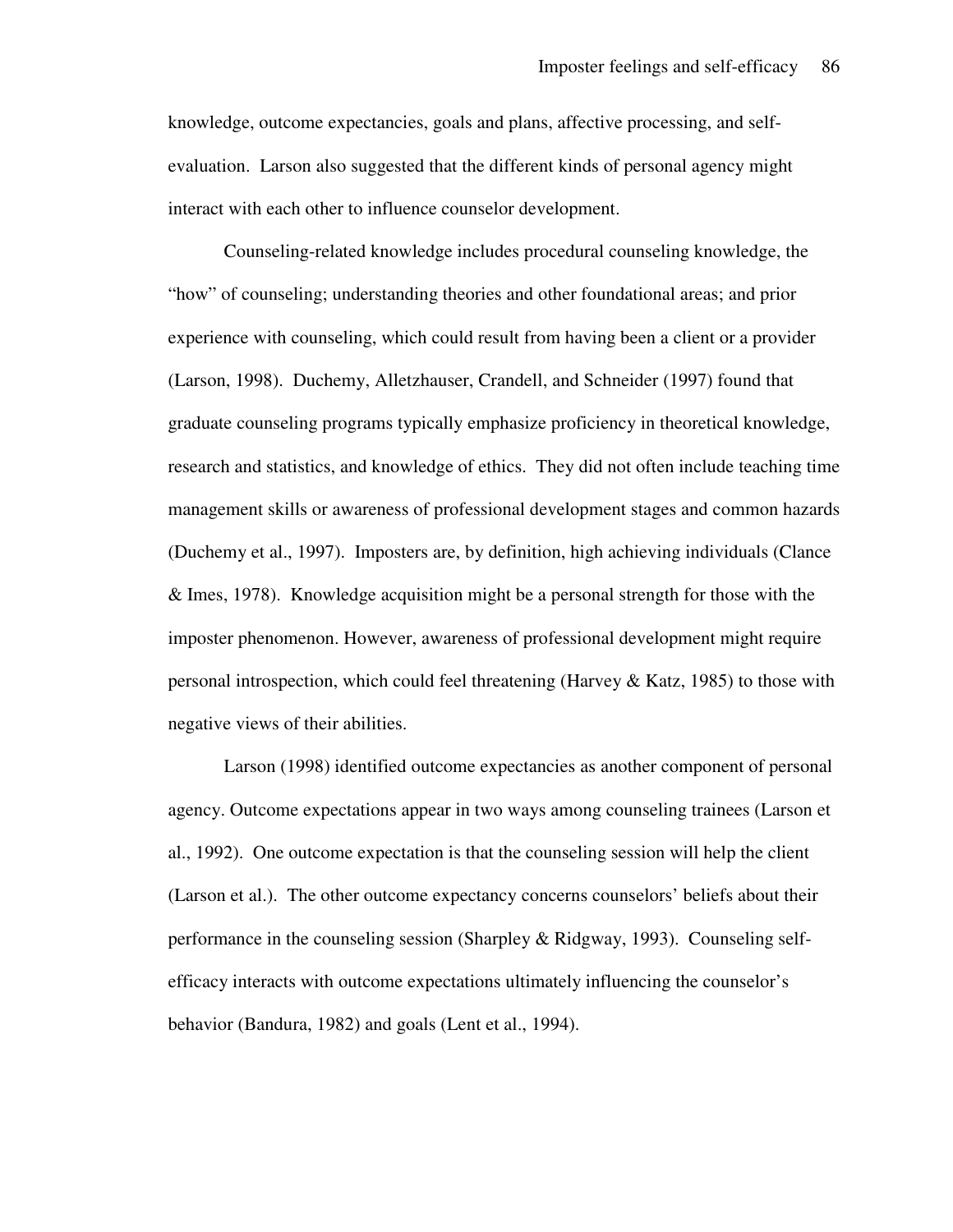Goals and plans are another part of personal agency that influences counseling (Larson, 1998). Goals and plans are crucial to motivation (Bandura & Locke, 2003). Wood and Bandura (1989) noted their importance in business management. Setting and meeting goals are key components of counseling competence as well. One could infer that counseling self-efficacy combined with specific outcome goals might lesson a trainee's anxiety about the session allowing him or her to enter it with a sense of purpose and determination. This process would be similar to the way self-efficacy and goals interacted to increase motivation and productivity among business managers in the Wood and Bandura study.

Cognitive processing, which Larson (1998) described as the counseling trainee's attention to feedback and value placed on feedback, influences perceived counseling selfefficacy (Daniels & Larson, 2001). Counseling trainees might dismiss feedback, an indication of defensiveness that could hinder counseling development (Larson, 1998). Trainees with the imposter phenomenon might be more likely to dismiss positive feedback that increases counseling self-efficacy (Daniels & Larson) because of their belief that successful outcomes, for them, are attained by luck or charm (Clance, 1985; Clance & Imes, 1978; Harvey & Katz, 1985).

Affective processing, another component of personal agency (Larson, 1998), refers not to the counseling trainee's awareness that he or she had an emotional reaction, but to his or her identification of the specific emotion and perception of the emotion as helpful or hindering (Barnes, 2004; Larson). Beginning counseling trainees experience anxiety much differently than do seasoned professionals (Borders, 1989). Borders found that concerns about what to say changed to concerns about sounding judgmental during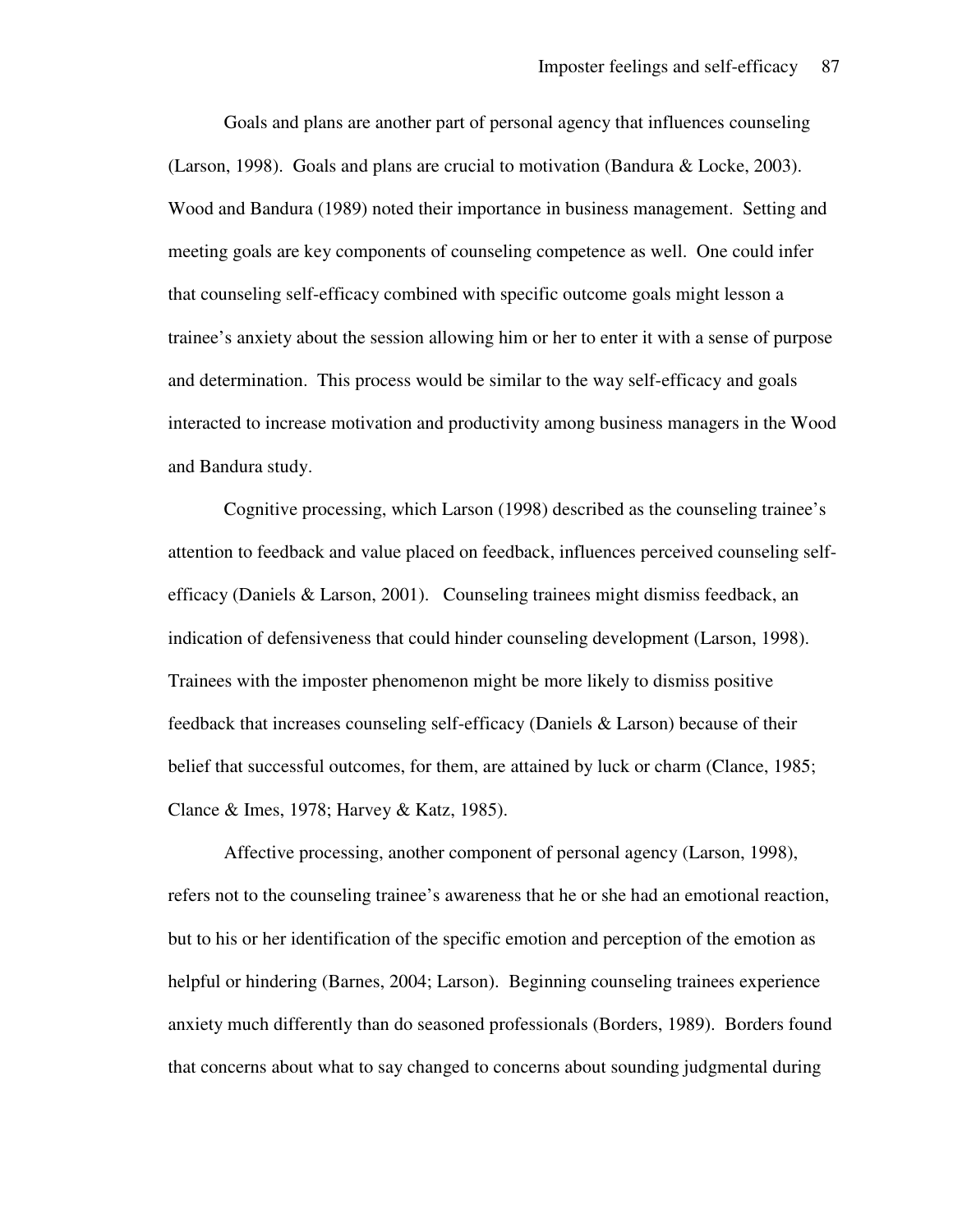the progression from beginning to intermediate counselor status. Difficulty experiencing, expressing and describing emotional responses has a direct influence on counseling selfefficacy (Hall, 2009). Accomplished counselors recognize the impact of their emotions on their performances and tolerate their clients' emotional reactions (Jennings  $\&$ Skovholt, 1999).

 Self-evaluation is the last personal agency factor identified in Larson's (1998) application of Social Cognitive Theory to counseling. Self-evaluation includes judgments of prior counseling performances (Larson), and the counselors' tendency to focus on aspects of their performance that they can change (Bandura, 1982). Selfevaluation is linked to mastery experiences and modeling, sources of self-efficacy (Bandura, 1977). Counselors' perceptions of a session as effective were found to determine whether the session would be considered a mastery experience and aid in the counselor's development (Larson). If the counselor judged another's performance to be successful, the session served as a model and increased self-efficacy. If the counselor judged his or her own performance to be successful, that session served as a mastery experience. Thus, positive judgments of prior counseling sessions were related to higher counseling self-efficacy (Larson et al., 1992).

Counseling self-efficacy is a key personal agency factor for counselors. Larson (1998) described counseling self-efficacy as a causal link between knowing what to do and actually doing it in a session. Triadic reciprocal causation, the interactions among environment, personal agency and actions (Bandura, 1989), applies to counseling as well. In the counseling field, the environment includes supervision sessions, counseling sessions, and the social and cultural climate in which the counseling trainee works and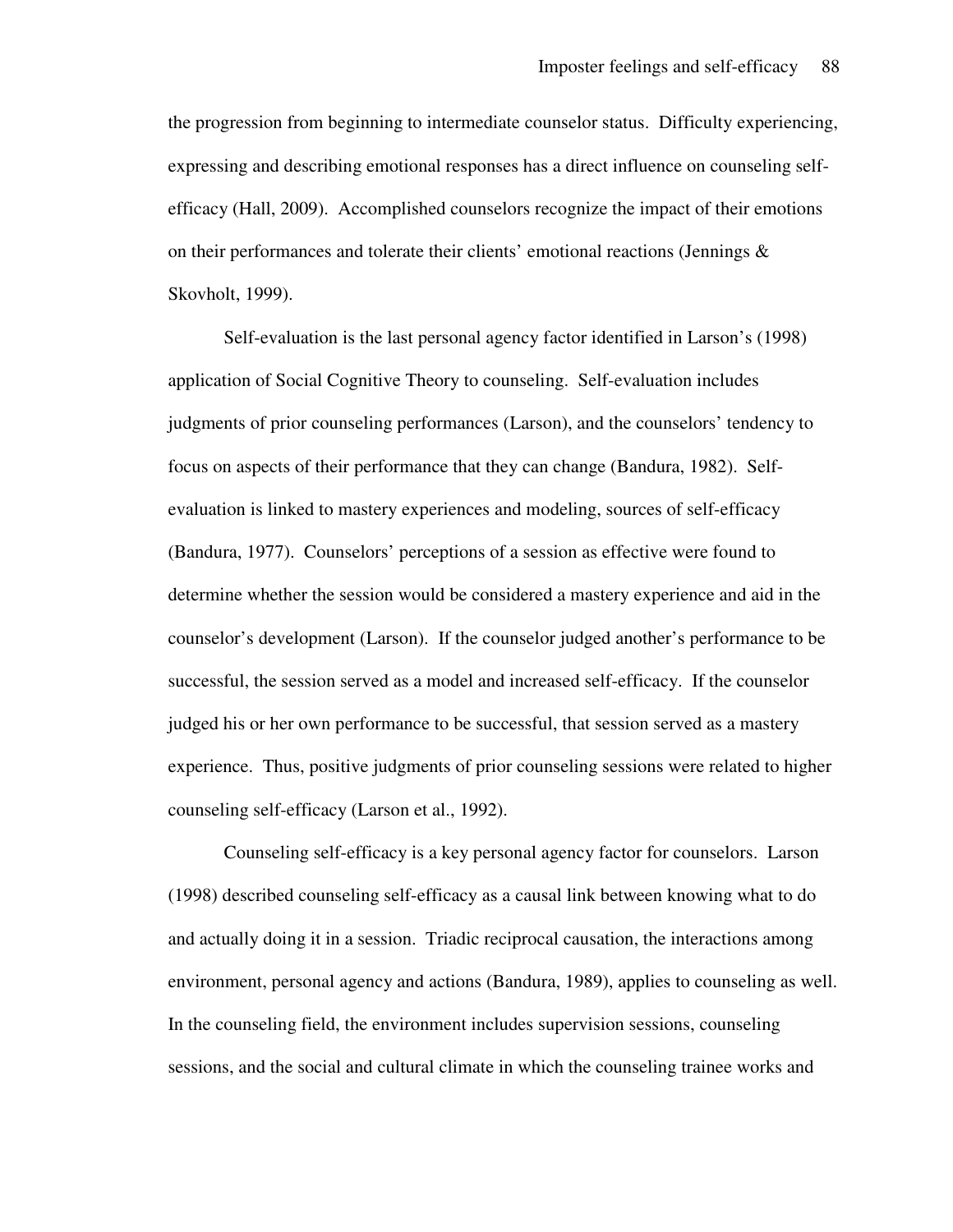studies (Larson). The counseling environment factors interact with personal agency, counseling self-efficacy being the primary component. The environment also interacts with actions, the counseling trainees' behaviors in counseling sessions, in supervision, and with fellow counseling trainees. Counselors develop self-efficacy through the interaction of personal agency, environment, and actions (Larson).

According to Lent, Hill, and Hoffman (2003), counselor self-efficacy is important for two reasons: it might affect clinical performance and it might increase counselors' understanding of career development. Research suggests that it affects counseling skills and outcomes by influencing counselors' cognitive, affective, and behavioral responses in session (Larson & Daniels, 1998; Lent et al., 2003). Barnes (2004) suggested that examination of counselor trainees' perceptions of training, personal cognitions, and affective experiences increases understanding of how counseling self-efficacy develops and is maintained. A greater understanding of counseling self-efficacy aids overall counselor development (Barnes). Barnes gave the following example. If counselor trainees overestimate their counseling self-efficacy, examination of the underlying factors such as personal cognitions might lead the trainees to more accurate perceptions. Discussion of other social cognitive variables that influence self-efficacy, such as anxiety, self-talk, and working alliance, might be needed as well (Barnes). This examination requires introspection, which might be too threatening in the early stages of counselor development when anxiety and doubts about performance are high (Stoltenberg et al., 1998). Because imposters experience high levels of anxiety and self-doubt (Clance, 1985), their development as counselors might be hindered.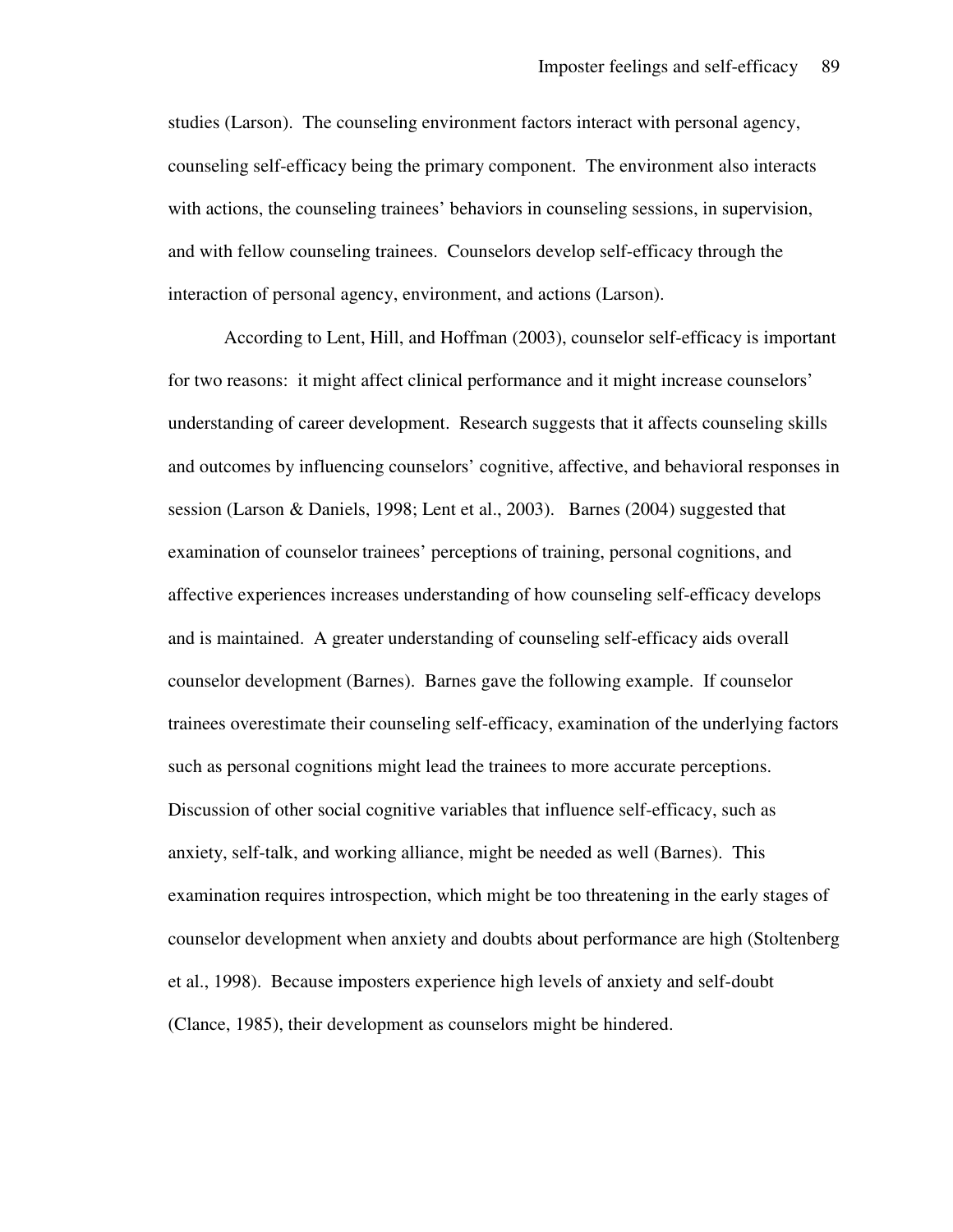The second reason counseling self-efficacy is important is its influence on career development (Lent et al., 2003). Research on children and self-efficacy has revealed that children's general self-efficacy affects their perceptions of their ability to perform different occupational activities even more than does their academic achievement, thereby influencing their career choices (Bandura, Barbaranelli, Caprara, & Pastorelli, 2001). The study described in subsequent chapters is less concerned with career development than with the influence of counseling self-efficacy on counseling trainees and counseling performance when the imposter phenomenon is involved.

# *Measuring Counseling Self-efficacy*

Lent, Hackett, and Brown (1998) identified several problems that arise in defining and measuring counseling self-efficacy. Most counselor self-efficacy scales assume that the counselor has at least a rudimentary knowledge of counseling. A trainee asked about comfort level in applying a theory might be unable to answer if he or she has not completed a theories course. Some counseling self-efficacy scales (e.g., the Self-Efficacy Inventory; Friedlander & Snyder, 1983) incorporate constructs beyond counseling selfefficacy. Lent et al. (1998) identified "values" as a construct often used in counseling self-efficacy scales. Incorporating values assumed that there is a standard set of values needed to feel efficacious about one's ability to counsel. The Self-Efficacy Inventory (Friedlander & Snyder, 1983) incorporates case management and completion of academic requirements (Larson & Daniels, 1998). Other measures, such as the Counselor Self-Efficacy Scale and the Career Counseling Self-Efficacy Scale, are more specialized, focusing on specific types of counseling such as group or career (Melchert et al., 1996; O'Brien, Heppner, Flores, & Bikos, 1997). Finally, scales that reflect basic knowledge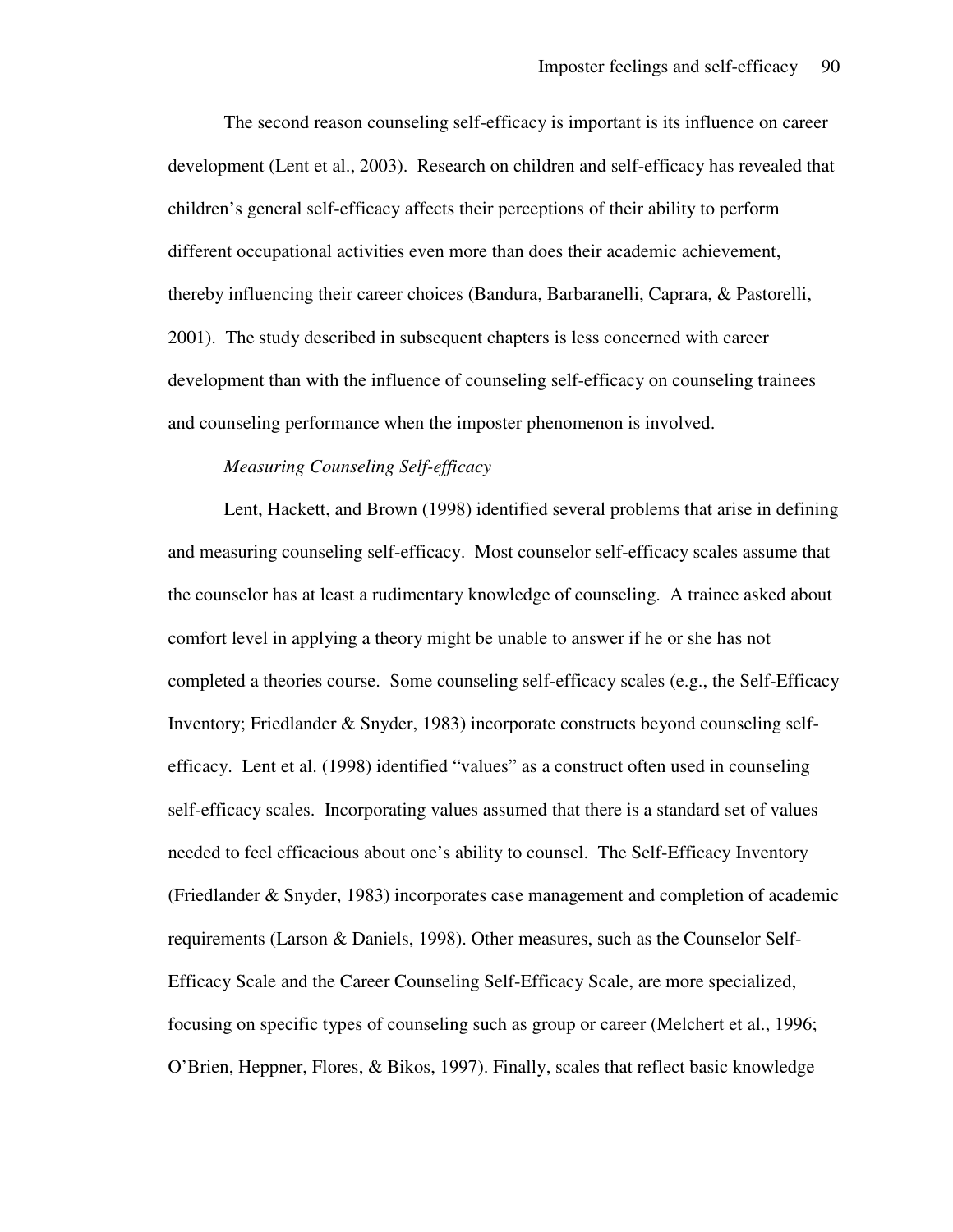and beginning skills might not be adequately represent more advanced counseling levels (Lent et al.).

 The current project used the Counseling Self Estimate Inventory (COSE; Larson et al., 1992) to measure counseling self-efficacy. The COSE, based on Bandura's (1977) Social Cognitive Theory, was constructed to measure counselor trainees' outcome expectancies and counseling self-efficacy. The initial 67 item scale contained information with which beginning counselors should be familiar. Factor analysis of the final 37-item COSE resulted in five subscales: Microskills, Process, Difficult Client Behaviors, Cultural Competence, and Awareness of Values (Larson et al.). The Microskills subscale is designed to reflect basic counseling skills and includes items that focus on the clarity and conciseness of the counselors' responses and the counselors' ability to respond appropriately to clients' responses. Process reflects conceptualization, treatment planning, and the ability to determine meaning from clients' verbal and nonverbal responses. Difficult Client Behaviors includes items that focus on challenging problems such as alcoholism, suicidality, abuse, and resistance. The items in Cultural Competence address working with clients from different cultures, ethnicities, and social classes. Awareness of Values focuses on counselors' awareness of their own biases and values. The COSE contains items addressing basic counseling skills and more advanced process skills. Rather than addressing the counseling trainees' values, the COSE assesses the trainees' awareness of their own value systems (Larson et al.). The COSE has been validated and used in many studies of counseling self-efficacy (Daniels & Larson, 2001; Hall, 2009; Halverson, Miars, & Livneh, 2006; Humeidan, 2002).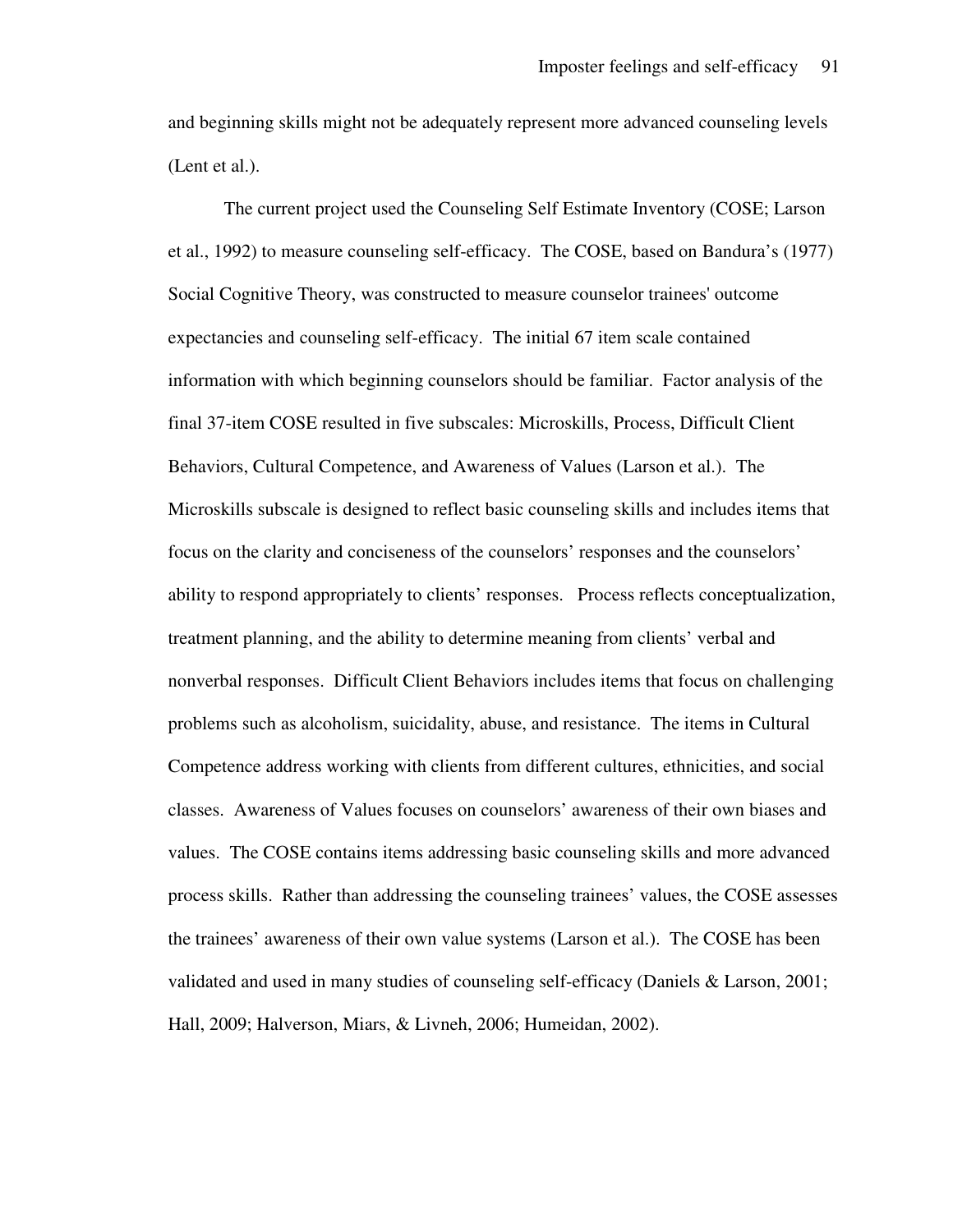Larson et al. (1992) examined the relationship between COSE scores and academic performance, anxiety, and social desirability. They found little relationship between COSE scores and academic performance as represented by GPA and GRE scores, but there was a significant negative relationship between COSE scores and trait and state anxiety. The COSE scores were positively related to measures of problem solving (Larson et al.). This relationship suggests that scores on measures of the imposter phenomenon, which is characterized by anxiety and negative self-assessment (Clance, 1985; Harvey & Katz, 1985), might be negatively related to self-efficacy and to perceptions of problem solving abilities.

Responses to the Microskills and Awareness of Values subscales of the COSE are related to social desirability (Larson et al., 1992). Those who are strongly influenced by social desirability tend to be more reactive, depending on their outcome expectancies, and more susceptible to social influence. Larson et al. also found that they tend to be more defensive and more likely to present in an inauthentic manner. One might expect a relationship between the imposter phenomenon and microskills and awareness of values, given the fraudulent personas imposters believe they present.

The COSE scores were compared with measures of classroom training and years of counseling experience and examined for gender differences in a series of studies conducted by Larson et al.(1992). There was no significant relationship between responses to the COSE and gender. However, training and experience were related to COSE scores. Larson et al. found that bachelors level counseling trainees had lower scores than masters level trainees and doctoral level professionals indicating that the bachelors level trainees had less counseling self-efficacy than master's level trainees or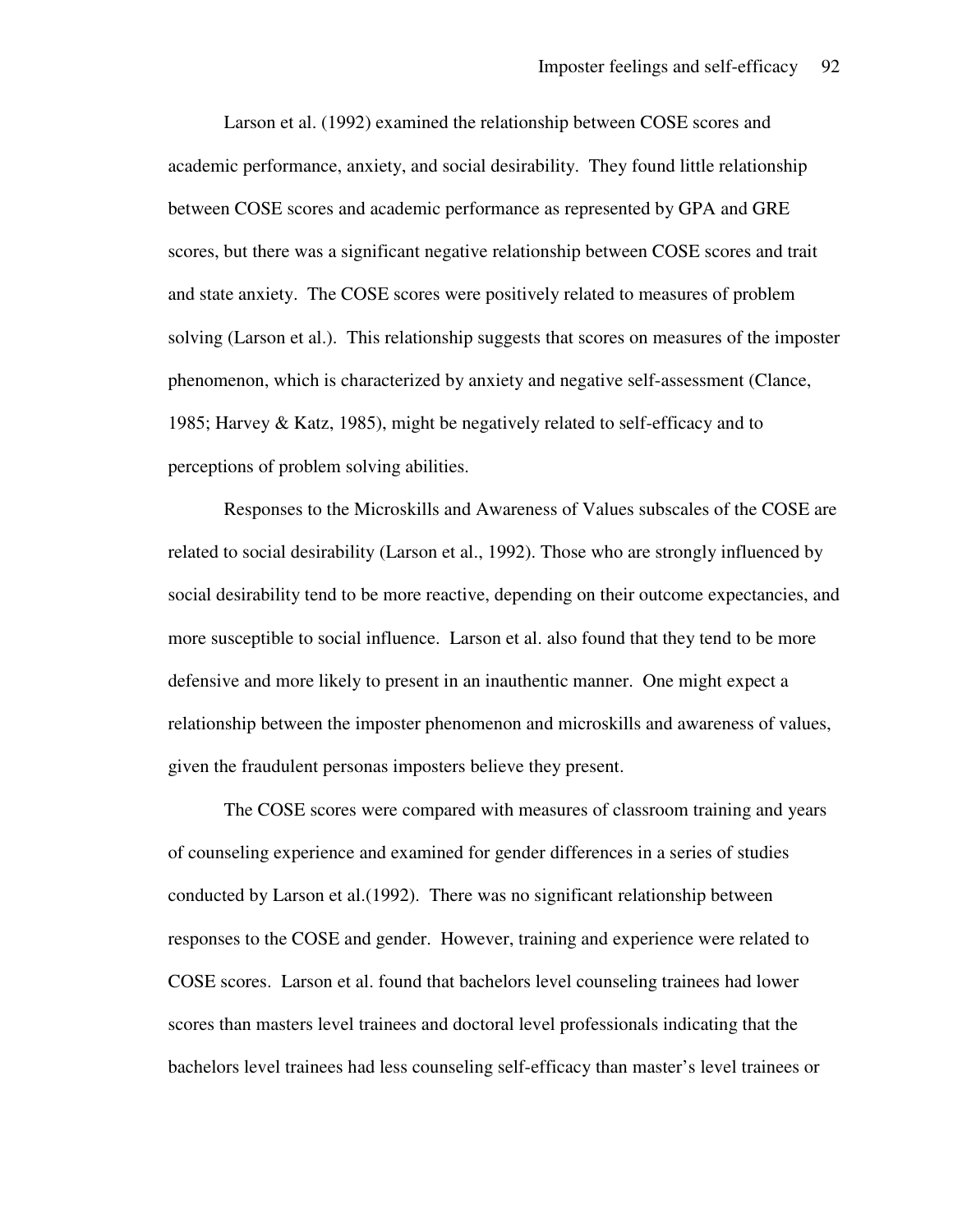doctoral professionals. Years of experience, apart from training, related positively to counseling self-efficacy (Halverson et al., 2006; Humeidan, 2002; Larson et al.). The influence of training and experience is one focus of this study. Imposter feelings may weaken the influence of training and experience on the trainees' perceptions of their own competence.

Research suggests that there are several components of counseling self-efficacy (Lent et al., 2003). The counselor's perceived ability to perform helping skills is one. Helping skills include the ability to integrate information into conceptualizations of client problems and treatment plans. Another component is the perceived ability to handle more difficult clinical situations (Lent et al.). Lent et al. found indicators of helping skills, especially insight, to have strong positive relationships with counseling selfefficacy. Trainees' beliefs about their ability to handle difficult clinical situations were positively related to counseling self-efficacy as well. Lent et al.'s study suggests that trainees' beliefs about managing difficult clinical situations are sensitive to their experience. Other research has shown that counseling self-efficacy is related to cognitive development, affect, and counseling actions (Leach et al., 1997). Leach et al. found that more experienced trainees understood the counseling process and their own values more fully, and were more confident in their ability to deal with difficult client behaviors, than were less experienced trainees.

# *Counseling Self-efficacy and Cognitions*

Cognitive development is one important aspect of counseling self-efficacy (Larson, 1998). Stoltenberg (1998) stressed the importance of schema development for understanding the counseling process. Schemata that are too general or specific or that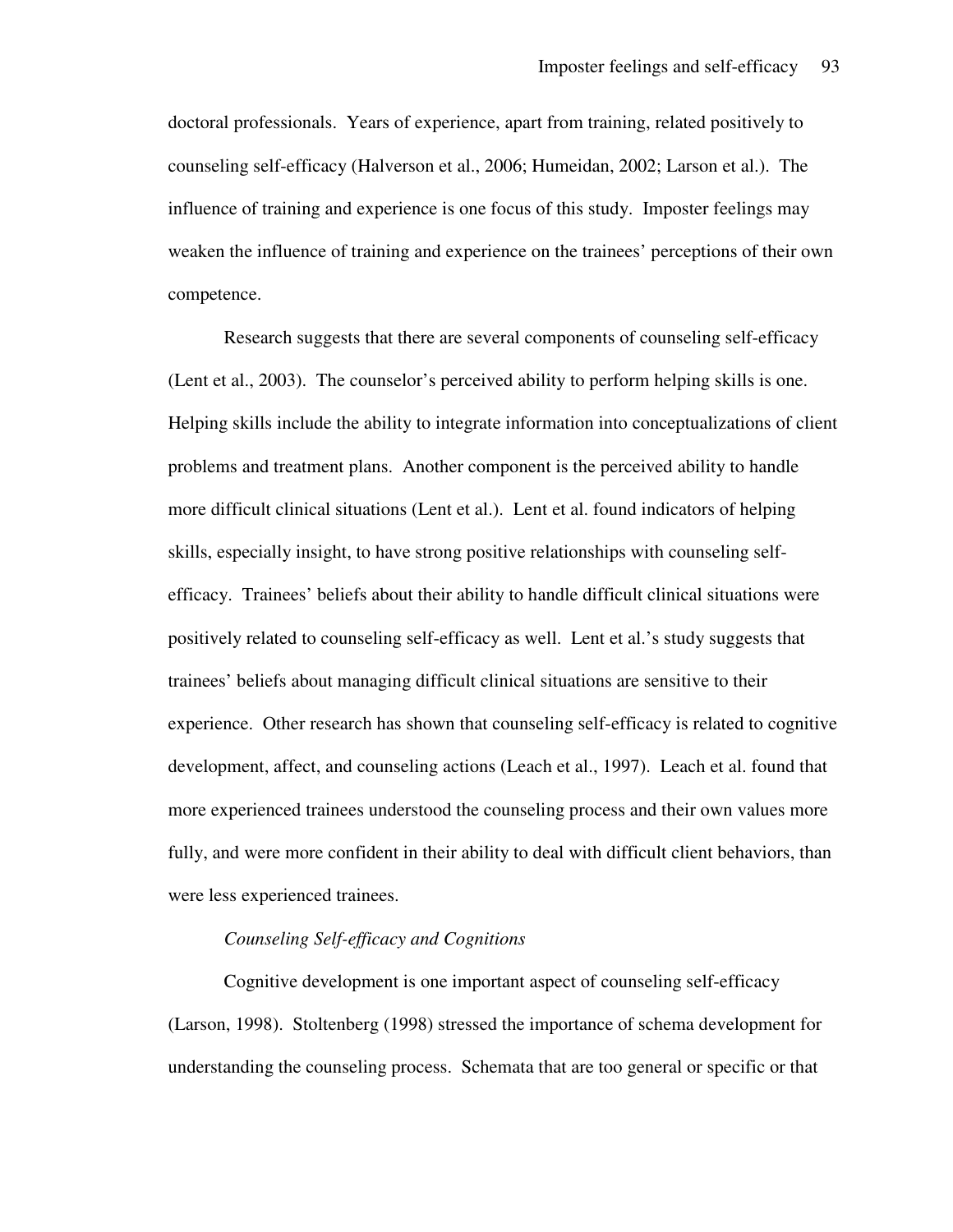focus on similarities and exclude differences were found to hinder counseling trainees' cognitive development (Stoltenberg). The perception of cognitive competence could be hindered by anxiety, fears of being "wrong," and desire to appear competent (Thompson, 2004). Imposters, who experience anxiety, fear of failure, and fear of success, and who expend energy to maintain the presentation that belies their feelings, might find that their perceptions of cognitive competence remain stuck (Clance, 1985). Research conducted by Halverson et al. (2006) showed that counseling trainees' conceptual levels increased from year 2 to year 3, but not during the first year of training. When practicum was added to the training program, cognitive complexity increased. Counseling self-efficacy increased during all years of training (Halverson et al.). Cognitive development was evident in counselors' ability to conceptualize client problems. Experienced counselors were more consistent in conceptualization and considered cases clearer than did inexperienced counselors (Stoltenberg et al., 1994).

Borders (1989) found that counseling self-efficacy was generally low in beginning trainees. Cognitively, they tended to think in black and white, absolute terms and to experience frustration and impatience. Increases in self-efficacy were accompanied by increases in empathy and tolerance and more worry about sounding judgmental (Borders). Eventually, trainees typically developed the ability to selfevaluate without needlessly criticizing their performances. Over time, trainees' concerns about competence shifted away from judgments of their personal reactions and toward their clients' needs and responses (Borders). The self-appraisal, or confidence, component of their cognitive abilities increased (Fong, Borders, Ethington, & Pitts, 1997). Their levels of self-acceptance increased (Thompson, 1986). The ability to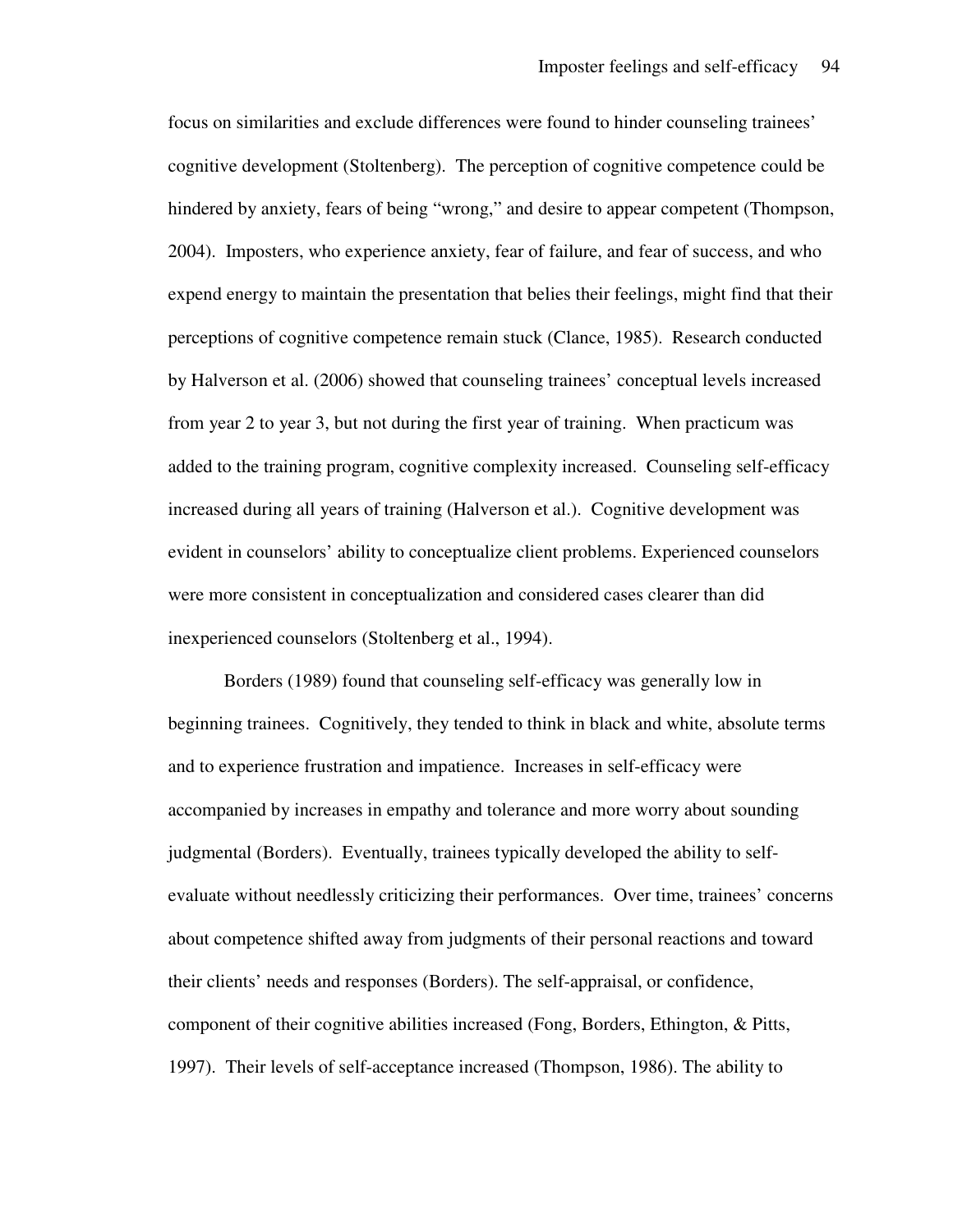distinguish between realistic self-appraisal and irrational self-criticism was necessary to reduce anxiety related to counseling performance (Fitch & Marshall, 2002). These cognitive changes might not occur in trainees with the imposter phenomenon. Typically, imposters hold negative views of their abilities. It is possible that they do not develop the tolerance of negative feelings needed to self-evaluate effectively (Harvey & Katz, 1985), leaving them unable to distinguish between realistic self-appraisal and unrealistic selfcriticism, as described by Fitch and Marshall. Imposters' anxiety levels are likely to remain high because evaluation, personal issues, performance, and fear of trying new things--all of which often maintain anxiety (Fitch & Marshall)--are ongoing concerns for them (Clance, 1985; Clance & Imes, 1978).

### *Counseling Self-efficacy and Affect*

The relationship between counseling self-efficacy and anxiety is substantiated by both theoretical explanation (Barnes, 2004) and empirical evidence. Anxiety, in particular, hinders the development of counseling self-efficacy. High levels of anxiety hinder counseling trainees' skill development and might ultimately contribute to burnout (Fitch & Marshall, 2002). This idea is relevant given the relationship between anxiety and the imposter phenomenon. Counseling self-efficacy and anxiety might interact. For example, Bischoff and Barton (2002) proposed that anxiety would decrease and confidence increase as trainees gain experience. They described the decrease in anxiety as a natural change as trainees become less reactive to situational changes. Thompson (1986) found that graduate and undergraduate counseling trainees experienced fear and anxiety at the beginning of their training. With more training, their self-efficacy increased and their anxiety decreased. Trainees began practicum courses with self-doubts about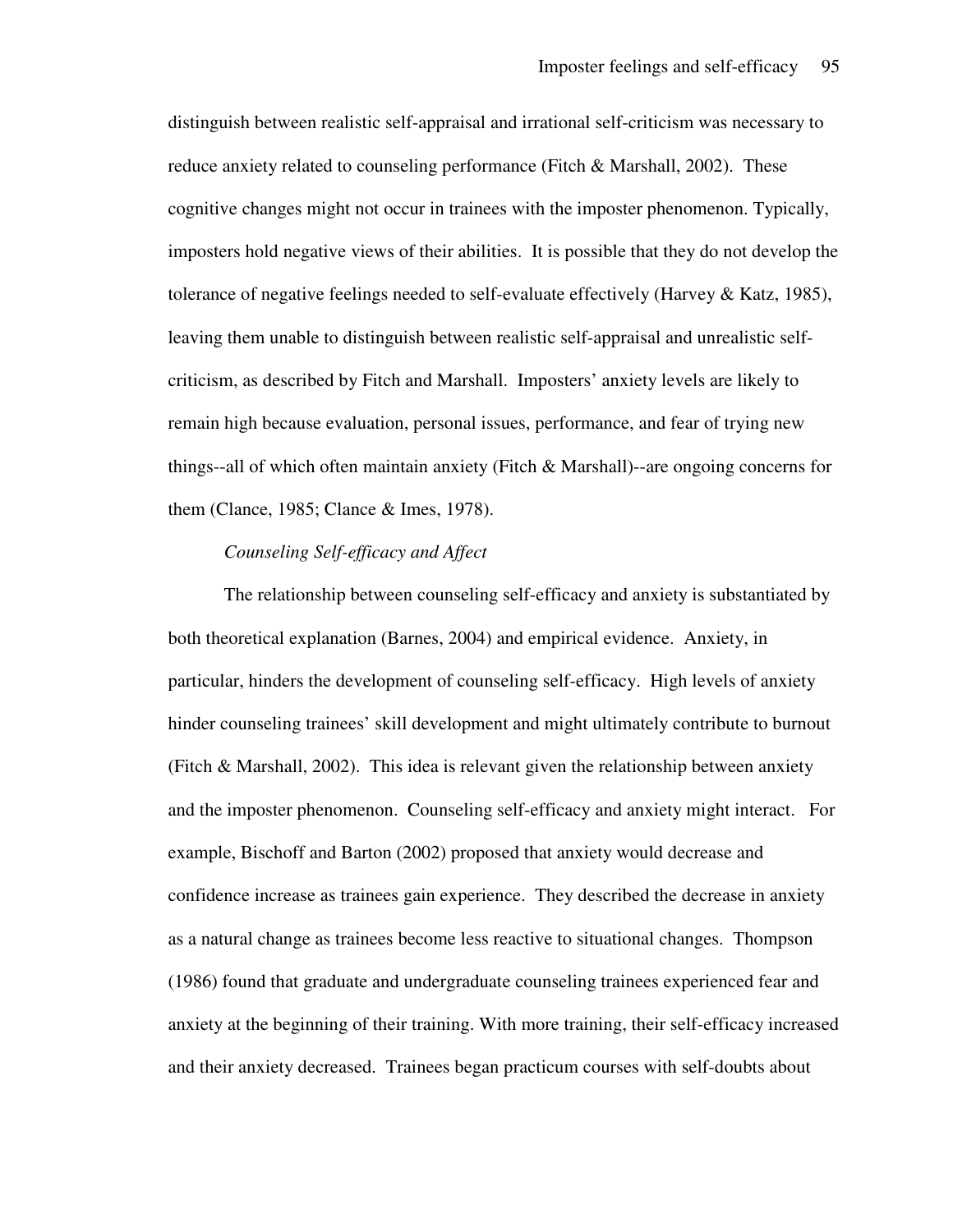their skills and ability to work with clients. They expressed fears, inadequacy feelings, and anxiety about becoming psychologists (Al-Darmaki, 2004). Counseling self-efficacy and trait anxiety together predicted counseling performance in another study (Larson et al., 1992). Positive feedback increased counseling self-efficacy and concurrently decreased anxiety (Daniels & Larson, 2001). Overall, counseling self-efficacy enabled counselors to experience anxiety as challenging rather than disabling (Larson, 1998).

## *Counseling Self-efficacy and Actions*

Actions that interact with environment and personal agency are part of a pattern of triadic reciprocity (Bandura, 1982). These actions, or behaviors, could occur in supervision, in counseling, or while interacting with others in the counseling environment (Larson, 1998). Bandura (1982) proposed that several factors moderate the influence of self-efficacy on behavior. Lack of self awareness, misjudgment of task requirements, poorly defined self-efficacy, unplanned situational constraints on action, and disincentives to act can weaken the influence of self-efficacy on behavior. New experiences can increase or decrease self-efficacy by strengthening or weakening its impact (Bandura).

Larson (1998) described characteristics of actions that increase the impact of mastery experiences which build self-efficacy. These characteristics include action patterns of gradual improvement or even failure followed by improvement, actions that required some effort on the part of the trainee, and actions accomplished with little assistance. Larson suggested that multiple characteristics could interact, increasing the impact of the experience beyond the level that actions with one characteristic would have. For example, if a counseling trainee researched efficacious interventions, planned ways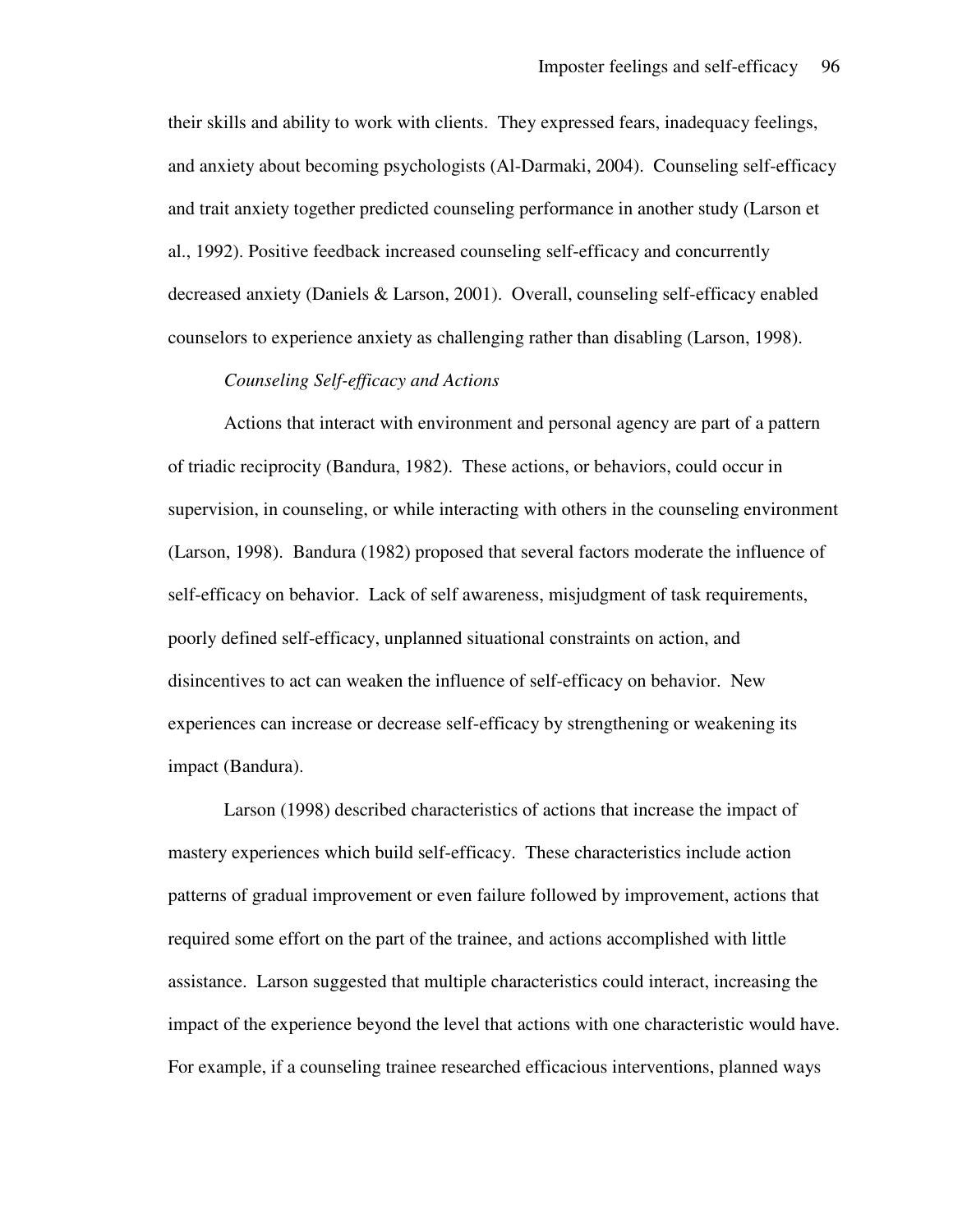to apply the intervention, and used the intervention successfully with a client, the experience would probably carry more weight than a supervisor telling the trainee to do the intervention. The counselor's attribution of success and focus on helpful responses also tend to increase the impact of the experience.

Brammer (1997) used computer generated assessment scenarios to determine the influence of experience and training on confidence and information gathered during assessment. More advanced psychology trainees, doctoral candidates and those with their doctoral degrees, were more attentive and asked more questions to fill in gaps in the information presented. However, those with more clinical experience asked fewer questions overall compared to the number of questions asked by trainees beginning doctoral level training. The questions more advanced trainees and doctoral level professionals asked were more often diagnostic. Brammer found that confidence and perceptions of expertise were positively related to each other, but not related to experience. This corroborated research that found imposter feelings among experienced professionals (Fried-Buchalter, 1997; Topping & Kimmel, 1985).

 Earlier research showed that doctoral level counselors confronted clients more than advanced students and novice trainees did, but did so in a less domineering manner (Tracey et al., 1988). Doctoral level counselors were more flexible in their responses, less flexible with client demands, and less verbose. Tracey et al. found that the only significant differences in responses of novice and advanced students were immediacy and verbosity; advanced students provided more immediate and longer responses. Tracey et al. suggested that learning certain responses and learning when to use them occur together. They showed that self-efficacy increased continuously, in general, with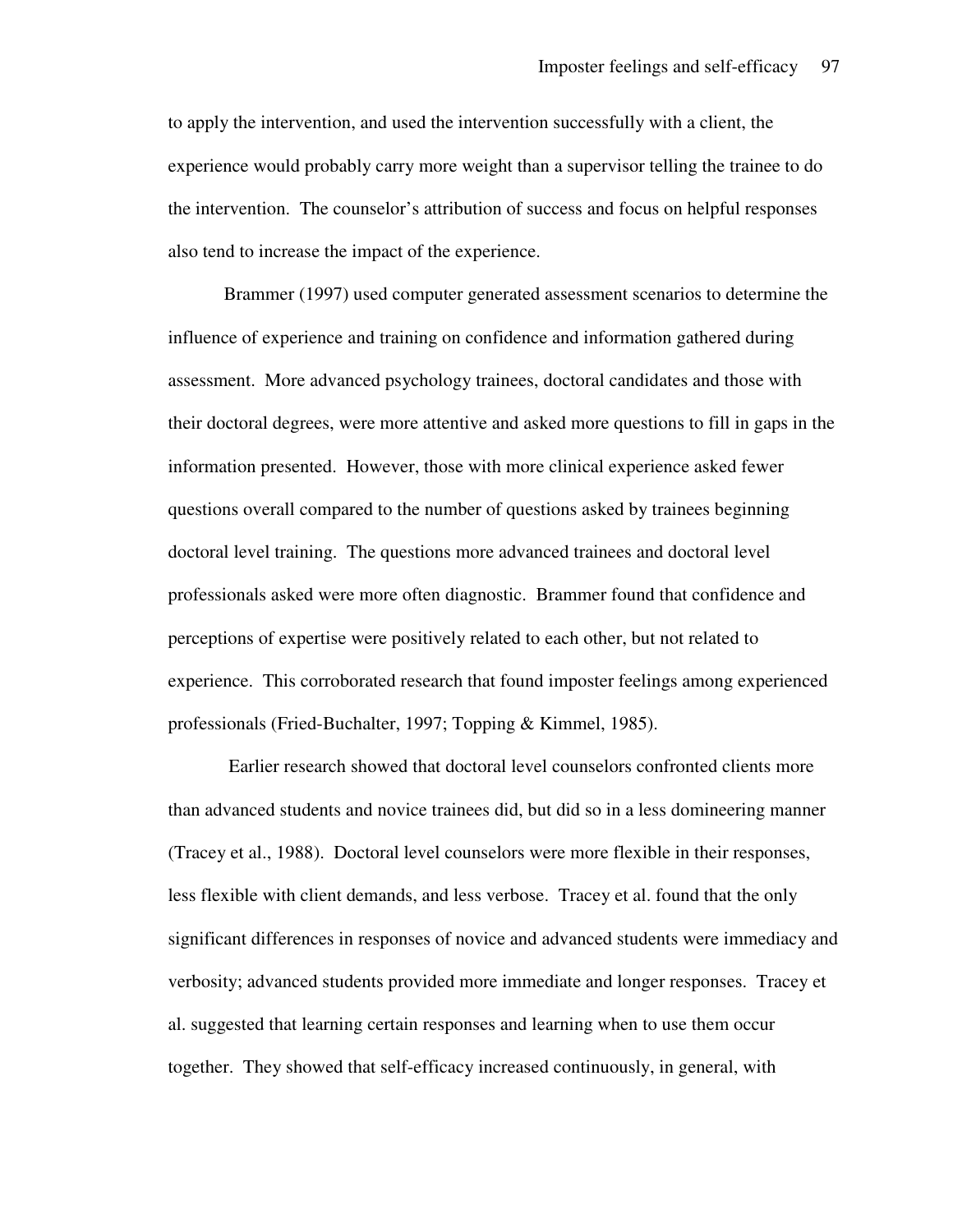experience and training. The research previously cited regarding changes in development and self-efficacy among graduate counseling students, undergraduate trainees, and doctoral level counselors provides another example of changes in specific actions among counseling trainees (Thompson, 1986). Thompson's research showed that as counselors gain experience and confidence, they reduce irrelevant responses, using their counseling skills more effectively.

It is important to include outcome and performance in a discussion of counseling self-efficacy and actions because of the equivocal research findings in this area. Larson (1998) suggested that counseling self-efficacy plays a role in thoughts, feelings, and behaviors related to counseling performance. Other research data on this relationship are unclear (Lent et al., 2006). Sharpley and Ridgway (1993) assessed the relationship of counseling self-efficacy with trainee predictions of their grades in a counseling skills class before, during, and after the class. They found that counseling self-efficacy did not predict performance in the class and predicted confidence in the trainees' predictions of their grades only once during the class. Sharpley and Ridgway concluded that counseling self-efficacy is not a valuable predictor of performance.

 Lent et al. (2006) asked counselor trainees to rate their confidence in their ability to perform counseling tasks over the next week and with the client they were about to see, in order to determine the impact of general counseling self-efficacy and specific counseling self-efficacy. Both trainees and clients rated session quality. Lent et al. found some overlap between client-specific counseling self-efficacy and general counseling self-efficacy, as well as some distinct properties. Both general and specific counseling self-efficacy increased over time, consistent with theoretical expectations regarding this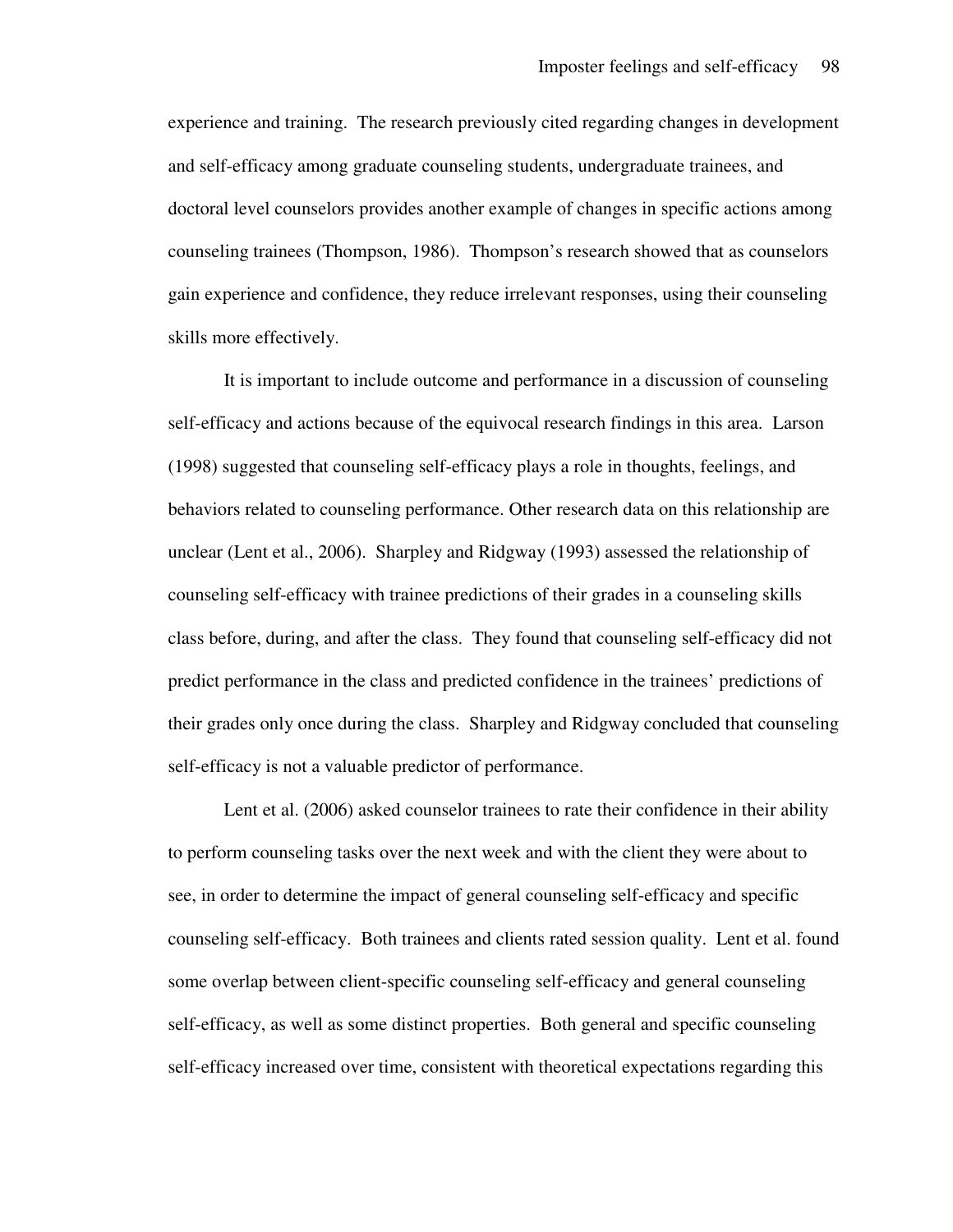relationship (Lent et al.). Client ratings of session quality were related to counseling selfefficacy only as mediated by counselor ratings of session quality. In other words, counselor ratings mediated the relationship between client ratings and counseling selfefficacy. Furthermore, the counselors' perceptions of performance were related to specific counseling self-efficacy (Lent et al.). Lent et al.'s study provided some evidence for the specificity of counseling self-efficacy, but did not clarify the influence of counseling self-efficacy on counseling performance.

As mentioned previously, research has shown that trainees filter their perceptions of successful counseling performance through their internal belief systems (Larson et al., 1999). Outcome expectancies regarding the predicted likelihood of a specific counselor response leading to a desired client reaction were also associated with counseling selfefficacy. Larson et al. (1992) also found that higher levels of counseling self-efficacy were associated with more positive outcome expectations. This finding has ramifications for the influence of the imposter phenomenon, which is characterized by negative internal judgments (Harvey & Katz, 1985), on counseling self-efficacy.

Outcome expectations and perceptions about performance are not the same as performance as rated by others. In the case of performance rated by others, the positive relationship between self-efficacy and counseling performance is equivocal. Sharpley and Ridgeway (1993) found that counseling self-efficacy did not predict performance during one semester of training. Halverson et al. (2006) found no relationship between counseling self-efficacy and supervisor ratings of clinical skills. Lent et al. (2006) found that counseling self-efficacy increased over one semester and over four client sessions. While counseling self-efficacy did predict counselor ratings of performance, it was not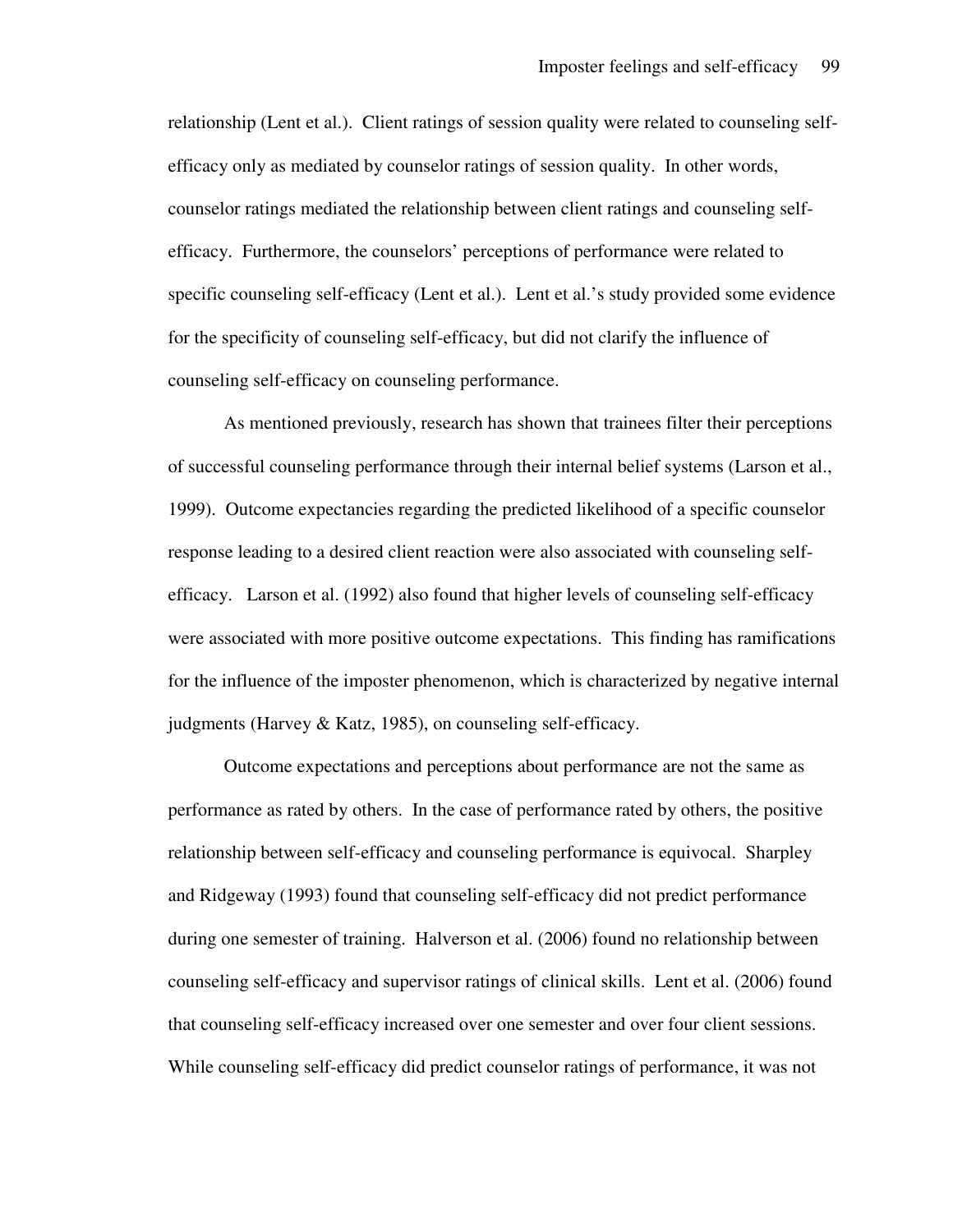significantly related to client ratings of session quality. Conversely, Larson et al. (1992) found that counseling self-efficacy was positively related to counseling performance. In the Larson et al. study, performance was operationalized as use of microskills that included clarity, conciseness, relationship establishment, nonjudgmental responses, effective responses, and interview responsibility. Independent reviewers rated trainee performance.

# *Counseling Self-efficacy, Experience, and Training*

Experience and training are strongly indicated by research evidence as important in the development of counseling self-efficacy. It seems self-evident that counseling selfefficacy increases with experience. Orlinsky et al. (1999) found that perceived therapeutic mastery did increase with experience. Those with a great deal of experience perceived their mastery of counseling skills to be greater than it was earlier in their careers. Could experienced counselors still struggle with the imposter phenomenon? Because of the negative association of imposter feelings and feelings of competence (Clance & Imes, 1978), one could reason that an experienced counselor with imposter feelings would have decreased perceived therapeutic mastery just as the experienced faculty members in the Brems et al. (1994) study lacked mentoring skills.

Johnson, Baker, Kopala, Kiselica, and Thompson (1989) found that self-efficacy of master's level trainees increased after a prepracticum course. Melchert et al. (1996) found that levels of self-efficacy fell into four groups that corresponded with developmental levels in the Counselor Complexity Model. Counseling self-efficacy increased from first to second year in a master's level training program, from master's to doctoral level, and reached its highest level in practicing psychologists. The increase in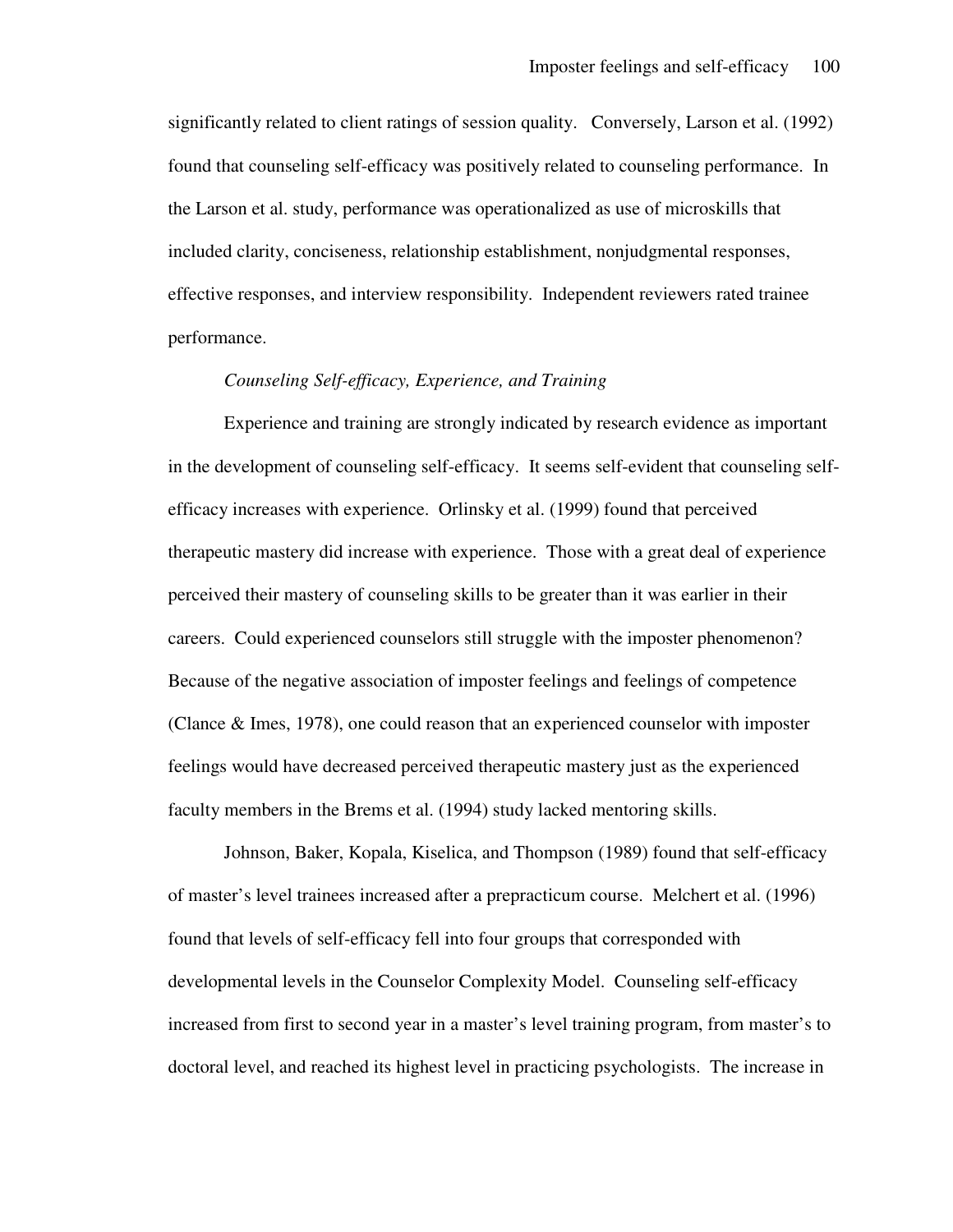counseling self-efficacy from first to second to third year was replicated by Halverson et al. (2006), who found that self-efficacy increased over the first year of training when courses were purely academic. A more significant increase occurred when practicum was initiated (Fong et al., 1997; Furr & Carroll, 2003).

In his study of counseling trainees' and doctoral professionals' responses, Brammer (1997) found that experience did not have a significant effect on perceived expertise or confidence. Confidence, in turn, did not influence questions asked. Training, however, had a significant influence on counselor responses (Brammer). Other researchers previously reported that training accounted for more variation than experience in counseling self-efficacy (Melchert et al., 1996).

Sipps, Sugden, and Faiver (1988) hypothesized that beginning trainees would have higher levels of counseling self-efficacy than later trainees because they would underestimated the complexity of counseling, while second year trainees would experience a slump in self-efficacy related to increased awareness of these challenges, and that third and fourth year trainees would experience linear increases in self-efficacy. The impact of experience was controlled in order to get a clear understanding of the impact of training, and the hypothesized results were found. Self-efficacy and outcome expectations were lowest among second year trainees, higher among first year trainees, higher yet among third year trainees, and highest among fourth year trainees. Perhaps the low self-efficacy and outcome expectations of second year trainees reflected the vacillation in motivation and doubt characteristic of dependency-autonomy conflict (Stoltenberg & Delworth, 1987).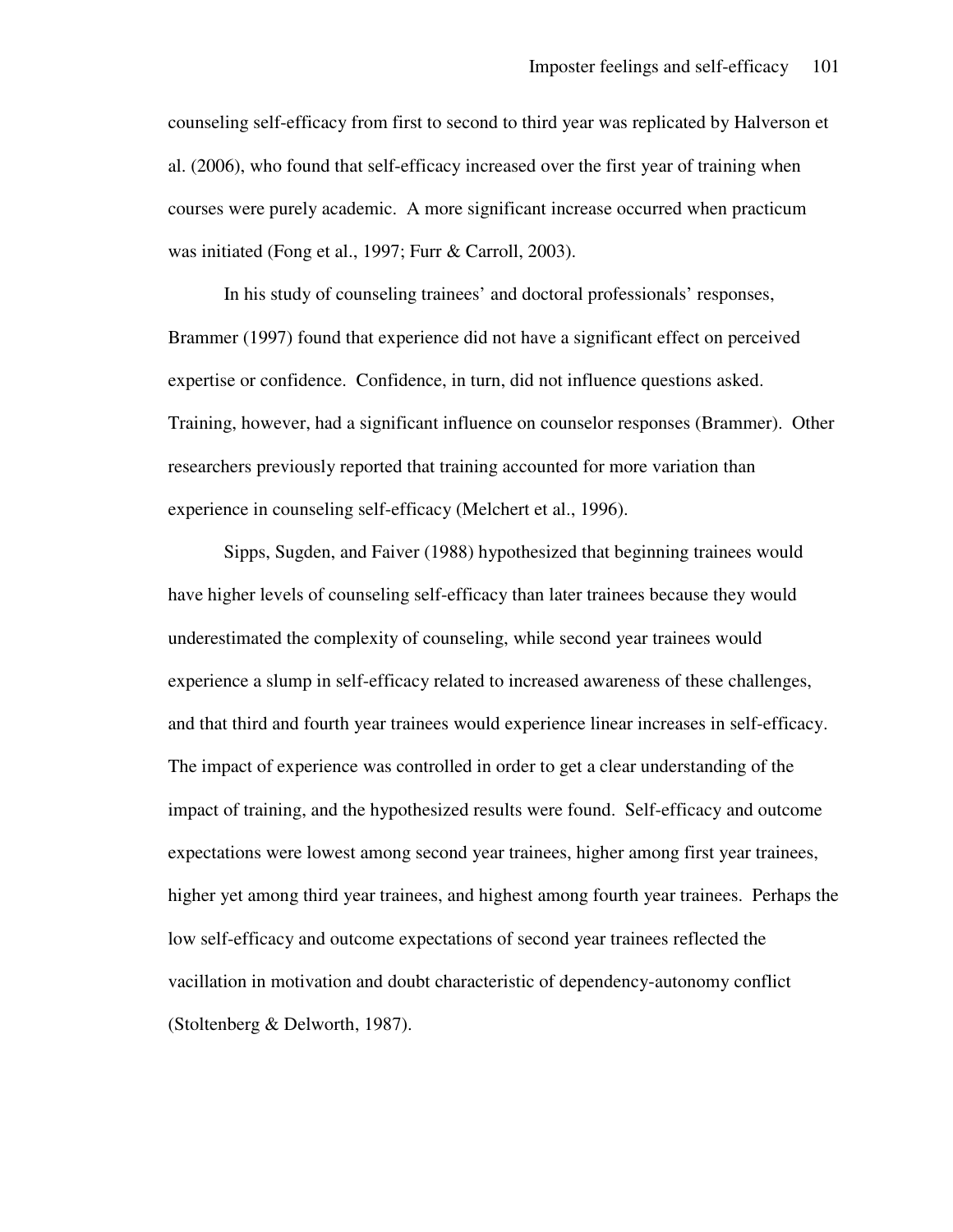Heppner, Multon, Gyshers, Ellis, and Zook (1998) suggested that self-efficacy may be specific to training and experience. Their research looked at the relationship between career counseling self-efficacy, use of a therapeutic model, and practicum experience. Previous practicum experience that was not career related was not associated with higher levels of career counseling self-efficacy. The relationship between selfefficacy and outcome was unclear as well. When counselors reported more self-efficacy, clients experienced less growth in the area of personal control. This suggests that the counselor's behaviors vary with their self-efficacy levels. Heppner et al. (1998) suggested that counselors may become more directive or provide more advice as they became more confident or that clients concede more control to confident-appearing counselors. When training or experience increase counselors' confidence resulting in advising, imposter feelings might dampen this influence, paradoxically allowing clients greater self-direction and growth. In this project, as described in Chapter 3, training and experience were differentiated to determine the effects of both on counseling selfefficacy and the imposter phenomenon.

The relationship between counseling self-efficacy and self-concept should not be ignored when examining the impact of imposter feelings on counselor trainees. Wheeler (2002) suggested that self-concept influences counseling performance. Counselors with negative self-concepts might use therapy as an opportunity for self-healing. In such cases the drive for positive outcomes is attributable to the counselor's desire for enhanced selfworth. Few empirical studies have addressed the relationship between counseling selfefficacy and self-concept. Counseling self-efficacy is positively related to self-concept in general (Larson et al., 1992). A doctoral dissertation by Alvarez reported that counseling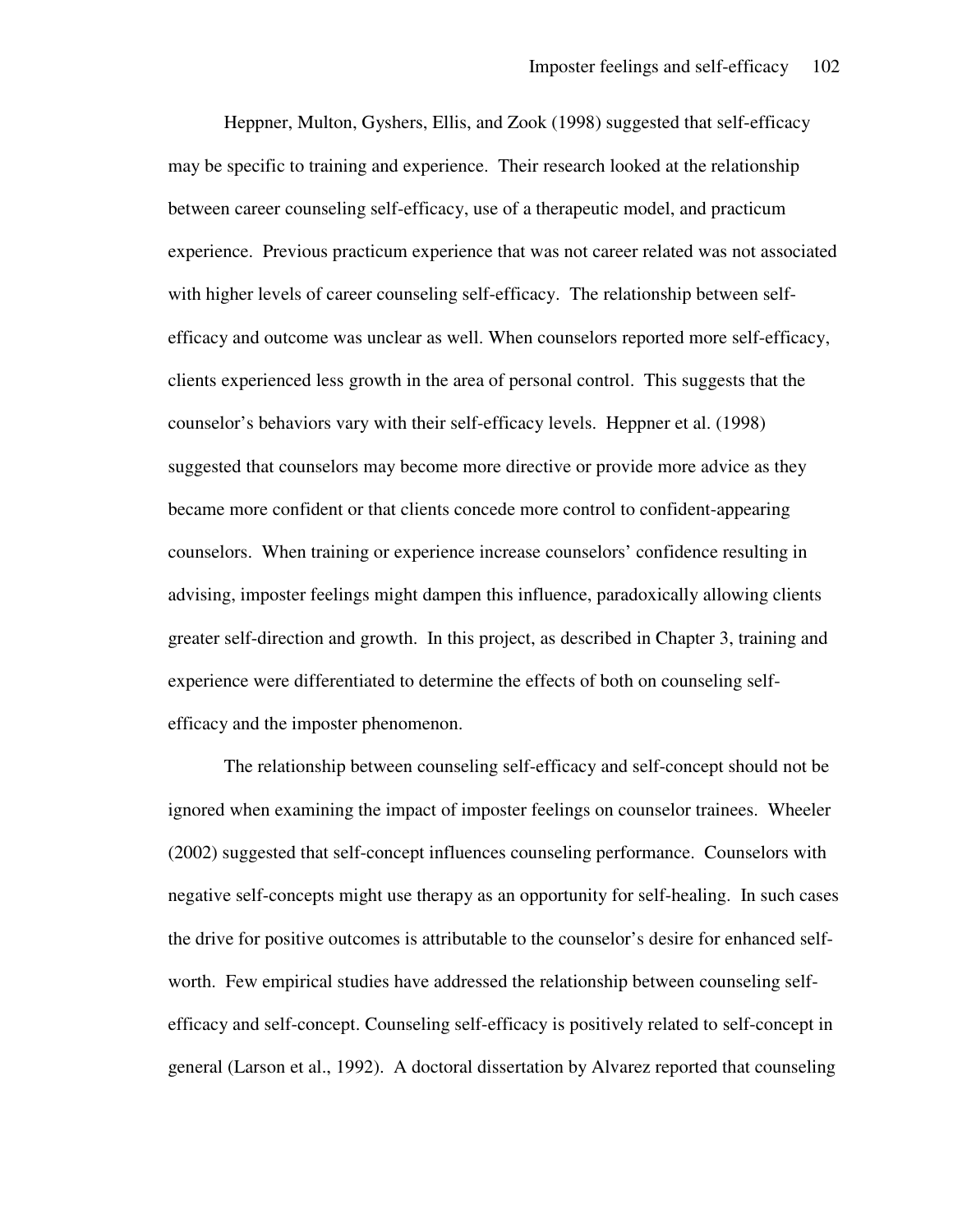self-efficacy had a negative relationship with perceived fraudulence (Larson & Daniels, 1998).

Our understanding of counseling self-efficacy is most effectively advanced by attending to both theoretical and empirical knowledge. This provides the best foundation for examination of the imposter phenomenon and its impact on counselor development. The importance of experience in the development of counseling self-efficacy and general counselor development has been reviewed. The importance of the interaction between experience and the imposter phenomenon and the overall impact of the imposter phenomenon will now be considered. It is anticipated that the imposter phenomenon directly affects counseling trainees' perceptions of their counseling abilities. Imposter feelings are also likely to affect counseling self-efficacy indirectly through their impact on experience.

# *Summary*

 Characteristics of the imposter phenomenon, including the pervasive feeling of fraudulence, the attribution of success and achievement to luck or other external factors, and the fear that others will discover the fraud (Clance & Imes, 1978), have been discussed. Suppositions about the development of the imposter phenomenon were also presented. Causal influences on the development of the imposter phenomenon such as childhood labels, parental appraisals and expectations, and more general family environment factors such as conflict within the family, parenting style, and lack of emotional nurturance have been hypothesized but not empirically validated (Clance & Imes; Harvey & Katz, 1985; Sonnak & Towell, 2000). The role the future imposter takes in her or his family of origin, i.e. the caretaker role, has been considered influential in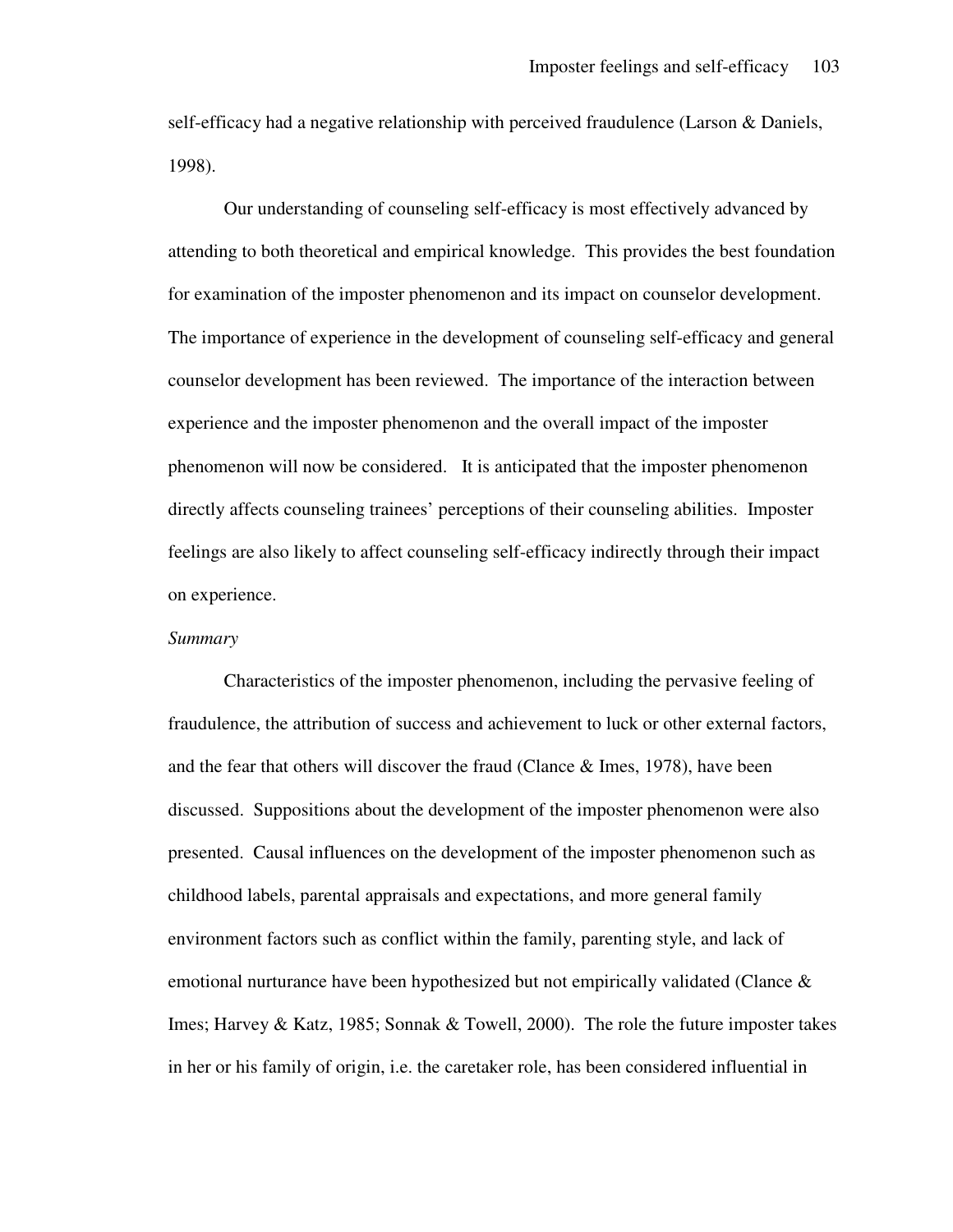eliciting imposter feelings (Castro et al., 2004). The relationship between imposter feelings and the caretaker role may be particularly important given the tendency of many health care providers to assume such roles and to experience imposter feelings (Henning et al., 1998). Unfortunately, little research directly addressing the presence of the imposter phenomenon in counseling professionals has been conducted. The current project's focus on the impact of the imposter phenomenon in counseling trainees fills an important research gap.

The relationship between the imposter phenomenon and other constructs has been thoroughly researched. The imposter phenomenon has been demonstrated in the gifted population and in academic professionals. Both students and faculty in higher education have reported imposter feelings that cause significant distress and impaired productivity (Brems et al., 1994; Hackett et al. 1992; Henning et al., 1998; Topping & Kimmel, 1985). The presence of the imposter phenomenon among individuals with certain personality traits and individuals with specific psychological problems has also been noted (Robinson & Goodpaster, 1991; Ross & Krukowski, 2002; Striegel-Moore et al., 1993. Research on the imposter phenomenon among counselors, however, has been sparse. Bischoff and Barton (2002) identified the imposter phenomenon in marriage and family therapy trainees. They determined that the phenomenon was characteristic of beginning trainees and suggested that imposter feelings dissipated as the therapists developed (Bischoff & Barton). The anxiety of performing in new and unfamiliar situations has also been associated with imposter feelings (Cozzarelli & Major, 1990), though some accomplished, experienced individuals report imposter feelings as well (Fried-Buchalter, 1992; Topping & Kimmel, 1985). The current project included experience and training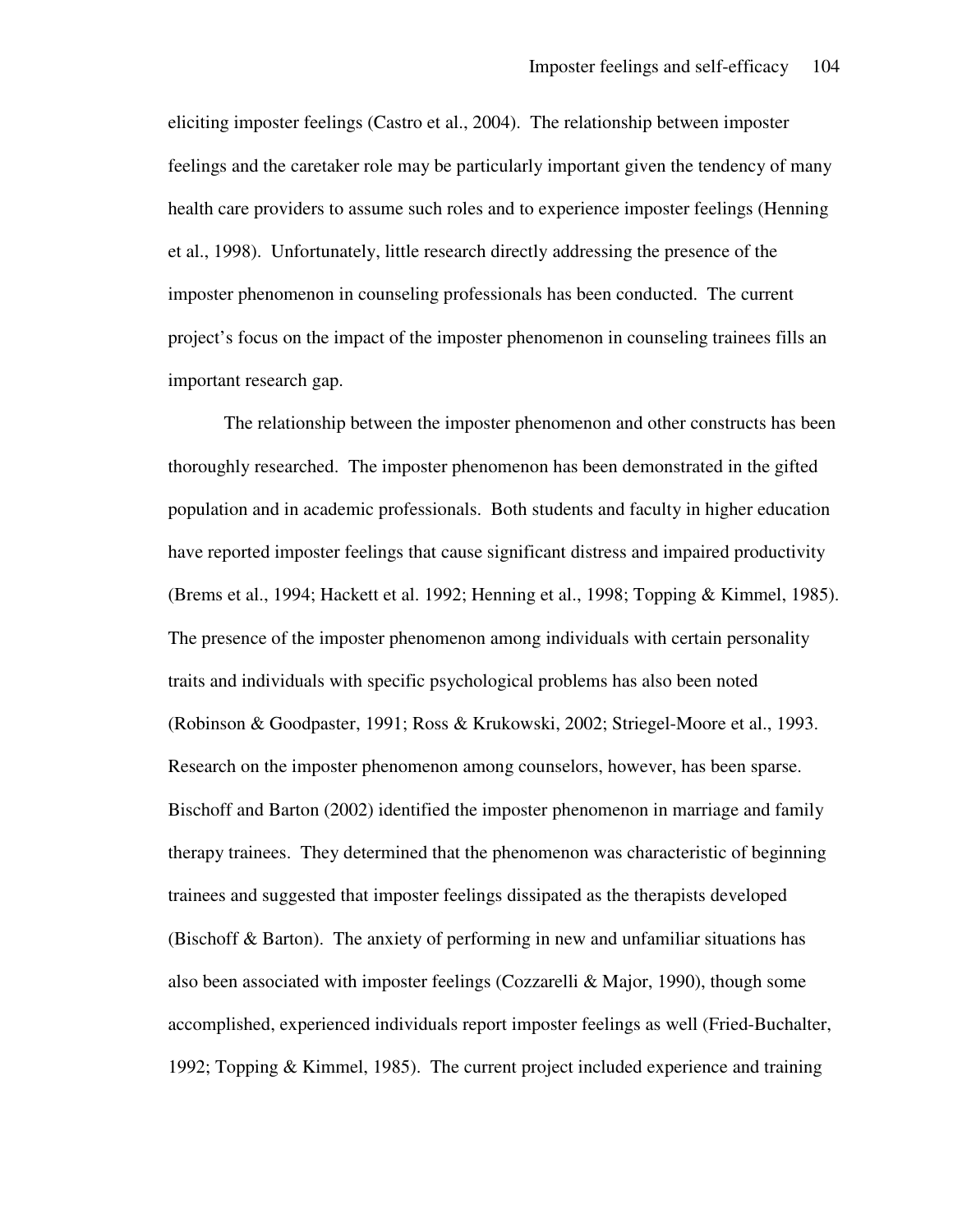as part of a model of the influence of the imposter phenomenon to determine if imposter feelings lessen during development in future psychologists.

 The purpose of the current project is to determine the impact of the imposter phenomenon on counselor development and on the counselor trainees' perceptions of their abilities. The literature describing counselor development and self-efficacy was reviewed in order to evaluate current knowledge of how counselors develop and how imposter feelings might affect that development. Stoltenberg and Delworth (1987) made a notable contribution to the research on counselor development by describing the Counselor Complexity Model and its revision, the Integrated Developmental Model. The IDM is a four stage model that describes counselor growth through changes in self and other awareness, motivation, and autonomy (Stoltenberg et al., 1998). Counselors in the beginning level are characterized by anxiety, a desire to be helpful, and a primary focus on themselves. These counselors struggle to gain independence, vacillating between confidence and self-doubt, independence and dependence, and low and high motivation (Stoltenberg et al.). At more advanced levels, greater self-awareness and otherawareness, more stable motivation, and more independence emerge. One might expect the imposter phenomenon to be present among beginning counselors, given the anxiety and difficulty of viewing the counseling relationship beyond the counselor's internal experience as described in the IDM (Stoltenberg et al.). Imposter feelings accompanying self-doubt would be expected in the middle level of development as well. However, the presence of the imposter phenomenon among more advanced levels of development seems less likely. The lack of clarity about the presence and impact of the phenomenon in counselors at all levels led to two questions: is the imposter phenomenon present in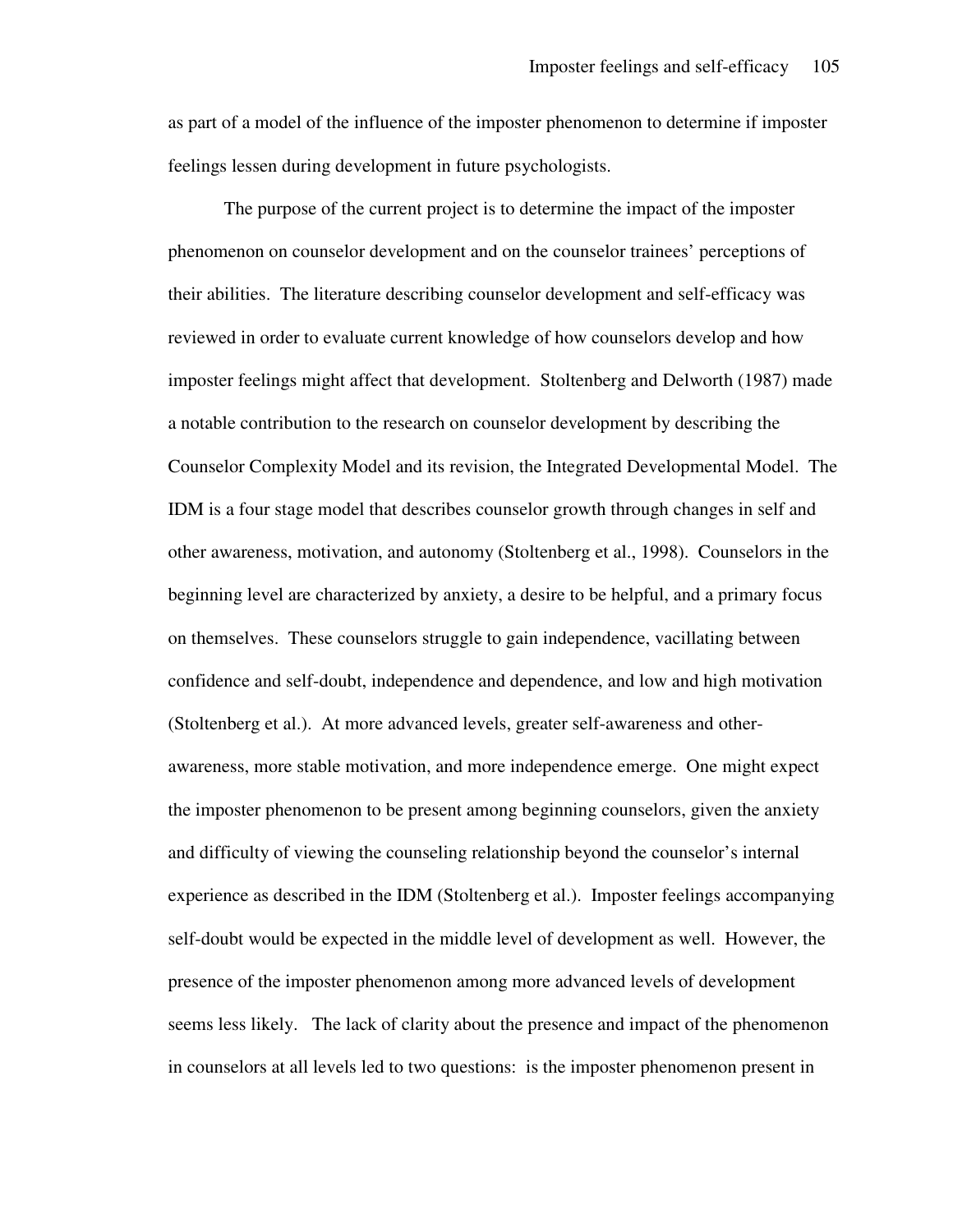counselors at different developmental levels, and; if present, how does it impact the counselors?

 Bandura's (1977) Social Cognitive Theory suggests that self-efficacy plays a role in personal agency. Other research has clarified the role that self-efficacy plays in cognitive processes, motivation, goal-setting, and affective processes. Bandura and colleagues found that persons with higher self-efficacy set more challenging goals, set higher standards of performance, and used more analytic problem solving strategies (Bandura & Cervone, 2000; Bandura & Locke, 2003; Wood & Bandura, 1989). Those with lower self-efficacy thought less efficiently, set less challenging goals, and had more negative affect (Bandura & Jourden, 1991). High self-efficacy was associated with the belief that the environment could change and that emotions are manageable, resulting in decreased risk of depression (Bandura et al., 2003; Bandura & Wood, 1989). Bandura et al.'s (2003) work showed that decreased self-efficacy led to more anxiety and less confidence in one's ability to empathize. Extrapolating from these studies, one might expect counselors with higher self-efficacy to set higher standards of performance than those with low self-efficacy. Furthermore, counselors with low self-efficacy might exhibit less efficient problem solving strategies, less empathy, and more depression and anxiety. The imposter phenomenon has been associated with depression, anxiety, and a focus on internal experiences (Clance, 1985; Harvey & Katz, 1985) suggesting an association between the imposter phenomenon and self-efficacy. Beliefs typical of those experiencing the imposter phenomenon, such as the view that ability is inherent, were associated with self-efficacy, and in particular with the tendency to personalize failures and feel threatened by others successes (Bandura, 1993; Kumar & Jagacinski, 2006).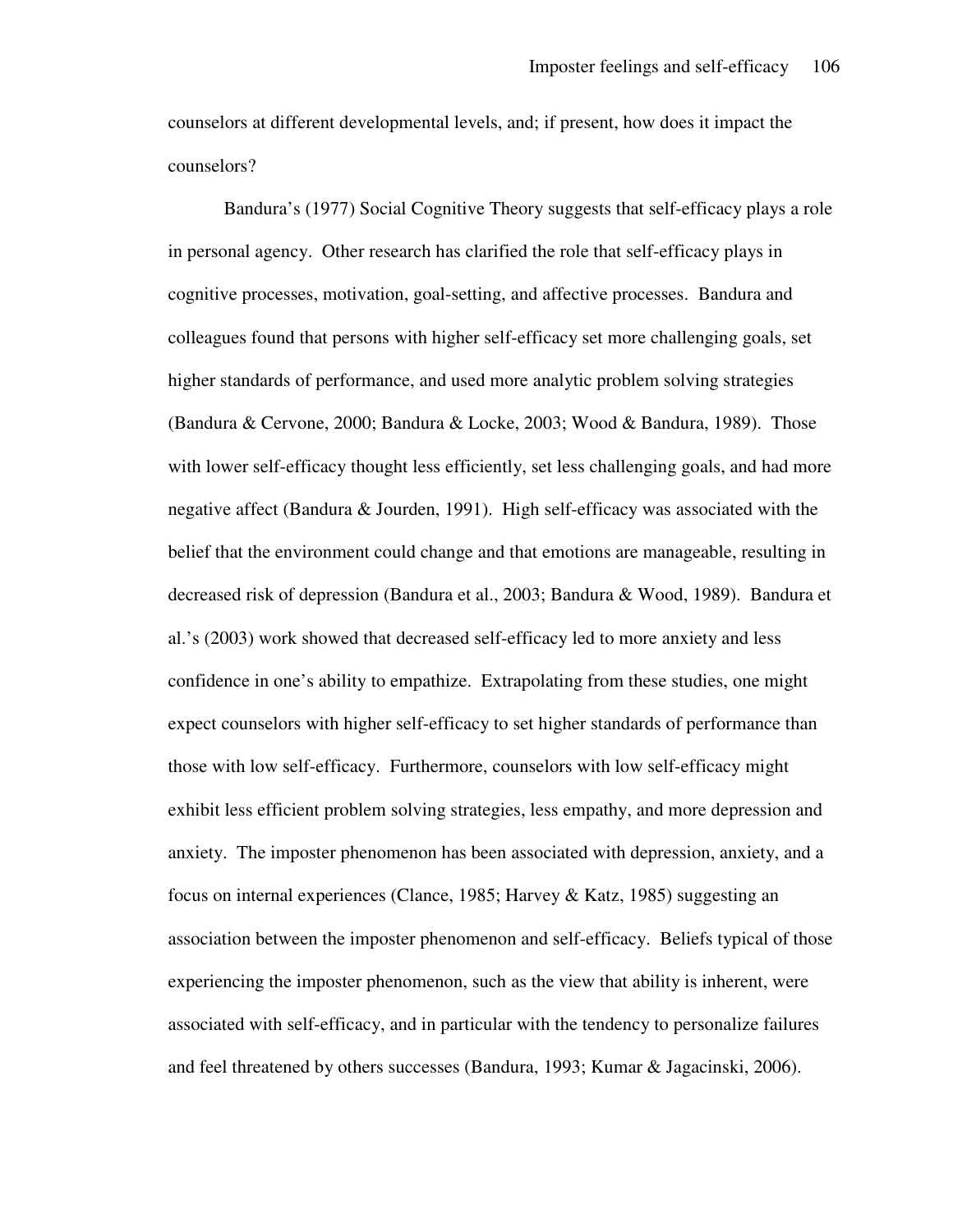Similarities in these beliefs supports the notion that self-efficacy and the imposter phenomenon are associated.

Larson (1998) expanded Social Cognitive Theory to explain the importance of self-efficacy in counselor development. Self-efficacy has an impact on the counselors' fears and anxieties, on their action choices, and on the effects of training and experience in their development as counselors. Larson et al. (1992) created and validated the COSE to measure counselors' self-efficacy and found that counseling self-efficacy is positively related to counseling performance. Thompson (1986) found that experience and training are associated with decreased counselor anxiety and increased self-efficacy. Such research raises the question of how experience and training might influence the imposter phenomenon and how the imposter phenomenon might in turn affect counseling self-efficacy. It is possible that experience and training might lessen imposter feelings as Bischoff and Barton (2002) suggested. Imposter feelings might also endure beyond early developmental levels into counselors' professional careers, as was found among business managers (Fried-Buchalter, 1992, 1997). Imposter feelings might also decrease counseling self-efficacy and adversely affect performance (Bandura, 1993; Larson et al., 1992). The current project tested a model of the relationship between counselor training and experience, the imposter phenomenon, and counseling self-efficacy using path analysis and structural equation modeling in order to determine causal effects of the imposter phenomenon on counseling self-efficacy.

## *Hypotheses*

Two hypotheses can be derived from suppositions about the relationship between the imposter phenomenon and self-efficacy, and from the research that has revealed a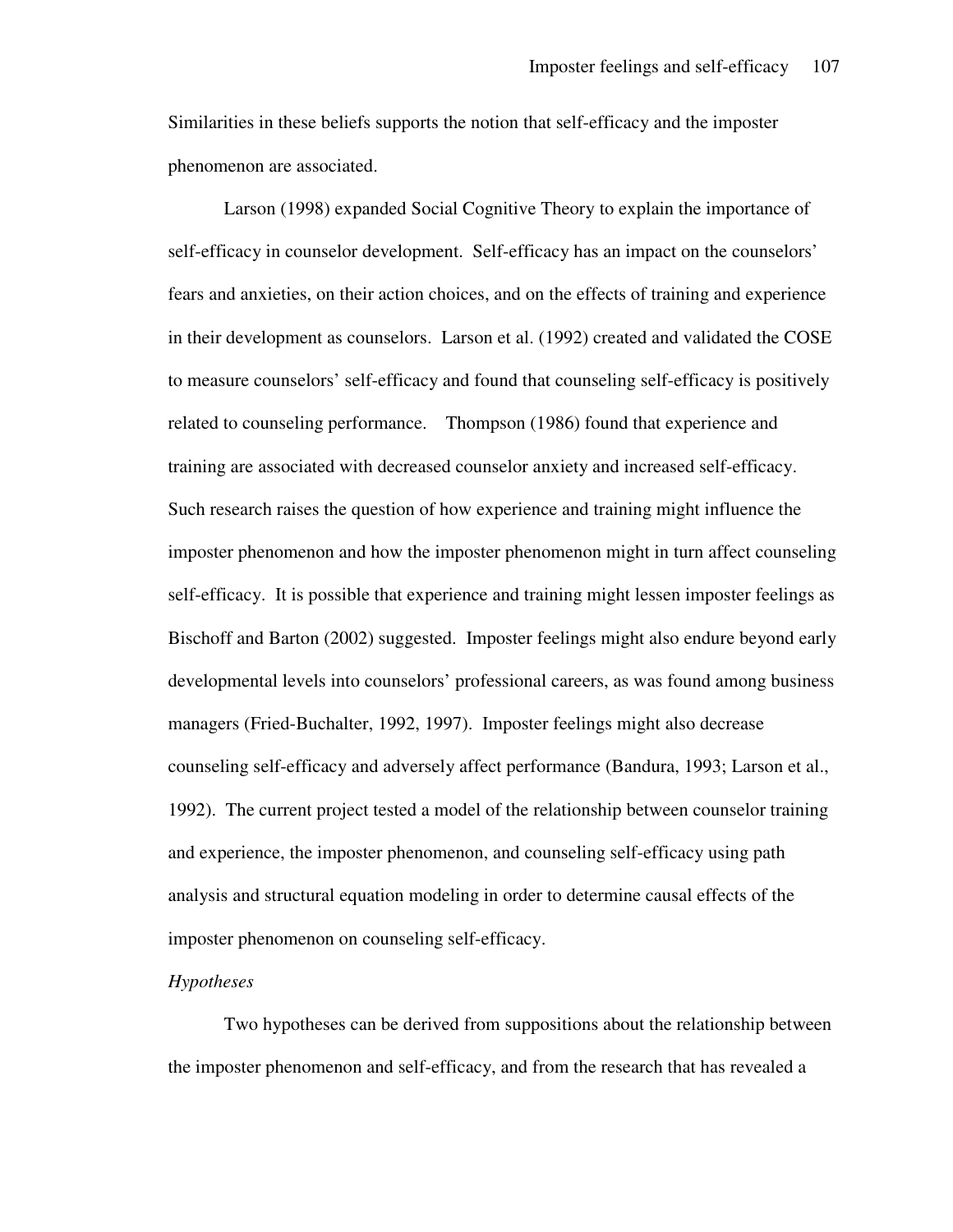positive relationship between self-efficacy and counseling competence (Bandura, 1986; Larson & Daniels, 1998; Lent et al., 2006; Orlinsky et al., 1999). The first hypothesis for this study, therefore, is that the amount of experience a graduate level, counselor trainee has will affect the level of the imposter phenomenon, which will have a moderating effect on the relationship between experience and self-efficacy (see Figure 1). Research has indicated that feelings of inadequacy and deception decrease as counseling trainees gain experience (Bischoff & Barton, 2002). Research has also linked experience with increases in self-efficacy and competence (Melchert et al., 1996; Orlinsky et al.). Furthermore, research on counselor development has shown that increases in selfefficacy are related to level of training and that mastery of counseling skills is linked to experience and level of training (Eriksen & McAuliffe, 2003; Leach et al., 1997; Orlinsky et al.). Thus, as counselor trainees gain experience, imposter feelings may decrease. The first hypothesis reflects the influence of the imposter phenomenon on counseling selfefficacy (Bandura, 1977, 1986). Misperception of one's ability may increase or decrease self-efficacy, and confidence in one's abilities affects performance (Bandura, 1986). The first hypothesis specifies a moderated relationship (Frasier, Tix, & Barron, 2004) in that graduate level counselor and counseling psychology trainees' imposter feelings are expected to weaken the relationship between experience and self-efficacy (Figure 1).

The second hypothesis for this study emerges from two sources. The first source is research that investigated the association between anxiety, fear of success, and the imposter phenomenon (Chrisman et al., 1995; Fried-Buchalter, 1992, 1997). The second source is the research on the impact of anxiety on counseling self-efficacy (Larson, 1998; Larson et al., 1992). Responses to measures of the imposter phenomenon correlated with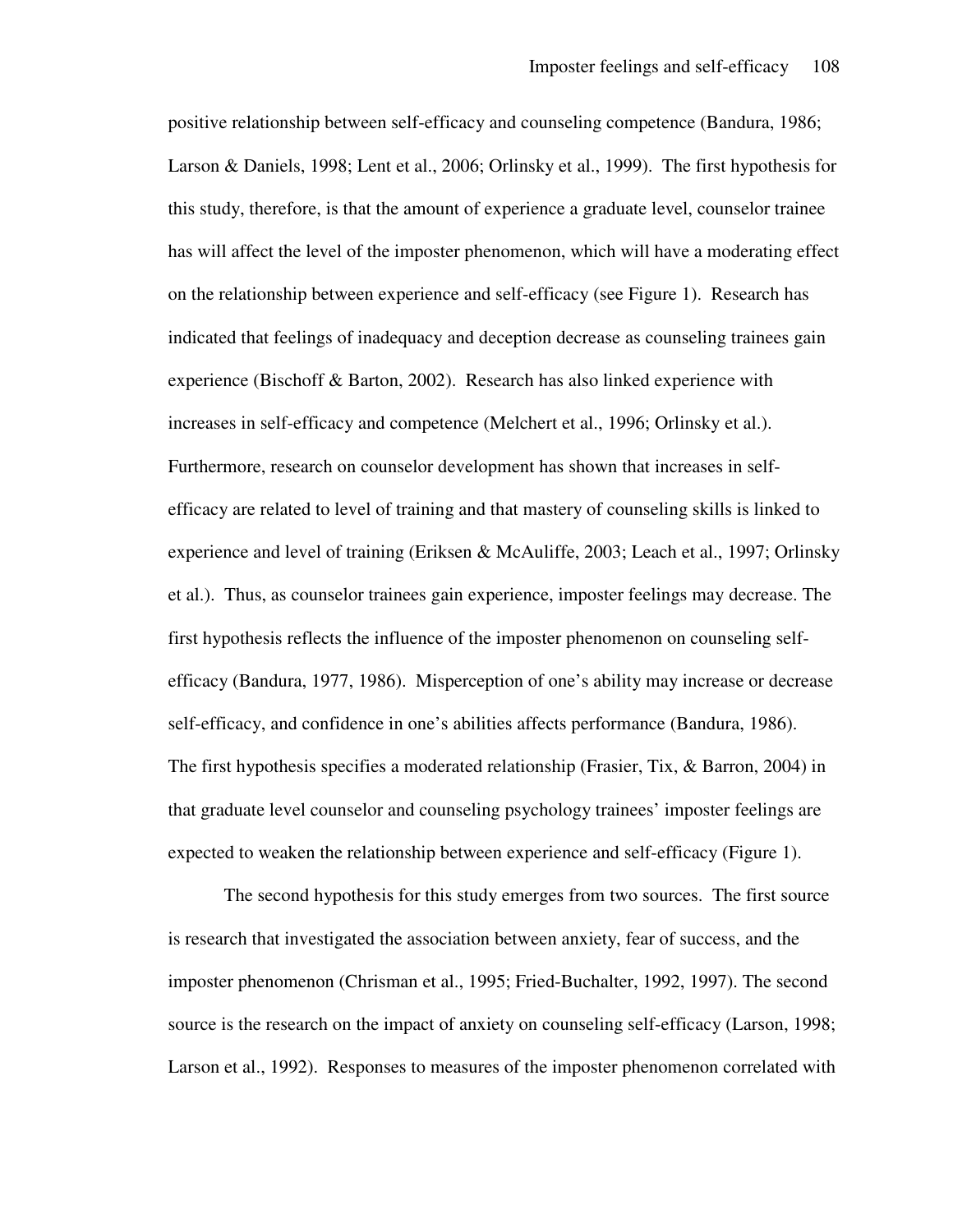responses to measures of anxiety ( $r = .54$  and  $r = .59$ ; Chrisman et al.). Fear of success and the imposter phenomenon were also related in studies using business managers of both genders as participants. The relationship between fear of success and the imposter phenomenon was stronger among women  $(r = .63)$  than men  $(r = .29)$ ; Fried-Buchalter, 1992, 1997). Furthermore, negative relationships between both state and trait anxiety and perception of counseling competence were found  $(r = -0.42)$  and  $r = -0.51$ ; Larson, 1992). Considering these relationships, it is hypothesized in the current study that counselor trainees' levels of the imposter phenomenon will partially mediate the relationship between the trainees' experience and counseling self-efficacy. The trainees' experience is expected to affect their self-efficacy and the degree of imposter feelings they feel. While this relationship can be modeled in the same way as the moderating relationship, it is an indirect effect.

 Analyzing the relationships among the imposter phenomenon, counselor experience and counseling self-efficacy will not only fill a gap in the research on the imposter phenomenon, but will also increase knowledge of factors affecting counselor development. Ultimately, this research may lead to training more self-assured, effective counselors.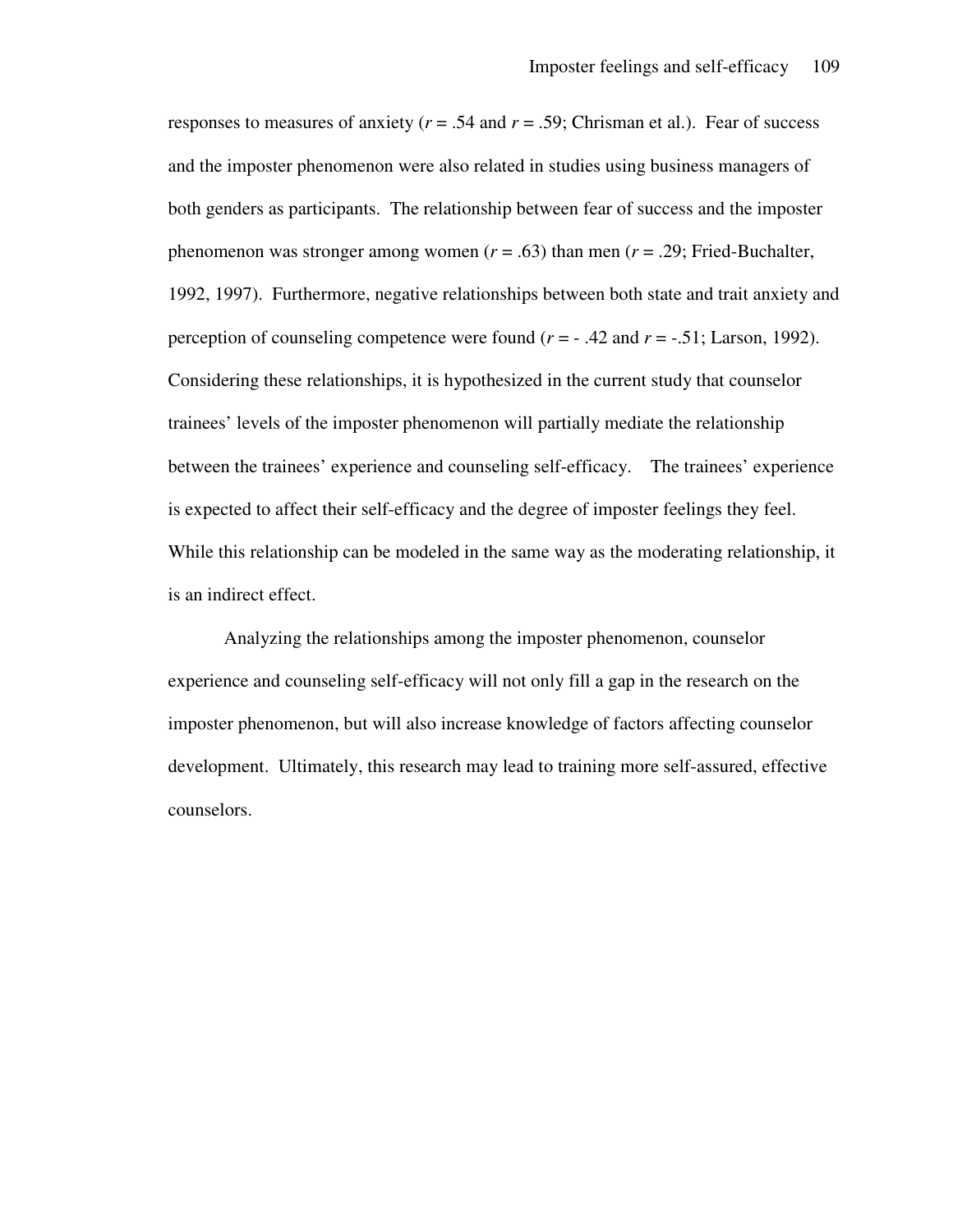## CHAPTER III

### Methods

This study was conducted to explore the relationship of the imposter phenomenon with counseling experience and counseling self-efficacy. The influence of the master's level counselor trainees' and doctoral level counseling psychology students' year in their graduate level counselor training programs and the influence of the amount of training on imposter feelings and self-efficacy were considered. Additionally, this study tested the impact of the imposter phenomenon on the relationship between counseling experience and counseling self-efficacy to determine if there was a direct or indirect effect.

## *Power Analysis*

An a priori power analysis was conducted to determine the number of participants needed to retain good statistical power and detect an effect size of  $R<sup>2</sup> = .16$ , the most conservative effect size found in previous research, in a path analysis. Past research of counseling self-efficacy and other constructs such as anxiety and experience varied widely in effect sizes detected. Using data from the Collaborative Research Network, Orlinsky et al. (1999) investigated the relationship between years of experience and the perception of mastery of counseling skills. They calculated effect sizes of the differences between subgroup means and total sample means and detected a moderate effect size of .50 (moderate was considered >.4, but < .7) for psychologists (Orlinsky et al., 1999).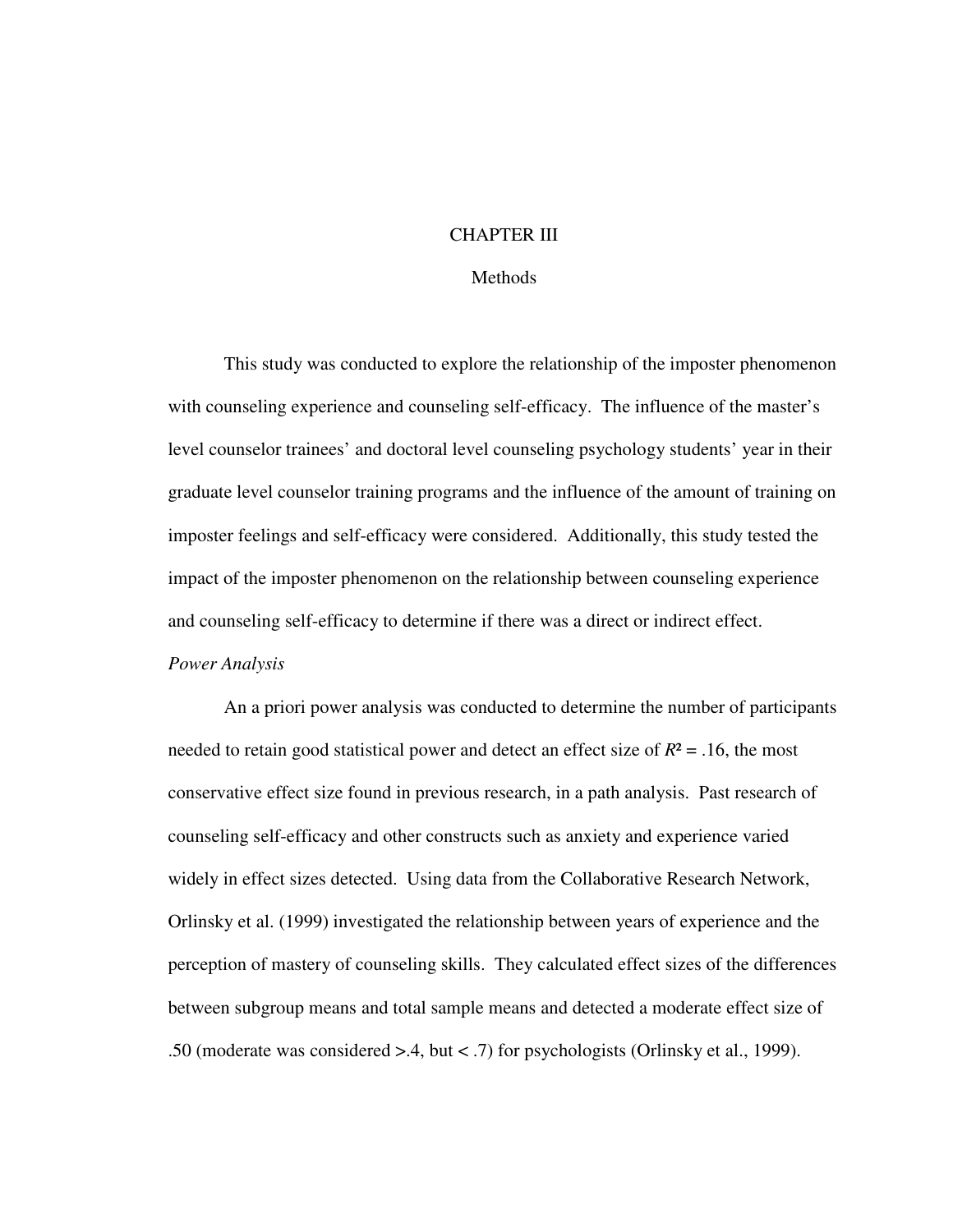Research on the relationship between self-efficacy, moral development, conceptual development, and counselor trainees' skills yielded a statistically significant relationship  $(R<sup>2</sup> = .41)$  that was quite strong (Halverson et al., 2006). A strong relationship ( $R<sup>2</sup> = .26$ ) between counseling self-efficacy and trait anxiety was also detected in the Larson et al. (1992) study that validated the Counseling Self-Estimate Inventory. Additionally, Melchert et al. (1996) found a relationship  $(R^2 = .42)$  between responses to the Counseling Self-Efficacy Scale, a measure of counseling self-efficacy, level of training, and amount of counseling experience.

A few studies of the imposter phenomenon reported effect sizes in terms of *R*². In their study relating the imposter phenomenon to racial attitudes and worldview, Ewing et al. (1996) found an effect size of  $R^2 = 0.16$ . In another study of the ability of the NEO-Personality Inventory factors to predict imposter phenomenon scores, an effect size of *R*² = .27 for Neuroticism and *R*² = .30 for Conscientiousness (Bernard et al., 2002) was discovered. The current study took a conservative approach when conducting a power analysis using  $R^2 = 0.16$ , as found in the Ewing et al. study in a simulation conducted to determine the necessary sample population. The simulation built models of possible results using a range of values for the unknown variable. In this analysis, the number of participants needed to obtain an R-squared value of .16 was the unknown variable. A minimum of 150 participants was deemed necessary in order to have adequate statistical power to detect smaller effect sizes in the current project.

#### *Participants*

 Counseling and counseling psychology trainees were recruited from universities in the Midwest to participate in this study. The original sample was composed of 296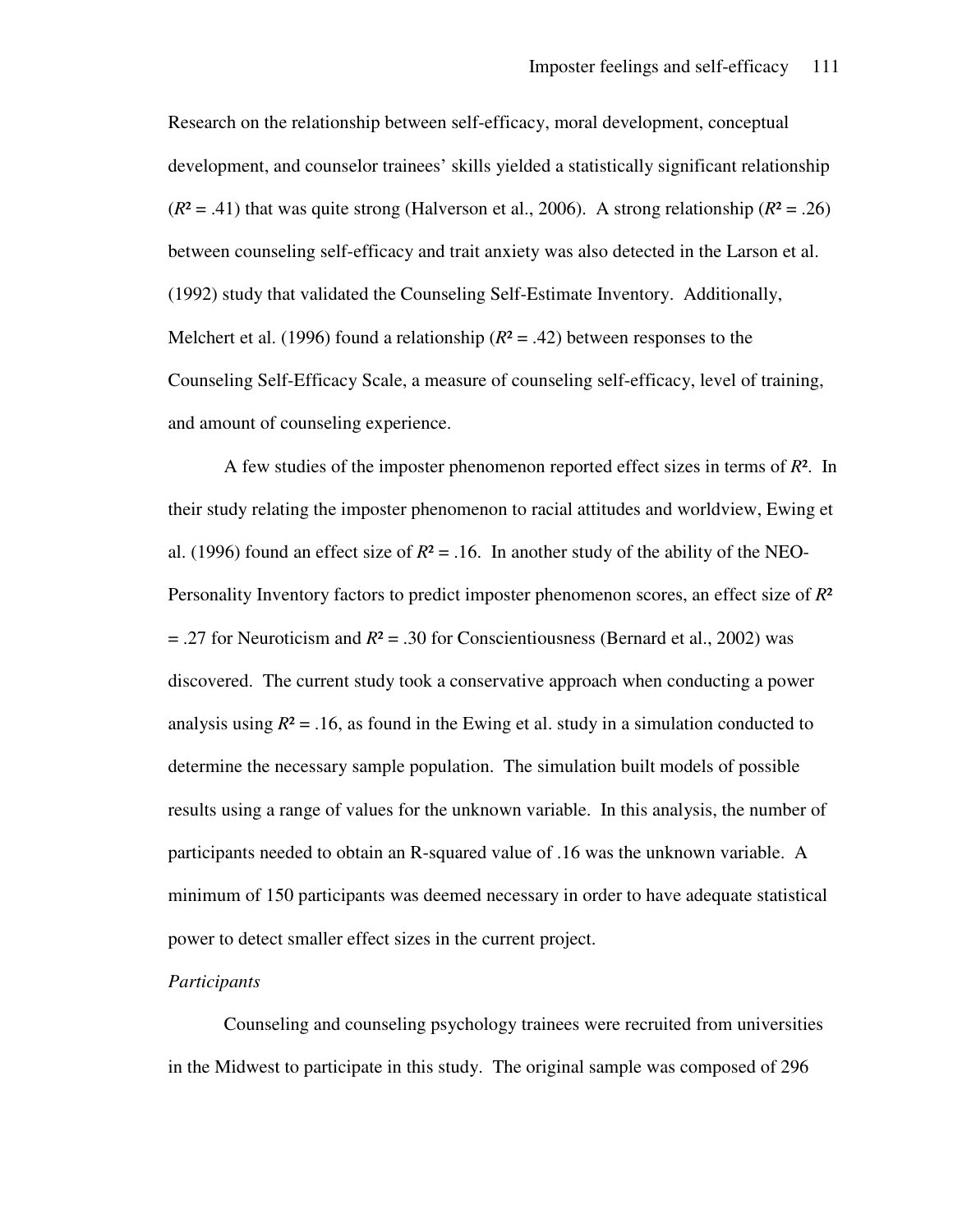graduate level trainees. The participants ranged in age from 21 to 60 years old; mean age was 29.38 ( $SD = 8.1$ ). Two participants omitted their age. There were 259 (87.5%) female and 37 (12.5%) male participants. This disproportion in the sample population was expected due to the increase in the number of females in counseling graduate programs (Norcross, Kohout, & Wicherski, 2005).

A mix of ethnicities would have been ideal, but a higher percentage of Caucasian students were expected given the makeup of training programs which typically have a smaller percentage of students from ethnic minority groups (Norcross et al., 2005). As anticipated, most of the participants identified as Euro-American/White (89.2%). Another 3.7% identified as African American/Black. Asian or Asian American trainees made up 3.4% of the sample population, while Latino/Hispanic trainees made up 2.0% of the participants. Five (1.7%) participants identified as "Other" and specified being of mixed, bi-racial, or Middle Eastern descent.

The participants in the original sample were in different stages of training, 175 (59.1%) were pursuing a master's degrees in counseling or human service fields, while 121 (40.9%) were pursuing doctoral degrees in psychology or marriage and family therapy. A larger percentage of master's level students was expected due to the overall size difference of master's and doctoral level programs. Of those pursuing master's degrees, the majority (36.6%) reported specializing in Mental Health Counseling, while 26.3% reported specializing in School Counseling and 19.4% reported specializing in Community Counseling. A smaller percentage of participants working toward their master's degree specialized in Social Psychology (2.3%), Rehabilitation Counseling  $(4.6\%)$ , or in a combination of two specialty areas  $(9.7\%)$ . Two master's level trainees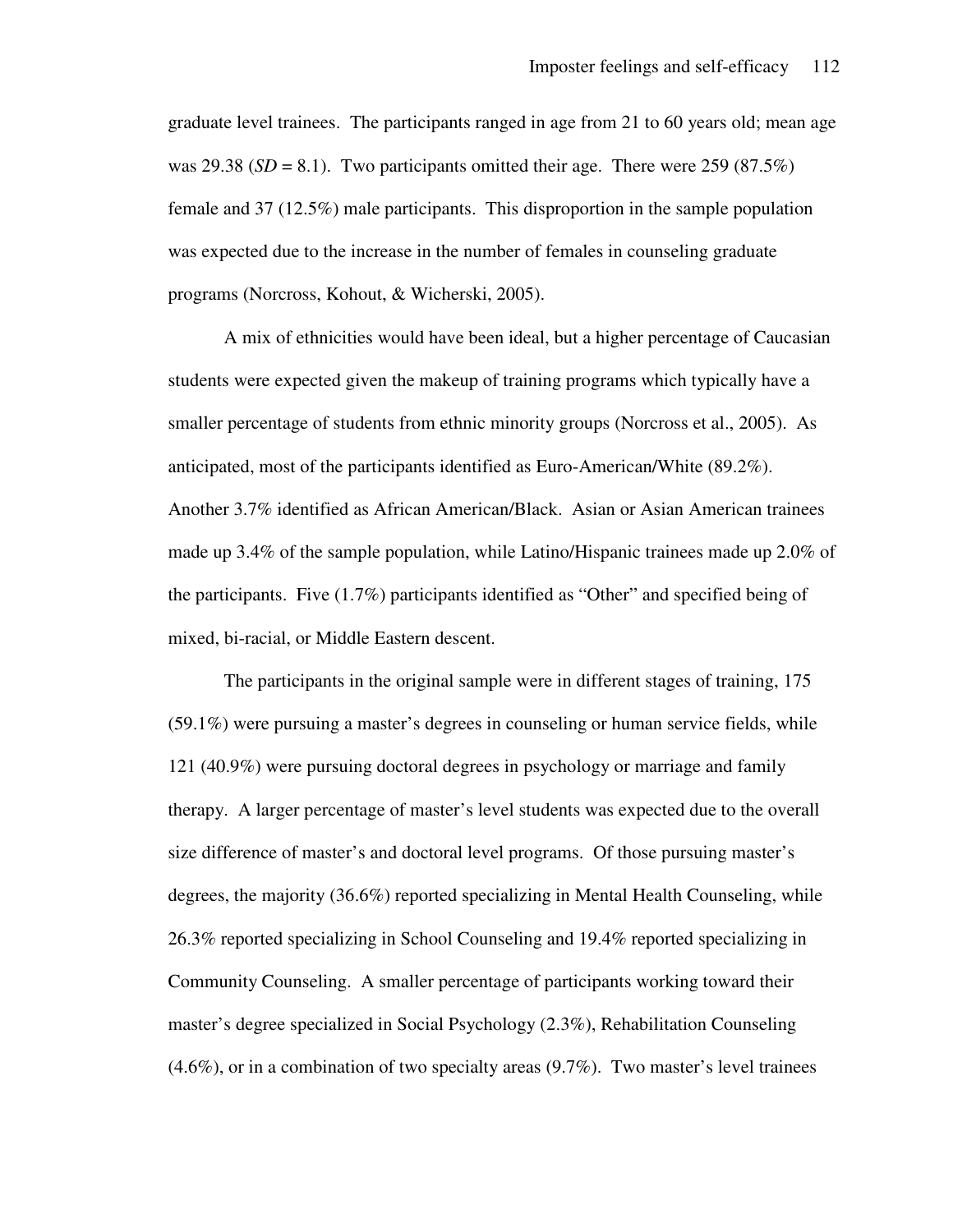(1.1%) did not specify their area of specialization. Those specializing in Social Psychology or Rehabilitation Counseling were not included in the project analyses because of the small sample sizes and/or because the focus of the study was counseling trainees. The doctoral level trainees reported specializing in Counseling Psychology (43.8%), Clinical Psychology (37.2%), School Psychology (9.1%), Counseling and Marriage and Family Therapy (5.8%), and combined Clinical and Counseling Psychology (1.7%) programs. One participant reported specializing in Law (0.83%) and two participants (1.7%) did not specify the type of program in which they were enrolled. Those specializing in Clinical Psychology, School Psychology, Marriage and Family Therapy, and Law were not included in the project analyses.

Only the participants who specialized in counseling or counseling psychology programs were included in the project analyses in order to focus on counseling training and to avoid the threat to internal validity inclusion of varied training programs would create. This sample included 170 participants. The mean age of this group was 29.82  $(SD = 8.34)$ . There were 27 male (15.9%) and 143 female (84.1%) participants. The participants were of Euro-American/White (84.7%), African American/Black (5.3%), Asian or Asian American (5.9%), Latino/Hispanic (1.8%), Middle Eastern (.6%), and "mixed"  $(1.8\%)$  descents. The majority of these participants, 115  $(67.6\%)$ , were pursuing master's degrees in counseling including mental health counseling, while 55 participants (32.4%) were pursuing doctorates in Counseling Psychology. The paragraphs to follow will only report on additional demographics on these two groups.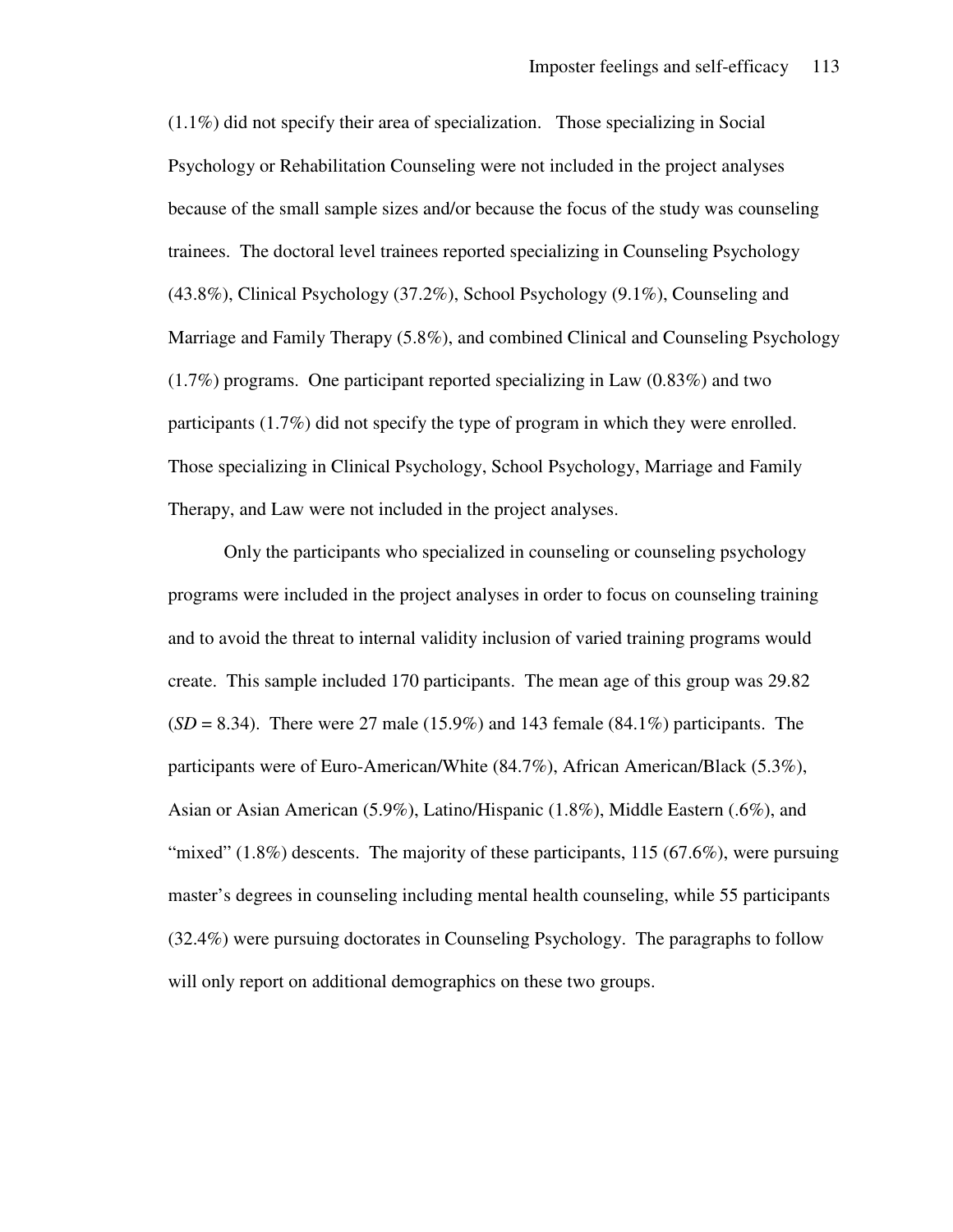## *Family Environment*

Demographic information about the graduate level counseling trainees' childhood environment that might influence the occurrence of imposter feelings (Clance, 1985; Langford & Clance, 1993; Harvey & Katz, 1985) was obtained. This included family conflict, parental education, and achievement. While these variables were not the focus of this study, the information was used to provide support for previous research examining the origins of imposter feelings. Family conflict has been suggested as a factor influencing the etiology of the imposter phenomenon (Clance; Langford & Clance). Referring to a 1 (none) to 10 (severe) scale of family conflict, five of the 170 counseling trainees  $(2.9\%)$  reported no conflict and two trainees  $(1.2\%)$  reported severe conflict. The counseling trainees rated the mean level of conflict in their family of origin at  $4.6$  (*SD* = 2.23).

## *Parental Education*

Research has suggested that persons who surpass their parents' level of education particularly first generation college graduates (Harvey  $\&$  Katz) and white-collar professionals who grew up in a blue-collar family (Miller & Kastberg, 1995) are at risk for developing the imposter phenomenon. Participants were asked about the highest level of education obtained by their parents. The largest percentage of graduate level counseling trainees (28.8%) reported that their mother had an undergraduate degree. Another 22.9% reported that their mother had some college education and 21.2% reported their mother graduated from high school. Mothers of 18.8 % of participants had graduate degrees. A small percentage, 6.5%, had some high school education and 1 participant, 0.6%, reported that the highest level of education their mother attained was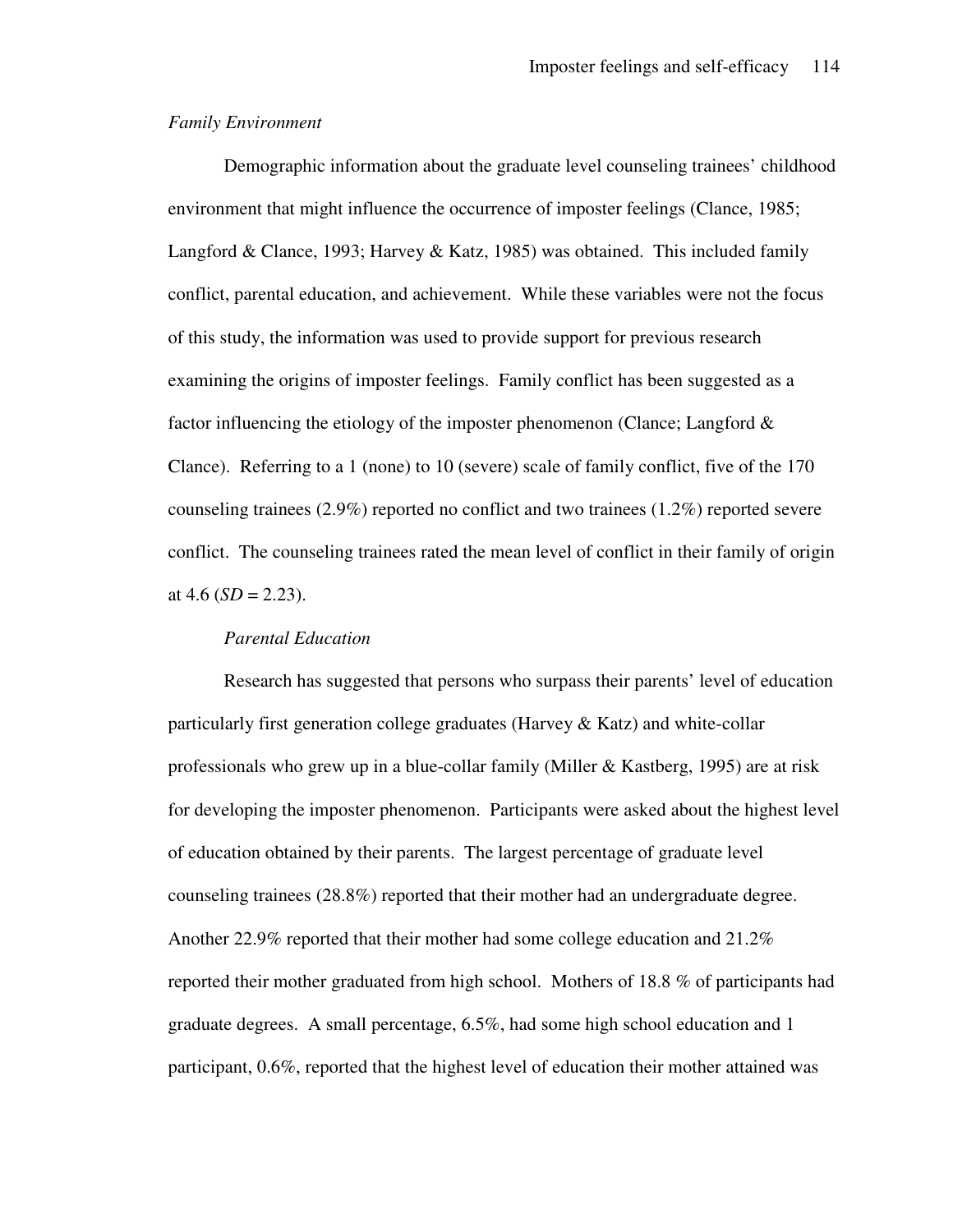elementary school. Fathers attained similar levels of education although a few more (21.8%) obtained graduate degrees. Another 25.3% of fathers obtained bachelor's degrees, 23.5% had some college experience, and 18.2% graduated high school. As with the participants' mothers, 5.9% attained some high school education. Only 2.4% of participants' fathers completed  $8<sup>th</sup>$  grade or less.

# *Family Composition*

Clance and Imes (1978) suggested that some imposter feelings develop from comparisons with a sibling. The majority of graduate level counseling trainees (94.1%) in the current study reported having siblings. Among the participants with siblings, most (37.6%) were oldest children. Another 35.3% were youngest children, while 21.2% were middle children.

#### *Achievement*

Imposters are, by definition, high achievers (Clance & Imes, 1978). Achievement in the current project was represented by graduate GPA, undergraduate GPA, graduation honors, dean's list recognition, and participation in honor societies (Hirschberg & Itkin, 1978; Pfeifer & Sedlacek, 1974; Schmidt, Homeyer, & Walker, 2009). Four participants did not report their graduate GPA. The mean graduate GPA of the majority of participants was  $3.85$  ( $SD = 0.20$ ). Ten participants omitted their undergraduate GPA. The mean undergraduate GPA of the participants was  $3.50$  (*SD* = 0.35). This suggested a generally high level of achievement in both bachelor and graduate level programs. Only one participant (0.6%) reported a GPA of less than 3.0 in current graduate studies, while 16 participants (10%) reported a GPA of less than 3.0 but higher than 2.0 in undergraduate studies. Almost half of the participants graduated with their Bachelor's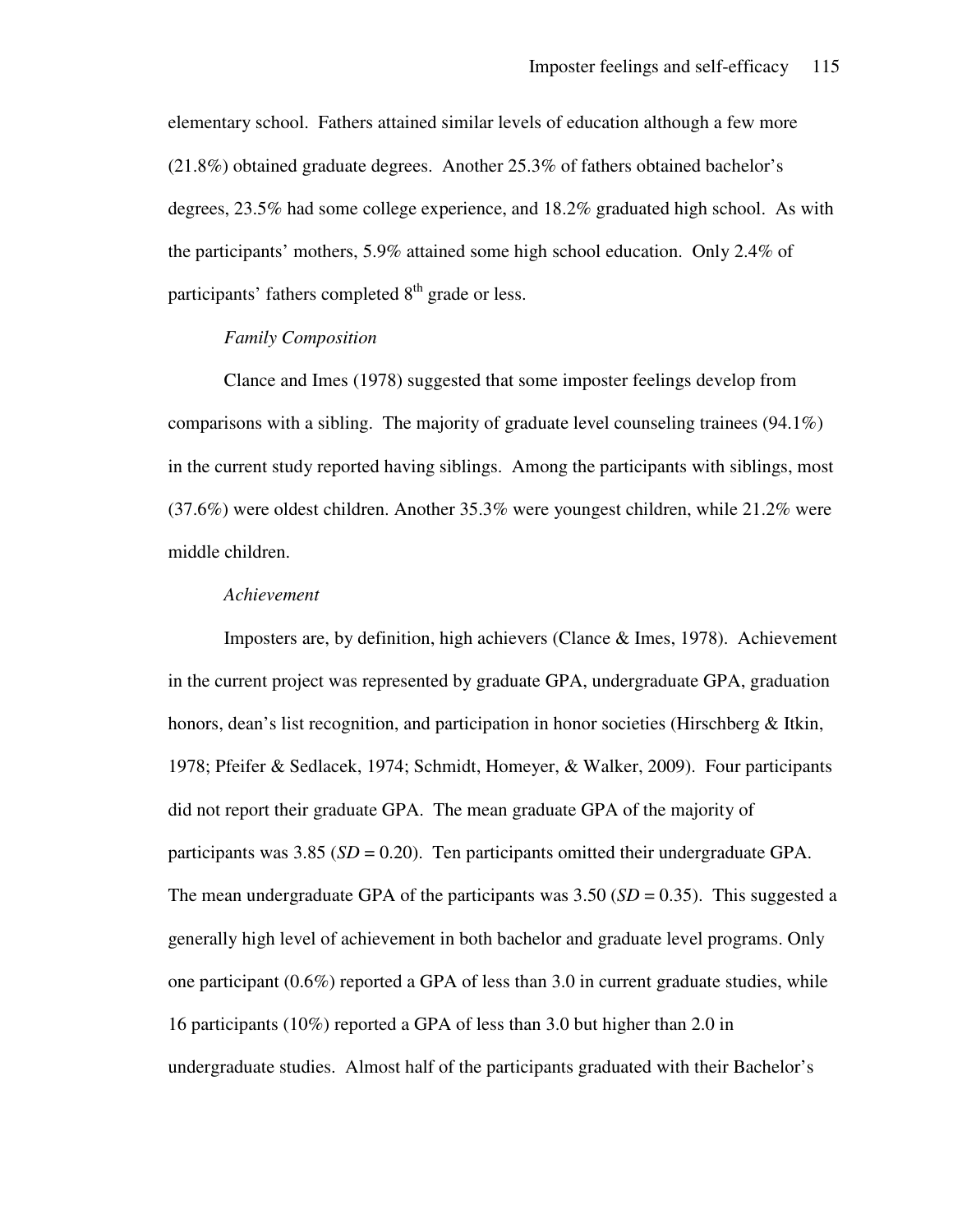degree with honors: 18.2% Cum Laude, 16.5% Magna Cum Laude, and 11.2% Summa Cum Laude. Many participants, 70.6%, reported being on the Dean's List during their undergraduate studies and 50.6% were members of an Honor Society.

# *Counseling Experience*

The graduate level counseling trainees in the current study had different amounts of counseling experience ranging from none to 240 months of experience prior to entering their counseling training programs. Including those with no experience could skew the results by decreasing the mean level of prior experience. The mean prior experience of the counseling trainees was  $12.63$  months  $(SD = 31.77)$ . The time in their training programs reported by the participants ranged from just starting (0 months) to 120 months with a mean time in their program of  $21.44$  months  $(SD = 17.82)$ . Practicum experience ranged from none to 84 months with a mean of 15.45 months practicum experience  $(SD = 17.15)$ . Three of the trainees were excluded from analysis because they did not respond or provided improbable responses to the questions of number of months in their training programs and months of practicum experience. For example, a participant who reported a total of 39,875 months in the training program was excluded from the analyses.

The last demographic variable related to counseling experience was assessed by the number of direct counseling hours accumulated. Of the 170 participants, 4 were excluded from determining the number of counseling hours due to non-response. The remaining 166 participants' reports of time spent counseling ranged from none to 5200 hours. The mean number of direct counseling hours obtained by counseling trainees was  $370.25$  hours  $(SD = 672.20)$ .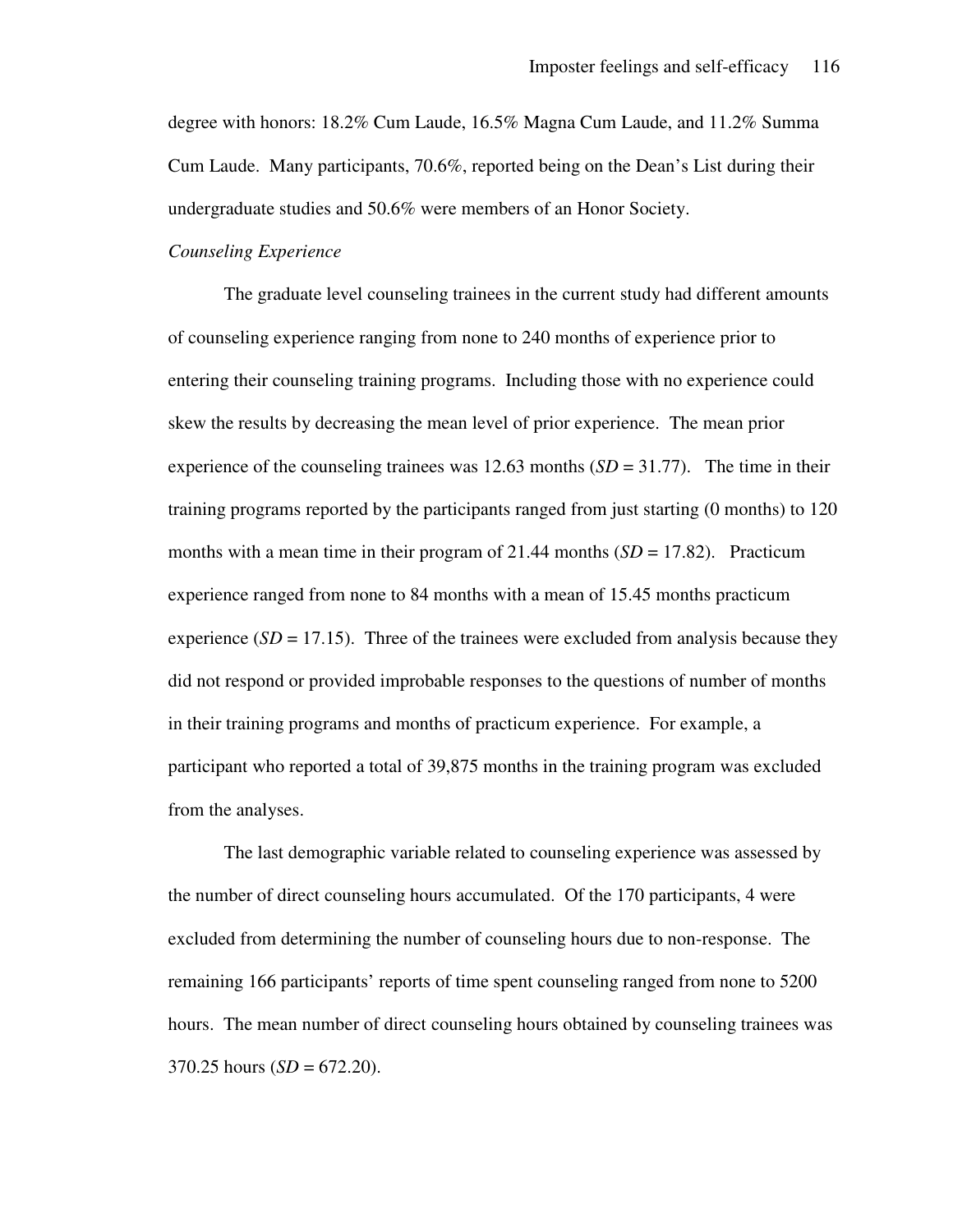# *Procedures*

 Master's and doctoral students at Midwestern universities were invited by the primary researcher to participate through an e-mail solicitation (Appendix D) to program training directors, classroom announcements by the primary researcher, and snowball sampling in which persons who completed the survey gave the e-mail solicitation to their peers. Participation in random drawings for \$25 Barnes & Nobel® gift cards was used as an incentive to participate. The study was set up as an on-line survey using the Integrated Network Quizzing, Surveying, and Interactive Testing System (InQsit; Fortriede & Draper, 1996). Those who agreed to participate were given the web address for the survey, which included an introductory page, the demographic sheet, the two instruments, and a debriefing summary. The introductory page provided a brief explanation describing the purpose of the study as an examination of factors affecting counselors' perceived ability to effectively assist their clients. This explanation was designed to minimize social desirability by describing the imposter phenomenon as a factor that affects counseling efficacy. The introduction also included an explanation of informed consent and referral information to the participants' university counseling centers had any of the participants experienced discomfort after completing the questionnaires. The introduction page including informed consent can be viewed in Appendix E. The debriefing summary (see Appendix F) provided the researcher contact information if any participants wanted to find out the results of the study. While the introductory page was placed first and the debriefing summary was placed last, the demographic sheet, the CIPS, and the COSE were placed in varying order for counter-balanced administration.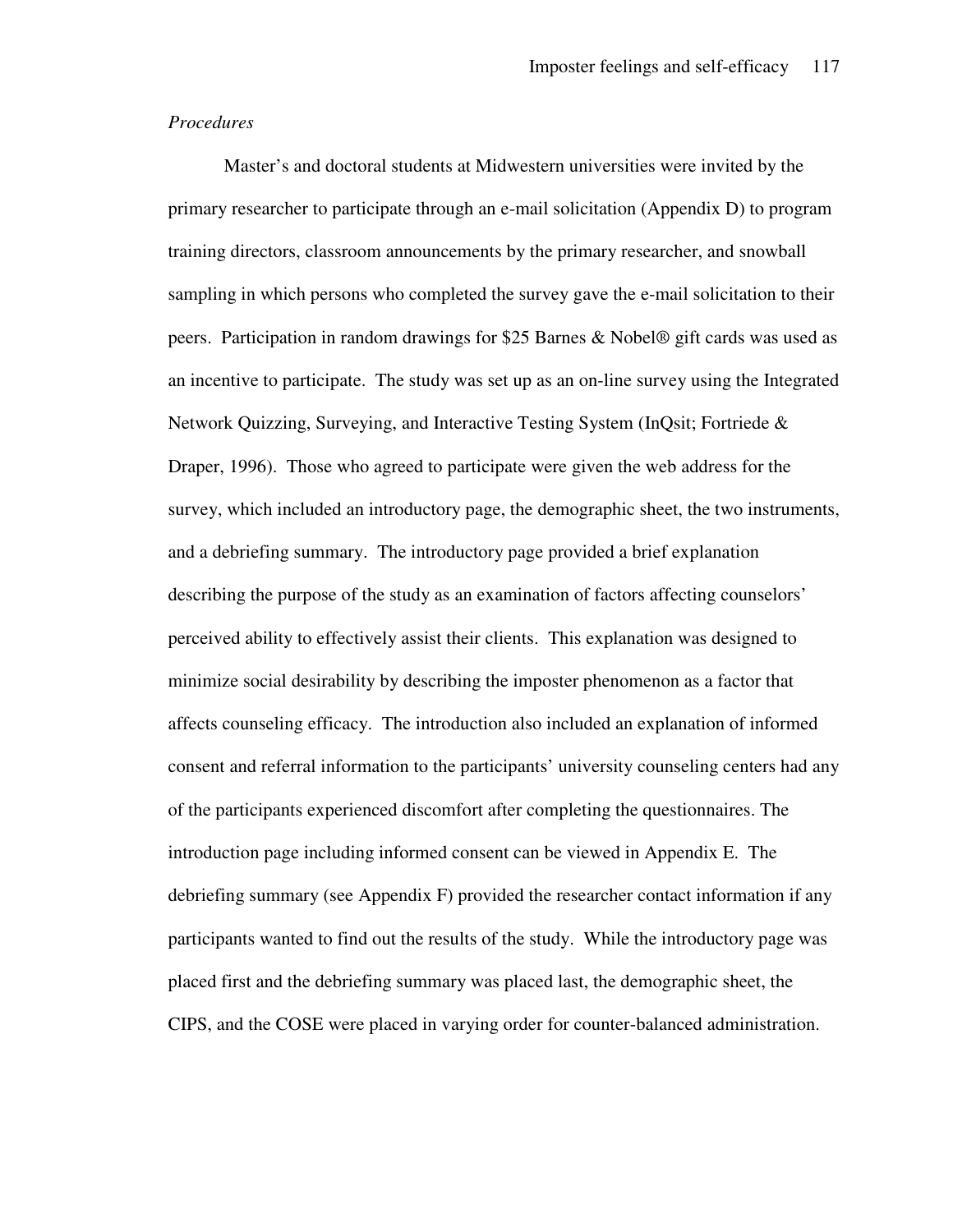The participants' responses were coded so that there would be no names or other identifying information attached. Therefore, participant anonymity was assured. *Instrumentation* 

# *Demographic Questionnaire*

A brief demographic questionnaire was given to all participants (see Appendix A). This questionnaire requested information about a number of demographic variables including the participant's age, gender, ethnicity, and degree program. The questionnaire included items related to the four experience-related variables. Demographic information related to the imposter phenomenon such as family conflict, achievement, and parental education was also obtained. Only prior experience, number of months in the training program, number of months in practicum, and number of counseling hours were used in the analyses examining the influence of the imposter phenomenon on the relationship between experience and counseling self-efficacy. Information about family conflict, achievement, and parental education was used in preliminary analysis that provided information about theoretical relationships between imposter feelings, family conflict, achievement values, and educational differences (King  $\&$  Cooley, 1995; Langford  $\&$ Clance, 1993; Miller & Kastberg, 1995).

## *The Imposter Phenomenon*

The CIPS (Clance, 1985) was used to measure the level of imposter feelings. The CIPS (see Appendix B) is a 20-item, self-report instrument that measures fear of evaluation, feeling less capable than peers, fear that success cannot be repeated, feelings of inadequacy, and self-monitoring behaviors. Clance (1985) worded the measure specifically to acknowledge success and minimize social desirability. CIPS items are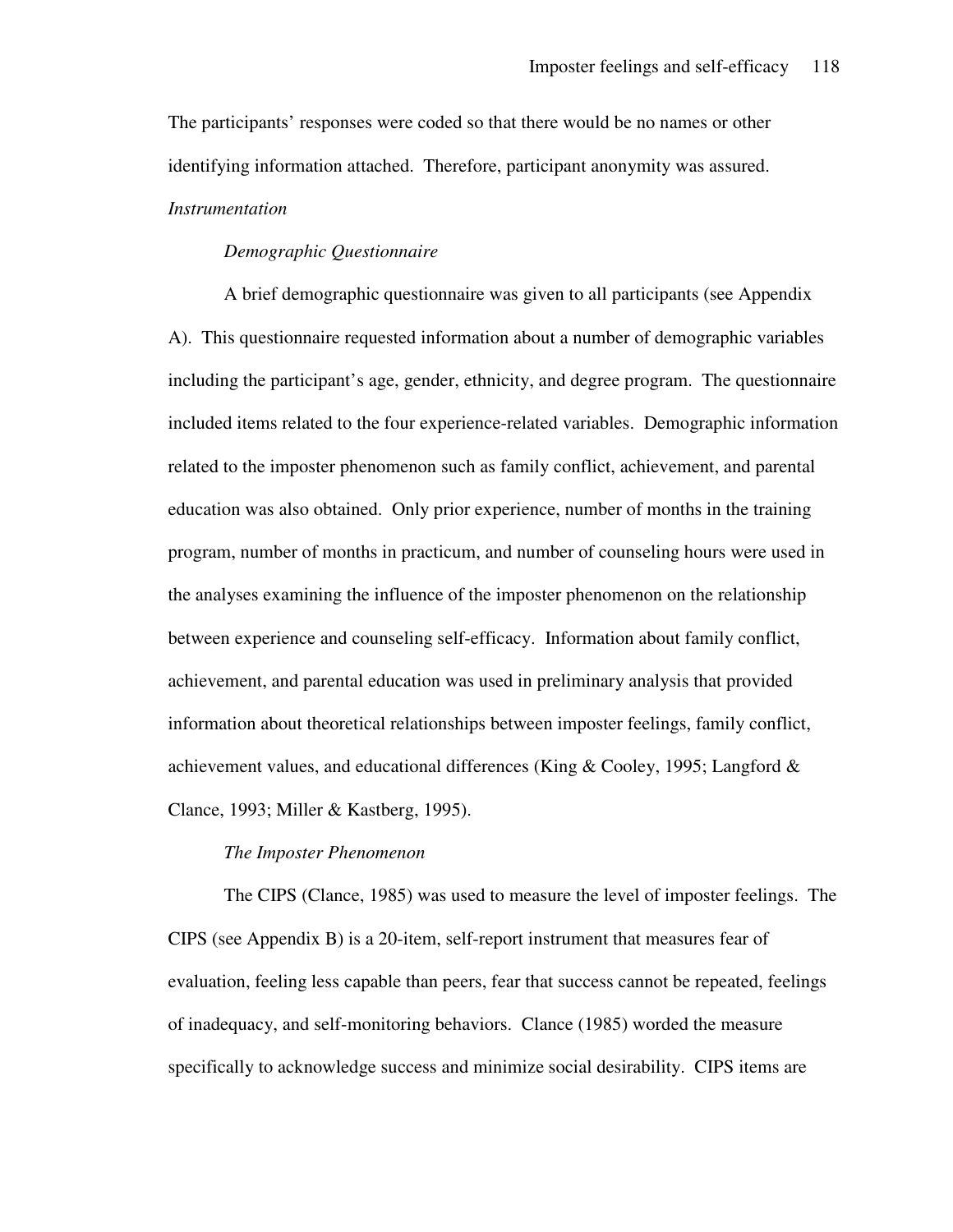anchored with a Likert scale with a 1 (*not at all true*) to 5 (*very true*) response range. Items on the CIPS include: "I can give the impression that I'm more competent than I really am," and "At times, I feel my success has been due to some kind of luck."

Factor analysis of the CIPS resulted in three factors: Fake, Discount, and Luck (Chrisman et al., 1995). The first factor, Fake, included items related to self-doubt and concerns about intellect and abilities. Discount included items related to fear of evaluation and difficulty accepting success. Luck, the third factor, included items related to beliefs that successful performances were due to chance or erroneous evaluation. Fake accounted for the greatest percentage of variance in the CIPS (38.5%), while Discount accounted for 9.2% of variance and Luck accounted for 7.2% (Chrisman et al.). Chrisman et al. (1995) reported that the results of the factor analysis were consistent with those found in an unpublished study by Kertay, Clance, and Holland (1991) providing preliminary support for the construct validity of the CIPS by validating its stable structure. French et al. (2008) conducted a confirmatory factor analysis and found that responses that loaded onto the Fake and Discount subscales were correlated. A twofactor model that combined Fake and Discount had a comparable fit to the three-factor model. French et al. (2008) noted that the three-factor model fit the data well and called it "theoretically preferred" (p. 1274). French et al. considered the two-factor model, described as one factor made up of Fake and Discount combined and a second factor made up of Luck, most parsimonious. The authors also suggested that lack of clarity in the factor structure warranted use of the total CIPS score in practice (French et al., 2008).

The CIPS has shown a high level of internal consistency with alpha values for the total score reported at .92 (Chrisman et al., 1995; French et al., 2008) and .96 (Holmes et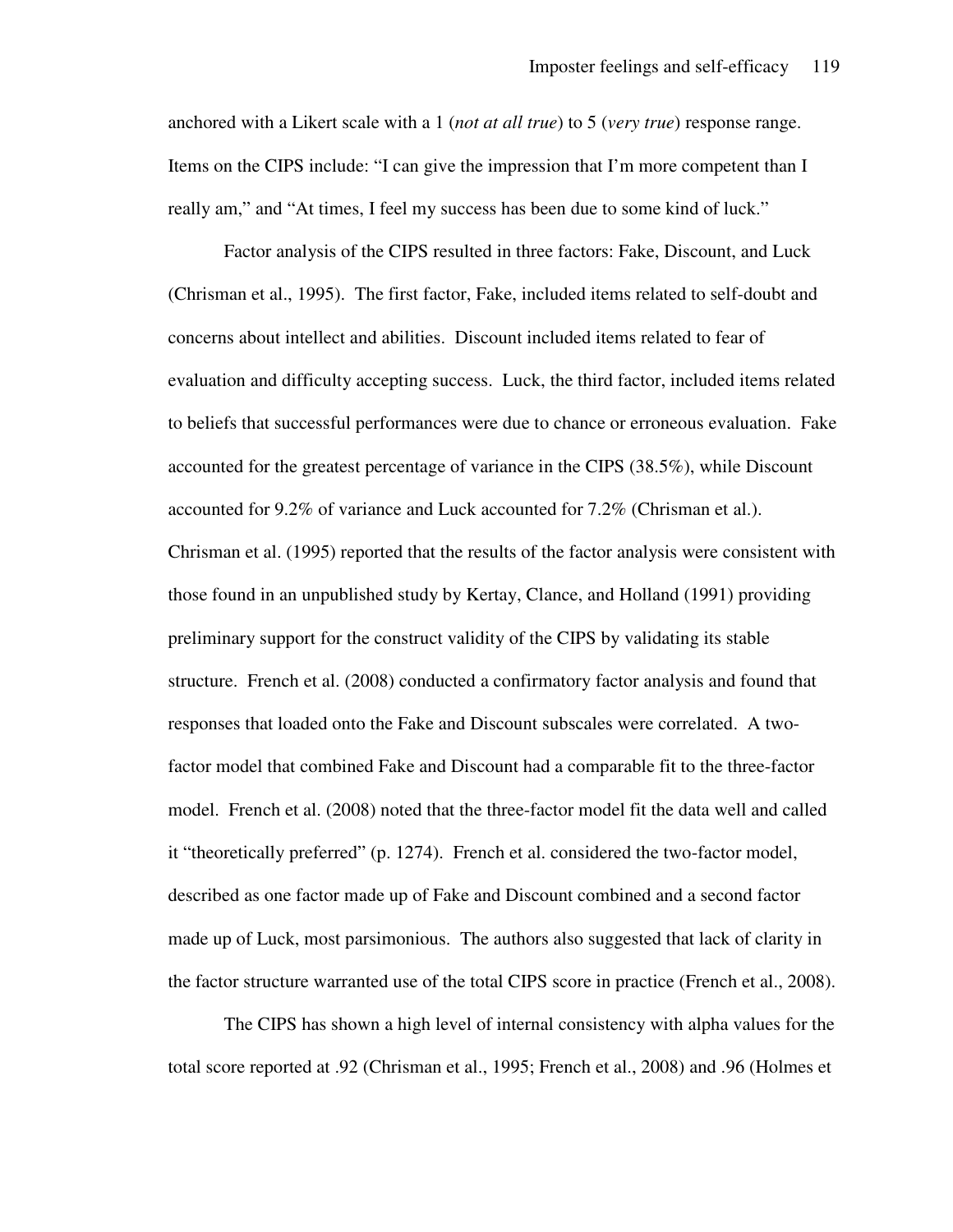al., 1993). Alpha values for the subscales, Fake, Luck, and Discount, indicated acceptable internal consistency (French et al., 2008). French and colleagues found the alpha for Fake to be .84, while alpha values for Luck and Discount were .70 and .79, respectively.

Responses to the CIPS have been found to correlate with responses to other measures of the imposter phenomenon (Chrisman et al., 1995; Harvey, 1981; Holmes et al., 1993; Kolligan & Sternberg, 1991) demonstrating construct validity. Total scores on the CIPS and Harvey's Imposter Phenomenon Scale (Harvey, 1981) were significantly correlated (*r* = .89), while total scores on the CIPS and the Perceived Fraudulence Scale (Kolligan & Sternberg, 1991) correlated at *r* = .78. Studies by Chrisman et al. (1995) and Holmes et al. (1993) found that responses to the CIPS significantly correlated with responses to the Beck Depression Inventory (BDI; *r* = .42) and the Depressive Experiences Questionnaire (DEQ;  $r = .62$ ), the Self-Esteem Scale (SES;  $r = -.54$ ), and the Rosenberg Self-Esteem Scale (RSES; *r* = -.60), the Fear of Negative Evaluation Scale (FNE; *r* = .54), and the Social Recognition Scale (SRS; *r* = .27). These significant correlations indicated that the imposter phenomenon is related to depression, self-esteem, and social anxiety. Responses to the BDI, DEQ, SES, RSES, FNE, and SRS correlated more highly with each other than they did the CIPS demonstrating that the imposter phenomenon is also distinct from depression, self-esteem, and social anxiety (Chrisman et al., 1995; Holmes et al., 1993) and demonstrating the discriminant validity of the CIPS. The CIPS also differentiated the imposter phenomenon from self-esteem and depression (Clance, 1985).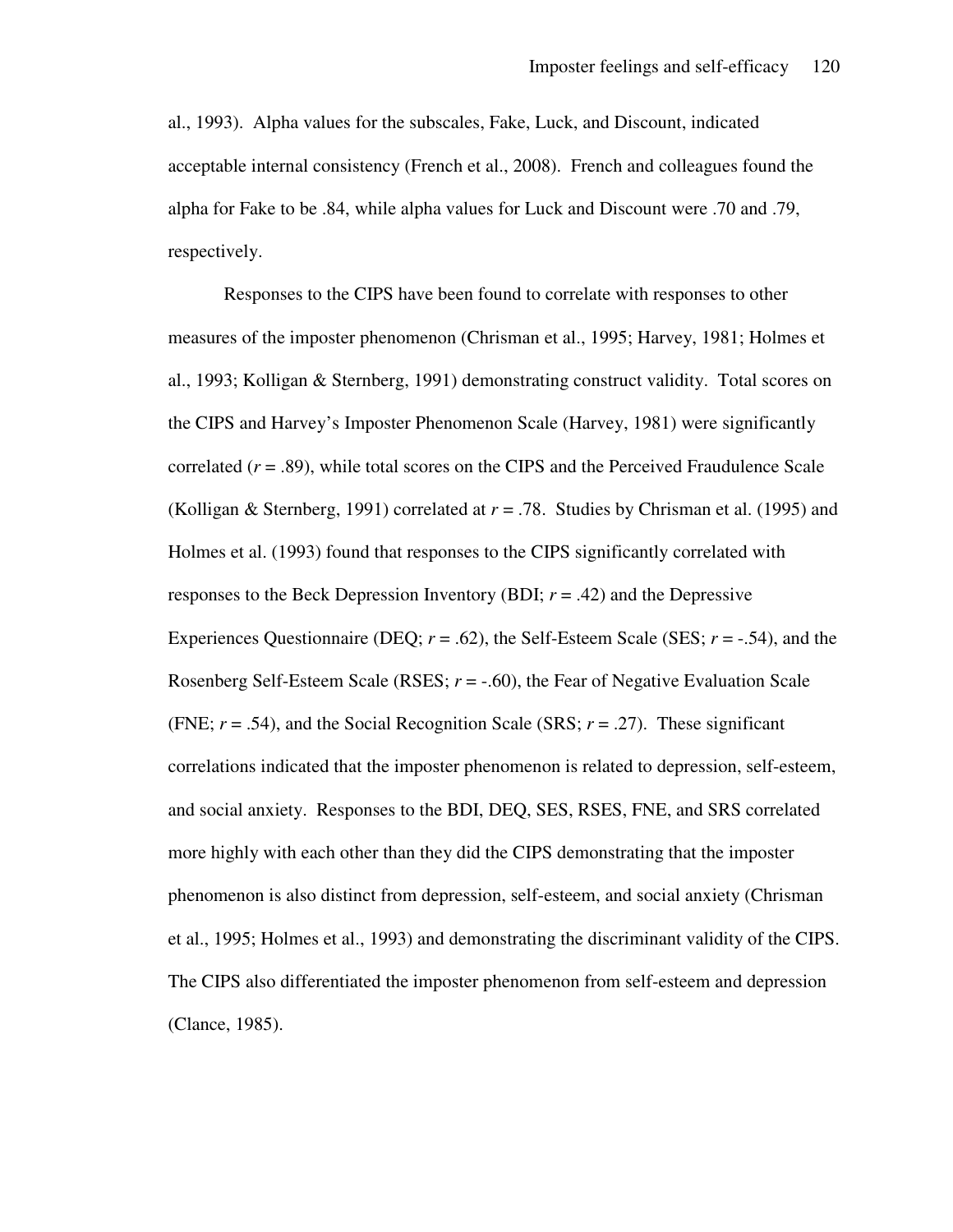Clance (1985) stated that a score of 40 or less on the CIPS indicated few imposter characteristics. Higher scores, however, indicated more frequent and more severe imposter feelings that were more likely to impede the individual's functioning. Scores in the range between 41 and 60 indicated a moderate degree of imposter characteristics, while scores between 61 and 80 indicated frequent imposter experiences and scores greater than 80 indicated intense imposter feelings (Clance, 1985). Clance's divisions seemed to be arbitrary; she provided no supporting evidence for the ranges. A later study recommended use of a cutoff of 62 to differentiate imposters from non-imposters because that cutoff score resulted in only one false positive and no false negatives (Holmes et al., 1993). As previously stated, French et al. (2008) recommended that the total CIPS score be used to represent the imposter phenomenon because their factor analysis of the CIPS yielded an unclear factor structure. Given that there is more support for the validity and reliability of a total CIPS score as compared with the CIPS subscale scores, the analyses in this study will employ the total score.

#### *Counseling Self-efficacy*

The Counseling Self-estimate Inventory (COSE) is a 37 item, self-report instrument with 5 subscales: Microskills, Process, Difficult Client Behaviors, Cultural Competence, and Values Awareness (Larson et al., 1992) (see Appendix C). The Microskills subscale focuses on the quality of the counselors' responses in terms of conciseness, clarity, and relevance to clients' responses. Larson et al. (1992) described the focus of the Process subscale as the counselors' responses over a series of verbal interactions with the client as well as the counselors' ability to integrate underlying meanings of behaviors and assessment information. The items on the subscale "Difficult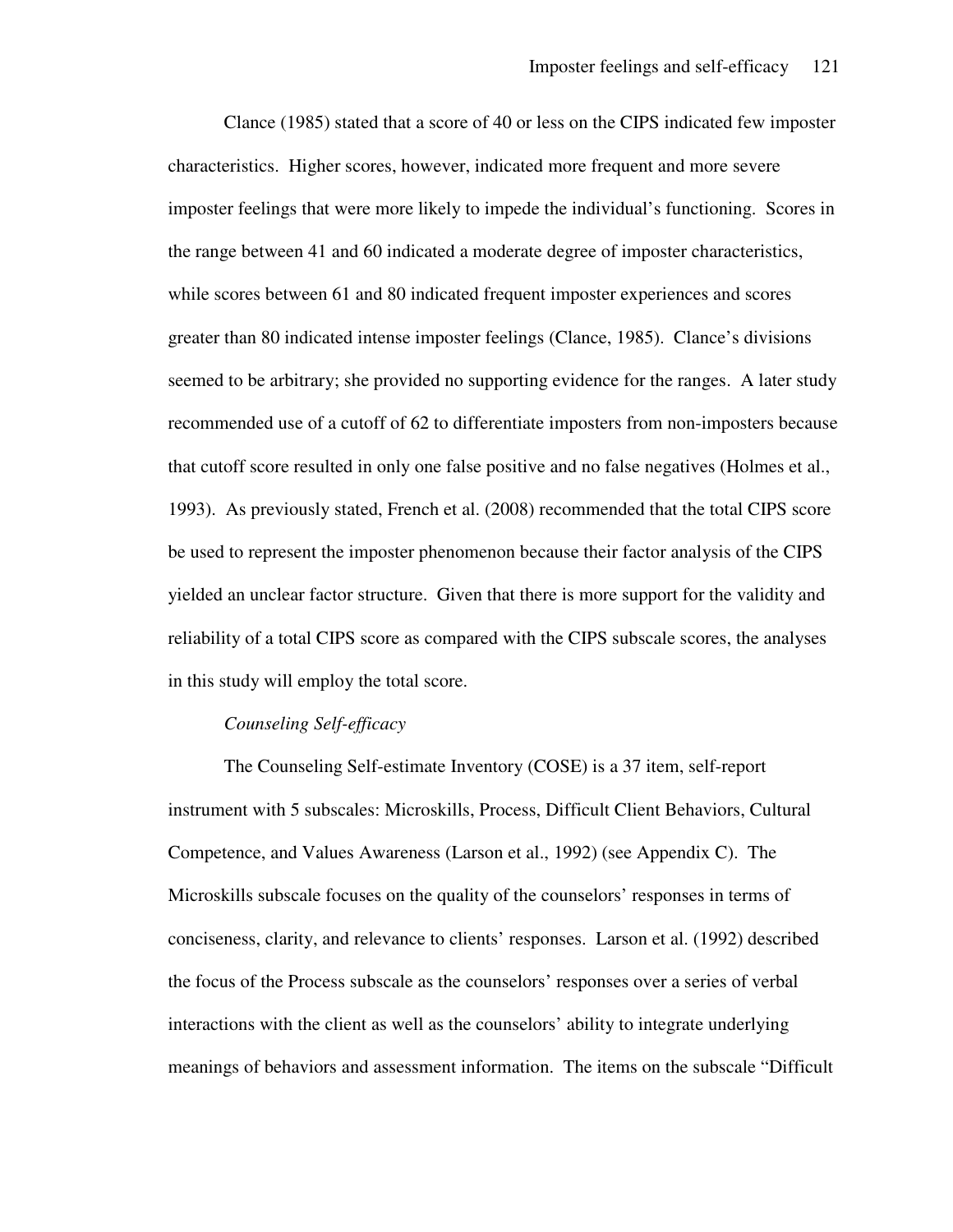Client Behaviors" reflect the counselor's knowledge and skills to handle unmotivated, suicidal, abused, alcoholic, indecisive, and silent clients (Larson et al.). Cultural Competence focuses on the counselors' perception of their ability to work with clients of other cultural, ethnic, or socioeconomic groups. Awareness of Values focuses on ethical issues such as resolving personal problems and imposing personal values onto clients (Larson et al.).

COSE items are linked with a Likert scale anchored with a 1 (*strongly disagree*) to 6 (*strongly agree*) response range (Larson et al., 1992). Items on the COSE include: "I am confident that I will be able to conceptualize my client's problems" and "I am likely to impose my values on the client during the interview." Higher total scores on the COSE represent a higher perception of counseling self-efficacy (Larson et al.). Larson et al. stated that the COSE was designed to apply Bandura's self-efficacy theory to the counseling process. Therefore, it is not a measure of a personality trait, but a measure of counselors' judgments of their ability to perform specific counseling activities, in essence, their personal agency (Larson et al.).

The COSE demonstrated high internal consistency (Larson et al., 1992). The total measure Cronbach's alpha was .93. Cronbach's alpha for the subscales' were: Microskills,  $\alpha = .88$ ; Process,  $\alpha = .87$ ; Difficult Client Behaviors,  $\alpha = .80$ ; Cultural Competence,  $\alpha = .78$ ; and Awareness of Values,  $\alpha = .62$ . Test-retest reliability of the total score over a three week period was  $r = .87$ . Convergent validity was demonstrated between responses to the COSE and responses to measures of self-concept (COSE and Tennessee Self-Concept Scale; *r* = .51), anxiety (with State Trait Anxiety Inventory; *r* = - 42 with state anxiety,  $r = -0.51$  with trait anxiety), and problem-solving (with the Problem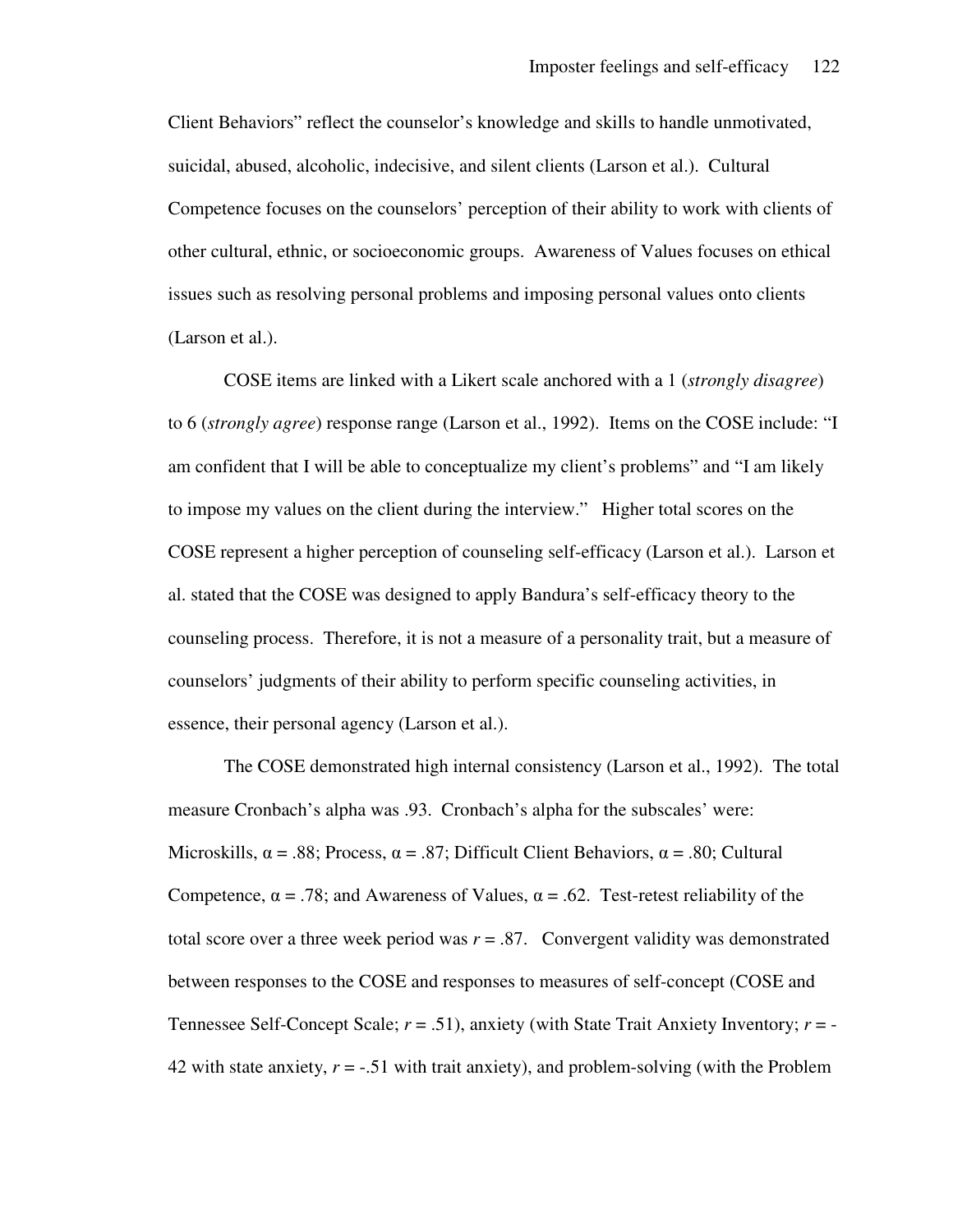Solving Inventory;  $r = -0.73$ ). The COSE was sensitive to changes related to experience (Larson et al., 1992). In a comparison of counselor trainees seeking bachelor's degrees, master's level counselors, and Ph.D. level counseling psychologists, COSE scores increased as degree level increased, years of experience increased, and semesters of supervision increased. Furthermore, among master's level counselors, COSE scores increased over one semester in all but one student (Larson et al.). These changes demonstrated construct validity in that an increase in scores reflected the expected increase in self-efficacy postulated in both the self-efficacy (Bandura, 1993) and counselor development (Stoltenberg  $&$  Delworth, 1987) literature. In the current study, the COSE subscales were used to represent the latent construct of counselor self-efficacy in the structural equation model (Figure 1).

### *Research Design*

Model building is an "iterative process that cycles through the phases of research including theory, field observation, construct definition, measurement development, construct analysis, model testing, field trials, and model revision" (Dishion & Patterson, p. 502). The current project is based on the theories about the imposter phenomenon initially described by Clance and Imes (1978), and Bandura's (1977; 1986; 1993) Social Cognitive theory as applied to counseling trainees specifically (Larson, 1998). The constructs of the imposter phenomenon and counseling self-efficacy were represented in the model by two instruments, the CIPS (Clance, 1985) and the COSE (Larson et al., 1992). These instruments were validated as part of their use in research projects (Chrisman et al., 1995; French et al., 2008; Larson et al.) and are now incorporated in the current study into models of the relationships between experience, the imposter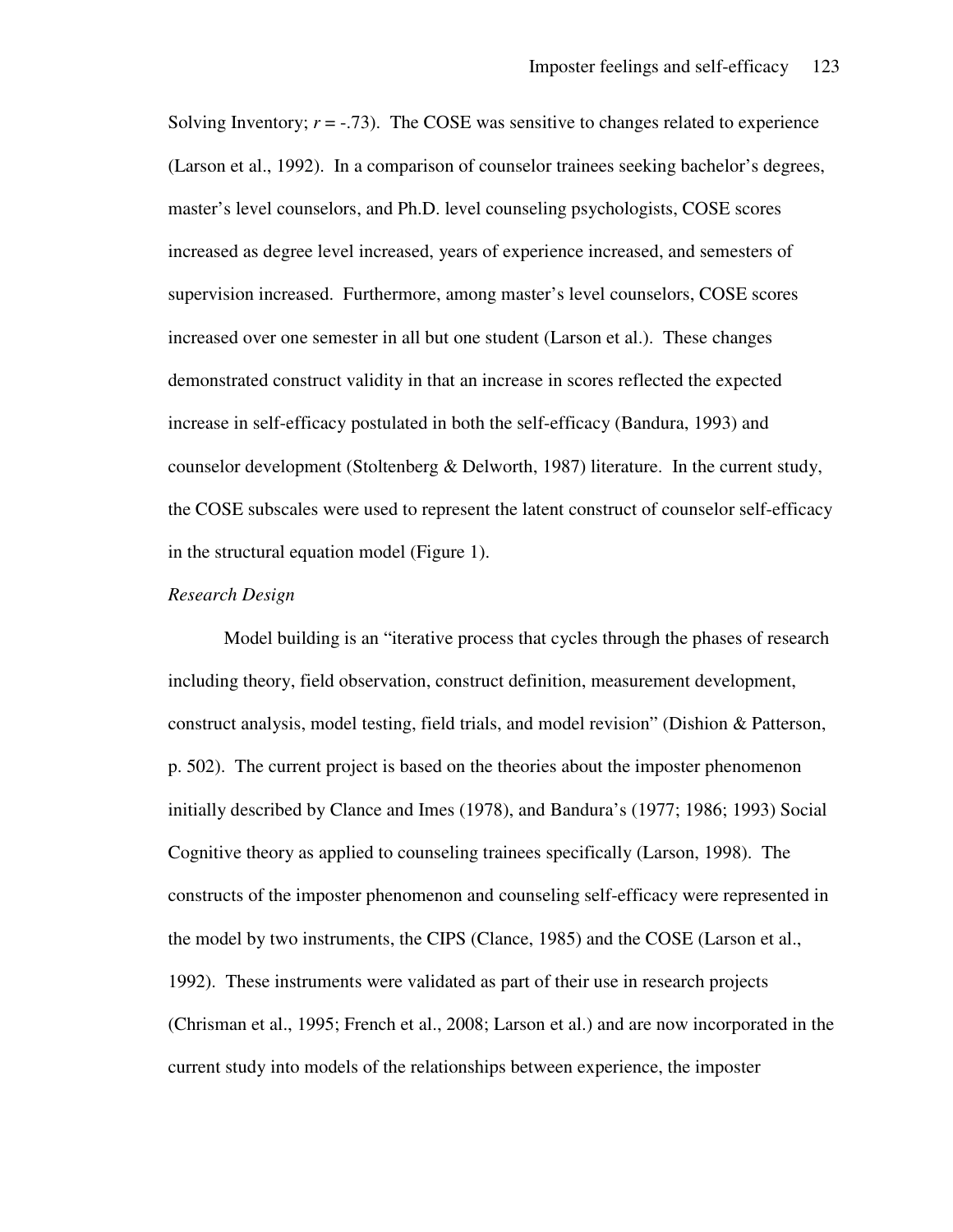phenomenon, and counseling self-efficacy. In the current project, the hypotheses that the presence of the imposter phenomenon will influence counseling development by either moderating or partially mediating the effects of experience on self-efficacy were tested using a structural equation model and a path model. The structural equation model was tested to determine the nature of the relationships between the imposter phenomenon, counselor experience and counseling self-efficacy. The path model was used to test moderation of the imposter phenomenon on the relationship between experience and counseling self efficacy.

## *The Structural Equation Model*

The structural equation model (see Figure 1) was used to model the relationships between experience, the imposter phenomenon, and counseling self-efficacy. The structural equation model had two parts, the measurement model and the path model (McDonald & Ho, 2002). The measurement model was the set of observed variables that served as indicators of the latent variables. The measurement model included the four observed, exogenous variables representing experience and the observed, endogenous variables which included the twenty questions making up the CIPS, and the subscales of the COSE. The path model included the observed, endogenous, latent variables, the imposter phenomenon and counseling self-efficacy. Often SEM models use both observed and latent variables (McDonald  $\&$  Ho, 2002), which is the case in the current model where the experience indicators are not latent variables. The 27 error variables were also included in the structural equation model. The model included 92 parameters and had 372 degrees of freedom.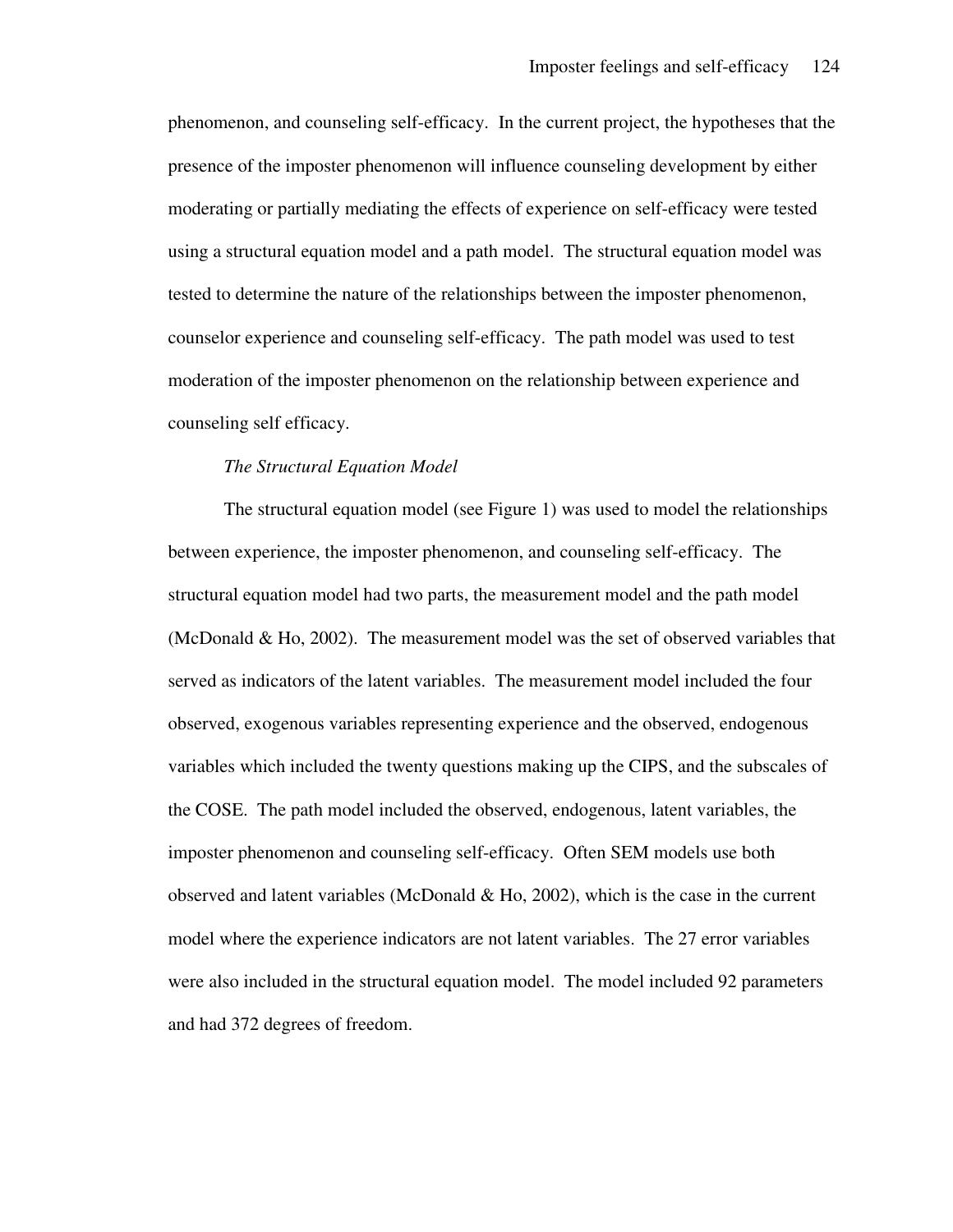It was expected that a more complex model, the structural equation model, would more closely fit the data than a path model. Structural equation modeling is superior to path models because all relevant paths are tested and measurement error is incorporated into the model (Baron & Kenny, 1986). Hopwood (2007) clarified that use of latent variables rather than observed estimates effects more reliably because any error present in one observed variable is unlikely to be the same in the other observed variables. SEM allows unique representation of error in the observed variables such that the latent variable is a more accurate reflection of the construct.

The modeling was accomplished using AMOS 7(Arbuckle, 2006). Maximum likelihood (ML) estimation was used to obtain model parameter estimates. The fit indices compared the models to models that had no constraints (Hopwood, 2007). That is, the models incorporated directed arcs rather than having every variable free to relate to any other variable. Some fit indices are more prone to specific problems than others. Three fit indices that were among those recommended because they were less sensitive to distribution and sample size problems and less sensitive than other indices to simple model misspecification were the Comparative Fit Index (CFI), Tucker Lewis Index (TLI) and Root Mean Square Error of Approximation (RMSEA) (Hu & Bentler, 1998). Other researchers have found that indices such as the RMSEA, the TLI, the incremental fit index (IFI), and the CFI are less vulnerable and generalize better (Martens, 2005), making them a better choice for analyses. Citing the model chi-square and significance test and several other indices is the typical practice in SEM (Hopwood, 2007). Thus, the chi-square and significance test and the CFI, TLI, and RMSEA were used in the current project.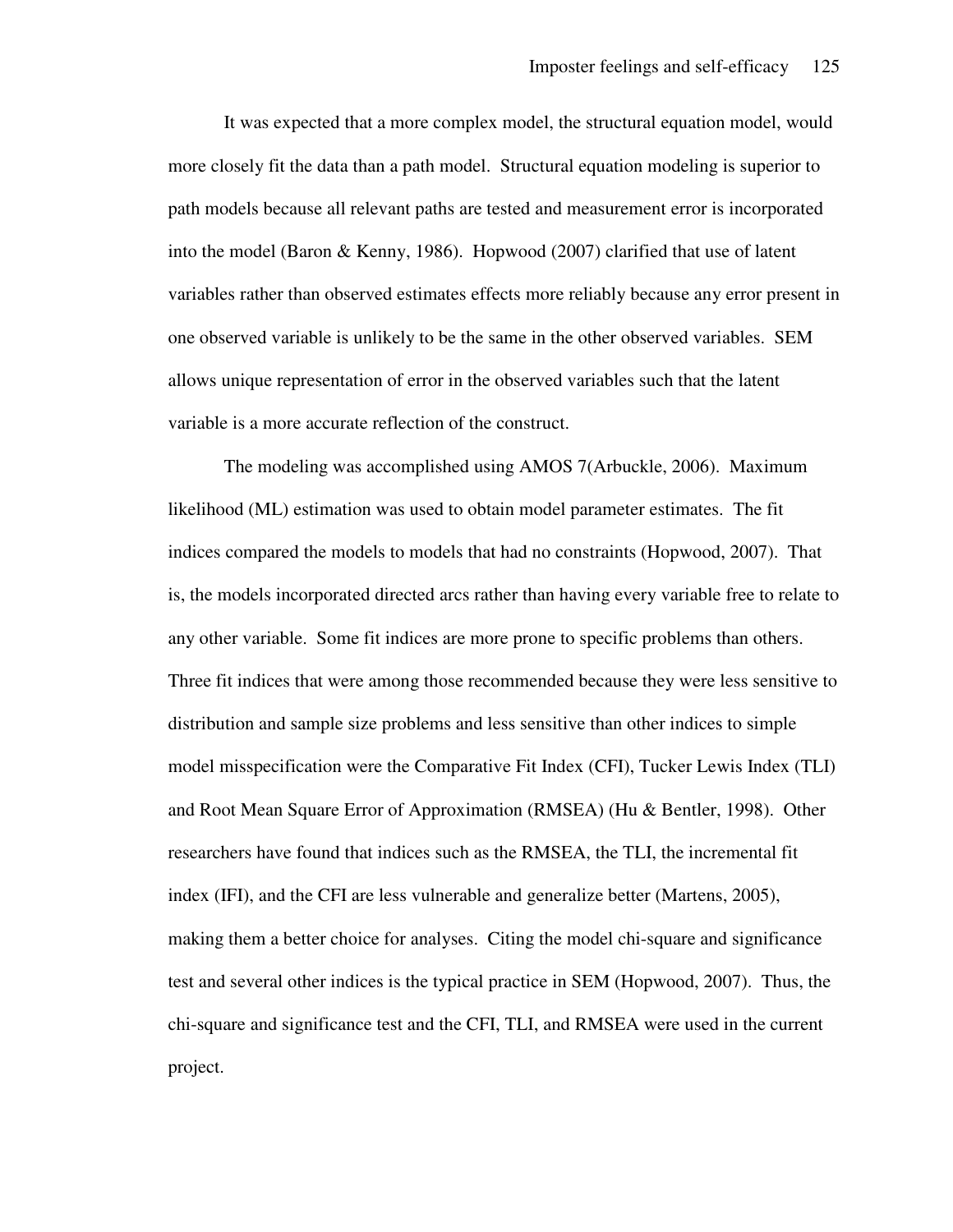## *The Path Model*

A path model (see Figure 2) was used to model moderation by the imposter phenomenon. This model used observed variables to represent the relationships between experience, the imposter phenomenon, and counseling self-efficacy. While structural equation models are statistically superior to path models, the path model was used to test moderation because of ease of analysis. Specifically, it was not possible to model interactions between latent variables using AMOS. The path model was a recursive model meaning that there were no closed cycles formed by directed arcs or paths (McDonald & Ho, 2002). Prior experience, months in the program, months of practicum, and counseling hours provided four observed, exogenous variables meaning that no directed arcs ended on these variables (McDonald & Ho). The total CIPS score and the total COSE score were used as the observed endogenous variables, i.e., at least one directed arc ended on these variables (McDonald & Ho). Experience variables had direct arcs to the CIPS and direct arcs to the COSE (see Figure 2). The CIPS was directly connected to the COSE as well. Four interaction variables, the interactions of the four experience variables and the CIPS were included in the model. These interaction variables, the CIPS total score, and the COSE total score were observed endogenous variables because directed arcs ended on them (McDonald & Ho). Six unobserved, exogenous variables, the errors connected with the total CIPS, the total COSE, and the four interaction variables were included in the model. The path model included 30 distinct parameters and had 35 degrees of freedom. Each interaction variable was individually incorporated into the model to test the potential moderation of the imposter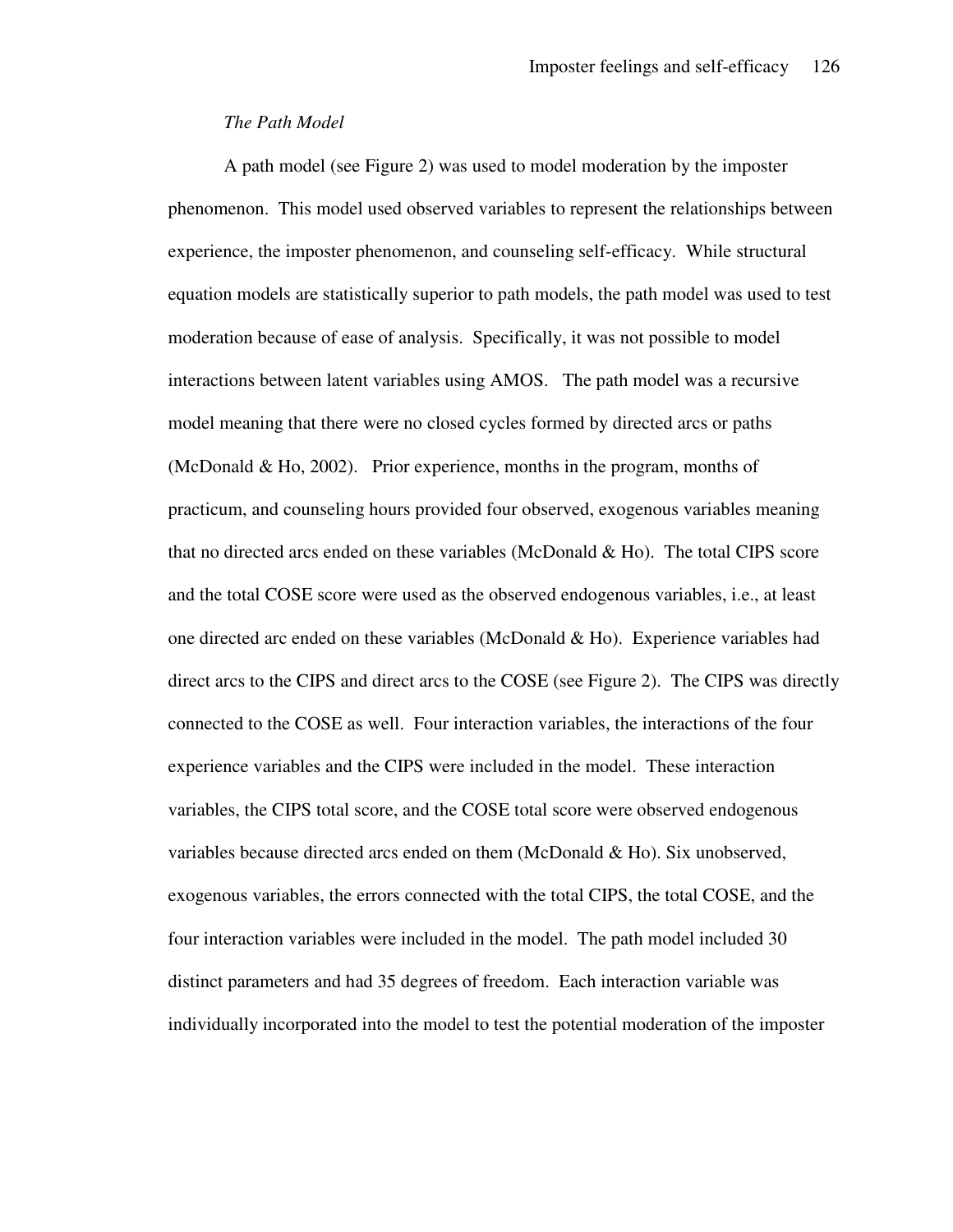phenomenon on the relationships between each experience variable and counseling selfefficacy.

In this model, as with the SEM, the researcher determines direct and indirect effects prior to analysis. The path model has the same drawback as multiple regression analysis in that latent constructs are not represented and, therefore, error is not included in the analysis. Another disadvantage is that a single measure is used to represent each observed variable (Kline, 1991). The advantage of the path model was that it allowed use of four interaction variables and subsequently four tests of moderation. Use of the structural equation model would require testing the interaction of each experience variable with each CIPS item, eighty potential interactions.

### *Moderator and Mediator Testing*

The two hypotheses included in the model testing were as follows:

- 1) The counselor trainees' level of the imposter phenomenon will moderate the relationship between the trainees' experience and counseling self-efficacy.
- 2) The counselor trainees' level of the imposter phenomenon will partially mediate the relationship between the trainees' experience and counseling selfefficacy.

While direct and indirect effects can be tested with regression analyses, observed variable path analysis is a statistically stronger technique because statements of causality can be made (Kline, 1991). The strategy for testing for moderator effects as described in the first hypothesis of this study varies if the moderator is a dichotomous or continuous variable. Using CIPS scores as continuous variables is more complex because the number of interaction variables that would be constrained would equal the product of the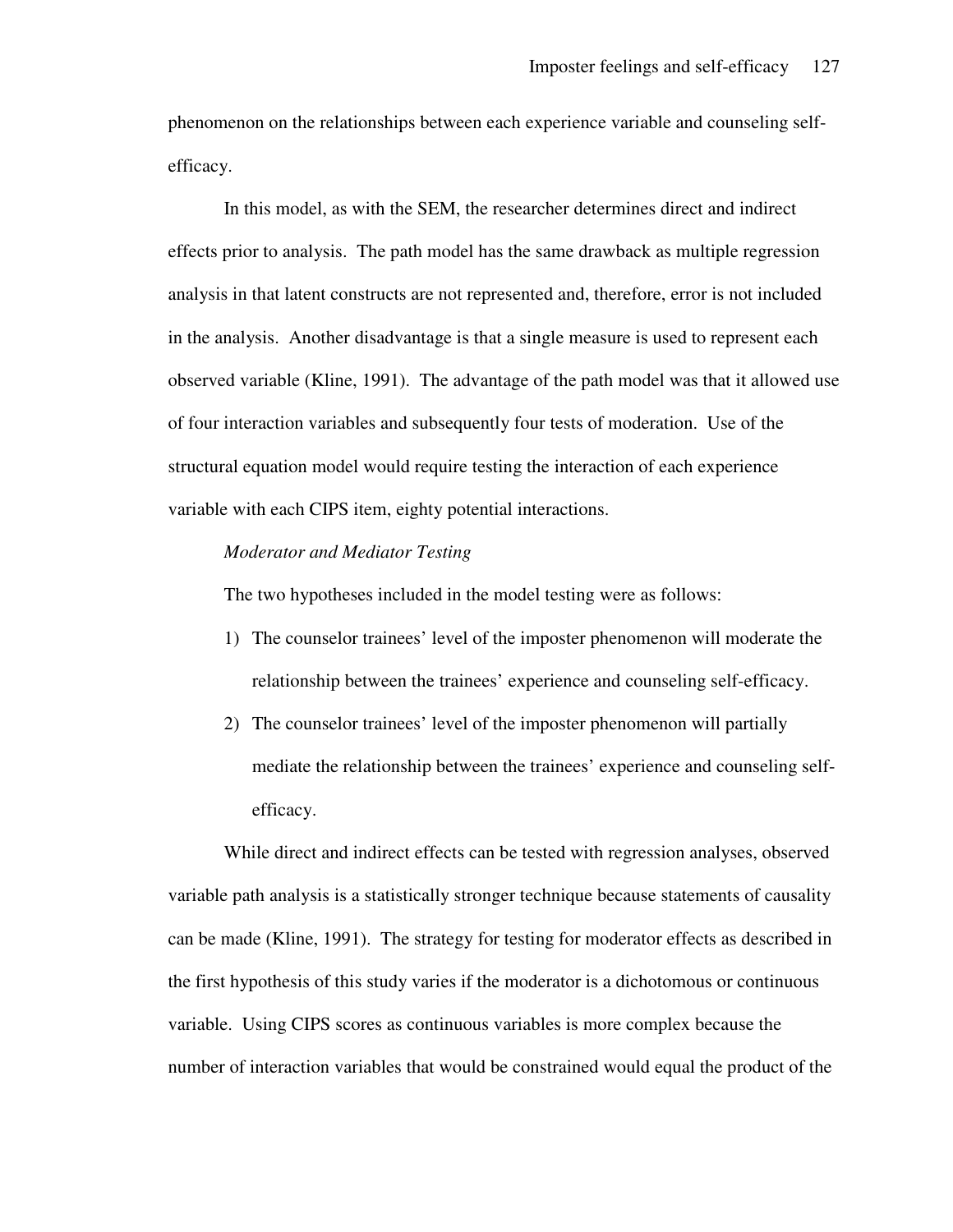number of indicators of experience and the number of indicators of the imposter phenomenon (Holmbeck, 1997). As previously described, the product of the CIPS total score (Chrisman et al., 1995), and the four indicators of experience (number of months in the training program, number of months in practicum, number of direct counseling hours, and number of months experience prior to training) yielded four interaction terms. The four interaction terms were constrained one by one to determine the presence of moderation effects. The difference in the chi square values of the constrained and unconstrained models represented the degree of the moderator interaction. In other words, a moderator effect was indicated if the fit of the constrained model was significantly worse than the unconstrained model, (Holmbeck, 1997).

The alternative, mediation model was tested in a similar fashion. First, the fit of the entire model was tested. Then, the path coefficients of the experience to imposter phenomenon arc, the imposter phenomenon to counseling self-efficacy arc, and the experience to self-efficacy arc were examined for significance and direction. The fit of the unconstrained model where the experience to counseling self-efficacy arc was unconstrained, was compared to the fit of the constrained model where the experience to counseling self-efficacy arc was constrained to zero. A mediation effect was indicated if the fit of the constrained model was worse than the unconstrained model (Holmbeck, 1997) as indicated by the presence of significant indirect effects in the analysis matrices (Arbuckle, 2006). Through all these analyses, the influence of the imposter phenomenon on counseling self-efficacy was clarified.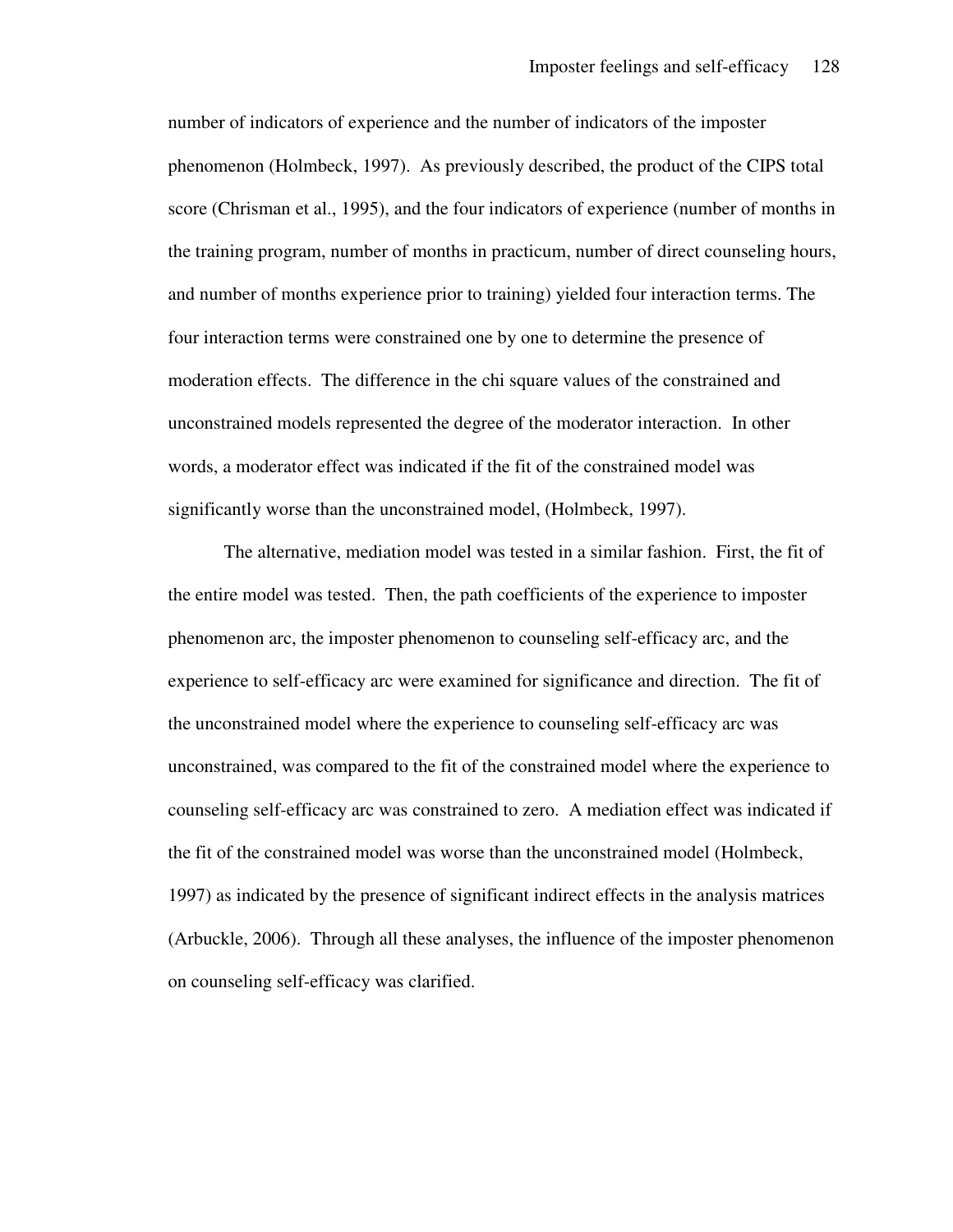# CHAPTER IV

### Results

# *Preliminary Analysis*

 Before testing the hypotheses of the direct and indirect effects of the imposter phenomenon on counseling self-efficacy, preliminary analyses were conducted to determine the correlations of the variables included in the analyses, presence of collinearity among the variables, and reliability of the scales representing the latent constructs. The mean scores of the CIPS, COSE, and COSE subscales were also determined as was the participants' level of imposter feelings.

#### *Correlations and Collinearity*

Prior to the modeling the relationships between experience, the imposter phenomenon, and counseling self-efficacy, Pearson correlation coefficients between the variables representing experience, the imposter phenomenon, and counseling selfefficacy were calculated to determine the strengths of the relationships between the them. As displayed in Table 1, correlations ranged from -.02, the lowest, between months in practicum and total CIPS score to .91, the highest, between the COSE total score and COSE subscale Process. Relationships between the COSE total score and COSE subscales tended to be the strongest.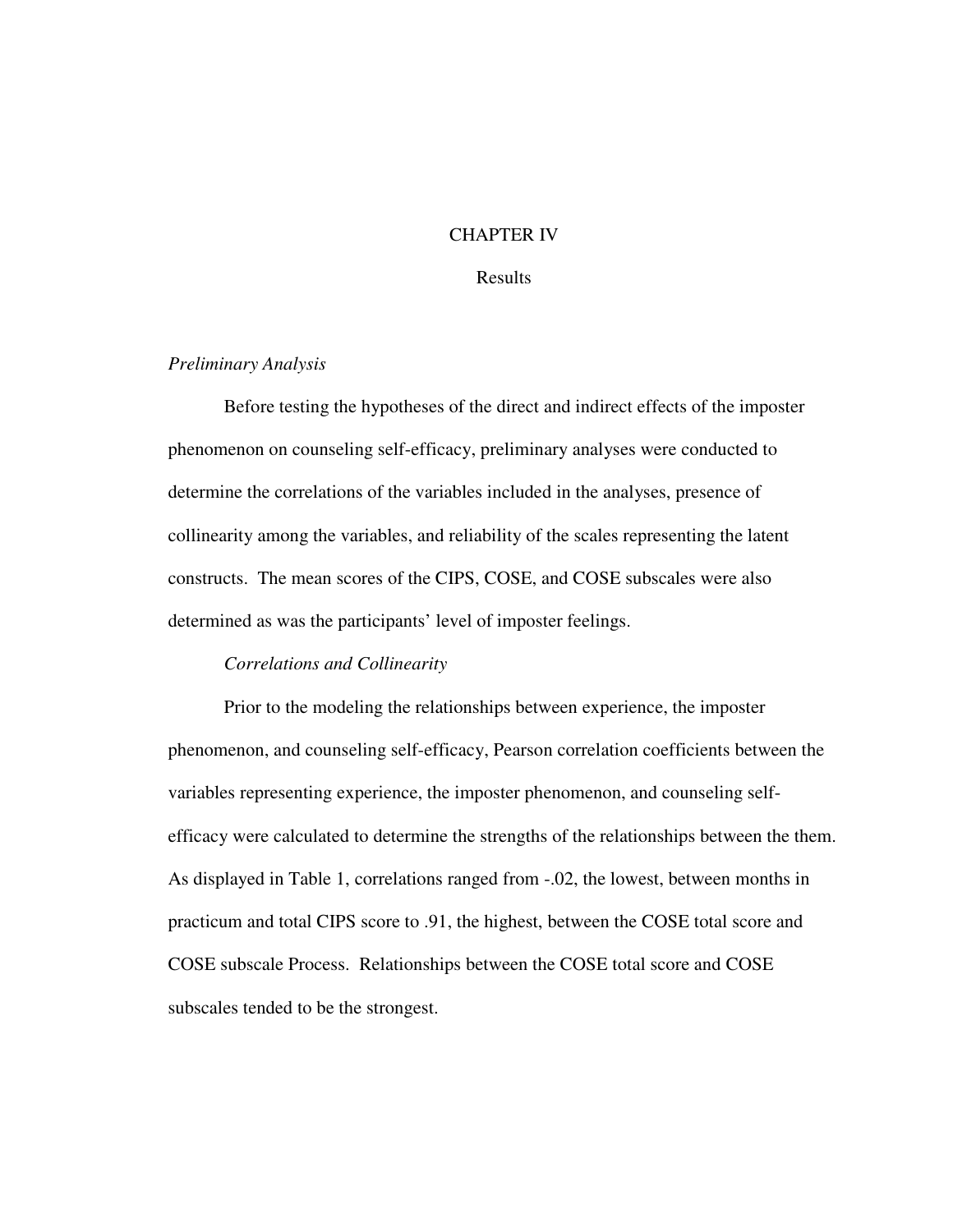Experience was conceptualized as the number of months of experience prior to entering the training program (Priorexp), the number of months in the program (Monthprog), the number of months in practicum (Pracmonth), and the number of direct service hours obtained in the training program (Cnshours). Calculating the coefficient alpha reliability of Experience as a scale was not appropriate since the variables representing experience were observed rather than latent constructs and the four reported elements of experience represented different aspects of the construct. Pearson's correlation coefficients indicated that the experience variables were related as expected (Table 1). The number of months that the participants were in their programs was strongly related to the number of months of practicum experience they reported. Those who had more months of practicum experience also reported more counseling hours. A less strong, positive relationship was present between the participants' prior experience and the participants' total number of counseling hours.

Collinearity, the "data vectors of two variables fall on the same line" (Pedhazur, 1997, p. 295), refers to extremely strong relationships among the variables, which can have a negative impact on the estimation of path coefficients and their standard errors. A regression analysis was conducted to determine whether collinearity was present among the experience variables by obtaining variance inflation factor values (Pedhazur). The regression model used family conflict as the dependent variable and the four experience variables: prior experience, months in program, months in practicum, and number of counseling hours, as independent variables. The regression analysis was conducted only to determine collinearity between variables, using the variance inflation factor (VIF) as the indicator. A cut-off value of  $VIF < 5$  as criteria was used (Pedhazur). The largest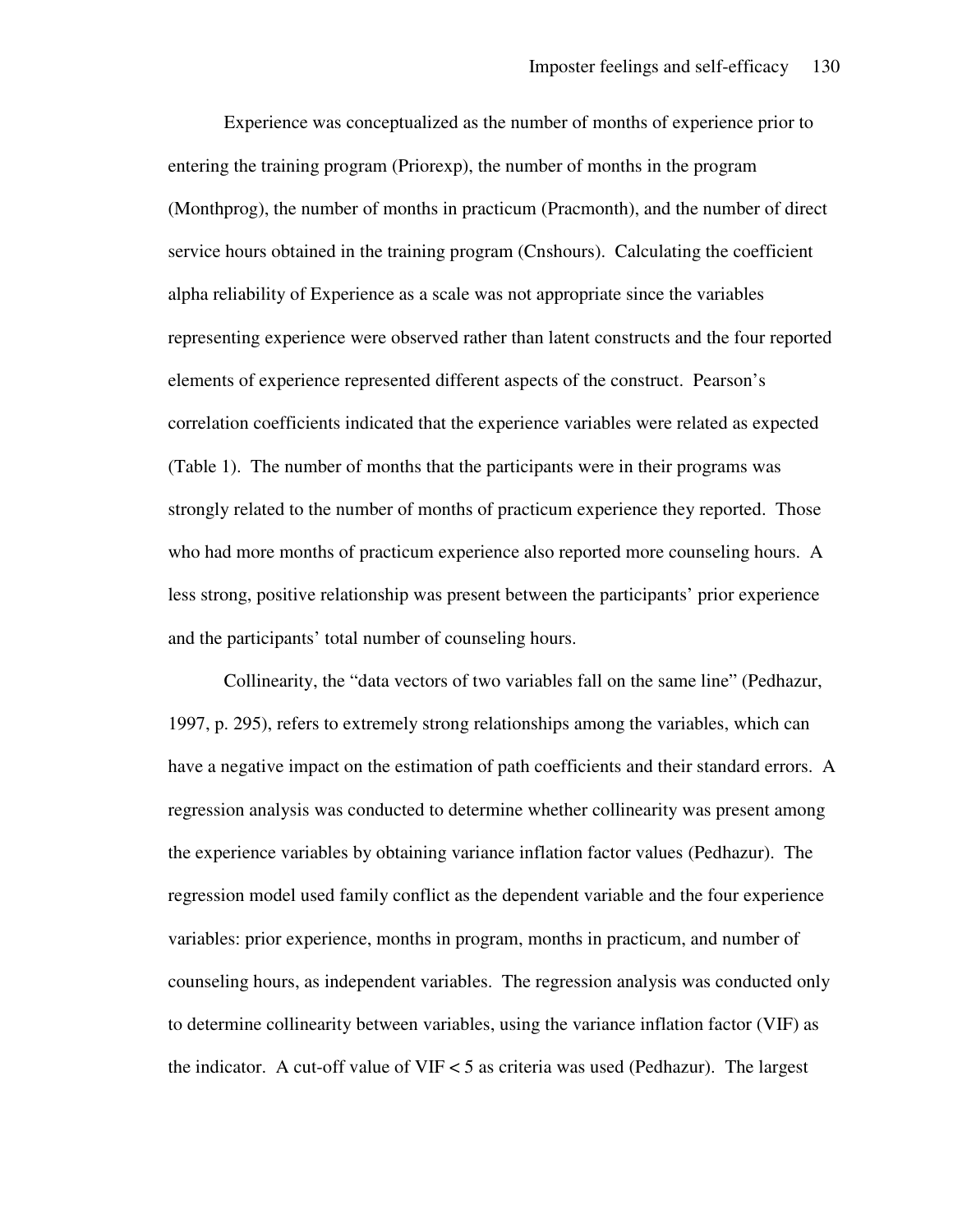VIF was months of practicum with VIF = 2.01 (Table 2). Other factors were VIF =  $1.58$ for number of counseling hours,  $VIF = 1.46$  for months in the program, and  $VIF = 1.06$ for prior experience. Thus, it was determined that collinearity was not present between the four experience variables and they were used as observed variables separately indicating the construct Experience in the subsequent analyses.

#### *Reliability*

Reliability analyses using Cronbach's internal reliability coefficient were conducted on the CIPS and the COSE (see Table 3). When assessing reliability, the guidelines suggested by DeVellis (2003) were used: below .60 = unacceptable; .60-.65 = undesirable;  $.65$ -.70 = minimally acceptable;  $.70$ -.80 = respectable; and  $.80$ -.90 = very good. The reliability results for the CIPS was .91 indicating very good reliability. Cronbach's alpha for the COSE was .94 indicating very good reliability. Internal reliabilities for the COSE subscales were as follows: Microskills =.88; Process =.88; Difficult Client Behaviors =.81; Cultural Competence =.80; and Awareness of Values =.63. All the subscales with the exception of Awareness of Values had very good internal consistency. Cronbach's alpha of Awareness of Values fell into the undesirable range. The reliability of alpha increases as the number of items in the scale increases (DeVellis). Thus, the low alpha of Awareness of Values may reflect use of only four items in the subscale. Caution should be used when making interpretations based on the Awareness of Value subscale. No interpretations based solely on Awareness of Values were made in this study.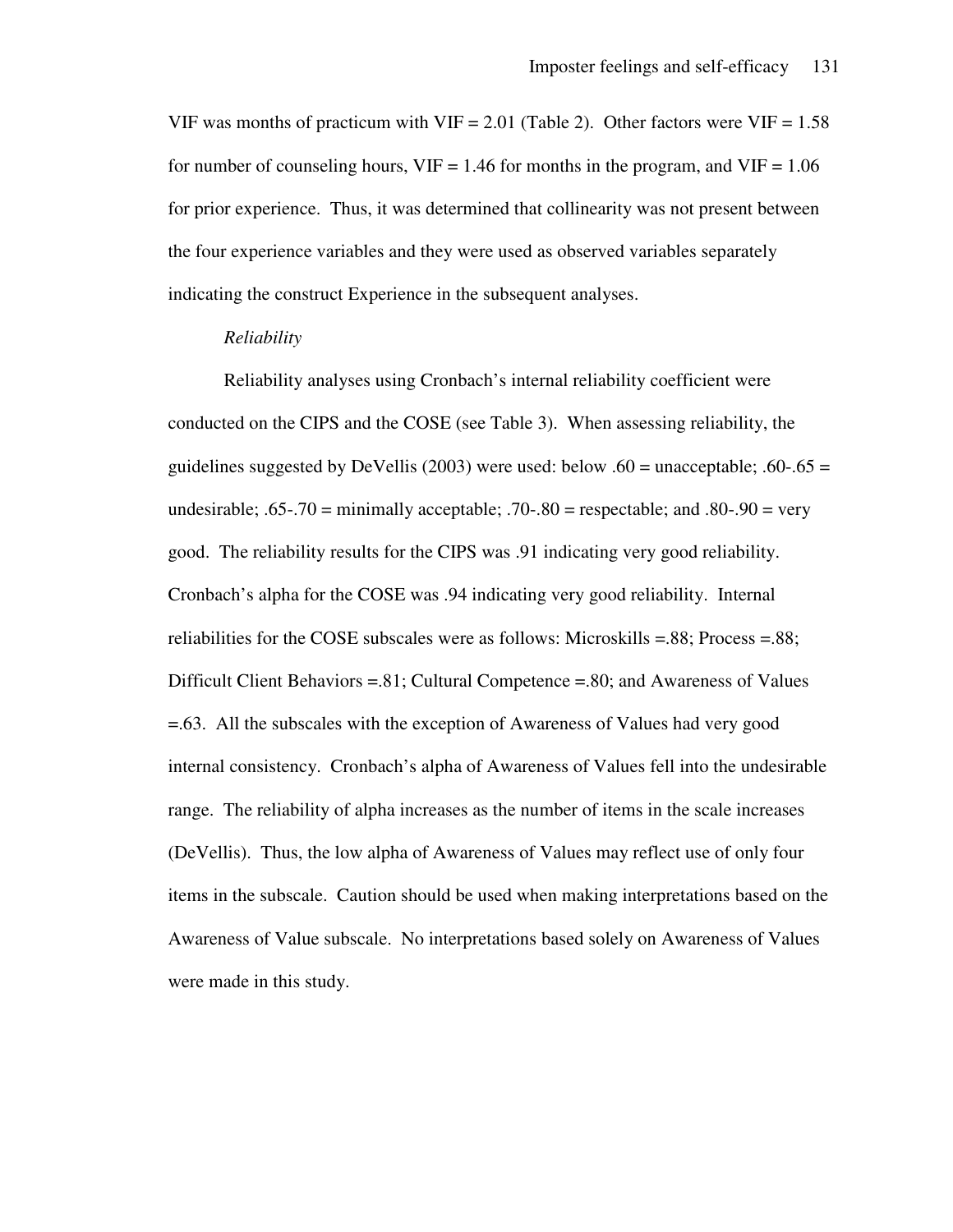# *Scale Response Characteristics*

The CIPS and COSE were scored by calculating the mean scores for the participants (Table 4). Higher scores on the CIPS indicated more imposter feelings, that is, stronger experiences of the imposter phenomenon. Mean score on the CIPS was 54.99  $(SD = 12.47)$  which was similar to the mean score of 54.7 found among medical students and lower than the 56.4 and 59.4 found among nursing and pharmacy students respectively (Henning et al., 1998). This mean score was also less than the 59.25 mean score found among undergraduate psychology majors (Cowman & Ferrari, 2002) and the 70.59 mean score found among third year undergraduates classified as high achievers (Sonnak & Towell, 2001). The lowest CIPS score was 25, while the highest was 92. Scores on the CIPS were divided into levels of imposter feelings according to the divisions recommended by Clance (1985). Clance considered the intensity of imposter feelings when dividing scores into ranges rather than dichotomously dividing participants into "imposter/non-imposter" categories that suggest nonimposters have no imposter feelings. The ranges of CIPS scores for these categories in the current sample were as follows: total CIPS score of 40 or less indicates few imposter characteristics; total score between 41 and 60 indicates moderate imposter feelings; score between 61 and 80 indicates frequent imposter characteristics; and a score higher than 80 reflects intense imposter feelings (Clance). The majority of participants endorsed moderate levels of imposter feelings (61.2%). Forty participants (23.5%) endorsed frequent imposter feelings. Only 4.1% or seven respondents reported intense imposter feelings.

Higher scores on the COSE indicated that the participants had higher levels of self-efficacy in their ability to effectively counsel. Total COSE scores ranged from 98 to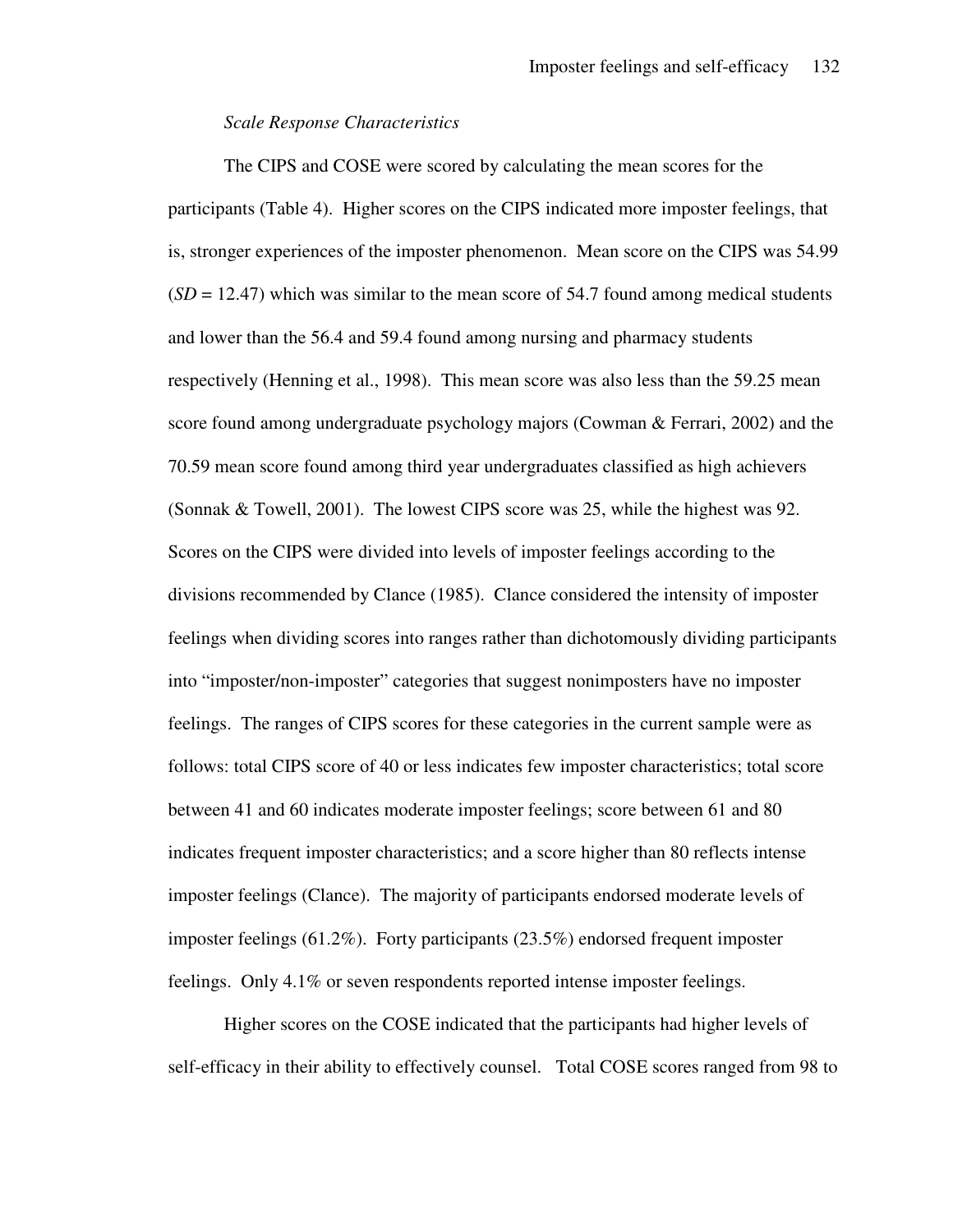210, with the mean total COSE score of  $157.54$  (*SD* = 20.76). This mean was slightly lower than the mean of  $158.17$  (*SD* = 15.44) found among counseling psychology trainees, clinical psychology trainees, and university counseling center personnel in a study by Humeidan (2002). The current mean was higher than the mean COSE scores found among first (144.42) and second (155.05) year master's level counseling trainees in a study by Halverson et al. (2006). The current mean scores for the COSE subscales were also calculated. Average scores for the subscales were Microskills = 53.31; Process  $=$  40.68; Difficult Client Behaviors  $=$  27.39; Cultural Competence  $=$  18.31; and Awareness of Values = 17.85. Table 4 shows the COSE total scale and subscale means, standard deviations, and ranges of scores.

### *Gender Effects*

Gender has been considered an important factor in the occurrence of the imposter phenomenon (Clance, 1985). While Clance and Imes (1978) characterized the imposter phenomenon as a problem specific to women, other researchers found imposter feelings among both men and women (Fried-Buchalter, 1992, 1997; Topping & Kimmel, 1985). While the relationship between gender and the imposter phenomenon has been often debated, it was not the primary focus of this study. However, because of the equivocal beliefs about the influence of gender on the imposter phenomenon and the feminization of counseling in general (Norcross et al., 2005), a preliminary analysis of gender effects, imposter phenomenon, and counseling self-efficacy was conducted.

In the analysis of gender effects, group invariance was determined using a Multiple Indicator-Multiple Indicator Cause (MIMIC) model (Joreskog & Goldberger, 1975). First, an additional path was created between the observed variable gender (G)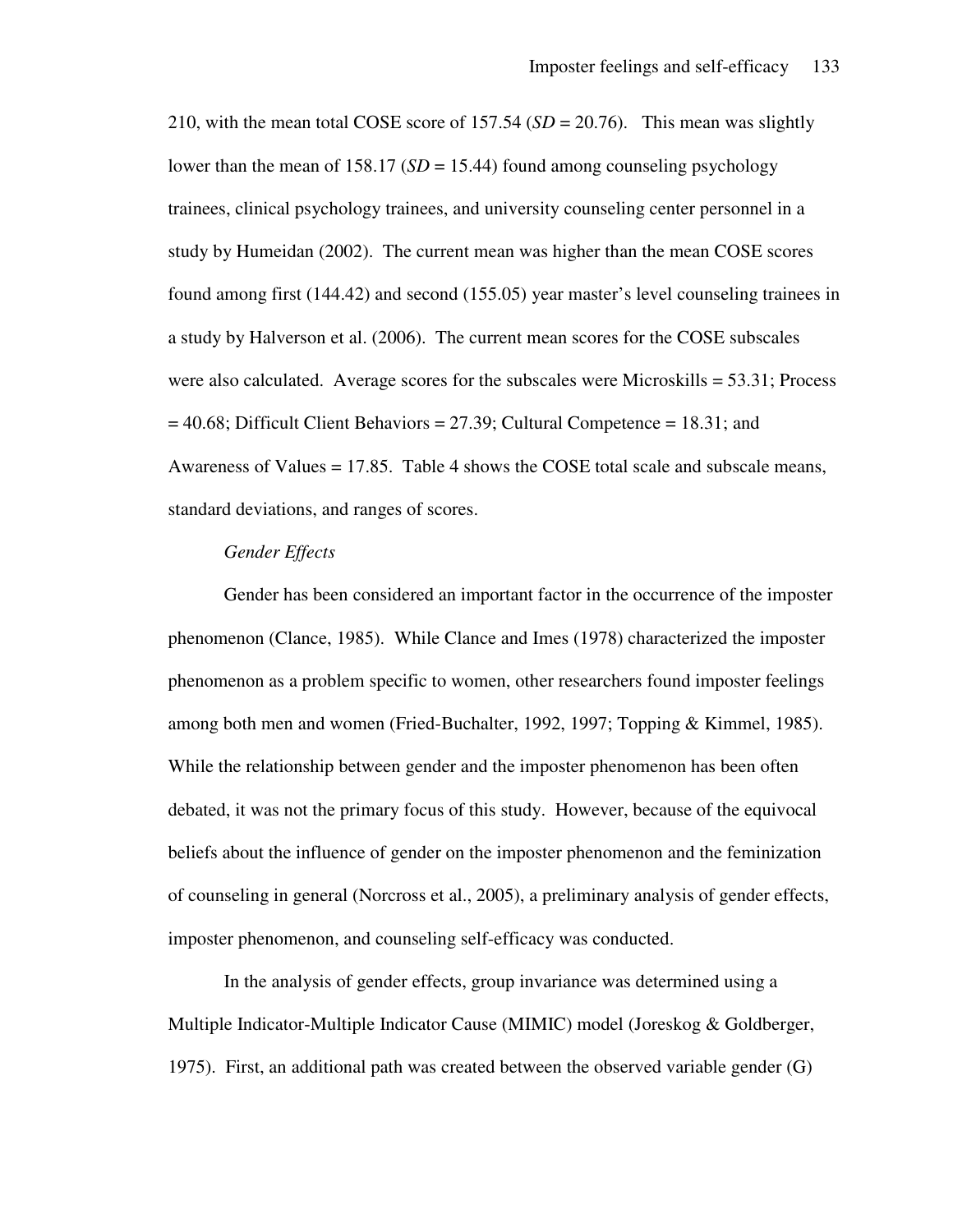and latent variable CIPS. This path was removed and a path was added linking gender and the latent variable counseling self-efficacy. The path estimates for gender and the imposter phenomenon and gender and counseling self-efficacy indicated the difference between males and females on the CIPS scores and the COSE scores.

The model fit of the MIMIC model ( $\chi^2$  = 915.15 (400), *p* < .001) and fit indices  $(CFI = .75, TLI = .71, RMSEA = .09)$  indicated that the model did not represent the data well. However, the focus of this analysis was gender effects. The parameter estimate of the path from gender to the CIPS was  $-.20$  (Standard Error  $= .17$ ) and the critical ratio was  $-1.21$ ,  $p = 23$ . These results indicate that there were no gender differences on the CIPS. Additionally, the path coefficient from gender to the imposter phenomenon was close to zero ( $\beta$  = -.095). There was no significant difference in perception of imposter feelings in men or women.

 The model fit for the model testing the impact of gender on counseling selfefficacy was significant as well ( $\chi^2$  = 914.11 (400),  $p < .001$ ). This model was not a good fit for the data. The fit indices were  $CFI = .75$ ,  $TFI = .71$ , RMSEA = .09. The path coefficient from gender to the COSE ( $\beta$  = -.11) suggested that there was not a significant relationship between gender and counseling self-efficacy. The parameter estimate of the path from gender to the COSE was -1.60 (Standard Error = .10). The critical ratio was -1.61,  $p = .11$ , corroborating that gender had no influence on perception of counseling self-efficacy.

The MIMIC models showed that gender did not have an effect on imposter feelings or counseling self-efficacy. The current results disconfirmed Clance and Imes's (1978) initial conjecture that imposter feelings are a female experience and confirmed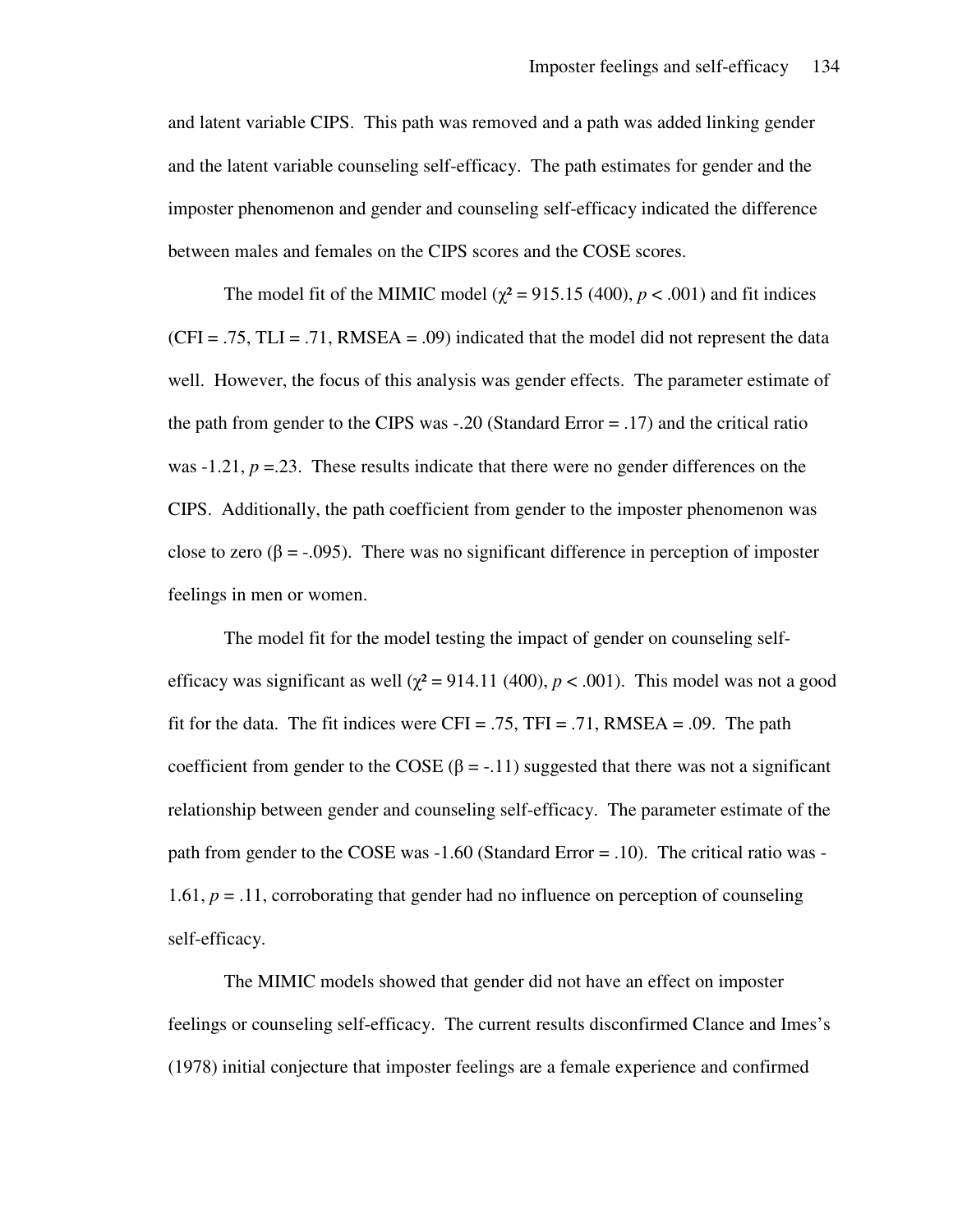studies that found no difference in imposter feelings among men and women (Fried-Buchalter, 1997; Topping & Kimmel, 1985). Additionally, the current study showed no significant difference in levels of counseling self-efficacy among men and women. *Main Analysis*

In the main analysis, the fit of the structural equation model, was assessed. Additionally, the following hypotheses were tested:

- 1) The amount of experience a counselor trainee has will affect the level of the imposter phenomenon, which will have moderating effect on the relationship between experience and self-efficacy.
- 2) The counselor trainees' level of the imposter phenomenon will partially mediate the relationship between the trainees' experience and counseling self-efficacy.

Hypothesis one was tested by comparing the influence of the experience variables and the interaction of the experience variables and the CIPS on counseling self-efficacy. The causal relationships between the four experience variables, observation of the imposter phenomenon as represented by the CIPS, and observation of counseling selfefficacy as represented by the COSE were modeled. Four interaction variables, the products of each experience variable and the CIPS, were created. The paths between with each interaction variable and the COSE were tested individually to identify any moderating effects (Figure 2).

The model fit indices for each moderation model are provided in Table 6. As with the original model (main effects only), the fit indices indicated that the moderation models did not fit the data well. Still, the models provided important information. Standardized regression weights, estimates, standard errors, and critical ratios of the paths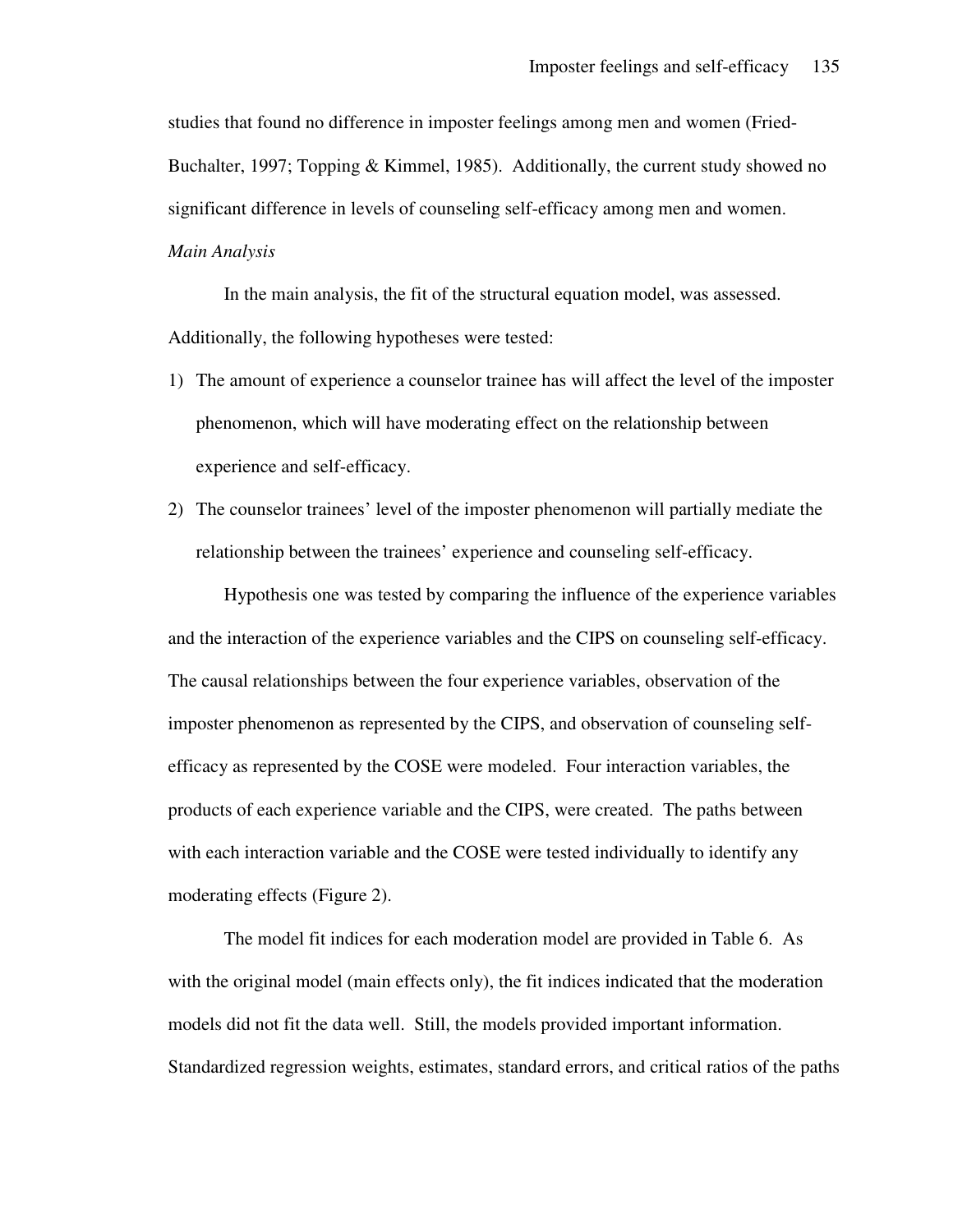between the interaction terms and the COSE are provided in Table 8. The interaction term between months in practicum and counseling self-efficacy was significant indicating that imposter feelings moderated the relationship between months in practicum and counseling self-efficacy. As indicated by significance, imposter feelings moderated the relationship between counseling hours and counseling self-efficacy. Thus, imposter feelings changed the impact of months in practicum and number of counseling hours on the development of counseling self-efficacy.

The interaction of prior experience and the imposter phenomenon was not significant indicating that imposter feelings do not moderate the relationship between prior experience and counseling self-efficacy. The interaction of months in the program and imposter feelings was also not significant. Because imposter feelings moderated the impact of two of the experience variables on counseling self-efficacy, the first hypothesis was partially supported.

The structural equation model (Figure 3) showed the relationships among the four experience variables, the imposter phenomenon, and counseling self-efficacy. It was used to determine if experience influences the occurrence of imposter feelings and levels of counseling self-efficacy, and to test for mediation effects (Hypothesis 2). The structural equation model had 92 parameters and 372 degrees of freedom. The standardized path coefficients from months in practicum to the COSE, from number of counseling hours to the COSE, and from prior experience to the COSE were significant  $(p < .05)$ . The path from the CIPS to the COSE  $(p < .001)$  was also significant. The parameter estimates and critical ratios of the structural equation model are shown in Table 5.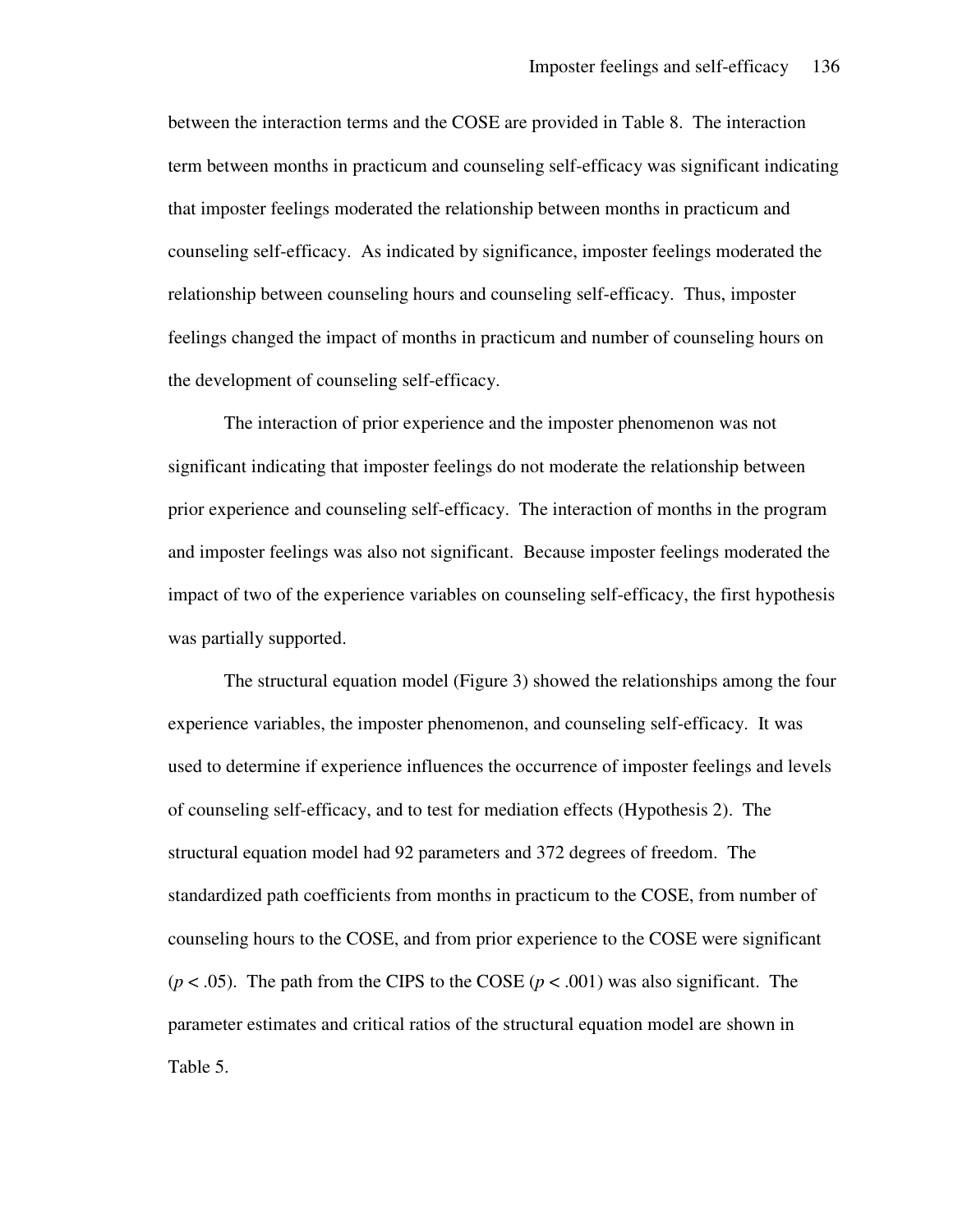The fit indices of the structural equation model are provided in Table 6. A nonsignificant chi-square indicates good fit (Tabachnick & Fidell, 2001). A CFI closer to 1 indicates a better fit (Hopwood, 2007). A TLI of .9 is the cutoff value indicating good fit (McDonald  $&$  Ho, 2002). A RMSEA less that  $.05$  is considered a good fit, while a RMSEA less than .08 is considered acceptable (McDonald & Ho).

The model fit ( $\chi^2$  = 882.97 (372),  $p < .001$ ) was significant. This significant chisquare suggested that the model did not fit the data. The chi-square goodness-of-fit value is sensitive to sample size and non-normality. In general, a significant chi-square value may reflect model misspecification, and therefore, is not often used as the sole indicator of fit (Hu & Bentler, 1998). The CFI of the model (CFI =  $.748$ ) also suggested the model did not adequately fit the data. Likewise, the TLI of the model (TLI =  $.705$ ) was below the recommended .9, indicating a poor fit. The RMSEA (.09) and the range of the RMSEA (.083-.098) were larger than the recommended level of .05. As was true of the other fit indices, the RMSEA also suggested that the proposed structural equation model did not fit the data very well.

While the fit indices showed that the model as a whole did not fit the data well, several of the model parameters did reveal some statistically significant relationships among variables (Table 5). The significant relationships among prior experience (β = .19,  $p = .007$ ), months in practicum ( $\beta = .16$ ,  $p = .02$ ), and number of counseling hours ( $\beta$ )  $= .15$ ,  $p = .04$ ) on counseling self-efficacy were evident. Months in the program ( $\beta = .07$ ,  $p = .30$ ) did not significantly influence counseling self-efficacy. The significant influence of the imposter phenomenon on counseling self-efficacy ( $\beta$  = -.47, *p* < .001) was a notable finding. As denoted by the negative path coefficient, greater imposter feelings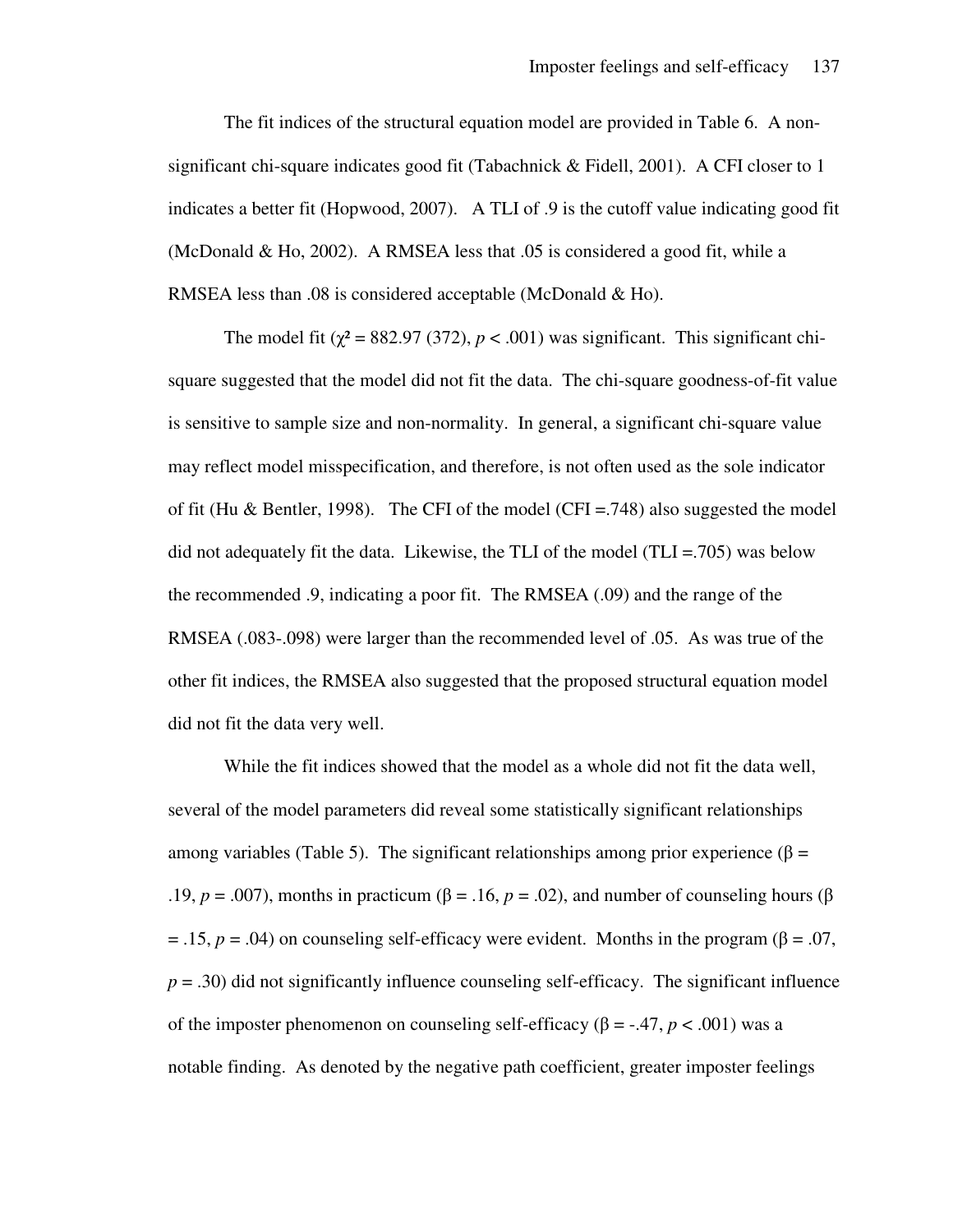resulted in decreased counseling self-efficacy. The lack of significant paths between the experience variables and the CIPS showed that imposter feelings are not related to prior experience ( $\beta = -0.07$ ,  $p = 0.38$ ), months in a training program ( $\beta = 0.09$ ,  $p = 0.28$ ), months of practicum experience ( $\beta = -0.02$ ,  $p = 0.78$ ) and the number of counseling hours ( $\beta = -0.04$ ,  $p = 0.04$ )  $=$  .60). The path from the first CIPS item to the CIPS was not significant ( $\beta = 0.10$ , *p* =.21) suggesting this item does not adequately reflect characteristics of the imposter phenomenon. This item, "I have often succeeded on a test or task even though I was afraid that I would not do well before I undertook the task." (Clance, 1985) may reflect a construct similar to the imposter phenomenon that is also distinct such as anxiety (Holmes et al., 1993).

The original structural equation model (Figure 3) showed that the paths from the experience variables to the imposter phenomenon as represented by the CIPS were not strong. One would expect strong relationships between experience and the imposter phenomenon and the imposter phenomenon and counseling self-efficacy, if imposter feelings acted as a mediator between experience and counseling self-efficacy. Additionally, if imposter feelings acted as a full mediator, the paths between experience and counseling self-efficacy would approach zero while paths to the CIPS were significant. The path between months in the program and counseling self-efficacy was near zero. However, the path between months in the program and the imposter phenomenon was also near zero. Thus, imposter feelings did not fully mediate the relationship between experience and counseling self-efficacy. Presence of mediation, full or partial, would be evident in the indirect effects of the analysis (Hopwood, 2007). The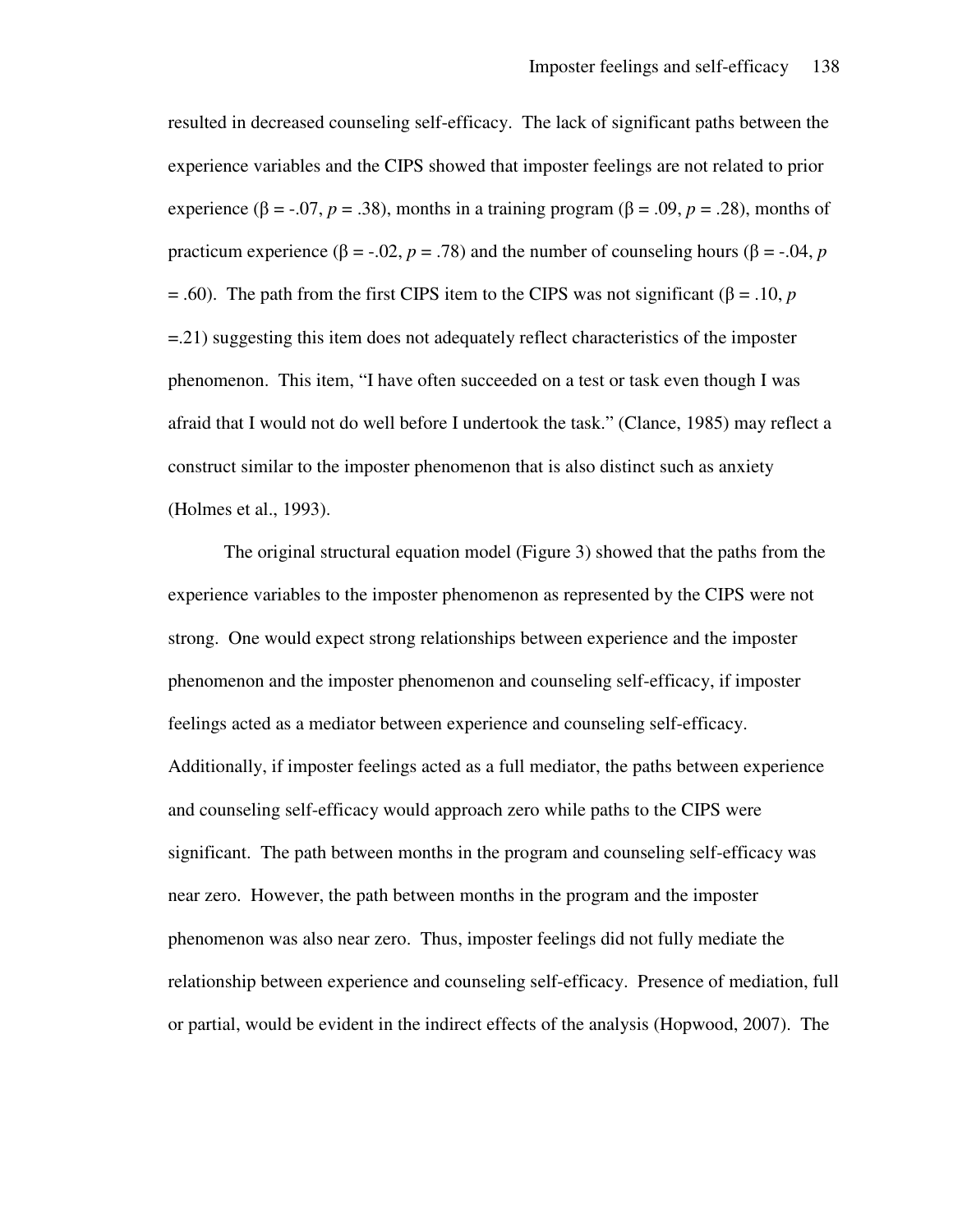absence of indirect effects (Table 9) in the current analysis showed that imposter feelings did not act as a full or partial mediator. Thus, hypothesis two was not supported.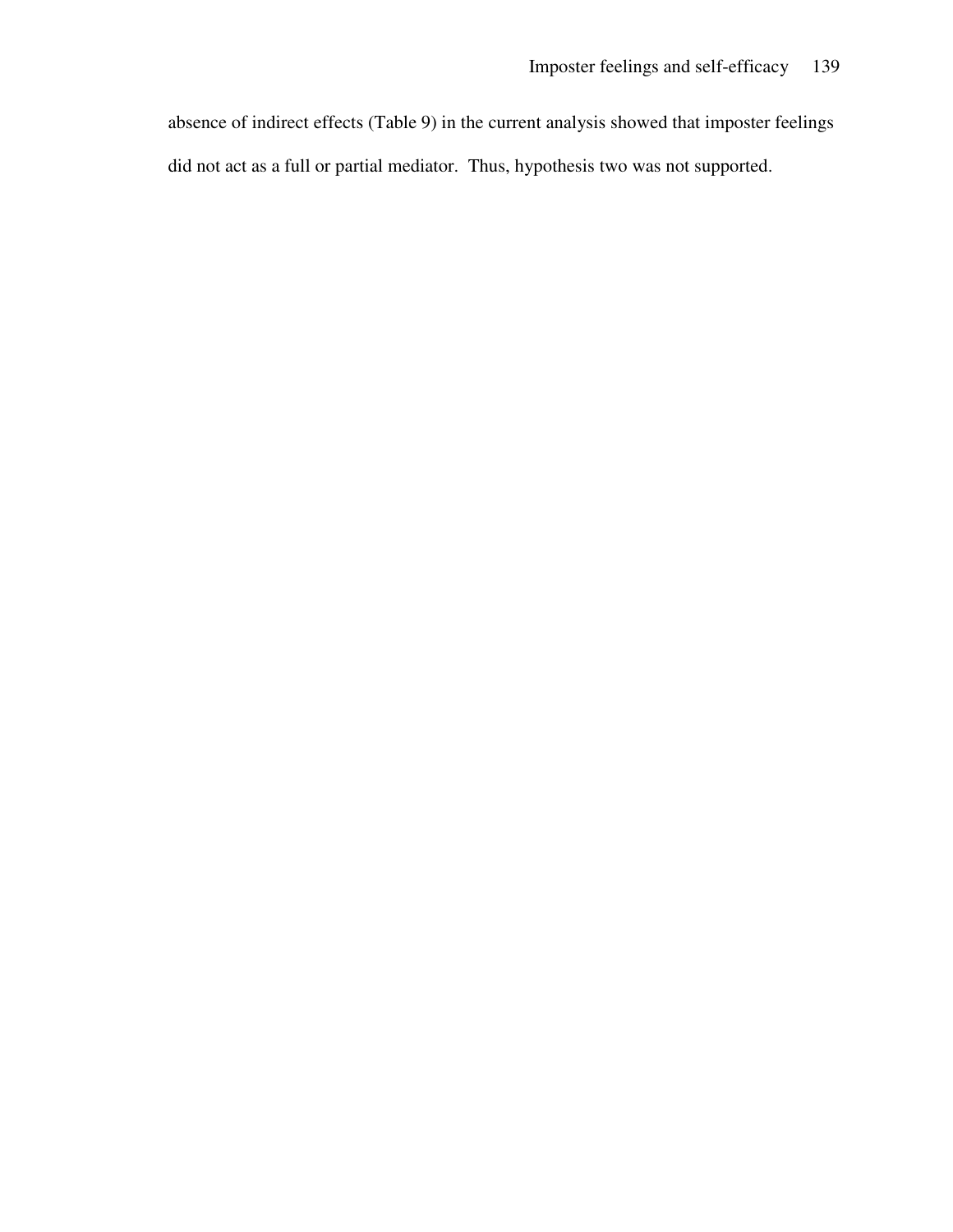# Chapter V

# **Discussion**

This project explored the impact of the imposter phenomenon on the development of counseling self-efficacy among counseling trainees. The influence of the imposter phenomenon on the relationship between experience and counseling self-efficacy was modeled. Hypotheses about the direct and indirect effects of the imposter phenomenon were tested. Additional analyses assessed the influence of gender on the occurrence of the imposter phenomenon and on perceptions of counseling self-efficacy among counseling trainees.

Generally, the imposter phenomenon has traits associated with other psychological conditions and personality features (Castro et al., 2004). The phenomenon includes qualities such as depression, anxiety, low self-esteem and perfectionism (Chrisman et al., 1995; Henning et al., 1998; Holmes et al. 1993). The imposter phenomenon has been related to personality characteristics such as introversion and neuroticism and to facets of the Agreeableness, and Conscientiousness personality domains of the NEO-PI-R (Bernard et al., 2002; Ross et al., 2001). While Holmes et al. differentiated imposters from non-imposters in a study using participants receiving outpatient mental health therapy, Clance (1985) described the phenomenon in terms of intensity. The CIPS cutoff score of 62 that Holmes et al. used to indicate imposters falls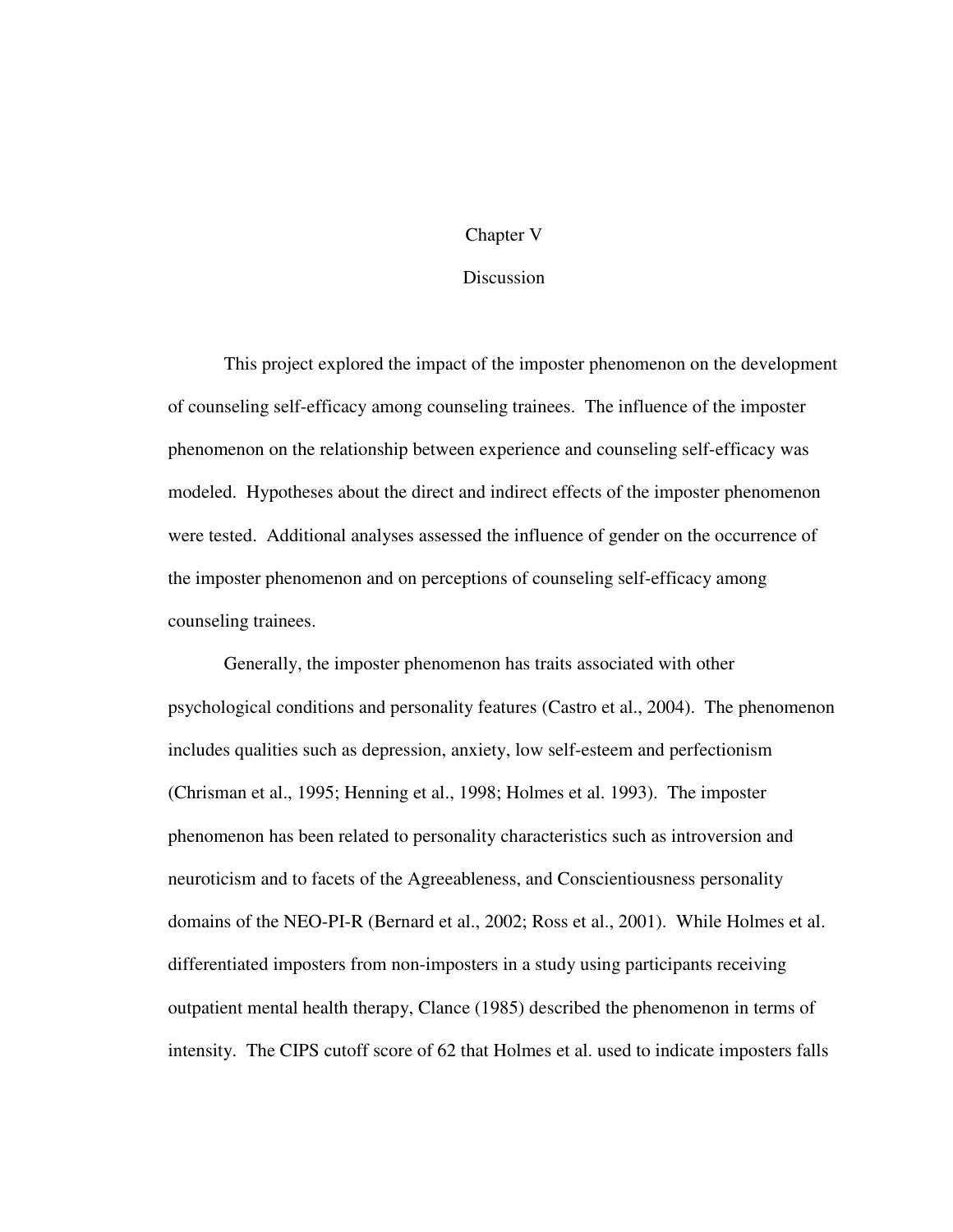into the range Clance described as indicative of frequent imposter feelings. Clance wrote that the more frequent and intense the imposter phenomenon, the more it interferes in the individual's daily functioning. Thus, the presence of imposter feelings does not reflect pathological problems (Clance), but imposter feelings that increase and intensify become a syndrome that is associated with other psychological problems (Ross & Krukowski, 2003) and affects quality of life (Clance, Harvey & Katz, 1985).

 The findings of this study indicated that imposter feelings were present at moderate levels or more among most (88.8%) of the counseling trainees. Notably, according to the criteria used by Holmes et al. (1993), over one quarter of the counseling trainees suffered from the imposter phenomenon, which justified the investigation in this study. Imposter feelings could be considered more common than not among graduate level counseling trainees, which necessitates a greater understanding of their influence in counselor development.

# *The Imposter Phenomenon and Counseling Self-efficacy*

Generally, in this study, the imposter phenomenon was related to counseling selfefficacy. Correlation coefficients reflected a negative relationship between the imposter phenomenon and counseling self-efficacy. As counseling trainees' levels of imposter feelings increased, their perceptions of their ability to effectively counsel decreased. This negative relationship corroborated the early definitions of the imposter phenomenon that described the phenomenon as perceived inadequacy and a tendency to negate good performance (Clance & Imes, 1978; Clance & O'Toole, 1988). The negative relationship corroborated other research that associated imposter feelings and lower self-efficacy with feelings of incompetence among trainees in helping professions (Henning et al., 1998).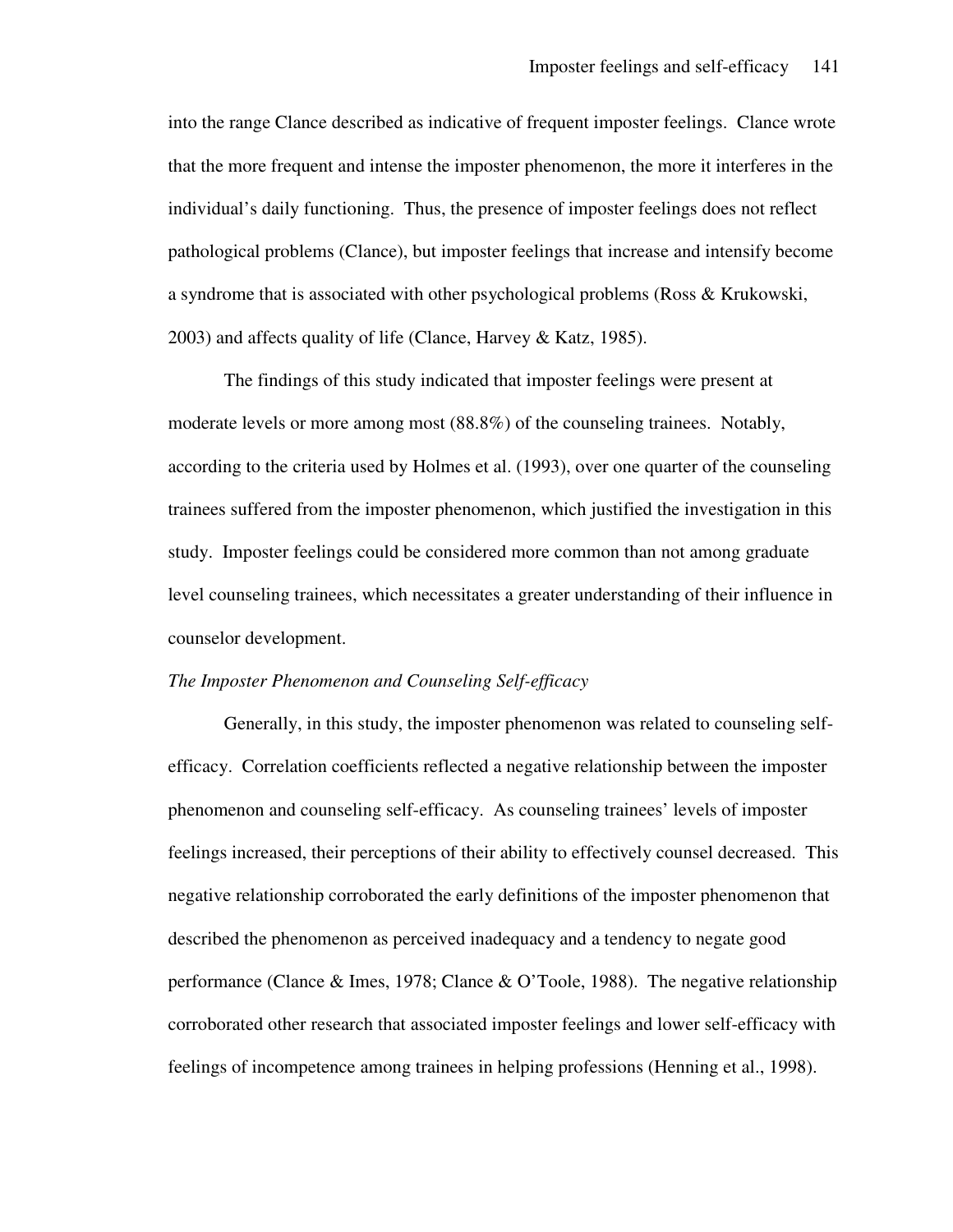The correlation between imposter feelings and counseling self-efficacy indicated that 20% of the variation in counseling self-efficacy was accounted for by variations in levels of the imposter phenomenon. This leads to the conclusion that it may be advantageous to consider the imposter phenomenon when studying the development of counseling selfefficacy.

In order to aid the examination of the influence of the imposter phenomenon on counseling self-efficacy, several components of the imposter phenomenon were considered by the primary researcher in the current project. Prior research linked the imposter phenomenon to anxiety, depression, self-confidence, and goal setting. Chrisman et al. (1995) found that an increase in anxiety and depression was associated with an increase in imposter feelings. Cozzarelli and Major (1990) found that those who suffered from the imposter phenomenon reacted to anxiety by personalizing perceived failures resulting in lower self-esteem than those who did not have imposter feelings. Hellman and Caselman (2004) found decreased self-confidence was a key factor in the imposter phenomenon. Ross et al. (2001) described the imposter phenomenon as a generally negative outlook. Kumar and Jagacinski (2006) found that those who have imposter feelings established goals to either avoid failure or to successfully compete with others. Furthermore, research has shown that anxiety, depression, and goal setting are linked to self-efficacy (Bandura, 1993; Bandura & Locke, 2003). Bandura (1993) related increases in anxiety and depression to decreases in self-efficacy. Bandura and Cervone (2000) found that those with positive self-efficacy set more demanding goals. Thus, the previous research showed that the imposter phenomenon was related to increased anxiety, increased depressed feelings, and decreased self-confidence. Additionally, it showed that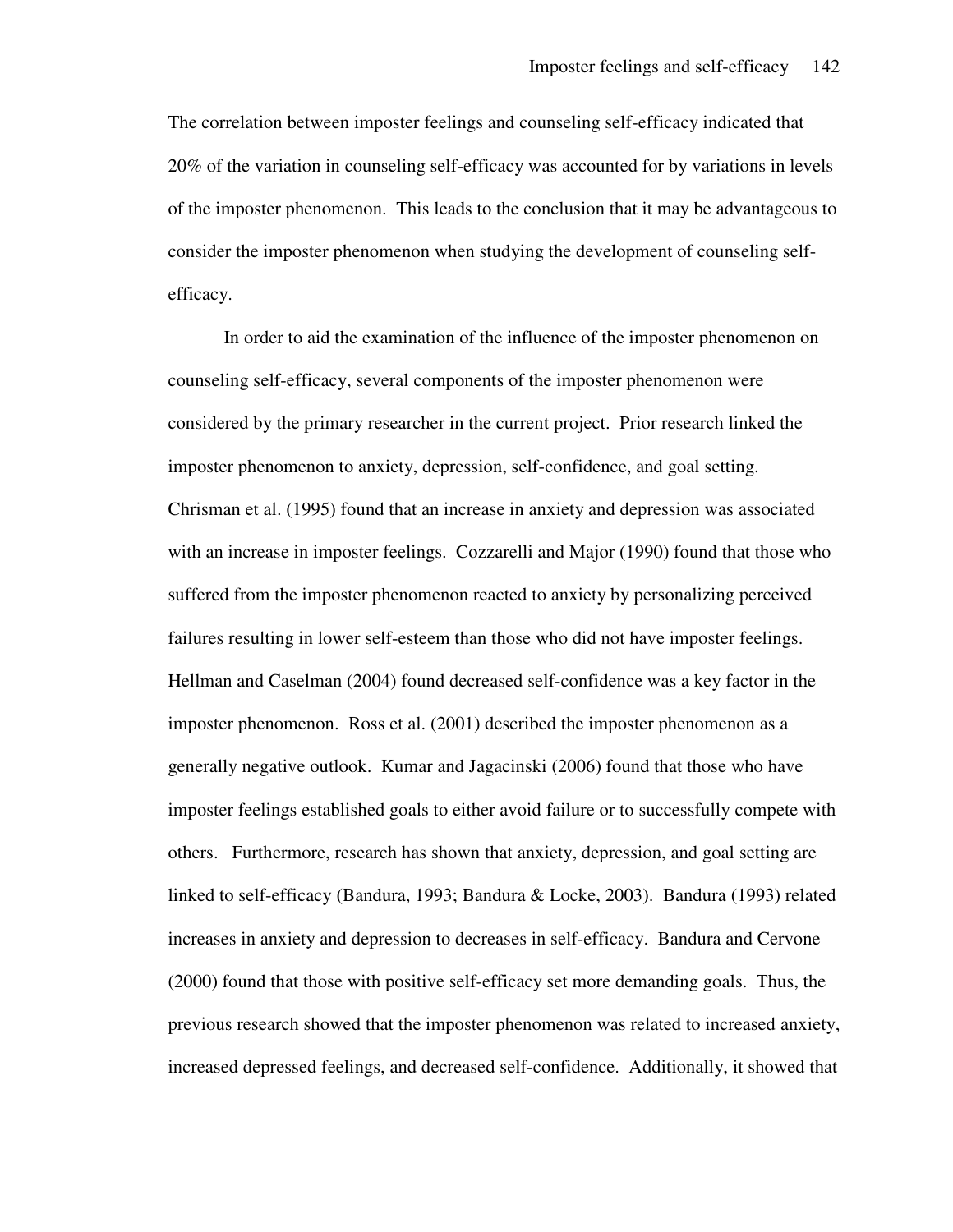increased anxiety and depression were related to decreased self-efficacy and that those with less self-efficacy set less challenging goals. The current study filled a gap in the research on the imposter phenomenon and counseling self-efficacy showing a negative correlation between the imposter phenomenon and counseling self-efficacy. More imposter feelings were associated with decreased counseling self-efficacy.

In this study, correlation coefficients of the relationship between responses to a measure of the imposter phenomenon and responses to the COSE subscales Microskills, Process, Difficult Client Behaviors, Cultural Competence, and Awareness of Values reflected the expected negative relationships as well, confirming that counseling selfefficacy decreased as imposter feelings increased. More intense imposter feelings were associated with weaker perceptions of the ability to respond to clients in a concise, clear, and meaningful way; decreased confidence in the ability to effectively respond to clients over the course of therapy; decreased confidence in the ability to counsel unmotivated, suicidal, indecisive, or silent clients; decreased confidence in the ability to respond to clients from different ethnic groups or social classes; and decreased confidence in the ability to manage personal biases, all the skills reflected in the five COSE subscales (Larson et al., 1992). Thus, the series of analyses by Larson et al. and the results of the current study indicate a negative relationship between the imposter phenomenon and trainees' perceptions of their abilities to perform many aspects of counseling from basic skills to handling more challenging situations. Additionally, the negative association between imposter feelings and Awareness of Values provided corroboration of the negative relationship between imposter feelings and self-perception observed by Clance (1985).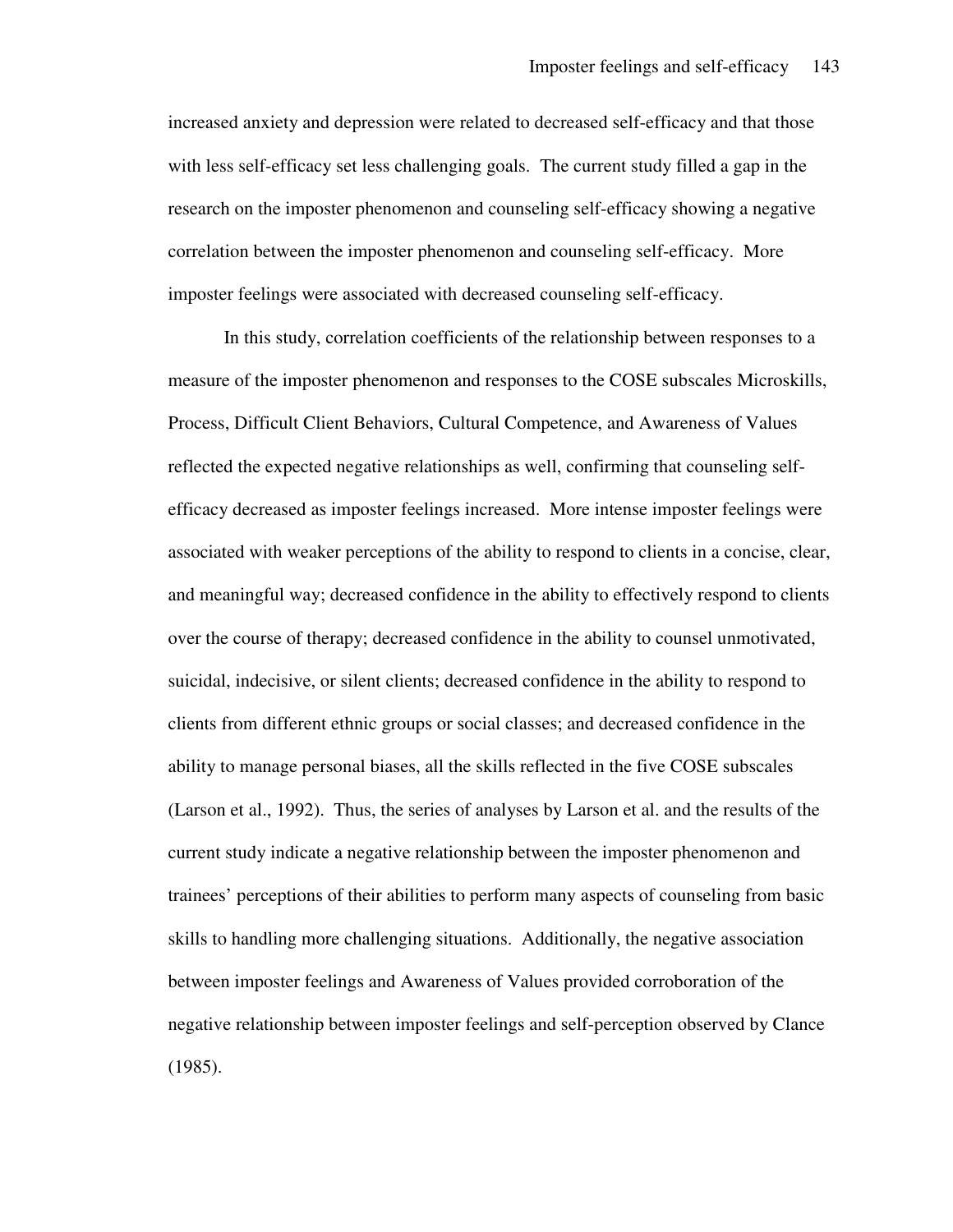The varying degrees of association between the imposter phenomenon and responses to the COSE subscales may indicate the selective influence of the phenomenon (Harvey & Katz, 1985); that is, it may have a greater influence in some areas of counseling self-efficacy than on others. The variation in the strengths of the relationships identified above may also provide some corroboration for the specific influence of counseling self-efficacy during counselor development (Leach et al., 1997; Stoltenberg et al., 1998). Stoltenberg described this as domain specificity, a general tendency of counselor trainees, including those with imposter feelings, to progress quickly in some developmental areas, while struggling to advance in other areas. Thus, in this study, the counselor trainees with and without imposter feelings may have advanced quickly in some areas of their training and struggled to develop skills in other areas.

### *Experience and Counseling Self-efficacy*

Previous research has shown that as trainees gain counseling experience, their confidence in their ability to effectively counsel increases (Orlinsky et al., 1999). This relationship was observed in the current study as well. Experience had a positive relationship with counseling self-efficacy, demonstrating that the counseling trainees' perceptions of counseling self-efficacy increased in conjunction with increases in experience. In the current study, the relationship between experience and counseling self-efficacy held true for previous experience, months in practicum, and number of counseling hours. Orlinsky et al. found that years of experience directly related to therapeutic mastery. The current study expanded upon Orlinsky et al.'s findings in that experience prior to entering graduate level training was related to higher counseling selfefficacy. In the current study, months in a training program were not significantly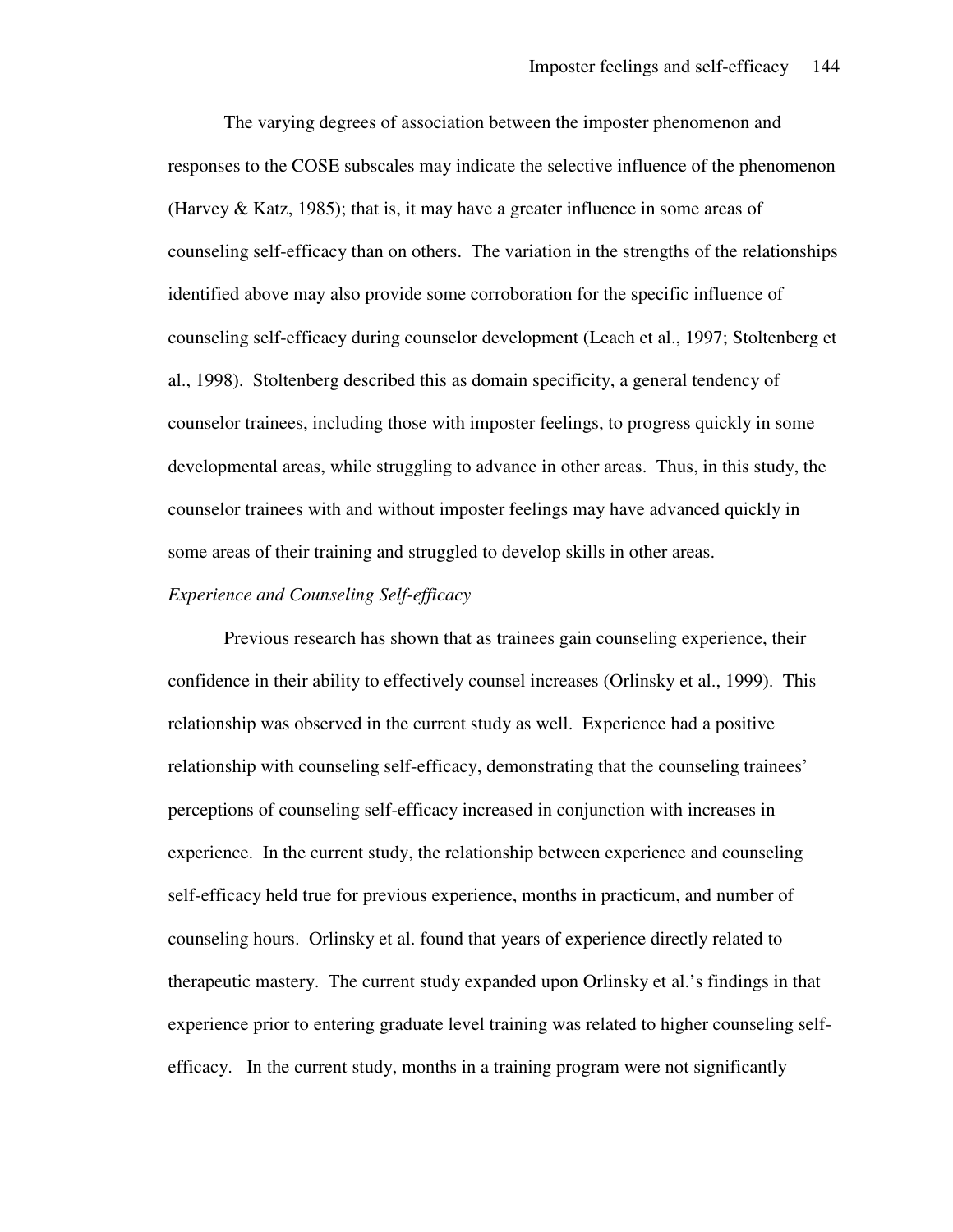related to higher counseling self-efficacy. Given the relationship between previous experience and counseling self-efficacy and the lack of a significant relationship between months in the training program and counseling self-efficacy, it is possible that counseling self-efficacy increased prior to attendance in a training program. However, this conjecture was not examined in this study and should be verified in future research. The results of this study also provided some corroboration of Stoltenberg's (2008) characterization of counselor development as a process by revealing that counseling selfefficacy developed when performing counseling tasks during and prior to training.

The current study considered not only prior counseling experience, but also experience within a counseling training program. Training programs have been associated with increased counseling self-efficacy. Johnson et al. (1989) found selfefficacy increased after prepracticum course participation. Halverson et al. (2006) found both academic and clinical training increased counseling self-efficacy, but clinical training had a greater impact on the trainees' growing sense of self-efficacy. The relationship between months in practicum and counseling self-efficacy found in the current study confirmed the findings in previous studies by both Johnson et al. and Halverson et al. Counseling self-efficacy increased as the trainees completed practicum experiences. The results of this study also added support to Melchert et al.'s (1996) work that showed that counseling self-efficacy increased during master's and doctoral level training in counseling psychology.

The current study's results revealed that more counseling hours were associated with more counseling self-efficacy. This result contributed to previous research by revealing more specific information about the types of experience that are associated with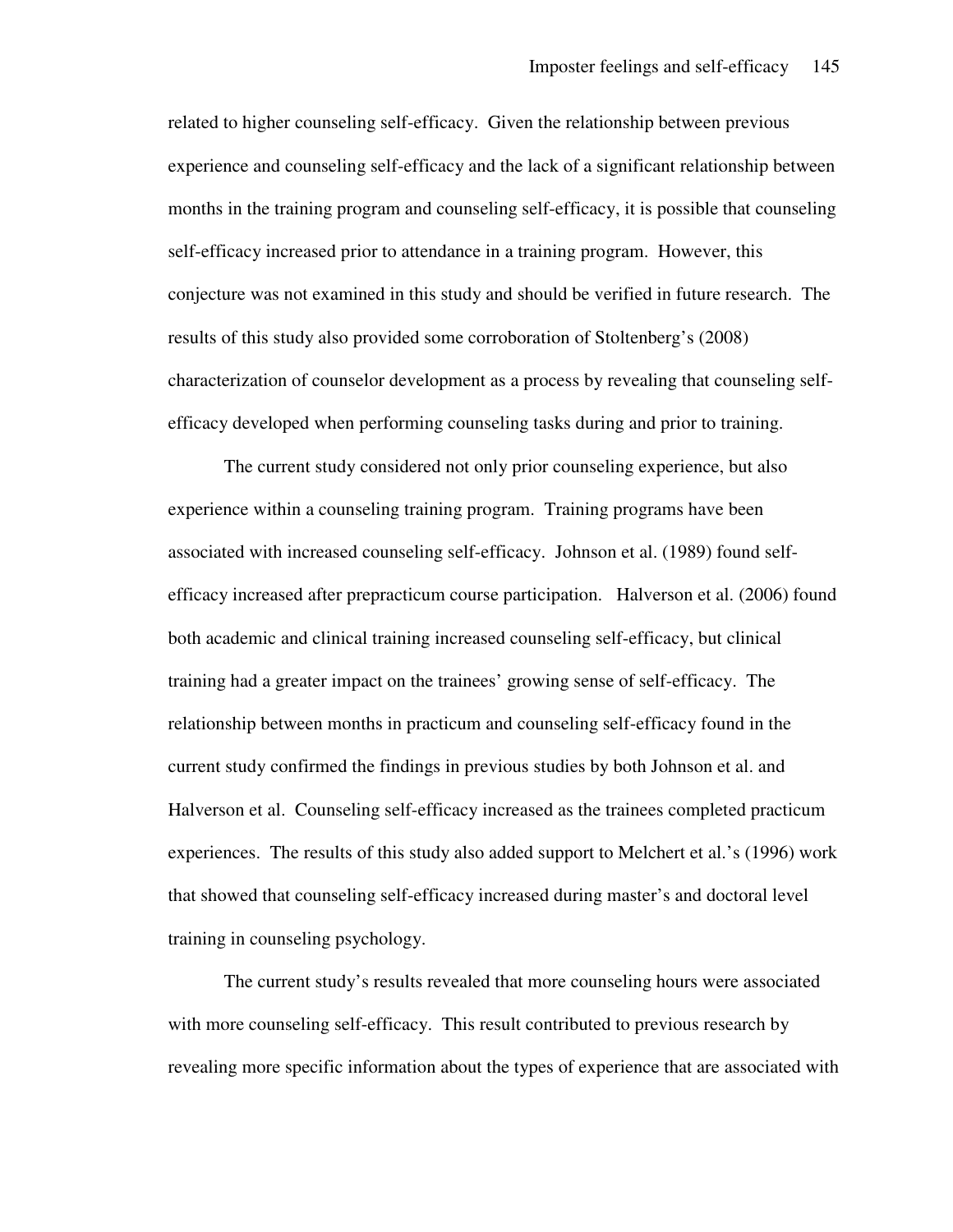increases in counseling self-efficacy. The number of counseling hours obtained during training, whether as part of practicum or other experiences, was related to increased counseling self-efficacy. This relationship between counseling hours and counseling self-efficacy highlights the necessity of clinical practice for trainees beyond their gaining academic knowledge.

In this study, the months of attendance in a counseling training program did not have a significant relationship with counseling self-efficacy. However, one could argue that spending a specific number of months in a training program represents time rather than experience. In such a case, personal agency (Bandura, 1993) may play a greater role. That is, the effort the trainee expends in the training program may influence the development of his or her counseling self-efficacy, reflecting the complex relationships among cognition, affect, behavior, and self-efficacy (Bandura).

Many other variables such as the trainees' beliefs about the controllability of the environment, acceptable performance standards, and training goals (Bandura & Wood, 1989) may also affect the trainees' experiences of their training program. Likewise, months spent in a training program may have a different impact on counseling selfefficacy for each trainee, depending on other variables such as trainee well-being or the support he or she received. For example, motivation, a variable Bandura (1993) considered to have an important relationship with self-efficacy, may change the way the trainees experience their training programs. Motivation affects one's commitment to a task and energy expended on a task (Bandura & Cervone, 2000). Lack of motivation could decrease the effort that trainees put forth in their training whether imposter feelings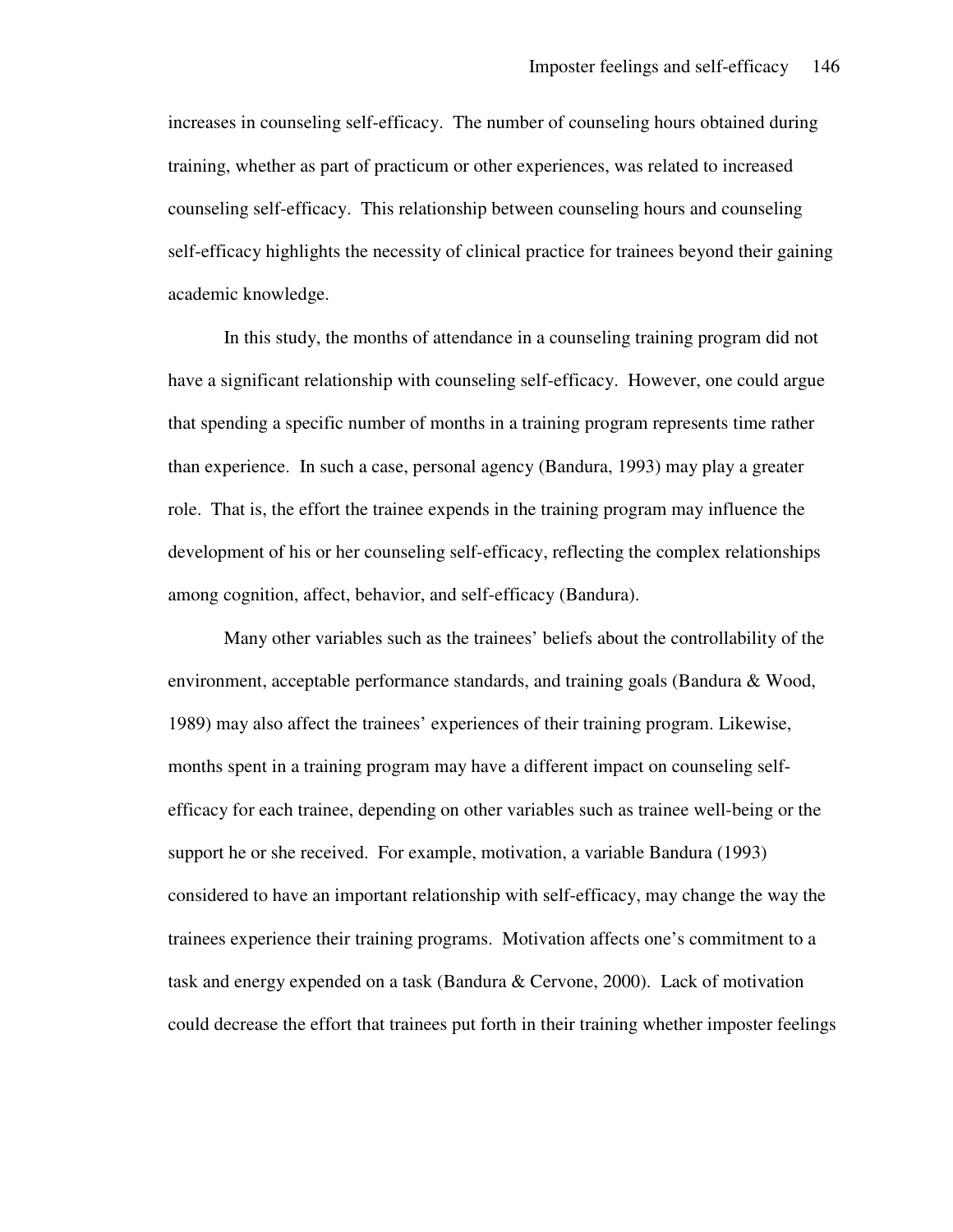are present or not and despite time spent in training, thereby limiting the relationship between months spent in the training program and counseling self-efficacy.

# *The Imposter Phenomenon and Experience*

The relationship between imposter feelings and experience providing counseling was unexpectedly insignificant in this study. Previous research found that imposter feelings lessened with experience (Bischoff & Barton, 2002). Additionally, counselor development literature suggested that anxiety and fear of evaluation, components of the imposter phenomenon, dissipated as experience increased (Stoltenberg & Delworth, 1987). On the other hand, other previous studies found that those suffering from the imposter phenomenon adhered to their beliefs in their fraudulence even when they became experienced college faculty members (Topping & Kimmel, 1985) or experienced business managers (Fried-Buchalter, 1992, 1997). The lack of change in imposter feelings as a result of gained experience found in this project provides support for the Topping and Kimmel and Fried-Buchalter study and suggests that Ross and Krukowski's (2003) interpretation of the imposter phenomenon as a general maladaptive outlook may be correct.

#### *Hypothesis Testing*

The current study used structural equation modeling to examine the relationships between the imposter phenomenon, experience, and counseling self-efficacy. The structural equation model illustrated supposed relationships between experience, the imposter phenomenon, and counseling self-efficacy, but was not a good fit for the data that was collected. There may be other variables, such as anxiety or depression, that were not represented in the model, that have been related to the imposter phenomenon and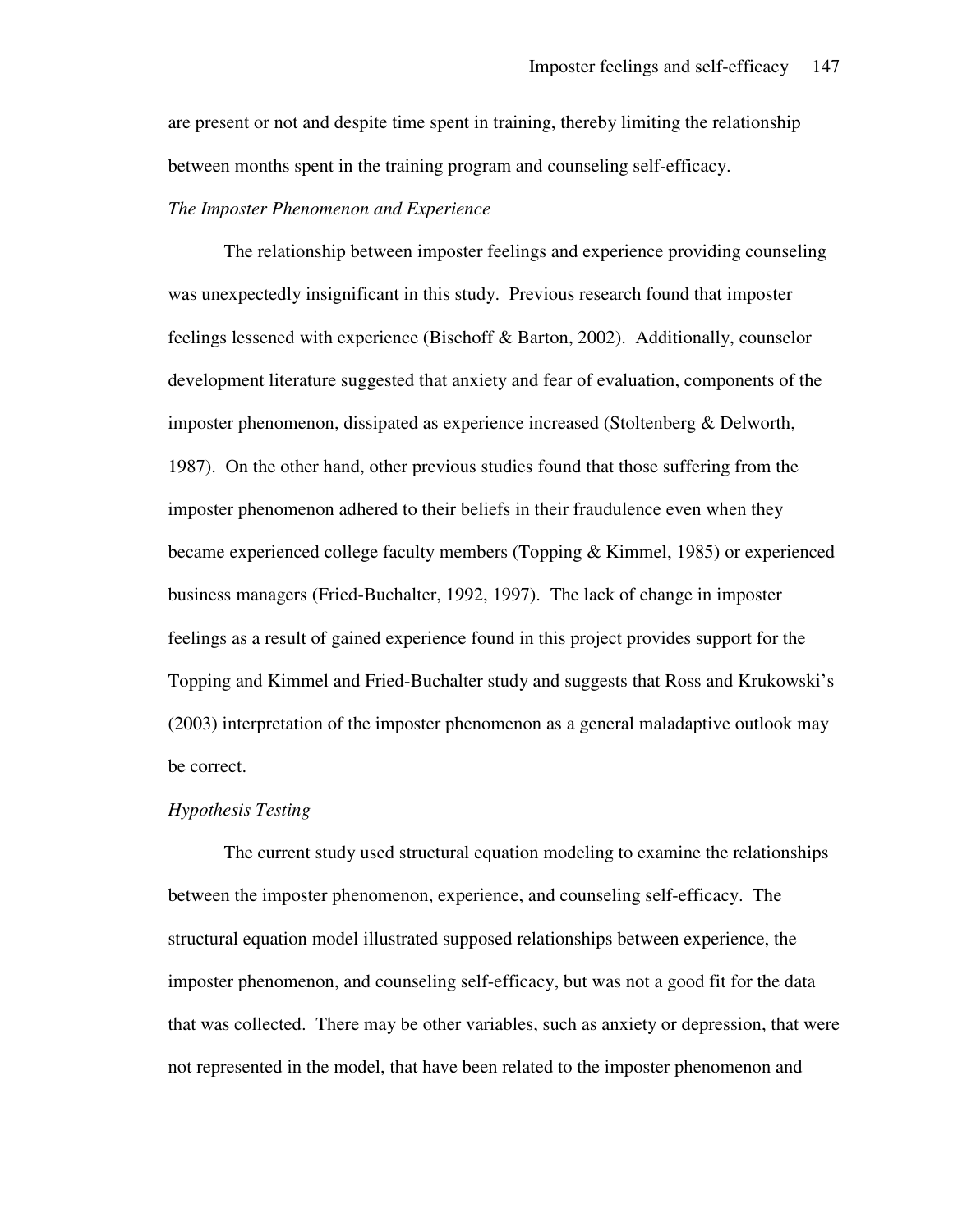self-efficacy (Bandura, 1993; Bandura et al., 1999; Chrisman et al., 1995). These excluded variables could play a significant role in the relationships between the imposter phenomenon, experience, and counseling self-efficacy. The absence of potentially influential variables may also affect statistical analyses. In general, the absence of an influential variable or path in structural equation modeling is known as misspecification. Overall, misspecification may have an effect on model fit (Hu & Bentler, 1998). For example, the effects of the variables in the model could be overestimated because those effects include the effect of the absent variable. In the current study, misspecification could have occurred in the following manner. Previous research showed that anxiety and depressive experiences and the imposter phenomenon were positively correlated (Chrisman et al.; Ross et al., 2001). Inclusion of a latent construct that incorporates anxiety and depression such as Neuroticism (Bernard et al., 2002; Ross et al.) might have improved the current model and made other relationships that were influenced by the imposter phenomenon evident. Anxiety and depression also have a relationship with experience (Bischoff & Barton, 2002) and self-efficacy (Bandura; Bandura et al., 2003). In the current project, the absence of anxiety and depressive experiences may have resulted in stronger relationships between the variables in the hypothesized model. In this study, despite the lack of fit found for the structural equation model, important relationships between specific constructs, including hypothesized relationships, however, were found.

In addition to illustrating the relationships between experience, the imposter phenomenon and counseling self-efficacy, structural equation modeling was used in the current study to test two hypotheses. The first hypothesis stated that experience will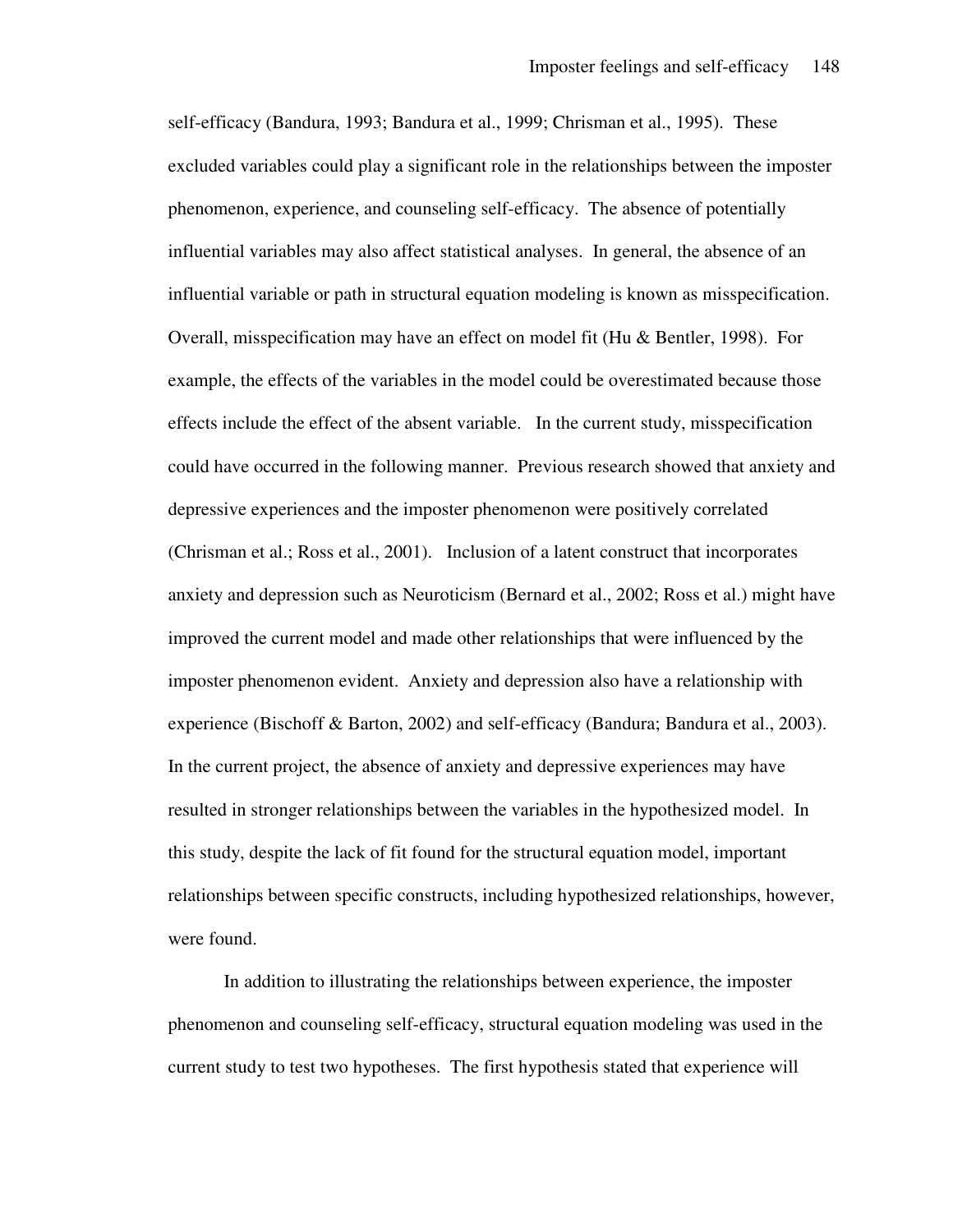affect the level of the imposter phenomenon, which will have an indirect i.e., moderating, effect on the relationship between experience and counseling self-efficacy. The second hypothesis stated that the level of the imposter phenomenon will have a direct, negative effect on counseling self-efficacy.

The first hypothesis that experience affects the level of the imposter phenomenon and the imposter phenomenon moderates the relationship between experience and counseling self-efficacy was partially supported. The manner in which experience was operationalized in this study may have affected this relationship. The findings of this study showed that imposter feelings moderated the relationship between months in practicum and counseling self-efficacy, and number of counseling hours and counseling self-efficacy. The study revealed positive relationships between the experience variables and counseling self-efficacy and a negative relationship between responses to the CIPS and the COSE (see Table 1). Because of the negative relationship between imposter feelings and counseling self-efficacy, one might expect that the imposter phenomenon would weaken the impact of months spent in practicum and the number of counseling hours on counseling self-efficacy. Such an impact is only speculation, and should be examined in future research.

In this project, the imposter phenomenon did not moderate the relationship between prior experience and counseling self-efficacy. Given the strong relationship between prior experience and counseling self-efficacy, the fact that imposter feelings did not moderate the influence of prior experience on counseling self-efficacy may indicate that imposter feelings did not affect counseling self-efficacy attained prior to entering graduate level training. It is possible that the imposter feelings arose while in training.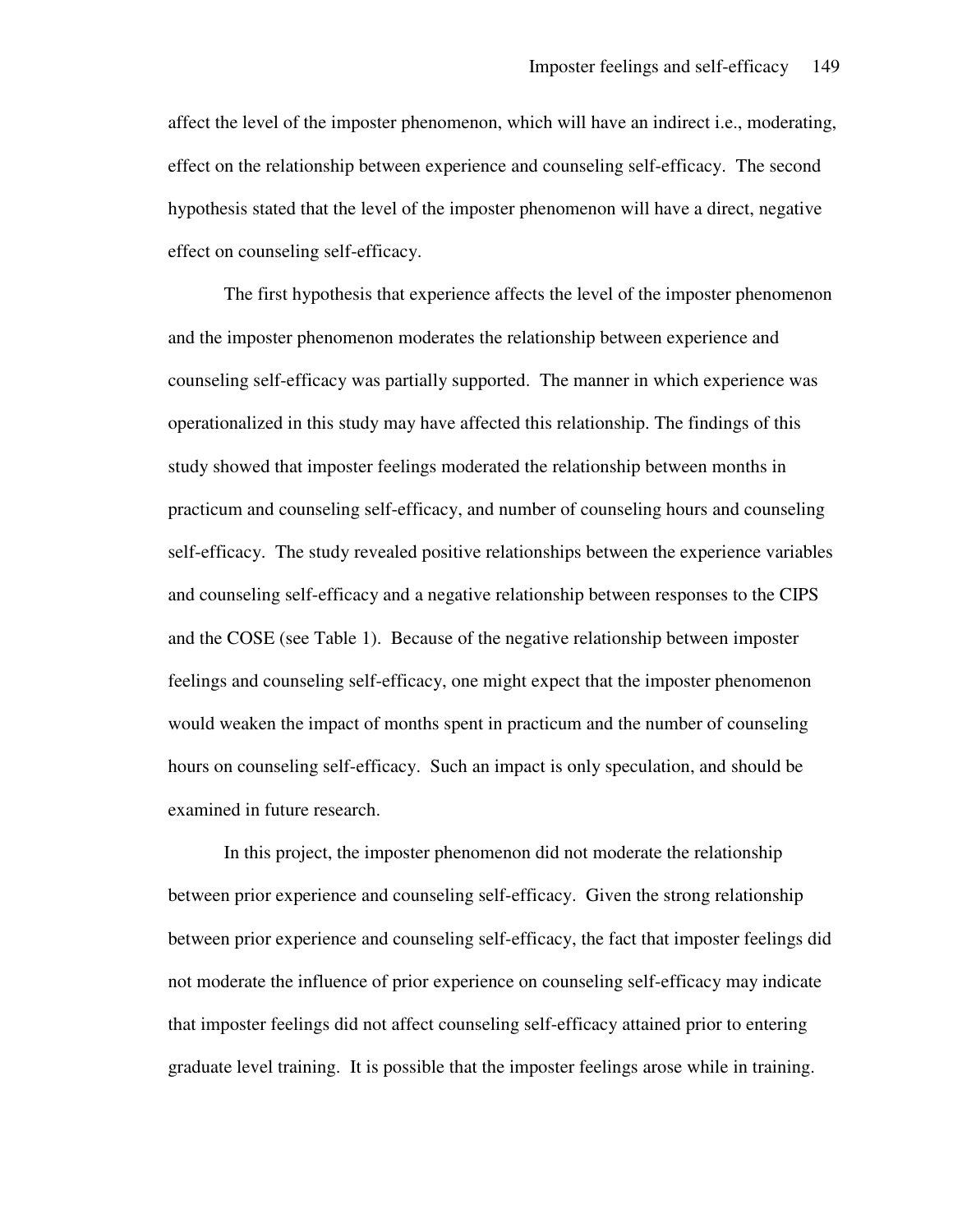Research has shown that student status, specifically graduate level, and the imposter phenomenon are related (Harvey, 1981; Henning et al., 1998). It is also possible that, as Bernard (1988) suggested, the environment of higher education lends itself to imposter feelings. Prior experience may have a protective function on the effects of the imposter phenomenon. Further research is needed to clarify the interaction of the imposter phenomenon and prior experience.

While the imposter phenomenon did not moderate the relationship between prior experience and counseling self-efficacy, imposter feelings moderated the relationships between months in practicum and the number of counseling hours and counseling selfefficacy. The findings of this study also indicated that the imposter phenomenon did not moderate the relationship between months in the training program and counseling selfefficacy. This is not surprising, since this relationship was insignificant in the model. As previously suggested, months in a training program may not adequately reflect experience. Additionally, the influence of time spent in a training program may change depending on other factors not included in the model, such as support during training or amount of supervision. Both support during training and the amount of supervision are deemed important factors in counselor development (Stoltenberg & Delworth, 1987) and on the counseling self-efficacy of trainees (Larson, 1998).

In summary, the imposter phenomenon moderated the influence of months in practicum on counseling self-efficacy. It also moderated the impact of the number of counseling hours on counseling self-efficacy. Thus, the imposter phenomenon impacted the development of counseling self-efficacy, as counseling trainees gained experience in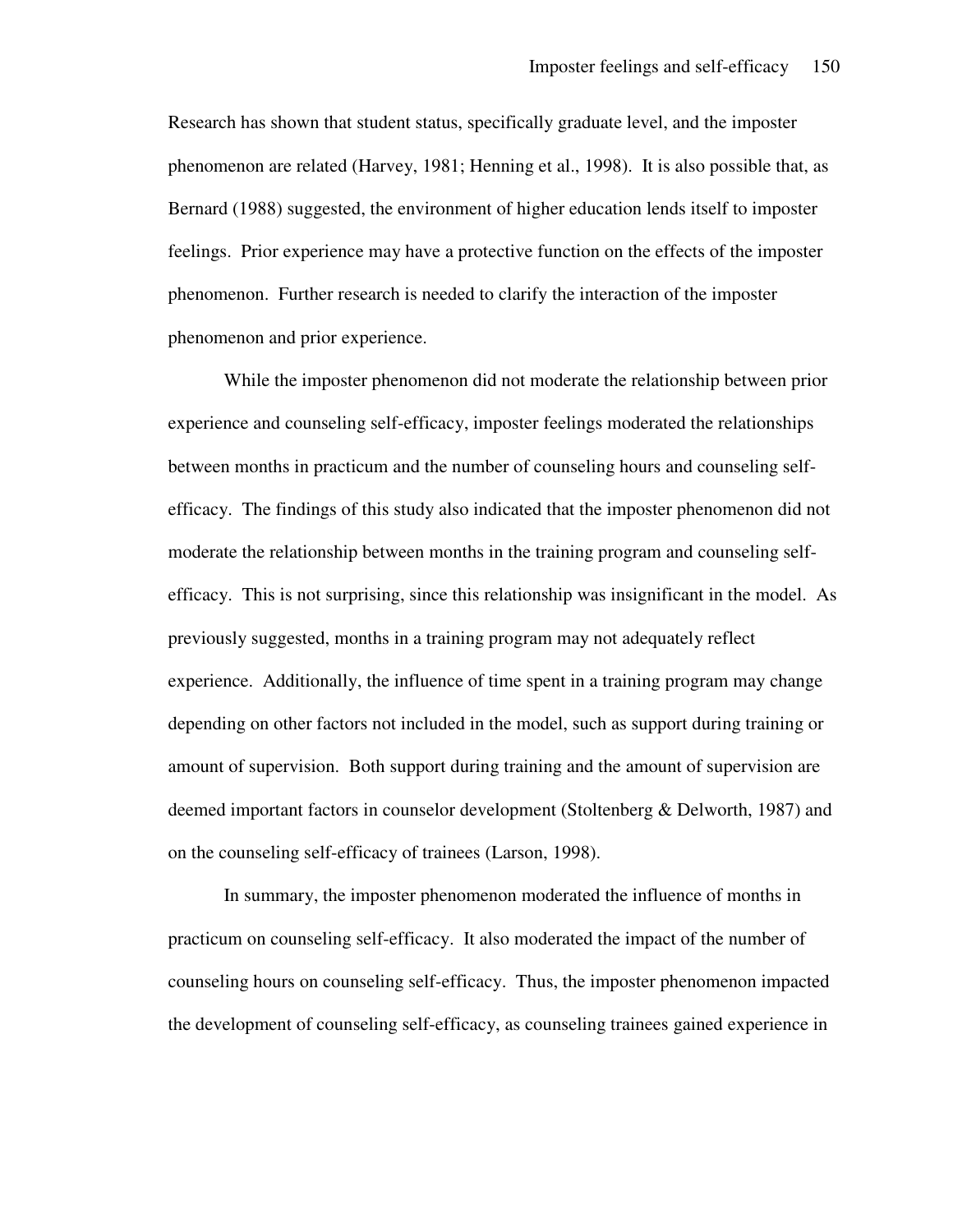practicum courses and obtained counseling hours in their training programs. Implications of this relationship will be discussed later in this chapter.

The second hypothesis proposed that the counselor trainees' levels of the imposter phenomenon would directly affect counseling self-efficacy and that imposter feelings would be related to diminished perceptions of counseling self-efficacy. In other words, this hypothesis suggested that the imposter phenomenon mediated the relationship between experience and counseling self-efficacy. The findings of this study indicated that counseling trainees with more intense imposter feelings perceived their counseling skills as inadequate, suggesting a strong, negative relationship between imposter feelings and counseling self-efficacy.

While the imposter phenomenon and counseling self-efficacy had a strong, negative relationship, the relationships between experience and the imposter phenomenon were not strong as would be expected in a mediating relationship. Additionally, if imposter feelings partially mediated the relationship between experience and counseling self-efficacy, experience and counseling self efficacy would be related until imposter feelings were added to the relationship. Upon adding the imposter phenomenon, the relationship would approach zero. Another way to consider this is that in the presence of the imposter phenomenon, experience and counseling self-efficacy would no longer be related. The relationships between experience and counseling self-efficacy presented in Table 7 indicated that the imposter phenomenon did not partially mediate the relationship. Therefore, the imposter phenomenon was not a catalyst for the relationship between experience and self-efficacy among counselor trainees, but modulated the relationship. Therefore, the second hypothesis was not supported.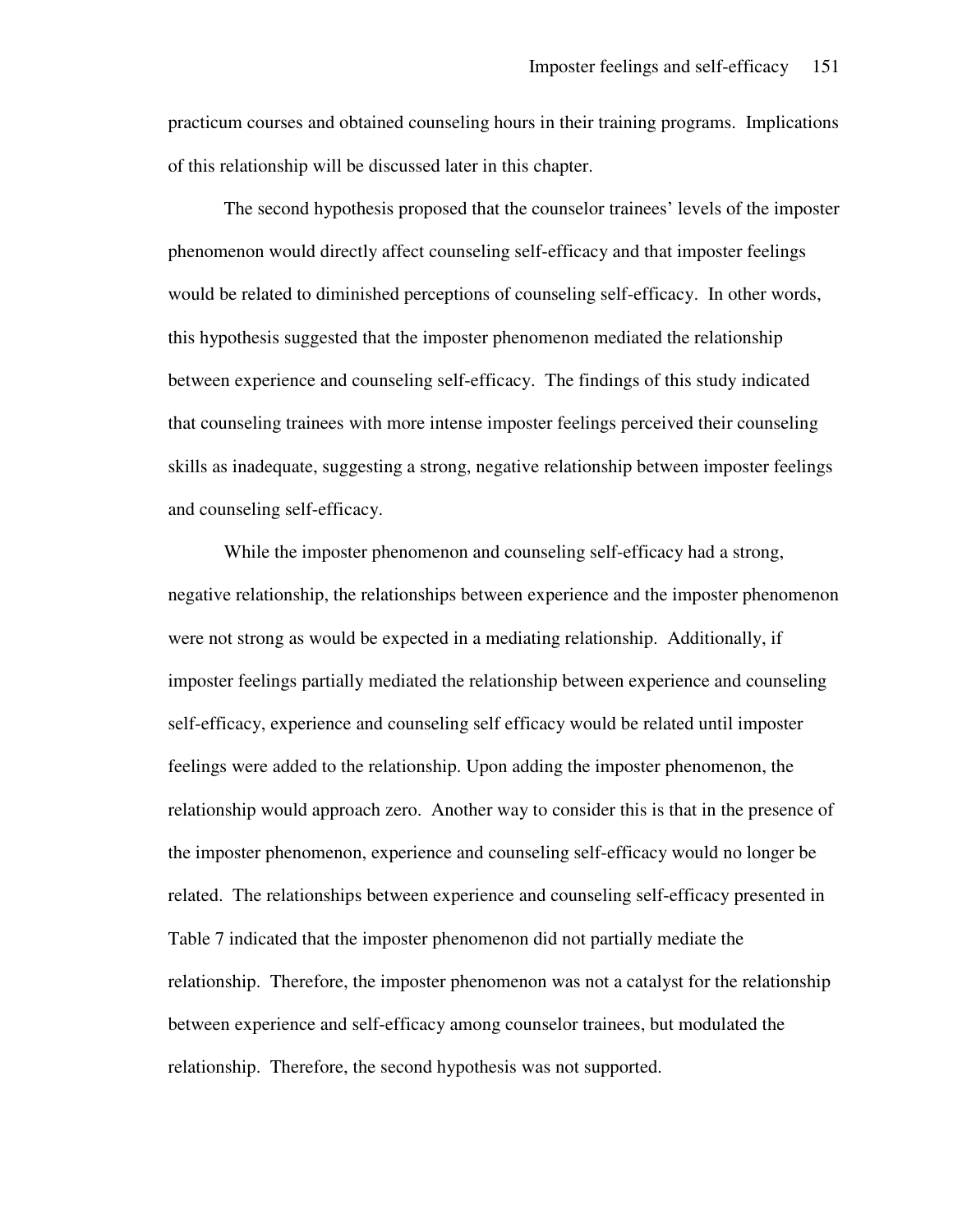# *The Imposter Phenomenon and Gender*

The current study primarily focused on the influence of the imposter phenomenon on the relationship between experience and counseling self-efficacy. The relationship between the imposter phenomenon and gender also was of interest because of the contradictory results of earlier studies. The differential influence of imposter feelings among men and women was contested in the earliest published studies (Clance  $\&$  Imes, 1978; Harvey, 1981). Among counseling trainees in this study, there was no significant difference in imposter feelings among men and women. The insignificance of the parameter estimates in the MIMIC model showed that the influence of the imposter phenomenon on experience and counseling self-efficacy was essentially the same among both female and male trainees in the current study. While there may be differences in the way men and women experience imposter feelings (King & Cooley, 1995; Kumar & Jagacinski, 2006), in the current study, there appeared to be no difference in the occurrence of the imposter phenomenon among male and female counseling trainees. Additionally, there was no difference in the impact of the imposter phenomenon on female counselor trainees' development of counseling self-efficacy compared with male counselor trainees' development of counseling self-efficacy.

### *The Imposter Phenomenon and Family Variables*

This project found that gender had no impact on the influence of the imposter phenomenon on experience and counseling self-efficacy. In addition to the relationship between the imposter phenomenon and gender, the current study explored the relationship between the imposter phenomenon and some family environment variables. As discussed in Chapter 2, sibling comparison (comparison of siblings in which one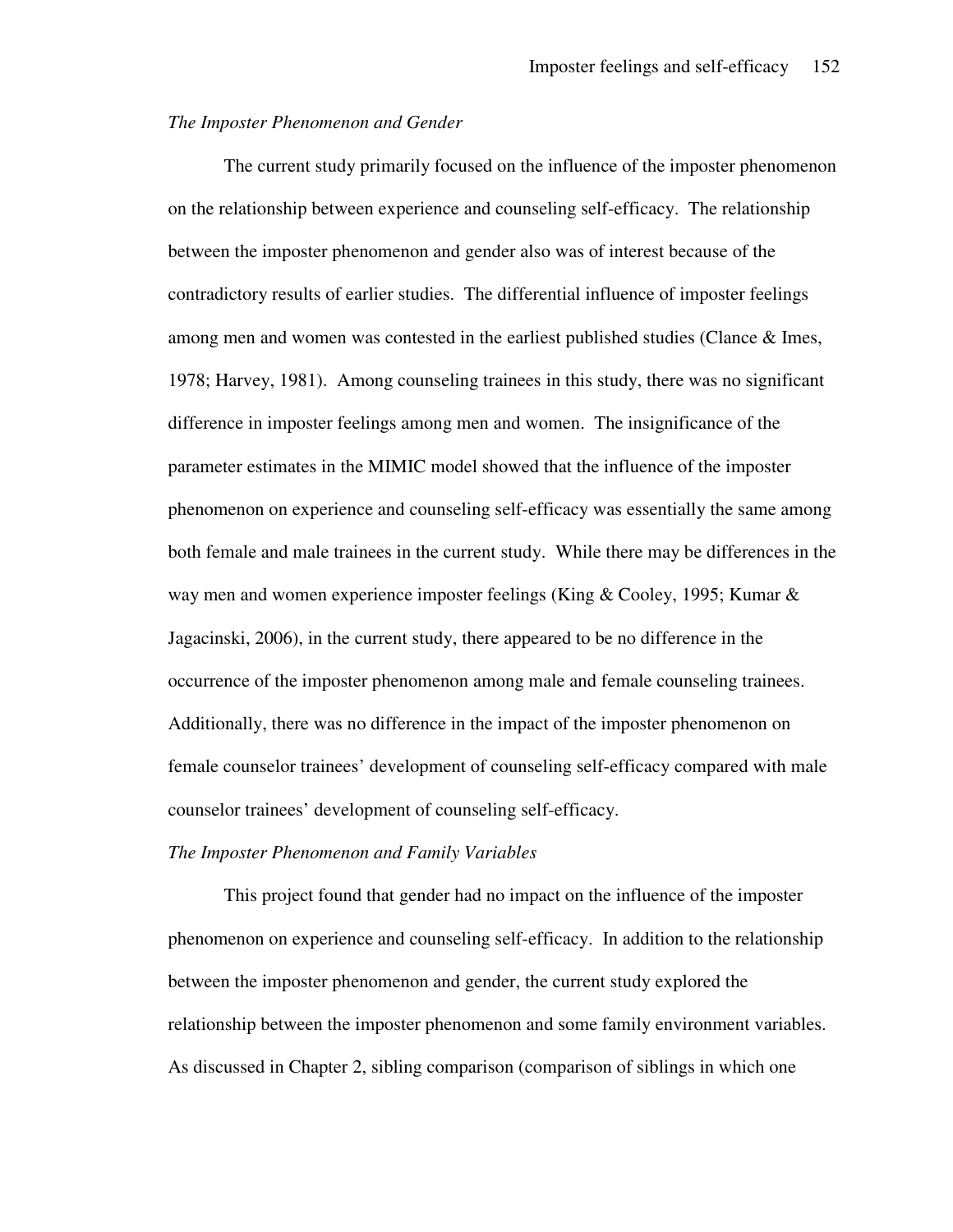sibling is viewed as less intelligent or less capable than the other), childhood labels, achievement orientation, and conflicts in the imposter's family of origin have been implicated as the root causes of the imposter phenomenon (Clance, 1985; Langford  $\&$ Clance, 1993). While the causal relationships between family environment variables and the imposter phenomenon were not tested in the current study, descriptive data on family conflict, parental education, birth order, and achievement provided family information about the characteristics of those with imposter feelings. The level of conflict reported by the participants in this project was moderate. However, the presence of conflict in the trainees' family of origin did not confirm the research that suggested that family conflict elicits imposter feelings (Langford & Clance, 1993). More research is needed to corroborate research concentrating on the causal influence of family conflict.

Another family-related variable examined in this study was parental education. The majority of the trainees reported that their parents had a high school education or more. Thus, it is a possibility that trainees whose parents had less than a high school education experienced more imposter feelings. Harvey and Katz (1985) suggested that individuals who have more education than other family members may develop imposter feelings. Miller and Kastberg (1995) suggested that those in white collar careers whose parents work in blue collar careers experienced more imposter feelings. Future analysis to gather support for these notions and to clarify causes of the imposter phenomenon would be useful.

The majority of the counseling trainees in the current project reported having siblings. Thus, Clance's (1985) premise, which stated that negative comparison with siblings contributes to imposter feelings, cannot be ruled out. In addition to parental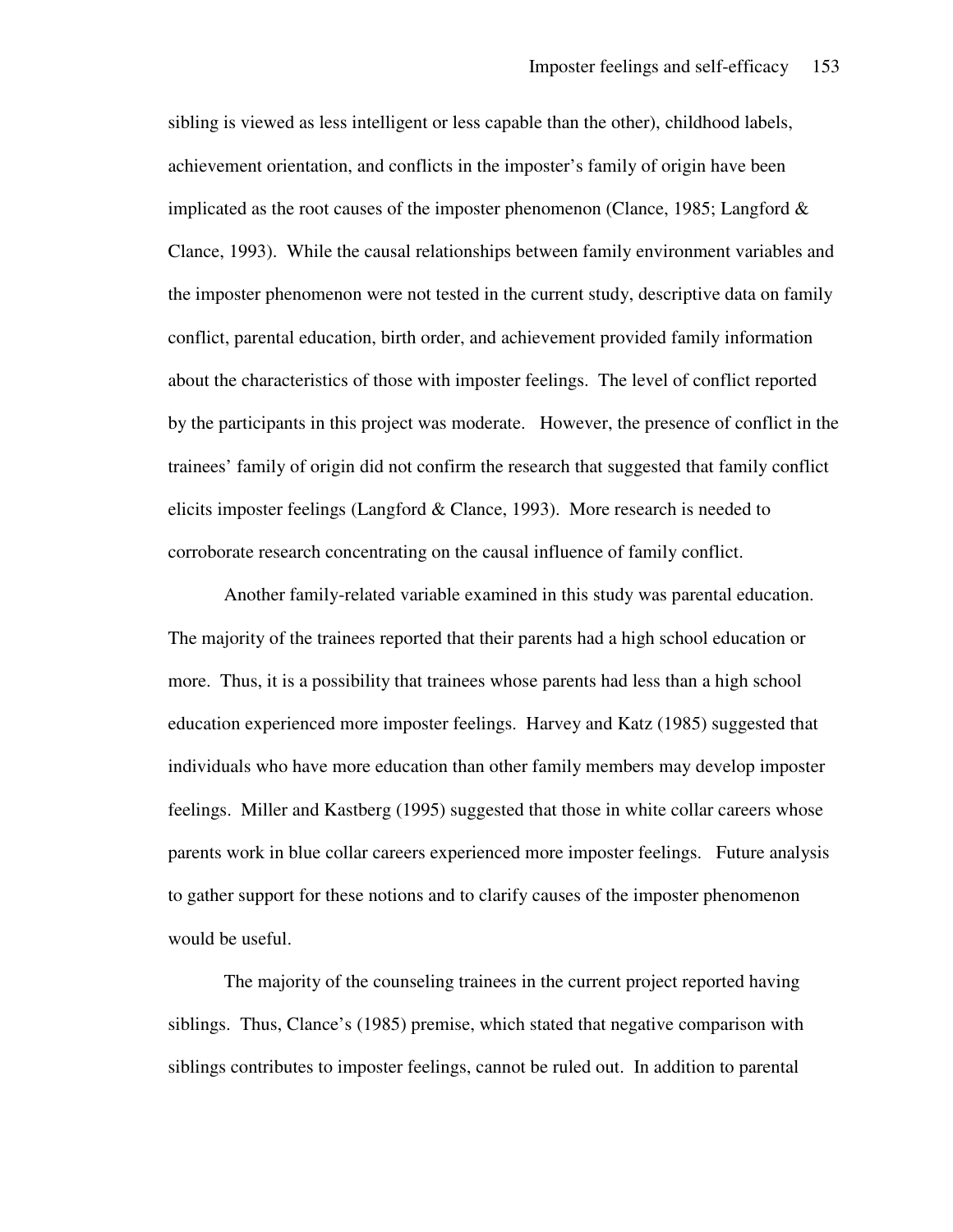education and sibling comparison, a high achievement orientation has been related to the onset of imposter feelings (Clance and Imes, 1978). In the current study, achievement was represented by GPA (Pfeifer & Sedlacek, 1974; Schmidt et al., 2009). The counseling trainees in the current project reported high graduate school GPAs and higher than average undergraduate GPAs. Those who suffer from the imposter phenomenon have been characterized as high achievers (Clance & Imes, 1978), but achievement was not operationalized as GPA by Clance and Imes. The GPAs of the participants in this study could have signified high achievement orientation. However, this study did not differentiate between high achieving imposters and nonimposters and did not provide direct evidence of a relationship between the imposter phenomenon and achievement. Therefore, no statements about the relationship between the imposter phenomenon and achievement can be made based on the results of this study.

On the whole, the demographic information reported in this study seemed to uphold early suppositions about people who have imposter feelings. The counseling trainees in this study stated that they experienced some conflict in their families growing up, most often had siblings, achieved higher education, and had parents who achieved at least a high school education. More research is needed to understand the influence of family characteristics and to identify those characteristics that contribute to the development of the imposter phenomenon in counseling trainees and the general population.

### *Strengths of this Study*

 This project had several strengths. Analysis using structural equation modeling advanced the knowledge base of the imposter phenomenon by testing causal relationships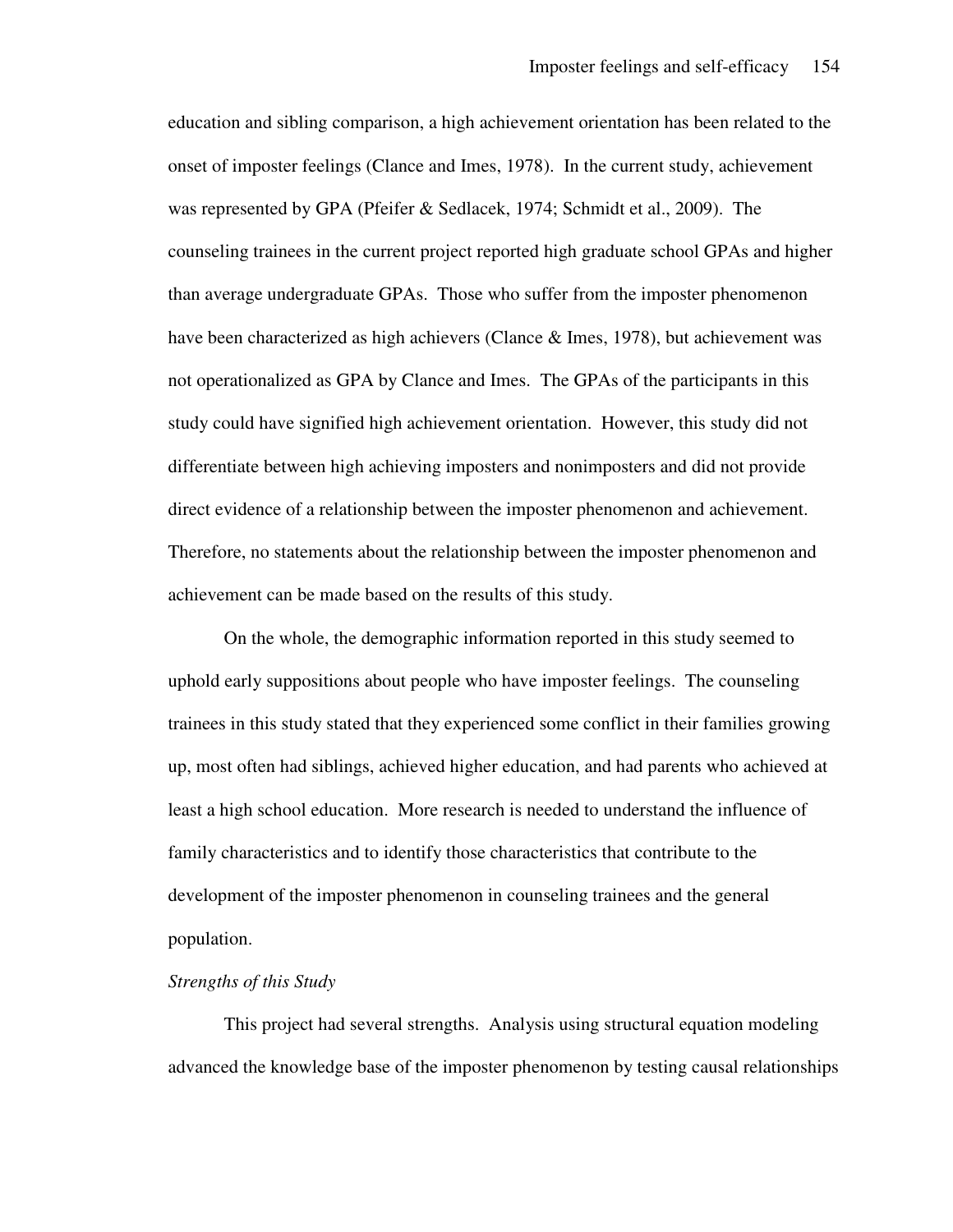and incorporating error into the analysis. The finding that the imposter phenomenon is not caused by lack of experience and does not diminish as trainees gain experience stresses the importance of addressing the phenomenon in counselor training programs. The causal relationship between the imposter phenomenon and decreased counseling selfefficacy was notable. Knowing that the imposter phenomenon has this effect has implications for training future counselors. The MIMIC model used a statistically robust method to show that gender is not a determinant on the development of the imposter feelings among counseling trainees. The research design had other strengths, as well. Because a control group was not used and a treatment was not administered, diffusion of treatment, selection, and differences in responses between participants in different groups did not affect the internal validity of the design (Cook & Campbell, 1979).

### *Limitations*

 Some limitations must be kept in mind when interpreting the results of the current project. These include the generalizability of the results and threats to internal validity. Additionally, there are cautionary interpretations related to the research design, including the structural equation analysis.

The validity of the imposter phenomenon as a construct has been affected by inconsistencies in the findings of previous research. The contradictions in the research of the imposter phenomenon include differences in the relationship between imposter feelings and achievement orientation (Bernard et al., 2002; King & Cooley, 1995; Kumar & Jagacinski, 2006; Ross et al., 2001), and differences in imposter feelings among gifted students (Grant et al., 1999; Kwan, 1992). There has been disagreement over whether imposter feelings typically occur in new situations then resolve (Bischoff & Barton,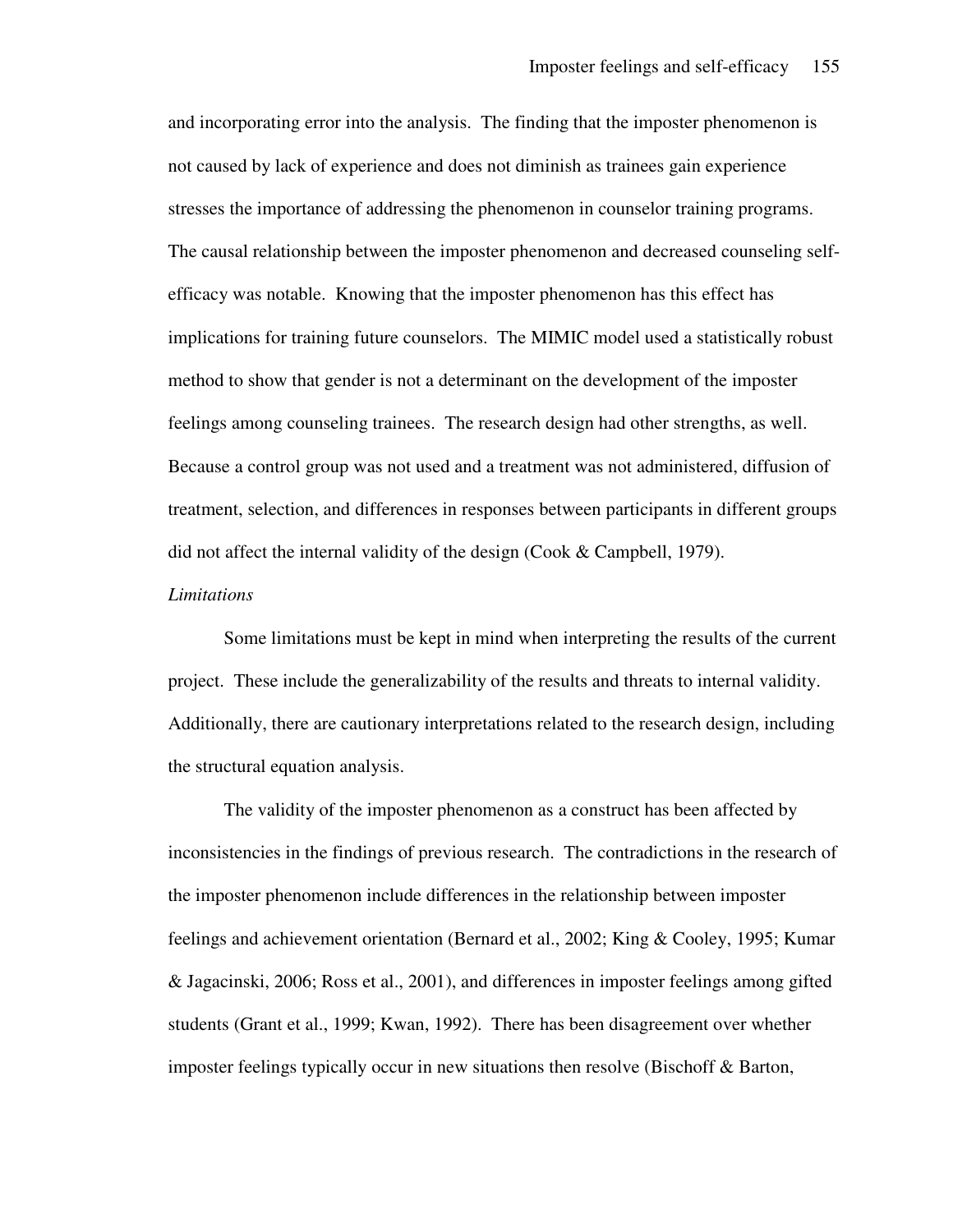2002), or remain throughout the imposters' careers (Brems et al., 1994; Fried-Buchalter, 1992; Topping & Kimmel, 1985). Additionally, some research suggests a relationship between gender and the imposter phenomenon (Clance & Imes, 1978; King & Cooley), while other research suggests no relationship (Harvey, 1981; Fried-Buchalter). Some of the contradications may be attributed to differences in participant populations including race, culture, and age. Differences in the imposters' parents' perceptions or family values may also account for some variability. Finally, individual differences in interpersonal experiences and psychological status may affect outcomes. Research clarifying these inconsistencies is needed to strengthen the validity of the imposter phenomenon.

# *Population Limitations*

While the results obtained in this study cannot not be generalized beyond counseling trainees, this is not necessarily a limitation, since the focus of the study was counselor development. However, since master's and doctoral level trainees were used, the results of this study are only applicable to graduate level counseling trainees. An additional limitation to the generalizability of results from this study is the use of only Midwestern universities to recruit participants. Therefore, the results may not generalize to counselor trainees in programs in other regions. Furthermore, the use of counseling trainees limits the results to only counseling programs. The results cannot be applied to trainees in other programs, such as school psychology, marriage and family therapy, or clinical psychology, or to practicing clinicians. Additionally, the participant population was primarily Euro-American. Conclusions about the influence of the imposter phenomenon on experience and counseling self-efficacy among diverse and minority populations cannot be drawn from this sample population.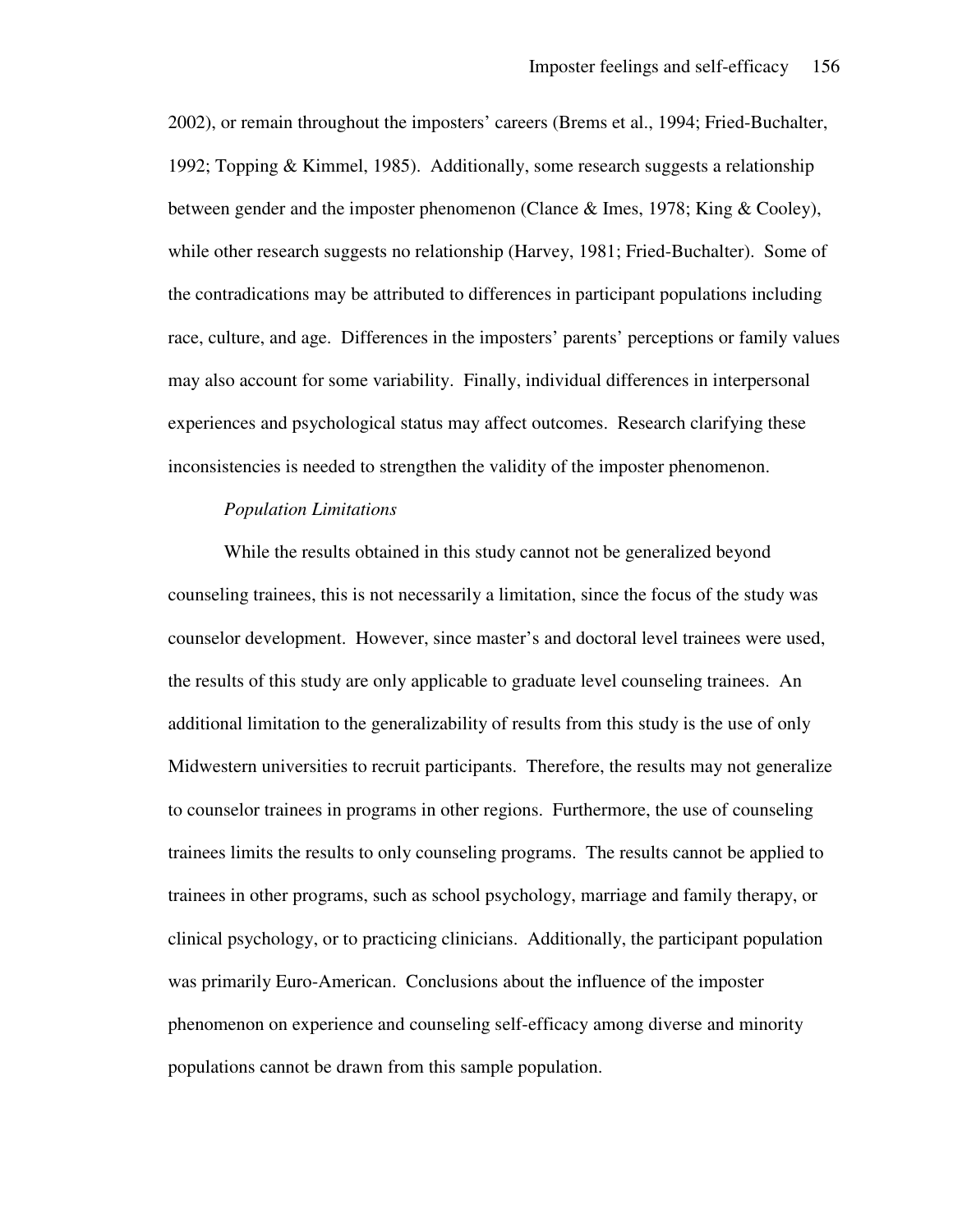# *Threats to Internal Validity*

The internal validity of the study was threatened by the use of one instrument to represent the imposter phenomenon and counselor self-efficacy, introducing a monooperation bias (Cook & Campbell, 1979). Each item of the CIPS was used as an observed variable representing the construct imposter phenomenon. Each item was used to have adequate representation of the latent construct, but only one instrument was used. Likewise, the subscales of the COSE were used to represent the latent construct counseling self-efficacy, but ultimately one instrument represented the latent construct. Larson et al. (1992) recommended that the COSE subscales be used for research. Thus, clinical implications based on information derived from the COSE subscales should be made with caution.

There were also limitations related to the CIPS and its psychometric properties. Chrisman et al. (1995) found that Items 1 and 2 had lower interitem correlations than other items. They deleted these two items prior to factor analysis yielding the three factors, Fake, Discount and Luck. Kertay et al. (1991) deleted Items 1 and 2 as well as Items 19 and 20 prior to factor analysis. French et al. (2008) followed the procedure used by Kertay et al. and excluded Items 1, 2, 19, and 20 from analysis. In the current study, the path from Item 1 to the CIPS was not significant (see Table 7). This item, "I have often succeeded on a test or task even though I was afraid that I would not do well before I undertook the task," may reflect another construct such as anxiety rather than the imposter phenomenon. Excluding this item may strengthen the internal consistency of the CIPS and the internal validity of research using the CIPS.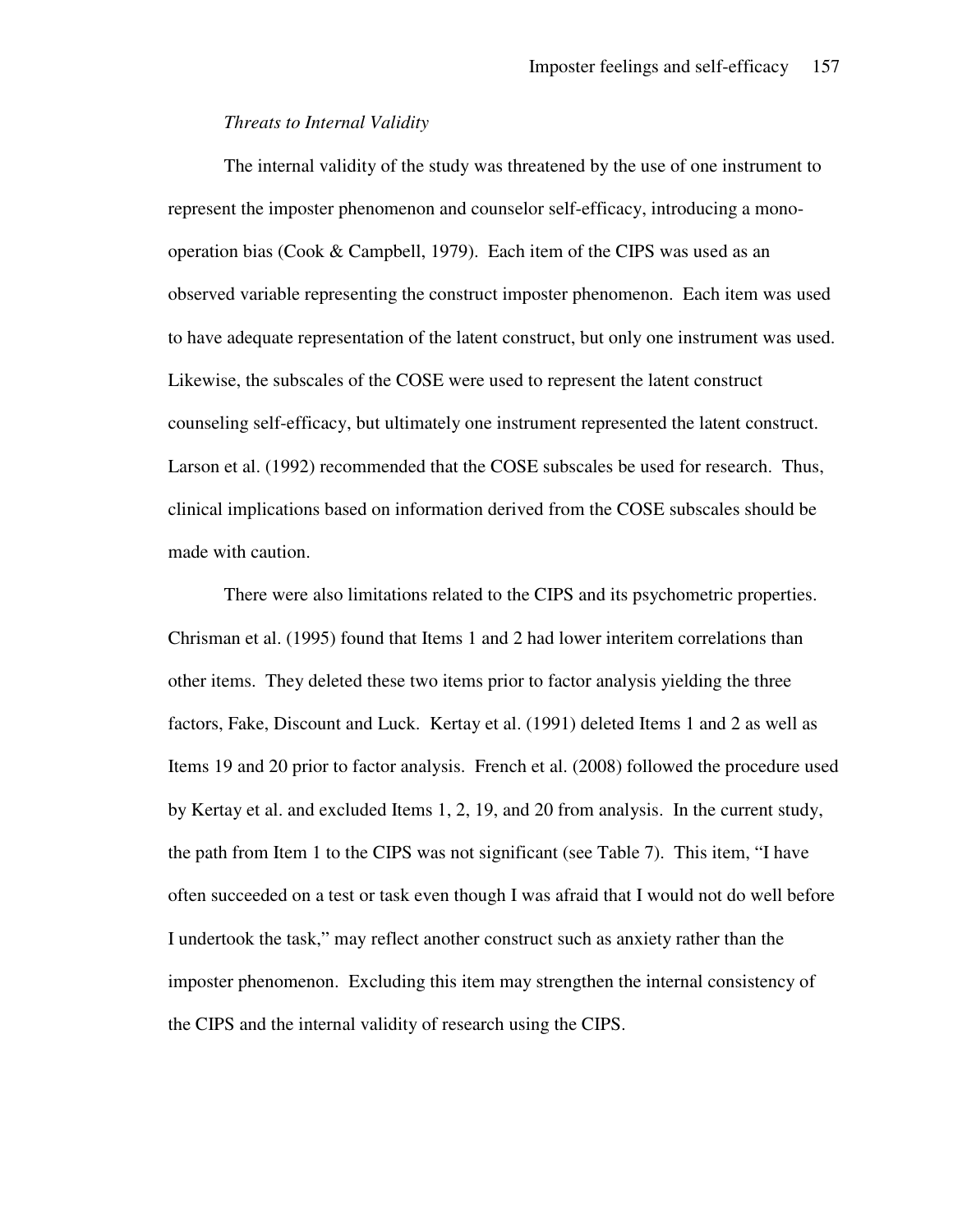While the paths from Items 2, 3, and 19 were significant, these items had small path estimates. Item 2, "I can give the impression that I'm more competent than I really am," reflects fraudulence, a key component of the imposter phenomenon (Clance, 1985). Because of this, Item 2 may be important despite the low loading. Items 3 and 19 (Appendix B), however, seem to reflect other constructs such as fear of failure. These items may not discriminate between the imposter phenomenon and fear of failure and could be excluded to increase the construct validity of the CIPS.

For ease of administration, self-report measures were used, rather than supervisor reports or client ratings. However, using self-report data may threaten the internal validity of the design (Cook & Campbell, 1979), as the participants may have inadvertently attempted to fill out the surveys in a socially desirable manner, even though they were assured in the recruitment e-mail (Appendix D) and the introductory page (Appendix E) that their responses would be anonymous. Additionally, the instructions preceding the CIPS and the COSE asked the participants to answer as honestly as possible and assured them that there were no "wrong" or "right" answers. Even so, the participants could have guessed the hypotheses, and they may have tried to respond in ways that they assumed would please the primary researcher. The introductory page of the survey, however, was worded to reduce the chance of hypothesis guessing, using the explanation that the study examined factors that affect counselor development (Appendix E) rather than the imposter phenomenon. The participants who guessed the hypotheses about the imposter phenomenon may have given answers to avoid appearing like they experienced imposter feelings, if they considered having imposter feelings a deficit or inadequacy.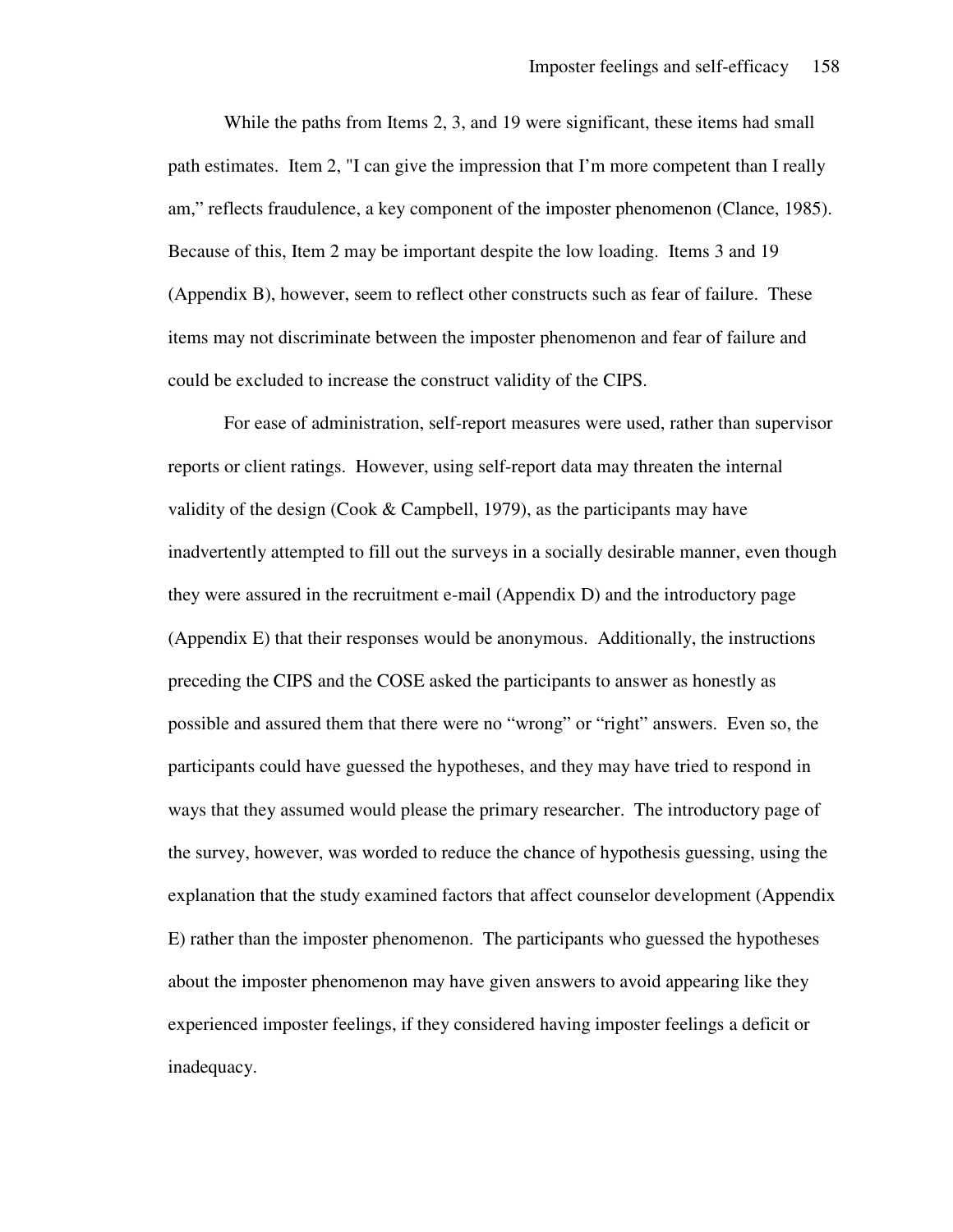# *Limitations of the Research Design*

There were limitations to the analyses and procedures employed in the study as well. The study used survey methodology at a single point in time. Some threats to internal validity such as history, maturation, and attrition (Cook & Campbell, 1979) were controlled by completion of the measures at one time. However, because the study used an on-line survey design, the setting in which the participants completed the measures was not controlled. Random distractions, such as phone calls or discussions by others in the area, or even taking the survey with a colleague might have been problematic.

As previously mentioned, structural equation modeling is a statistical method that permits inferences of causality. However, the models did not adequately represent the data and therefore, caution is warranted when making statements about causal relationships. Representation of Experience with four observed variables rather than using a latent variable that incorporated all relevant paths and error (Baron & Kenny, 1986) may have negatively affected the model fit. Furthermore, the lack of an empirically validated experience scale could have influenced the significance of the model.

While representation of Experience could have influenced the model, the poor model fit suggests that important constructs were not included in the models. As previously discussed, model misspecification, a common occurrence in poorly fitting models (Hu & Bentler, 1998), may have occurred. Variables that have a notable influence on the imposter phenomenon that also affect counseling self-efficacy could have improved the model. Anxiety and depression have been positively associated with imposter feelings (Chrisman et al., 1995; Ross et al., 2001). Furthermore, both anxiety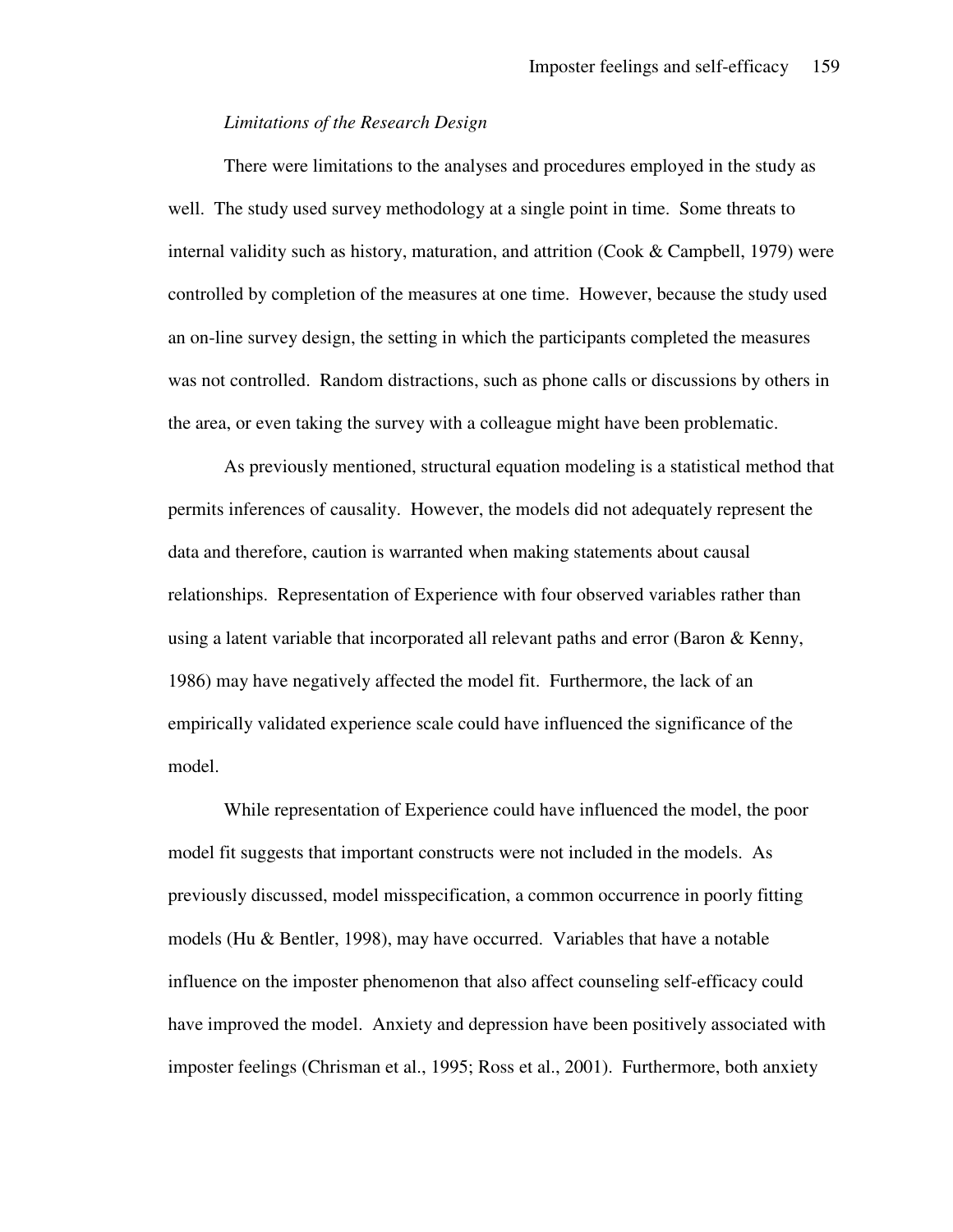and depression have been related to decreased self-efficacy (Bandura, 1993). Bandura et al. (2003) found that beliefs about managing affective states influenced not just beliefs about academic success, but beliefs about empathizing with others, a counseling skill reflected in the COSE. Thus, anxiety and/or depression could influence intensity of imposter feelings as well as the participants' beliefs about their counseling. Further modeling is needed to clarify the relationships.

In addition to anxiety and depression, a variable such as achievement orientation could influence model fit. Achievement orientation and attributional style have been related to the imposter phenomenon (Cozzarelli & Major, 1990; King & Cooley, Kumar & Jagacinski, 2006). Cozzarelli and Major found that those with the imposter phenomenon expected to perform more poorly than their peers. These expectations could extend to beliefs about counseling abilities affecting the relationship between experience and counseling self-efficacy and/or the relationship between the imposter phenomenon and counseling self-efficacy. Early research on the imposter phenomenon considered the general attributional style of imposters; imposters attributed success to external factors (Clance, 1985; Clance & Imes, 1978). Kumar and Jagacinski examined attributional style more specifically. They found that female imposters consider success performing better than others, while male imposters consider success avoiding failure (Kumar & Jagacinski). The attributional styles that are related to imposter feelings could influence counseling self-efficacy. Models that include variables representing achievement orientation and attributional style are needed to clarify the relationships and the imposter phenomenon.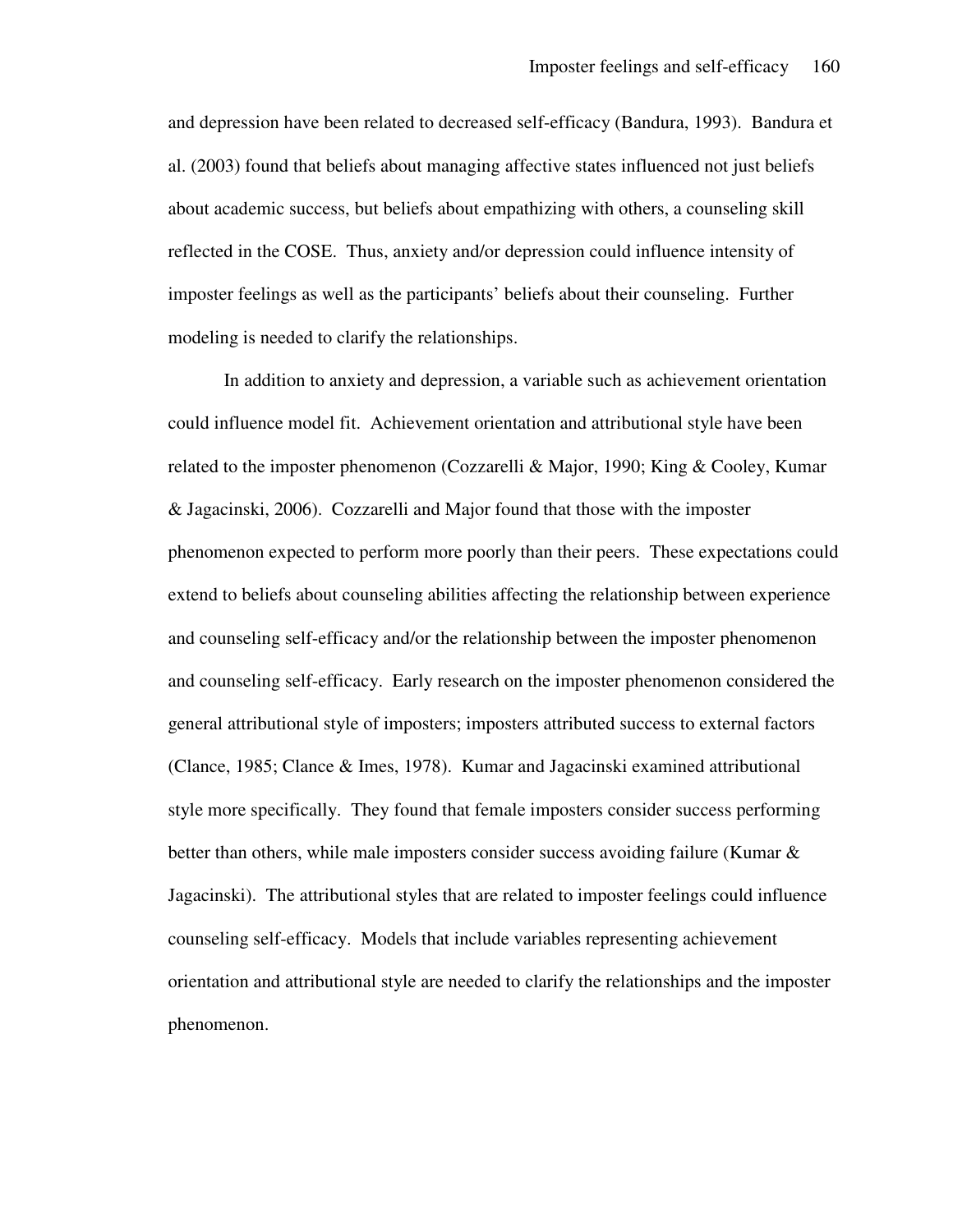Sample size affects the accuracy of path analysis and SEM. A power analysis was conducted to determine the necessary number of participants based on effect sizes and number of participants used in previous research. The power analysis simulation indicated that using 150 participants would be adequate. Anderson and Gerbing (1988) recommended using a minimum of 150 participants in order to obtain parameter estimates with small standard errors. On the other hand, Kline (1991) stated that 5 participants for each parameter would be needed. Following Kline's recommendation, the structural equation model, which included 92 parameters, may have been too complex. Still, indices that are less vulnerable to the effects of sample size (Hu  $\&$ Bentler, 1998; Martens, 2005) were used to minimize problems related to sample size. Additionally, the data were tested to ensure multivariate normality to decrease the likelihood of inaccurate results and inflated Type I error rates (Martens).

#### *Implications*

#### *Theoretical Framework*

Despite the limitations, this research added to the knowledge gathered on the influence of the imposter phenomenon and counseling self-efficacy. Bischoff and Barton (2002) suggested that counseling trainees grow out of the imposter phenomenon. Stoltenberg and Delworth (1987) described symptoms of the imposter phenomenon as characteristic of counseling trainees at the first or second levels of development when the trainees lack knowledge about counseling skills, feel anxiety about their responses, and vacillate in motivation. The results of this project contradicted these studies, finding no significant causal relationships between experience and the imposter phenomenon.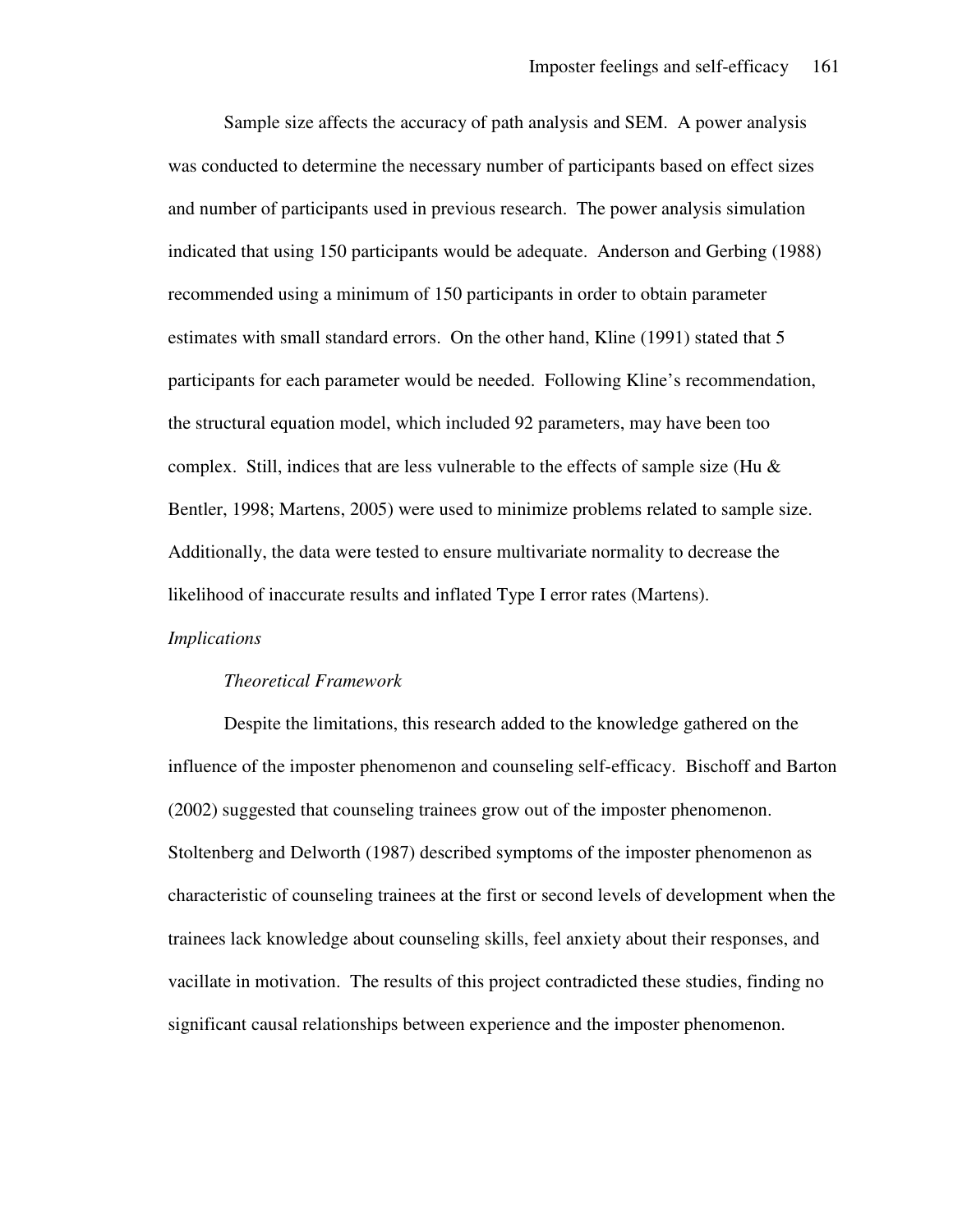The current project also provided valuable information about the measures used in the study. The CIPS and the COSE had high reliability similar to the reliabilities demonstrated in previous research. The subscales of the COSE ranged from good to questionable reliability, reiterating that their use may best be in research (Larson et al., 1992). In this project, the accuracy of differentiation of imposters and non-imposters by the CIPS was less important than the relationships modeled. Further research is needed to confirm the usefulness of the CIPS at differentiating imposter and non-imposter counseling trainees, particularly if the CIPS is to be used for practical identification of trainees in need of intervention.

The experience variables made a distinction between experience in training and time spent in a graduate program, adding to the knowledge about the influence of experience on both the imposter phenomenon and counseling self-efficacy. This project showed that time spent in a graduate training program is less important for the development of counseling self-efficacy than time spent practicing counseling skills. These results substantiate the results found by Halverson et al. (2006), where clinical training yielded greater increases in self-efficacy than academic training. The current project also showed that clinical experience, indicated by months in practicum and number of counseling hours, has a negative relationship with imposter feelings.

This study has contributed to the knowledge of how the imposter phenomenon interacts with other factors, specifically different types of experience that influence counseling self-efficacy. Other factors related to the imposter phenomenon include depression, self-esteem, emotional regulation, and achievement orientation. One might infer from this that these components also influence counseling self-efficacy, but further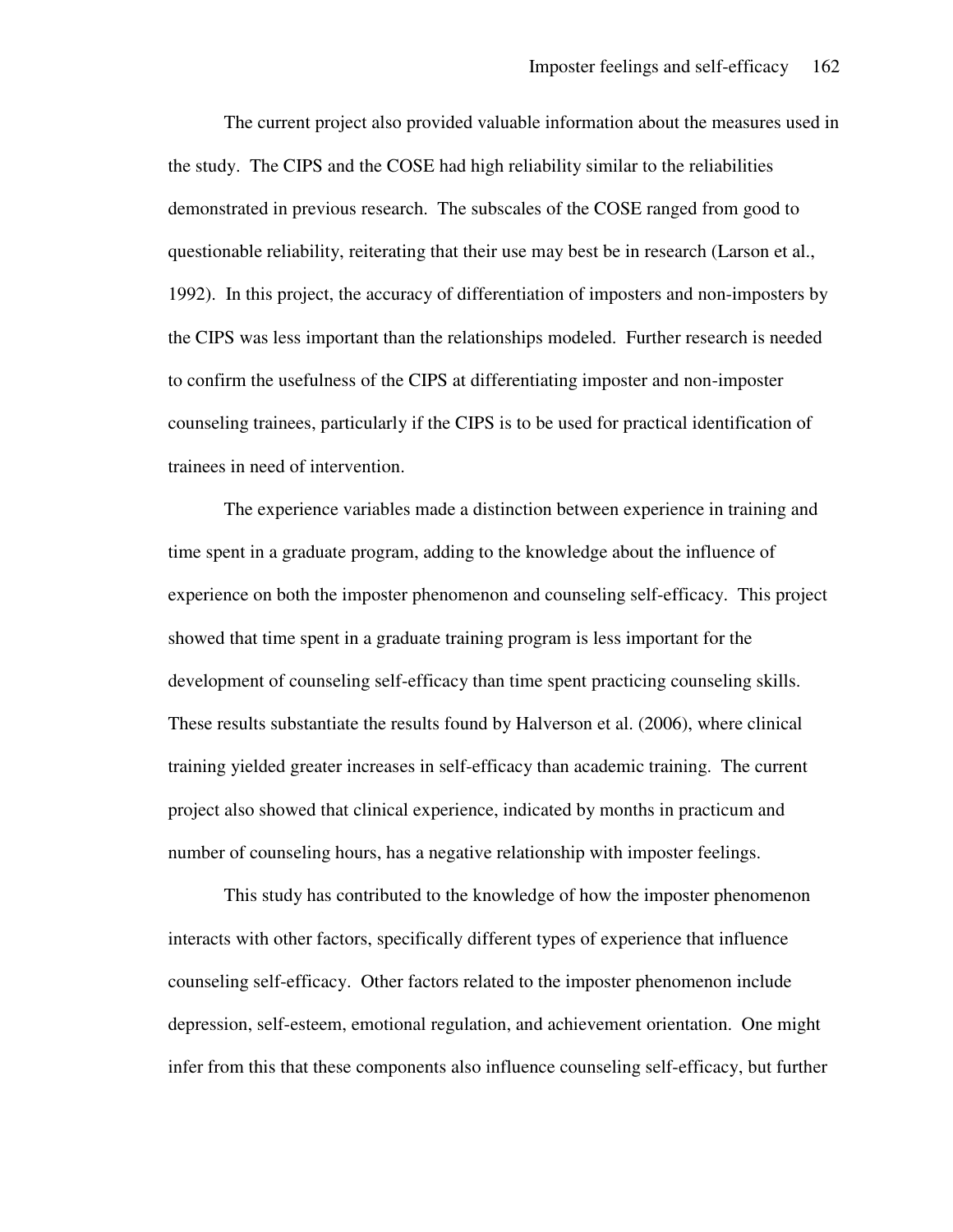research is needed to confirm this. Based on Bandura (1982), one would expect that counselors' behaviors, thoughts, and affect are strongly influenced by their counseling self-efficacy, and that self-efficacy determines the amount of effort expended in counseling tasks. Since the presence of the imposter phenomenon decreased counseling self-efficacy in the current study, the implications of imposter feelings to counseling trainees are important to discuss.

# *Implications for Counselor Training Programs*

The causal relationship between months in practicum and counseling self-efficacy suggests that programs that emphasize training practitioners begin practicum training early and maximize practicum classes throughout training. Additionally, the number of counseling hours the trainees obtained affected their counseling self-efficacy; as the hours increased, so did counseling self-efficacy. Thus, practicing counseling skills during practicum courses and as a training program requirement may be necessary to increase counseling trainees' self-efficacy beyond the self-efficacy obtained through gaining knowledge in academic courses (Halverson et al., 2006).

The impact of the imposter phenomenon on counseling self-efficacy suggests that the imposter phenomenon might be a useful concept for supervisors to consider. This study showed that the imposter phenomenon and months in a training program had little relationship. The imposter phenomenon may be present in novice or advanced trainees. The presence of the imposter phenomenon throughout the trainees' development rather not only early in their programs suggests that addressing imposter feelings among trainees may aid their development. Failure to address the imposter phenomenon may result in ongoing struggles with professional productivity, as found in Brems et al.'s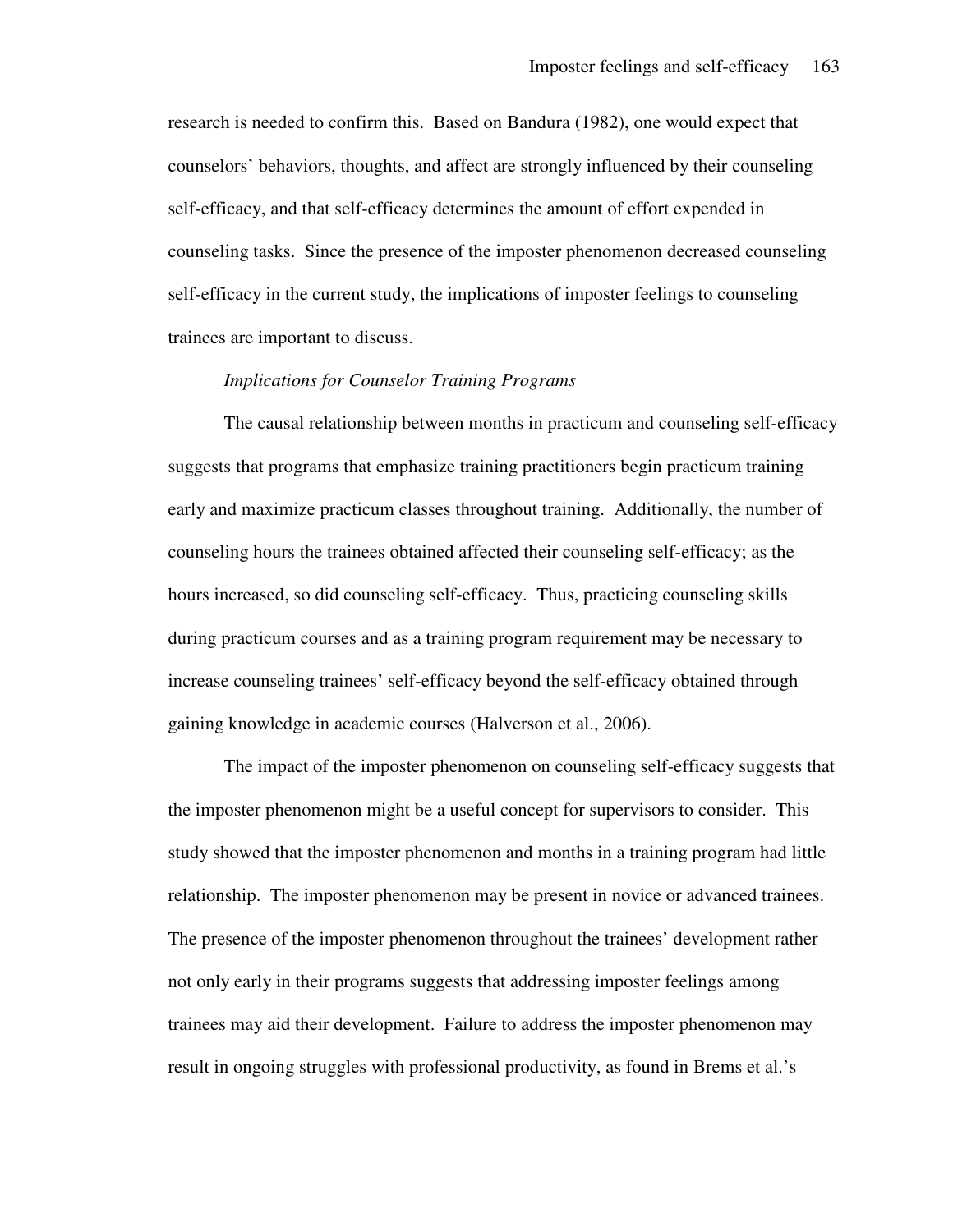study (1994). Clance (1985) divided the scores on the CIPS into low, moderate, and intense categories. Holmes et al. (1995) suggested a cut-off score of 62 on the CIPS to identify imposters and non-imposters. The current project suggests that supervisors use a reliable measure such as the CIPS to determine the level of imposter feelings among their supervisees, so that they can intervene with trainees affected by the imposter phenomenon. The information presented Chapter 2 included treatment strategies suggested by Clance and O'Toole (1988), Langford and Clance (1993), and Amkoff (2000). Research assessing the effectiveness of these strategies is necessary to determine if they reduce or eliminate imposter feelings. Further research is also needed to determine the level of the imposter phenomenon that is detrimental to the trainees' development. For this reason, addressing the imposter phenomenon generally (e.g., in practicum classes) would be helpful.

### *Future Research*

 While this study contributed to the research on the imposter phenomenon, particularly in its effect on counseling trainees, additional research would increase awareness of the causes of the imposter phenomenon. Others (Clance, 1985; Castro et al., 2004; Harvey & Katz, 1985; Sonnak & Towell, 2000) have suggested that family environment including the presence of conflict, family role such as caretaker, parental labeling, and parental appraisal lead to imposter feelings. The research on family environment conducted by Clance, Castro et al., Harvey and Katz, and Sonnak and Towell was hypothetical or correlational, and therefore, statements of causality could not be made. Research using statistical techniques that support causal statements is needed to understand how the imposter phenomenon develops.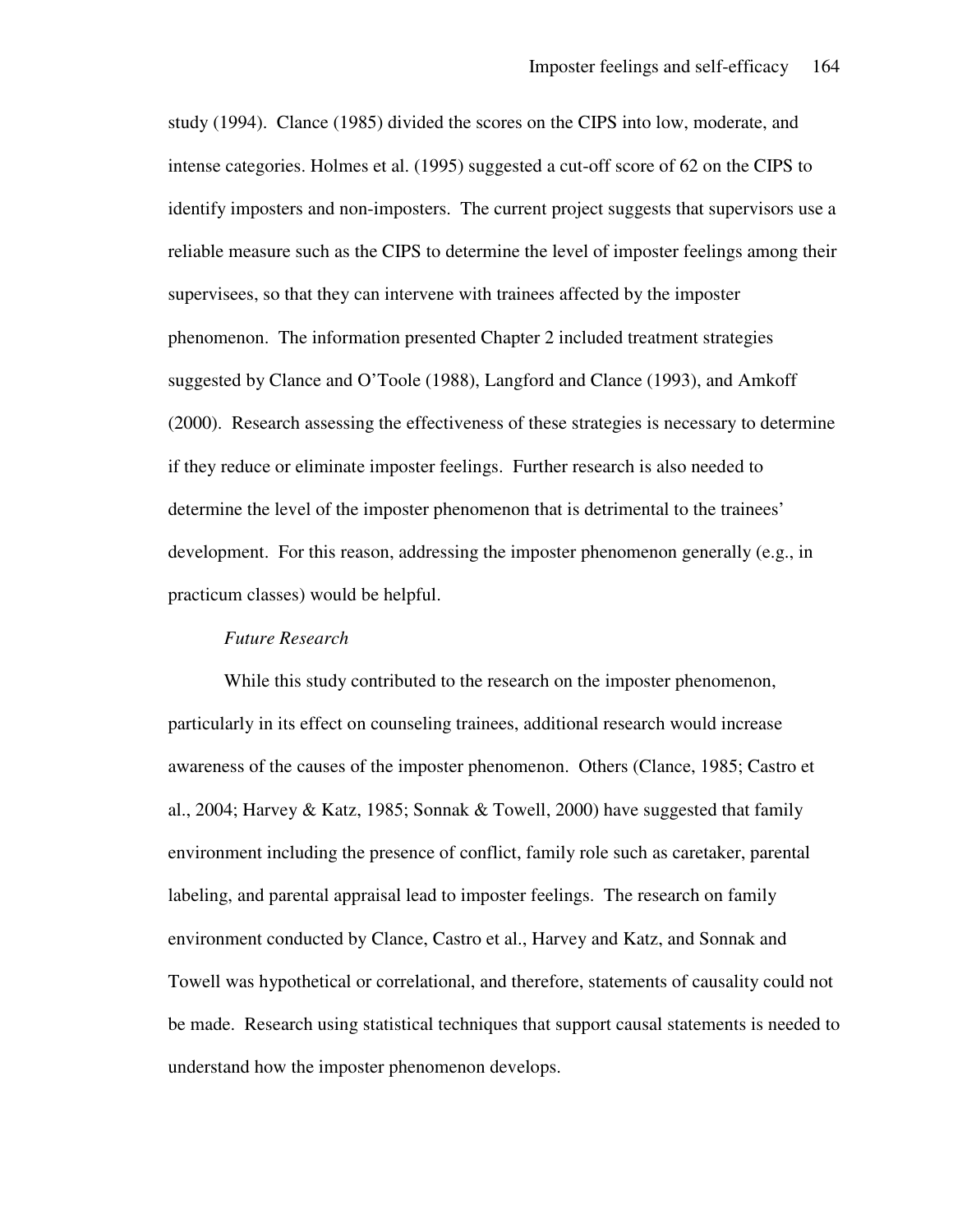Previous research on the impact of the imposter phenomenon in specific populations used Marriage and Family Therapists (Bischoff & Barton, 2002) and health care providers such as graduate level medical, dental, nursing, and pharmacy students (Henning et al., 1998). The current study examined the relationship between imposter feelings and graduate counseling trainees. Clinical Psychology and School Psychology students as well as students in Rehabilitation Counseling, Social Psychology and Marriage and Family Therapy programs were excluded. Future research comparing the occurrence of imposter feelings among students in different human service programs is needed to determine if the imposter phenomenon is more problematic in specific training programs.

 In the current study, the model representing the relationship between the imposter phenomenon, experience, and counseling self-efficacy did not adequately reflect the data. Therefore, other models that include other variables considered important in the research need to be tested to help understand the process by which the imposter phenomenon operates. Models including constructs such as depression or anxiety, achievement orientation, attributional style or family of origin characteristics may be beneficial.

 Additional investigation of other factors that moderate experience and counseling self-efficacy is needed to understand factors that may hinder counselor development. Therapist variables such as motivation may be important because of their influence on self-efficacy (Bandura, 1977, 1993). Client variables such as the characteristics represented by the COSE subscale Difficult Client Behaviors (Larson et al., 1992) may also influence the relationship between experience and counseling self-efficacy. If client's problems are challenging beyond those with which the counselor typically works,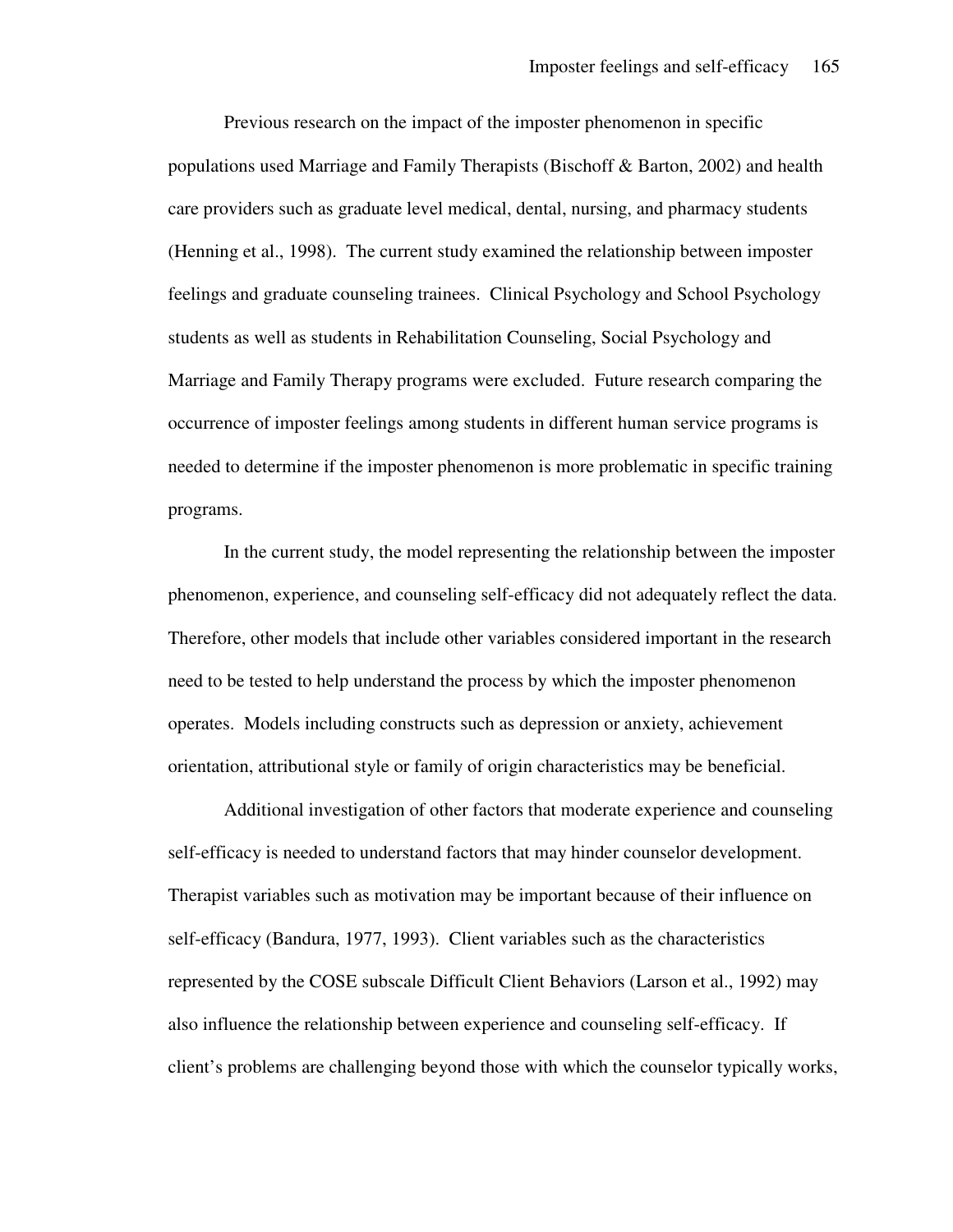the counselor's self-efficacy may diminish despite considerable experience.

Environmental factors such as the training program procedures and policies may affect the development of counseling self-efficacy (Larson, 1998) by influencing the trainees' perceptions of control and by influencing the amount of experience the trainees' obtain. Bandura and Wood (1989) found that perception that the environment was controllable increased self-efficacy. In a training program, perception of control might be the ability to choose one's thesis or dissertation committee members rather than have them appointed. Policies that affect development include practica requirements such as number of direct service hours trainees must complete, number of clients trainees manage, and resources available such as videotaping and peer feedback (Daniels & Larson, 2001; Larson, 1998; Larson et al., 1999). Finally, the impact of decreased counseling self-efficacy on counselor effectiveness needs to be clarified in order to understand the specific influence of counseling self-efficacy on client outcomes. *Conclusion* 

The current project tested hypotheses about the moderating or mediating influence of the imposter phenomenon on the relationship between experience and counseling selfefficacy among graduate level counseling trainees. The imposter phenomenon acted as a moderator on the relationship between months of practicum and counseling self-efficacy, and number of counseling hours and counseling self-efficacy. The imposter phenomenon had a direct, negative influence on counseling self-efficacy, but did not mediate the relationship between experience and counseling self-efficacy. Moreover, experience did not influence the imposter phenomenon, indicating that both graduate level counseling trainees with little experience and graduate level counseling trainees with much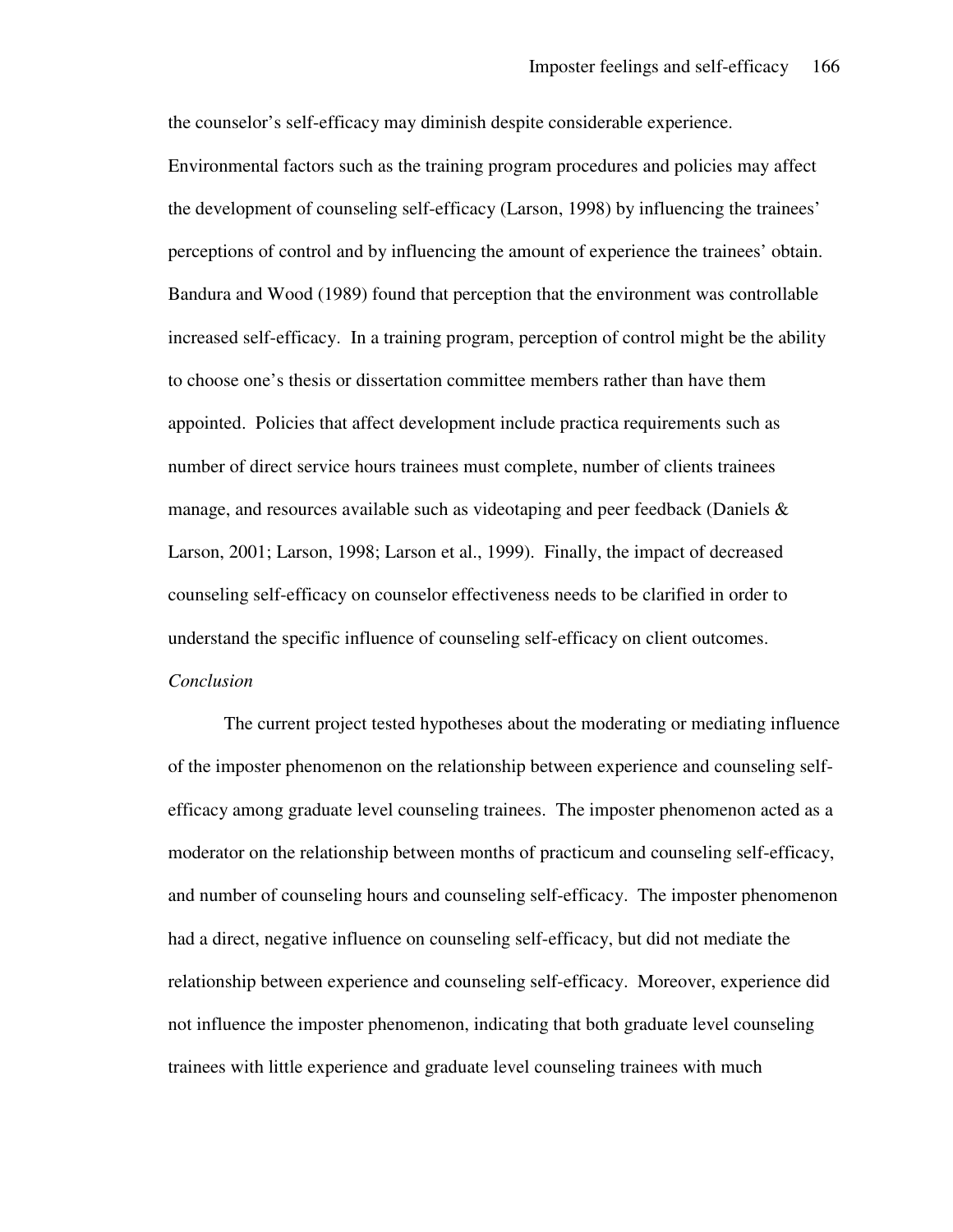experience can be affected by the imposter phenomenon. Furthermore, the results of this project suggested that both male and female counseling trainees experienced imposter feelings, which suggested that gender had no impact on the occurrence of the imposter phenomenon or on the impact of the imposter phenomenon on counseling self-efficacy. Research projects clarifying the cause of imposter feelings and the effectiveness of treatments for the imposter phenomenon are needed to prevent the negative effects of the imposter phenomenon on counseling trainees.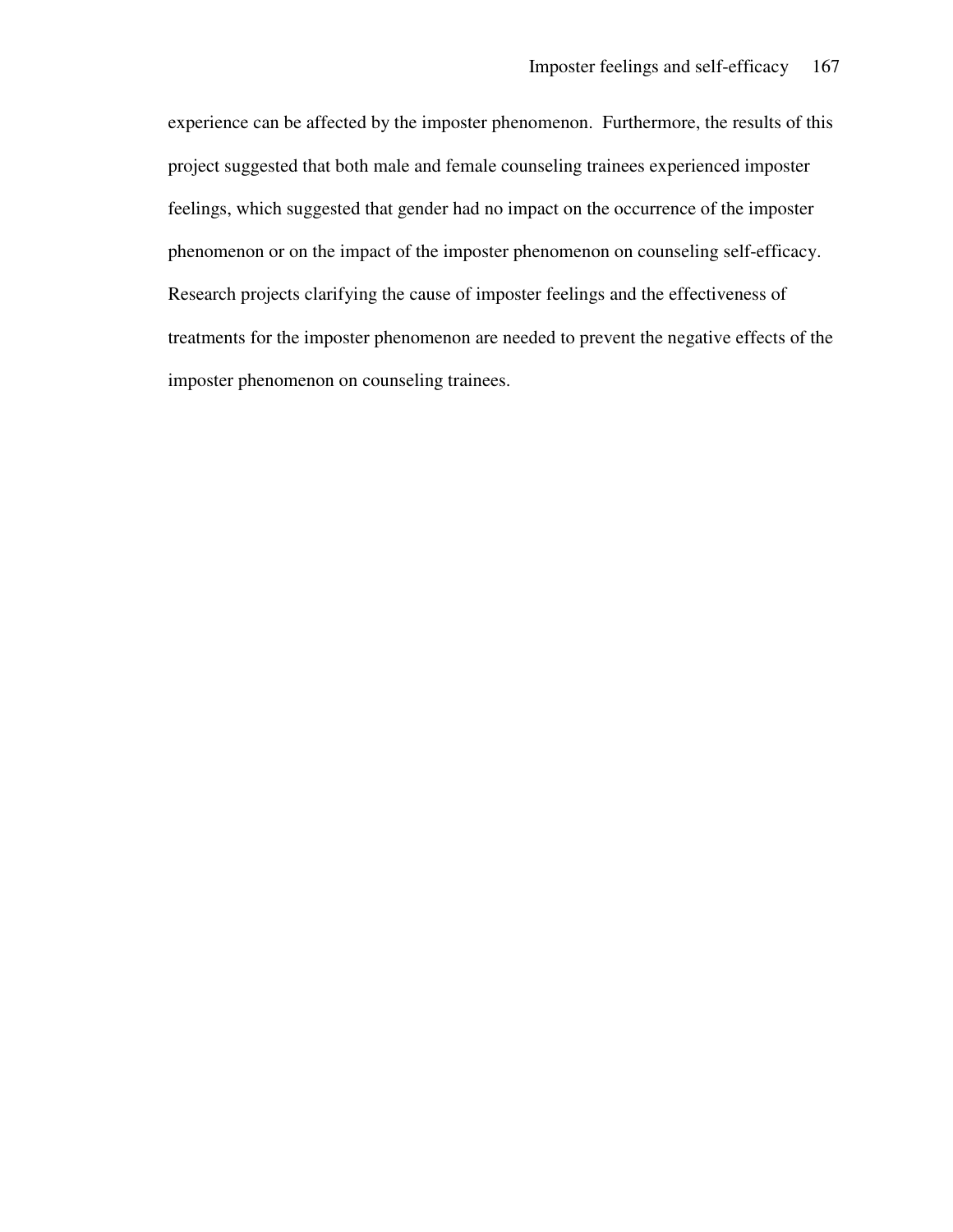#### References

- Al-Darmaki, F. (2004). Counselor training, anxiety, and counseling self-efficacy: Implications for training psychology students from the United Arab Emirates university. *Social Behavior and Personality, 32*, 429-440.
- Anderson, J. C., & Gerbing, D. W. (1988). Structural equation modeling in practice: A Review and recommended two-step approach. *Psychological Bulletin, 103*, 411- 423.
- Arnkoff, D. (2000). Two examples of strains in the therapeutic alliance in an integrative cognitive therapy. *Psychotherapy in Practice, 56*, 187-200.
- Arbuckle, J. L. (2006). *AMOS 7 user's guide*. Spring House, PA: AMOS Development Corporation.
- Bandura, A. (1977). Self-efficacy: Toward a unifying theory of behavioral change. *Psychological Review, 84*, 191-215.
- Bandura, A. (1982). Self-efficacy mechanism in human agency. *American Psychologist, 37*, 122-147.
- Bandura, A. (1986). *Social foundation of thought and action: A social cognitive theory*. Englewood Cliffs, NJ: Prentice-Hall.
- Bandura, A. (1993). Perceived self-efficacy in cognitive development and functioning. *Educational Psychology, 28*, 117-148.
- Bandura, A. (2000). Exercise of human agency through collective efficacy. *Current Directions in Psychological Science, 9*, 75-78.
- Bandura, A. (2001). Social cognitive theory: An agentic perspective. *Annual Review of Psychology, 52*, 1-26.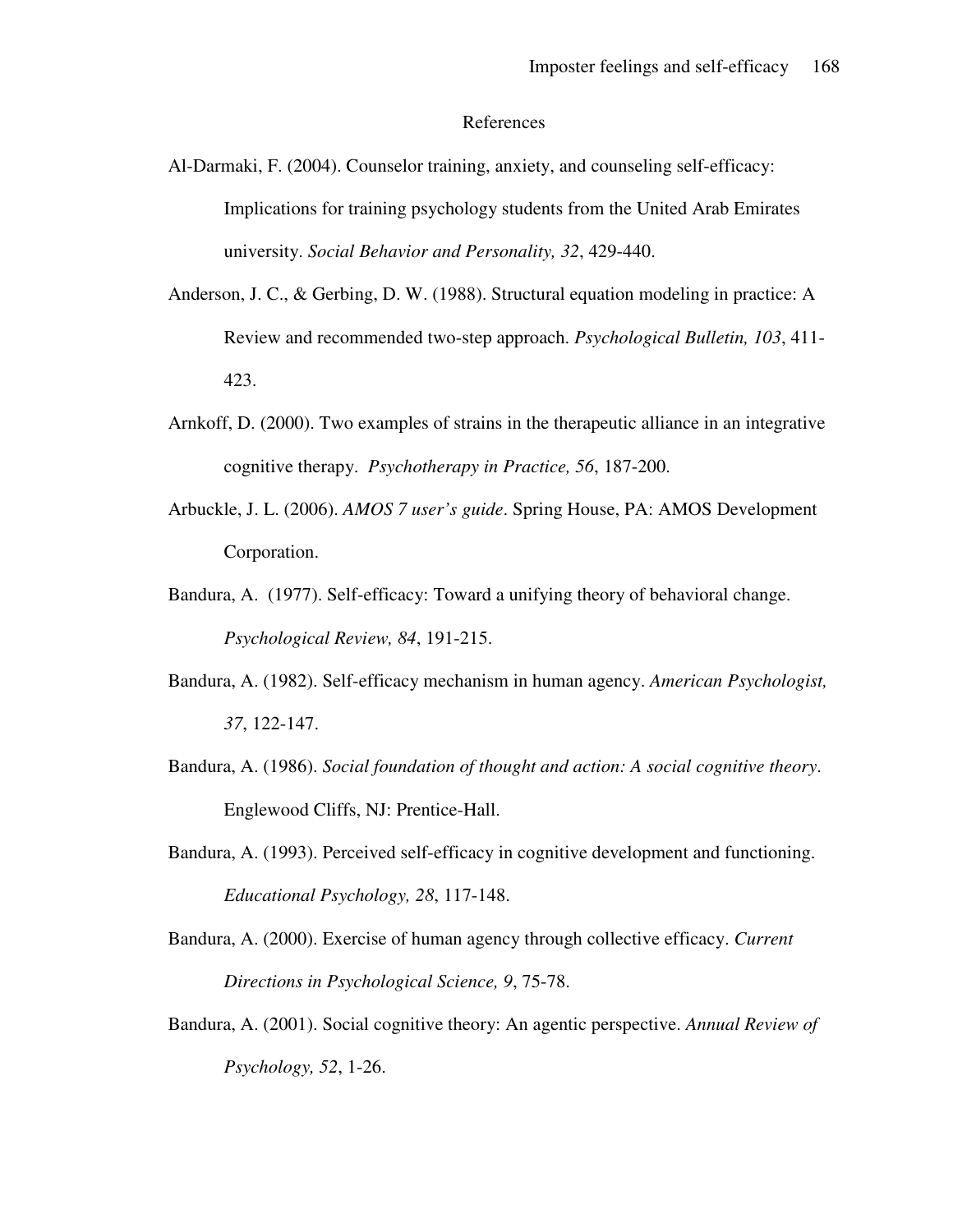- Bandura, A., Barbaranelli, C., Caprara, G. V., & Pastorelli, C. (2001). Self-efficacy beliefs as shapers of children's aspirations and career trajectories. *Child Development, 72*, 187-206.
- Bandura, A., Caprara, G. V., Barbaranelli, C., Gerbino, M., & Pastorelli, C. (2003). Role of affective self-regulatory efficacy in diverse spheres of psychosocial functioning. *Child Development, 74*, 769-782.
- Bandura, A., & Cervone, D. (1986). Differential engagement of self-reactive influences in cognitive motivation. *Organization Behavior and Human Decision Processes, 38*, 92-113.
- Bandura, A., & Cervone, D. (2000). Self-evaluative and self-efficacy mechanisms of governing the motivational effects of goal systems. In T. E. Higgins & A. W. Kruglanski (Eds.), *Motivational science: Social and personality perspectives*  (pp.202-214). New York, NY: Psychology Press.
- Bandura, A., & Jourden, F. J. (1991). Self-regulatory mechanisms governing the impact of social comparison on complex decision making. *Journal of Personality and Social Psychology,* 60,941-961.
- Bandura, A., & Locke, E. A. (2003). Negative self-efficacy and goal effects revisited. *Journal of Applied Psychology, 88*, 87-99.
- Bandura, A., Pastorelli, C., Barbaranelli, C., & Caprara, G. V. (1999). Self-efficacy pathways to childhood depression. *Journal of Personality and Social Psychology,* 76, 258-269.

Bandura, A., & Wood, R. (1989). Effect of perceived controllability and performance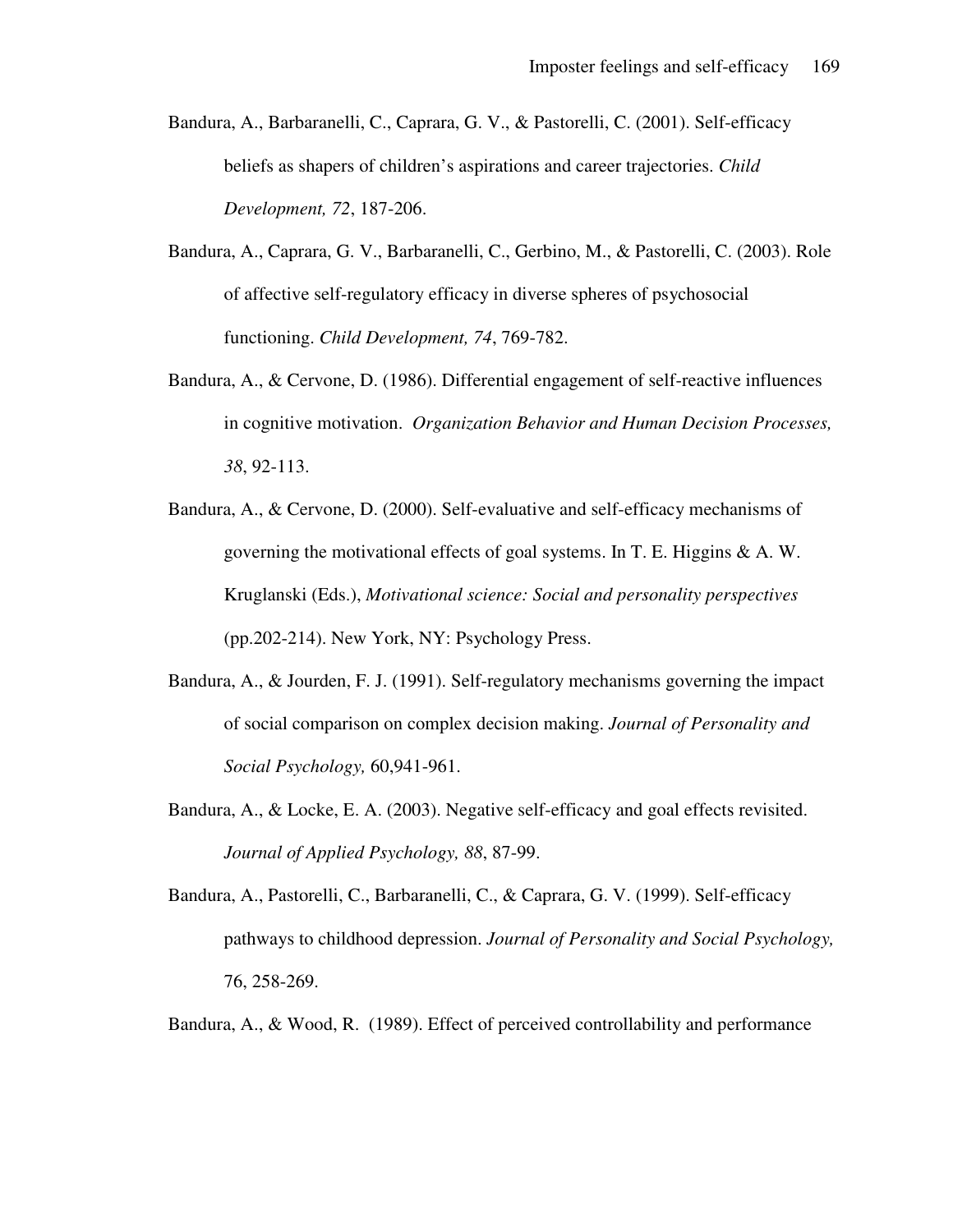standards on self-regulation of complex decision making, *Journal of Personality and Social Psychology,* 56, 805-814.

- Barnes, K. L. (2004). Applying self-efficacy theory to counselor training and supervision: A comparison of two approaches. *Counselor Education and Supervision, 44*, 56- 69.
- Baron, R. M., & Kenny, D. A. (1986). The moderator-mediator variable distinction in social psychological research: Conceptual, strategic, and statistical considerations. *Journal of Personality and Social Psychology, 51*, 1173-1182.
- Bearden, W. O., Sharma, S., & Teel, J. E. (1982). Sample size effects on chi square and other statistics used in evaluating causal models. *Journal of Marketing Research, 19*, 425-430.
- Bernard, N. S., Dollinger, S. J., & Ramaniah, N. V. (2002). Applying the big five personality factors to the impostor phenomenon. *Journal of Personality Assessment*, *78*, 321- 333.
- Beutler, L. E., Malik, M., Alimohamed, S., Harwood, T. M., Talebi, H., Noble, S., et al. (2004). Therapist variables. In M. J. Lambert (Ed.), *Bergin and Garfield's handbook of psychotherapy and behavior change*, 5<sup>th</sup> ed. (pp. 227-306). New York: John Wiley & Sons.
- Bischoff, R. J., & Barton, M. (2002). The pathway toward clinical self confidence. *American Journal of Family Therapy, 30*, 231-242.
- Borders, L. D. (1989). Developmental cognitions of first practicum supervisees. *Journal of Counseling Psychology, 36*, 163-169.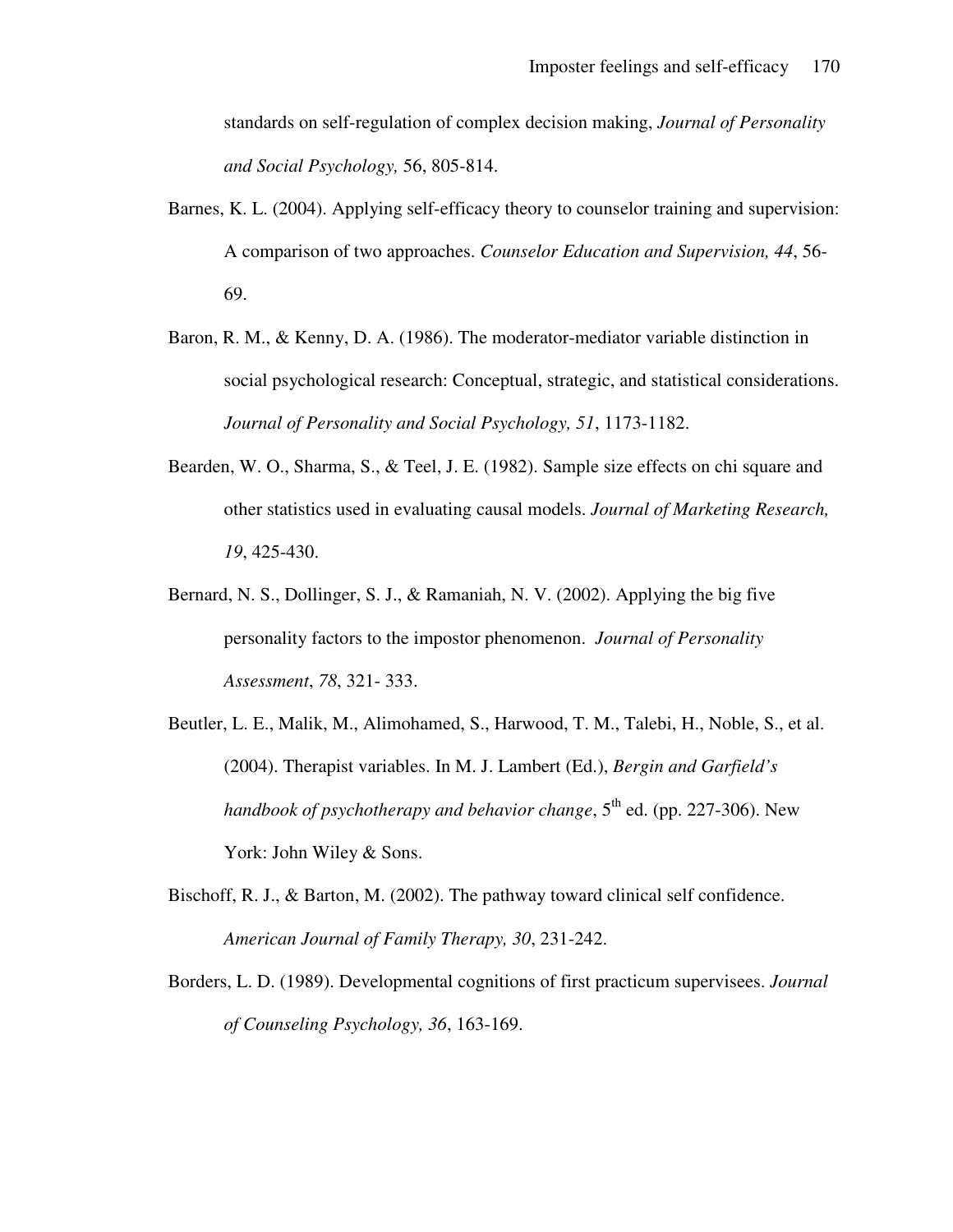- Brammer, R. (1997). Case conceptualization strategies: The relationship between psychologists' experience levels, academic training, and mode of clinical inquiry. *Educational Psychology Review, 9*, 333-351.
- Brems, C., Baldwin, M. R., Davis, L., & Namyniuk, L. (1994). The imposter syndrome as related to teaching evaluations and advising relationships of university faculty members. *Journal of Higher Education, 65*, 183-193.
- Castro, D. M., Jones, R. A., & Mirsalimi, H. (2004). Parentification and the impostor phenomenon: An empirical investigation. *American Journal of Family Therapy, 32*, 205-216.
- Chrisman, S. M., Pieper, W. A., Clance, P. R., Holland, C. L., & Glickauf-Hughes, C. (1995). Validation of the Clance impostor phenomenon scale. *Journal of Personality Assessment, 65*, 456-467.
- Clance, P. R. (1985). *The imposter phenomenon: Overcoming the fear that haunts your success.* Atlanta, GA: Peachtree.
- Clance, P. R.. & Imes, S. A. (1978). The impostor phenomenon in high-achieving women: Dynamics and therapeutic interventions. *Psychotherapy: Theory, Research and Practice, 15*, 244-247.
- Clance, P. R., & O'Toole, M. A. (1988). The impostor phenomenon: An internal barrier to empowerment and achievement. *Women & Therapy, 6*, 51-64.
- Cook, T. D., & Campbell, D. T. (1979). Validity. In *Quasi-experimentation: Design and analysis issues for field settings* (pp 37-94). Boston: Houghton Mifflin.
- Costa, P. T. Jr., & McCrae, R. R. (1992). *Revised NEO Personality Inventory (NEO PI-*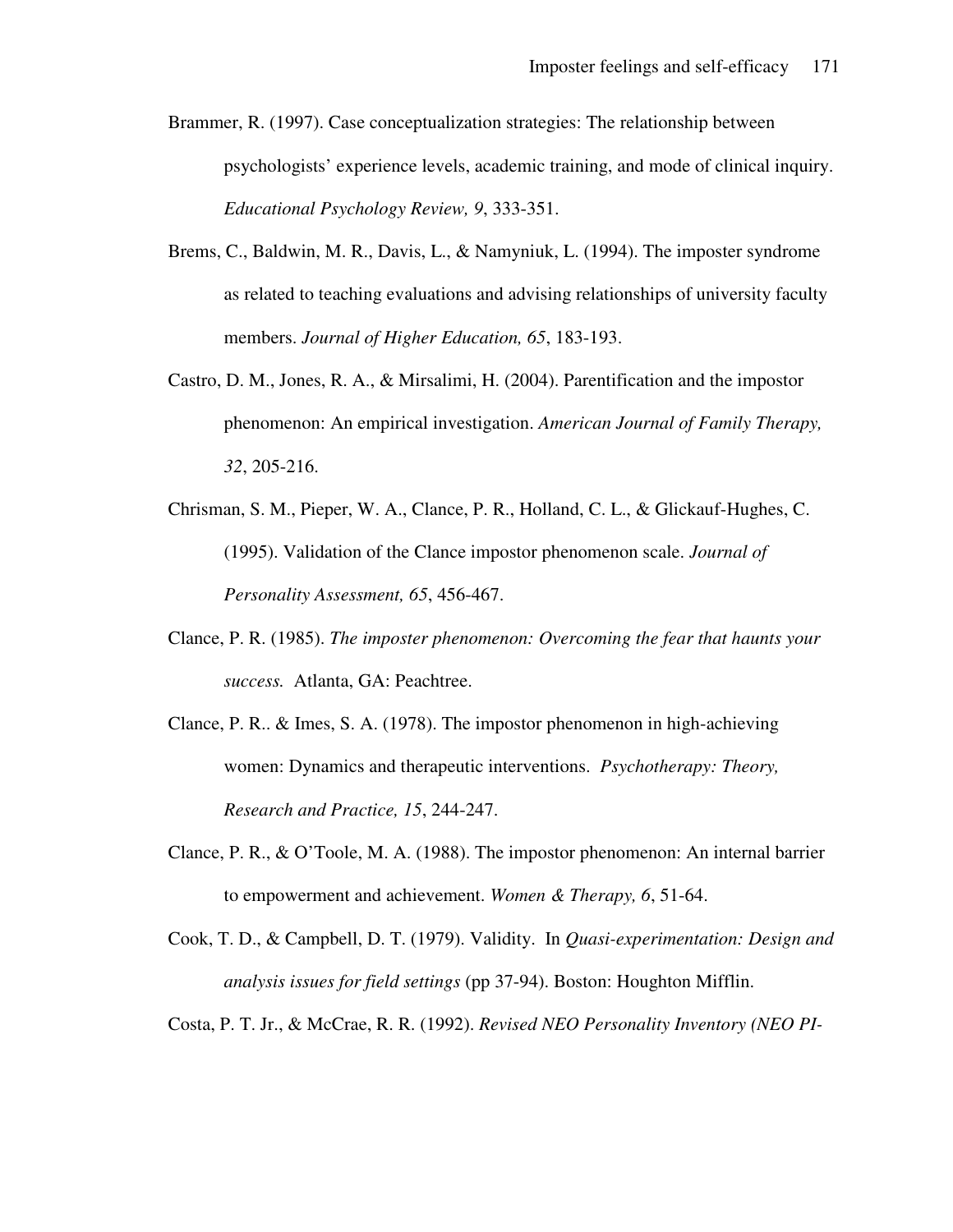*R) and NEO Five-Factor Inventory (NEO-FFI): Professional manual*. Odessa, FL: Psychological Assessment Resources.

- Cowman, S. E., & Ferrari, J. R. (2002). "Am I for real?" Predicting impostor tendencies from self-handicapping and affective components. *Social Behavior and Personality, 30*, 119-126.
- Cozzarelli, C., & Major, B. (1990). Exploring the validity of the impostor phenomenon. *Journal of Social and Clinical Psychology, 9*, 401-417.
- Cromwell, B., Brown, N., Sanchez-Huceles, J., & Adair, F. L. (1990). The impostor phenomenon and personality characteristics of high school honor students. *Journal of Social Behavior and Persoonality, 5*, 563-573.
- Daniels & Larson, (2001). The impact of performance feedback on counseling selfefficacy and counselor anxiety. *Counselor Education & Supervision, 41*, 120-130.
- DeVellis, R. F. (2003). *Scale development: Theory and applications.* Thousand Oaks, CA: Sage Publications.
- Dishion, T. J., & Patterson, G. R. (1999). Model building in developmental psychopathology: A pragmatic approach to understanding and intervention. *Journal of Clinical Child Psychology, 28*, 502-512.
- Ducheny, K., Alletzhauser, H. L., Crandell, D., Schneider, T. R. (1997). Graduate student professional development. *Professional Psychology: Research and Practice, 28*, 87-91.
- Edwards, P. W., Zeichner, A., Lawler, N., & Kowalski, R. (1987). A validation study of the Harvey impostor phenomenon scale. *Psychotherapy, 24*, 256-259.
- Eriksen, K., & McAuliffe, G. (2003). A measure of counselor competency. *Counselor*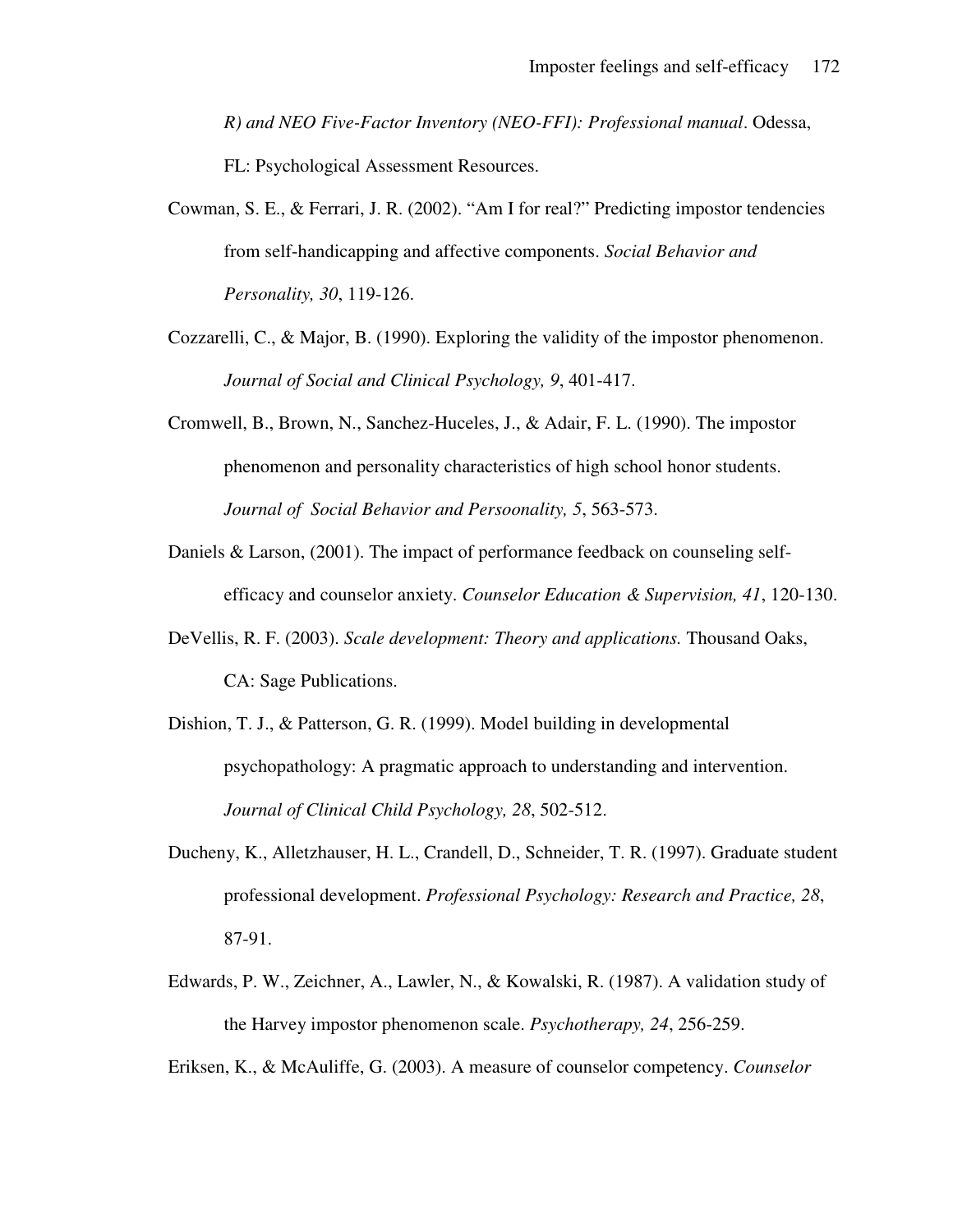*Education and Supervision, 43*, 120-133.

- Ewing, K. M., Richardson, T. Q., James-Myers, L., & Russell, R. K. (1996). The relationship between racial identity attitudes, worldview, and African American graduate students' experience of the imposter phenomenon. *Journal of Black Psychology, 22*, 53-66.
- Ferrari, J. R. (2005). Impostor tendencies and academic dishonesty: Do they cheat their way to success? *Social Behavior and Personality, 33*(1), 11-18.
- Fernandez-Ballesteros, R., Diez-Nicolas, J., Caprara, G. V., Barbaranelli, C., & Bandura, A. (2002). Determinants and structural relation of personal efficacy to collective efficacy. Applied Psychology: An International Review, 51, 107-125.
- Fitch, T. J., & Marshall, J. L. (2002). Using cognitive interventions with counseling practicum students during group supervision. *Counselor Education and Supervision, 41*, 335-342.
- Fleming, J. (1953). The role of supervision in psychiatric training. *Bulletin of the Menninger Clinic, 17*, 157-159.
- Fong, M. L., Borders, L. D., Ethington, C. A., & Pitts, J. H. (1997). Becoming a counselor: A longitudinal study of student cognitive development. *Counselor Education and Supervision, 37*, 100-114.
- Frazier, P. A., Tix, A. P., & Barron, K. E. (2004). Testing moderator and mediator effects in counseling psychology research. *Journal of Counseling Psychology, 51*, 115-134.
- French, B. F., Ullrich-French, S. C., & Follman, D. (2008). The psychometric properties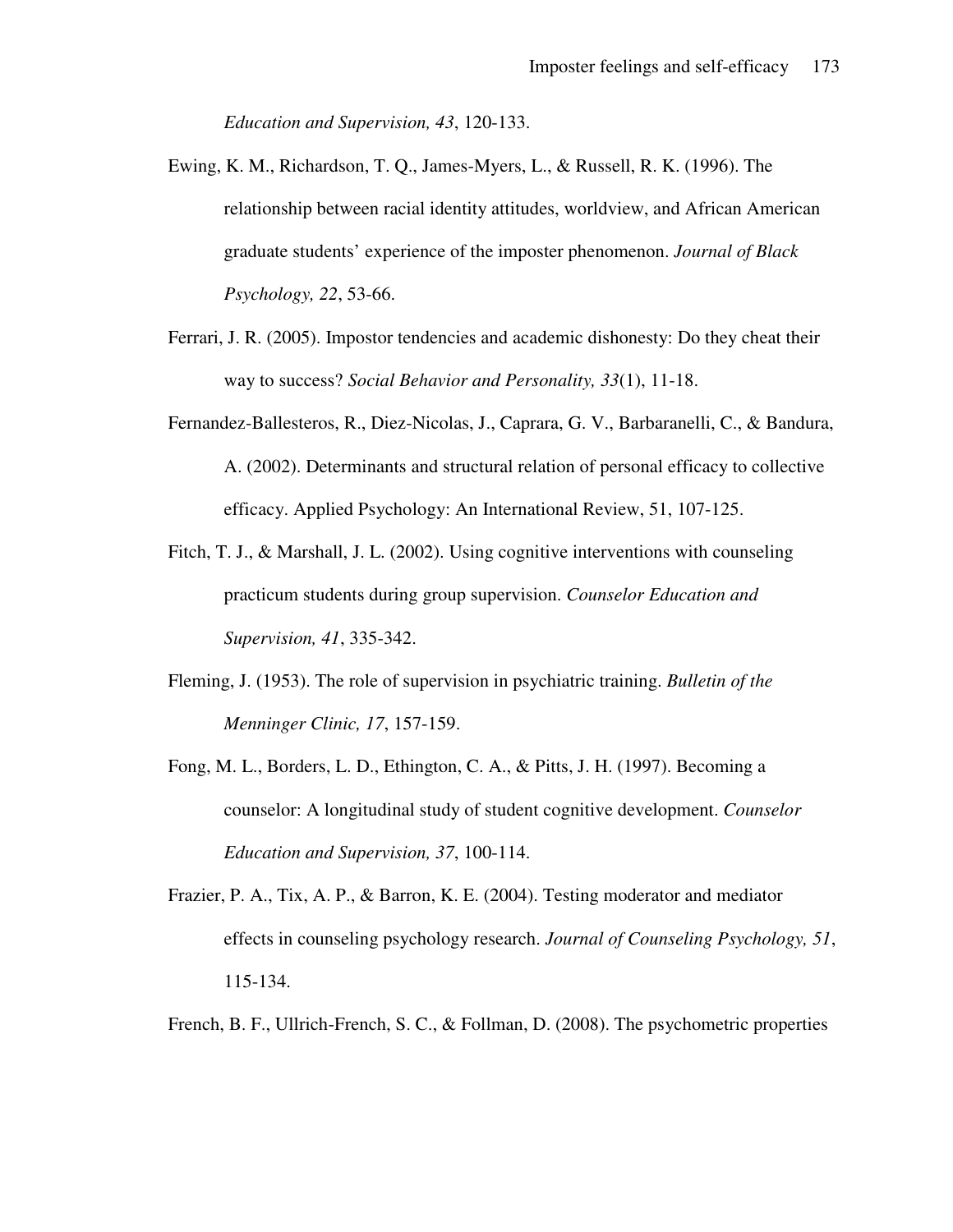of the Clance Impostor Scale. *Personality and Individual Differences, 44*, 1270- 1278.

Fried-Buchalter, S. (1992). Fear of success, fear of failure, and the imposter phenomenon: A factor analytic approach to convergent and divergent validity. *Journal of Personality Assessment, 58*, 368-379.

- Fried-Buchalter, S. (1997). Fear of success, fear of failure, and the imposter phenomenon among male and female marketing managers. *Sex Roles, 37*, 847-859.
- Fortriede, D., & Draper, V. (1996). *Integrated Network Quizzing, Surveying, and Interactive Testing System (InQsit)*. Muncie, IN: Ball State University.
- Furr, S. R., & Carroll, J. J. (2003). Critical incidents in student counselor development. *Journal of Counseling and Development, 81*, 483-489.
- Goud, N. (1994). Jonah complex: The fear of growth. *Journal of Humanistic Education and Development, 32*, 98-111.
- Grant, D. F., Battle, D. A., Murphy, S. C., & Heggoy, S. J. (1999). Black female secondary honor graduates: Influences on achievement motivation. *Journal of Secondary Gifted Education, 10*, 103-119.
- Hackett, G., Betz, N. E., Casas, J. M., & Rocha Singh, I. A. (1992). Gender, ethnicity, and social cognitive factors predicting the academic achievement of students in engineering. *Journal of Counseling Psychology, 39*, 527-538.

Hall, K. E. (2009). *Anxiety and counseling self-efficacy among counseling students: The moderating role of mindfulness and alexithymia* (Doctoral dissertation, University of North Carolina at Greensboro) Available from ProQuest Dissertations and Theses (UMI number 3356126).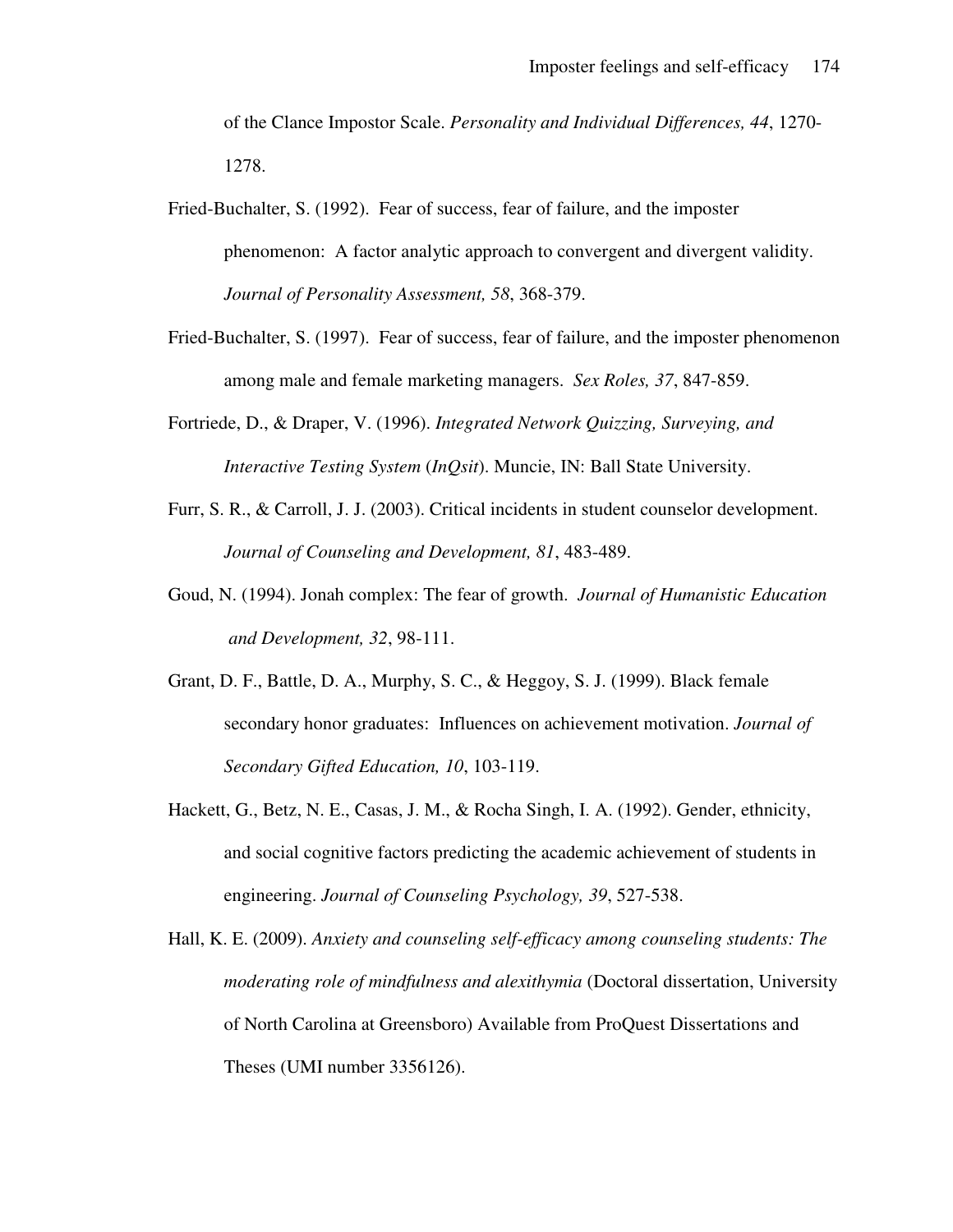- Halverson, S. E., Miars, R. D., & Livneh, H. (2006). An exploratory study of counselor education students moral reasoning, conceptual level, and counselor self-efficacy.  *Clinical and Counseling Psychology Journal*, *3*, 17-30.
- Harvey, J. C. (1981). *The impostor phenomenon and achievement: A failure to internalize success*. Unpublished doctoral dissertation, Temple University.
- Harvey, J. C., & Katz, C. (1985). *If I'm so successful, why do I feel like a fake.* New York: Random House.
- Hellman, C. M., & Caselman, T. D. (2004). A psychometric evaluation of the Harvey Impostor Phenomenon Scale. *Journal of Personality Assessment, 83*, 161-166.
- Henning, K., Ey, S., & Shaw, D. (1998). Perfectionism, the impostor phenomenon and psychological adjustment in medical, dental, nursing, and pharmacy students. *Medical Education, 32*, 456-464.
- Heppner, M. J., Multon, K. D., Gyshers, N. C., Ellis, C. A., & Zook, C. E. (1998). The relationship of trainee self-efficacy to the process and outcome of career counseling. *Journal of Counseling Psychology, 45*, 393-402.
- Heppner, P. P., & Roehlke, H. J. (1984). Differences among supervisees at different levels of training: Implications for a developmental model of supervision. *Journal of Counseling Psychology, 31*, 76-90.
- Hirschberg, N., & Itkin, S. (1978). Graduate student success in psychology. *American Psychologist, 33*, 1083-1093.
- Hogan, R. A. (1964). Issues and approaches in supervision. *Psychotherapy: Theory, Research, and Practice, 1*, 139-141.

Holmbeck, G. N. (1997). Toward terminological, conceptual, and statistical clarity in the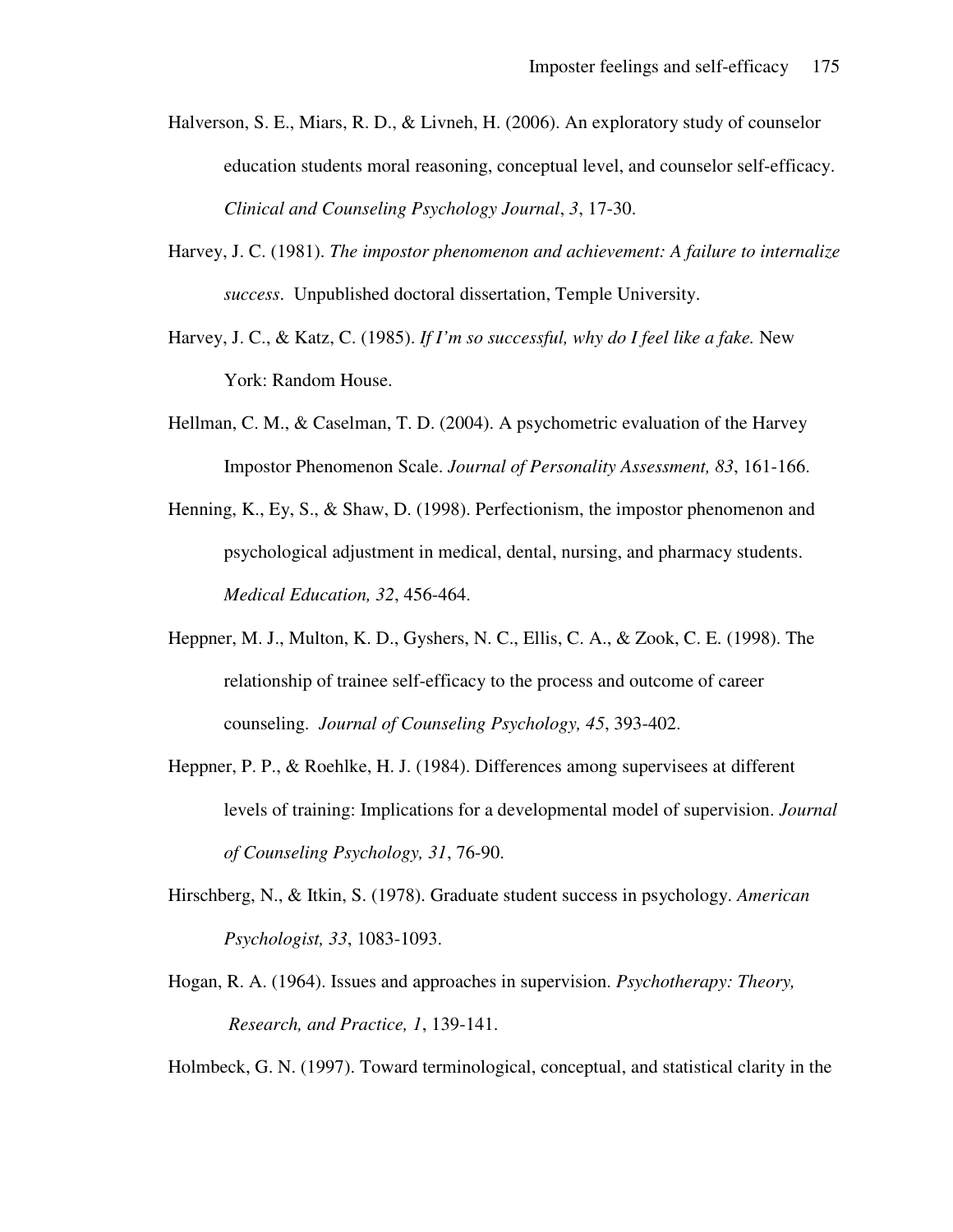study of mediators and moderators: Examples from the child-clinical and pediatric psychology literature. *Journal of Consulting and Clinical Psychology, 65*, 599- 610.

- Holmes, S. W., Kertay, L., Adamson, L. B., Holland, C. L., & Clance, P. R. (1993). Measuring the impostor phenomenon: A comparison of Clance's IP scale and Harvey's IP scale. *Journal of Personality Assessment, 60*, 48-59.
- Hopwood, C. J. (2007). Moderation and mediation in structural equation modeling: Applications for early intervention research. *Journal of Early Intervention, 29*, 262-272
- Howard, E. E., Inman, A. G., & Altman, A. N. (2006). Critical incidents among novice counselor trainees. *Counselor Education and Supervision, 46*, 88-102.
- Humeidan, M. A. (2002). *Counseling self-efficacy, supervisory working alliance, and social influence in supervision* (Doctoral Dissertation, Ball State University). Available from ProQuest Dissertations and Theses (UMI Number: 3046063).
- Hunsley, J., & Lee, C. M. (2007). Research-informed benchmarks for psychological treatments: Efficacy studies, effectiveness studies, and beyond. *Professional Psychology: Research and Practice, 38*, 21-33.
- Hu, L., & Bentler, P. M. (1998). Fit indices in covariance structure modeling: Sensitivity to underparameterized model misspecification. *Psychological Methods, 3*, 424-453.
- Ivey, A. E. (1988). *Intentional interviewing and counseling: Facilitating client development*. Pacific Grove, CA: Brooks/Cole.

Jennings, L., & Skovholt, T. M. (1999). The cognitive, emotional, and relational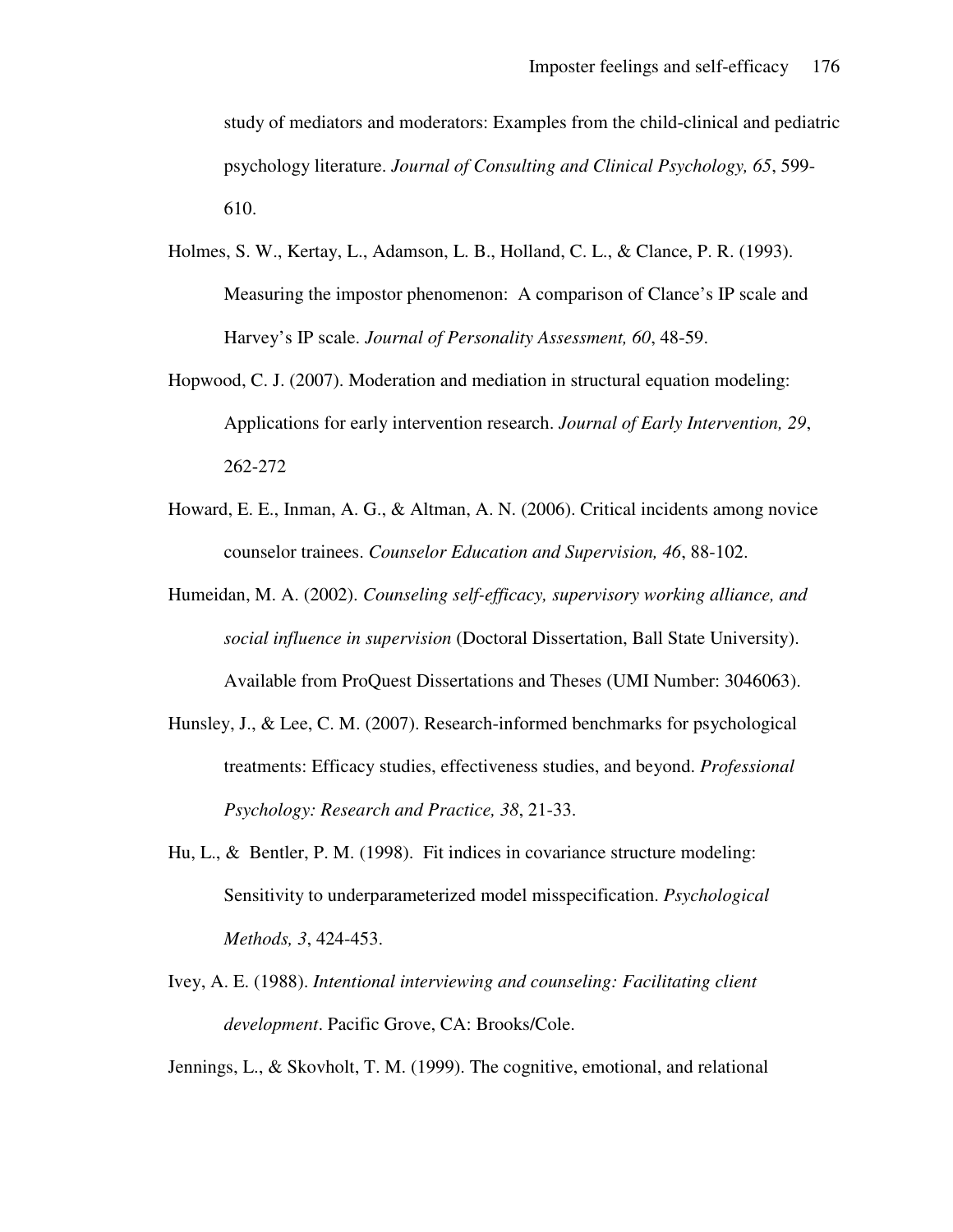characteristics of master therapists. *Journal of Counseling Psychology, 46*, 3-11.

- Johnson, E., Baker, S. B., Kopala, M., Kiselica, M. S., & Thompson, E. C. III. (1989). Counseling self-efficacy and counseling competence in prepracticum training. *Counselor Education and Supervision, 28*, 205-218.
- Joreskog, K. G., & Goldberger, A. S. (1975). Estimation of a model with multiple indicators and multiple causes of a single latent variable. *Journal of the American Statistical Association, 70*, 631-639.
- Judge, T. A., Jackson, C. L., Shaw, J. C., Scott, B. A., & Rich, B. L. (2007). Self-efficacy and work-related performance: The integral role of individual differences. *Journal of Applied Psychology, 92*, 107–127.
- Kertay, L., Clance, P. R., & Holland, C. L. (1991). *A factor study of the Clance Imposter Phenomenon Scale.* Unpublished manuscript, Georgia State University, Atlanta.
- King, J. E., & Cooley, E. L. (1995). Achievement orientation and the impostor phenomenon among college students. *Contemporary Educational Psychology, 20*, 304-312.
- Kline, R. (1991). Latent variable path analysis in clinical research: A beginner's tour guide. *Journal of Clinical Psychology, 47*, 471-484.
- Kolligian, J., & Sternberg, R. J. (1991). Perceived fraudulence in young adults: Is there an "impostor syndrome"? *Journal of Personality Assessment, 56*, 308-326.
- Kruger, J. (1999). Lake Wobegon be gone! The "below-average effect" and the egocentric nature of comparative ability judgments. *Journal of Personality and Social Psychology, 77*, 221-232.

Kumar, S., & Jagacinski, C. M. (2006). Imposters have goals too: The imposter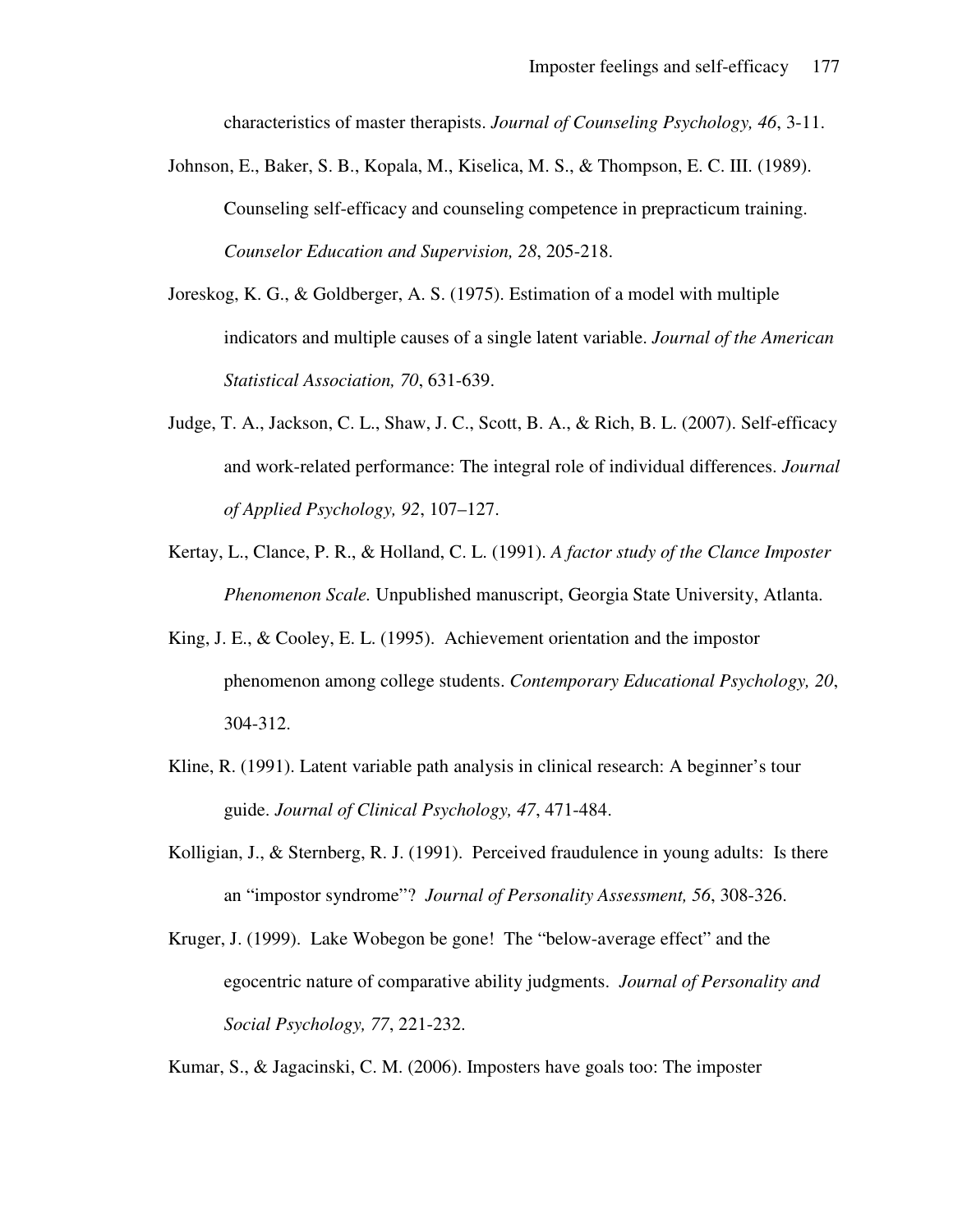phenomenon and its relationship to achievement goal theory. *Personality and Individual Differences, 40*, 147-157.

- Kwan, P. C. F. (1992). On a pedestal: Effects of intellectual giftedness and some implications for programme planning. *Educational Psychology, 12*, 37-62.
- Langford, J., & Clance, P. R. (1993). The impostor phenomenon: Recent research findings regarding dynamics, personality and family patterns and their implications for treatment. *Psychotherapy, 30*, 495-501.
- Laing, R. D. (1970). *Knots*. (p.56) New York: Pantheon Books.
- Larson, L. M. (1998). The social cognitive model of counselor training. *The Counseling Psychologist, 26*, 219-273.
- Larson, L. M., & Borgen, F. H. (2006). Do personality traits contribute to vocational self efficacy? *Journal of Career Assessment, 14*, 295-311.
- Larson, L. M., Clark, M. P., Wesely, L. H., Koraleski, S. F., Daniels, J. A., Smith, P. L. (1999). Video versus role plays to increase counseling self-efficacy in prepractica trainees. *Counselor Education & Supervision, 38*, 237-248.
- Larson, L. M., & Daniels, J. A. (1998). Review of the counseling self-efficacy literature. *The Counseling Psychologist, 26*, 179-218.
- Larson, L. M., Suzuki, L. A., Gillespie, K. N., Potenza, M. T., Bechtel, M. A., & Toulouse, A. L. (1992). Development and validation of the Counseling Self-Estimate Inventory. *Journal of Counseling Psychology, 39*, 105-120.
- Leach, M. M., Stoltenberg, C. D., McNeill, B. W., & Eichenfield, G. A. (1997). Selfefficacy and counselor development: Testing the integrated developmental model. *Counselor Education and Supervision, 37*, 115-124.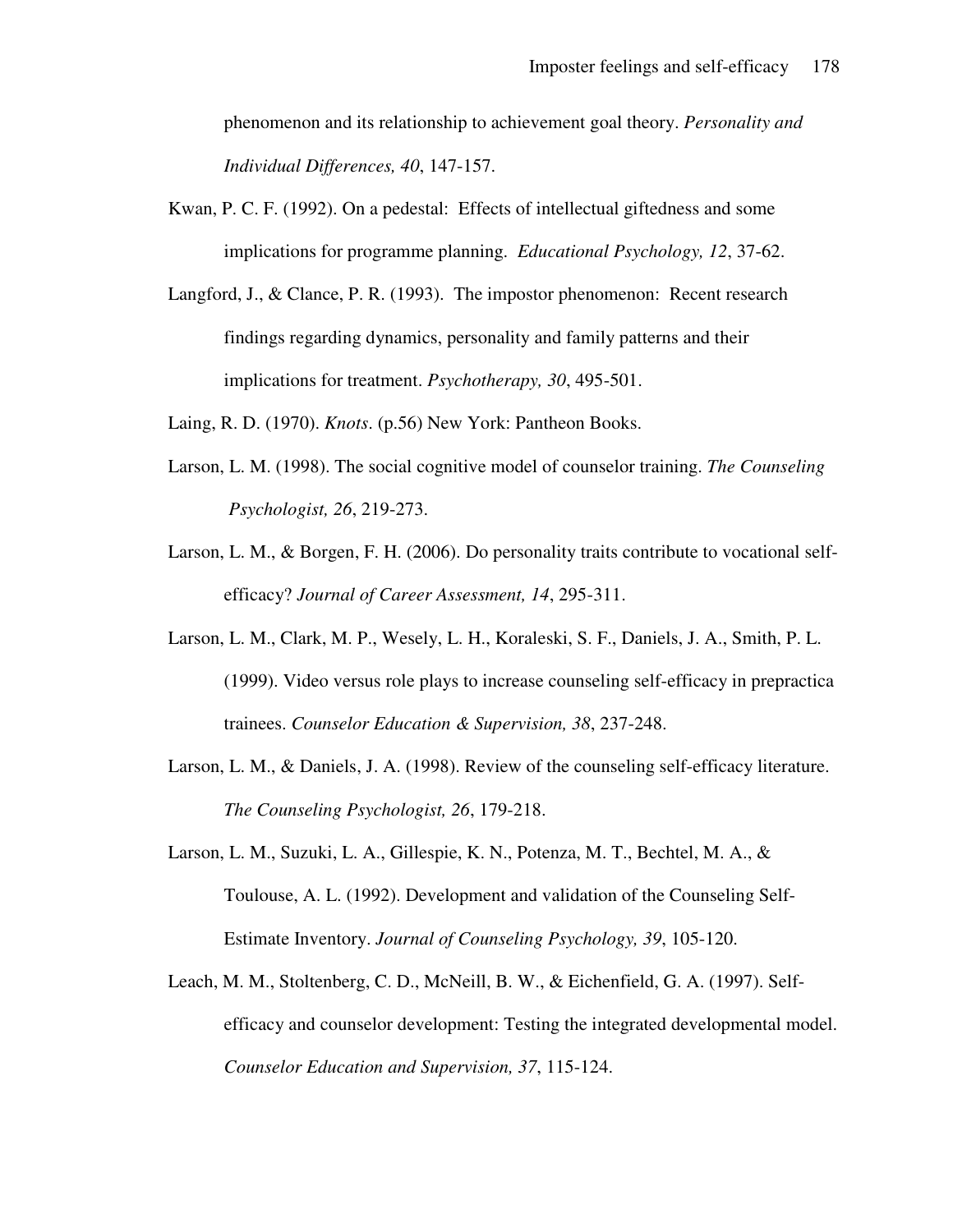- Leary, M. R., Patton, K. M., Orlando, A. E., & Wagoner Funk, W. (2000). The impostor phenomenon: Self-perceptions, reflected appraisals, and interpersonal strategies. *Journal of Personality, 68*, 725-754.
- Lent, R. W., Brown, S. D., & Hackett, G. (1994). Toward a unifying social cognitive theory of career and academic interest, choice, and performance. Journal of Vocational Behavior, 45, 79-122.
- Lent, R. W., Hackett, G., & Brown, S. D. (1998). Extending social cognitive theory to counselor training: Problems and prospects. *The Counseling Psychologist, 26*, 295-306.
- Lent, R. W., Hill, C. E., & Hoffman, M. A. (2003). Development and validation of the Counselor Activity Self-Efficacy Scales. *Journal of Counseling Psychology, 50*, 97-108.
- Lent, R. W., Hoffman, M. A., Hill, C. E., Treistman, D., Mount, M., & Singley, D. (2006). Client-specific counselor self-efficacy in novice counselors: Relation to perceptions of session quality, *Journal of Counseling Psychology, 53*, 453-463.
- Lundeberg, M. A., Fox, P. W., & Puncochar, J. (1994). Highly confident but wrong: Gender differences and similarities in confidence judgments, *Journal of Educational Psychology, 86*, 114-121.

Marsh, H. W., & Hau, K. (2004). Explaining paradoxical relations between academic self-concepts and achievements: Cross-cultural generalizability of the internal/external frame of reference predictions across 26 countries. *Journal of Educational Psychology*, *96*, 56–67.

Martens, M. P. (2005). The use of structural equation modeling in counseling psychology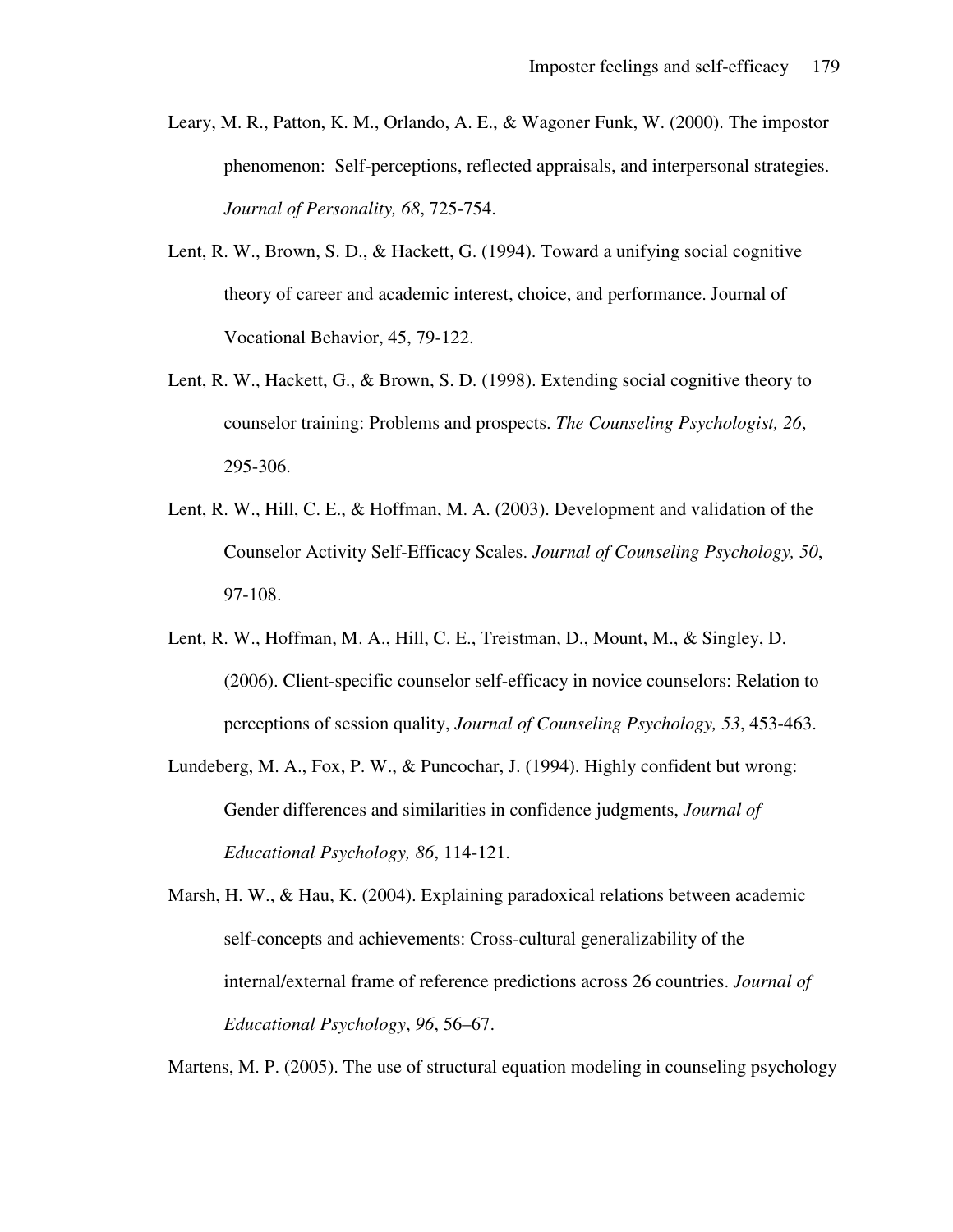research. *The Counseling Psychologist, 33,* 269-374.

- McDonald, R. P., & Ho, M. R. (2002). Principles and practice in reporting structural equation analyses. *Psychological Methods, 7*, 64-82.
- McNeill, B. W., Stoltenberg, C. D., & Pierce, R. A. (1985). Supervisees' perceptions of their development: A test of the Counselor Complexity model. *Journal of Counseling Psychology, 32*, 630-633.
- McNeill, B. W., Stoltenberg, C. D., & Romans, J. S. C. (1992). The integrated developmental model of supervision: Scale development and validation procedures. *Journal of Counseling Psychology, 23*, 504-508.
- Melchert, T. P., Hays, V. L., Wiljanen, L. M., & Kolochek, A. K. (1996). Testing models of counselor development with a measure of counseling self-efficacy. *Journal of Counseling & Development, 74*, 640-644.
- Miars, R. D., Tracey, T. J., Ray, P. B., Cornfeld, J. L., O'Farrell M., & Gelso, C. J. (1983). Variation in supervision process across trainee experience levels. *Journal of Counseling Psychology, 30*, 403-412.
- Miller, D. G., & Kastberg, S. M. (1995). Of blue collars and ivory towers: Women from blue-collar backgrounds in higher education. *Roeper Review, 18*, 27-33.
- Norcross, J. C., Kohout, J. L., & Wicherski, M. (2005). Graduate study in psychology: 1971 to 2004. *American Psychologist, 60*, 959-975.
- O'Brien, K. M., Heppner, M. J., Flores, L. Y., & Bikos, L. H. (1997). The career counseling self-efficacy scale: Instrument development and training applications. *Journal of Counseling Psychology, 44*, 20-31.

O'Byrne, K., Clark, R. E., & Malakuti, R. (1997). Expert and novice performance: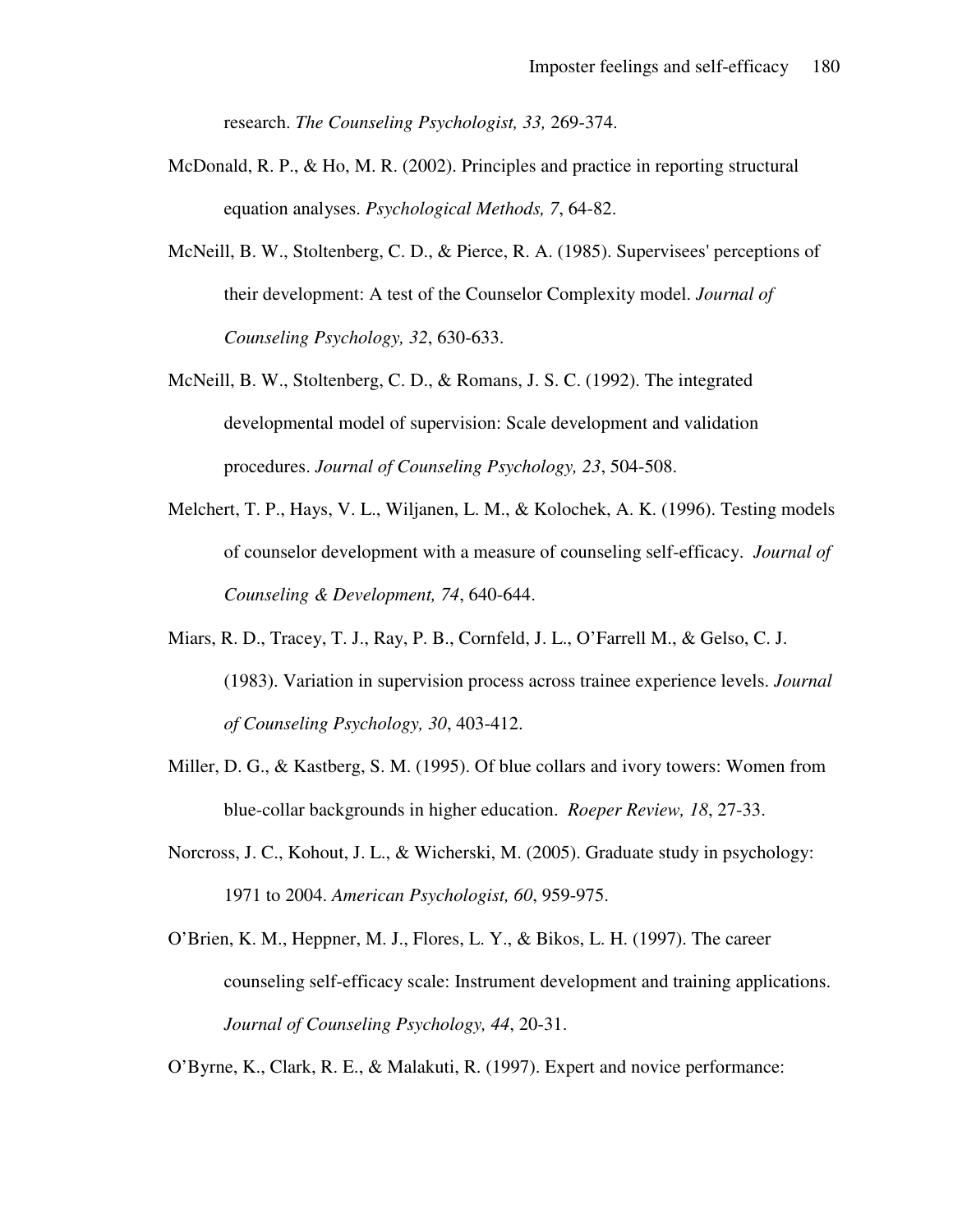Implications for clinical training. *Educational Psychology Review, 9*, 321-332.

- Orlinsky, D., Rønnestad, M. H., Ambuhl, H., Willutzki, U., Botermans, J., Cierpka, M., Davis, J., Davis, M. (1999). Psychotherapists' assessments of their development at different career levels. *Psychotherapy, 36*, 203-215.
- Overall, C. (1997). Feeling fraudulent: Some more quandaries of a feminist instructor. *Educational Theory, 47*, 1-12.
- Pedhazur, E. J. (1997). *Multiple regression in behavioral research: Explanation and Prediction* (3<sup>rd</sup> ed.). Connecticut: Thompson Learning.
- Pfeifer, C. M., & Sedlacek, W. E. (1974). Predicting black student grades with nonintellectual measures. *Journal of Negro Education, 43*, 67-76.
- Phillips, D. A. (1987). Socialization of perceived academic competence among highly competent children. *Child Development, 58*, 1306-1320.
- Rabinowitz, F. E. (1997). Teaching counseling through a semester-long role play. *Counselor Education and Supervision, 36*, 216-223.
- Rayle, A. D., Arredondo, P., & Robinson Kurpius, S. E. (2005). Educational self-efficacy of college women: Implications for theory, research, and practice. *Journal of Counseling & Development, 83*, 361-366.
- Reis, S. M. (1991). The need for clarification in research designed to examine gender difference in achievement and accomplishment. *Roeper Review, 13*, 193-197.
- Reis, S. M. (2002). Internal barriers personal issues, and decisions faced by gifted and talented females. *Gifted Child Today Magazine, 25*, 14-28.
- Reising, G. N., & Daniels, M. H. (1983). A study of Haogan's model of counselor development and supervision. *Journal of Counseling Psychology, 30*, 235-244.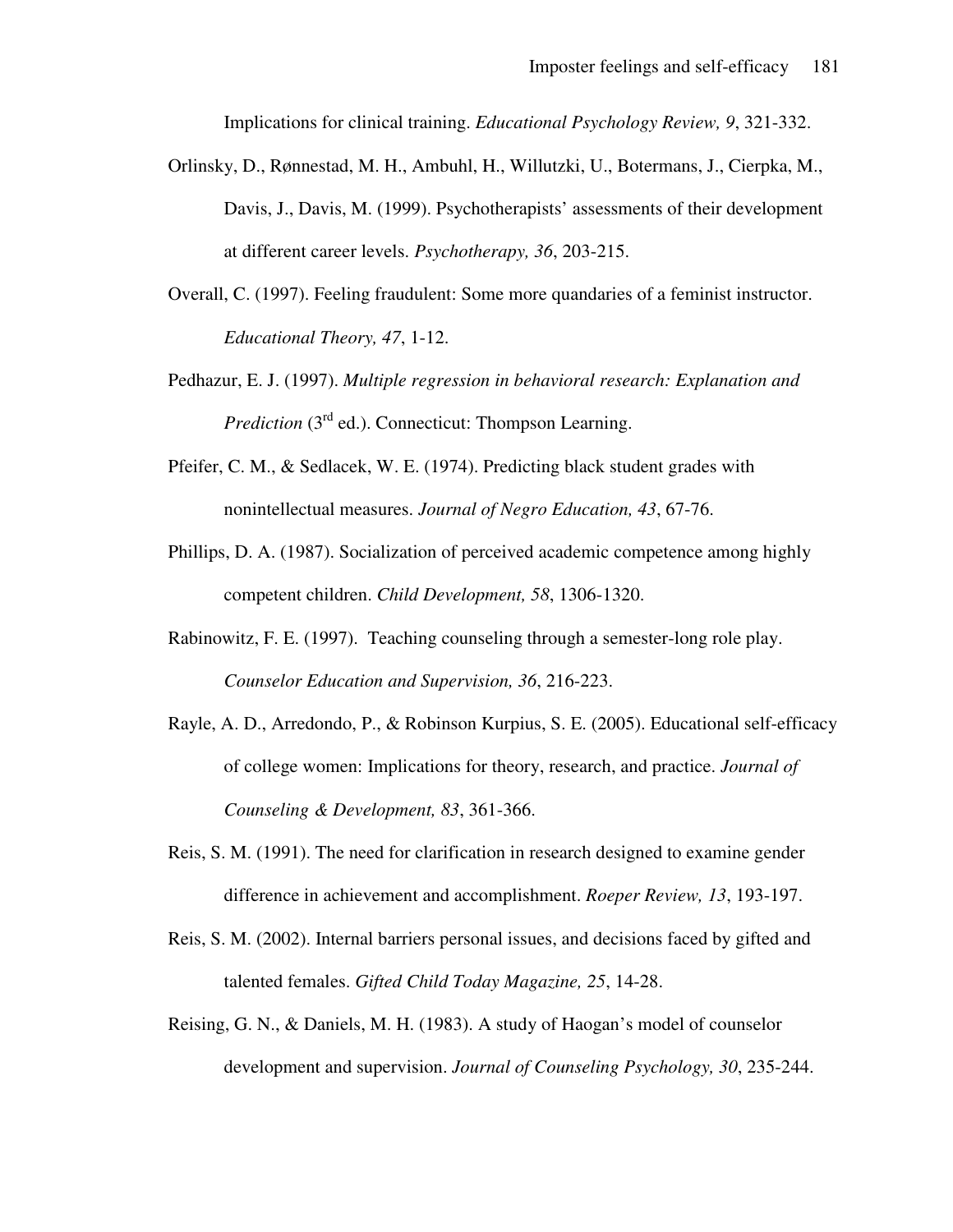- Roberts, T. (1991). Gender and the influence of evaluations on self-assessments in achievement settings. *Psychological Bulletin, 109*, 297-308.
- Robinson, S. L., & Goodpaster, S. K. (1991). The effects of parental alcoholism on perception of control and imposter phenomenon. *Current Psychology,10*, 113- 119.
- Romi, S., & Teichman, M. (1995). Participant and symbolic modeling training programmes: Changes in self-efficacy of youth counselors. *British Journal of Guidance & Counselling, 23*, 83-94.
- Rønnestad, M. H., & Skovholt, T. M. (2001). Learning arenas for professional development: Retrospective accounts of senior psychotherapists. *Professional Psychology: Research and Practice, 32*, 181-187.
- Ross, S. R., & Krukowski, R. A. (2003). The imposter phenomenon and maladaptive personality: Type and trait characteristics. *Personality and Individual Differences, 34*, 477-484.
- Ross, S. R., Stewart, J., Mugge, M., & Fultz, B. (2001). The imposter phenomenon, achievement dispositions, and the five factor model. *Personality and Individual Differences, 31*, 1347-1355.
- Rottinghaus, P. J., Larson, L. M., & Borgan, F. H. (2003). The relation of self-efficacy and interests: A meta-analysis of 60 samples. *Journal of Vocational Behavior, 62*, 221-236.
- Sakai, P. S., & Nasserbakht, A. (1997). Counselor development and cognitive science models of expertise: Possible convergences and divergences. *Educational Psychology Review, 9*, 353-359.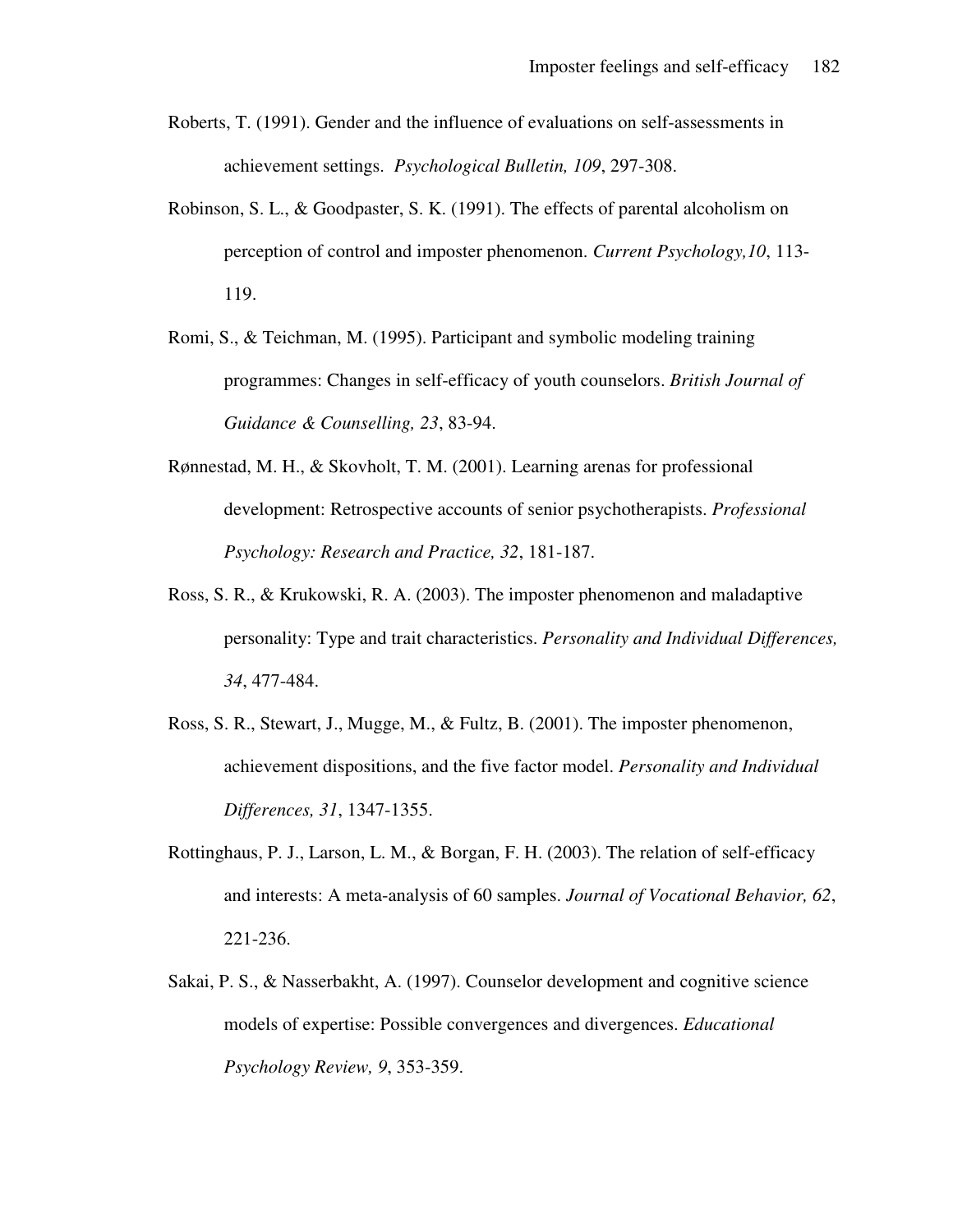- Schmidt, E. A., Homeyer, L. E., & Walker, J. L. (2009). Counselor preparation: Predictors of success on the Counselor Preparation Comprehensive Examination. *Counselor Education and Supervision, 48*, 226-238.
- Sexton, T. L., Alexander, J. F., & Mease, A. L. (2004). Levels of evidence for the models and mechanixms of therapeutic change in family and couple therapy. In M. J. Lambert (Ed.), *Bergin and Garfield's handbook of psychotherapy and behavior change*,  $5<sup>th</sup>$  ed. (pp. 590-646). New York: John Wiley & Sons.
- Sharpley, C. F., & Ridgway, I. R. (1993). An evaluation of the effectiveness of selfefficacy as a predictor of trainees' counseling skills performance. *British Journal of Guidance & Counseling, 21*, 73-81.
- Sipps, G. J., Sugden, G. J., & Faiver, C. M. (1988). Counselor training level and verbal response type: Their relationship to efficacy and outcome expectations. *Journal of Counseling Psychology, 35*, 397-401.
- Sonnak, C., & Towell, T. (2001). The impostor phenomenon in British university students: Relationships between self-esteem, mental health, parental rearing style and socioeconomic status. *Personality and Individual Differences, 31*, 863-874.
- Stoltenberg, C. (1981). Approaching supervision from a developmental perspective: The counselor complexity model. *Journal of Counseling Psychology, 28*, 59-65.
- Stoltenberg, C. (2008). Developmental approaches to supervision. In C. A. Falender  $\& E$ . P. Shafranske (Eds.), *Casebook for clinical supervision* (pp. 39-56). Washington D.C.: American Psychological Association.
- Stoltenberg, C. D., & Delworth, U. (1987). *Supervising counselor and therapists: A developmental approach*. San Francisco: Jossey-Bass.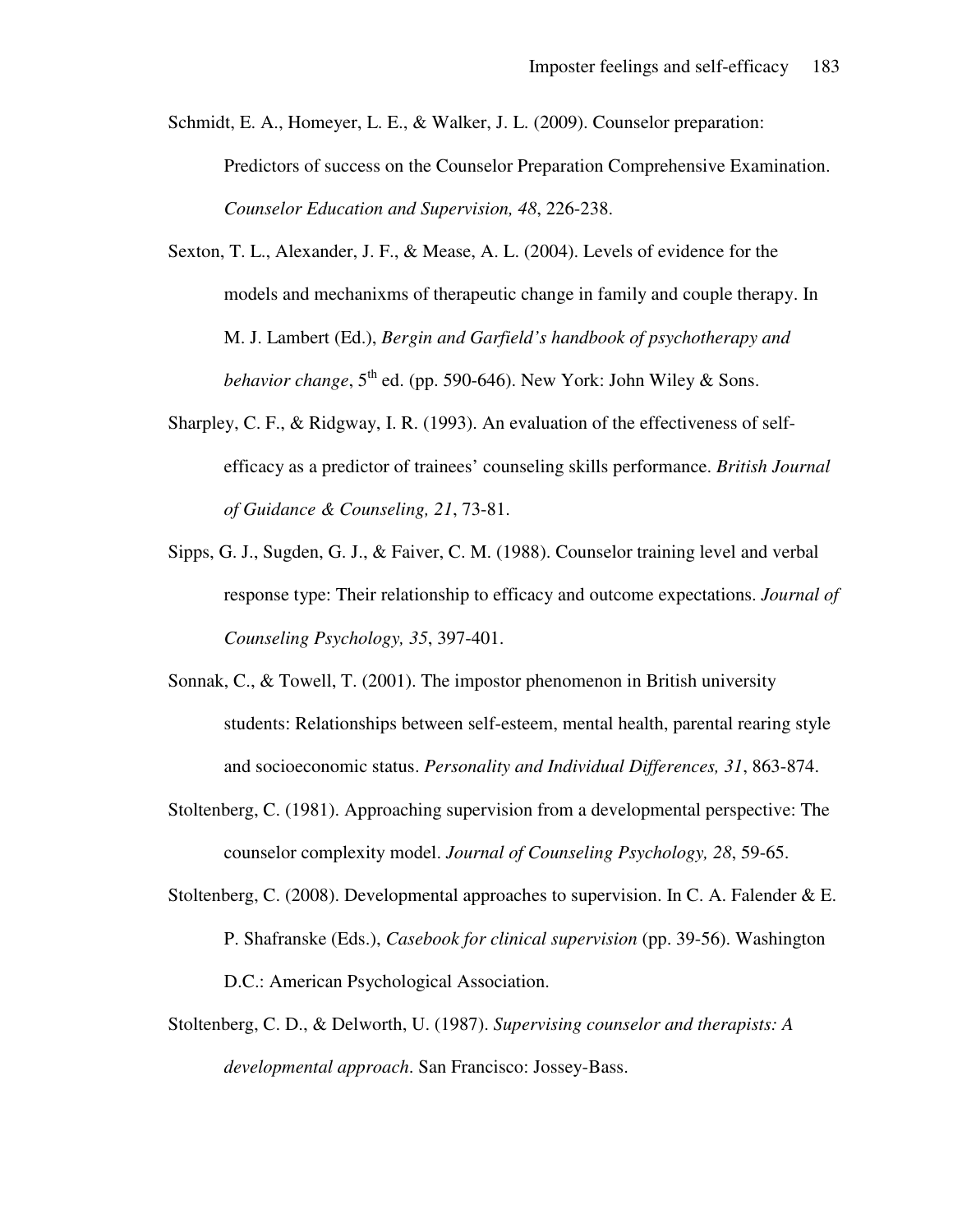- Stoltenberg, C. D., McNeill, B. W., & Crethar, H. C. (1994). Changes in supervision as counselors and therapists gain experience: A review. *Professional Psychology: Research and Practice, 25*, 416-449.
- Stoltenberg, C., McNeill, B. W., & Delworth, U. (1998). *IDM supervision: An integrated developmental model for supervising counselors and therapists*. San Francisco: Jossey-Bass.
- Striegel-Moore, R. H., Silberstein, L. R., & Rodin, J. (1993). The social self in bulimia nervosa: Public self-consciousness, social anxiety, and perceived fraudulence. *Journal of Abnormal Psychology, 102*, 297-303.
- Studdard, S. S. (2002). Adult women students in the academy: Impostors or members? *Journal of Continuing Higher Education, 50*, 24-37.
- Tabachnick, B. G., & Fidell, L. S. (2001). *Using multivariate statistics*  $(4<sup>th</sup>$  ed.). Massachusetts: Allyn and Bacon.
- Thompson, A. P. (1986). Changes in counseling skills during graduate and undergraduate study. *Journal of Counseling Psychology, 33*, 65-72.
- Thompson, J. M. (1999) Enhancing cognitive development in college classrooms: A review. *Journal of Instructional Psychology, 26*, 56-63.
- Thompson, J. M. (2004). A readiness hierarchy theory of counselor-in-training. *Journal of Instructional Psychology, 31*, 135-142.
- Topping, M. E. H., & Kimmel, E. B. (1985). The impostor phenomenon: Feeling phony. *Academic Psychology Bulletin, 7*, 213-226.
- Tracey, T. J., Hays, K. A., Malone, J., & Herman, B. (1986). Changes in counselor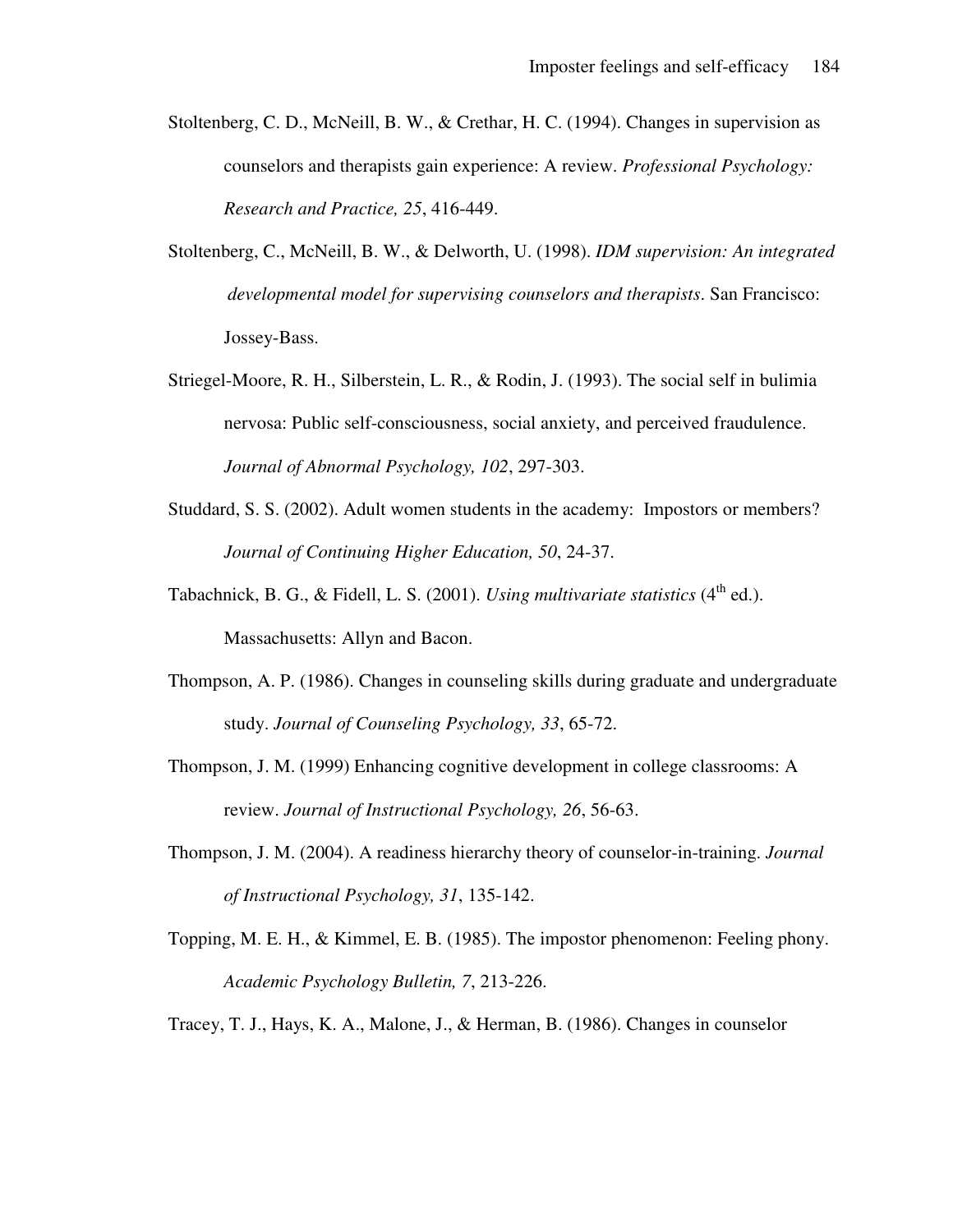response as a function of experience. *Journal of Counseling Psychology 35*, 119- 126.

- Tryon, G. S. (1996). Supervisee development during the practicum year. *Counselor Education and Supervision, 35*, 287-294.
- Wheeler, S. (2002). Nature or nurture: Are therapists born or trained? *Psychodynamic Practice, 8*, 427-441.
- Williams, K. E., & Chambless, D. L. (1990). The relationship between therapist characteristics and outcome of in vivo exposure treatment for agoraphobia. *Behavior Therapy, 21*, 111-116.
- Wood, R., & Bandura, A. (1989). Impact of conceptions of ability on self-regulatory mechanisms and complex decision making. *Journal of Personality and Social Psychology, 56*, 407-415.
- Zorn, D. (2005). Academic culture feeds the imposter phenomenon. *Academic Leader*, *21*, 8-9.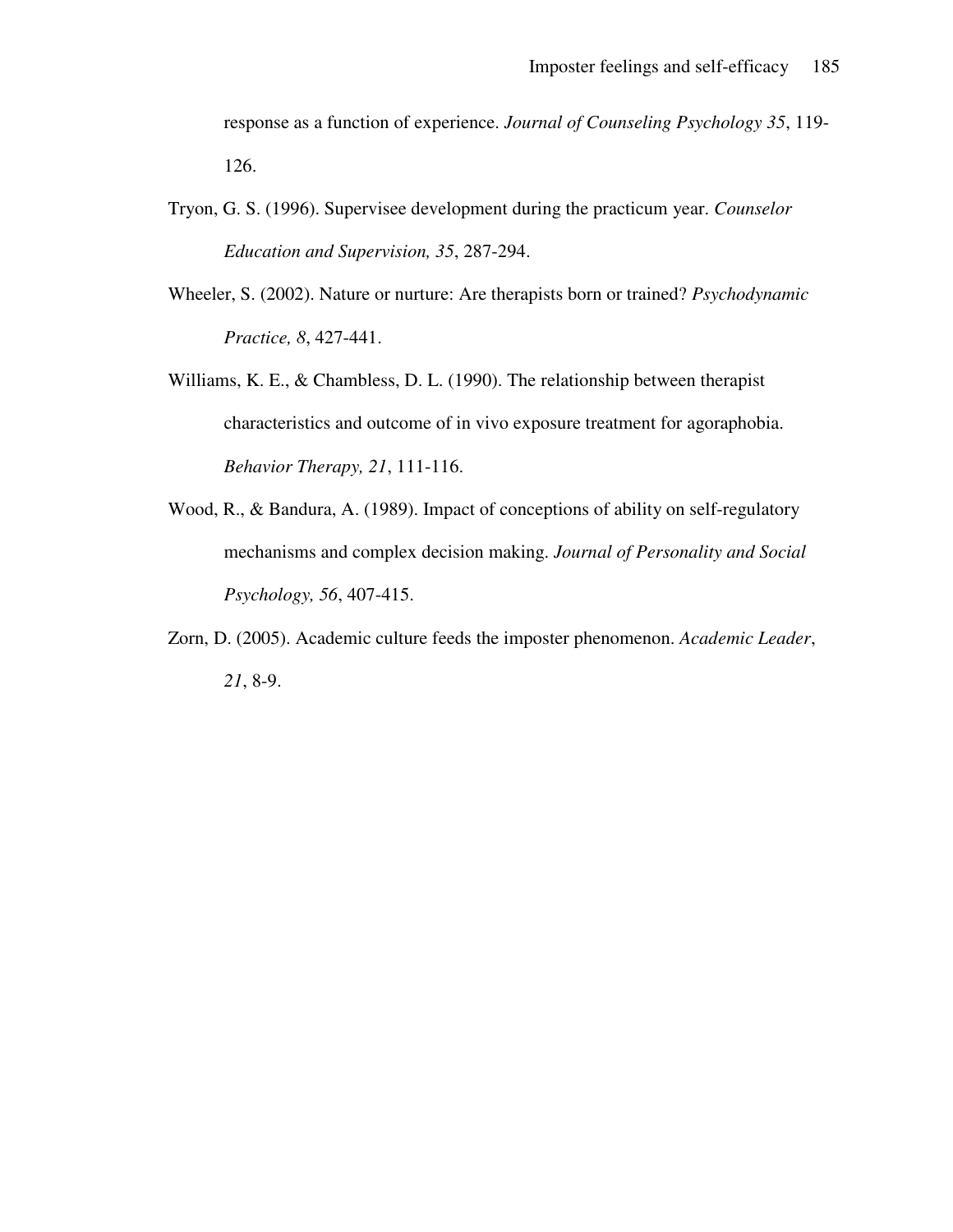| Variable      |         | $\overline{2}$ | $\mathfrak{Z}$ | 4       | 5        | 6       | 7       | 8        | 9        | 10       | 11      |
|---------------|---------|----------------|----------------|---------|----------|---------|---------|----------|----------|----------|---------|
| 1. Priorexp   | 1.00    | .07            | $.16**$        | $.37**$ | $-.11$   | $.27**$ | $.20**$ | $.25**$  | $.28**$  | $.14*$   | $.12*$  |
| 2. Monthprog  | .07     | 1.00           | $.63**$        | $.40**$ | .04      | $.19**$ | $.19**$ | $.12*$   | $.19**$  | .09      | $.20**$ |
| 3. Pracmonth  | $.16**$ | $.63**$        | 1.00           | $.56**$ | $-.02$   | $.30**$ | $.26**$ | $.23**$  | $.30**$  | $.15*$   | $.23**$ |
| 4. Cnshours   | $.37**$ | $.40**$        | $.56**$        | 1.00    | $-.03$   | $.30**$ | $.23**$ | $.23**$  | $.31**$  | $.14*$   | $.21**$ |
| 5. CIPS       | $-.11$  | .04            | $-.02$         | $-.03$  | 1.00     | $-45**$ | $.33**$ | $-.53**$ | $-.37**$ | $-.24**$ | $-16**$ |
| 6. COSE       | $.27**$ | $.19**$        | $.30**$        | $.30**$ | $-.45**$ | 1.00    | $.86**$ | $.91**$  | $.86**$  | $.66**$  | $.52**$ |
| 7. Microskill | $.20**$ | $.19**$        | $.26**$        | $.23**$ | $-.33**$ | $.86**$ | 1.00    | $.71**$  | $.68**$  | $.45**$  | $.24**$ |
| 8. Process    | $.25**$ | $.12*$         | $.23**$        | $.23**$ | $-.53**$ | $.91**$ | $.71**$ | 1.00     | $.71**$  | .49**    | $.42**$ |
| 9. DiffBehav  | $.28**$ | $.19**$        | $.30**$        | $.31**$ | $-.37**$ | $.86**$ | $.68**$ | $.71**$  | 1.00     | $.52**$  | $.34**$ |
| 10. CulComp   | $.14*$  | .09            | $.15*$         | $.14*$  | $-.24**$ | $.66**$ | $.45**$ | .49**    | $.52**$  | 1.00     | $.45**$ |
| 11. Values    | $.12*$  | $.20**$        | $.23**$        | $.21**$ | $-16**$  | $.52**$ | $.24**$ | $.42**$  | $.34**$  | $.45**$  | 1.00    |

*Correlations Among and Between Experience, Imposter Phenomenon, and Counseling Self-efficacy Variables*

Note: Priorexp – Months of experience prior to entering the training program; Monthprog – Number of months in the training program; Pracmonth - number of months in practicum; Cnshours - Number of direct service hours obtained in the training program; CIPS – Clance Imposter Phenomenon Scale; COSE – Counseling Self-Estimate Inventory; Microskill – Microskills; Process – Process; DiffBehav – Difficult Client Behaviors; CulComp – Cultural Competence; Values – Awareness of Values.

\*. Correlation is significant at the .05 level (2-tailed).

\*\*. Correlation is significant at the .01 level (2-tailed).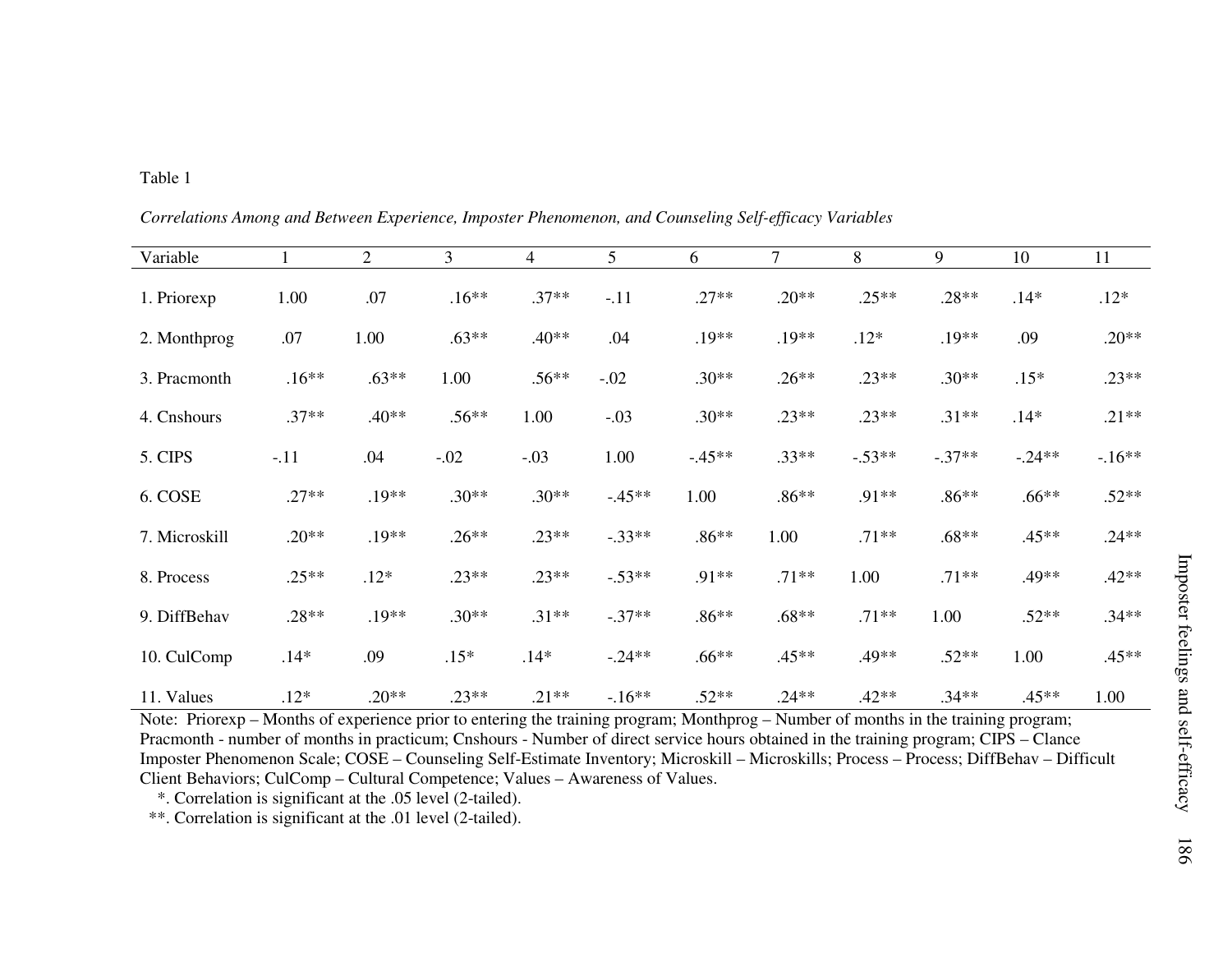*Multicollinearity Statistics* 

| Variable                            | Tolerance | VIF  |  |  |  |  |  |  |
|-------------------------------------|-----------|------|--|--|--|--|--|--|
| Priorexp                            | .94       | 1.06 |  |  |  |  |  |  |
| Monthprog                           | .68       | 1.46 |  |  |  |  |  |  |
| Pracmonth                           | .50       | 2.01 |  |  |  |  |  |  |
| Cnshours                            | .63       | 1.58 |  |  |  |  |  |  |
| Note: VIF=Variance Inflation Factor |           |      |  |  |  |  |  |  |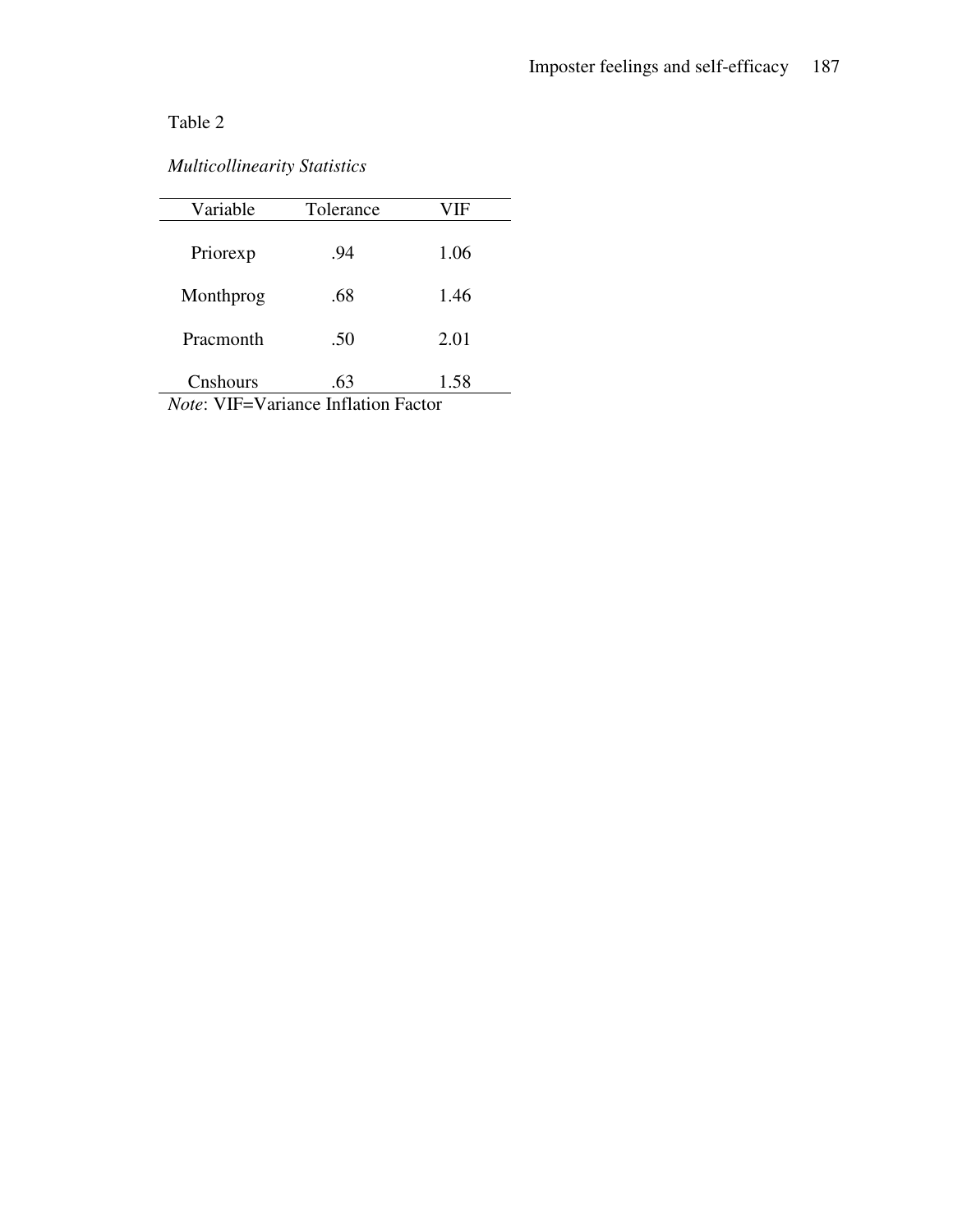| Scale                             | Number of Items | Cronbach's $\alpha$ | Cronbach's $\alpha$ |
|-----------------------------------|-----------------|---------------------|---------------------|
|                                   |                 | previous studies    | current study       |
| <b>CIPS</b>                       | 20              | .96                 | .91                 |
| <b>COSE</b>                       | 37              | .93                 | .94                 |
| Microskills                       | 12              | .88                 | .88                 |
| <b>Process</b>                    |                 | .87                 | .88                 |
| <b>Difficult Client Behaviors</b> |                 | .80                 | .81                 |
| <b>Cultural Competence</b>        |                 | .78                 | .80                 |
| <b>Awareness of Values</b>        |                 |                     | .63                 |

*Reliability Estimates for Scales in Previous Studies and the Current Study* 

*Note*: Cronbach's α in previous studies: CIPS (Holmes et al., 1993); COSE total and subscales (Larson et al., 1992).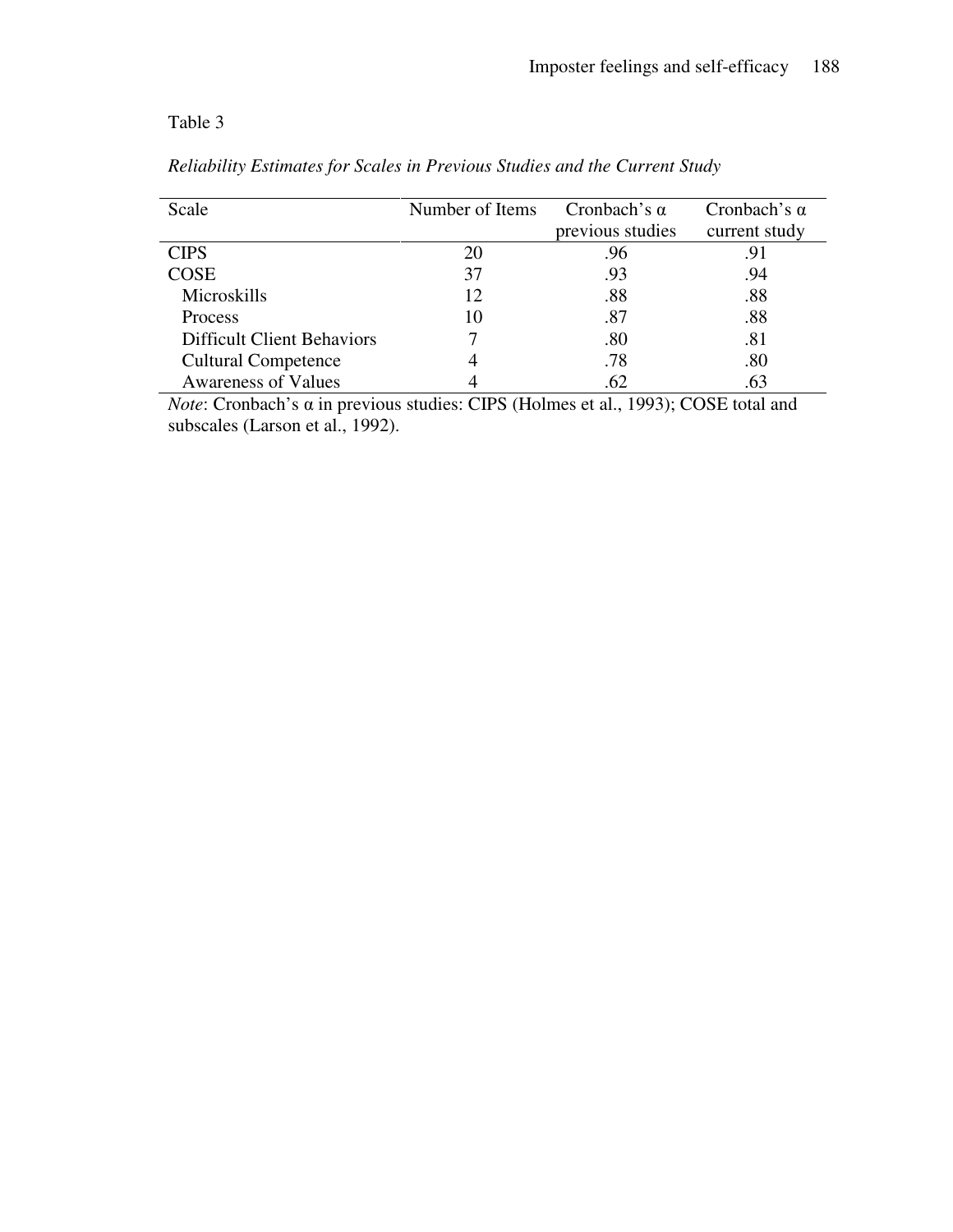| Scale<br>Mean              |        | <b>Standard Deviation</b> | Range (possible)<br>range) |  |  |
|----------------------------|--------|---------------------------|----------------------------|--|--|
| <b>CIPS</b>                | 54.99  | 12.47                     | $(20-100)$<br>25-92        |  |  |
| <b>COSE</b>                | 157.54 | 20.76                     | 98-210 (37-222)            |  |  |
| <b>Microskills</b>         | 53.31  | 6.78                      | $(12-72)$<br>25-66         |  |  |
| Process                    | 40.68  | 7.69                      | 24-58<br>$(10-60)$         |  |  |
| Difficult Client           | 27.39  | 5.43                      | 14-42<br>$(7-42)$          |  |  |
| <b>Behaviors</b>           |        |                           |                            |  |  |
| <b>Cultural Competence</b> | 18.31  | 3.03                      | $8 - 24$<br>$(4-24)$       |  |  |
| <b>Awareness of Values</b> | 17.85  | 2.79                      | $(4-24)$<br>$9 - 24$       |  |  |

*Scale and Subscale Means, Standard Deviations, and Ranges*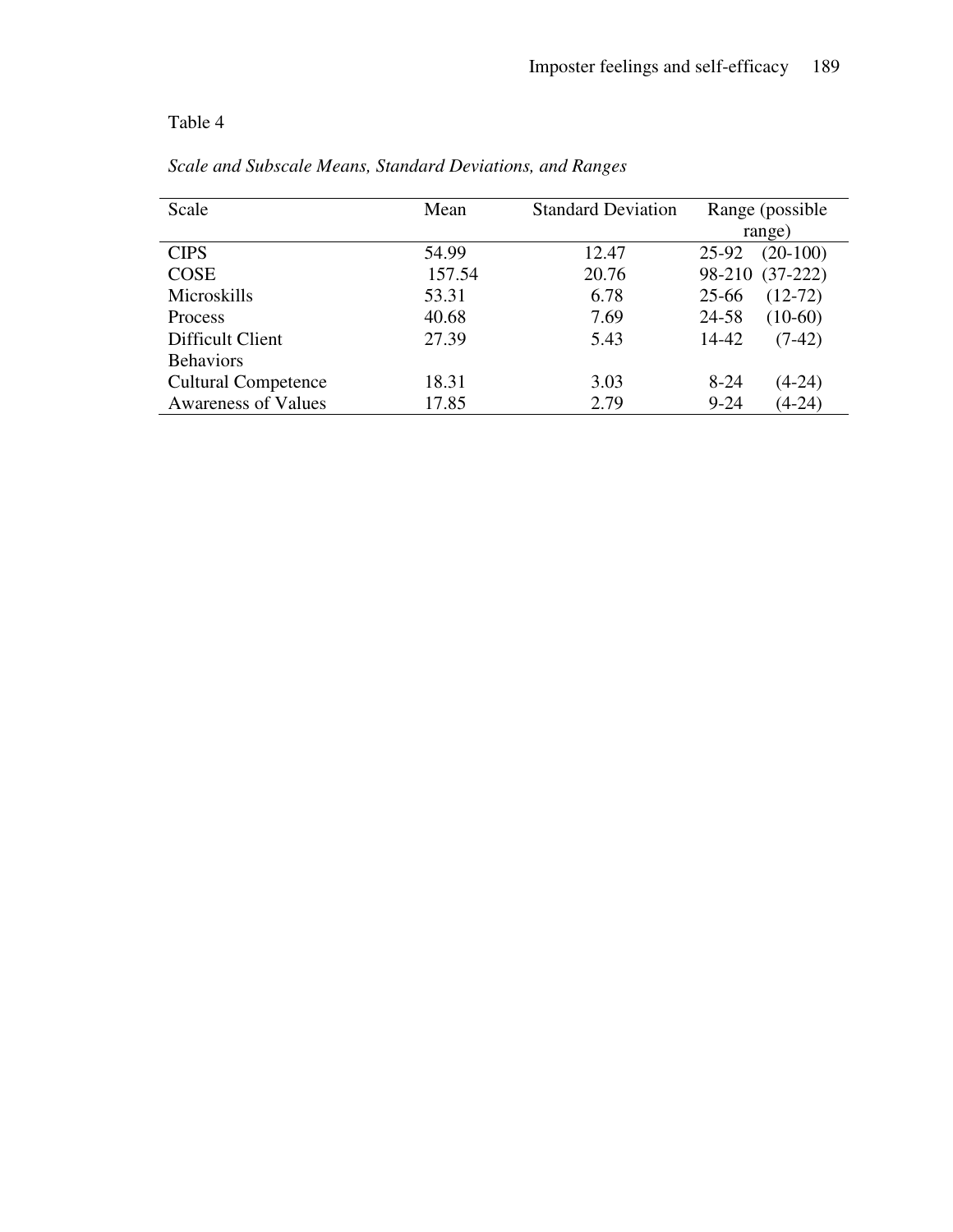|                              |         | Parameter<br>estimate | Standard<br>error | <b>Critical Ratio</b> |
|------------------------------|---------|-----------------------|-------------------|-----------------------|
| $Priorexp \rightarrow CIPS$  | $-.07$  | $-.03$                | .03               | $-.87$                |
| Monthprog $\rightarrow$ CIPS | .08     | .06                   | .05               | 1.03                  |
| Monthprac $\rightarrow$ CIPS | $-.01$  | $-.01$                | .06               | $-.14$                |
| Cnshours $\rightarrow$ CIPS  | $-.05$  | .00                   | .00               | $-.66$                |
| Priorexp $\rightarrow$ COSE  | $.17**$ | .11                   | .04               | 2.57                  |
| Monthprog $\rightarrow$ COSE | .08     | .09                   | .08               | 1.12                  |
| Monthprac $\rightarrow$ COSE | $.14*$  | .16                   | .08               | 2.07                  |
| Cnshours $\rightarrow$ COSE  | $.15*$  | .00                   | .00               | 2.19                  |
| $CIPS \rightarrow COSE$      | $-39**$ | $-.63$                | .11               | $-5.76$               |

*Observed Variables Standardized and Unstandardized Path Estimates, Standard Errors, and Critical Ratios* 

*Note*: \*. significant at the .05 level.

\*\*.significant at the .01 level.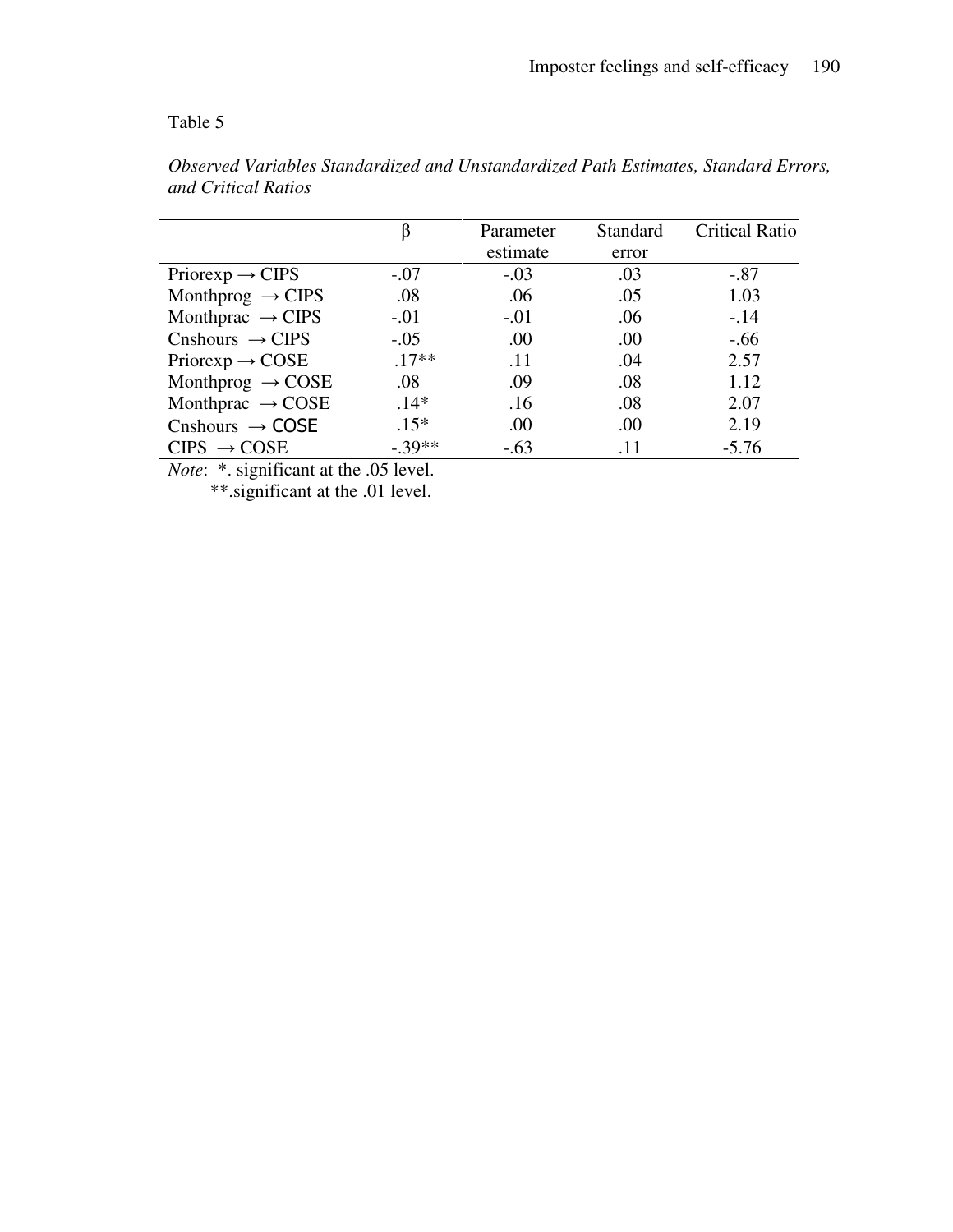## *Model Fit Indices*

| Model                                      | Chi-Square | DF  | <b>CFI</b> | TLI     | <b>RMSEA</b> | RMSEA range  |
|--------------------------------------------|------------|-----|------------|---------|--------------|--------------|
| <b>SEM</b>                                 | 882.97     | 372 | .748       | .705    | .090         | .083-.098    |
| Prior experience<br>moderation<br>model    | 2133.50    | 35  | .018       | $-543$  | .596         | .574-.617    |
| Months in program<br>moderation<br>model   | 2133.50    | 35  | .018       | $-543$  | .596         | .574-.617    |
| Months in practicum<br>moderation<br>model | 2129.70    | 35  | .020       | $-541$  | .595         | .574-.617    |
| Counseling hours<br>moderation<br>model    | 2127.76    | 35  | .021       | $-.539$ | .595         | $.573 - 616$ |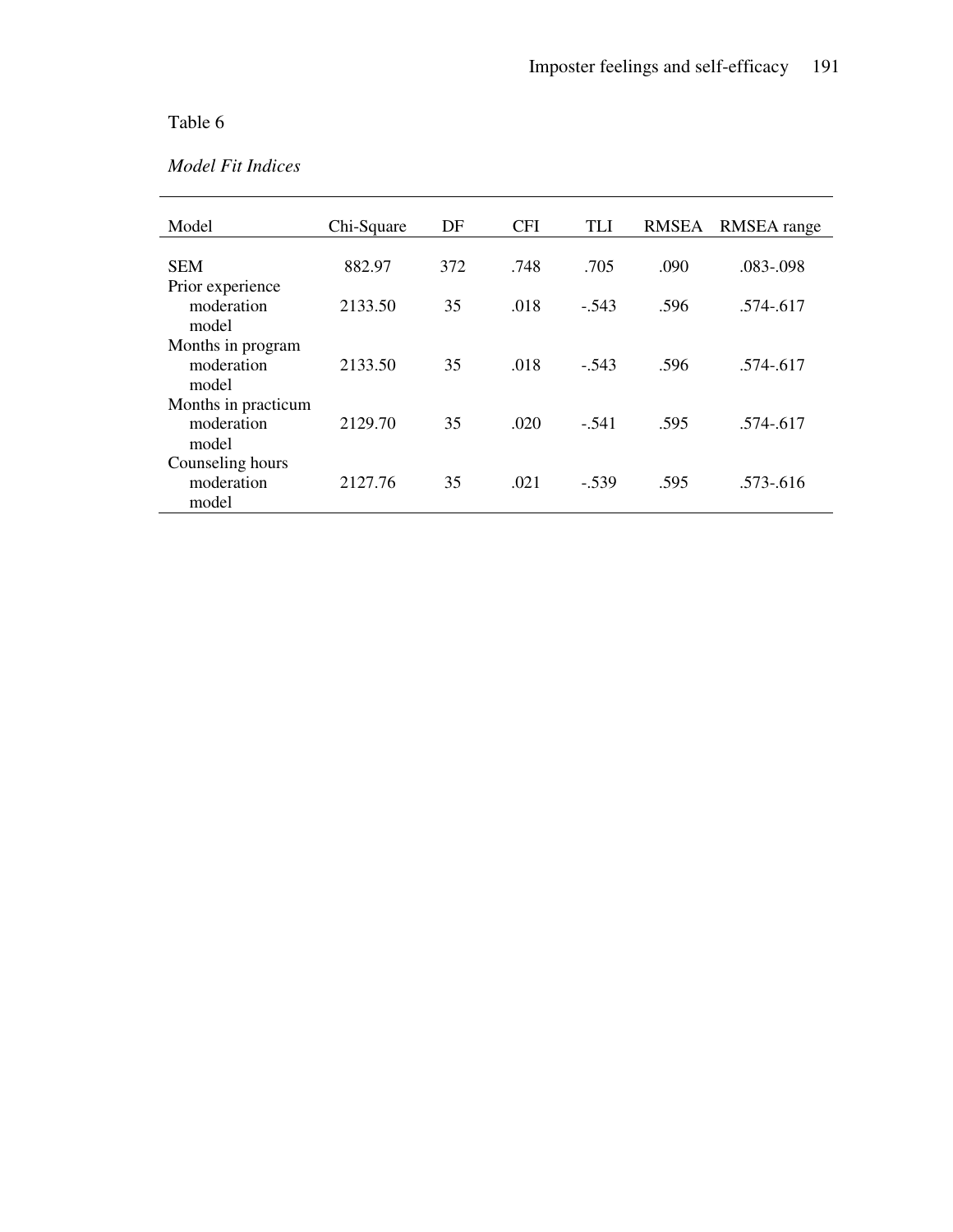|                              | $\beta$  | Parameter | Standard | <b>Critical Ratio</b> |
|------------------------------|----------|-----------|----------|-----------------------|
|                              |          | estimate  | error    |                       |
| Priorexp $\rightarrow$ CIPS  | $-.07$   | .00       | .00      | $-.87$                |
| Monthprog $\rightarrow$ CIPS | .09      | .00       | .00      | 1.07                  |
| Monthprac $\rightarrow$ CIPS | $-.02$   | .00       | .00      | $-.28$                |
| Cnshours $\rightarrow$ CIPS  | $-.04$   | .00       | .00      | $-.53$                |
| Priorexp $\rightarrow$ COSE  | .19**    | .03       | .01      | 2.68                  |
| Monthprog $\rightarrow$ COSE | .07      | .02       | .02      | 1.05                  |
| Monthprac $\rightarrow$ COSE | $.16*$   | .05       | .02      | 2.26                  |
| Cnshours $\rightarrow$ COSE  | $.15*$   | .00       | .00      | 2.05                  |
| $CIPS \rightarrow COSE$      | $-.47**$ | $-3.14$   | .57      | $-5.55$               |
| $CIPS \rightarrow cips1$     | .10      | .10       | .08      | 1.25                  |
| $CIPS \rightarrow cips2$     | $.26**$  | .31       | .09      | 3.32                  |
| $CIPS \rightarrow cips3$     | $.39**$  | .51       | .10      | 5.04                  |
| $CIPS \rightarrow cips4$     | $.74**$  | 1.03      | .10      | 10.06                 |
| $CIPS \rightarrow cips5$     | $.43**$  | .61       | .11      | 5.61                  |
| $CIPS \rightarrow cips6$     | $.75***$ | 1.09      | .11      | 10.21                 |
| $CIPS \rightarrow cips7$     | $.58**$  | .79       | .10      | 7.59                  |
| $CIPS \rightarrow cips8$     | $.53**$  | .66       | .10      | 6.92                  |
| $CIPS \rightarrow cips9$     | $.70**$  | .81       | .09      | 9.45                  |
| $CIPS \rightarrow cips10$    | $.65***$ | .97       | .11      | 8.73                  |
| $CIPS \rightarrow cips11$    | $.54**$  | .60       | .09      | 7.03                  |
| $CIPS \rightarrow cips12$    | $.62**$  | .87       | .11      | 8.18                  |
| $CIPS \rightarrow cips13$    | $.80**$  | 1.07      | .10      | 11.09                 |
| $CIPS \rightarrow cips14$    | $.76**$  | 1.02      | .10      | 10.48                 |
| $CIPS \rightarrow cips15$    | $.77**$  | 1.00      |          |                       |
| $CIPS \rightarrow cips16$    | $.66**$  | .93       | .11      | 8.81                  |
| $CIPS \rightarrow cips17$    | $.69**$  | .97       | .10      | 9.34                  |
| $CIPS \rightarrow cips18$    | $.67**$  | .89       | .10      | 9.06                  |
| $CIPS \rightarrow cips19$    | $.38**$  | .55       | .11      | 4.88                  |
| $CIPS \rightarrow cips20$    | $.41**$  | .59       | .11      | 5.23                  |
| $COSE \rightarrow Microsoft$ | .79      | 1.00      |          |                       |
| $COSE \rightarrow Process$   | $.87**$  | 1.25      | .11      | 11.58                 |
| $COSE \rightarrow Diffctbeh$ | $.79**$  | .80       | .08      | 10.53                 |
| $COSE \rightarrow Culcomp$   | $.56**$  | .32       | .05      | 7.06                  |
| $COSE \rightarrow Values$    | $.42**$  | .22       | .04      | 5.20                  |

*Latent Variable Standardized and Unstandardized Path Estimates, Standard Errors, and Critical Ratios* 

*Note.* \*. significant at the .05 level.

\*\*. significant at the .01 level.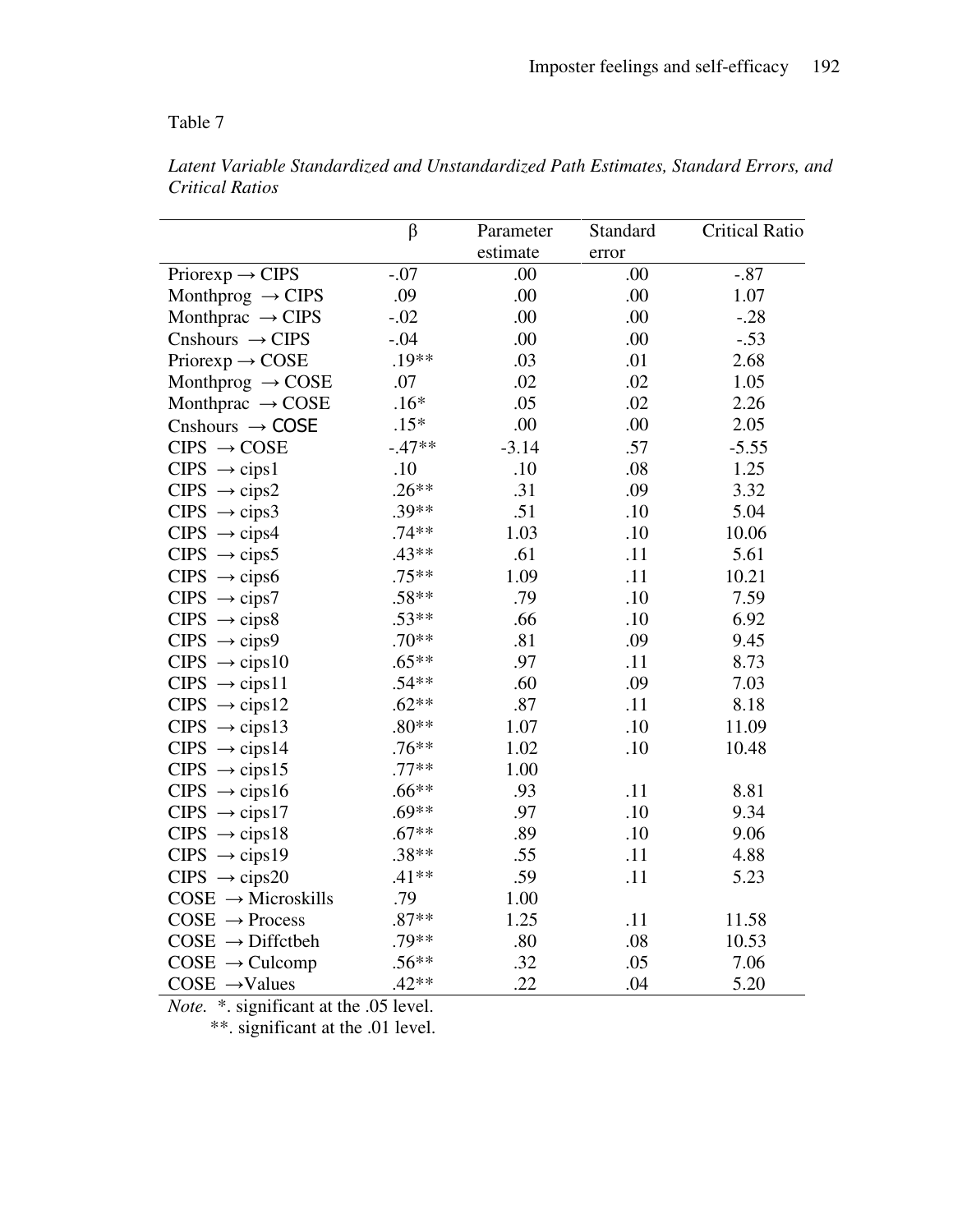|                                   |         | Parameter | Standard | <b>Critical Ratio</b> |
|-----------------------------------|---------|-----------|----------|-----------------------|
| <b>Interaction Path</b>           |         | estimate  | error    |                       |
| $Priorexpinter \rightarrow COSE$  | .03     | .00       | .00      | .49                   |
| Monthproginter $\rightarrow$ COSE | .03     | .00       | .00      | .44                   |
| Monthpracinter $\rightarrow$ COSE | $-41**$ | $-.01$    | .00      | $-7.82$               |
| $Chshoursinter \rightarrow COSE$  | $-41**$ | 00        | .00      | $-7.56$               |

## *Critical Ratios in the Moderator Model*

*Note*. \*\*. significant at the .01 level.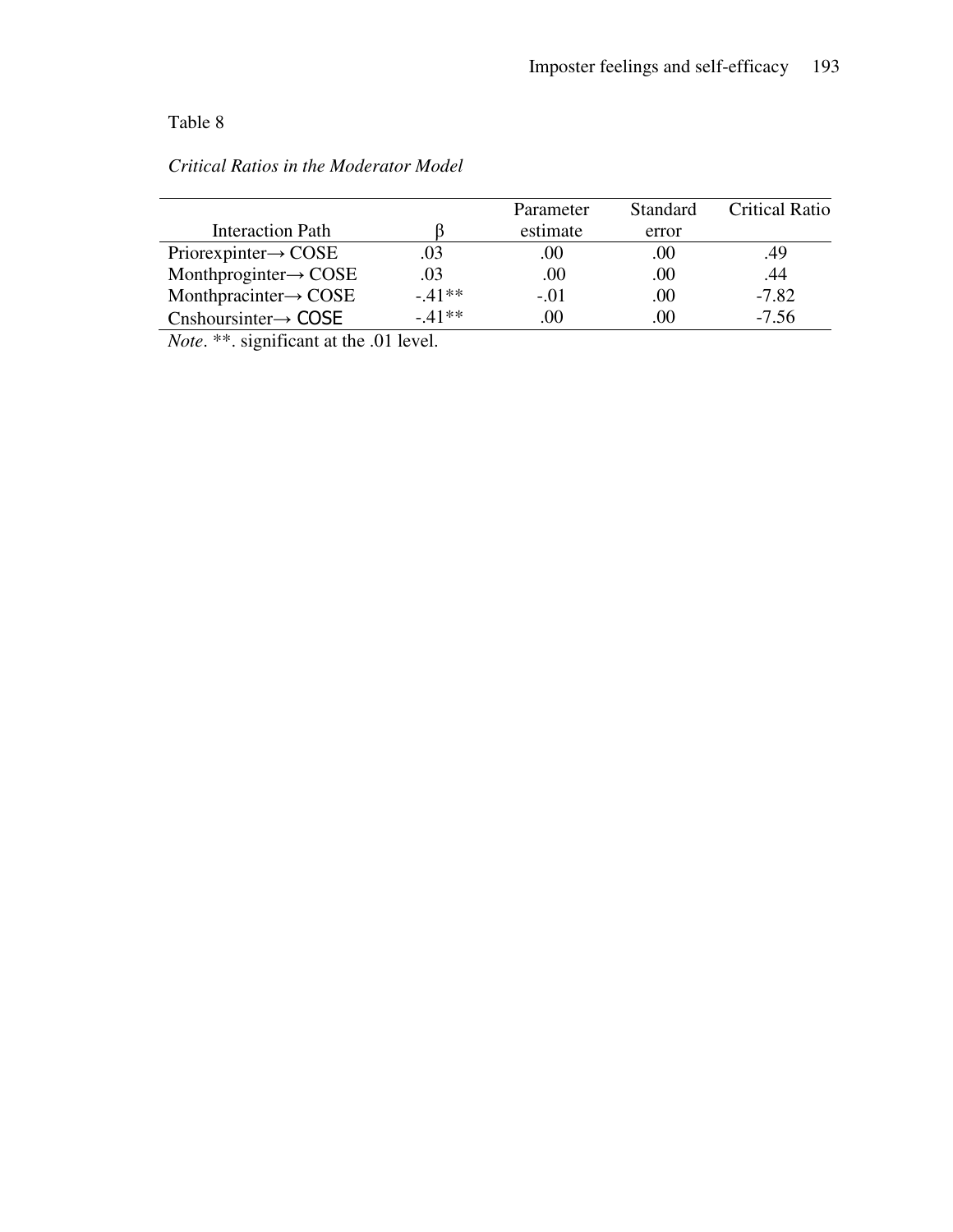|             | cnshours | pracmonth | monthprog | priorexp | <b>CIPS</b> | <b>COSE</b> |
|-------------|----------|-----------|-----------|----------|-------------|-------------|
| <b>CIPS</b> | .000     | .000      | .000      | .000     | .000        | .000        |
| <b>COSE</b> | .020     | .010      | $-.040$   | .032     | .000        | .000        |
| values      | .069     | .071      | .014      | .093     | $-.193$     | .000        |
| cultcomp    | .092     | .094      | .019      | .123     | $-.256$     | .000        |
| diffctbeh   | .131     | .134      | .027      | .175     | $-.365$     | .000        |
| process     | .146     | .149      | .030      | .195     | $-.406$     | .000        |
| microskill  | .132     | .134      | .027      | .176     | $-.366$     | .000        |
| cips20      | $-0.017$ | $-.009$   | .035      | $-.028$  | .000        | .000        |
| cips19      | $-0.016$ | $-.008$   | .032      | $-.026$  | .000        | .000        |
| cips18      | $-.029$  | $-.015$   | .057      | $-.047$  | .000        | .000        |
| cips17      | $-.029$  | $-.015$   | .059      | $-.048$  | .000        | .000        |
| cips16      | $-.028$  | $-.014$   | .056      | $-.045$  | .000        | .000        |
| cips15      | $-.033$  | $-.017$   | .065      | $-.053$  | .000        | .000        |
| cips14      | $-.032$  | $-.017$   | .065      | $-.053$  | .000        | .000        |
| cips13      | $-.034$  | $-.017$   | .068      | $-.055$  | .000        | .000        |
| cips12      | $-.026$  | $-.013$   | .052      | $-.043$  | .000        | .000        |
| cips11      | $-.023$  | $-.012$   | .046      | $-.037$  | .000        | .000        |
| cips10      | $-.028$  | $-0.014$  | .055      | $-.045$  | .000        | .000        |
| cips9       | $-.030$  | $-.015$   | .059      | $-.048$  | .000        | .000        |
| cips8       | $-.022$  | $-0.012$  | .045      | $-.037$  | .000        | .000        |
| cips7       | $-.024$  | $-.013$   | .049      | $-.040$  | .000        | .000        |
| cips6       | $-.032$  | $-0.016$  | .063      | $-.052$  | .000        | .000        |
| cips5       | $-0.018$ | $-.009$   | .037      | $-.030$  | .000        | .000        |
| cips4       | $-.031$  | $-0.016$  | .063      | $-.051$  | .000        | .000        |
| cips3       | $-0.017$ | $-.009$   | .033      | $-.027$  | .000        | .000        |
| cips2       | $-.011$  | $-.006$   | .022      | $-.018$  | .000        | .000        |
| cips1       | $-.004$  | $-.002$   | .008      | $-.007$  | .000        | .000        |

*Standardized Indirect Effects of Experience, Imposter feelings, and Counseling Selfefficacy*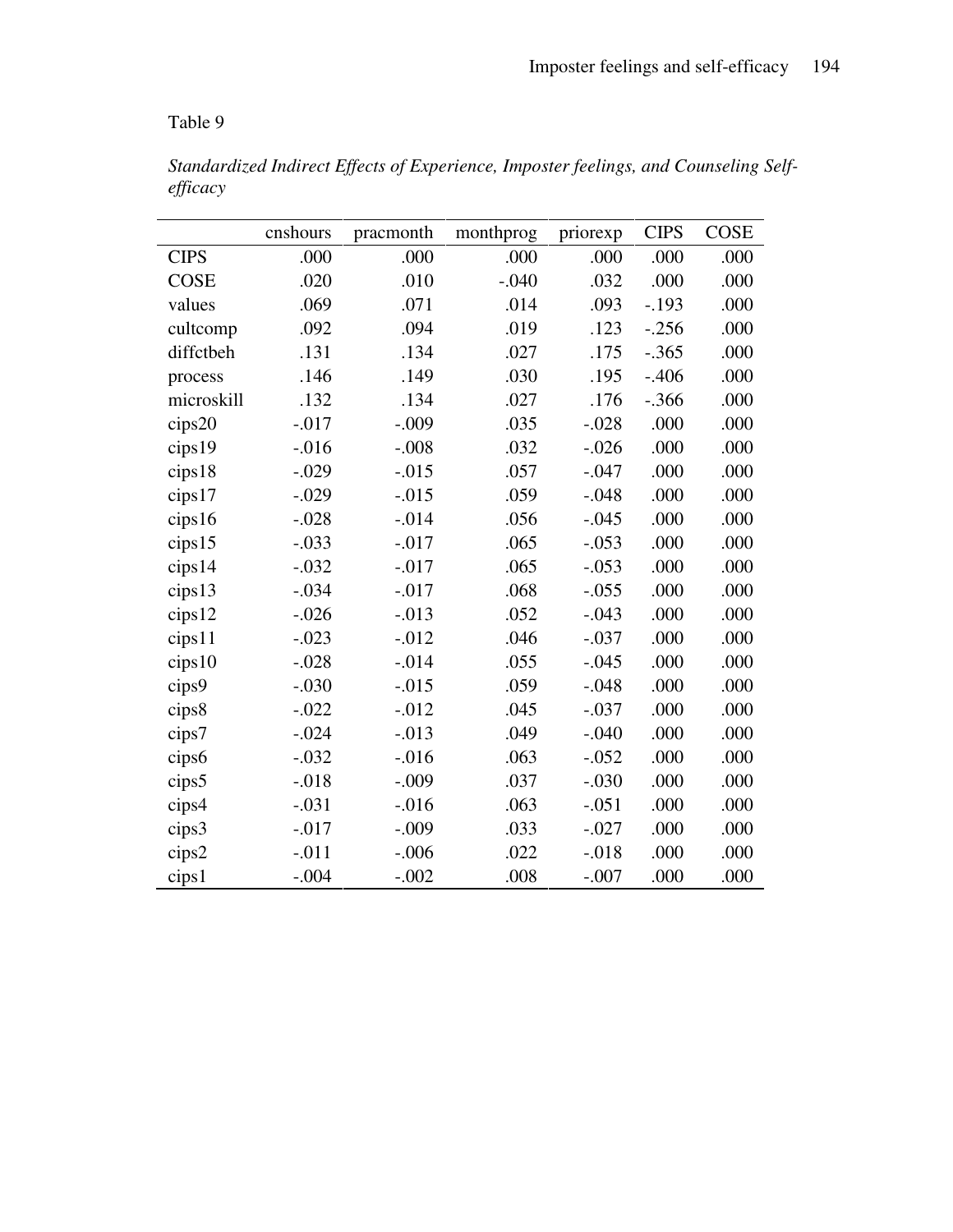

*Figure 1*. Structural Equation Model. This figure illustrates the relationships between prior counseling experience (prior exp), months in the training program (month prog), months in practicum (month prac), and number of counseling hours (cns hours) and the latent constructs imposter feelings, represented by the 20 items of the Clance Imposter Phenomenon Scales (CIPS), and counseling self-efficacy, represented by the 5 Counseling Self-estimate Inventory (COSE) subscales.  $M =$ Microprocess, P = Process,  $D =$  Difficult Client Behaviors,  $C =$  Cultural Competence, and  $A =$  Awareness of Values.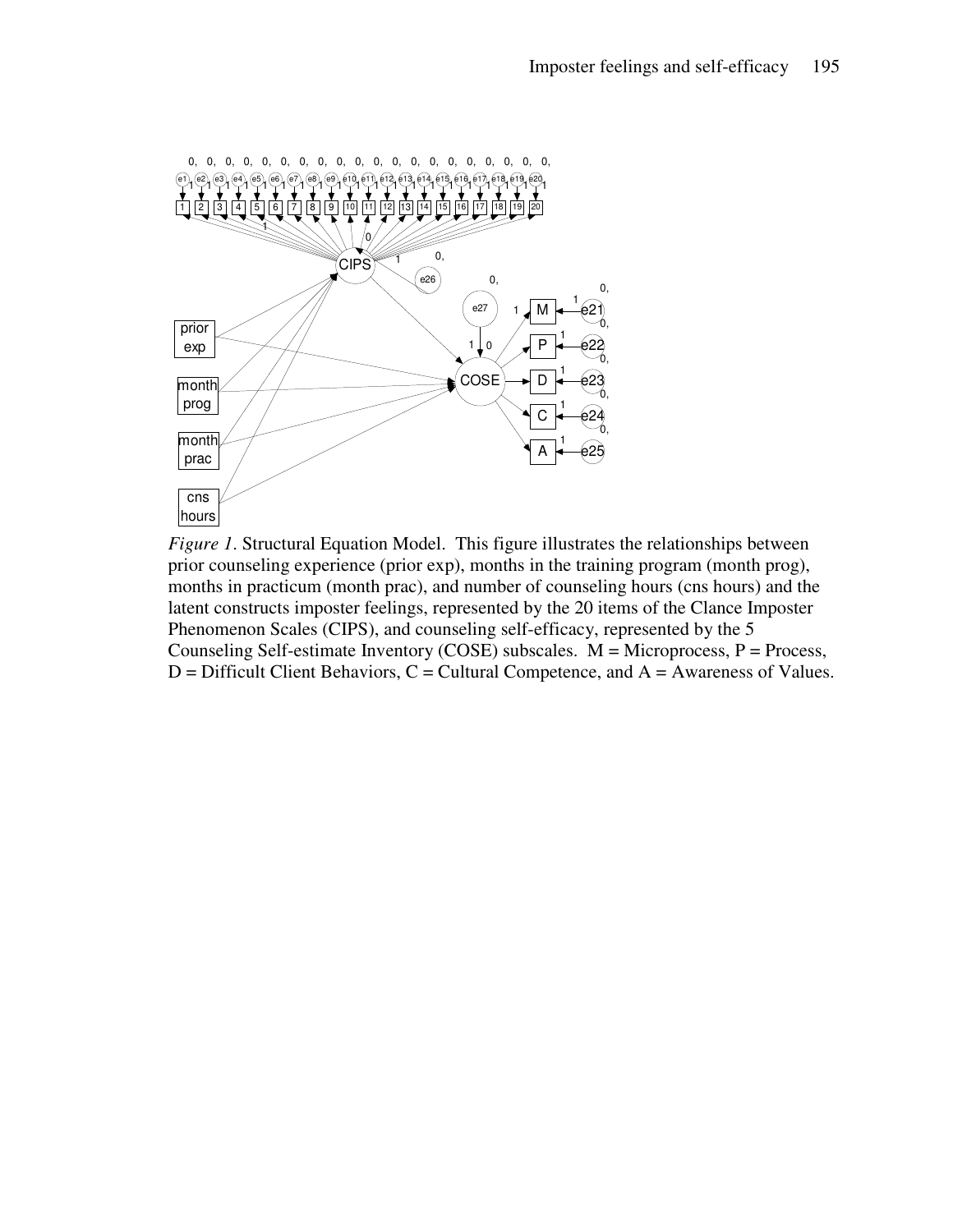

*Figure 2*. Path Analysis Model. This figure illustrates the relationships between prior counseling experience (priorexp), months in the training program (monthprog), months in practicum (pracmonth), number of counseling hours (cnshours), the Clance Imposter Phenomenon Scale total score (cipstot), the Counseling Self-Estimate Inventory total score (cosetot), and the four interaction variables. The path model was used four times to test one interaction term at a time. Priorexpint = the interaction of prior experience and the CIPS, moprogint = the interaction of months in the training program and the CIPS , mopracint  $=$  the interaction of months in practicum and the CIPS, and cnshrint  $=$  the interaction of number of counseling hours and the CIPS.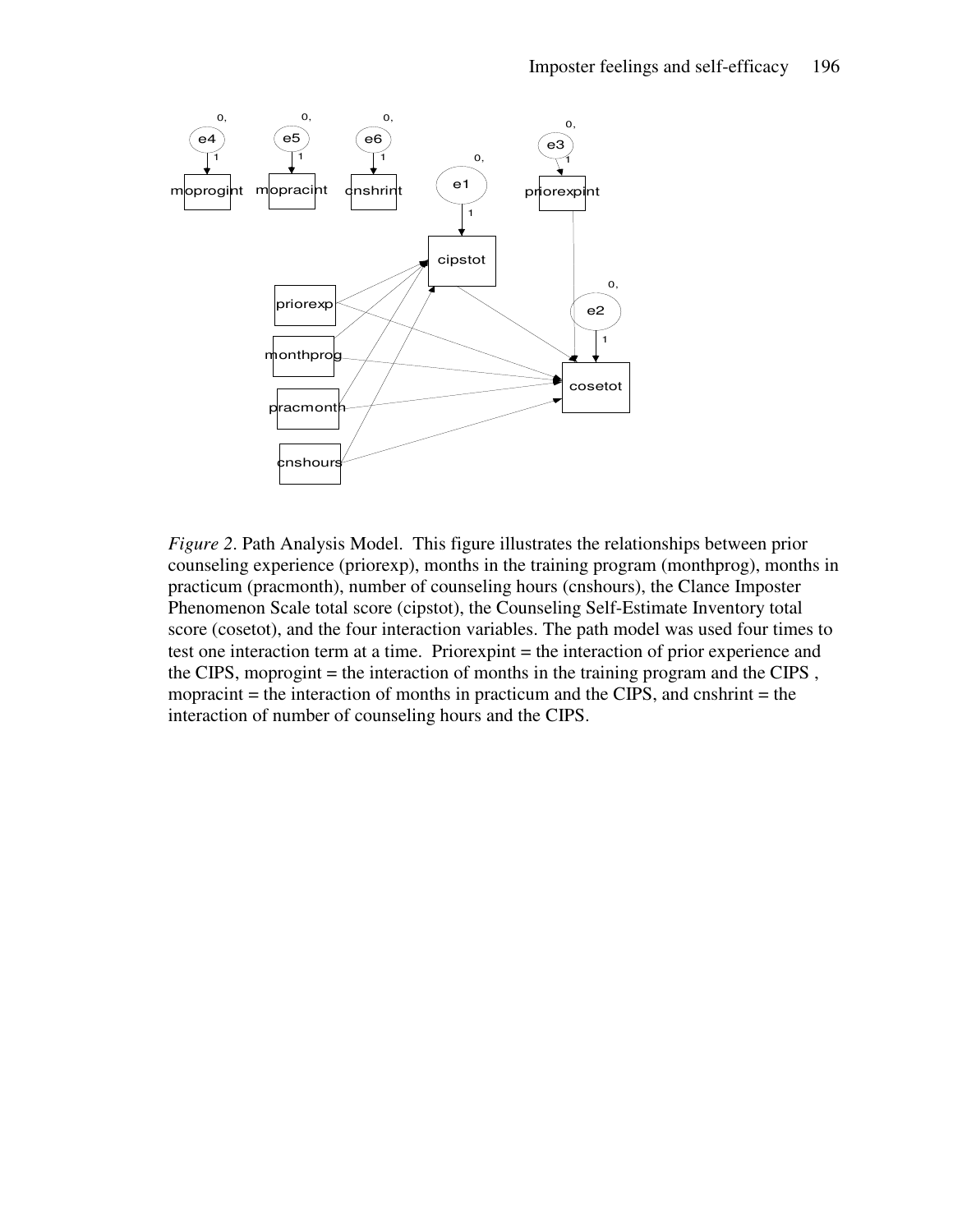

*Figure 3.* Structural Equation Model with the Path Coefficients. This figure illustrates the relationships between prior counseling experience (prior exp), months in the training program (month prog), months in practicum (month prac), and number of counseling hours (cns hours) and the latent constructs imposter feelings, represented by the 20 items of the Clance Imposter Phenomenon Scales (CIPS), and counseling self-efficacy, represented by the 5 Counseling Self-estimate Inventory (COSE) subscales.  $M =$ Microprocess,  $P = Process$ ,  $D = Difficult Client Behavior$ ,  $C = Cultural Conference$ , and  $A =$  Awareness of Values. The standardized path coefficients are given.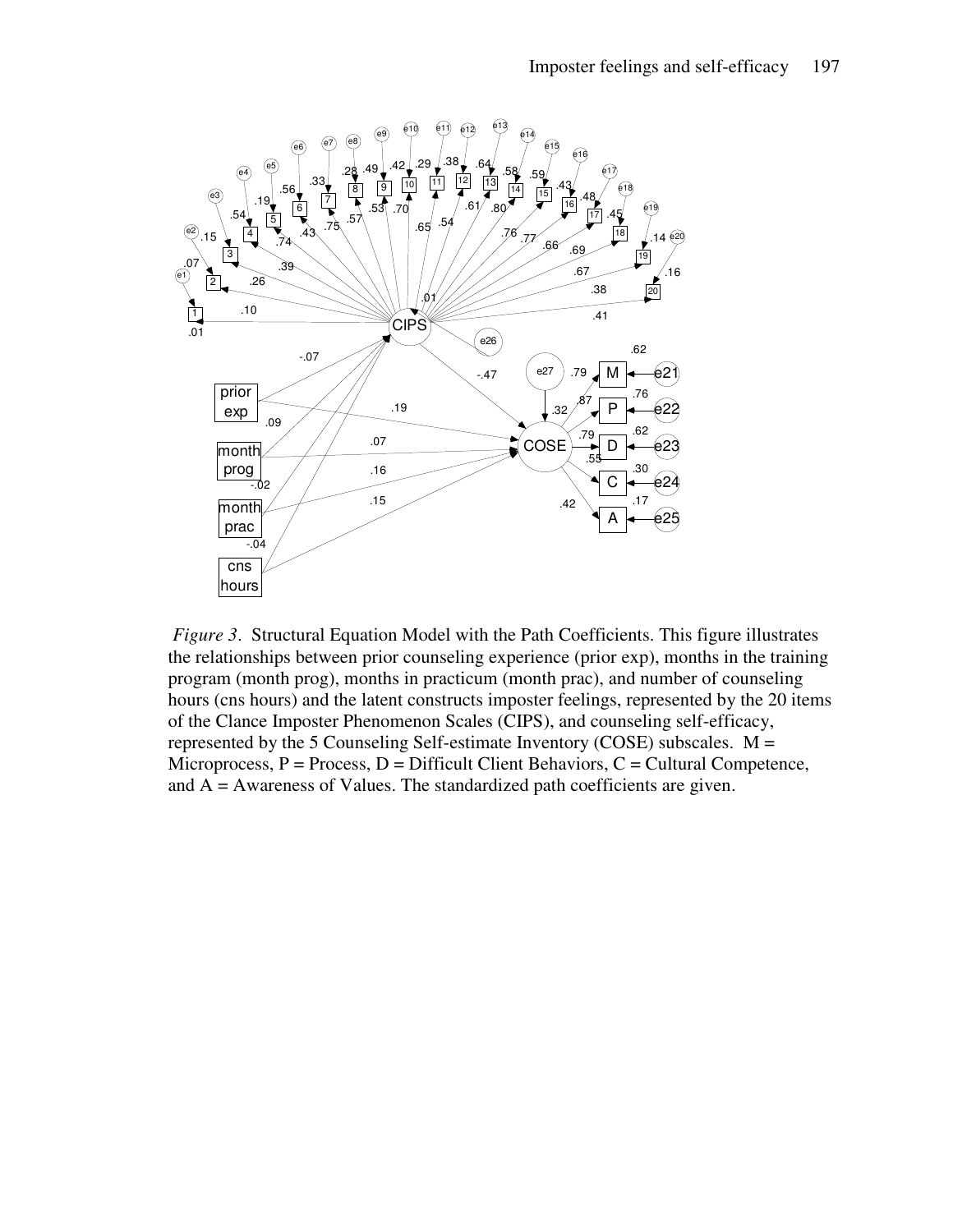### Appendix A Demographic Questionnaire

Please respond to the following questions about yourself. If you are unsure, please give your best answer.

Gender: \_\_\_\_\_\_ Male \_\_\_\_\_\_ Female  $Age:$ Race/Ethnicity: \_\_\_\_\_ African American/Black \_\_\_\_\_ Latino/Hispanic \_\_\_\_\_ Asian/Asian-American \_\_\_\_\_ Native American \_\_\_\_\_ Euro-American/White Other  $\Box$ Level of Education obtained by Mother: \_\_\_\_\_ some high school \_\_\_\_\_\_ high school \_\_\_\_\_ some college \_\_\_\_\_ undergraduate degree \_\_\_\_\_ graduate degree  $\frac{\text{other}}{\text{other}}$ , specify  $\frac{\text{other}}{\text{other}}$ Level of Education obtained by Father: \_\_\_\_\_ some high school \_\_\_\_\_\_ high school \_\_\_\_\_ some college \_\_\_\_\_ undergraduate degree \_\_\_\_\_ graduate degree  $\frac{1}{\sqrt{2}}$  other, specify  $\frac{1}{\sqrt{2}}$  other, specify  $\frac{1}{\sqrt{2}}$ What is your birth order in your family: \_\_\_\_\_\_ oldest \_\_\_\_\_\_ middle \_\_\_\_\_\_ youngest  $\frac{1}{\sqrt{2}}$  only How would you rate the level of conflict in your family?  $1(\text{none})$  \_\_\_ \_\_ \_\_ \_\_ \_\_ \_\_ \_\_ \_\_ \_\_ \_\_ \_\_ \_\_ 10(severe) What degree you are seeking? \_\_\_\_\_ Ph.D. Ed.D. Psy.D.; Area of specialization \_\_\_\_\_\_\_\_\_\_\_\_\_\_\_\_\_\_\_\_\_\_\_\_\_\_\_\_\_\_\_\_ \_\_\_\_\_ M.A./M.S.: Course of Study: \_\_\_\_\_ Social \_\_\_\_\_ Community \_\_\_\_\_ Rehab \_\_\_\_\_ School \_\_\_\_\_ Mental Health \_\_\_\_\_Double Track: Which Tracks? \_\_\_\_\_\_\_\_\_\_\_\_\_\_\_\_\_\_\_\_\_\_\_\_\_\_\_\_\_\_\_\_\_\_\_\_ What is the name of the university you are currently attending? \_\_\_\_\_\_\_\_\_\_\_\_\_\_\_\_\_\_\_\_\_\_\_\_\_\_ What is the estimated size of the student population at your current school? \_\_\_\_\_\_\_\_\_\_\_\_\_\_\_\_\_ What is the estimated size of the student population at your undergraduate school? \_\_\_\_\_\_\_\_\_\_\_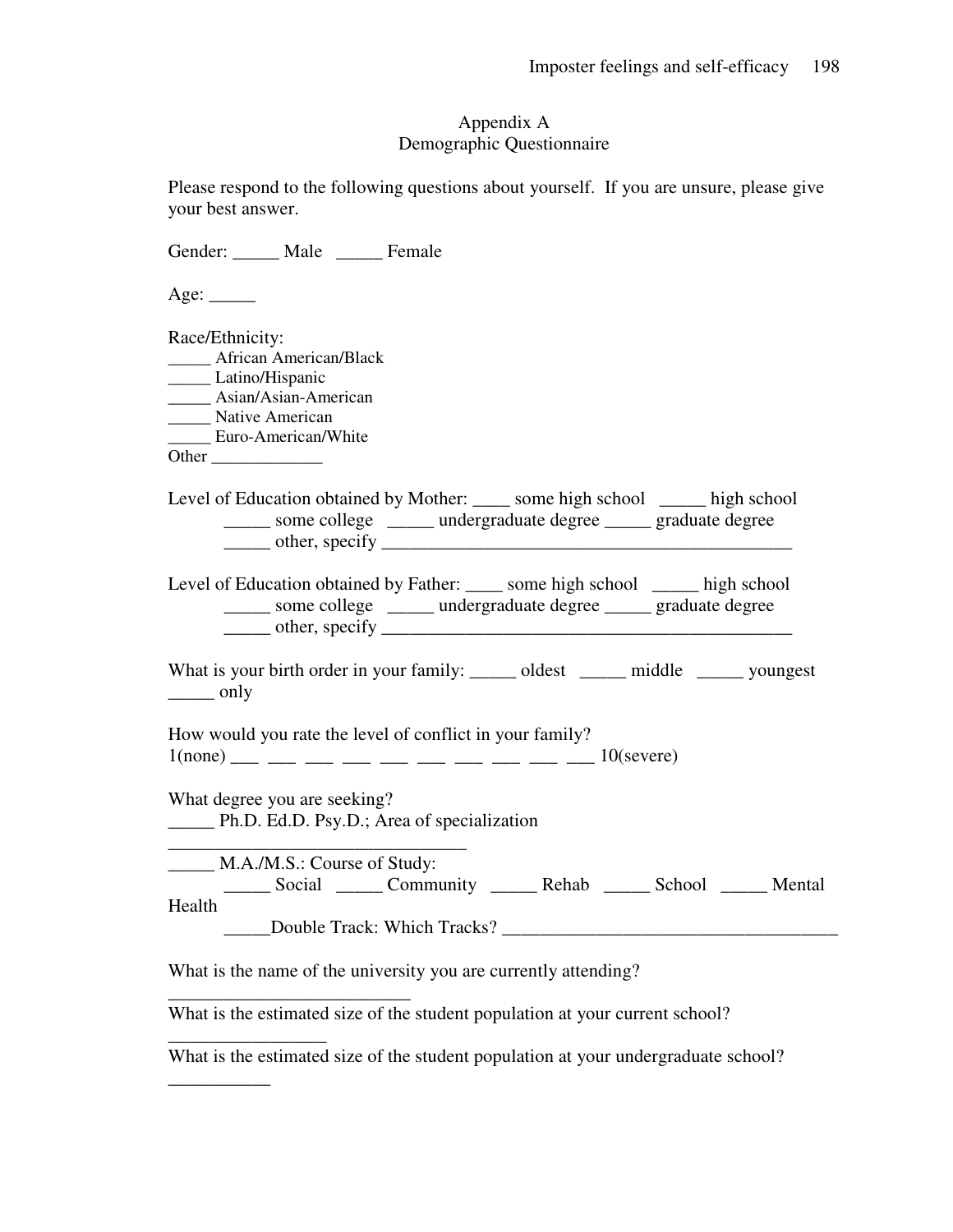| What is your current graduate school GPA?                                                                             |                       |                                                                                    |
|-----------------------------------------------------------------------------------------------------------------------|-----------------------|------------------------------------------------------------------------------------|
| What is your main counseling theoretical orientation?                                                                 |                       |                                                                                    |
| Psychodynamic Cognitive/CBT                                                                                           |                       |                                                                                    |
|                                                                                                                       | _______ Interpersonal | ______ Solution focused                                                            |
| ______ Behavioral _________________ Systems/Structural _________ Feminist                                             |                       |                                                                                    |
| $\frac{1}{2}$ Other, specify $\frac{1}{2}$                                                                            |                       |                                                                                    |
|                                                                                                                       |                       |                                                                                    |
| How many months of counseling experience did you have prior to entering your current<br>graduate program? ___________ |                       |                                                                                    |
| How many months have you spent in your current graduate program?                                                      |                       |                                                                                    |
| What is the total number of months you have spent in your Masters and Doctoral<br>Practicums?                         |                       |                                                                                    |
| How many total direct counseling hours have you accumulated?                                                          |                       |                                                                                    |
| Have you received live supervision in your current program? _______ Yes _______ No                                    |                       |                                                                                    |
|                                                                                                                       |                       | How often do you receive supervision in your current program?                      |
| Have you ever been in counseling? ________ Yes ________ No                                                            |                       |                                                                                    |
| What is your undergraduate GPA?                                                                                       |                       |                                                                                    |
| Laude _______ Summa Cum Laude?                                                                                        |                       | In your undergraduate program, did you graduate _______ Cum Laude ______ Magna Cum |
| Were you on the Dean's List during your undergraduate studies? ______ No ______ Yes                                   |                       |                                                                                    |
| Were you a member of any Honor Society? _______ No ________ Yes, which one(s)?                                        |                       |                                                                                    |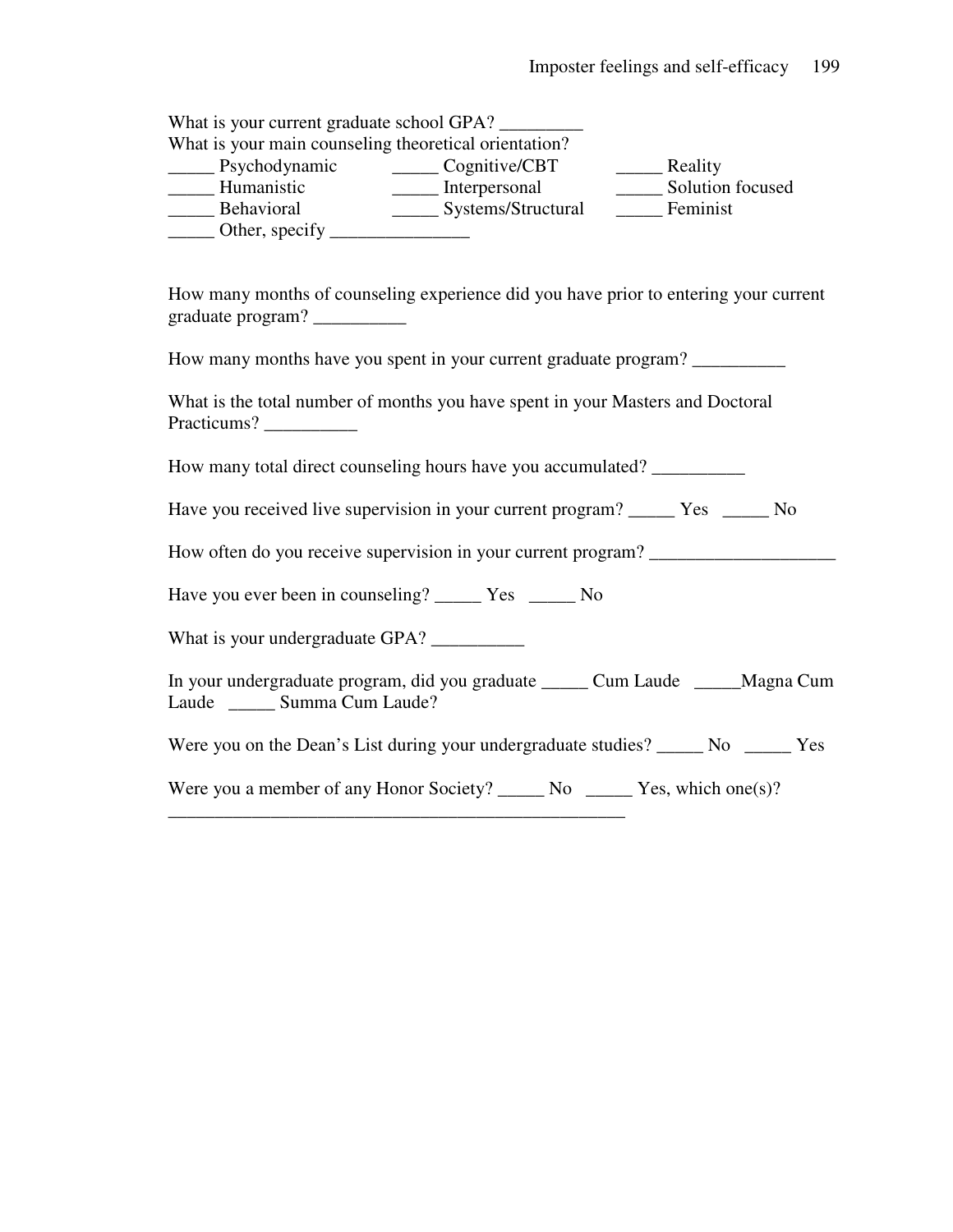### Appendix B The Clance Imposter Phenomenon Scale

Please answer the questions as honestly as possible. A rating of 1 means the previous statement is *not at all true*; a rating of 5 means the previous statement is *very true*; and an answer of 2, 3, or 4 represents the range where the statement may be true *rarely*, *sometimes*, or *often*.

Please circle the number according to the way the statement applies to you or to someone you know. It is best to give the first response that enters your mind rather than dwelling on each statement and thinking about it over and over.

1. I have often succeeded on a test or task even though I was afraid that I would not do well before I undertook the task.  $1 \t 2 \t 3 \t 4 \t 5$ Not at all true rarely sometimes often very true 2. I can give the impression that I'm more competent than I really am.  $1 \t 2 \t 3 \t 4 \t 5$ 3. I avoid evaluations if possible and have a dread of others evaluating me.  $1 \t 2 \t 3 \t 4 \t 5$ 4. When people praise me for something I've accomplished, I'm afraid I won't be able to live up to their expectations of me in the future.  $1 \t 2 \t 3 \t 4 \t 5$ 5. I sometimes think I obtained my present position or gained my present success because I happened to be in the right place at the right time or knew the right people.  $1 \t 2 \t 3 \t 4 \t 5$ 6. I'm afraid people important to me may find out that I'm not as capable as they think I am.  $1 \t 2 \t 3 \t 4 \t 5$ 7. I tend to remember the incidents in which I have not done my best more than those times I have done my best.  $1 \t 2 \t 3 \t 4 \t 5$ 8. I rarely do a project or task as well as I'd like to do it.  $1 \t 2 \t 3 \t 4 \t 5$ 9. Sometimes I feel or believe that my success in my life or in my job has been the result of some kind of error.  $1 \t 2 \t 3 \t 4 \t 5$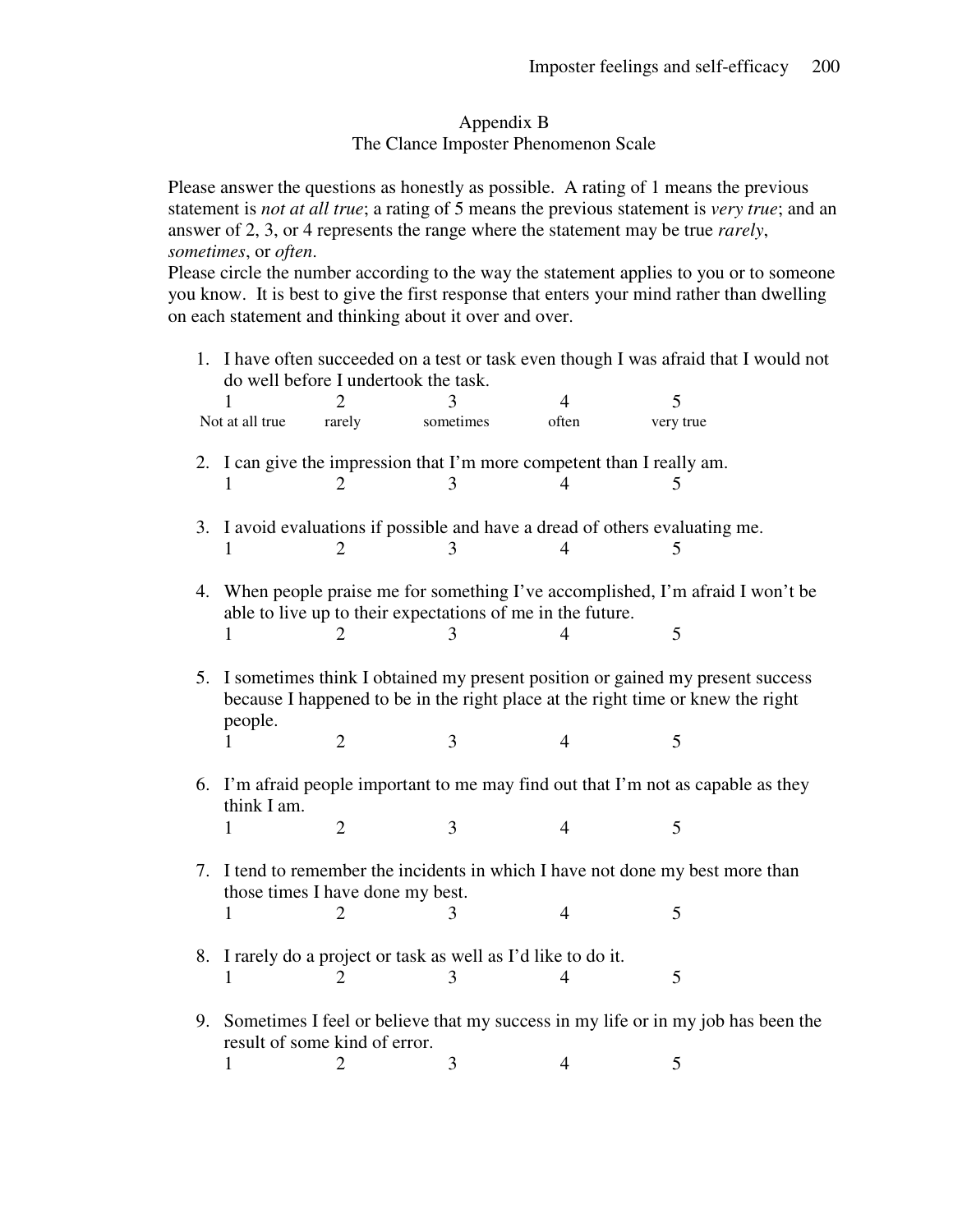|                         |                                               | 10. It's hard for me to accept compliments or praise about my intelligence or                                                                       |                |                                                                                                                                                                     |
|-------------------------|-----------------------------------------------|-----------------------------------------------------------------------------------------------------------------------------------------------------|----------------|---------------------------------------------------------------------------------------------------------------------------------------------------------------------|
| accomplishments.<br>1   | 2                                             | 3                                                                                                                                                   | 4              | 5                                                                                                                                                                   |
|                         |                                               | 11. At times, I feel my success has been due to some kind of luck.                                                                                  |                |                                                                                                                                                                     |
|                         |                                               |                                                                                                                                                     |                | 5                                                                                                                                                                   |
| Not at all true         | rarely                                        | sometimes                                                                                                                                           | often          | very true                                                                                                                                                           |
| accomplished much more. |                                               |                                                                                                                                                     |                | 12. I'm disappointed at times in my present accomplishments and think I should have                                                                                 |
| 1                       | 2                                             | 3                                                                                                                                                   | $\overline{4}$ | 5                                                                                                                                                                   |
| lack.                   |                                               |                                                                                                                                                     |                | 13. Sometimes I'm afraid others will discover how much knowledge or ability I really                                                                                |
| 1                       | $\overline{2}$                                | 3                                                                                                                                                   | $\overline{4}$ | 5                                                                                                                                                                   |
|                         | generally do well at what I attempt.          |                                                                                                                                                     |                | 14. I'm often afraid that I may fail at a new assignment or undertaking even though I                                                                               |
| 1                       |                                               | 3                                                                                                                                                   | $\overline{4}$ | 5                                                                                                                                                                   |
| 1                       | 2                                             | 15. When I've succeeded at something and received recognition for my<br>accomplishments, I have doubts that I can keep repeating that success.<br>3 | 4              | 5                                                                                                                                                                   |
|                         |                                               | 16. If I receive a great deal of praise and recognition for something I've<br>accomplished, I tend to discount the importance of what I have done.  | 4              | 5                                                                                                                                                                   |
| intelligent than I am.  |                                               |                                                                                                                                                     |                | 17. I often compare my ability to those around me and think they may be more                                                                                        |
| $\mathbf{1}$            | 2                                             | 3                                                                                                                                                   | $\overline{4}$ | 5                                                                                                                                                                   |
|                         | 2                                             | 3                                                                                                                                                   | 4              | 18. I often worry about not succeeding with a project or on an examination, even<br>though, others around me have considerable confidence that I will do well.<br>5 |
|                         | tell others until it is an accomplished fact. |                                                                                                                                                     |                | 19. If I'm going to receive a promotion or gain recognition of some kind, I hesitate to                                                                             |
|                         |                                               | 3                                                                                                                                                   | 4              | 5                                                                                                                                                                   |
|                         | situations that involve achievement.          |                                                                                                                                                     |                | 20. I feel bad and discouraged if I'm not "the best" or at least "very special" in                                                                                  |
| 1                       | 2                                             | 3                                                                                                                                                   | 4              | 5                                                                                                                                                                   |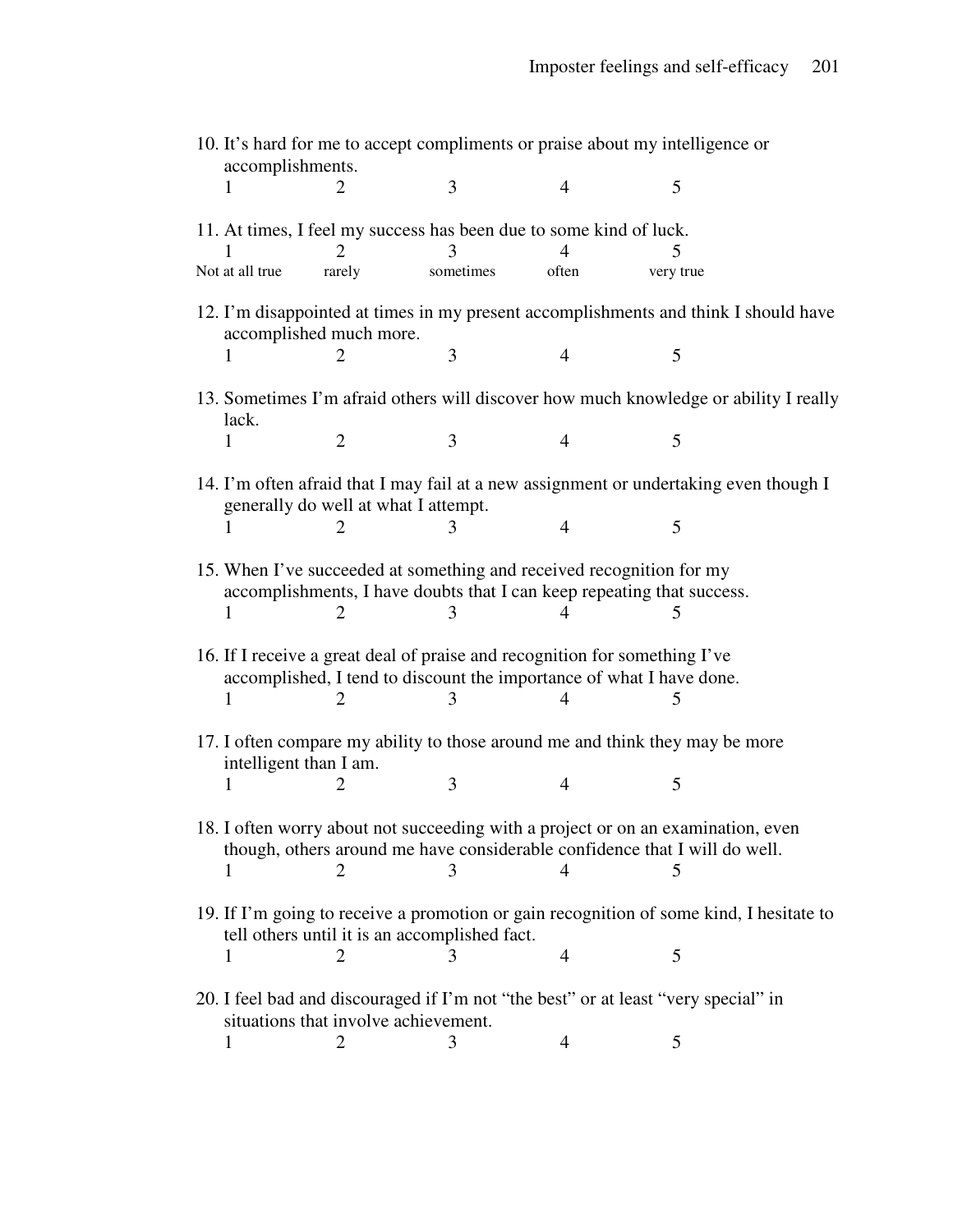### Appendix C

This is not a test. There are no right or wrong answers. Rather, it is an inventory that attempts to measure how you feel you will behave as a counselor in a counseling situation. Please respond to the items as honestly as you can so as to most accurately portray how you think you will behave as a counselor. Do not respond with how you wish you could perform each item, rather answer in a way that reflects your actual estimate of how you will perform as a counselor at the present time.

On a scale ranging from strongly disagree (1) to strongly agree (6), circle the number that best reflects your estimate of how you perform in a counseling situation at the present time.

|    | 1                 | $\overline{2}$ | 3                                                                                                                     | $\overline{4}$ | 5              |                |                          | 6 |   |
|----|-------------------|----------------|-----------------------------------------------------------------------------------------------------------------------|----------------|----------------|----------------|--------------------------|---|---|
|    | strongly disagree | disagree       | mildly disagree                                                                                                       | mildly agree   | agree          |                | strongly agree           |   |   |
|    |                   |                | 1. When using responses like reflection of feeling, active<br>listening, clarification, and probing, I am confident I |                |                |                |                          |   |   |
|    |                   |                |                                                                                                                       |                | $\overline{2}$ | 3              | $\overline{4}$           | 5 | 6 |
| 2. |                   |                | When I initiate the end of the session, I am positive it<br>will be in a manner that is not abrupt or brusque and     |                |                |                |                          |   |   |
|    |                   |                |                                                                                                                       |                | $\overline{2}$ | 3              | $\overline{4}$           | 5 | 6 |
| 3. |                   |                | I am likely to impose my values on the client during                                                                  |                |                |                |                          |   |   |
|    |                   |                |                                                                                                                       |                | $\overline{2}$ | 3              | $\overline{\mathcal{A}}$ | 5 | 6 |
|    |                   |                | 4. I am confident that I will respond appropriately to the                                                            |                |                |                |                          |   |   |
|    |                   |                | client in view of what the client will express (e.g., my<br>questions will be meaningful and not concerned with       |                |                |                |                          |   |   |
|    |                   |                |                                                                                                                       |                | $\overline{2}$ | 3              | $\overline{4}$           | 5 | 6 |
| 5. |                   |                | I am certain that my interpretation and confrontation                                                                 |                |                |                |                          |   |   |
|    |                   |                |                                                                                                                       |                | $\overline{2}$ | $\overline{3}$ | 4                        | 5 | 6 |
|    |                   |                | 6. I am worried that the wording of my responses like                                                                 |                |                |                |                          |   |   |
|    |                   |                | reflection of feeling, clarification, and probing may                                                                 |                |                |                |                          |   |   |
|    |                   |                |                                                                                                                       |                | $\overline{2}$ | $\overline{3}$ | $\overline{4}$           | 5 | 6 |
| 7. |                   |                | I feel that I will not be able to respond to the client in                                                            |                |                |                |                          |   |   |
|    |                   |                | a non-judgmental way with respect to the client's                                                                     |                |                |                |                          |   |   |
|    |                   |                |                                                                                                                       |                | $\overline{2}$ | 3              | $\overline{4}$           | 5 | 6 |
| 8. |                   |                | I feel I will respond to the client in an appropriate                                                                 |                |                |                |                          |   |   |
|    |                   |                | length of time (neither interrupting the client nor                                                                   |                |                |                |                          |   |   |
|    |                   |                |                                                                                                                       |                | $\overline{2}$ | 3              | $\overline{4}$           | 5 | 6 |
|    |                   |                | 9. I am worried that the type of responses I use at a                                                                 |                |                |                |                          |   |   |
|    |                   |                | particular time, i.e., reflection of feeling, interpretation,                                                         |                |                |                |                          |   |   |
|    |                   |                |                                                                                                                       |                | $\overline{2}$ | 3              | $\overline{4}$           | 5 | 6 |
|    |                   |                | 10. I am sure that the content of my responses, i.e.,                                                                 |                |                |                |                          |   |   |
|    |                   |                | reflection of feeling, clarification, and probing                                                                     |                |                |                |                          |   |   |
|    |                   |                | will be consistent with and not discrepant from                                                                       |                |                |                |                          |   |   |
|    |                   |                |                                                                                                                       |                | $\overline{2}$ | 3              | $\overline{4}$           | 5 | 6 |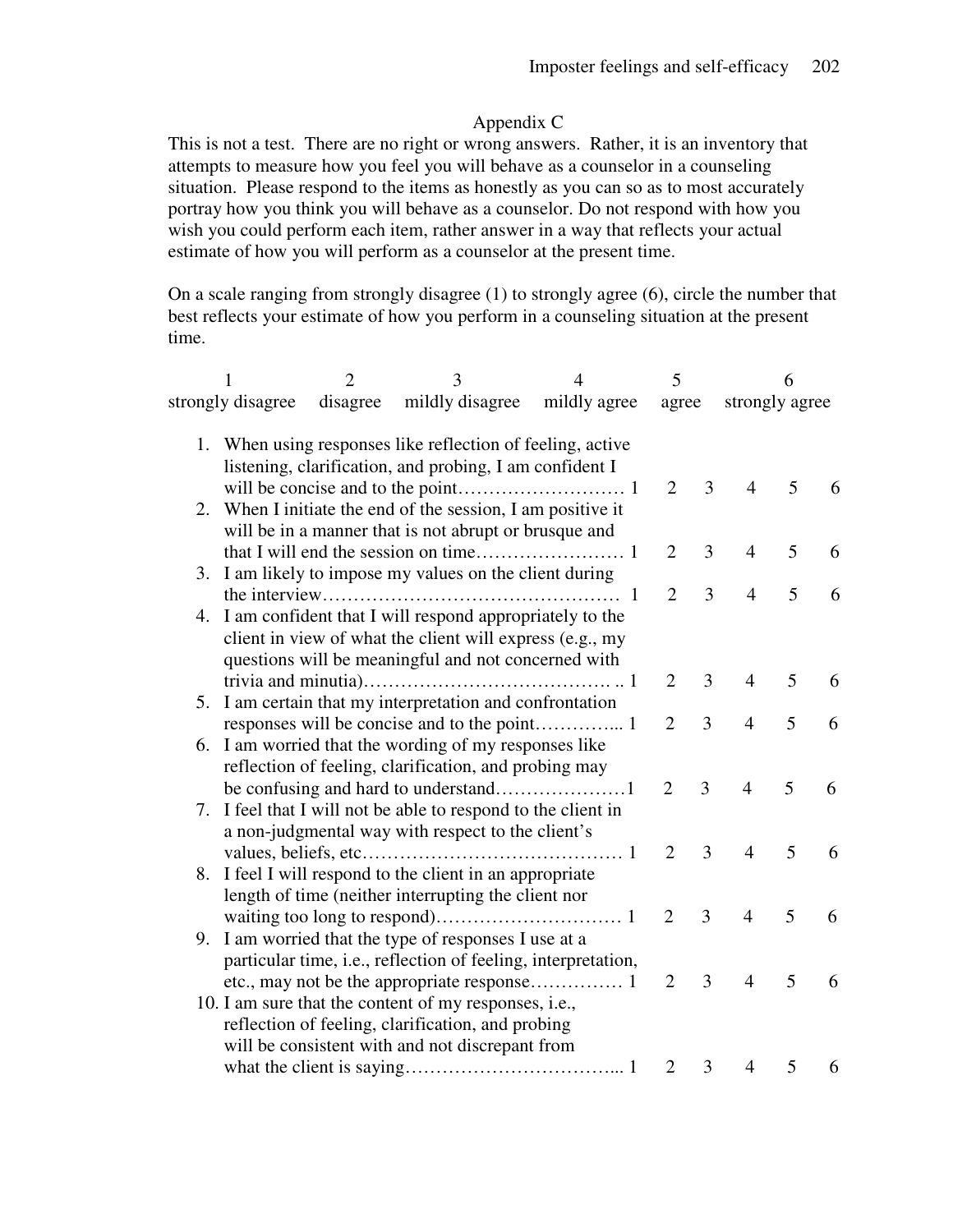| 11. I feel confident that I will appear competent and earn |                |                |                    |   |   |
|------------------------------------------------------------|----------------|----------------|--------------------|---|---|
|                                                            | 2              | 3              | 4                  | 5 | 6 |
| 12. I am confident that my interpretation and              |                |                |                    |   |   |
| confrontation responses will be effective in that they     |                |                |                    |   |   |
| will be validated by the client's immediate response 1     | 2              | 3              | $\overline{4}$     | 5 | 6 |
| 13. I feel confident that I have resolved conflicts in my  |                |                |                    |   |   |
| personal life so that they will not interfere with my      |                |                |                    |   |   |
|                                                            | 2              | 3              | $\overline{4}$     | 5 | 6 |
| 14. I feel that the content of my interpretation and       |                |                |                    |   |   |
| confrontation responses will be consistent with and        |                |                |                    |   |   |
| not discrepant from what the client is saying 1            | 2              | 3              | $\overline{4}$     | 5 | 6 |
| 15. I feel that I have enough fundamental knowledge to     |                |                |                    |   |   |
|                                                            | 2              | 3              | $\overline{4}$     | 5 | 6 |
| 16. I may not be able to maintain the intensity and energy |                |                |                    |   |   |
| level needed to produce client confidence and active       |                |                |                    |   |   |
|                                                            | $\overline{2}$ | 3              | $\overline{4}$     | 5 | 6 |
| 17. I am confident that the wording of my interpretation   |                |                |                    |   |   |
| and confrontation responses will be clear and easy to      |                |                |                    |   |   |
|                                                            | 2              | 3              | 4                  | 5 | 6 |
| 18. I am not sure that in a counseling relationship I will |                |                |                    |   |   |
| express myself in a way that is natural without            |                |                |                    |   |   |
|                                                            | $\overline{2}$ | 3              | 4                  | 5 | 6 |
| 19. I am afraid that I may not understand and properly     |                |                |                    |   |   |
| determine probable meanings of the client's                |                |                |                    |   |   |
|                                                            | $\overline{2}$ | 3              | 4                  | 5 | 6 |
| 20. I am confident that I will know when to use open or    |                |                |                    |   |   |
| close ended probes, and that these probes will reflect     |                |                |                    |   |   |
|                                                            | 2              | 3              | 4                  | 5 | 6 |
| 21. My assessments of client problems may not be as        |                |                |                    |   |   |
|                                                            | $\overline{2}$ | 3              | $\overline{4}$     | 5 | 6 |
| 22. I am uncertain as to whether I will be able to         |                |                |                    |   |   |
| appropriately confront and challenge my client in          |                |                |                    |   |   |
| . 1<br>therefore                                           | 2              |                | $3 \t 4 \t 5 \t 6$ |   |   |
| 23. When giving responses, i.e., reflection of feeling,    |                |                |                    |   |   |
| active listening, clarification, probing, I'm afraid       |                |                |                    |   |   |
| that they may not be effective in that they won't be       |                |                |                    |   |   |
|                                                            | $\overline{2}$ | $\mathfrak{Z}$ | $\overline{4}$     | 5 | 6 |
| 24. I do not feel I possess a large enough repertoire of   |                |                |                    |   |   |
| techniques to deal with the different problems my          |                |                |                    |   |   |
|                                                            | $\overline{2}$ | $\overline{3}$ | $\overline{4}$     | 5 | 6 |
| 25. I feel competent regarding my abilities to deal with   |                |                |                    |   |   |
| crisis situations which may arise during the counseling    |                |                |                    |   |   |
|                                                            | 2              | 3              | 4                  | 5 | 6 |
| 26. I am uncomfortable about dealing with clients who      |                |                |                    |   |   |
| appear unmotivated to work toward mutually                 |                |                |                    |   |   |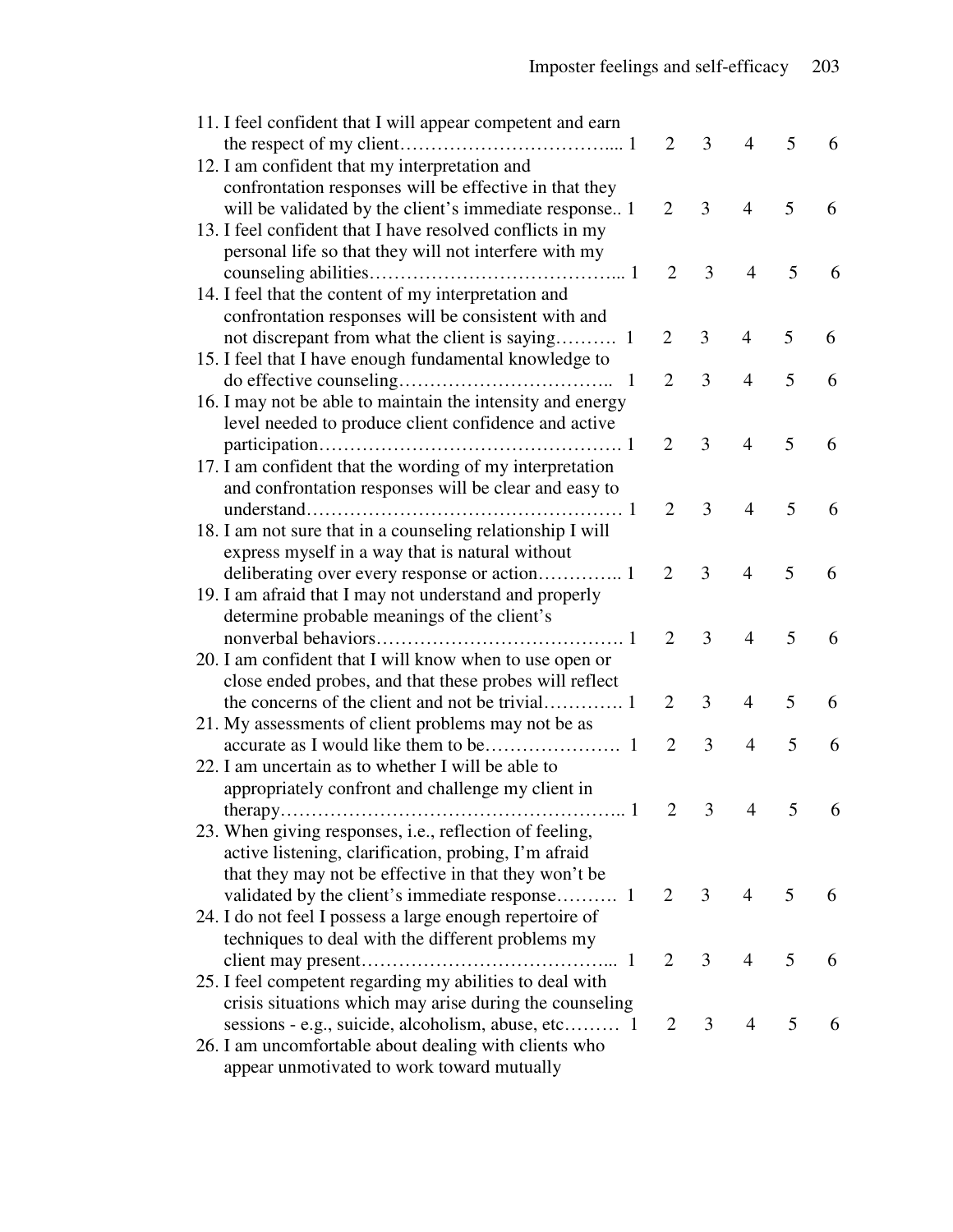| determined goals<br>. 1                                      | 2                           | 3                        | 4              | 5 | 6 |
|--------------------------------------------------------------|-----------------------------|--------------------------|----------------|---|---|
| 27. I may have difficulty dealing with clients who do        |                             |                          |                |   |   |
| not verbalize their thoughts during the counseling           |                             |                          |                |   |   |
|                                                              | $\mathcal{D}_{\mathcal{L}}$ | 3                        | 4              | 5 | 6 |
| 28. I am unsure as to how to deal with clients who appear    |                             |                          |                |   |   |
|                                                              | 2                           | 3                        | 4              | 5 | 6 |
| 29. When working with ethnic minority clients, I am          |                             |                          |                |   |   |
| confident that I will be able to bridge cultural             |                             |                          |                |   |   |
|                                                              | 2                           | 3                        | $\overline{4}$ | 5 | 6 |
| 30. I will be an effective counselor with clients of a       |                             |                          |                |   |   |
|                                                              | $\mathcal{D}_{\mathcal{L}}$ | 3                        | $\overline{4}$ | 5 | 6 |
| 31. I am worried that my interpretation and confrontation    |                             |                          |                |   |   |
| responses may not over time assist the client to be          |                             |                          |                |   |   |
| more specific in defining and clarifying the problem 1       | 2                           | 3                        | 4              | 5 | 6 |
| 32. I am confident that I will be able to conceptualize my   |                             |                          |                |   |   |
|                                                              | $\mathcal{D}_{\mathcal{L}}$ | 3                        | $\overline{4}$ | 5 | 6 |
| 33. I am unsure as to how I will lead my client towards      |                             |                          |                |   |   |
| the development and selection of concrete goals to           |                             |                          |                |   |   |
|                                                              | $\mathcal{D}_{\mathcal{L}}$ | 3                        | 4              | 5 | 6 |
| 34. I am confident that I can assess my client's readiness   |                             |                          |                |   |   |
|                                                              | 2                           | $\mathfrak{Z}$           | 4              | 5 | 6 |
|                                                              | $\overline{2}$              | $\overline{\mathcal{E}}$ | $\overline{4}$ | 5 | 6 |
| 36. In working with culturally different clients, I may      |                             |                          |                |   |   |
| have a difficult time viewing situations from their          |                             |                          |                |   |   |
|                                                              | 2                           | 3                        | $\overline{4}$ | 5 | 6 |
| 37. I am afraid that I may not be able to effectively relate |                             |                          |                |   |   |
| to someone of lower socioeconomic status than me 1           | 2                           | 3                        | 4              | 5 | 6 |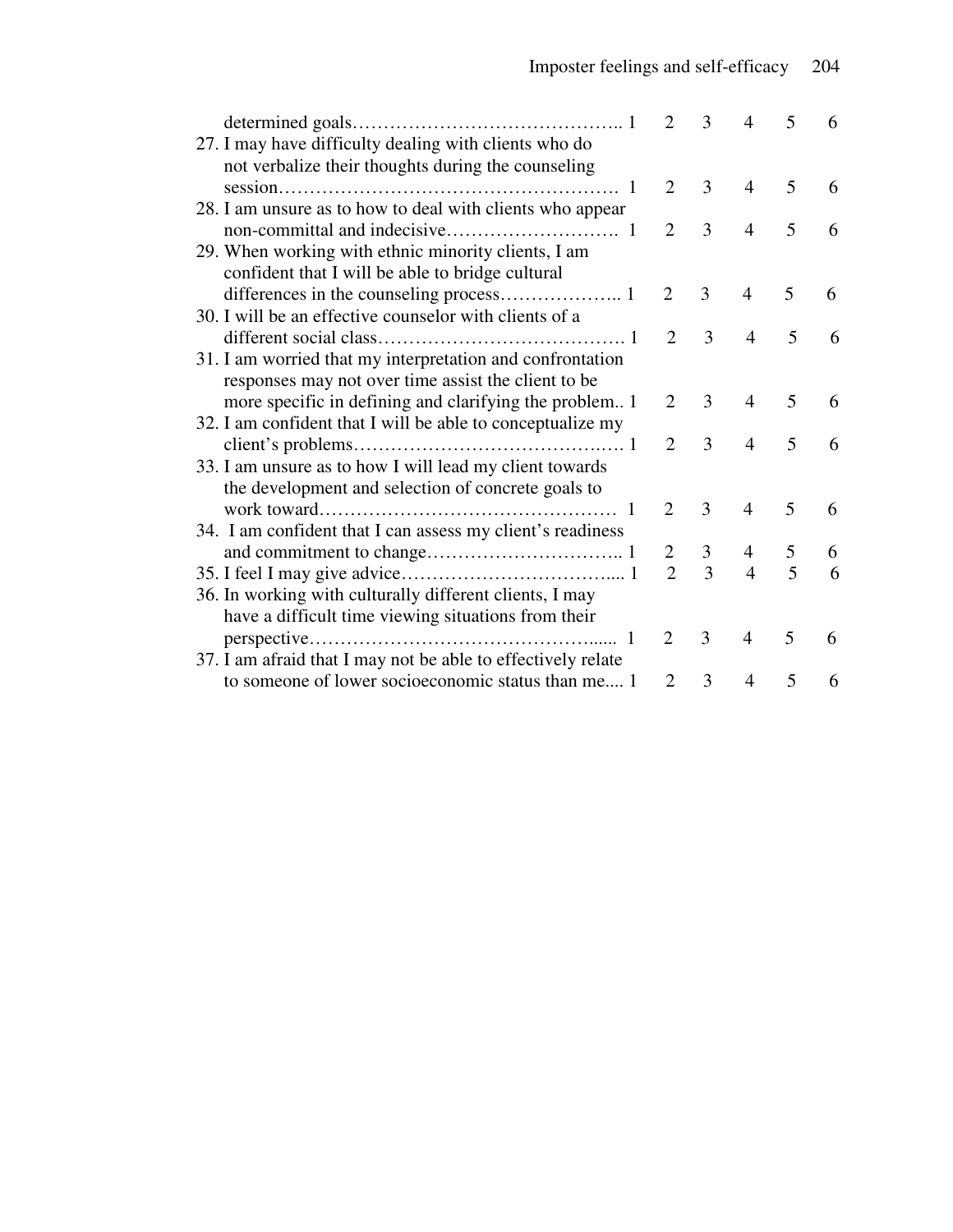## Appendix D Recruitment Email

Dear Training Director/Department Chair,

I would like to invite graduate students (masters' and doctoral) in your program to participate in a study of factors affecting counselor development. Participation will take approximately 20 minutes. Participants will have the opportunity to take part in a random drawing for a gift card. If you are willing to help me with this study, please forward the request below to the Masters' and Doctoral level students in your program. Please note that the Ball State University Institutional Review Board considered this study exempt from review in accordance with federal regulations.

Thank you for your help, Jane Royse Roskowski Doctoral Candidate Ball State University

Dear Potential Research Participant:

Hello! I am writing to request your participation in a research study I am conducting as part of my dissertation project. This study is intended to further our understanding of counselor trainees' development. Specifically, it is an examination of factors affecting counselors' perceived ability to effectively assist their clients. Only students in graduate level counseling programs are being asked to participate.

The direct link to the survey is:

http://inquisitor.bsu.edu/inqsit/inqsit.cgi/royse-roskowski?Counselor+Development If you are willing to participate, please take the time to read the instructions and complete the online survey. Three questionnaires are included in this survey, which will take approximately 20 minutes to complete. At the end of the survey, you will have the opportunity to participate in a random selection of one \$25 Barnes and Noble gift card for every fifty participants.

Please be assured that your responses will remain anonymous and confidential. At no time should you add your name to the survey. Your participation is voluntary and you may exit the survey at any time for any reason.

Please note that the Ball State University Institutional Review Board considered this study exempt from review in accordance with federal regulations.

If you have concerns about this study, you may contact my dissertation advisor, Dr. Larry Gerstein (765-285-8040), or me by phone.

Thank you for considering my request.

Jane Royse Roskowski, M.S., L.P.C. Doctoral Candidate Department of Counseling & Guidance Services Ball State University, Muncie, Indiana (765) 285-8040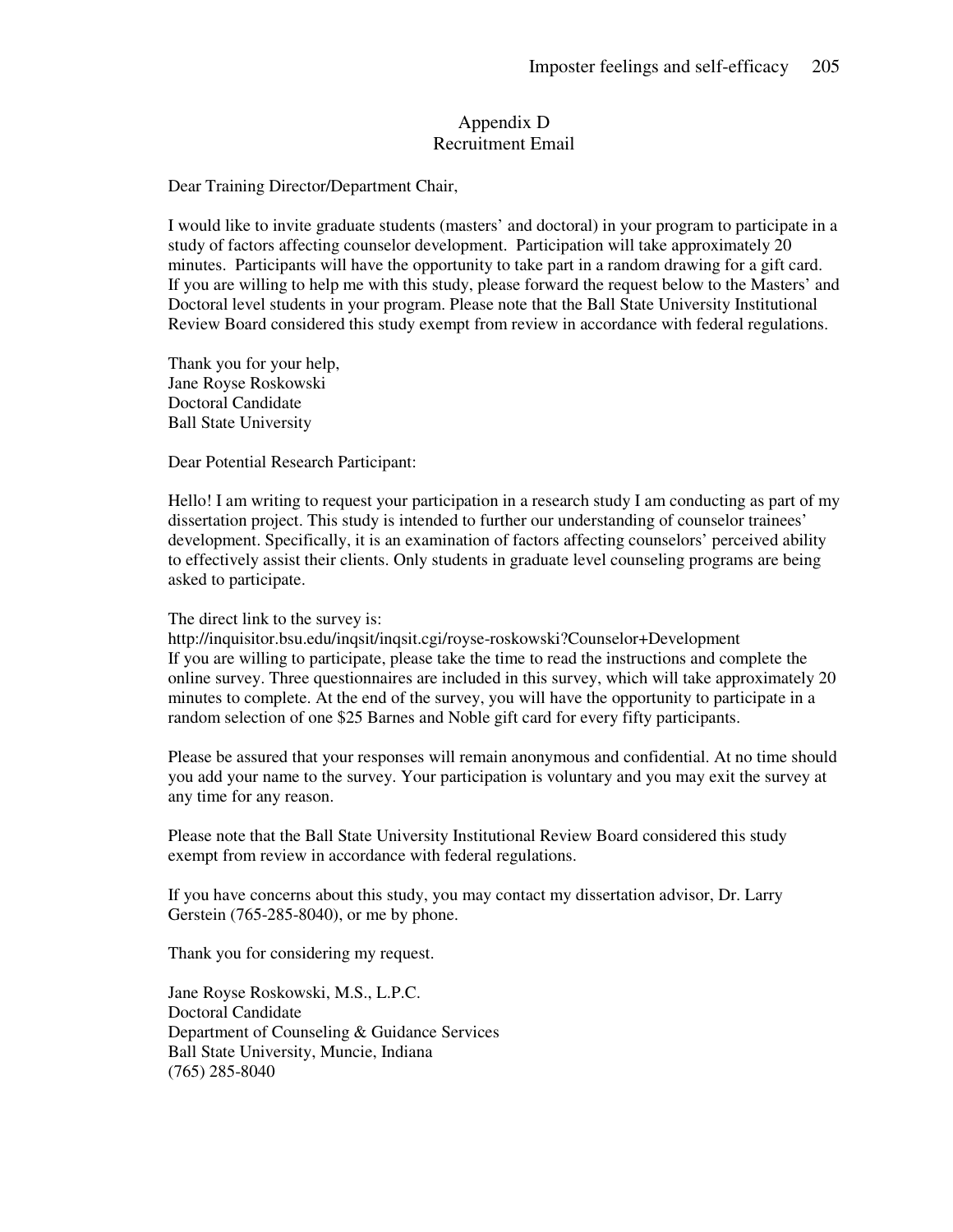## Appendix E Introductory Page

Dear Research Participant:

This study is intended to further our understanding of counseling trainees' development. Specifically, it is an examination of factors affecting counselors' perceived ability to effectively assist their clients. Only students in graduate level counseling programs are asked to participate.

Please take the time to read the instructions and complete the online survey. Three questionnaires are included in this survey, which will take approximately 20 minutes to complete. At the end of the survey, you will have the opportunity to participate in the random selection of one \$25 Barnes and Noble gift card for every fifty participants.

Please be assured that your responses will remain anonymous and confidential. At no time should you add your name to the survey. Your participation is voluntary and you may exit the survey at any time for any reason.

The risks or ill effects from participating in this study are minimal. There is a small possibility that answering some of the questions may evoke some feelings of anxiety. Should you experience any feelings of anxiety or other uncomfortable emotions, there are counseling services available to you at your university counseling center.

One benefit of participation is greater self-awareness. Additionally, you may appreciate and gain confidence in the counseling skills you have developed.

For one's rights as a research subject, the following person may be contacted: Coordinator of Research Compliance, Office of Academic Research and Sponsored Programs, Ball State University, Muncie, IN 47306, (765) 285-5070.

If you have concerns about this study, you may contact my dissertation advisor, Dr. Larry Gerstein, or me by phone.

By continuing with this survey, you are stating that you have read the description of the project and that you are giving your consent to participate. Please print this screen, if you wish to retain a copy of this consent.

| Principle Investigator:                   | <b>Faculty Supervisor:</b>        |
|-------------------------------------------|-----------------------------------|
| Jane Roskowski, M.S., L.P.C.              | Larry Gerstein, Ph.D., APA Fellow |
| Doctoral Candidate, Counseling Psychology | Training Director, Counseling     |
| Psychology                                |                                   |
| Ball State University, Muncie, IN 47306   | Ball State University, Muncie, IN |
| 47306                                     |                                   |
| 765-285-8040                              | 765-285-8040                      |
| jcroyserosko@bsu.edu                      | lgerstein@bsu.edu                 |